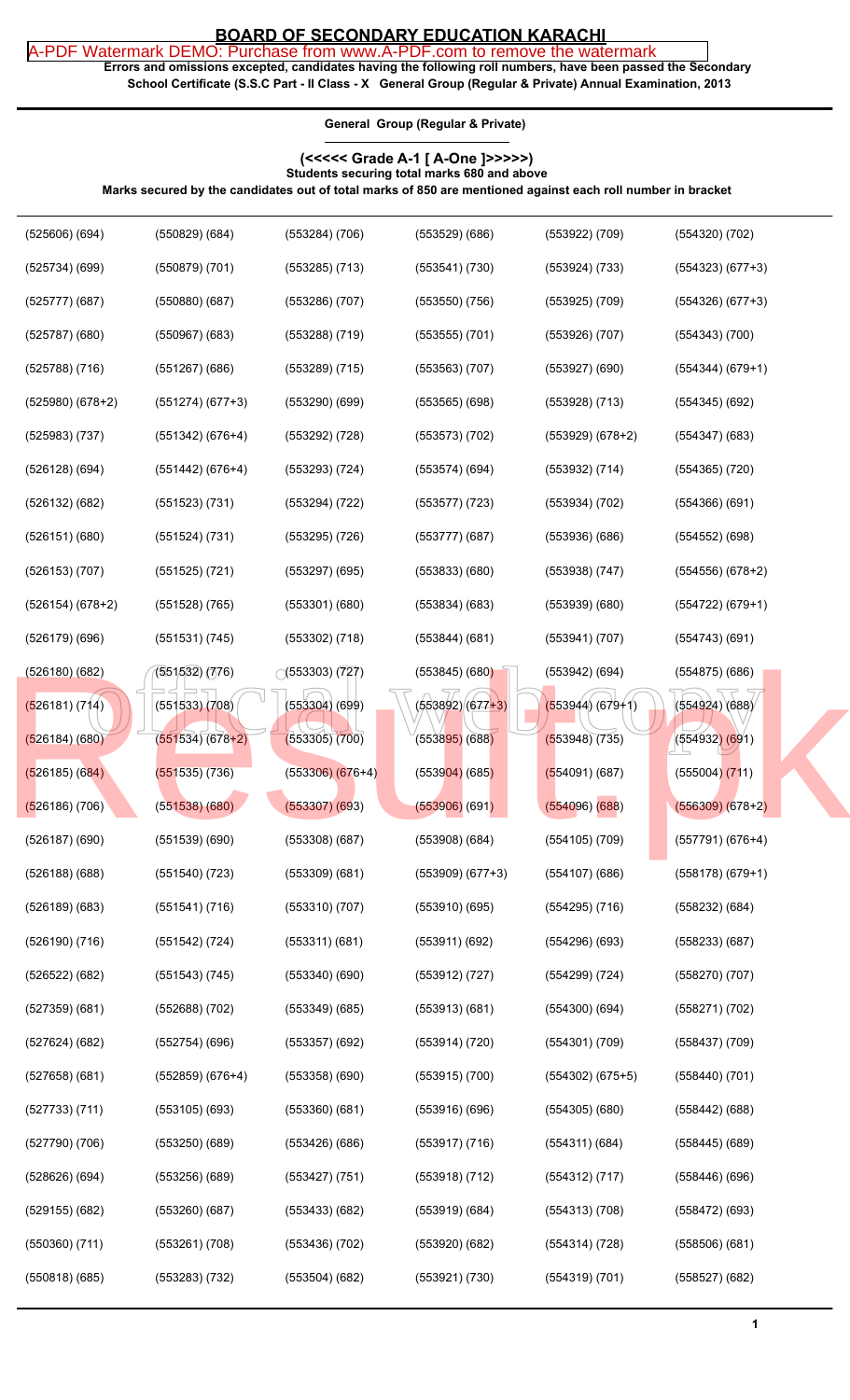| (558572)(697)                      | (559126) (732)                  | $(559897)$ $(698)$                  | $(561337)$ $(704)$              | $(625063)$ $(705)$ |
|------------------------------------|---------------------------------|-------------------------------------|---------------------------------|--------------------|
| (558650)(685)                      | $(559130)$ $(718)$              | (559900)(694)                       | $(561338)$ $(689)$              | $(625172)$ $(688)$ |
| $(558662)$ $(683)$                 | (559131) (703)                  | $(559901) (679+1)$                  | $(561339)$ $(675+5)$            | (625191)(680)      |
| $(558664)$ $(680)$                 | $(559140)$ $(675+5)$            | $(559902) (676+4)$                  | $(561340)$ $(677+3)$            | $(625266)(679+1)$  |
| $(558672) (679+1)$                 | $(559145)$ $(700)$              | $(559904)$ $(709)$                  | (561341)(689)                   | (625293)(696)      |
| $(558678)$ $(676+4)$               | $(559148)$ $(688)$              | $(559906)$ $(743)$                  | $(561420)$ $(676+4)$            | (625430)(706)      |
| $(558684)$ $(688)$                 | $(559155)$ $(702)$              | $(559929)$ $(693)$                  | (561424)(694)                   | $(625457)$ $(705)$ |
| $(558688)$ $(692)$                 | $(559218)$ $(709)$              | $(559933)$ $(699)$                  | (561437)(696)                   | (625636)(692)      |
| $(558693) (676+4)$                 | $(559235)$ $(692)$              | $(560081) (677+3)$                  | $(561521) (676+4)$              | $(625867) (678+2)$ |
| $(558695)$ $(678+2)$               | (559236)(682)                   | (560117) (730)                      | $(561555)$ $(684)$              | (626075)(694)      |
| (558698)(684)                      | (559238) (696)                  | (560118)(688)                       | $(561585)$ $(683)$              | (626076)(694)      |
| $(558707)$ $(678+2)$               | $(559239)$ $(720)$              | (560119) (725)                      | $(561619) (677+3)$              |                    |
| (558713) (682)                     | (559240)(687)                   | $(560120)$ $(748)$                  | $(561697)$ (695)                |                    |
| (558719) (711)                     | (559241) (706)                  | (560121)(680)                       | (561708)(692)                   |                    |
| $(558864) (677+3)$                 | (559244) (710)                  | (560122) (735)                      | (561712) (751)                  |                    |
| (558865) (720)                     | (559245) (678+2)                | (560127) (719)                      | (561728)(681)                   |                    |
| $(558866)$ $(688)$                 | $(559246)$ $(712)$              | (560128) (714)                      | $(561874)(678+2)$               |                    |
| (558867) (701)                     | (559247) (708)<br>VU            | (560129) (712)                      | $(561979) (676+4)$              |                    |
| (558872) (696)<br>$(558876)$ (681) | (559248) (730)<br>(559250)(716) | (560131) (717)<br>$(560136)(678+2)$ | (562064)/(707)<br>(562118)(708) |                    |
| (558879) (712)                     | $(559252)$ $(709)$              | $(560137) (676+4)$                  | $(562743)$ (677+3)              |                    |
| $(558880)$ (691)                   | $(559602)$ $(687)$              | (560155)(680)                       | $(562771)$ (690)                |                    |
| (558881) (711)                     | (559686) (694)                  | $(560156)$ $(701)$                  | $(562904)$ $(683)$              |                    |
| $(558890)$ $(676+4)$               | $(559697)$ $(683)$              | $(560205)$ $(710)$                  | $(563066)$ $(705)$              |                    |
| (558897) (753)                     | $(559705)$ $(689)$              | (560400)(697)                       | $(563067)$ $(727)$              |                    |
| (558898) (750)                     | $(559708)$ $(677+3)$            | (560488)(686)                       | (563401)(681)                   |                    |
| (558921) (716)                     | (559711)(688)                   | (560599) (704)                      | $(564025)$ $(703)$              |                    |
| $(559013)$ $(700)$                 | $(559727)$ $(686)$              | (560600)(691)                       | $(564027)$ $(681)$              |                    |
| $(559042)$ $(687)$                 | $(559823)$ $(683)$              | (561186)(687)                       | $(564028)$ $(675+5)$            |                    |
| $(559060)$ $(686)$                 | (559828) (706)                  | (561291)(680)                       | $(564029)$ $(722)$              |                    |
| (559092) (686)                     | (559829) (715)                  | (561298)(691)                       | (564031) (710)                  |                    |
| (559100) (719)                     | $(559832)$ $(688)$              | $(561303)$ $(682)$                  | $(600255) (678+2)$              |                    |
| $(559105)$ $(691)$                 | $(559835)$ $(693)$              | $(561304)$ $(683)$                  | $(600257)$ $(715)$              |                    |
| $(559106)$ $(690)$                 | $(559853) (679+1)$              | (561316)(689)                       | $(601549) (676+4)$              |                    |
| $(559107)$ $(676+4)$               | $(559891) (678+2)$              | (561317)(691)                       | (601556)(685)                   |                    |
| $(559125)$ $(679+1)$               | (559894) (691)                  | (561335)(691)                       | $(601857) (678+2)$              |                    |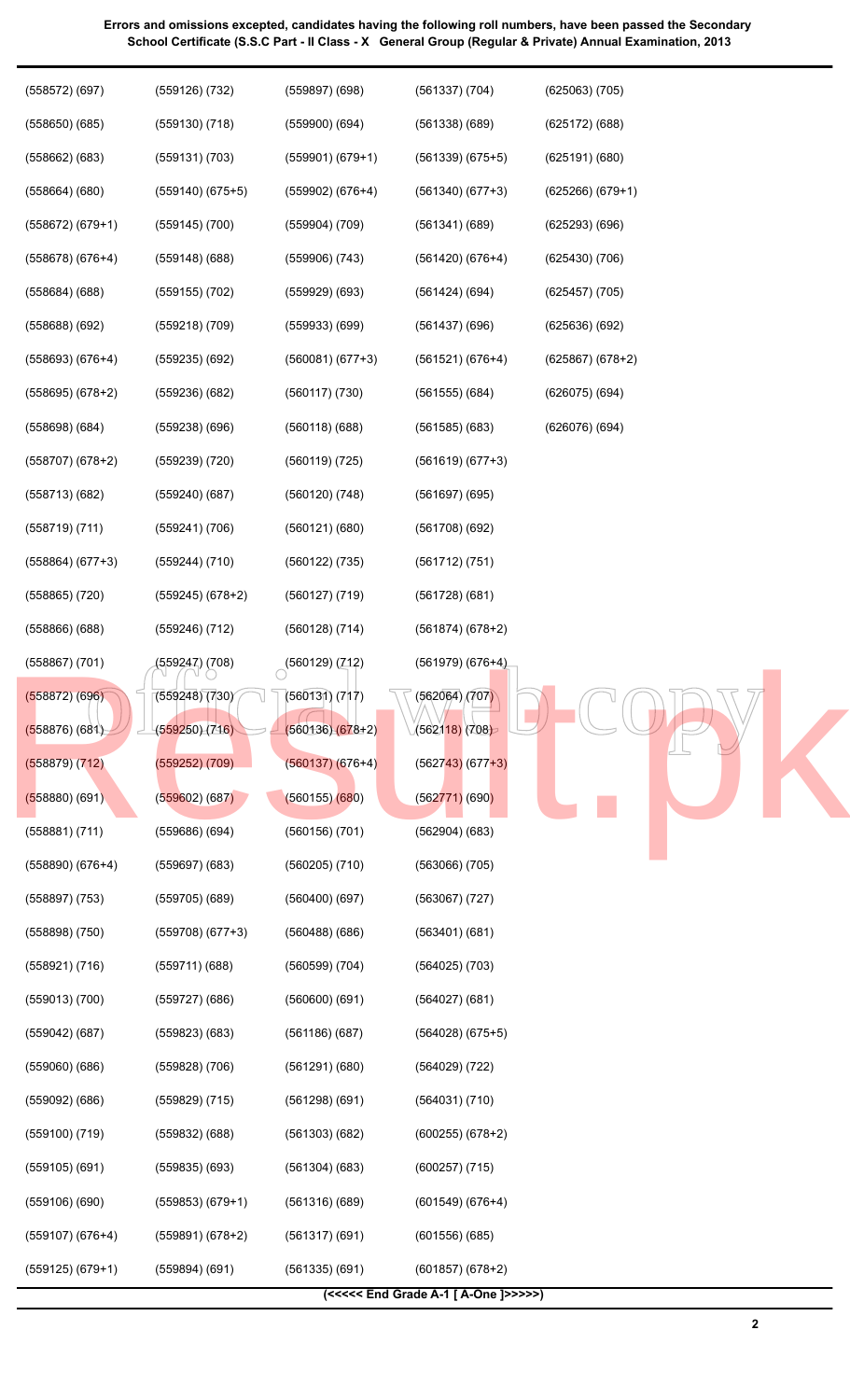**General Group (Regular & Private) (<<<<< Grade A >>>>>)**

**Students securing total marks 595 and above**

**Marks secured by the candidates out of total marks of 850 are mentioned against each roll number in bracket**

| $(525104)$ $(649)$   | $(525866)$ $(626)$              | (526048)(608)             | $(526141)$ $(653)$           | (526319)(641)      | $(526651) (591+4)$ |
|----------------------|---------------------------------|---------------------------|------------------------------|--------------------|--------------------|
| $(525105)$ $(653)$   | $(525868)$ $(645)$              | $(526049)$ $(607)$        | $(526142)$ $(653)$           | (526329)(628)      | (526721)(660)      |
| (525122) (614)       | (525870)(613)                   | (526050)(670)             | (526143)(674)                | (526330)(609)      | (526761)(602)      |
| $(525143)$ $(608)$   | (525872) (674)                  | $(526056)$ $(595)$        | $(526144)$ (666)             | (526331)(609)      | $(526762)$ $(600)$ |
| $(525149)$ $(608)$   | (525873)(627)                   | $(526057)$ $(623)$        | $(526145)$ (616)             | (526339)(652)      | $(526763) (591+4)$ |
| (525150)(645)        | (525874)(623)                   | $(526076)$ $(652)$        | (526146)(644)                | (526340)(625)      | $(526765)$ $(651)$ |
| $(525592)$ $(607)$   | $(525875)$ $(612)$              | (526077)(658)             | $(526147)$ (674)             | $(526342)$ $(609)$ | $(526771) (591+4)$ |
| $(525593) (590+5)$   | (525880)(616)                   | $(526090)$ $(627)$        | $(526148)$ $(621)$           | (526343)(618)      | $(526773) (593+2)$ |
| (525594) (598)       | $(525882)$ $(656)$              | $(526091)$ $(609)$        | $(526149)$ $(620)$           | $(526345)$ $(602)$ | (526774)(607)      |
| $(525723) (594+1)$   | $(525886)$ $(595)$              | $(526095)$ $(598)$        | (526150)(627)                | $(526358)$ $(639)$ | $(526776) (594+1)$ |
| $(525726) (590+5)$   | $(525887)$ $(652)$              | $(526098)$ $(604)$        | $(526152)$ (656)             | (526369) (596)     | (526778)(671)      |
| (525727)(652)        | $(525890)$ $(617)$              | $(526106)$ (609)          | $(526155)$ $(643)$           | (526372) (643)     | $(526779) (592+3)$ |
| $(525728)$ (599)     | $(525893)$ $(598)$              | $(526114)$ (601)          | $(526156)$ $(624)$           | (526418)(600)      | (526784) (597)     |
| $(525729)$ $(649)$   | $(525905) (593+2)$              | $(526118)$ $(642)$        | $(526157)$ (627)             | $(526422)$ (619)   | $(526787) (593+2)$ |
| (525732) (629)       | (525906) (601)                  | $\bigcirc$ (526119) (673) | $(526158)$ $(644)$           | (526459)(629)      | (526790)(661)      |
| (525733) (647)       | (525919) (599)                  | $(526121)$ $(666)$        | (526182)(617)                | (526463)(647)      | $(526792)(592+3)$  |
| $(525736)$ (620)     | (525930) (652)                  | (526122)(663)             | (5261 <mark>83)</mark> (665) | (526513)(631)      | (526793)(664)      |
| (525740)(632)        | $(525932)$ $(605)$              | $(526123)$ $(623)$        | $(526207)$ (673)             | $(526515)$ (628)   | (526794)(629)      |
| (525741) (618)       | ( <mark>5259</mark> 33) (591+4) | (526124)(672)             | (526236) (607)               | $(526517)$ (622)   | $(526796)$ (606)   |
| $(525742)$ $(611)$   | (525971)(610)                   | $(526125)$ $(623)$        | $(526242)$ $(606)$           | (526518)(626)      | $(526798)$ $(606)$ |
| (525778) (612)       | $(525972)$ $(629)$              | $(526126) (590+5)$        | $(526247)$ $(674)$           | (526519)(672)      | $(526799)$ $(658)$ |
| $(525780)$ $(593+2)$ | (525973)(656)                   | $(526127)$ $(654)$        | $(526261)$ $(615)$           | (526531)(650)      | $(526838) (591+4)$ |
| (525784)(638)        | $(525974)$ $(616)$              | $(526129)$ $(634)$        | $(526262)$ $(598)$           | $(526532)$ $(657)$ | $(526859)$ $(637)$ |
| (525786)(600)        | $(525975)$ $(651)$              | (526130)(624)             | $(526265)$ $(602)$           | $(526565)$ $(619)$ | $(526867) (594+1)$ |
| (525791)(615)        | $(525976)$ $(623)$              | (526131)(664)             | $(526276)$ $(618)$           | (526595)(640)      | (526870)(605)      |
| (525793)(607)        | $(525978)$ $(634)$              | (526133)(603)             | $(526279)$ $(635)$           | (526600)(615)      | $(526906)$ $(618)$ |
| $(525857)$ $(617)$   | $(525979)$ $(633)$              | (526134)(621)             | (526290)(658)                | $(526602)$ $(632)$ | $(526950)$ $(598)$ |
| $(525858)$ $(645)$   | (525981) (658)                  | (526135)(607)             | $(526298)$ $(605)$           | (526618)(606)      | $(526985)$ $(646)$ |
| $(525859)$ $(611)$   | (525982) (646)                  | (526136)(616)             | $(526299)$ $(637)$           | (526619)(606)      | $(526986)$ $(639)$ |
| $(525860)$ $(643)$   | $(525984)$ $(606)$              | $(526137)$ $(611)$        | $(526304)$ $(607)$           | $(526622)$ $(648)$ | $(527001)$ $(596)$ |
| $(525861)$ (619)     | (526026)(656)                   | $(526138)$ $(638)$        | $(526307)$ $(613)$           | (526626)(660)      | (527054)(602)      |
| $(525862)$ $(645)$   | $(526032)$ $(607)$              | (526139)(617)             | $(526317)$ $(626)$           | (526631)(610)      | $(527057)$ $(643)$ |
| $(525864)$ $(637)$   | (526043)(621)                   | (526140)(625)             | (526318)(601)                | $(526632) (593+2)$ | $(527067)$ $(612)$ |
|                      |                                 |                           |                              |                    |                    |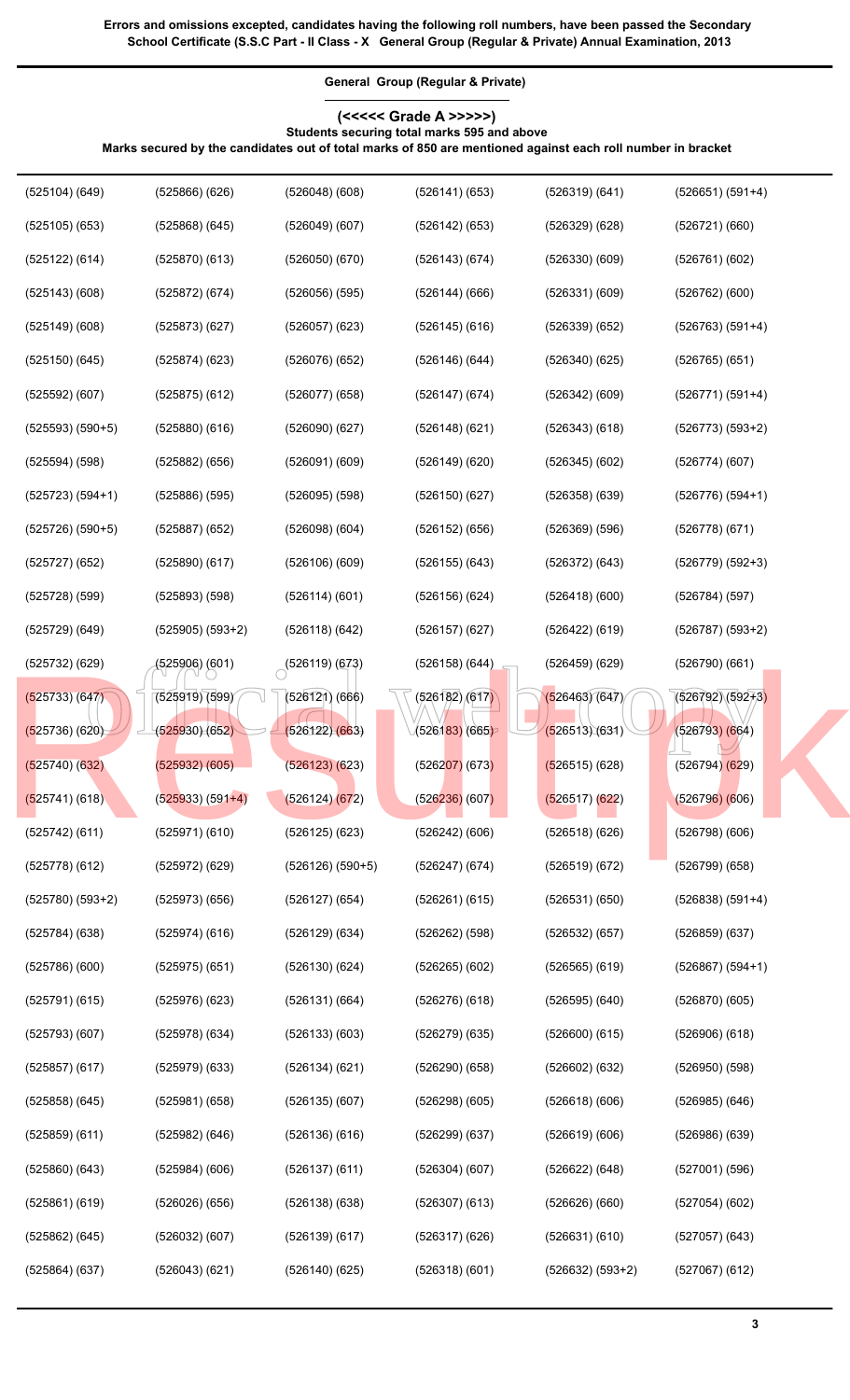| (527183)(621)        | (527417)(601)      | $(527680)$ $(590+5)$                | $(528001)$ $(624)$           | $(528609)$ $(606)$ | $(550824)$ $(648)$ |
|----------------------|--------------------|-------------------------------------|------------------------------|--------------------|--------------------|
| $(527184)$ $(620)$   | (527419)(635)      | $(527682) (594+1)$                  | $(528002)$ $(635)$           | (528618)(610)      | $(550825)$ $(666)$ |
| (527261)(604)        | (527420)(654)      | $(527689)$ $(601)$                  | (528020)(634)                | $(528668)$ $(616)$ | $(550826)$ $(657)$ |
| $(527279)$ $(632)$   | (527421)(612)      | $(527695) (590+5)$                  | $(528097)$ $(598)$           | (528670)(598)      | $(550827)$ $(600)$ |
| $(527290)$ $(596)$   | $(527422) (592+3)$ | (527697)(639)                       | $(528233)$ $(666)$           | $(528732)$ $(665)$ | $(550841)$ $(625)$ |
| $(527292)$ $(599)$   | (527424)(607)      | $(527702) (594+1)$                  | $(528253) (590+5)$           | (528733)(603)      | $(550873)$ $(623)$ |
| $(527303)$ $(644)$   | $(527425)$ (611)   | (527703)(641)                       | (528264)(600)                | (528854)(640)      | (550874)(651)      |
| $(527304)$ $(600)$   | (527434) (599)     | (527704)(614)                       | (528274)(606)                | $(528925) (593+2)$ | $(550875)$ $(620)$ |
| (527319)(601)        | (527441) (597)     | $(527706)$ $(598)$                  | $(528275)$ $(609)$           | $(528931) (592+3)$ | (550876)(627)      |
| (527326)(606)        | $(527442)$ $(622)$ | (527711)(626)                       | $(528276)$ $(596)$           | $(528951) (591+4)$ | (550877)(670)      |
| $(527332) (594+1)$   | $(527443)$ $(661)$ | $(527712) (591+4)$                  | (528278)(651)                | $(529033)$ $(638)$ | $(550878)$ $(659)$ |
| $(527338)$ $(651)$   | $(527444)$ (622)   | $(527714)(593+2)$                   | $(528285) (591+4)$           | $(529088)$ $(601)$ | $(550881)$ $(636)$ |
| $(527344)$ $(618)$   | $(527445)$ (618)   | (527729)(622)                       | (528296)(665)                | $(529153)$ $(659)$ | $(550884)$ $(624)$ |
| $(527347)$ (595)     | (527448)(639)      | (527739)(627)                       | $(528348)$ $(634)$           | (529154)(673)      | $(550885)$ $(596)$ |
| (527348)(621)        | (527473)(609)      | $(527746) (592+3)$                  | (528353)(622)                | (529156)(638)      | $(550886)$ $(651)$ |
| $(527349)$ $(604)$   | $(527482)$ (618)   | $(527762)$ $(638)$                  | $(528357)$ $(608)$           | $(529167)$ (619)   | $(550893)$ $(650)$ |
| (527353)(627)        | (527483)(621)      | $(527763)$ $(655)$                  | $(528389)$ $(600)$           | $(529215)$ $(605)$ | $(550902)$ $(660)$ |
| $(527354)$ $(590+5)$ | (527584) (608)     | $\circ$ <sup>(527779)</sup> (590+5) | (528395)(640)                | (529220)(629)      | $(550948) (594+1)$ |
| $(527360)$ $(672)$   | (527586)(647)      | $(527782) (591+4)$                  | (528402)/(655)               | (529311)(599)      | (550952)(604)      |
| $(527365)$ $(626)$   | (527599)(611)      | (527793)(603)                       | (5284 <mark>03)</mark> (629) | (529360)(656)      | $(550956)$ $(595)$ |
| $(527366) (593+2)$   | (527600)(621)      | $(527865)$ $(648)$                  | $(528405)$ (625)             | $(545100)$ (622)   | (550960)(609)      |
| $(527369)$ (624)     | (527601)(624)      | $(527872)$ $(635)$                  | $(528423)$ (629)             | $(545205)$ (600)   | $(550972)$ (604)   |
| $(527370)$ $(591+4)$ | (527609)(601)      | $(527875)$ $(609)$                  | (528510)(595)                | $(550465)$ (598)   | $(550975)$ $(625)$ |
| $(527373)$ $(606)$   | (527612) (627)     | $(527876)$ (604)                    | $(528511) (593+2)$           | (550525)(620)      | $(550976)$ $(616)$ |
| (527378) (610)       | (527614) (595)     | $(527882)$ (605)                    | (528516)(602)                | $(550537) (591+4)$ | $(550979) (594+1)$ |
| $(527381) (590+5)$   | $(527615) (594+1)$ | (527889)(600)                       | (528520)(595)                | $(550666) (591+4)$ | $(550983) (593+2)$ |
| (527387) (619)       | (527616) (596)     | (527953) (599)                      | $(528565)$ $(618)$           | (550747)(645)      | $(551160) (594+1)$ |
| (527388) (625)       | (527620)(659)      | $(527956)$ $(635)$                  | $(528567)$ $(608)$           | (550748)(652)      | $(551265)$ (658)   |
| (527390)(614)        | (527621) (610)     | $(527964)$ $(620)$                  | $(528568)$ (596)             | (550763)(604)      | $(551472)$ (604)   |
| (527393)(616)        | $(527622)$ $(622)$ | $(527968)$ $(638)$                  | $(528569)$ (595)             | (550783)(611)      | (551493) (632)     |
| (527397) (624)       | $(527623)$ $(626)$ | $(527969)$ $(647)$                  | (528570)(603)                | $(550814) (590+5)$ | $(551497)$ (653)   |
| (527400)(629)        | $(527625)$ (599)   | $(527970)$ $(608)$                  | (528573)(602)                | $(550815)$ (627)   | $(551526)$ $(600)$ |
| (527403)(619)        | $(527627)$ (645)   | (527971)(601)                       | $(528576)$ $(607)$           | (550816)(656)      | $(551527)$ $(674)$ |
| (527404) (655)       | $(527635)$ $(638)$ | $(527973)$ $(636)$                  | (528577)(600)                | (550817)(651)      | $(551529)$ (595)   |
| (527414)(659)        | $(527648)$ (639)   | $(527976)$ (616)                    | $(528582)$ (599)             | $(550819)$ $(618)$ | $(551537)$ $(622)$ |
| (527415)(647)        | $(527655)$ $(598)$ | $(527998)$ $(604)$                  | $(528605)$ $(632)$           | (550820)(598)      | (551574)(620)      |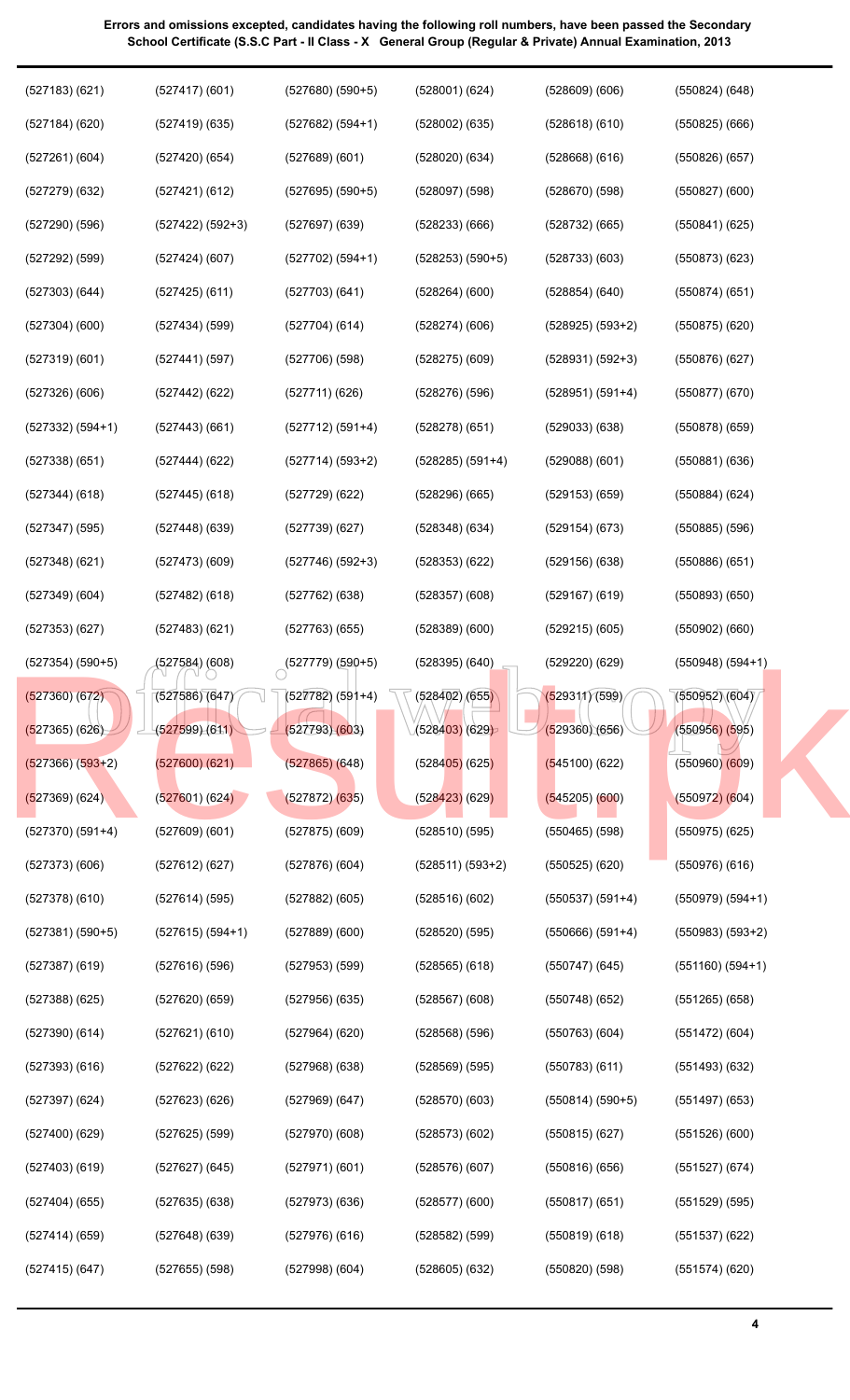| 539(6   |                |
|---------|----------------|
| 543) (5 |                |
| 545)    | $\overline{6}$ |
|         |                |
| 548)    | (6)            |
| 549)    | (f             |
| 551)    | $(\epsilon$    |
| 553)    | (f             |
| 556)    | (6)            |
| 558)    | (f             |
| 559)    | (6)            |
| 560)    | (f             |
| 561)    | (E             |
| 568)    | (6)            |
| 570)    | (6)            |
| 571)    | (6             |
| 572)    | (6             |
| 576) (6 |                |
| 578)    | $(\epsilon$    |
|         |                |

| (551576)(620)        | $(552495)$ $(625)$ | (552748)(631)      | (552924) (641)       | $(553282)$ $(648)$ | $(553429) (594+1)$   |
|----------------------|--------------------|--------------------|----------------------|--------------------|----------------------|
| $(551580)$ $(618)$   | $(552496)$ $(639)$ | $(552749)$ $(622)$ | $(552925)$ $(625)$   | $(553287)$ $(615)$ | $(553430)$ $(645)$   |
| $(551599)$ $(633)$   | $(552501) (591+4)$ | (552750)(624)      | $(552926)$ $(602)$   | (553296)(663)      | (553431)(660)        |
| $(551612)$ $(653)$   | (552530)(598)      | (552751)(625)      | $(552945)$ $(630)$   | (553298)(625)      | $(553432) (590+5)$   |
| (551630)(602)        | $(552533) (591+4)$ | (552753)(642)      | $(552946)$ $(642)$   | $(553299)$ $(633)$ | $(553435)$ $(619)$   |
| (551631)(637)        | $(552552)$ $(608)$ | $(552755)$ $(658)$ | $(552948)$ $(639)$   | (553300)(654)      | $(553500)$ $(591+4)$ |
| (551675)(607)        | $(552559)$ $(596)$ | $(552756)$ $(610)$ | $(552952)$ $(617)$   | (553326)(666)      | $(553501)$ $(598)$   |
| $(551676)$ (595)     | $(552567)$ $(617)$ | $(552757)$ $(654)$ | (552954) (595)       | (553327)(608)      | $(553503) (590+5)$   |
| $(551690)$ $(599)$   | $(552603)$ $(629)$ | $(552758)$ (627)   | $(552958)$ $(650)$   | $(553328)$ $(619)$ | $(553507)$ $(652)$   |
| (551717)(607)        | $(552609) (592+3)$ | (552760)(601)      | $(552966)$ $(644)$   | (553330)(619)      | (553516)(621)        |
| $(551721)$ (599)     | (552623)(601)      | $(552762) (590+5)$ | $(552970)$ $(591+4)$ | (553331)(641)      | (553528)(628)        |
| (551731)(602)        | (552633) (673)     | $(552764)$ (608)   | $(552973)$ $(606)$   | $(553332)$ $(624)$ | $(553532)$ $(649)$   |
| $(551744)$ (664)     | $(552638)$ $(613)$ | $(552765)$ (610)   | $(553004)$ $(595)$   | $(553334)$ $(616)$ | $(553533)$ $(613)$   |
| $(551753)$ $(600)$   | (552647) (620)     | $(552767)$ (595)   | $(553005)$ $(603)$   | $(553335)$ $(653)$ | $(553534)$ $(669)$   |
| $(551755)$ $(593+2)$ | (552676)(660)      | $(552772) (594+1)$ | $(553092)$ $(596)$   | $(553337)$ $(632)$ | $(553535)$ $(641)$   |
| $(551817)$ $(602)$   | (552687) (626)     | (552776)(616)      | $(553100)$ $(616)$   | $(553338)$ $(645)$ | (553536)(620)        |
| $(551914)$ $(630)$   | $(552704)$ (655)   | (552777)(603)      | $(553133)$ $(624)$   | $(553339)$ $(641)$ | $(553537)$ $(611)$   |
| $(552026)$ $(590+5)$ | (552719) (632)     | (552778)(670)      | $(553162)$ $(654)$   | $(553345)$ $(636)$ | $(553538)$ $(654)$   |
| $(552027)$ (611)     | (552722)(642)      | $(552781)$ (664)   | (553172)/(604)       | (553346)(636)      | (553539)(626)        |
| $(552028)$ (615)     | (552723)(652)      | (552783)(618)      | $(553179)$ (600)     | (553347)(606)      | $(553543) (592+3)$   |
| $(552029)$ $(604)$   | (552724) (597)     | (552784)(597)      | $(553241)$ (613)     | $(553348)$ (609)   | $(553545)$ $(617)$   |
| $(552032)$ (609)     | (552727)(648)      | $(552785)$ $(625)$ | $(553253)$ (650)     | $(553350)$ $(621)$ | $(553548)$ $(632)$   |
| $(552036)$ $(621)$   | $(552728)$ $(604)$ | $(552792)$ $(609)$ | $(553254)$ (599)     | $(553351) (591+4)$ | $(553549)$ $(658)$   |
| $(552087)$ (597)     | (552730)(596)      | $(552817)$ (612)   | $(553255)$ $(647)$   | $(553352)$ $(655)$ | $(553551)$ (666)     |
| (552157)(603)        | (552731)(621)      | $(552826)$ $(608)$ | $(553257)$ $(654)$   | (553353)(637)      | (553553)(601)        |
| $(552166)$ $(603)$   | $(552732)$ $(649)$ | $(552828)$ $(595)$ | $(553258)$ $(654)$   | $(553354)$ $(633)$ | $(553556)$ $(643)$   |
| $(552168)$ $(611)$   | (552733)(664)      | $(552869)$ $(618)$ | $(553259)$ $(624)$   | $(553355)$ $(662)$ | $(553558)$ $(654)$   |
| $(552228)$ $(629)$   | (552734)(621)      | (552871) (624)     | $(553262)$ $(606)$   | (553356)(635)      | $(553559)$ $(619)$   |
| $(552310)$ $(590+5)$ | $(552735) (590+5)$ | $(552878)$ (618)   | $(553263)$ $(619)$   | $(553359) (594+1)$ | $(553560)$ $(621)$   |
| $(552349)$ $(659)$   | (552736)(666)      | $(552880) (593+2)$ | $(553264) (592+3)$   | (553415)(600)      | (553561)(651)        |
| $(552359)$ $(629)$   | $(552738)$ (615)   | $(552888)$ $(618)$ | $(553265)$ $(624)$   | $(553419)$ (620)   | $(553568)$ $(659)$   |
| $(552405)$ $(639)$   | (552741)(640)      | $(552892)$ $(606)$ | $(553267)$ (598)     | (553420)(657)      | $(553570)$ $(649)$   |
| $(552425)$ $(608)$   | $(552742)$ (659)   | (552898)(596)      | $(553268)$ $(621)$   | (553421)(652)      | $(553571)$ (665)     |
| $(552426)$ $(639)$   | (552744) (657)     | $(552902)$ (614)   | $(553269)$ $(630)$   | $(553422)$ $(667)$ | $(553572)$ (625)     |
| $(552482)$ $(631)$   | $(552745)$ (617)   | $(552909) (592+3)$ | $(553271)$ $(653)$   | (553424)(642)      | $(553576)$ $(673)$   |
| $(552488)$ $(595)$   | (552747) (648)     | $(552923)$ $(625)$ | $(553281)$ $(644)$   | $(553425)$ $(652)$ | (553578)(630)        |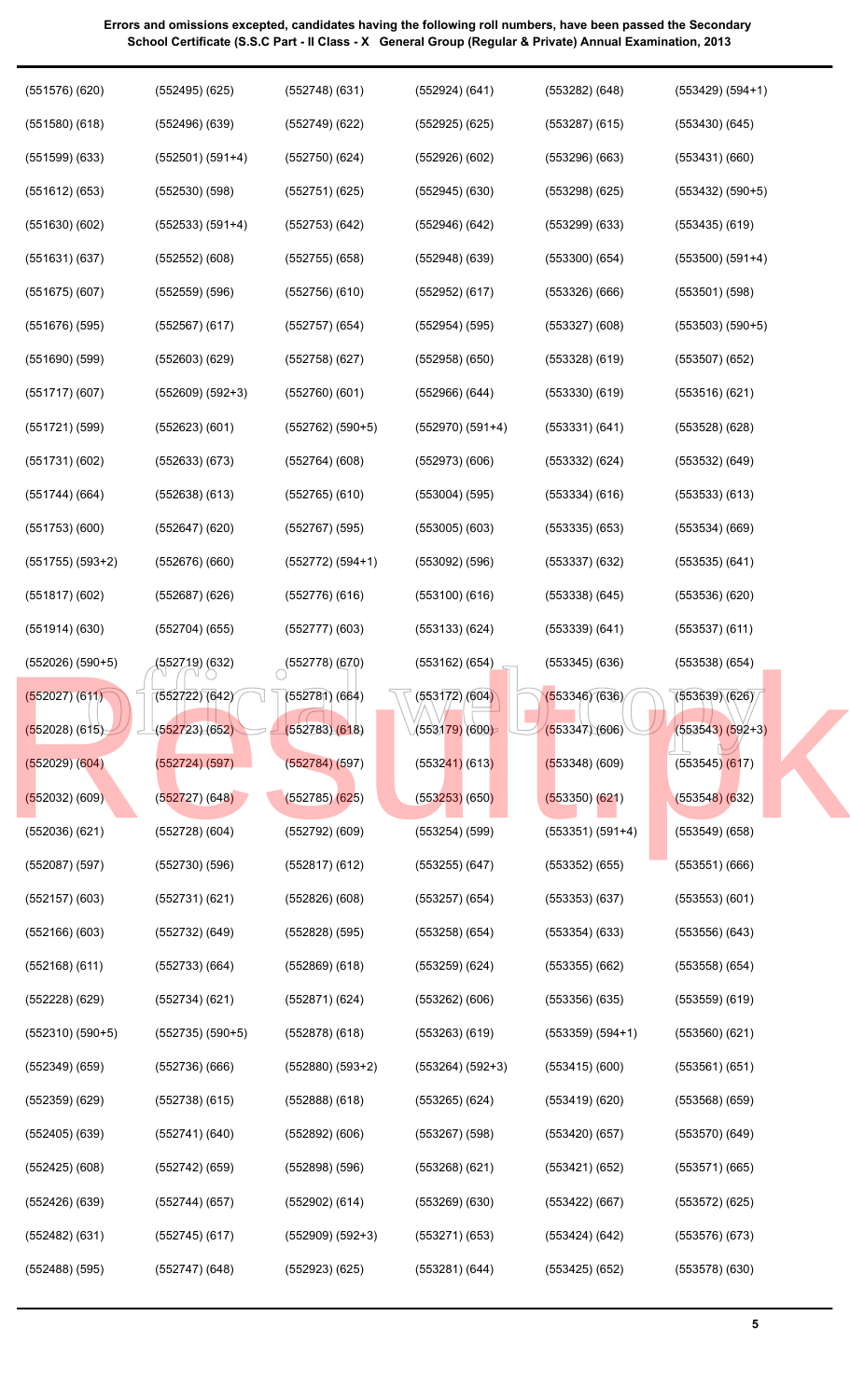| $(553579)$ $(599)$ | $(553854)$ $(610)$ | $(553969)$ $(634)$ | $(554297)$ $(633)$ | (554524)(605)      | (554874)(652)         |
|--------------------|--------------------|--------------------|--------------------|--------------------|-----------------------|
| $(553581)$ $(623)$ | $(553855)$ $(639)$ | (554001)(601)      | (554298)(628)      | $(554525)$ $(646)$ | (555030)(626)         |
| (553584)(628)      | $(553856)$ $(644)$ | $(554043)$ (669)   | $(554303)$ $(674)$ | (554526)(637)      | $(555160)$ $(607)$    |
| $(553620)$ $(647)$ | $(553859)$ $(609)$ | $(554044)$ (625)   | $(554304)$ $(612)$ | (554528)(615)      | (555161)(616)         |
| $(553622)$ $(617)$ | $(553860)$ $(620)$ | $(554045)$ (640)   | $(554306)$ $(625)$ | (554530)(646)      | $(555263) (594+1)$    |
| (553678)(625)      | $(553862)$ $(603)$ | (554046)(628)      | $(554307)$ $(641)$ | $(554532)$ $(609)$ | (555313)(631)         |
| (553713)(612)      | $(553863)$ $(643)$ | $(554047)$ (658)   | $(554308)$ $(649)$ | (554533)(646)      | $(555362) (591+4)$    |
| $(553732)$ $(619)$ | $(553865)$ $(625)$ | $(554048)$ (663)   | $(554309)$ $(647)$ | (554537)(637)      | (555377)(620)         |
| (553736) (628)     | $(553866)$ $(642)$ | $(554049)$ (625)   | (554310)(622)      | $(554543)$ (609)   | $(555403)$ (665)      |
| $(553752)$ $(642)$ | $(553870)$ $(668)$ | (554050)(631)      | $(554315)$ $(609)$ | $(554544) (594+1)$ | $(555479)$ $(632)$    |
| $(553762)$ $(602)$ | $(553871)$ $(613)$ | $(554051)$ (655)   | $(554316)$ (623)   | $(554549)$ (658)   | (555484)(601)         |
| $(553765)$ (663)   | $(553873)$ $(644)$ | $(554059)$ (635)   | $(554317)$ (599)   | (554550)(612)      | $(555606)$ $(615)$    |
| (553770)(597)      | $(553874)$ (656)   | $(554061)$ (668)   | (554318)(627)      | $(554553) (590+5)$ | $(555627) (593+2)$    |
| $(553783) (590+5)$ | $(553875)$ $(617)$ | $(554062)$ (601)   | $(554322)$ (657)   | (554600)(664)      | $(555694)$ $(637)$    |
| $(553806)$ $(603)$ | $(553876)$ $(646)$ | $(554067)$ (597)   | $(554324)$ (669)   | $(554602)$ (608)   | $(555695) (594+1)$    |
| $(553808)$ $(632)$ | $(553879)$ $(602)$ | $(554072)$ (606)   | $(554327)$ (660)   | (554610)(602)      | (555713)(607)         |
| $(553819)$ $(636)$ | $(553880)$ $(647)$ | (554077)(612)      | $(554328)$ (666)   | $(554727) (594+1)$ | $(555715)$ (601)      |
| $(553820)$ $(661)$ | (553884) (591+4)   | $(554078)$ (606)   | $(554329)$ (662)   | (554728)(632)      | $(555716)$ (597)      |
| (553821) (627)     | (553890)(628)      | (554081) (597)     | (554336)/(641)     | (554730)(631)      | $\sqrt{555717}$ (621) |
| (553822) (635)     | (553891)(658)      | (554082)(662)      | (554338) (601)     | (554737)(632)      | $(555718)$ (612)      |
| $(553823)$ $(612)$ | $(553896)$ $(600)$ | $(554087)$ (640)   | $(554340)$ (595)   | (554738)(607)      | $(556063)$ $(596)$    |
| $(553827)$ (625)   | $(553899)$ $(603)$ | (554088)(639)      | $(554341)$ (597)   | (554740)(662)      | $(556066)$ $(605)$    |
| $(553829)$ $(602)$ | $(553900)$ $(629)$ | $(554089)$ $(640)$ | $(554342)$ $(646)$ | (554748)(629)      | $(556067)$ $(628)$    |
| $(553831)$ $(596)$ | $(553901)$ $(641)$ | $(554090)$ $(605)$ | (554346)(651)      | (554764)(632)      | $(556068)$ $(653)$    |
| $(553832)$ $(655)$ | $(553903)$ $(669)$ | $(554093)$ $(595)$ | $(554349)$ $(611)$ | (554773)(622)      | $(556073)$ $(658)$    |
| $(553835)$ $(634)$ | $(553905)$ $(663)$ | $(554097)$ $(621)$ | (554350)(633)      | (554778)(626)      | $(556074)$ $(648)$    |
| $(553836)$ $(613)$ | $(553907)$ $(670)$ | $(554099)$ $(653)$ | (554351)(604)      | $(554782)$ $(645)$ | (556080)(655)         |
| $(553837)$ $(619)$ | (553930)(666)      | (554100)(633)      | $(554352)$ $(630)$ | (554786)(640)      | (556081)(660)         |
| $(553839)$ $(610)$ | $(553935)$ $(663)$ | $(554101)$ $(638)$ | $(554353)$ $(647)$ | (554788)(625)      | $(556091)$ $(630)$    |
| (553840)(627)      | $(553937)$ $(653)$ | $(554103)$ (599)   | (554354)(611)      | (554790)(595)      | $(556094)$ $(623)$    |
| $(553841)$ $(648)$ | $(553940)$ $(662)$ | $(554104)$ (601)   | $(554355)$ $(613)$ | (554791)(657)      | (556103)(609)         |
| $(553846)$ $(615)$ | $(553943)$ $(661)$ | $(554106)$ (659)   | $(554359)$ $(599)$ | (554819) (598)     | (556178)(621)         |
| (553850)(622)      | $(553947)$ $(602)$ | $(554108)$ (613)   | $(554372)$ $(603)$ | $(554827)$ (664)   | $(556221)$ $(629)$    |
| (553851)(627)      | $(553949)$ $(642)$ | $(554137) (594+1)$ | (554376)(622)      | (554871)(639)      | $(556232)$ $(615)$    |
|                    |                    |                    |                    |                    |                       |
| $(553852)$ (666)   | $(553964)$ $(660)$ | $(554172)$ (627)   | (554478)(609)      | $(554872)$ (633)   | $(556261)$ (606)      |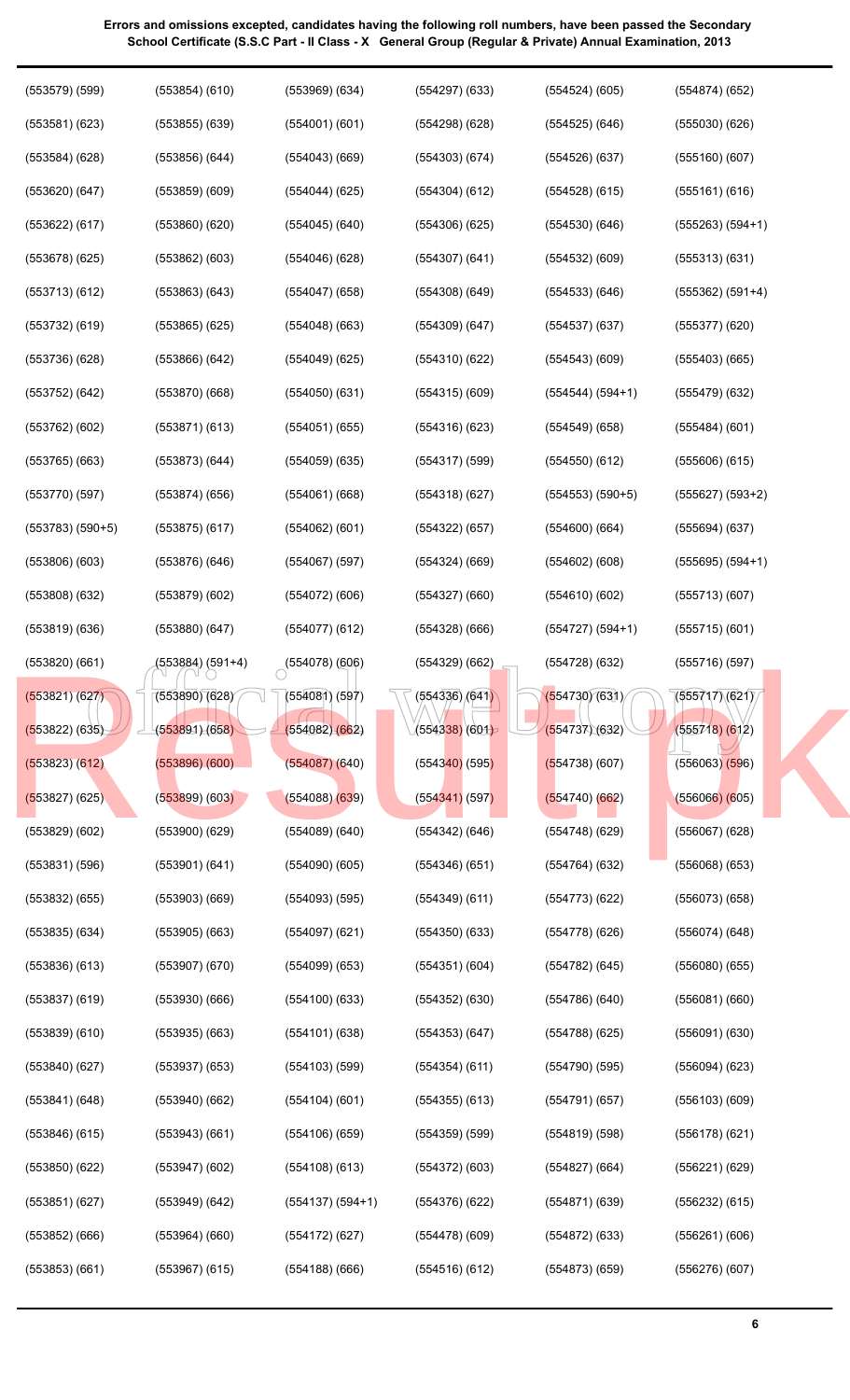| $(556278)$ $(611)$   | $(557846) (593+2)$ | (558454)(651)      | (558526)(661)                | $(558667)$ $(660)$ | $(558752)$ $(626)$   |
|----------------------|--------------------|--------------------|------------------------------|--------------------|----------------------|
| $(556279)$ $(605)$   | $(557847)$ (601)   | (558456)(657)      | (558528)(626)                | $(558668)$ $(640)$ | $(558753)$ $(674)$   |
| $(556280)$ $(613)$   | $(557850)$ $(643)$ | $(558457)$ $(654)$ | $(558529)$ $(648)$           | (558670)(605)      | (558754)(637)        |
| $(556282)$ $(613)$   | (557851)(646)      | $(558460)$ $(632)$ | $(558555)$ $(596)$           | (558673)(644)      | $(558755)$ $(638)$   |
| $(556283)$ $(649)$   | $(557852)$ $(646)$ | (558461)(637)      | $(558556)$ $(670)$           | $(558679) (591+4)$ | (558756)(674)        |
| (556293)(671)        | $(557862)$ $(631)$ | (558464)(597)      | $(558557)$ $(631)$           | (558681)(635)      | (558757)(674)        |
| (556294) (597)       | $(557864)$ (656)   | $(558465)$ $(601)$ | $(558558)$ $(649)$           | $(558682)$ $(664)$ | (558758)(622)        |
| $(556295)$ $(644)$   | (557879)(624)      | $(558466)$ $(601)$ | $(558559)$ $(620)$           | (558690)(637)      | (558759)(656)        |
| $(556301)$ $(644)$   | $(557884)$ (601)   | $(558467)$ $(621)$ | $(558562)$ $(635)$           | (558691)(612)      | $(558762)$ $(626)$   |
| $(556302)$ $(639)$   | $(557889)$ $(598)$ | $(558468)$ (665)   | $(558563) (593+2)$           | $(558692)$ $(600)$ | $(558764)$ (619)     |
| $(556303)$ $(641)$   | $(557893) (594+1)$ | (558470)(635)      | (558574)(633)                | (558694)(636)      | $(558765)$ $(662)$   |
| $(556307)$ $(591+4)$ | $(558034)$ $(596)$ | $(558473)$ (665)   | $(558575)$ $(653)$           | (558697)(667)      | $(558842)$ $(610)$   |
| $(556308)$ $(593+2)$ | $(558053) (591+4)$ | (558474)(635)      | (558577)(638)                | (558700)(611)      | $(558849)$ $(593+2)$ |
| $(556342)$ $(627)$   | $(558212)$ $(628)$ | (558476)(619)      | (558578)(644)                | (558705)(615)      | $(558869)$ $(650)$   |
| $(556424)$ $(623)$   | $(558269)$ $(619)$ | $(558480)$ $(640)$ | (558579)(651)                | (558706)(635)      | (558870)(647)        |
| (557047)(626)        | $(558273)$ $(639)$ | (558481)(607)      | (558580)(597)                | (558710)(653)      | $(558871)$ (612)     |
| $(557054)$ $(636)$   | $(558275)$ $(620)$ | $(558484)$ $(649)$ | (558581)(648)                | (558712) (599)     | $(558873)$ $(654)$   |
| $(557055)$ $(670)$   | (558278) (635)     | $(558492)$ (619)   | $(558584)$ (670)             | (558720)(629)      | $(558875)$ $(672)$   |
| $(557056)$ $(643)$   | (558279) (598)     | $(558493)$ $(618)$ | (558585) (617 <mark>)</mark> | (558721)(667)      | (558877)(613)        |
| $(557057)$ (659)     | (558290)(603)      | (558496)(624)      | (5585 <mark>86)</mark> (626) | (558722)(639)      | $(558878)$ $(613)$   |
| $(557058)$ $(648)$   | (558291) (616)     | $(558498)$ $(645)$ | $(558593)$ (615)             | (558731) (653)     | $(558882)$ $(611)$   |
| $(557108)$ (597)     | (558293)(605)      | (558499)(602)      | $(558594)$ (646)             | (558732) (657)     | $(558883)$ $(665)$   |
| $(557458)$ $(622)$   | $(558318) (592+3)$ | $(558504)$ $(674)$ | (558596)(605)                | $(558734) (594+1)$ | $(558884)$ $(662)$   |
| $(557463) (592+3)$   | $(558327)$ $(604)$ | $(558505)$ $(656)$ | (558597)(621)                | (558735)(635)      | $(558885)$ $(664)$   |
| (557471)(627)        | (558375) (609)     | $(558507)$ $(650)$ | (558598)(617)                | (558736)(647)      | $(558886)$ $(650)$   |
| $(557483)$ $(609)$   | (558389) (674)     | (558511)(646)      | (558600)(637)                | (558738)(671)      | $(558887)$ $(630)$   |
| $(557504)$ $(660)$   | (558390)(653)      | $(558512)$ $(612)$ | $(558601)$ $(609)$           | (558739)(664)      | $(558888)$ $(667)$   |
| $(557601)$ (597)     | $(558397)$ $(650)$ | (558513)(625)      | $(558605)$ $(599)$           | (558741)(661)      | $(558889)$ $(614)$   |
| $(557790)$ $(590+5)$ | $(558404)$ $(596)$ | $(558515)$ $(646)$ | $(558608)$ $(617)$           | (558743)(662)      | (558891)(608)        |
| (557796) (646)       | $(558412)$ (668)   | (558516)(670)      | $(558636)(594+1)$            | (558744)(603)      | $(558892)$ $(661)$   |
| $(557824)$ $(633)$   | (558421) (599)     | (558518)(646)      | $(558651)$ (619)             | $(558745)$ $(645)$ | (558893)(611)        |
| $(557825)$ (618)     | (558441)(656)      | $(558519)$ $(606)$ | $(558653)$ $(612)$           | (558746)(641)      | $(558894)$ $(670)$   |
| (557828)(631)        | $(558444)$ (613)   | $(558522)$ $(644)$ | $(558654)$ (649)             | (558747)(626)      | (558895) (616)       |
|                      |                    |                    |                              |                    |                      |
| (557832) (597)       | (558447) (643)     | (558523) (629)     | $(558660)$ $(623)$           | (558749)(632)      | $(558896)$ $(612)$   |
| $(557833)$ $(654)$   | (558450)(651)      | $(558524)$ $(660)$ | $(558665)$ $(640)$           | (558750)(634)      | $(558899)$ $(634)$   |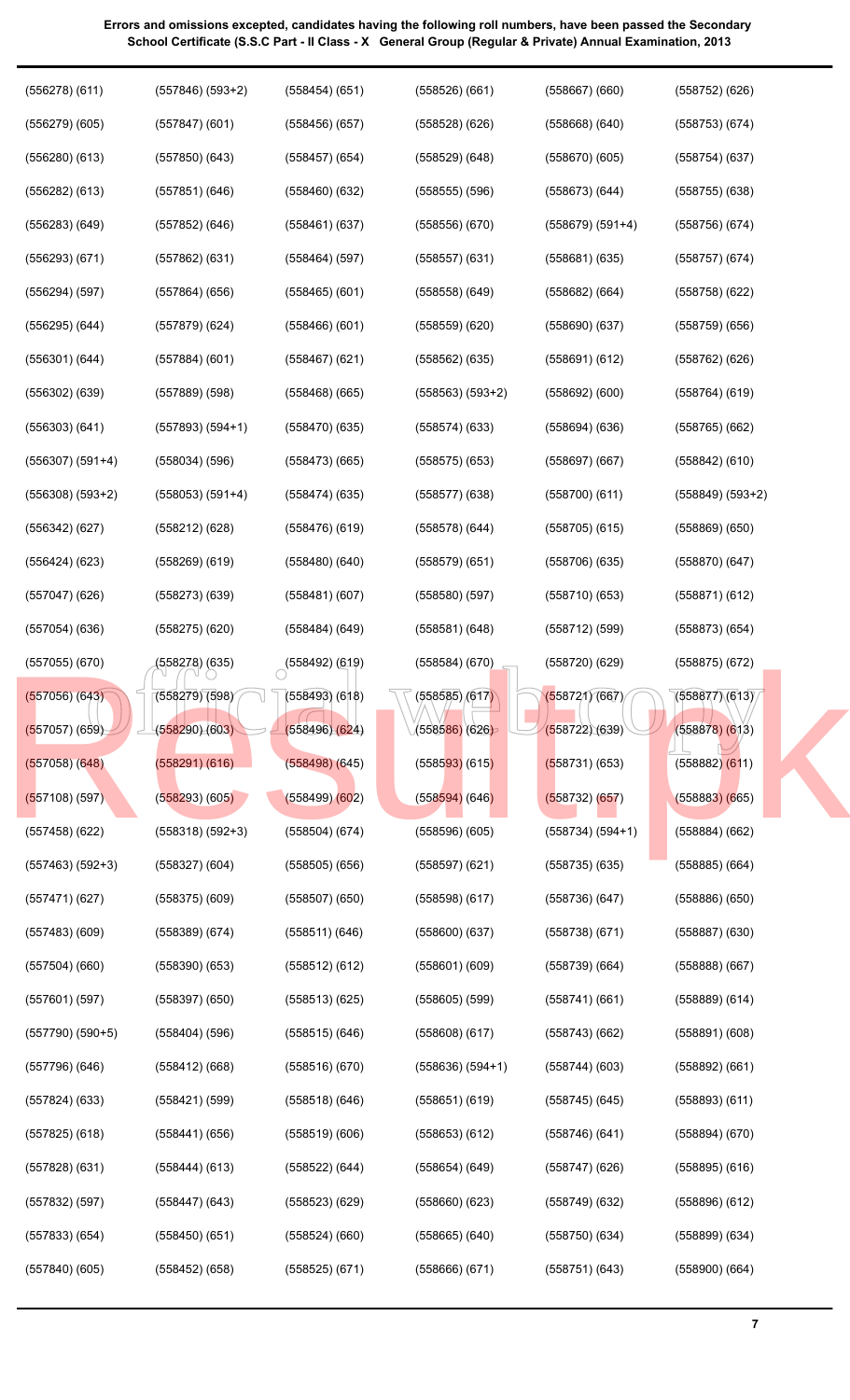**8**

| $(558901)$ $(627)$   | (559114) (618)       | $(559274)$ $(624)$ | $(559745)$ $(604)$   | (559890)(625)      | $(560090)$ $(627)$ |
|----------------------|----------------------|--------------------|----------------------|--------------------|--------------------|
| $(558902)$ $(634)$   | $(559115)$ $(602)$   | $(559298)$ $(613)$ | $(559773)$ $(595)$   | $(559892)$ $(669)$ | $(560093)$ $(617)$ |
| $(558903)$ $(618)$   | $(559116)$ $(606)$   | $(559316)$ $(645)$ | (559781)(610)        | (559893)(647)      | $(560123)$ $(665)$ |
| $(558905)$ $(597)$   | $(559118)$ $(622)$   | $(559356)$ $(619)$ | $(559796)$ $(596)$   | $(559895)$ $(663)$ | $(560124)$ $(615)$ |
| $(558920)$ $(623)$   | $(559121)$ $(655)$   | (559359)(608)      | $(559801)$ $(619)$   | $(559896)$ $(669)$ | $(560125)$ $(605)$ |
| $(558925)$ $(619)$   | $(559122)$ $(596)$   | $(559438) (591+4)$ | $(559803)$ $(629)$   | (559898)(665)      | (560126)(631)      |
| $(558980)$ $(591+4)$ | $(559124)$ $(663)$   | $(559496)$ $(667)$ | $(559804)$ $(616)$   | (559899) (597)     | (560130)(670)      |
| $(558997)$ $(631)$   | $(559127)$ $(659)$   | $(559509)$ $(601)$ | $(559805)$ $(666)$   | $(559903)$ $(619)$ | $(560132)$ $(662)$ |
| (559000)(651)        | $(559128)$ $(628)$   | $(559538)$ $(617)$ | $(559809)$ $(597)$   | $(559905)$ $(631)$ | (560133)(666)      |
| $(559009)$ $(631)$   | $(559129)$ $(658)$   | $(559590)$ $(604)$ | $(559813)$ $(663)$   | $(559912)$ $(620)$ | (560134)(622)      |
| $(559018)$ $(609)$   | $(559137)$ $(595)$   | $(559601)$ $(610)$ | (559814) (641)       | $(559913)$ $(595)$ | (560135)(637)      |
| $(559029)$ $(605)$   | $(559146)$ $(599)$   | $(559609)$ $(623)$ | $(559816)$ $(651)$   | $(559922)$ $(610)$ | $(560138)$ $(612)$ |
| $(559032)$ $(614)$   | $(559153)$ $(610)$   | $(559626)$ $(599)$ | $(559817)$ $(627)$   | $(559925)$ $(634)$ | (560142) (640)     |
| $(559034)$ $(630)$   | (559154) (640)       | (559631) (645)     | $(559819)$ $(640)$   | $(559926)$ $(613)$ | $(560147)$ $(668)$ |
| $(559046)$ $(635)$   | (559156) (627)       | $(559635) (591+4)$ | $(559824)$ $(633)$   | $(559927)$ $(649)$ | (560151)(605)      |
| $(559049)$ $(611)$   | (559158) (659)       | $(559644)$ $(615)$ | $(559825)$ $(671)$   | (559930)(601)      | $(560157)$ $(615)$ |
| $(559058)$ $(615)$   | (559165) (646)       | $(559668)$ $(650)$ | $(559831) (590+5)$   | (559931) (643)     | $(560158)$ $(660)$ |
| $(559062)$ $(595)$   | (559166) (633)       | (559692) (674)     | $(559833)$ $(642)$   | $(559935)$ $(601)$ | $(560162)$ $(645)$ |
| $(559064)$ (657)     | (559167)(661)        | $(559693)$ $(631)$ | (559834)/(610)       | $(559936)(590+5)$  | (560163)(627)      |
| $(559067)$ $(600)$   | (559168)(671)        | (559694)(634)      | (559837) (654)       | (559937)(660)      | (560164) (599)     |
| $(559073)$ $(663)$   | $(559169)$ $(643)$   | (559695)(607)      | $(559838)$ (591+4)   | $(559938)$ (600)   | $(560166)$ $(645)$ |
| $(559076)$ (649)     | (559170)(627)        | (559696)(600)      | $(559841)$ (622)     | $(559939)$ $(660)$ | (560170)(638)      |
| $(559078)$ $(671)$   | $(559171)$ $(612)$   | $(559698)$ $(614)$ | $(559842)$ $(654)$   | $(559941)$ $(610)$ | $(560178)$ $(616)$ |
| $(559089)$ $(599)$   | $(559172)$ $(639)$   | $(559699)$ $(638)$ | $(559843)$ $(641)$   | $(559942)$ $(619)$ | $(560185)$ $(614)$ |
| (559090)(662)        | $(559173)$ $(618)$   | $(559701) (592+3)$ | $(559845)$ $(627)$   | $(559943) (591+4)$ | $(560186)$ $(616)$ |
| $(559093)$ $(631)$   | (559174)(647)        | $(559702)$ $(663)$ | $(559847)$ (614)     | $(559944)$ $(637)$ | $(560187)$ $(608)$ |
| $(559099)$ $(667)$   | $(559175)$ $(637)$   | $(559703)$ $(610)$ | $(559850)$ $(674)$   | $(559945)$ $(603)$ | $(560189)$ $(648)$ |
| $(559101)$ $(669)$   | $(559206)$ $(591+4)$ | (559704)(630)      | $(559851)$ $(613)$   | $(559947)$ $(656)$ | $(560193)$ $(609)$ |
| $(559102)$ $(640)$   | (559211)(662)        | (559707) (598)     | $(559852)$ $(640)$   | $(559952)$ $(631)$ | $(560200)$ $(615)$ |
| $(559103)$ $(665)$   | $(559212)$ $(601)$   | (559710)(668)      | $(559854)$ $(622)$   | $(559953)$ $(649)$ | $(560203)$ $(663)$ |
| $(559104)$ $(644)$   | $(559214)$ $(666)$   | $(559712)$ $(610)$ | $(559856)$ $(593+2)$ | $(559954)$ $(641)$ | $(560252)$ $(638)$ |
| $(559108)$ $(647)$   | (559231) (597)       | (559713)(657)      | $(559857)$ $(633)$   | (560039)(600)      | $(560288)$ $(613)$ |
| (559110)(671)        | $(559237)$ $(653)$   | $(559715)$ (625)   | $(559866)$ $(650)$   | $(560042)$ $(630)$ | $(560292)$ $(606)$ |
| (559111) (646)       | $(559242)$ $(600)$   | (559716) (644)     | $(559869)$ $(602)$   | (560059)(603)      | $(560294)$ $(614)$ |
| $(559112)$ $(610)$   | $(559249)$ $(651)$   | $(559717)$ $(613)$ | $(559888) (591+4)$   | $(560068)$ $(614)$ | $(560328) (592+3)$ |
| $(559113)$ $(669)$   | (559251) (673)       | $(559721)$ $(612)$ | $(559889)$ $(671)$   | (560073)(642)      | $(560336)$ $(639)$ |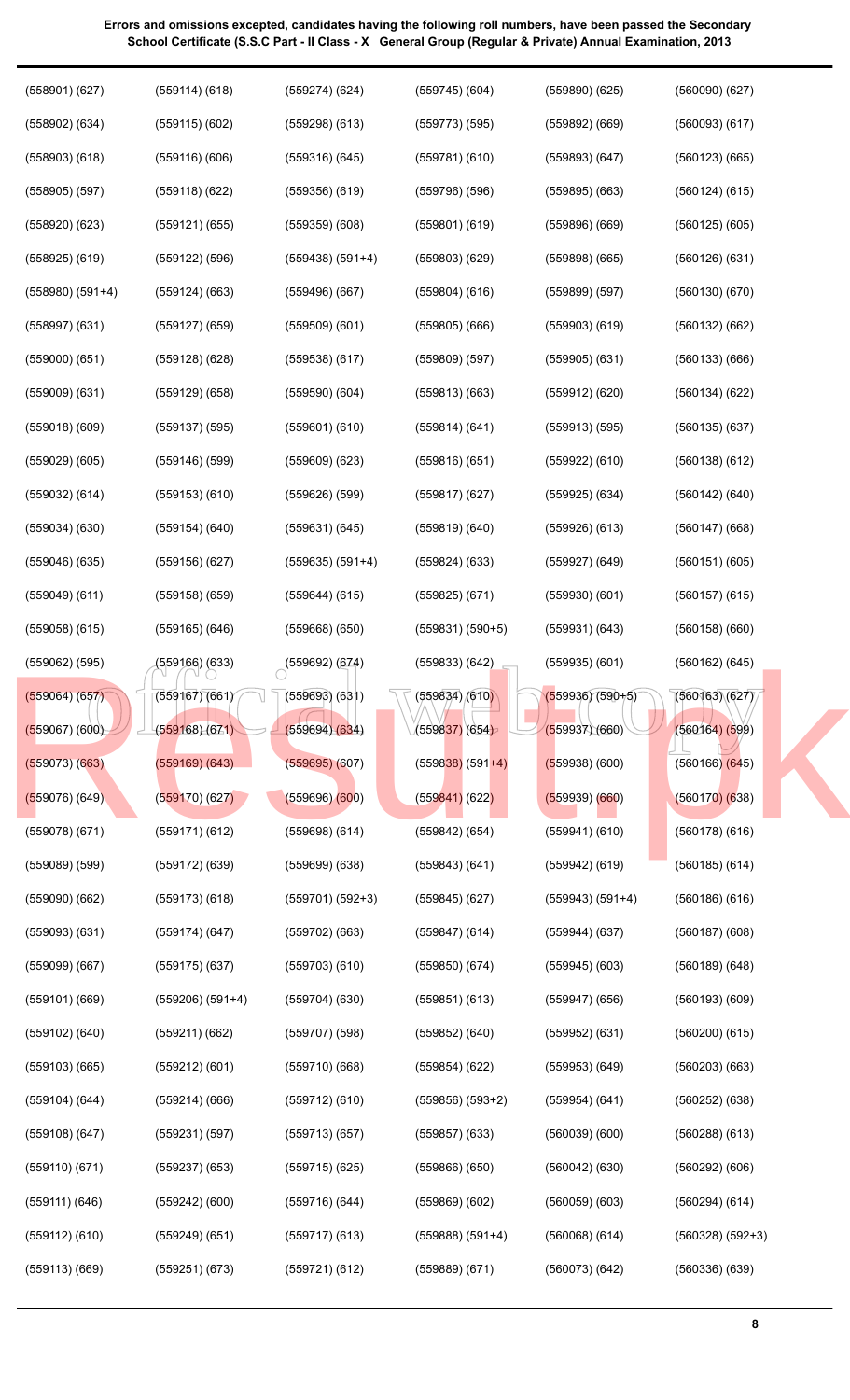| $(560357)$ $(626)$   | (560621)(637)        | $(561344)$ $(669)$                | (561525)(602)      | (561623)(661)      | $(561779)$ (597)     |
|----------------------|----------------------|-----------------------------------|--------------------|--------------------|----------------------|
| $(560365)$ $(610)$   | $(560627)$ $(624)$   | $(561345)$ (664)                  | (561526)(640)      | (561624)(632)      | $(561787)$ (615)     |
| $(560372)$ $(598)$   | $(560628)$ $(604)$   | (561346)(650)                     | $(561527)$ $(642)$ | (561630)(621)      | (561790)(601)        |
| $(560379)$ $(658)$   | $(560640)$ $(608)$   | $(561347)$ $(641)$                | $(561529)$ $(610)$ | (561631)(658)      | (561791)(601)        |
| $(560385)$ $(601)$   | (560811)(624)        | $(561348)$ $(646)$                | (561531)(609)      | (561633)(666)      | $(561795)$ $(642)$   |
| $(560387)$ $(600)$   | (560871) (599)       | $(561349)$ $(649)$                | $(561533)$ $(611)$ | (561635)(633)      | (561816)(604)        |
| $(560388)$ $(607)$   | $(560945)$ $(617)$   | (561398)(622)                     | $(561534)$ $(642)$ | (561636)(637)      | $(561836)$ $(599)$   |
| $(560399)$ $(644)$   | $(560968)$ $(597)$   | (561411) (638)                    | $(561535)$ $(648)$ | (561638)(610)      | $(561846)$ (595)     |
| $(560402)$ $(605)$   | (561010)(604)        | (561416)(615)                     | (561548)(657)      | (561640)(626)      | $(561848) (594+1)$   |
| (560412) (614)       | (561054)(626)        | (561418)(641)                     | $(561549)$ $(642)$ | (561641)(659)      | $(561849)$ $(629)$   |
| $(560455)$ $(590+5)$ | $(561056) (594+1)$   | (561421)(629)                     | (561551)(616)      | (561642) (673)     | $(561853)$ $(635)$   |
| $(560478) (592+3)$   | $(561059) (590+5)$   | $(561429)$ $(652)$                | $(561552)$ $(666)$ | $(561643) (593+2)$ | $(561858)$ $(609)$   |
| (560484)(627)        | $(561076)$ $(593+2)$ | (561438)(624)                     | $(561553)$ $(614)$ | (561647)(612)      | $(561863)$ $(626)$   |
| $(560489)$ $(642)$   | (561080)(608)        | (561440)(642)                     | (561554)(610)      | (561654)(630)      | $(561865)$ $(623)$   |
| (560501)(631)        | $(561082)$ (597)     | $(561452)$ $(605)$                | $(561556) (594+1)$ | $(561659) (591+4)$ | $(561868)$ $(616)$   |
| (560518)(631)        | $(561083)$ $(615)$   | $(561453)$ $(625)$                | $(561557)$ $(628)$ | $(561667)$ $(606)$ | $(561870)$ $(592+3)$ |
| (560519)(666)        | $(561086)$ $(610)$   | $(561455)$ $(618)$                | $(561559)$ $(601)$ | (561691)(612)      | (561871)(604)        |
| (560520)(654)        | (561087) (626)       | $\bigcirc$ (561472) (605)         | $(561560)$ $(614)$ | (561698)(651)      | $(561875)$ (604)     |
| (560524) (608)       | (561088)(597)        | $(561476)(591+4)$ $(561564)(651)$ |                    | (561707)(605)      | (561905)(601)        |
|                      |                      |                                   |                    |                    |                      |
| $(560527) (591+4)$   | (561092)(606)        | (561488)(622)                     | (561578)(607)      | (561711)(657)      | $(561928)$ $(613)$   |
| $(560528)$ $(599)$   | $(561223)$ $(596)$   | $(561491) (591+4)$                | $(561589)$ (603)   | (561714)(655)      | $(561965)$ $(596)$   |
| (560533) (597)       | $(561225)$ $(640)$   | $(561492)$ $(669)$                | (561593)(620)      | $(561715) (590+5)$ | (561973)(632)        |
| $(560538)$ $(669)$   | (561231)(656)        | (561493)(604)                     | (561594)(650)      | (561717)(620)      | $(561974)$ $(612)$   |
| (560547)(617)        | $(561293)$ $(611)$   | (561494)(660)                     | (561596)(642)      | (561718)(645)      | $(561975)$ $(663)$   |
| $(560552)$ $(632)$   | (561294) (642)       | $(561498) (592+3)$                | $(561597)$ (645)   | $(561722)$ (636)   | $(561976)$ $(629)$   |
| $(560553)$ $(638)$   | $(561302)$ $(658)$   | (561499)(614)                     | $(561599)$ $(652)$ | (561723)(660)      | (561977) (645)       |
| $(560555)$ $(665)$   | $(561309)$ $(633)$   | (561500)(618)                     | (561602) (641)     | $(561727) (593+2)$ | $(561978)$ $(651)$   |
| $(560561)$ $(595)$   | (561314) (598)       | $(561506)$ $(604)$                | $(561604)$ (645)   | (561730)(635)      | $(561980)$ $(598)$   |
| $(560563) (591+4)$   | (561319)(665)        | (561507)(608)                     | $(561606)$ $(646)$ | (561739)(606)      | $(561983)$ $(613)$   |
| $(560566)$ $(630)$   | $(561321)$ $(623)$   | (561514)(657)                     | $(561609)$ $(603)$ | $(561749) (594+1)$ | $(561984)$ $(649)$   |
| (560575)(617)        | $(561323) (590+5)$   | (561517)(631)                     | (561610)(627)      | (561752)(606)      | $(561985)$ $(602)$   |
| $(560589)$ $(599)$   | $(561333)$ $(636)$   | (561518)(666)                     | (561611)(626)      | (561753)(604)      | $(561986)$ $(619)$   |
| $(560605)$ $(650)$   | (561334) (640)       | (561520)(617)                     | (561613)(661)      | (561754)(628)      | $(561987)$ $(614)$   |
| $(560607)$ $(639)$   | (561336)(651)        | (561522) (645)                    | (561614)(617)      | (561758)(645)      | $(561988)$ $(632)$   |
| $(560615) (590+5)$   | (561342) (641)       | (561523)(648)                     | (561616)(639)      | (561759)(632)      | $(561992) (592+3)$   |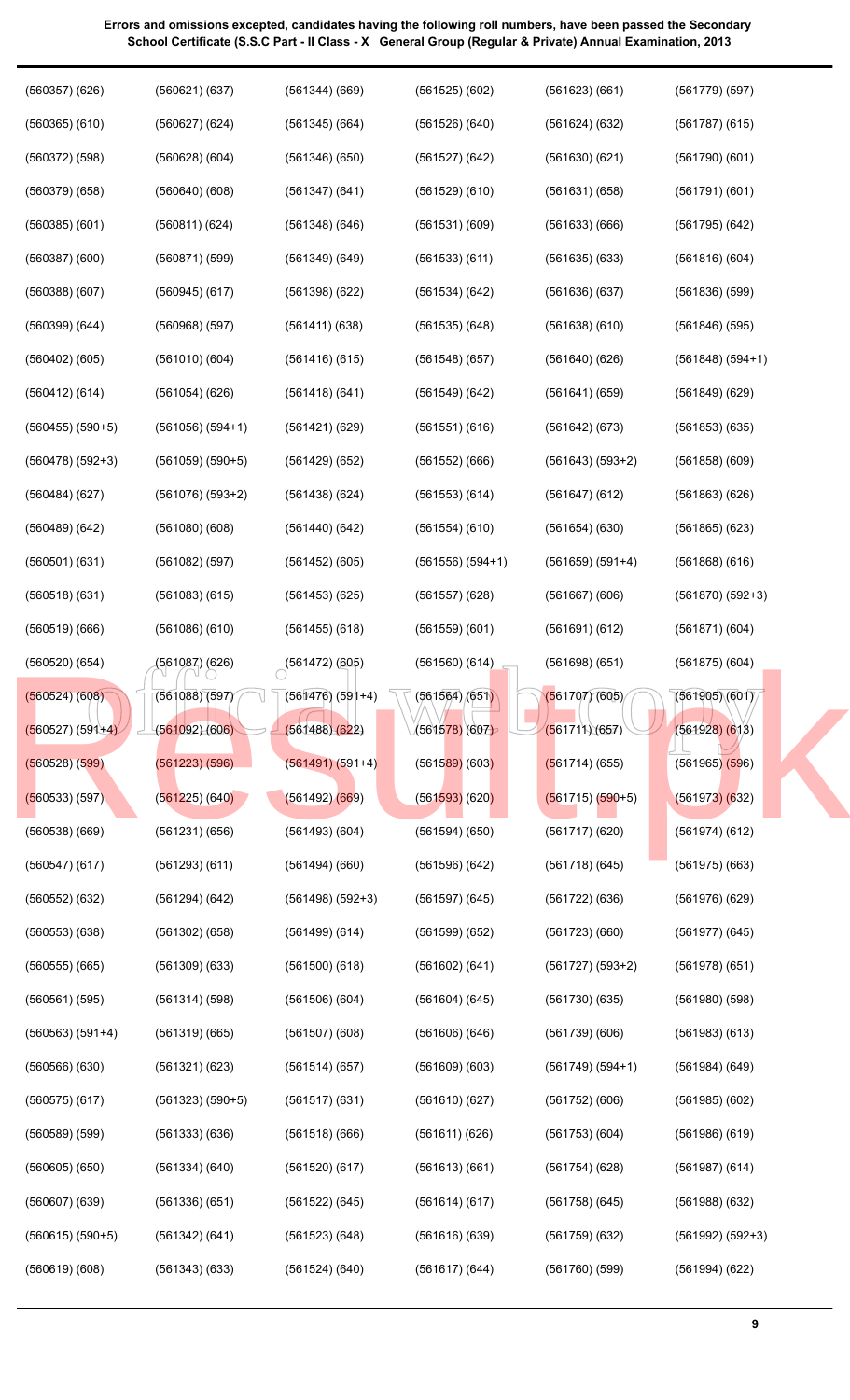| $1)$ (6 |  |
|---------|--|
| $2)$ (6 |  |
| 6) (6   |  |
| 8) (6   |  |
| 7) (6   |  |
| 8) (6   |  |
| 5) (5   |  |

| $(602095) (594+1)$ |  |
|--------------------|--|
| (602135)(606)      |  |
| $(602146) (592+3)$ |  |
| (602148)(663)      |  |
| $(602243)$ $(621)$ |  |
| (602249) (613)     |  |
| (602258) (597)     |  |
| (602275) (649)     |  |
| $(602288) (593+2)$ |  |
| (602309)(637)      |  |
| (602317)(598)      |  |
| $(602338)$ $(624)$ |  |
| (602340)(646)      |  |
| (602342)(607)      |  |
| $(602343) (594+1)$ |  |
| (602344) (599)     |  |
| (602358)(643)      |  |
| $(602448)$ (598)   |  |
| $(602505)$ $(658)$ |  |
| (602506) (632)     |  |
| (602511)(606)      |  |
| (602512)(658)      |  |
| (602516)(672)      |  |
| (602518)(643)      |  |
| $(602587)$ $(640)$ |  |
|                    |  |

| $(601079)$ $(593+2)$ | $(601851) (591+4)$   |
|----------------------|----------------------|
| $(601102)$ $(639)$   | $(601882)$ $(597)$   |
| (601110)(635)        | $(601898) (594+1)$   |
| (601120)(612)        | (601911)(606)        |
| (601121) (595)       | (602017)(605)        |
| (601128)(613)        | $(602047)$ $(610)$   |
| (601130)(606)        | $(602091) (593+2)$   |
| $(601140)$ $(591+4)$ | $(602095)$ $(594+1)$ |
| (601143)(616)        | (602135)(606)        |
| $(601145) (592+3)$   | $(602146)$ $(592+3)$ |
| $(601156) (592+3)$   | (602148)(663)        |
| $(601163)$ $(596)$   | (602243)(621)        |
| (601328)(598)        | $(602249)$ $(613)$   |
| (601356)(631)        | (602258)(597)        |
| (601358)(607)        | $(602275)$ $(649)$   |
| (601410)(607)        | $(602288)$ $(593+2)$ |
| (601436)(646)        | (602309)(637)        |
| $(601452)(591+4)$    | (602317)(598)        |
| (601516)(600)        | $(602338)$ $(624)$   |
| $(601522)$ (633)     | (602340)(646)        |
| (601537)(606)        | (602342)(607)        |
| (601546)(604)        | $(602343) (594+1)$   |
| (601548)(608)        | $(602344)$ $(599)$   |
| (601554)(610)        | $(602358)$ $(643)$   |
| (601561)(644)        | $(602448)$ $(598)$   |
| (601572)(621)        | $(602505)$ $(658)$   |
| (601579)(597)        | $(602506)$ $(632)$   |
| $(601622)$ $(620)$   | (602511)(606)        |
| $(601624) (594+1)$   | $(602512)$ $(658)$   |
| $(601655)$ $(599)$   | (602516)(672)        |
| (601716)(618)        | (602518)(643)        |
| (601752)(611)        | (602587)(640)        |
| (601773)(619)        | (602678)(628)        |
| (601788)(641)        | $(602725)$ $(594+1)$ |
|                      |                      |

 $(601436)(646)$   $(602309)(637)$   $(600657)(594+1)$   $(601436)(646)$   $(602309)(637)$ <br>  $(602317)(598)$   $(602317)(598)$   $(602317)(598)$   $(602317)(598)$   $(602317)(598)$   $(602338)(624)$ (601102) (639) (601882) (597) (601110) (635) (601898) (594+1) (601120) (612) (601911) (606) (601121) (595) (602017) (605) (601128) (613) (602047) (610) (601130) (606) (602091) (593+2)  $(1+4)$ (601143) (616)  $(2+3)$  $(2+3)$ (601163) (596) (601328) (598) (601356) (631) (601358) (607) (601410) (607) (601436) (646)  $(1+4)$  $(601516)(600)$  (602) (601522) (633) (601537) (606) (601546) (604) (601548) (608) (601554) (610) (601561) (644) (601572) (621) (601579) (597) (601622) (620)  $(4+1)$ (601655) (599) (601716) (618) (601752) (611) (601773) (619) (602678) (628) (601788) (641) (602725) (594+1) (601792) (621) (602753) (590+5) [Result.pk](http://www.result.pk)

**Errors and omissions excepted, candidates having the following roll numbers, have been passed the Secondary School Certificate (S.S.C Part - II Class - X General Group (Regular & Private) Annual Examination, 2013**

(600003) (649)

(601063) (592+3)

(601839) (636)

(600018) (605)

(600057) (618)

(600077) (617)

(600211) (616)

(600259) (601)

(600272) (639)

(600276) (606)

(600300) (606)

(600427) (610)

(600443) (605)

(600452) (591+4)

(600469) (637)

(600498) (612)

(600520) (605)

(600522) (634)

(600597) (593+2)

(600657) (594+1)

(600705) (595)

(600707) (645)

(600738) (601)

(600740) (631)

(600751) (603)

(600769) (633)

(600802) (640)

(600850) (603)

(600877) (621)

(600880) (595)

(600883) (615)

(600884) (595)

(600887) (592+3)

(600928) (639)

(600985) (600)

(601026) (596)

(601042) (611)

(601049) (606)

(563696) (594+1)

(563703) (608)

(563704) (641)

(563749) (597)

(563755) (597)

(563906) (613)

(563945) (617)

(563972) (606)

(564002) (604)

(564004) (623)

(564006) (654)

(564010) (598)

(564011) (638)

(564013) (638)

(564014) (648)

(564015) (598)

 $(564017)(597)$ 

(564021) (639)

(564022) (653)

(564024) (649)

(564030) (639)

(564032) (661)

(564033) (631)

(564034) (647)

(564068) (666)

(564069) (648)

(564128) (598)

(564149) (650)

(564151) (674)

(564152) (641)

(575007) (604)

(575011) (637)

(575025) (652)

(578196) (620)

(578383) (612)

(563987) (593+2)

(561995) (632)

(562676) (599)

(562723) (611)

(562759) (604)

(562766) (637)

(562767) (641)

(562769) (627)

(562773) (662)

(562777) (627)

(562886) (602)

(562905) (667)

(562924) (593+2)

(562927) (594+1)

(562970) (611)

(562982) (611)

(563036) (625)

(563063) (655)

(563064) (650)

(563065) (657)

(563163) (625)

(563168) (604)

(563175) (607)

(563181) (590+5)

(563182) (643)

(563189) (618)

(563191) (590+5)

(563212) (657)

(563213) (650)

(563216) (650)

(563218) (616)

(563275) (597)

(563396) (596)

(563538) (648)

(563552) (601)

(563558) (609)

(563571) (616)

(563625) (613)

(561996) (640)

(561997) (647)

(561998) (603)

(561999) (601)

(562084) (609)

(562085) (625)

(562092) (613)

(562100) (628)

(562208) (611)

(562211) (625)

(562212) (635)

(562245) (598)

(562265) (614)

(562305) (600)

(562390) (671)

(562393) (601)

(562395) (598)

(562421) (619)

(562422) (634)

(562423) (659)

(562424) (663)

(562431) (598)

(562433) (604)

(562434) (623)

(562435) (639)

(562436) (655)

(562500) (605)

(562604) (603)

(562608) (605)

(562670) (650)

(562673) (616)

(562674) (601)

(562446) (591+4)

(562154) (590+5)

(562099) (591+4)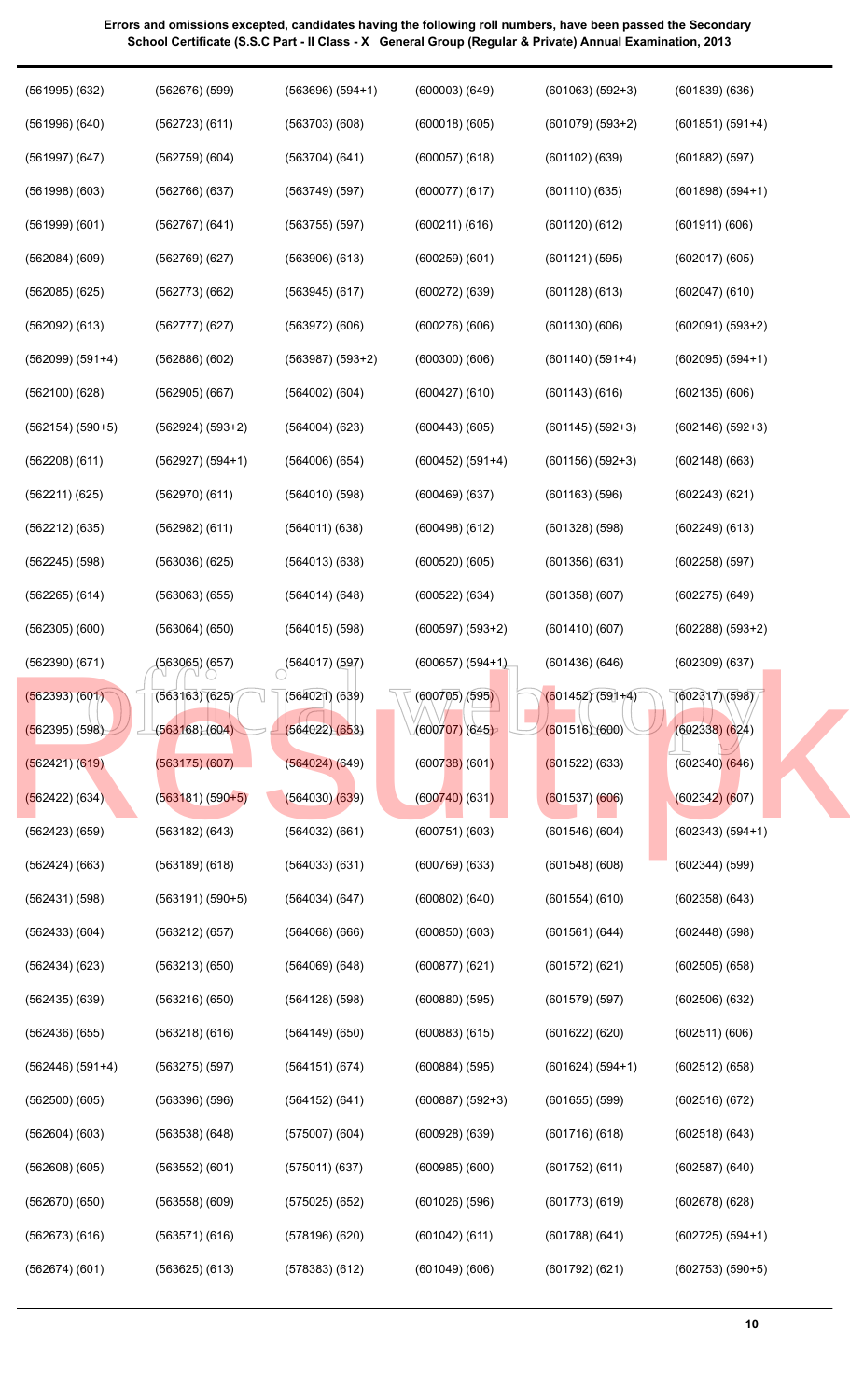| $(602799) (593+2)$ | (625301)(649)      | (625791)(613)              |
|--------------------|--------------------|----------------------------|
| (602803)(607)      | (625316)(650)      | (625792) (637)             |
| $(602804) (592+3)$ | $(625329)$ $(603)$ | (625858)(600)              |
| (602856)(666)      | (625335)(647)      | $(625883)$ $(621)$         |
| $(602950)$ $(599)$ | (625366)(630)      | $(625887)$ $(595)$         |
| $(602993)$ $(604)$ | (625367)(666)      | (625900)(603)              |
| (603010)(596)      | $(625371) (594+1)$ | $(625902)$ $(626)$         |
| (610271)(652)      | (625390)(662)      | $(625906)$ $(657)$         |
| $(610620)$ $(628)$ | (625393)(670)      | (625907)(610)              |
| $(610742)$ (599)   | $(625404)$ $(603)$ | $(625908) (594+1)$         |
| (610755)(631)      | (625426)(672)      | $(625916)$ (598)           |
| (615113) (595)     | (625451)(611)      | (625932) (618)             |
| $(615167)$ $(641)$ | (625474)(609)      | $(625933)$ $(656)$         |
| $(615345)$ (590+5) | $(625475)$ $(621)$ | $(625938)$ $(648)$         |
| $(615349)$ $(635)$ | (625478)(650)      | (625941)(616)              |
| $(615357)$ $(631)$ | $(625485)$ $(605)$ | (625943)(620)              |
| $(615634)$ (595)   | (625486) (615)     | $(625959)$ $(606)$         |
| (615635) (621)     | (625493)(598)      | (626004) (647)             |
| $(615680)$ $(642)$ | $(625510)(594+1)$  | (626009)(603)              |
| (615685)(601)      | $(625512)$ $(595)$ | (626037)(606)              |
| $(615697) (592+3)$ | $(625518) (592+3)$ | (626049)(645)              |
| $(618025) (594+1)$ | (625519)(608)      | $(635092)$ $(623)$         |
| $(618034)$ $(665)$ | $(625525)$ $(640)$ | (635111)(607)              |
| $(618121)$ $(623)$ | $(625532)$ $(638)$ | (635193)(605)              |
| $(625017)$ $(630)$ | $(625533)$ $(634)$ | (635290)(632)              |
| $(625085)$ $(619)$ | $(625542)$ $(596)$ | (640046)(618)              |
| (625097) (634)     | (625544)(621)      | $(640089)$ $(595)$         |
| $(625121) (593+2)$ | $(625552)$ $(636)$ | (640123)(633)              |
| (625194) (644)     | (625566)(671)      | (640126)(640)              |
| $(625203)$ $(632)$ | (625586)(600)      | $(640127) (591+4)$         |
| $(625228)$ $(638)$ | $(625632)$ $(609)$ | $(640128) (592+3)$         |
| $(625255)$ $(611)$ | (625641)(606)      | (640222)(674)              |
| $(625269)$ $(648)$ | (625697)(610)      | (640228)(601)              |
| (625277)(617)      | $(625699)$ $(619)$ |                            |
| $(625279)$ $(656)$ | $(625702)$ $(606)$ |                            |
|                    |                    | $(<<<$ End Grade A $>>>$ ) |

(602791) (649)

(625296) (659)



(625765) (595)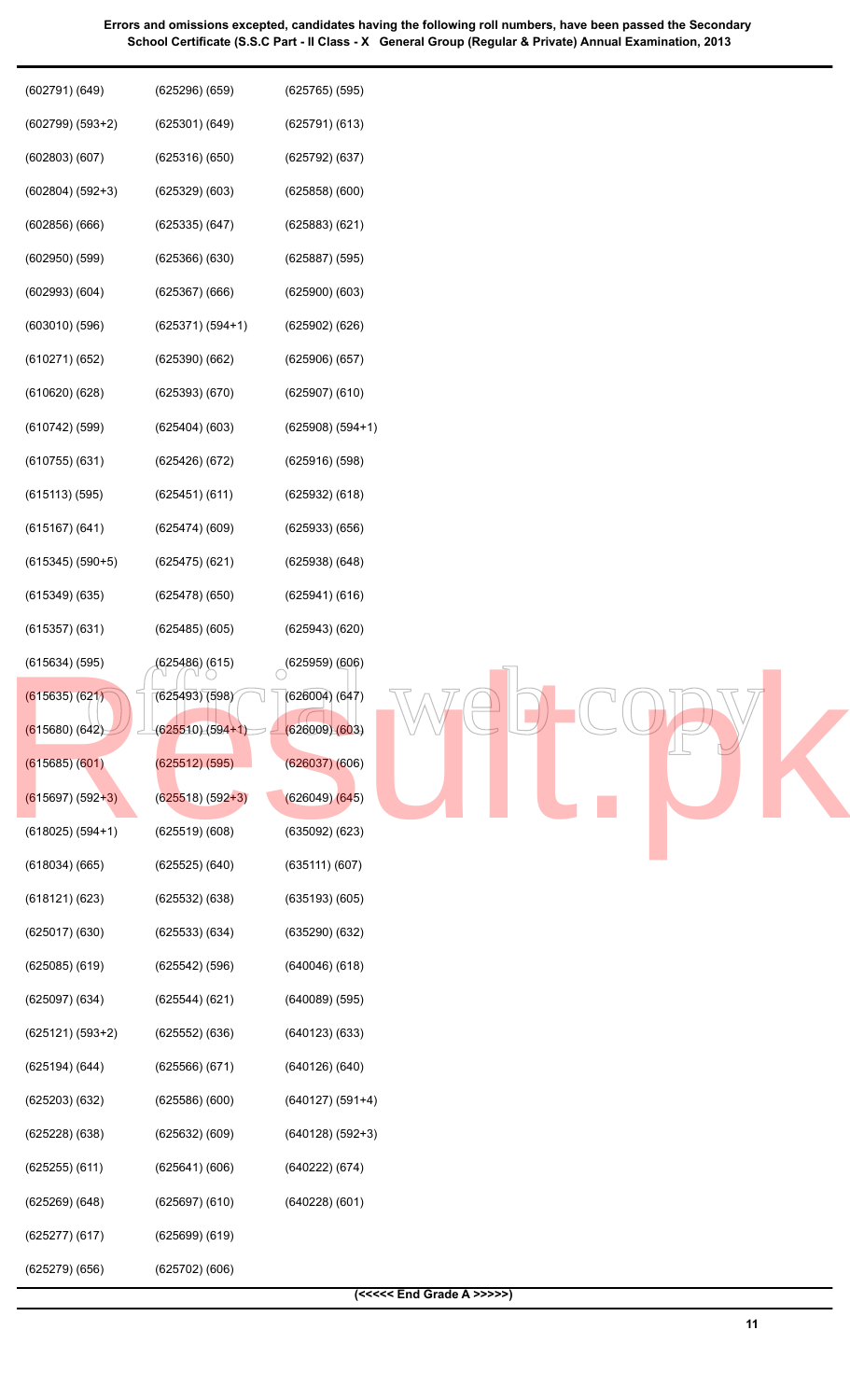**General Group (Regular & Private)**

## **(<<<<< Grade B >>>>>) Students securing total marks 510 and above**

**Marks secured by the candidates out of total marks of 850 are mentioned against each roll number in bracket**

 $\begin{array}{|l|l|l|l|l|}\n \hline\n (525571)(524) & (525709)(587) & (525823)(537) & (525970)(568) & (526238)(512) \\
 \hline\n (525572)(521) & (525712)(536) & (525828)(525) & (525977)(589) & (526240)(581) \\
 \hline\n (525573)(552) & (525714)(543) & (525865)(547) & (526018)(528) & (526241)($ (525107) (540) (525108) (540) (525109) (565) (525110) (558) (525115) (538) (525117) (548) (525118) (560) (525119) (584) (525120) (530) (525121) (568) (525126) (568) (525128) (589) (525129) (521) (525130) (564) (525131) (523) (525132) (561) (525133) (527) (525134) (505+5) (525135) (510) (525136) (509+1) (525139) (536) (525142) (512) (525144) (548) (525148) (515) (525155) (573) (525156) (586) (525158) (555) (525169) (567) (525189) (519) (525252) (507+3) (525294) (518) (525325) (583) (525330) (563) (525339) (586) (525508) (512) (525509) (529) (525513) (530) (525515) (512) (525517) (549) (525519) (535) (525520) (520) (525528) (520) (525556) (533) (525557) (537) (525562) (507+3) (525563) (510) (525568) (556) (525571) (524) (525572) (521) (525573) (552) (525574) (562) (525575) (532) (525576) (542) (525583) (519) (525584) (528) (525587) (559) (525588) (541) (525595) (563) (525596) (514) (525598) (538) (525599) (526) (525600) (564) (525601) (540) (525602) (518) (525603) (517) (525613) (505+5) (525614) (510) (525635) (588) (525661) (585) (525662) (552) (525665) (530) (525666) (513) (525686) (567) (525689) (516) (525690) (551) (525693) (529) (525695) (526) (525697) (505+5) (525698) (582) (525701) (566)  $(525709)(587)$ (525712) (536) (525714) (543) (525717) (505+5) (525718) (506+4) (525719) (516) (525721) (561) (525730) (585) (525731) (581) (525737) (570) (525738) (586) (525739) (574) (525743) (582) (525744) (533) (525745) (541) (525749) (570) (525755) (523) (525756) (535) (525757) (507+3) (525776) (566) (525779) (545) (525781) (583) (525782) (528) (525783) (572) (525785) (556) (525790) (566) (525794) (556) (525795) (534) (525797) (575) (525798) (549) (525799) (571) (525800) (539) (525815) (518) (525823) (537) (525828) (525) (525865) (547) (525869) (540) (525871) (569) (525876) (540) (525877) (570) (525879) (587) (525881) (516) (525883) (581) (525884) (576) (525885) (575) (525889) (523) (525892) (576) (525894) (537) (525896) (537) (525898) (554) (525907) (510) (525908) (531) (525911) (514) (525912) (513) (525913) (548) (525914) (535) (525915) (589) (525916) (559) (525921) (525) (525926) (577) (525927) (538) (525931) (527) (525935) (523) (525966) (521) (525968) (540) (525969) (546) (525970) (568) (525977) (589) (526018) (528) (526024) (576) (526034) (530) (526038) (516) (526039) (510) (526040) (555) (526042) (525) (526044) (583) (526051) (507+3) (526053) (521) (526054) (571) (526055) (585) (526074) (506+4) (526075) (544) (526092) (588) (526096) (526) (526097) (517) (526100) (521) (526105) (556) (526107) (581) (526108) (516) (526109) (512) (526111) (542) (526115) (535) (526117) (506+4) (526120) (584) (526159) (541) (526163) (509+1) (526174) (552) (526226) (524) (526232) (564) (526238) (512) (526240) (581) (526241) (548) (526246) (529) (526249) (525) (526254) (571) (526268) (538) (526269) (509+1) (526285) (546) (526287) (585) (526296) (555) (526297) (523) (526301) (573) (526302) (527) (526303) (521) (526305) (561) (526320) (517) (526321) (585) (526328) (505+5) [Result.pk](http://www.result.pk)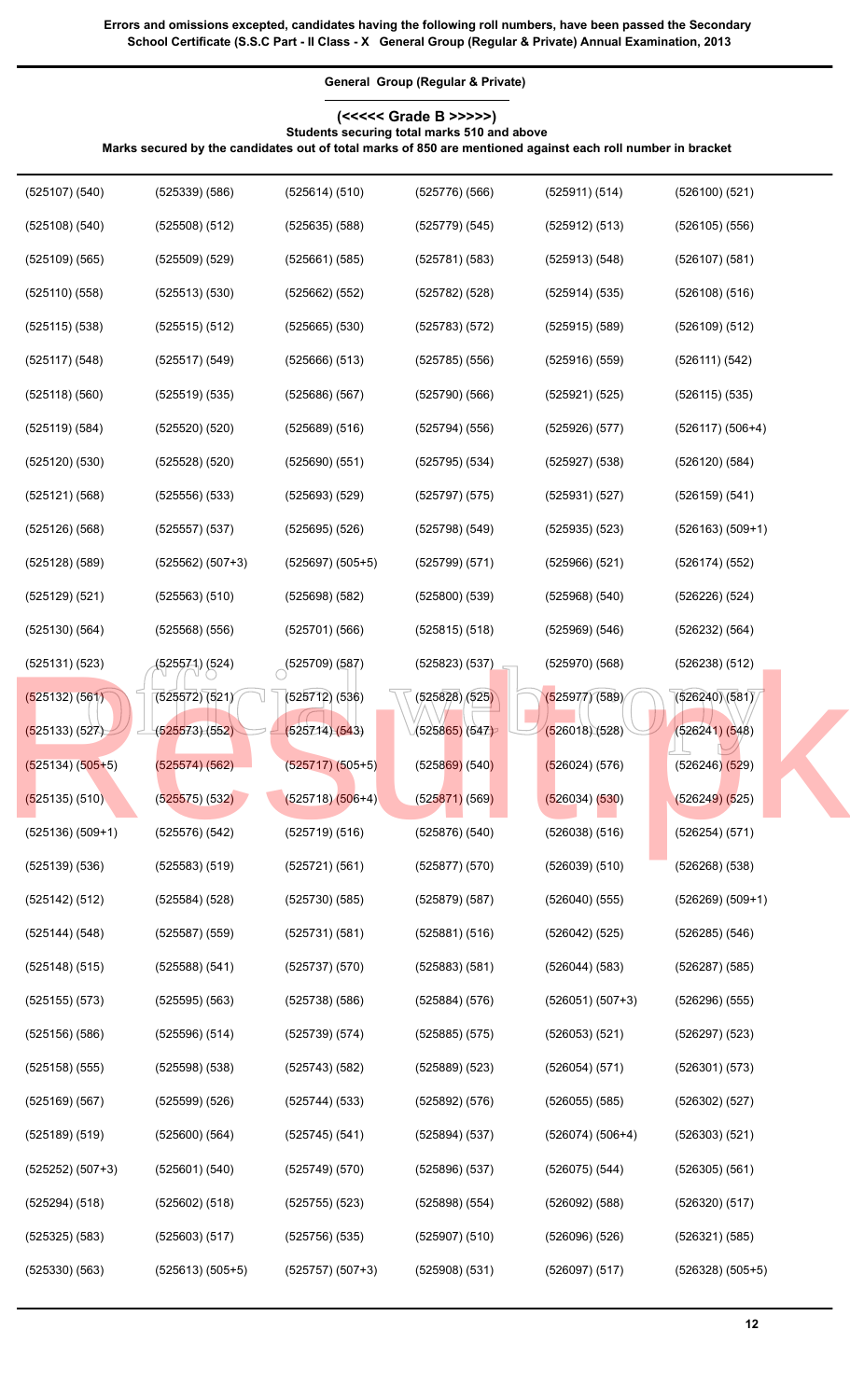| (526332) (512)     | (526502) (521)     | (526625) (579)       | (526834) (586)               | (526981)(545)      | $(527288)$ $(529)$ |
|--------------------|--------------------|----------------------|------------------------------|--------------------|--------------------|
| (526334) (566)     | $(526503)$ $(586)$ | (526628) (548)       | $(526835)$ $(535)$           | $(526987)$ $(584)$ | (527291) (561)     |
| $(526335) (507+3)$ | (526505) (546)     | $(526629)$ $(539)$   | (526839) (521)               | (526989)(569)      | (527293) (544)     |
| $(526337)$ $(543)$ | $(526506)$ $(527)$ | $(526630)$ $(584)$   | (526840)(526)                | (527000)(538)      | $(527294)$ $(528)$ |
| $(526338)$ $(563)$ | $(526509)$ $(569)$ | $(526633) (509+1)$   | (526841) (533)               | (527017)(540)      | $(527295)$ $(540)$ |
| (526341)(571)      | (526510)(579)      | (526647) (540)       | (526852) (548)               | (527020)(529)      | $(527296)$ $(554)$ |
| (526344) (545)     | (526511) (513)     | $(526648)$ $(555)$   | $(526853)$ $(525)$           | $(527027)$ $(526)$ | $(527297)$ $(534)$ |
| $(526346)$ $(585)$ | $(526520)$ $(576)$ | $(526652)$ $(515)$   | $(526855)$ $(563)$           | (527030)(543)      | $(527298)$ $(547)$ |
| $(526359)$ $(568)$ | (526534) (517)     | (526662) (565)       | $(526860)$ $(580)$           | (527037) (571)     | (527301) (534)     |
| $(526360)$ $(514)$ | $(526537)$ $(553)$ | (526669) (583)       | (526861) (526)               | $(527047) (507+3)$ | $(527302)$ $(529)$ |
| $(526363)$ $(560)$ | (526544) (513)     | (526681) (546)       | (526863) (540)               | $(527048)$ $(519)$ | $(527305)$ $(546)$ |
| $(526365)$ $(526)$ | $(526557)$ $(533)$ | (526684) (511)       | $(526865)$ $(534)$           | $(527053)$ $(538)$ | $(527317)$ $(537)$ |
| (526370)(528)      | $(526558)$ $(539)$ | (526723) (519)       | (526866) (564)               | (527100)(511)      | $(527318)$ $(588)$ |
| (526371)(567)      | $(526559)$ $(525)$ | (526724) (510)       | (526868) (548)               | (527103) (531)     | (527321) (566)     |
| $(526375)$ $(572)$ | (526562) (564)     | $(526728)$ $(528)$   | $(526869)$ $(587)$           | $(527104)$ (566)   | (527322) (534)     |
| $(526377)$ $(566)$ | $(526563)$ $(521)$ | (526729) (540)       | (526871) (542)               | (527105) (554)     | (527323) (561)     |
| (526384) (549)     | (526564) (567)     | $(526737)$ $(517)$   | $(526885)$ $(562)$           | $(527166)(506+4)$  | (527324) (519)     |
| (526394) (522)     | (526566) (538)     | (526757)(511)        | $(526886)$ $(528)$           | $(527178)$ (583)   | $(527325)$ $(545)$ |
| (526409) (525)     | (526568)(535)      | $(526758)$ (534)     | $\sqrt{(526890)(527)}$       | (527179)(577)      | (527327)(566)      |
| (526410) (513)     | (526570)(517)      | (526760)(534)        | (5268 <mark>91)</mark> (579) | (527188)(559)      | (527329) (551)     |
| (526411) (536)     | (526581)(521)      | $(526764)$ (528)     | $(526892)$ (522)             | $(527195) (509+1)$ | $(527330)$ $(526)$ |
| (526413) (563)     | (526590) (518)     | (526768) (557)       | $(526894)$ (555)             | (527197) (535)     | (527331) (571)     |
| $(526415)$ $(589)$ | (526592) (544)     | (526769) (547)       | $(526896)$ $(535)$           | $(527225)$ $(535)$ | (527333) (578)     |
| (526419) (514)     | $(526596)$ $(570)$ | (526770)(546)        | $(526899)$ $(538)$           | (527231)(567)      | $(527335)$ $(549)$ |
| $(526420)$ $(574)$ | $(526597)$ $(589)$ | (526772) (517)       | (526904) (532)               | (527241)(589)      | $(527336)$ $(515)$ |
| (526421) (536)     | (526599) (545)     | $(526775)$ (556)     | (526928) (537)               | (527242) (553)     | $(527337)$ $(568)$ |
| (526423) (555)     | (526601) (558)     | (526777) (541)       | $(526931) (507+3)$           | (527243)(553)      | $(527339)$ $(559)$ |
| (526424)(530)      | $(526605)$ $(528)$ | $(526780)$ $(508+2)$ | (526939) (544)               | (527244) (558)     | (527340)(584)      |
| $(526428)$ $(568)$ | $(526606)$ $(520)$ | (526781) (526)       | $(526943)$ $(539)$           | $(527247)$ $(527)$ | $(527342)$ $(529)$ |
| $(526433)$ $(535)$ | (526609) (542)     | (526782) (568)       | $(526949)$ $(520)$           | $(527264)$ $(538)$ | $(527343)$ $(539)$ |
| $(526435)$ $(532)$ | (526616) (589)     | $(526785)$ (526)     | (526951) (523)               | $(527266)$ $(555)$ | $(527345)$ $(583)$ |
| $(526460)$ $(535)$ | (526617) (572)     | (526788) (531)       | $(526955)$ $(564)$           | (527269) (534)     | $(527346)$ $(559)$ |
| $(526462)$ $(539)$ | $(526620)$ $(565)$ | $(526795)$ $(573)$   | $(526960)$ $(568)$           | (527277) (554)     | $(527350)$ $(541)$ |
| $(526468)$ $(532)$ | (526621) (528)     | (526797)(537)        | $(526962) (508+2)$           | $(527278)$ $(575)$ | (527351)(576)      |
| $(526469)$ $(529)$ | $(526623) (505+5)$ | (526800)(565)        | $(526975)$ $(522)$           | (527281)(552)      | $(527355)$ $(513)$ |
| (526477) (546)     | (526624) (537)     | (526801) (589)       | (526979) (524)               | $(527282)$ $(528)$ | $(527357)$ $(567)$ |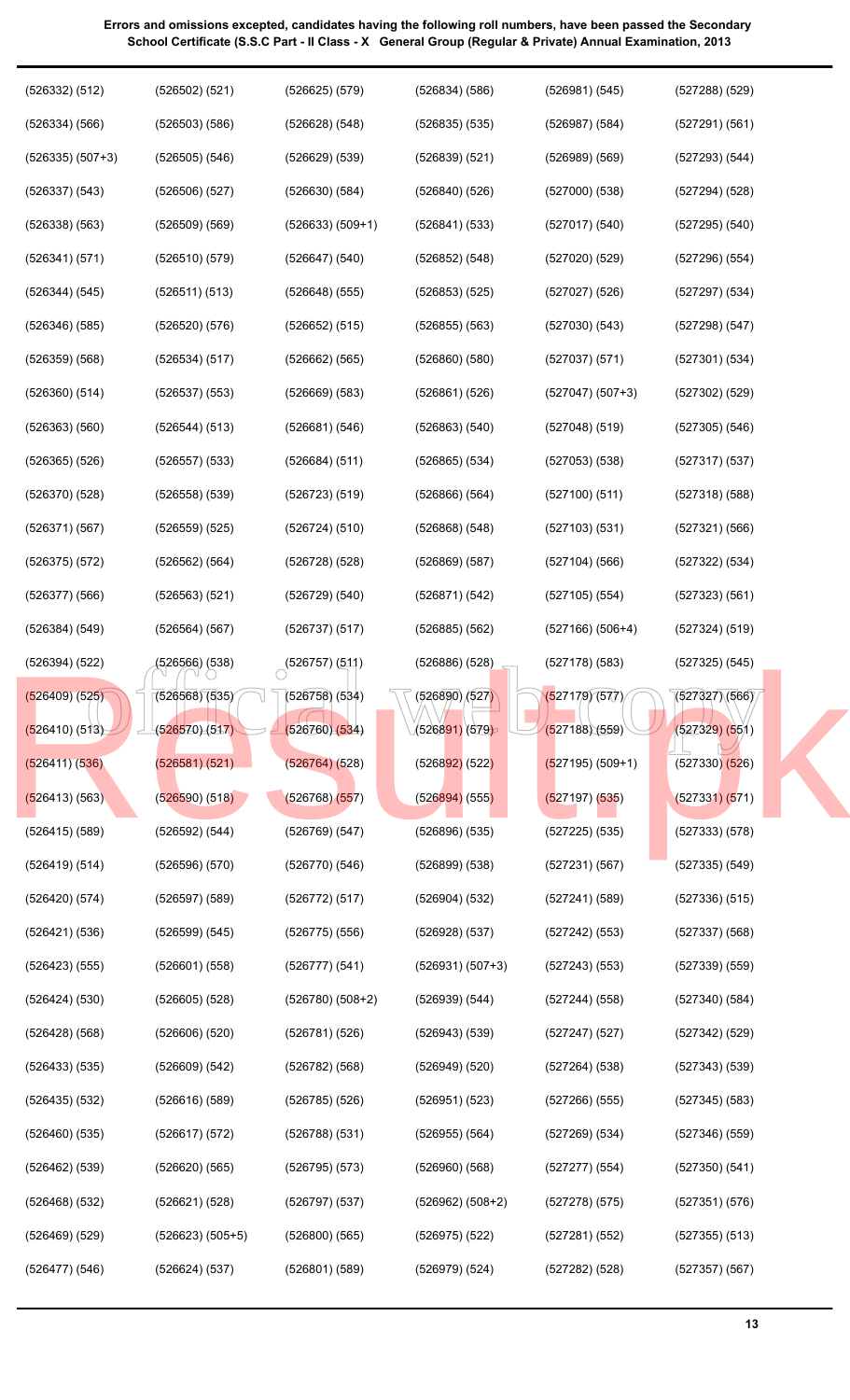| $(527358)$ $(580)$ | $(527428)$ $(523)$ | $(527486)$ $(575)$ | $(527673)$ $(556)$ | (527752) (553)     | (527894) (523)     |
|--------------------|--------------------|--------------------|--------------------|--------------------|--------------------|
| $(527362)$ $(529)$ | $(527429)$ $(552)$ | (527487) (576)     | $(527677)$ $(582)$ | (527753) (543)     | $(527896)$ $(537)$ |
| $(527363) (505+5)$ | (527430)(561)      | (527569) (556)     | $(527678)$ (527)   | (527757)(534)      | (527902) (512)     |
| $(527367)$ (587)   | (527431)(523)      | (527585)(561)      | $(527679)$ $(522)$ | (527758)(565)      | $(527907) (507+3)$ |
| $(527368)$ $(520)$ | (527432) (537)     | $(527588)$ $(539)$ | (527681)(574)      | $(527759) (505+5)$ | $(527931) (509+1)$ |
| $(527374)$ (567)   | (527433) (566)     | (527589)(520)      | (527683) (564)     | (527760)(553)      | (527952) (557)     |
| $(527375)$ $(582)$ | $(527435)$ $(563)$ | (527602) (530)     | (527684) (563)     | (527761)(558)      | (527954) (563)     |
| $(527376)$ $(567)$ | $(527437)$ (562)   | $(527603) (505+5)$ | $(527685) (507+3)$ | (527764) (561)     | $(527957)$ $(516)$ |
| (527377) (524)     | $(527438)$ (562)   | (527604) (515)     | $(527686)$ (552)   | (527766)(574)      | $(527958)$ $(588)$ |
| $(527382)$ $(557)$ | $(527439)$ $(523)$ | $(527606)$ $(538)$ | $(527687)$ (549)   | (527767)(580)      | (527959) (561)     |
| (527383) (554)     | $(527440)$ (553)   | $(527608)$ (526)   | $(527688)$ (566)   | (527770)(527)      | $(527960)$ $(578)$ |
| $(527385)$ $(533)$ | $(527446)$ $(531)$ | (527610)(562)      | $(527692) (508+2)$ | (527771)(524)      | (527961) (547)     |
| $(527386)$ $(519)$ | $(527447)$ (552)   | (527611) (579)     | $(527693)$ $(537)$ | (527780)(569)      | (527962) (527)     |
| (527389) (548)     | (527449) (518)     | (527613) (575)     | (527694) (565)     | (527781)(555)      | $(527963)$ $(540)$ |
| (527391) (527)     | (527451)(557)      | $(527617)$ (535)   | $(527696)$ (585)   | (527783) (514)     | $(527965)$ $(539)$ |
| $(527392)$ $(586)$ | (527452) (572)     | (527618)(562)      | (527698) (517)     | (527788)(518)      | $(527966)$ $(544)$ |
| (527394) (573)     | $(527456)$ (550)   | (527619)(524)      | (527699) (550)     | (527789)(521)      | $(527967)$ $(557)$ |
| $(527395)$ $(525)$ | (527457) (547)     | (527626)(557)      | (527700)(586)      | $(527792)$ (522)   | $(527972)$ $(566)$ |
| (527396) (579)     | (527459)(555)      | $(527628)$ (559)   | (527701)(529)      | (527794)(556)      | (527975)(515)      |
| (527398) (532)     | (527460)(539)      | (527629)(582)      | (527705) (528)     | (527795)(512)      | (527978) (581)     |
| (527399) (533)     | (527461) (568)     | (527630)(571)      | $(527707)$ (589)   | (527796) (515)     | $(527979)$ $(583)$ |
| (527401) (543)     | (527462) (569)     | (527631)(511)      | $(527709)$ (531)   | (527798) (539)     | $(527980)$ $(548)$ |
| $(527402)$ $(578)$ | $(527463)$ $(561)$ | $(527632)$ $(580)$ | (527710)(541)      | (527810)(517)      | $(527995)$ $(554)$ |
| $(527405)$ $(521)$ | $(527464) (507+3)$ | (527634) (529)     | (527713)(542)      | (527819)(514)      | $(527999)$ $(556)$ |
| $(527406)$ $(512)$ | $(527465)$ $(541)$ | (527644) (547)     | $(527715)$ (584)   | (527828)(547)      | $(528000)$ $(541)$ |
| $(527408)$ $(550)$ | $(527466)$ $(552)$ | $(527645)$ (535)   | (527720)(553)      | $(527835)$ $(513)$ | $(528005)$ $(528)$ |
| $(527409)$ $(546)$ | (527469) (558)     | $(527647)$ (520)   | $(527727)(505+5)$  | $(527838)$ $(533)$ | $(528006)$ $(552)$ |
| (527410)(589)      | (527471) (529)     | (527649) (577)     | (527730)(543)      | (527860)(531)      | (528013)(560)      |
| (527411) (534)     | (527472) (574)     | $(527650) (509+1)$ | (527732) (544)     | (527864) (566)     | (528014) (551)     |
| (527412) (539)     | $(527475)$ (519)   | (527651) (547)     | (527734)(541)      | (527866)(559)      | $(528015)$ $(526)$ |
| $(527413)$ $(568)$ | $(527476)$ (585)   | (527652) (562)     | (527737)(515)      | (527873)(577)      | $(528017)$ $(512)$ |
| $(527416)$ $(586)$ | (527477) (562)     | (527653) (523)     | (527740)(536)      | (527874)(538)      | $(528019)$ $(555)$ |
| $(527418)$ $(520)$ | (527478) (547)     | (527654) (511)     | (527741)(570)      | (527887) (544)     | (528022) (519)     |
| (527423) (564)     | (527481)(547)      | $(527659)$ $(570)$ | $(527743)$ (515)   | (527890)(571)      | (528024) (518)     |
| (527426) (555)     | (527484)(553)      | (527663) (576)     | $(527744)$ $(520)$ | (527891)(574)      | $(528025)$ $(541)$ |
| (527427) (516)     | $(527485)$ $(588)$ | $(527665)$ $(514)$ | $(527747)$ $(513)$ | (527893) (546)     | $(528026)$ $(544)$ |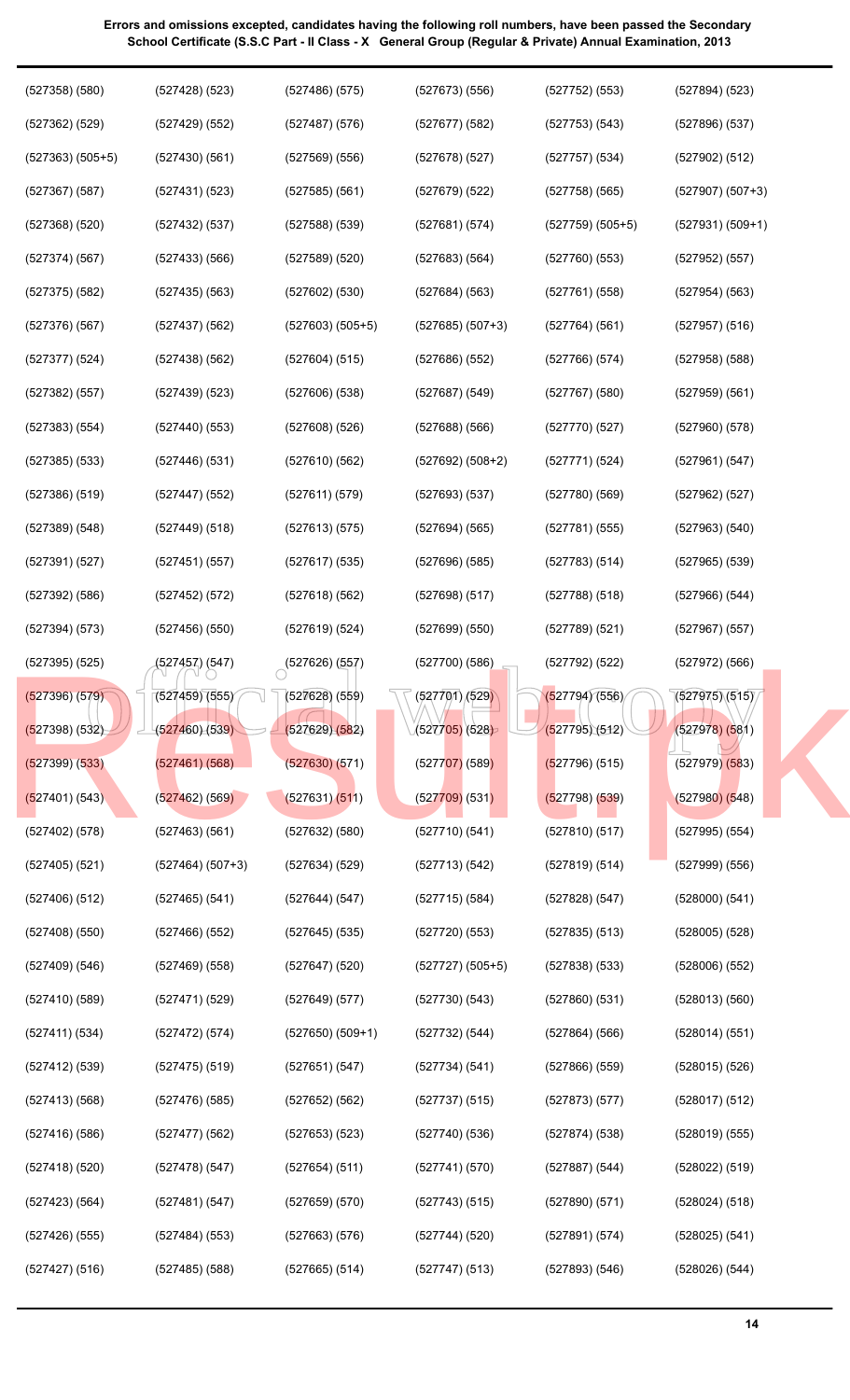| (528033) (521)     | $(528277)$ $(530)$ | $(528360)$ $(526)$ | $(528429)$ $(528)$           | (528523) (513)     | (528619) (525)     |
|--------------------|--------------------|--------------------|------------------------------|--------------------|--------------------|
| (528041) (565)     | $(528279)$ $(516)$ | (528361) (548)     | $(528433)$ $(533)$           | (528524) (513)     | $(528620)$ $(542)$ |
| (528064) (513)     | (528281) (522)     | $(528363)$ $(553)$ | (528434) (512)               | $(528525) (507+3)$ | (528622) (514)     |
| $(528067)$ $(578)$ | $(528283)$ $(587)$ | $(528365)$ $(515)$ | $(528435) (507+3)$           | (528536)(568)      | $(528625) (509+1)$ |
| $(528074) (509+1)$ | (528284)(583)      | $(528368)$ $(536)$ | $(528439)$ $(565)$           | $(528537)$ $(523)$ | $(528628)$ $(510)$ |
| $(528090) (507+3)$ | $(528286)$ $(540)$ | (528370)(547)      | $(528440)$ $(506+4)$         | $(528538) (508+2)$ | $(528630)$ $(529)$ |
| (528094) (518)     | $(528287)$ $(578)$ | $(528373)$ $(518)$ | (528441) (536)               | (528542) (542)     | $(528635)$ $(526)$ |
| $(528095)$ $(536)$ | $(528290) (507+3)$ | (528374) (519)     | $(528453) (506+4)$           | (528543)(532)      | $(528638) (505+5)$ |
| $(528156) (507+3)$ | (528291) (518)     | $(528377)$ $(538)$ | $(528469)$ $(562)$           | (528551)(560)      | $(528644) (509+1)$ |
| $(528160)$ $(584)$ | $(528295)$ $(550)$ | $(528378)$ $(510)$ | (528470)(524)                | $(528553)$ $(562)$ | $(528647) (507+3)$ |
| $(528172)$ $(520)$ | (528297) (515)     | $(528380)$ $(551)$ | $(528477)$ $(526)$           | $(528554)$ $(532)$ | $(528650)$ $(518)$ |
| $(528177)$ $(523)$ | $(528298)$ $(530)$ | (528381) (514)     | $(528478)$ $(552)$           | $(528556)$ $(532)$ | $(528652)$ $(538)$ |
| (528181) (516)     | $(528300)$ $(588)$ | (528384) (522)     | $(528479)$ $(530)$           | (528557) (512)     | (528653) (542)     |
| $(528194) (507+3)$ | (528302) (544)     | $(528385) (509+1)$ | (528480)(537)                | (528559) (514)     | $(528654) (505+5)$ |
| (528199) (550)     | $(528303)$ $(511)$ | $(528387)$ $(587)$ | (528481)(516)                | (528560)(536)      | $(528655)$ $(543)$ |
| (528234) (542)     | (528304) (510)     | $(528390) (509+1)$ | $(528482)$ (526)             | (528566) (519)     | (528657) (519)     |
| $(528236) (508+2)$ | $(528305)$ $(538)$ | $(528393)$ $(519)$ | (528484)(587)                | (528571)(579)      | $(528658)$ $(587)$ |
| (528239) (577)     | (528306) (526)     | (528397)(527)      | $(528486)$ $(527)$           | (528572) (586)     | $(528662)$ $(516)$ |
| $(528240)$ $(512)$ | (528307)(518)      | $(528398)$ $(514)$ | (528487)/(530)               | (528574)(552)      | (528666)(537)      |
| (528244) (511)     | (528317)(530)      | (528400)(575)      | (5284 <mark>88)</mark> (579) | $(528575)(507+3)$  | (528667) (517)     |
| $(528245)$ $(522)$ | (528324) (531)     | (528401) (546)     | $(528491)$ (512)             | (528578) (573)     | $(528669)$ $(551)$ |
| $(528249) (508+2)$ | $(528326) (505+5)$ | (528404) (567)     | $(528494)$ (519)             | (528579) (540)     | $(528676)$ (545)   |
| $(528251)$ $(529)$ | $(528327)$ $(529)$ | $(528406)$ $(588)$ | $(528496)$ $(515)$           | $(528580)$ $(510)$ | $(528682) (508+2)$ |
| $(528252)$ $(540)$ | $(528329)$ $(513)$ | $(528407)$ $(564)$ | $(528497)$ $(513)$           | (528581)(531)      | (528683) (548)     |
| (528254) (581)     | $(528330) (509+1)$ | $(528408)$ (551)   | $(528499)$ $(559)$           | $(528583)$ $(580)$ | (528694) (544)     |
| $(528255)$ $(517)$ | (528331) (582)     | (528409) (575)     | (528501) (543)               | $(528585)$ $(547)$ | (528722) (544)     |
| $(528258)$ $(577)$ | (528333) (513)     | (528410)(581)      | $(528502) (506+4)$           | $(528586)$ $(532)$ | (528731) (565)     |
| $(528259)$ $(520)$ | $(528334) (509+1)$ | (528411) (589)     | (528503) (519)               | (528587) (511)     | (528734) (554)     |
| $(528260)$ $(553)$ | $(528339)$ $(522)$ | (528412) (572)     | $(528506)$ $(530)$           | (528590)(573)      | (528737)(578)      |
| (528261) (565)     | (528341) (553)     | (528417) (514)     | (528512) (581)               | (528591)(523)      | (528740)(571)      |
| $(528263)$ $(511)$ | (528343) (572)     | (528419) (534)     | (528514) (523)               | (528604) (568)     | (528741) (572)     |
| $(528267)$ (525)   | (528344) (554)     | (528421) (510)     | $(528515)$ (560)             | (528606) (517)     | (528742) (539)     |
| $(528268)$ $(522)$ | $(528345)$ $(550)$ | $(528424)$ $(528)$ | $(528517)$ (552)             | $(528607)$ (528)   | (528753) (541)     |
| $(528270)$ $(565)$ | $(528347)$ $(576)$ | $(528425)$ $(549)$ | $(528518) (508+2)$           | (528611) (525)     | $(528754) (509+1)$ |
| (528271) (586)     | $(528349)$ $(550)$ | $(528426)$ (566)   | (528519) (571)               | (528612) (548)     | $(528767)$ (524)   |
| $(528273) (506+4)$ | $(528359)$ $(564)$ | $(528428)$ $(579)$ | (528522) (547)               | (528617) (575)     | $(528769)$ $(522)$ |
|                    |                    |                    |                              |                    |                    |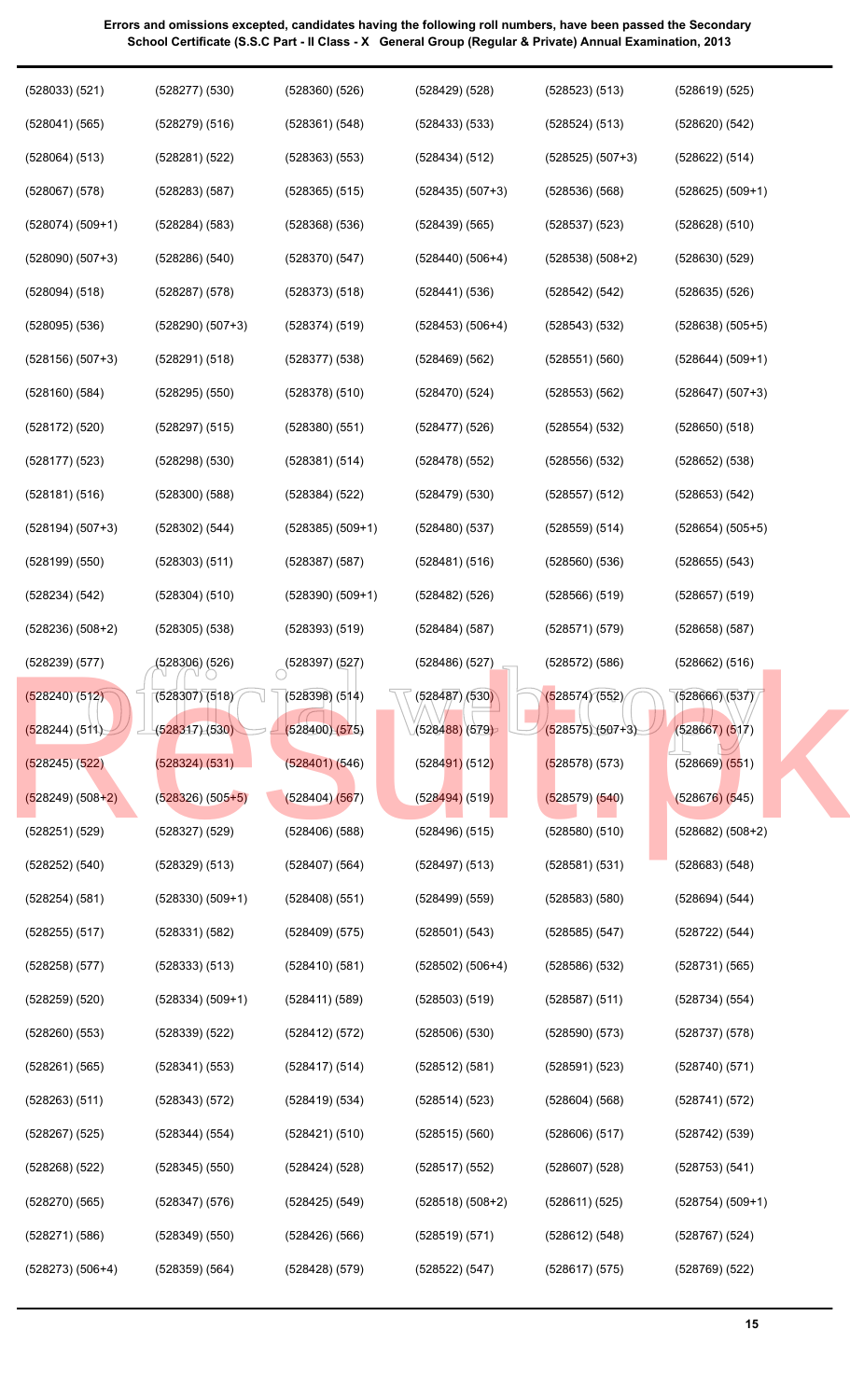| $(528775)$ $(522)$   | (528981) (522)     | (529314) (520)            | $(550209)$ $(579)$   | (550731)(557)      | $(550959)$ $(572)$   |
|----------------------|--------------------|---------------------------|----------------------|--------------------|----------------------|
| $(528777)$ $(562)$   | (528984) (524)     | $(529316) (509+1)$        | $(550216)$ (511)     | $(550745)$ (583)   | (550961) (514)       |
| $(528778)$ $(512)$   | $(528986)$ $(529)$ | $(529317)$ $(532)$        | $(550257)$ $(546)$   | $(550746)$ (585)   | $(550962)$ $(565)$   |
| $(528783)$ $(510)$   | $(529006)$ $(588)$ | $(529327)$ $(515)$        | $(550261)$ (526)     | (550751)(519)      | $(550980)$ $(511)$   |
| $(528785)$ $(523)$   | $(529020)$ $(559)$ | $(529338)$ $(556)$        | $(550267)$ (565)     | (550777)(571)      | $(550988)$ $(517)$   |
| $(528787)$ $(557)$   | $(529032)$ $(558)$ | $(529347)$ $(577)$        | $(550273)$ $(521)$   | (550780)(520)      | $(550999)$ $(520)$   |
| $(528788)$ $(505+5)$ | (529041) (553)     | $(529349)$ $(548)$        | $(550287)$ $(569)$   | $(550786)$ $(562)$ | $(551000)$ $(551)$   |
| $(528789)$ $(518)$   | $(529052)$ $(538)$ | $(529354)$ $(542)$        | $(550304)$ $(523)$   | (550793)(548)      | $(551005)$ $(510)$   |
| $(528855)$ $(534)$   | $(529058)$ $(522)$ | $(529356)$ $(527)$        | $(550340)$ $(554)$   | $(550794) (507+3)$ | $(551007)$ $(505+5)$ |
| $(528858)$ $(521)$   | $(529059)$ $(510)$ | $(529363) (507+3)$        | $(550342)$ (559)     | (550821) (510)     | $(551009)$ $(584)$   |
| (528864) (557)       | $(529060)$ $(531)$ | $(540006)$ $(549)$        | $(550368)$ $(514)$   | (550822) (540)     | $(551022)$ $(533)$   |
| $(528866)$ $(518)$   | $(529068)$ $(525)$ | $(540007)$ $(551)$        | $(550393)$ $(510)$   | $(550828)$ $(547)$ | $(551036)$ $(561)$   |
| $(528868)$ $(516)$   | (529074) (549)     | $(545057)$ $(513)$        | $(550398)$ $(505+5)$ | $(550830)$ $(573)$ | $(551038)$ $(569)$   |
| $(528870)$ $(589)$   | $(529075)$ $(511)$ | $(545058)$ (517)          | $(550407)$ $(529)$   | (550831)(561)      | $(551042)$ $(552)$   |
| (528871) (582)       | $(529079)$ $(515)$ | (545079)(547)             | (550421) (510)       | $(550833)$ $(585)$ | $(551043)$ $(535)$   |
| (528872) (512)       | $(529082) (505+5)$ | $(545118) (506+4)$        | $(550469)$ $(517)$   | $(550835)$ $(583)$ | $(551046)$ $(568)$   |
| $(528873)$ $(538)$   | $(529085)$ $(573)$ | $(545206)$ $(505+5)$      | $(550473)$ $(538)$   | $(550837)$ $(517)$ | $(551047)$ (529)     |
| $(528876)$ $(514)$   | (529091) (549)     | $\bigcirc$ (545222) (521) | $(550497)$ $(506+4)$ | $(550840)$ $(521)$ | $(551054)$ (572)     |
| (528877) (518)       | (529095)(559)      | (545228)(525)             | $\sqrt{650501}/511$  | (550856)(535)      | (551061)(510)        |
|                      |                    |                           |                      |                    |                      |
| (528879) (539)       | (529125)(552)      | (545270)(535)             | $(550521)(505+5)$    | (550872)(566)      | (551064) (536)       |
| $(528880) (508+2)$   | (529139)(577)      | (545274)(530)             | $(550534)$ (537)     | (550882) (582)     | $(551074)$ $(554)$   |
| (528888) (545)       | (529146) (573)     | $(545313) (507+3)$        | $(550539)$ (513)     | (550883) (561)     | $(551110) (509+1)$   |
| $(528902)$ $(524)$   | $(529159)$ $(552)$ | $(545327)$ $(566)$        | (550541) (554)       | $(550887)$ $(577)$ | $(551148)$ $(508+2)$ |
| (528904) (517)       | $(529160)$ $(512)$ | $(545365)$ $(510)$        | (550544) (555)       | (550888) (516)     | $(551149)$ $(559)$   |
| $(528913)$ $(530)$   | $(529180)$ $(577)$ | (545369) (516)            | $(550577)$ $(564)$   | $(550890)$ $(514)$ | $(551152)$ $(516)$   |
| (528923) (535)       | (529181) (564)     | (547044) (513)            | $(550602) (508+2)$   | (550892) (542)     | (551158) (541)       |
| (528927) (574)       | (529189) (524)     | (547099) (537)            | (550669) (517)       | $(550895)$ $(530)$ | $(551164)$ $(519)$   |
| (528929) (551)       | (529221) (540)     | $(550024)$ $(530)$        | $(550670)$ $(519)$   | $(550897)$ $(536)$ | (551184) (559)       |
| (528934) (527)       | (529224) (532)     | $(550025)$ $(518)$        | $(550676)$ $(517)$   | (550899) (514)     | $(551188)$ $(558)$   |
| $(528940)$ $(572)$   | $(529236)$ $(532)$ | (550061) (563)            | $(550679)$ $(517)$   | $(550900)$ $(542)$ | $(551190)$ $(516)$   |
| $(528968)$ $(570)$   | (529244) (521)     | $(550062)$ $(530)$        | $(550682)$ $(539)$   | $(550933) (508+2)$ | $(551203)$ $(531)$   |
| $(528970)$ $(515)$   | (529262) (548)     | $(550063)$ $(556)$        | (550689) (553)       | (550947) (552)     | (551206) (565)       |
| $(528973)$ $(533)$   | $(529268)$ $(526)$ | $(550124)$ (526)          | (550691) (534)       | $(550950)$ $(512)$ | $(551207) (505+5)$   |
| (528974) (552)       | $(529288)$ $(529)$ | $(550135)$ $(536)$        | $(550696)$ $(583)$   | (550951) (527)     | $(551215)$ $(565)$   |
| (528976) (555)       | (529298) (512)     | (550144) (561)            | $(550713)$ $(530)$   | $(550953)$ $(549)$ | $(551235)$ $(552)$   |
| $(528977)$ $(575)$   | $(529312)$ $(538)$ | $(550175) (506+4)$        | $(550725)$ $(531)$   | $(550957)$ $(560)$ | $(551245)$ $(534)$   |

**16**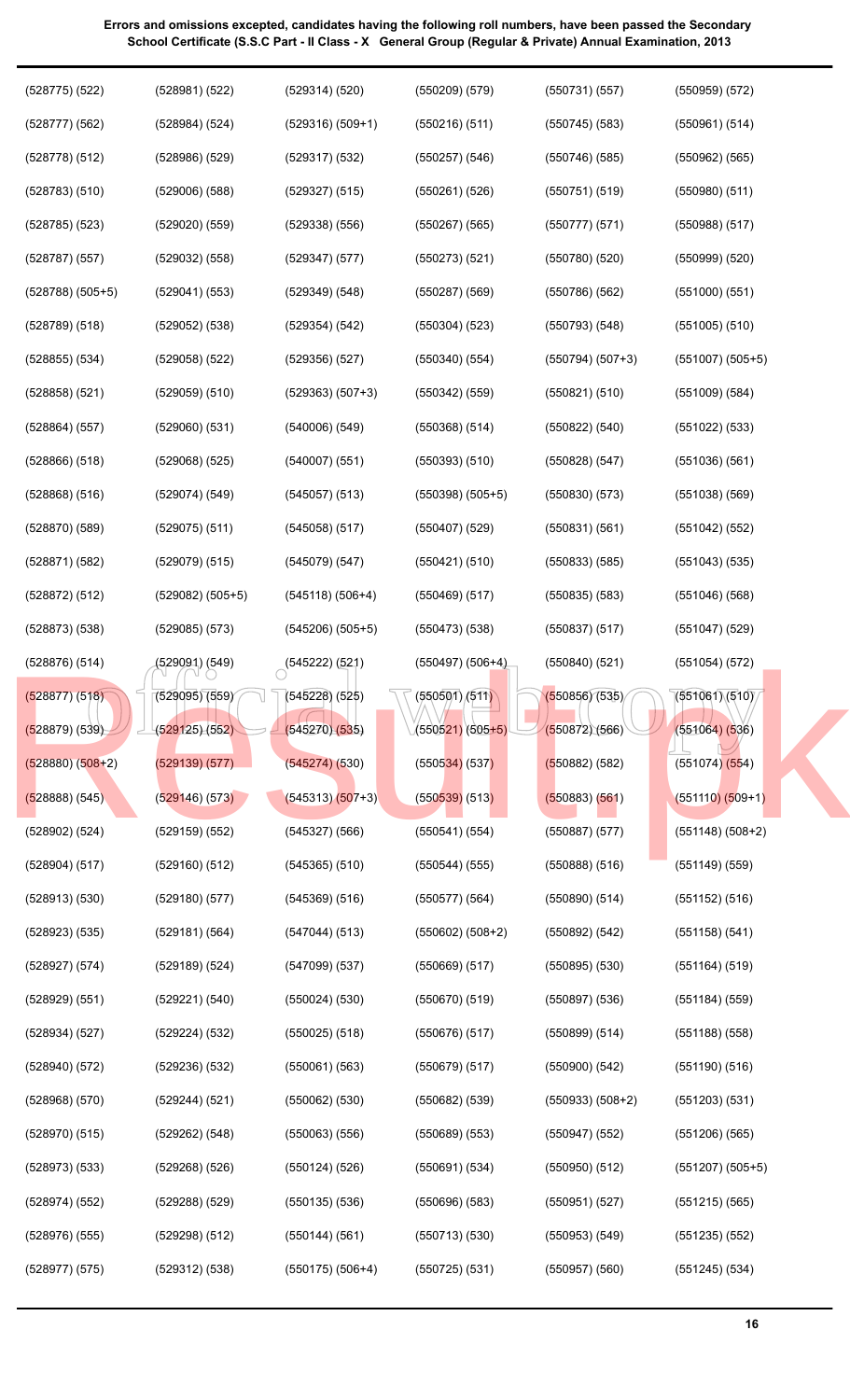| $(551271) (505+5)$<br>$(551420)$ $(509+1)$<br>$(551609) (508+2)$<br>$(551729)$ $(582)$<br>(552021) (566)<br>$(552193)$ $(520)$   |  |
|----------------------------------------------------------------------------------------------------------------------------------|--|
|                                                                                                                                  |  |
| $(551272)$ $(515)$<br>(551422) (513)<br>(551730)(588)<br>(552234) (530)<br>(551619) (525)<br>(552022) (544)                      |  |
| $(551286)$ $(505+5)$<br>$(551432)$ $(540)$<br>$(551732)$ $(558)$<br>$(552236)$ $(511)$<br>$(551624)$ (568)<br>(552023)(540)      |  |
| $(551293)$ $(549)$<br>$(551433)$ $(589)$<br>(551733) (512)<br>$(552239)$ $(559)$<br>(551627) (547)<br>(552024) (529)             |  |
| $(551300)$ $(520)$<br>$(552250)$ $(523)$<br>$(551437)$ $(536)$<br>(551633) (566)<br>(551734) (518)<br>(552030)(575)              |  |
| $(551301)$ $(528)$<br>$(552031)$ $(529)$<br>$(552266)$ $(533)$<br>(551441) (519)<br>(551634) (576)<br>$(551735) (506+4)$         |  |
| $(551303)$ $(533)$<br>$(552277)$ $(510)$<br>$(551446)$ (521)<br>$(551635) (505+5)$<br>$(551738)$ (551)<br>(552033)(518)          |  |
| $(551309) (508+2)$<br>$(551449)$ (524)<br>(551636)(542)<br>$(551766) (505+5)$<br>(552038)(586)<br>(552323) (560)                 |  |
| $(552326)$ $(580)$<br>(551311) (535)<br>(551452) (513)<br>(551648) (547)<br>(551770)(555)<br>(552039) (515)                      |  |
| $(551317)$ (522)<br>$(551456)$ (526)<br>$(551650)$ (517)<br>(551774)(551)<br>(552041) (573)<br>$(552335)$ $(538)$                |  |
| $(551319)$ $(511)$<br>$(552338)$ $(573)$<br>$(551459)$ $(536)$<br>(551651) (530)<br>$(551783)$ $(515)$<br>(552042) (519)         |  |
| $(552343)$ $(518)$<br>$(551322)$ $(586)$<br>(551462) (546)<br>(551654) (533)<br>$(551785)$ (524)<br>(552076)(587)                |  |
| $(551324)$ $(527)$<br>$(551787)$ $(548)$<br>$(552374)$ $(545)$<br>$(551485)$ (531)<br>$(551655)$ (539)<br>(552089)(574)          |  |
| $(551486)$ $(553)$<br>$(551791)$ $(531)$<br>$(552091)$ $(553)$<br>$(552378)$ $(520)$<br>(551329) (548)<br>(551656) (547)         |  |
| $(551331) (509+1)$<br>$(551489)$ $(532)$<br>$(551657)$ (565)<br>$(551793)$ $(528)$<br>$(552379)$ $(533)$<br>(552092) (574)       |  |
| (551333) (514)<br>$(551658)$ $(530)$<br>$(552380)$ $(549)$<br>$(551490)$ $(583)$<br>$(551806)$ (514)<br>$(552096) (507+3)$       |  |
|                                                                                                                                  |  |
| (551336)(521)<br>$(551872)$ (529)<br>$(552390)$ $(522)$<br>(551501) (588)<br>$\bigcirc$ (551661) (505+5)<br>(552109) (531)       |  |
| (551873)(539)<br>(552110)(545)<br>(552401)(537)<br>(551507)(533)<br>$(551662)$ $(572)$<br>(551337) (510)                         |  |
| (551875)(525)<br>$(552113)(507+3)$<br>(552414) (551)<br>(551345) (561)<br>(551508)(551)<br>(551663)(531)                         |  |
| (551512) (569)<br>$(551665)$ $(539)$<br>$(552125) (506+4)$<br>$(551356)$ $(525)$<br>$(551878)$ (576)<br>$(552423)$ $(541)$       |  |
| $(551530)$ $(581)$<br>$(551667)$ $(571)$<br>$(552424) (505+5)$<br>$(551357)$ (516)<br>$(551883)$ (548)<br>(552128) (546)         |  |
| $(552427)$ $(537)$<br>(551361)(561)<br>$(551546)$ $(538)$<br>$(551668)$ $(527)$<br>$(551885)$ $(529)$<br>(552129) (517)          |  |
| $(552428)$ $(523)$<br>$(551366)$ $(518)$<br>$(551549)$ $(574)$<br>$(551670)$ $(518)$<br>$(551898)$ $(543)$<br>$(552138)$ $(537)$ |  |
| $(551369)$ $(510)$<br>$(551553)$ $(510)$<br>(551672) (563)<br>$(551901)$ $(511)$<br>(552139) (543)<br>$(552430)$ $(556)$         |  |
| $(551372) (509+1)$<br>$(551567)$ (557)<br>$(551680)$ $(509+1)$<br>$(551923)$ $(550)$<br>(552149) (581)<br>$(552465)$ $(553)$     |  |
| $(551374) (506+4)$<br>(551571)(546)<br>(551682) (517)<br>$(551929)$ $(572)$<br>$(552152)$ (577)<br>(552468) (541)                |  |
| (551379) (532)<br>$(551573)$ $(545)$<br>$(551685)$ $(514)$<br>$(551933)$ $(510)$<br>$(552158)$ $(531)$<br>$(552469)$ $(510)$     |  |
| $(551385)$ $(517)$<br>$(551688)$ $(553)$<br>$(551935)$ $(515)$<br>$(552159)$ $(551)$<br>(552489) (514)<br>(551575)(577)          |  |
| $(551388)$ $(577)$<br>$(551577)$ $(529)$<br>$(551943) (509+1)$<br>$(552160)$ $(515)$<br>$(552490)$ $(510)$<br>(551689) (554)     |  |
| $(551392)$ $(554)$<br>$(551591) (506+4)$<br>$(551705)$ $(524)$<br>$(551963)$ $(521)$<br>(552161)(521)<br>$(552492)$ $(582)$      |  |
| $(551394)$ $(587)$<br>$(551714)$ (522)<br>$(551972)$ (524)<br>(552162) (551)<br>$(552497)$ $(569)$<br>(551594) (555)             |  |
| $(551396)$ $(549)$<br>$(551595)$ $(518)$<br>$(551722)$ $(583)$<br>$(551977)$ $(513)$<br>(552164) (559)<br>$(552502)$ $(552)$     |  |
| $(551399)$ $(550)$<br>$(551597)$ $(535)$<br>(551981) (517)<br>$(552184)$ (528)<br>$(552507) (509+1)$<br>(551723) (551)           |  |
| $(551404)$ $(552)$<br>$(551601)$ $(552)$<br>$(551994) (508+2)$<br>$(552187)$ (515)<br>$(552508)$ $(528)$<br>$(551725)$ (526)     |  |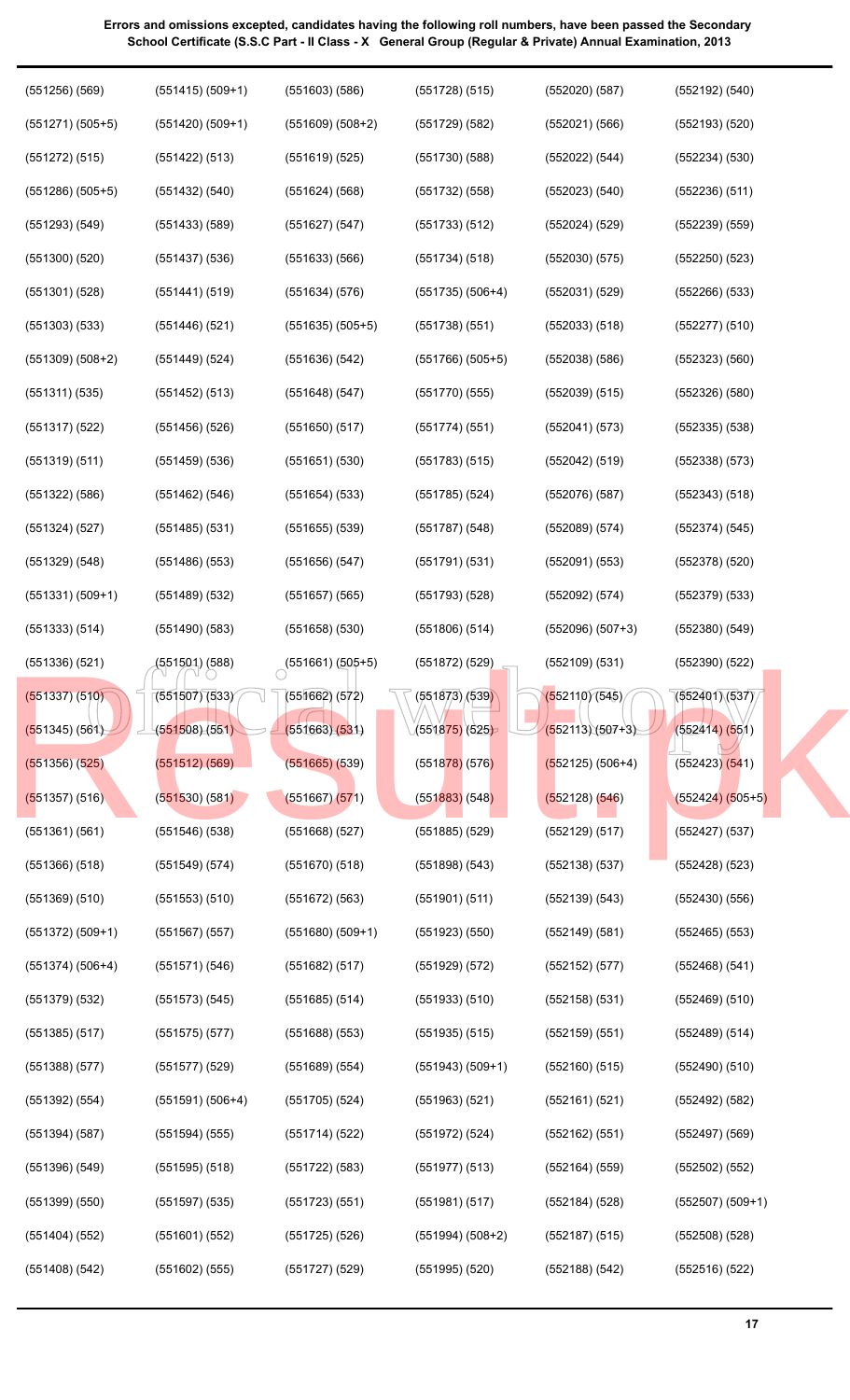| (552521) (523)     | $(552677)$ $(536)$ | $(552820)$ $(516)$ | $(552939)$ $(511)$ | $(553143)$ $(567)$   | $(553402)$ $(515)$   |
|--------------------|--------------------|--------------------|--------------------|----------------------|----------------------|
| $(552522)$ $(522)$ | (552678) (543)     | $(552824)$ $(528)$ | $(552947)$ $(573)$ | (553151)(580)        | $(553407)$ $(557)$   |
| (552534) (517)     | (552679) (544)     | (552830)(534)      | $(552950)$ $(525)$ | $(553166)$ $(505+5)$ | $(553410)$ $(579)$   |
| $(552536)$ $(515)$ | (552693) (542)     | (552833) (543)     | $(552951)$ $(536)$ | $(553176)$ $(519)$   | (553414) (532)       |
| $(552538)$ $(538)$ | (552694) (581)     | (552835) (575)     | $(552953)$ $(584)$ | $(553178)$ (575)     | $(553416)$ $(556)$   |
| $(552545)$ $(515)$ | $(552701)$ $(565)$ | $(552838) (506+4)$ | $(552955)$ $(575)$ | $(553180)$ $(523)$   | (553423) (552)       |
| $(552550)$ $(586)$ | (552702) (544)     | $(552865)$ $(524)$ | $(552957)$ $(583)$ | (553181)(537)        | $(553428)$ $(587)$   |
| $(552551) (507+3)$ | $(552703)$ $(534)$ | $(552872)$ $(589)$ | $(552959)$ $(566)$ | $(553185)$ $(511)$   | (553434) (577)       |
| $(552555)$ $(525)$ | $(552718) (507+3)$ | (552873) (574)     | $(552960)$ $(580)$ | $(553186)$ $(541)$   | $(553455)$ $(544)$   |
| $(552556)$ $(584)$ | (552720)(535)      | $(552874)$ $(538)$ | (552961) (577)     | (553188) (573)       | $(553485)$ $(512)$   |
| $(552557)$ $(523)$ | (552721) (586)     | $(552875)$ (526)   | (552971) (561)     | (553191)(556)        | $(553488)$ $(512)$   |
| $(552558)$ $(571)$ | $(552725)$ $(562)$ | $(552877)$ $(542)$ | (552972) (581)     | $(553194)$ $(535)$   | (553491)(517)        |
| $(552561)$ $(539)$ | $(552726)$ $(552)$ | (552879) (517)     | $(553003)$ $(556)$ | $(553200)$ $(516)$   | $(553505)$ $(520)$   |
| $(552602)$ $(560)$ | (552729) (566)     | (552881)(526)      | $(553006)$ $(578)$ | (553202) (540)       | $(553508)$ $(521)$   |
| $(552607)$ $(521)$ | $(552740)$ (514)   | $(552883)$ $(568)$ | (553010)(554)      | $(553203)$ $(529)$   | $(553515)$ $(575)$   |
| (552614) (535)     | (552743) (585)     | $(552885)$ $(570)$ | $(553032)$ $(526)$ | $(553207)$ (519)     | $(553520)$ $(505+5)$ |
| (552619) (542)     | $(552746)$ (535)   | $(552886)$ $(574)$ | $(553036)$ $(515)$ | (553215) (516)       | (553521) (568)       |
| $(552620)$ $(546)$ | (552752) (547)     | (552887)(545)      | $(553046)$ $(566)$ | (553225)(526)        | $(553530)$ $(523)$   |
| (552621) (521)     | (552759)(576)      | $(552890)$ $(588)$ | (553071) (526)     | (553236)(544)        | (553552)(560)        |
| (552622) (519)     | (552761) (571)     | (552891)(570)      | (553072)(546)      | (553237)(522)        | (553557) (572)       |
| $(552624)$ $(515)$ | (552766) (586)     | (552893) (531)     | $(553091)$ (554)   | (553251) (524)       | $(553562)$ $(554)$   |
| $(552625)$ (545)   | (552770)(527)      | $(552894)$ $(554)$ | $(553094)$ $(581)$ | $(553266)$ $(585)$   | (553564) (574)       |
| $(552627)$ $(563)$ | $(552771)$ $(588)$ | $(552897)$ $(521)$ | $(553097)$ $(549)$ | (553270)(568)        | $(553566)$ $(558)$   |
| $(552628)$ $(529)$ | (552774)(538)      | (552899) (518)     | (553098)(526)      | $(553280)$ $(582)$   | $(553567)$ $(554)$   |
| $(552629) (506+4)$ | $(552775)$ $(582)$ | (552901) (564)     | $(553101)$ $(532)$ | $(553291) (505+5)$   | $(553569)$ $(520)$   |
| $(552634)$ $(550)$ | $(552779)$ $(564)$ | $(552904)$ $(587)$ | $(553104)$ $(516)$ | $(553325)$ $(535)$   | $(553580)$ $(568)$   |
| $(552635)$ $(569)$ | (552780)(547)      | $(552905)$ (557)   | $(553107)$ $(533)$ | $(553329)$ $(577)$   | $(553582)$ $(530)$   |
| $(552636)$ $(543)$ | (552782) (547)     | $(552906)$ $(535)$ | $(553108)$ $(557)$ | (553333) (532)       | $(553583)$ $(538)$   |
| $(552639)$ $(515)$ | $(552786)$ $(536)$ | $(552907)$ $(580)$ | (553115) (542)     | $(553336)$ $(524)$   | $(553598)$ $(517)$   |
| $(552663)$ $(552)$ | $(552789)$ $(526)$ | (552908) (557)     | (553119) (551)     | $(553341) (506+4)$   | (553613) (513)       |
| $(552664)$ $(555)$ | (552791) (559)     | (552910) (544)     | $(553120)$ $(533)$ | (553344) (515)       | $(553618)$ $(528)$   |
| $(552669)$ $(520)$ | (552794) (544)     | (552916) (571)     | $(553121) (506+4)$ | $(553375)$ $(510)$   | $(553627)$ $(562)$   |
| $(552670)$ $(538)$ | (552800)(525)      | $(552917)$ $(534)$ | $(553124) (507+3)$ | (553376)(572)        | $(553632) (506+4)$   |
| (552671)(510)      | (552803) (531)     | $(552918)$ (519)   | $(553125)$ $(540)$ | $(553379)$ $(520)$   | $(553646) (507+3)$   |
| (552673) (569)     | (552808) (547)     | (552920)(520)      | $(553132)$ $(533)$ | (553386)(524)        | $(553647)$ $(550)$   |
| (552674) (571)     | $(552810)$ $(583)$ | (552921) (541)     | $(553137)$ $(553)$ | (553401) (544)       | $(553648)$ $(526)$   |
|                    |                    |                    |                    |                      |                      |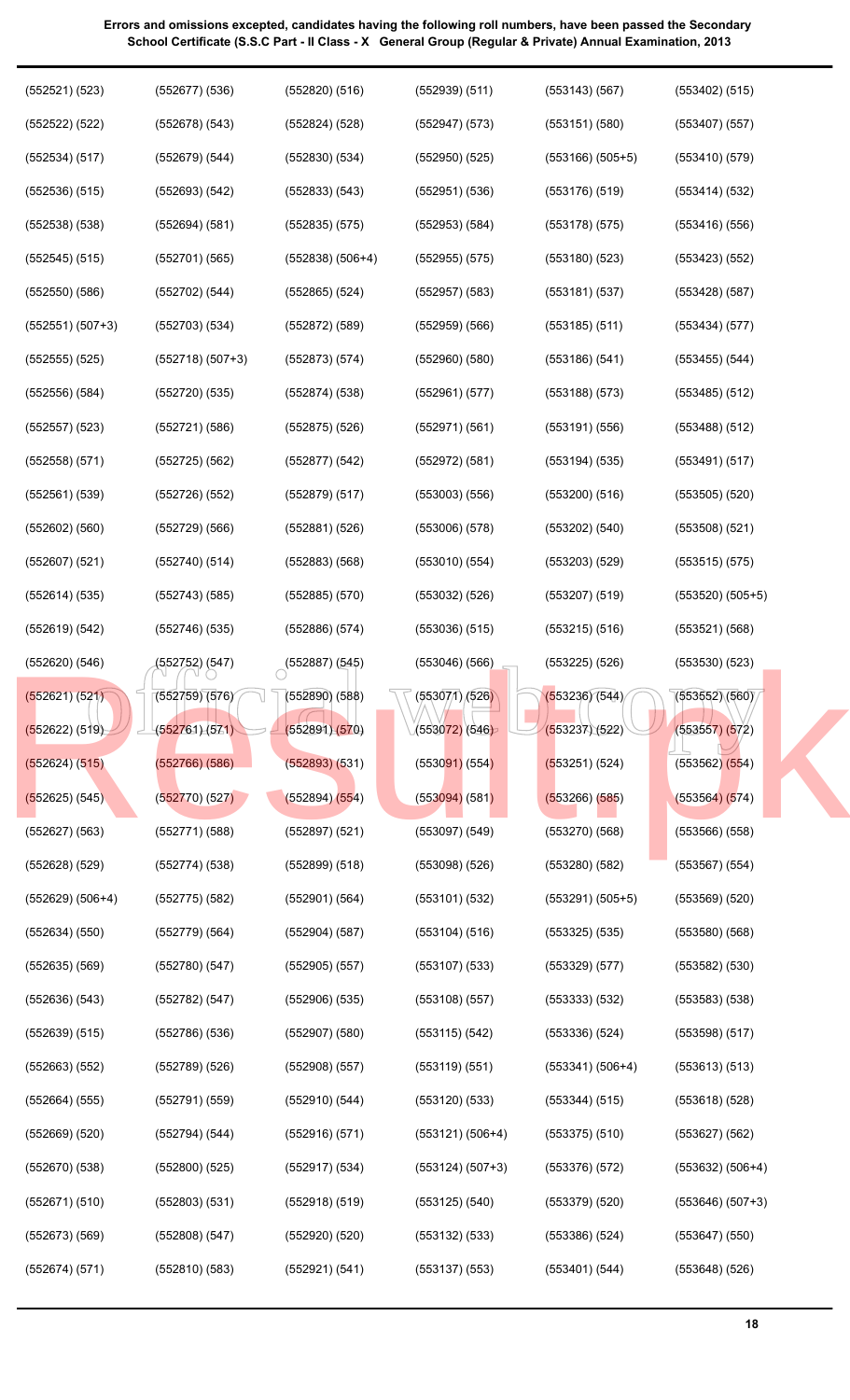| $(553650)$ $(528)$ | $(553805)$ $(567)$ | $(554065)$ (521)          | $(554357)$ $(535)$                           | $(554598) (509+1)$ | $(554803)$ $(548)$   |
|--------------------|--------------------|---------------------------|----------------------------------------------|--------------------|----------------------|
| $(553658)$ $(515)$ | (553812) (537)     | $(554069)$ (568)          | $(554371) (508+2)$                           | (554599) (514)     | $(554812)$ (525)     |
| $(553664)$ $(530)$ | $(553826)$ $(589)$ | (554070)(569)             | $(554375) (507+3)$                           | $(554603)$ $(534)$ | $(554816)$ $(545)$   |
| $(553672)$ $(562)$ | (553842) (563)     | $(554071)$ $(526)$        | $(554377)$ $(536)$                           | $(554605)$ (567)   | $(554817)$ (573)     |
| $(553675)$ $(519)$ | (553843) (545)     | (554074)(529)             | $(554378)$ $(514)$                           | $(554606)$ $(584)$ | (554818)(538)        |
| $(553677) (506+4)$ | $(553847)$ $(584)$ | $(554075)$ $(516)$        | (554381)(531)                                | $(554609)$ $(581)$ | $(554820)$ $(519)$   |
| (553692) (514)     | $(553848)$ $(581)$ | $(554076)$ (555)          | $(554389)$ $(588)$                           | (554611) (521)     | $(554822)$ $(515)$   |
| $(553697)$ $(529)$ | (553849) (548)     | $(554079)$ $(549)$        | (554394) (540)                               | $(554615)$ (551)   | $(554846)$ $(518)$   |
| $(553699)$ $(525)$ | $(553857) (507+3)$ | $(554080)$ $(518)$        | $(554396) (509+1)$                           | (554616)(547)      | $(554849)$ $(523)$   |
| $(553702)$ $(527)$ | (553858) (573)     | (554083) (563)            | $(554397)$ $(565)$                           | $(554617)$ $(530)$ | (554851) (542)       |
| $(553703)$ $(515)$ | $(553861)$ $(528)$ | $(554085) (507+3)$        | $(554409)$ $(511)$                           | $(554619) (508+2)$ | $(554852)$ $(575)$   |
| $(553715)$ $(523)$ | (553869) (548)     | $(554092)$ $(527)$        | $(554417)$ (579)                             | $(554620)$ (516)   | $(554853)$ $(552)$   |
| $(553718)$ $(539)$ | (553877) (564)     | $(554095)$ $(566)$        | $(554432)$ $(534)$                           | (554634) (542)     | $(554858)$ $(515)$   |
| $(553728)$ $(586)$ | $(553878)$ $(565)$ | $(554109)$ $(555)$        | $(554433)$ $(525)$                           | (554640)(557)      | (554861) (572)       |
| $(553729)$ $(589)$ | $(553885)$ $(535)$ | (554131)(564)             | $(554438)$ $(545)$                           | $(554688)$ $(559)$ | $(554862)$ $(532)$   |
| $(553730)$ $(545)$ | $(553889)$ $(571)$ | (554173) (546)            | $(554439) (507+3)$                           | $(554694) (505+5)$ | $(554867)$ $(557)$   |
| (553731)(561)      | $(553893)$ $(550)$ | (554184) (530)            | $(554442)$ $(569)$                           | (554724)(527)      | (554869) (543)       |
| $(553733)$ $(587)$ | (553897) (568)     | $\bigcirc$ (554185) (540) | $(554446)$ $(534)$                           | $(554725)$ $(533)$ | $(554870)$ $(542)$   |
| (553735) (577)     | (553898)(533)      | (554216)(545)             | $\sqrt{654459}$ (541)                        | (554731)(532)      | (554884)(530)        |
| $(553740)$ $(559)$ | (553902)(550)      | (554217)(560)             | ⁄(5545 <mark>08)</mark> (508+2) <sup>(</sup> | (554733)(569)      | (554898) (512)       |
| $(553750)$ $(549)$ | $(553923)$ $(576)$ | (554249) (519)            | $(554517)$ (510)                             | $(554735)$ (530)   | $(554914)$ $(585)$   |
| $(553756)$ (553)   | (553931) (586)     | $(554250)$ $(546)$        | $(554529)$ (527)                             | (554739) (567)     | $(554929)$ $(516)$   |
| $(553758)$ $(588)$ | (553933) (549)     | $(554255)$ $(576)$        | (554531) (524)                               | (554741)(564)      | $(554930)$ $(577)$   |
| (553759) (513)     | $(553946)$ $(581)$ | $(554259) (508+2)$        | $(554538)$ (519)                             | $(554745) (509+1)$ | $(554946)$ $(581)$   |
| (553761) (557)     | (553965) (574)     | (554261) (534)            | (554541) (542)                               | (554750)(515)      | $(554948)$ (559)     |
| (553766) (526)     | (553968) (564)     | $(554263)$ (521)          | $(554542)$ (564)                             | (554751)(543)      | $(554975)$ $(577)$   |
| $(553768)$ $(524)$ | (553972) (547)     | $(554273)$ $(523)$        | $(554547)$ $(561)$                           | (554756)(567)      | $(554995)$ $(553)$   |
| $(553769)$ $(561)$ | (553976) (512)     | $(554325)$ $(564)$        | $(554548)$ (576)                             | $(554757)$ (540)   | $(554998)$ $(536)$   |
| $(553776)$ $(580)$ | $(553986) (508+2)$ | $(554330)$ $(553)$        | $(554551)$ $(518)$                           | $(554759)$ $(559)$ | $(555005)$ $(517)$   |
| (553782) (571)     | $(553997)$ $(519)$ | (554331) (565)            | (554554)(572)                                | $(554763)$ $(553)$ | $(555006)$ $(508+2)$ |
| (553784) (540)     | $(554007)$ $(539)$ | $(554332)$ $(520)$        | $(554555)$ (565)                             | $(554767)$ (510)   | $(555007)$ $(539)$   |
| (553787)(550)      | (554011) (551)     | $(554333) (509+1)$        | $(554565)$ (521)                             | $(554772)$ (525)   | (555013)(571)        |
| (553791)(521)      | $(554015)$ (569)   | (554334) (571)            | $(554579)$ $(540)$                           | (554774)(578)      | $(555018)$ $(537)$   |
| (553794) (524)     | $(554023) (505+5)$ | $(554335)$ $(587)$        | $(554586)$ $(564)$                           | $(554775)$ $(544)$ | $(555020)$ $(552)$   |
| (553799)(557)      | $(554060)$ $(563)$ | $(554337)$ $(511)$        | $(554596)$ $(536)$                           | (554777)(543)      | $(555021)$ $(526)$   |
| $(553802)$ $(536)$ | $(554064)$ $(586)$ | (554356)(575)             | (554597) (571)                               | (554789) (532)     | $(555025)$ $(527)$   |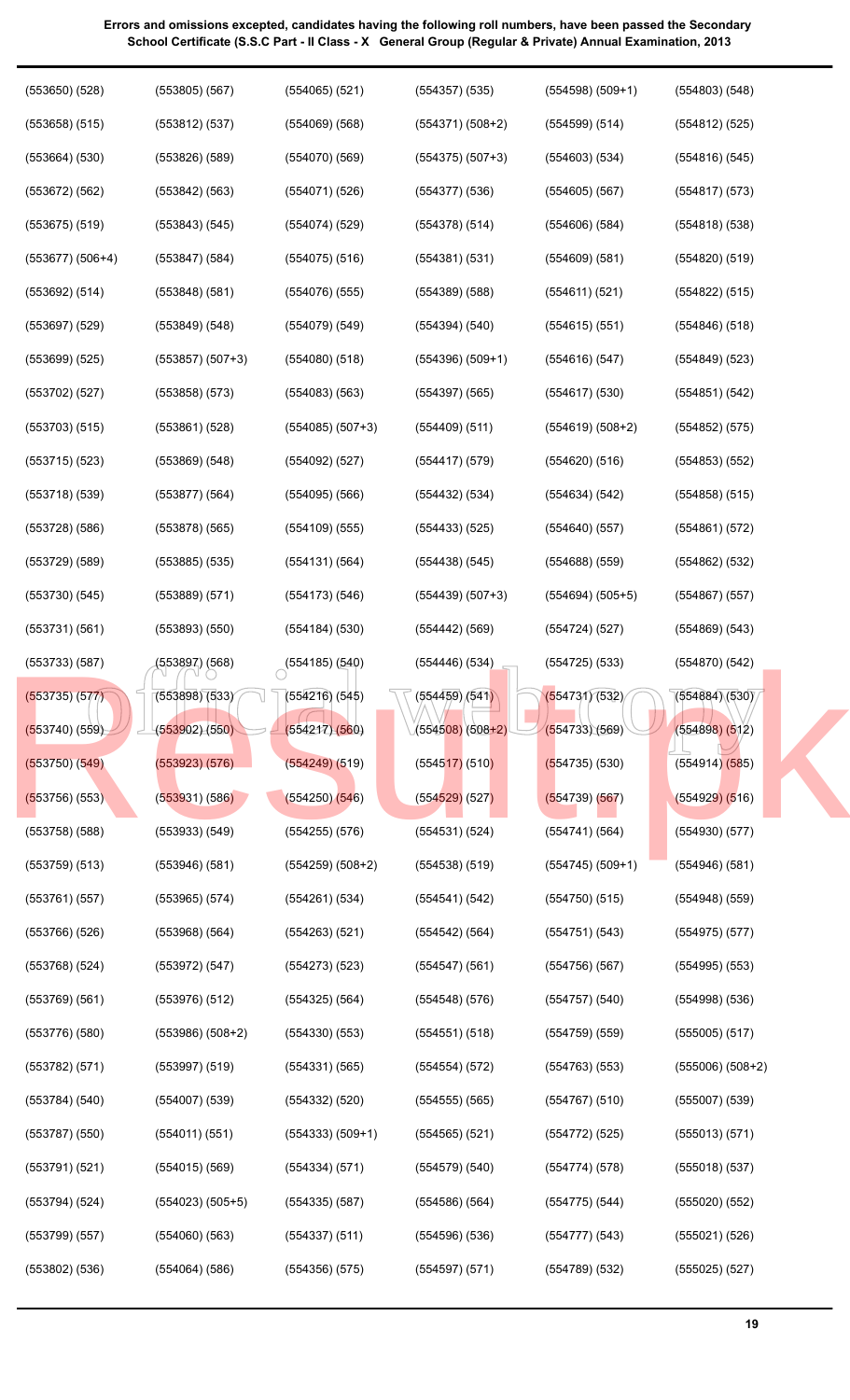| $(555033)$ $(556)$ | (555444) (559)       | (555708)(550)      | $(556199)$ $(524)$ | $(556296)$ $(566)$   | (556422) (579)     |
|--------------------|----------------------|--------------------|--------------------|----------------------|--------------------|
| $(555054)$ $(534)$ | $(555456)$ $(506+4)$ | (555709)(523)      | $(556205)$ $(540)$ | $(556297)$ $(551)$   | $(556423)$ $(518)$ |
| (555089) (512)     | $(555457)$ (515)     | (555710)(532)      | (556223) (517)     | (556298)(558)        | $(556426)$ $(525)$ |
| $(555106)$ $(514)$ | $(555458)$ (579)     | (555711) (527)     | $(556238)$ $(538)$ | (556299) (587)       | $(556427)$ $(536)$ |
| (555114) (529)     | $(555459)$ $(531)$   | (555712) (550)     | $(556243) (507+3)$ | (556300)(566)        | $(556428)$ (567)   |
| (555119) (565)     | $(555460)$ (517)     | (555714)(581)      | $(556247)$ $(578)$ | (556304) (576)       | (556429) (516)     |
| (555131)(518)      | (555461) (545)       | (555719)(541)      | (556253) (564)     | $(556305)$ $(562)$   | (556434) (528)     |
| (555135) (574)     | (555464) (569)       | (555733) (516)     | $(556254) (507+3)$ | (556306)(569)        | $(556435)$ $(563)$ |
| $(555146)$ (579)   | $(555465)$ (525)     | (555761) (531)     | $(556257)$ (589)   | (556310)(576)        | $(556439)$ $(528)$ |
| $(555156)$ $(547)$ | $(555468)$ (524)     | (555797)(510)      | $(556258)$ (581)   | (556312) (528)       | $(556453) (509+1)$ |
| $(555157)$ (565)   | $(555469) (507+3)$   | $(555802) (507+3)$ | $(556259)$ (555)   | (556314) (523)       | $(556456)$ $(544)$ |
| (555164) (510)     | (555474)(576)        | $(555859)$ $(526)$ | $(556260)$ $(569)$ | (556316)(520)        | (556464) (560)     |
| $(555178)$ $(511)$ | $(555476)$ (528)     | (555871) (515)     | $(556262)$ $(520)$ | $(556320)$ $(505+5)$ | $(556501)$ $(519)$ |
| $(555179)$ $(536)$ | $(555483)$ $(520)$   | $(555873)$ $(514)$ | $(556263)$ $(538)$ | (556321) (543)       | (556516)(536)      |
| $(555193)$ $(533)$ | (555489) (515)       | (555890)(534)      | (556264) (570)     | (556324) (588)       | (556521)(545)      |
| (555231) (511)     | (555514) (515)       | $(555897)$ (562)   | $(556265)$ $(567)$ | (556330)(540)        | $(556561)$ $(585)$ |
| $(555238)$ $(562)$ | (555519) (513)       | (555954) (514)     | $(556267)$ (556)   | (556331)(552)        | $(556671) (505+5)$ |
| $(555239)$ $(536)$ | (555568) (556)       | (556017)(521)      | $(556268)$ (555)   | (556332) (532)       | (556688) (551)     |
| $(555246)$ $(522)$ | (555574)(529)        | $(556018)$ $(536)$ | (556269)/(552)     | (556333)(517)        | (556734)(563)      |
| $(555250)$ $(556)$ | (555595)(548)        | (556024)(513)      | (556270) (536)     | (556334)(571)        | $(556740) (506+4)$ |
| $(555264) (508+2)$ | (555612) (561)       | (556026)(561)      | $(556271)$ (515)   | (556336) (513)       | $(556750)$ $(517)$ |
| $(555267)$ (539)   | (555613) (517)       | $(556049)$ $(536)$ | $(556272)$ (575)   | $(556340)$ $(542)$   | $(556773) (505+5)$ |
| $(555279)$ $(522)$ | $(555628)$ $(539)$   | $(556056)$ $(518)$ | (556273)(537)      | $(556345)$ $(538)$   | (556854) (511)     |
| (555289) (548)     | $(555631)$ $(525)$   | $(556076)$ $(562)$ | (556274) (516)     | (556346)(546)        | $(556946)$ $(535)$ |
| $(555296)$ $(511)$ | $(555685)$ $(532)$   | (556084) (581)     | $(556275)$ $(564)$ | $(556387)$ $(520)$   | $(556989)$ $(511)$ |
| $(555297)$ $(552)$ | $(555688)$ $(568)$   | $(556085)$ $(559)$ | $(556277)$ $(544)$ | (556393)(520)        | $(557015)$ $(523)$ |
| $(555322)$ $(519)$ | (555696)(564)        | $(556088)$ $(528)$ | (556281)(566)      | $(556402)$ (518)     | $(557027)$ $(511)$ |
| $(555353)$ $(576)$ | $(555697)$ $(514)$   | (556092) (557)     | (556284) (579)     | (556404)(568)        | $(557032)$ $(524)$ |
| (555371)(511)      | $(555698)$ $(530)$   | (556102) (559)     | $(556285) (508+2)$ | $(556407)$ $(577)$   | $(557036)$ $(515)$ |
| $(555379)$ $(560)$ | (555699) (578)       | (556109) (556)     | (556286)(546)      | (556408)(539)        | $(557040)$ $(520)$ |
| $(555385)$ $(518)$ | (555700)(525)        | $(556120)$ $(569)$ | $(556287)$ (563)   | (556410)(521)        | $(557046)$ $(584)$ |
| $(555395)$ $(513)$ | (555701)(522)        | $(556140)$ (552)   | $(556288)$ $(577)$ | (556413) (542)       | $(557059)$ $(559)$ |
| $(555415)$ $(518)$ | $(555702)$ $(575)$   | (556169) (514)     | $(556289)$ (584)   | $(556415)$ $(520)$   | $(557060)$ $(565)$ |
| (555436)(530)      | $(555705)$ $(520)$   | (556173) (581)     | (556290)(582)      | $(556418)$ $(536)$   | $(557099)$ $(546)$ |
| $(555438)$ $(546)$ | $(555706)$ $(505+5)$ | (556188) (574)     | (556291)(581)      | (556419) (572)       | $(557103)$ $(547)$ |
| $(555443)$ $(533)$ | $(555707)$ $(561)$   | (556190)(570)      | (556292) (571)     | (556421) (525)       | $(557117)$ $(580)$ |
|                    |                      |                    |                    |                      |                    |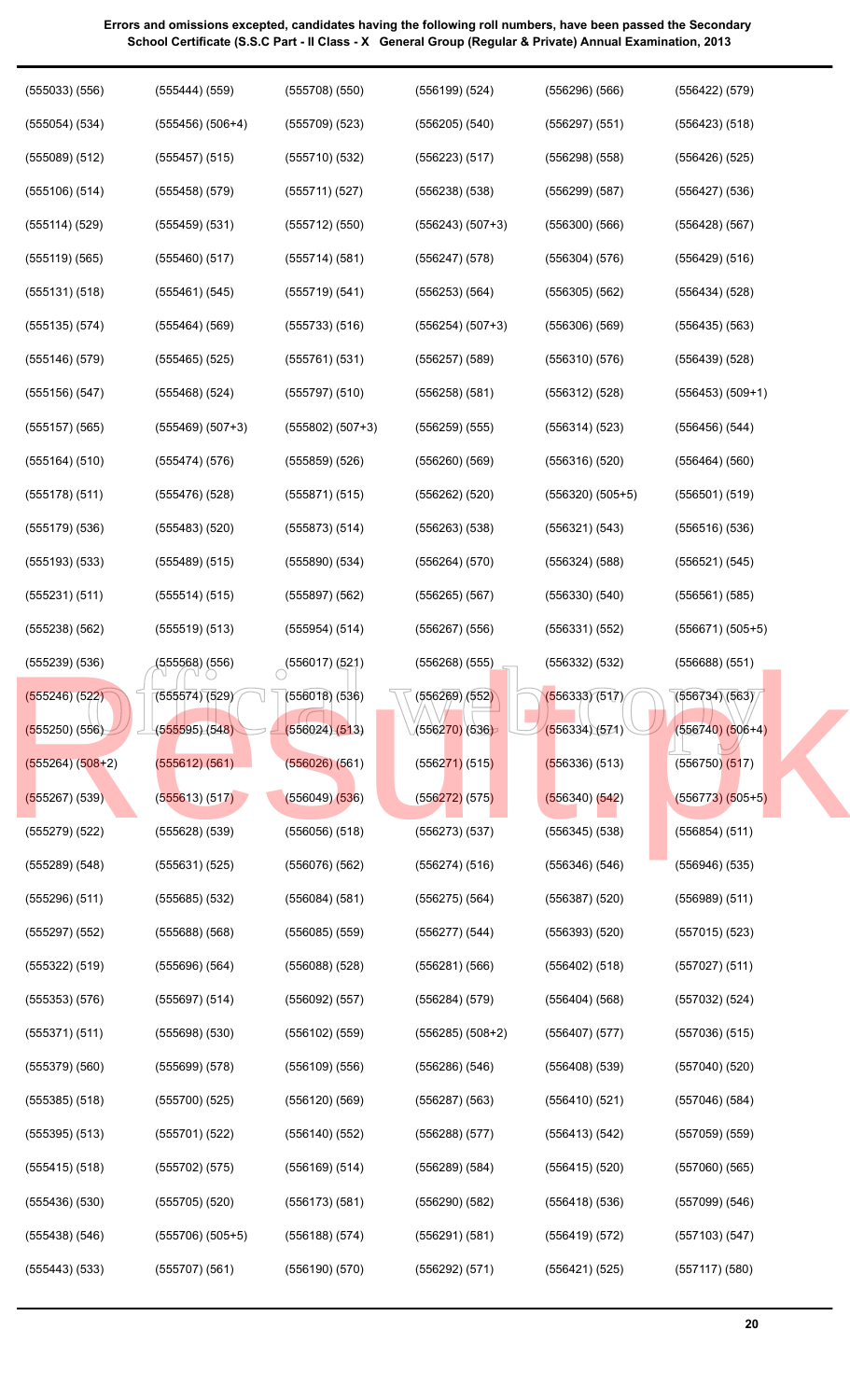**Errors and omissions excepted, candidates having the following roll numbers, have been passed the Secondary** 

| (557134) (515)       | $(557603)$ $(545)$            | $(557853)$ $(562)$ | $(558062)$ $(525)$   | (558236)(544)      | $(558405)$ (525)   |
|----------------------|-------------------------------|--------------------|----------------------|--------------------|--------------------|
| $(557162)$ $(505+5)$ | $(557606)$ $(559)$            | $(557857)$ (574)   | $(558064)$ $(588)$   | $(558238) (505+5)$ | (558411) (556)     |
| $(557165)$ $(527)$   | (557631) (556)                | (557861) (582)     | $(558069)$ $(513)$   | $(558240)$ $(552)$ | $(558417)$ $(535)$ |
| $(557188)$ $(516)$   | (557633) (514)                | (557863) (551)     | $(558071)$ $(529)$   | $(558261)$ $(588)$ | (558431)(569)      |
| $(557195)$ $(556)$   | $(557652)$ $(505+5)$          | $(557865)$ (528)   | $(558073)$ $(539)$   | $(558264)$ $(583)$ | $(558439)$ $(552)$ |
| $(557199) (507+3)$   | $(557658)$ $(517)$            | $(557866)$ $(532)$ | $(558079)$ $(514)$   | $(558265)$ $(529)$ | $(558449)$ $(582)$ |
| $(557225)$ $(529)$   | $(557660)$ $(528)$            | $(557869)$ $(539)$ | $(558080)$ $(505+5)$ | $(558266)$ $(555)$ | (558453) (567)     |
| $(557226)$ $(557)$   | (557661) (540)                | (557870)(538)      | $(558087)$ $(585)$   | $(558267)$ $(551)$ | $(558455)$ $(584)$ |
| $(557231)$ $(565)$   | $(557701)$ $(527)$            | (557871) (534)     | $(558091)$ $(530)$   | $(558268)$ $(582)$ | $(558458)$ $(579)$ |
| (557261) (544)       | (557786)(537)                 | $(557876)$ (588)   | $(558101)$ $(533)$   | (558272) (550)     | $(558459)$ $(559)$ |
| $(557332) (507+3)$   | (557787)(571)                 | $(557880)$ $(572)$ | (558112) (532)       | (558274)(552)      | $(558462)$ $(588)$ |
| (557384) (531)       | $(557789)$ $(522)$            | (557881)(561)      | $(558123)$ $(549)$   | $(558286)$ $(514)$ | $(558463)$ $(583)$ |
| $(557388) (508+2)$   | (557792) (556)                | (557882) (554)     | $(558139)$ $(517)$   | $(558292)$ $(525)$ | (558471)(524)      |
| $(557402) (507+3)$   | (557793)(547)                 | (557883) (545)     | $(558140)$ $(543)$   | $(558295)$ $(579)$ | $(558475)$ $(540)$ |
| (557403) (516)       | (557799) (585)                | $(557885)$ $(559)$ | (558141) (538)       | (558296)(557)      | (558482) (571)     |
| $(557408)$ $(539)$   | $(557815) (506+4)$            | $(557886)$ $(538)$ | $(558142)$ (526)     | (558300)(522)      | $(558483)$ $(576)$ |
| (557434) (538)       | $(557818)$ $(539)$            | $(557887)$ (551)   | (558143) (542)       | $(558302) (508+2)$ | $(558485)$ $(548)$ |
| $(557457)$ $(521)$   | (557819) (544)                | (557888)(518)      | $(558148)$ (556)     | (558314)(526)      | $(558486) (508+2)$ |
| $(557478)$ (549)     | (557820) (548)                | $(557891)$ $(546)$ | (558154) (529)       | (558316)(560)      | (558487)(566)      |
| (557484) (512)       | (5 <mark>578</mark> 23) (577) | (557892) (568)     | (558155)(528)        | (558322)(583)      | $(558488)$ $(556)$ |
| $(557486)$ $(506+4)$ | $(557826)$ $(562)$            | $(557950)$ $(510)$ | $(558167)$ (511)     | (558323) (534)     | $(558489)$ $(513)$ |
| $(557490) (508+2)$   | (557827)(521)                 | $(557965)$ $(523)$ | $(558172)$ (538)     | $(558326)$ $(568)$ | $(558490)$ $(551)$ |
| $(557495)$ $(523)$   | (557829) (577)                | $(557966)$ $(573)$ | $(558173)$ $(524)$   | $(558328)$ $(514)$ | (558494) (547)     |
| (557512) (574)       | $(557831) (507+3)$            | (558014)(538)      | (558176)(517)        | $(558329)$ $(556)$ | $(558495)$ $(548)$ |
| $(557517)$ $(562)$   | (557834) (546)                | (558020)(559)      | (558177)(527)        | (558330)(566)      | $(558497)$ $(537)$ |
| $(557525)$ $(515)$   | $(557835)$ $(519)$            | $(558030)(507+3)$  | (558180)(561)        | $(558339)$ $(535)$ | $(558500)$ $(549)$ |
| (557534) (517)       | (557836)(580)                 | (558031)(564)      | $(558188)$ $(514)$   | $(558354) (509+1)$ | $(558501) (506+4)$ |
| $(557536)$ $(544)$   | $(557837) (508+2)$            | (558033) (512)     | $(558195)$ $(528)$   | $(558357) (507+3)$ | $(558502)$ $(542)$ |
| $(557545)$ $(510)$   | (557838) (545)                | (558035) (549)     | $(558196)$ $(511)$   | $(558359)$ $(525)$ | $(558503)$ $(584)$ |
| (557550)(536)        | (557839) (563)                | (558037) (546)     | (558200)(547)        | $(558369)$ $(566)$ | $(558508)$ $(566)$ |
| (557551)(514)        | (557841) (555)                | (558043)(547)      | $(558201) (509+1)$   | (558374)(556)      | $(558509)$ $(585)$ |
| (557584) (516)       | (557842) (518)                | $(558046)$ $(513)$ | $(558205)$ $(517)$   | (558376)(572)      | (558510)(587)      |
| (557587) (515)       | (557843) (582)                | (558051) (511)     | $(558207)$ $(560)$   | $(558377)$ $(568)$ | (558514) (564)     |
| (557594) (536)       | $(557845)$ (523)              | $(558055)$ $(510)$ | (558231)(578)        | $(558378)$ $(566)$ | $(558517)$ (586)   |
| (557598)(520)        | $(557848)$ (511)              | $(558057)$ (517)   | (558234) (563)       | $(558395) (506+4)$ | $(558520)$ $(559)$ |
| $(557600)$ $(516)$   | $(557849)$ $(569)$            | $(558059)$ $(547)$ | $(558235)$ $(572)$   | (558398)(517)      | (558521)(570)      |
|                      |                               |                    |                      |                    |                    |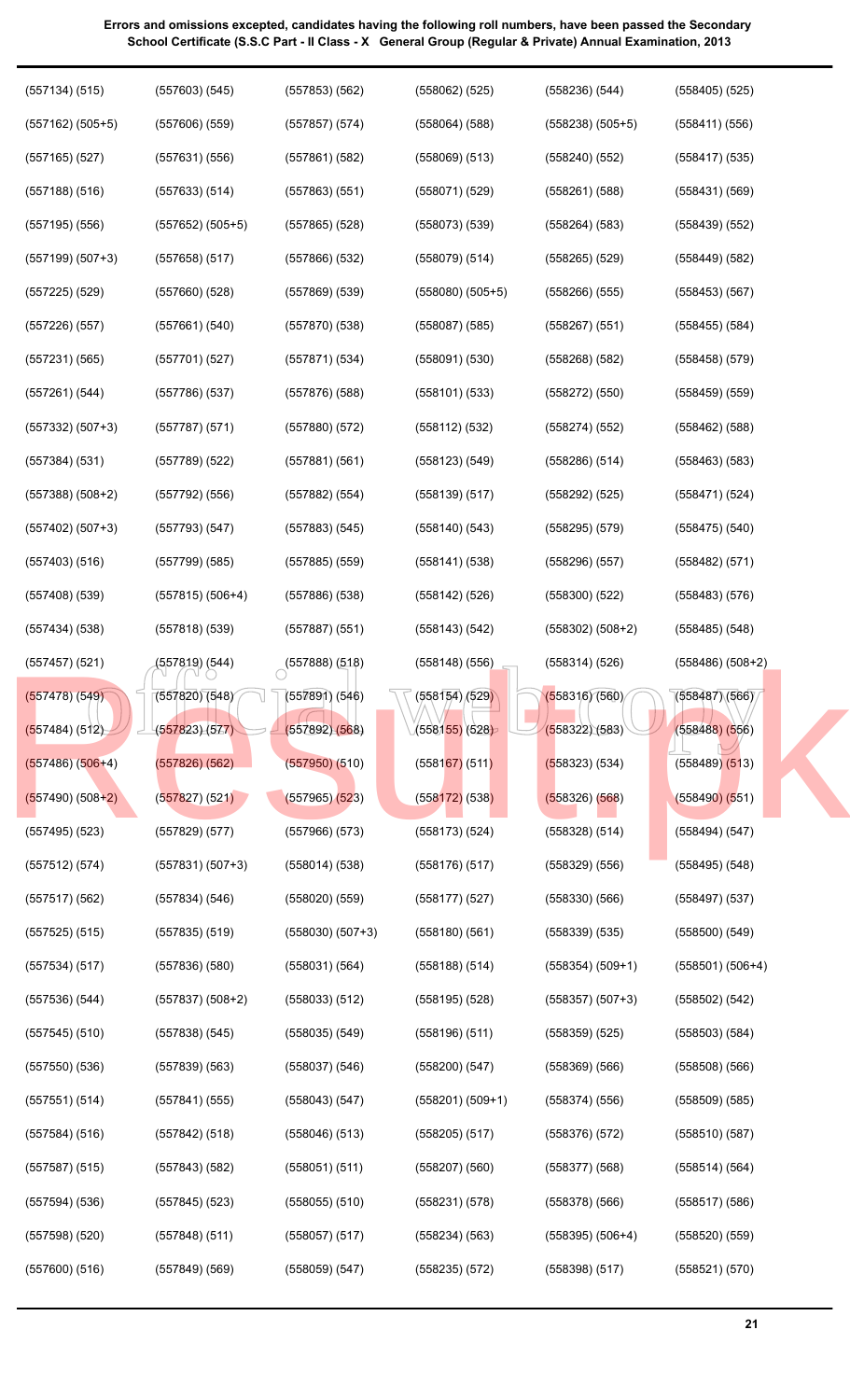| $(558537)$ $(529)$   | $(558655)$ $(582)$   | $(558852)$ $(560)$        | $(559044)$ $(539)$           | (559191)(530)      | $(559320)$ $(516)$           |
|----------------------|----------------------|---------------------------|------------------------------|--------------------|------------------------------|
| $(558539)$ $(520)$   | $(558658)$ $(569)$   | $(558868)$ $(538)$        | $(559048)$ $(512)$           | (559199) (546)     | (559321) (511)               |
| $(558540)$ $(509+1)$ | $(558659)$ $(585)$   | (558874) (552)            | $(559051)$ $(533)$           | $(559215)$ $(537)$ | $(559325)$ $(540)$           |
| $(558554)$ $(523)$   | (558661) (576)       | $(558904)$ $(556)$        | $(559052)$ $(582)$           | $(559216)$ $(519)$ | $(559326)$ $(580)$           |
| $(558560)$ $(509+1)$ | $(558669)$ $(559)$   | $(558907)$ $(555)$        | $(559053)$ $(516)$           | $(559217)$ $(565)$ | $(559329)$ $(554)$           |
| $(558561) (507+3)$   | (558671) (540)       | $(558908)$ $(549)$        | $(559054)$ $(517)$           | $(559220)$ $(539)$ | $(559330)$ $(518)$           |
| $(558565)$ $(544)$   | (558674) (584)       | $(558909)$ $(546)$        | $(559055)$ $(563)$           | (559222) (519)     | (559333) (575)               |
| $(558573)$ $(588)$   | (558680) (537)       | $(558910)$ $(560)$        | $(559057)$ $(565)$           | (559223) (583)     | $(559335)$ $(540)$           |
| $(558576)$ $(566)$   | $(558683)$ $(570)$   | $(558913)$ $(568)$        | $(559061)$ $(529)$           | (559232) (514)     | $(559338)$ $(553)$           |
| $(558582)$ $(566)$   | $(558687)$ $(589)$   | (558914) (565)            | $(559068) (507+3)$           | (559234) (550)     | $(559339)$ $(573)$           |
| $(558583)$ $(566)$   | $(558696)$ $(539)$   | $(558915)$ $(560)$        | $(559069)$ $(523)$           | $(559243)$ (589)   | $(559340)$ $(544)$           |
| $(558587)$ $(540)$   | $(558699)$ $(580)$   | $(558916)$ $(572)$        | (559071) (556)               | $(559253) (509+1)$ | $(559350)$ $(515)$           |
| (558588) (542)       | $(558702)$ $(508+2)$ | (558917) (565)            | (559074) (519)               | $(559257)$ (535)   | (559352) (542)               |
| $(558589)$ $(565)$   | $(558709)$ $(589)$   | $(558918)$ $(581)$        | $(559079)$ $(518)$           | (559260)(587)      | $(559360)$ $(505+5)$         |
| $(558590)$ $(580)$   | (558716) (551)       | (558919) (564)            | $(559083)$ $(572)$           | (559262) (574)     | $(559362)$ $(518)$           |
| (558591)(577)        | (558723) (548)       | $\bigcirc$ (558922) (584) | $(559084) (508+2)$           | (559265) (544)     | $(559373) (508+2)$           |
| (558592) (571)       | (558725) (532)       | $(558923)$ $(573)$        | (559087)/(522)               | (559267)(536)      | (559375)(528)                |
| (558599) (578)       | (558726) (586)       | (558924)(584)             | (5590 <mark>91)</mark> (562) | $(559268)$ $(528)$ | $(559385) (507+3)$           |
| (558602) (581)       | (558727) (585)       | $(558926)$ $(579)$        | $(559094)$ (584)             | (559273) (540)     | (559387) <mark>(52</mark> 7) |
| $(558603)$ (582)     | (558729) (554)       | (558934) (514)            | $(559095)$ (580)             | $(559275)$ $(533)$ | (559391) (519)               |
| $(558604)$ $(567)$   | $(558733)$ $(588)$   | $(558938)$ $(531)$        | $(559096)$ $(548)$           | $(559278)$ $(529)$ | $(559392)$ $(589)$           |
| $(558606)$ $(579)$   | $(558737)$ $(568)$   | $(558985)$ $(534)$        | $(559097)$ $(553)$           | (559279) (544)     | $(559393)$ $(589)$           |
| $(558607)$ $(547)$   | $(558740)$ $(518)$   | $(558986)$ $(565)$        | $(559098)$ $(565)$           | (559284) (574)     | $(559396)$ $(522)$           |
| (558613) (544)       | $(558748)$ $(559)$   | (558991) (561)            | (559117) (578)               | $(559285)$ $(517)$ | $(559403)$ $(585)$           |
| (558621) (547)       | $(558763)$ $(546)$   | $(558993)$ $(589)$        | $(559119)$ $(585)$           | $(559287)$ $(556)$ | $(559405)$ $(546)$           |
| (558626)(556)        | (558774)(525)        | $(558998)$ $(549)$        | (559123) (542)               | $(559293)$ $(534)$ | $(559406)$ $(525)$           |
| (558631)(531)        | $(558782)$ $(516)$   | $(559004) (506+4)$        | $(559135)$ $(558)$           | $(559294)$ $(550)$ | $(559415)$ $(551)$           |
| $(558633)$ $(530)$   | $(558803)$ $(547)$   | $(559011)$ $(565)$        | $(559143) (507+3)$           | $(559295)$ $(554)$ | $(559426)$ $(567)$           |
| (558634) (547)       | (558804) (584)       | (559012) (542)            | (559144) (516)               | $(559300)$ $(556)$ | (559431) (522)               |
| $(558637)$ $(564)$   | (558813) (558)       | $(559024)$ $(536)$        | $(559149)$ $(570)$           | $(559304)$ $(569)$ | $(559436)$ $(527)$           |
| $(558640)$ $(535)$   | (558827) (549)       | $(559031)$ $(523)$        | (559162) (574)               | $(559305)$ $(519)$ | $(559439)$ $(528)$           |
| (558641) (532)       | (558828) (526)       | $(559033)$ $(560)$        | $(559163)$ $(539)$           | $(559308)$ $(561)$ | $(559465)$ $(549)$           |
| $(558645)$ $(556)$   | $(558845)$ $(523)$   | $(559037)$ $(579)$        | $(559176)$ $(539)$           | $(559309)$ $(582)$ | $(559468)$ $(510)$           |
| $(558648)$ $(518)$   | $(558846)$ $(517)$   | $(559038)$ $(577)$        | $(559177)$ $(522)$           | $(559317)$ $(556)$ | (559471) (531)               |
|                      |                      |                           |                              |                    |                              |
|                      |                      |                           |                              |                    |                              |

(559039) (542)

(559178) (575)

(559318) (519)

(559319) (528)

(559181) (571)

(559040) (576)

(558850) (562)

(558851) (571)

(558531) (505+5)

(558649) (548)

(558652) (505+5)

(558534) (547)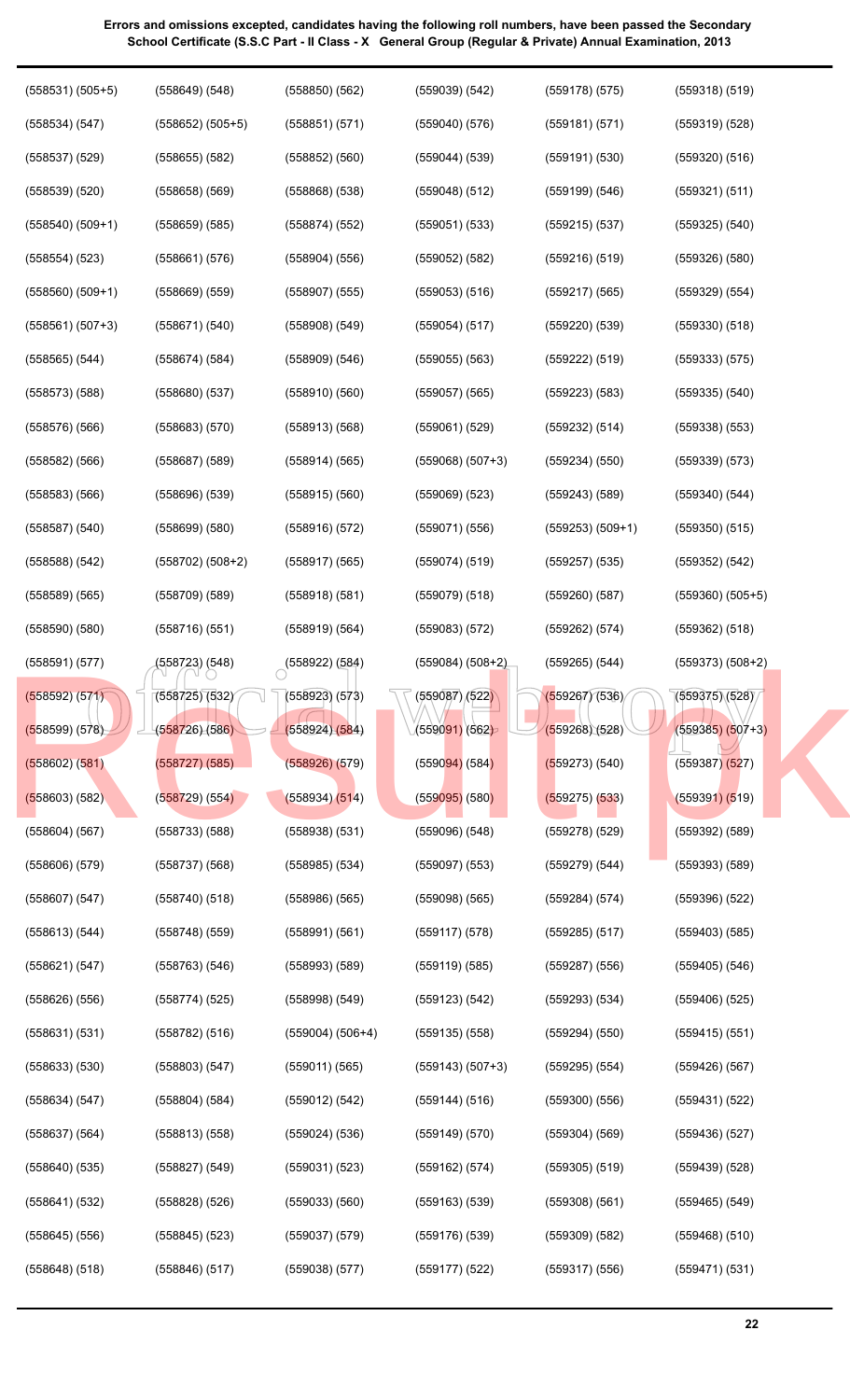| $(559477) (509+1)$ | (559660) (578)       | (559784) (559)       | $(559950)$ (525)   | $(560253)$ $(589)$ | $(560447)$ (521)   |
|--------------------|----------------------|----------------------|--------------------|--------------------|--------------------|
| $(559478)$ $(548)$ | $(559661)$ $(555)$   | $(559787)$ $(531)$   | (559951) (546)     | $(560257)$ $(545)$ | $(560448)$ $(564)$ |
| $(559482) (505+5)$ | $(559665)$ $(544)$   | $(559788)$ $(559)$   | $(559955)$ $(585)$ | $(560260)$ $(577)$ | $(560459)$ $(515)$ |
| $(559483)$ $(584)$ | $(559680)$ $(516)$   | (559791) (544)       | $(559987)$ $(520)$ | (560274)(530)      | (560461) (516)     |
| (559494) (542)     | (559681) (554)       | $(559794)$ $(524)$   | $(560006)$ $(575)$ | $(560298)$ $(521)$ | $(560463)$ $(575)$ |
| $(559495)$ $(536)$ | $(559685)$ $(510)$   | $(559799)$ $(577)$   | $(560025)$ $(530)$ | $(560303)$ $(558)$ | $(560465)$ $(547)$ |
| $(559497)$ $(561)$ | $(559687)$ $(511)$   | $(559800)$ $(508+2)$ | $(560028)$ $(527)$ | $(560306)$ $(534)$ | (560473) (564)     |
| $(559506)$ $(589)$ | (559689) (544)       | $(559802)$ $(546)$   | $(560032)$ $(580)$ | $(560308)$ $(538)$ | (560477)(556)      |
| $(559508)$ $(578)$ | $(559700)$ $(582)$   | $(559806)$ $(529)$   | $(560033)$ $(560)$ | (560309) (562)     | $(560494)$ $(553)$ |
| $(559520)$ $(510)$ | $(559706)$ $(588)$   | $(559807)$ $(556)$   | $(560060)$ $(528)$ | (560313)(510)      | $(560495)$ $(551)$ |
| $(559527)$ $(523)$ | $(559709)$ $(564)$   | $(559808)$ $(567)$   | $(560083)$ $(510)$ | (560314)(539)      | $(560496)$ $(512)$ |
| (559529) (521)     | (559714) (527)       | $(559810)$ $(587)$   | $(560096)$ $(514)$ | (560331) (553)     | $(560499)$ $(557)$ |
| $(559537)$ $(538)$ | $(559718)$ $(580)$   | (559811) (587)       | (560113)(553)      | (560332) (577)     | $(560502)$ $(523)$ |
| $(559543)$ $(549)$ | $(559730)$ $(515)$   | $(559818)$ $(551)$   | (560115) (542)     | $(560335)$ $(525)$ | $(560503)$ $(515)$ |
| $(559557)$ $(581)$ | $(559731) (505+5)$   | (559821) (568)       | (560139) (543)     | (560350)(525)      | $(560504)$ $(533)$ |
| (559564) (543)     | $(559732)$ $(518)$   | $(559826)$ $(567)$   | (560140)(564)      | (560351)(560)      | $(560508)$ $(564)$ |
| $(559569)$ $(558)$ | (559734) (525)       | (559827) (579)       | (560141) (544)     | $(560360)$ $(545)$ | (560510)(552)      |
| $(559576)$ $(540)$ | (559737) (588)       | $(559830)$ $(542)$   | $(560144)$ $(583)$ | (560361) (564)     | (560512) (584)     |
| (559578) (519)     | (559741)(575)        | $(559836)$ $(543)$   | $(560146)/(509+1)$ | (560364)(562)      | (560513)(526)      |
| (559584) (519)     | (559742)(576)        | $(559839)(508+2)$    | (560148)(560)      | (560366)(558)      | (560514) (523)     |
| $(559598)$ $(583)$ | $(559743)$ $(526)$   | (559844) (523)       | $(560149)$ (559)   | (560369) (571)     | $(560516)$ $(585)$ |
| $(559600)$ $(589)$ | (559749)(589)        | $(559848)$ $(566)$   | (560150)(537)      | (560373) (573)     | (560521) (574)     |
| $(559603)$ $(543)$ | $(559750)$ $(513)$   | $(559849)$ $(579)$   | (560154)(570)      | (560376)(551)      | (560522) (556)     |
| $(559612)$ $(567)$ | (559751) (555)       | $(559855)$ $(532)$   | $(560160)$ $(527)$ | (560377)(563)      | (560534) (576)     |
| $(559621)$ $(520)$ | (559752) (563)       | $(559858)$ $(528)$   | $(560168)$ $(554)$ | $(560378)$ $(516)$ | $(560540)$ $(555)$ |
| $(559625) (507+3)$ | $(559753)$ $(555)$   | $(559864) (505+5)$   | $(560182)$ $(559)$ | (560391)(536)      | (560549) (547)     |
| $(559629)$ $(539)$ | $(559755)$ $(522)$   | $(559865)$ $(528)$   | (560184) (527)     | $(560396)$ $(540)$ | $(560558)$ $(538)$ |
| $(559632)$ $(564)$ | $(559758)$ $(508+2)$ | $(559867)$ $(512)$   | (560191) (562)     | $(560397)$ $(566)$ | $(560560)$ $(583)$ |
| $(559637)$ $(546)$ | (559761) (524)       | $(559870)$ $(574)$   | (560202) (573)     | $(560405)$ $(585)$ | $(560562)$ $(540)$ |
| $(559638)$ $(560)$ | (559762) (534)       | (559872) (576)       | (560204) (541)     | (560408)(577)      | (560573) (544)     |
| $(559639)$ $(543)$ | (559764) (539)       | $(559877)$ $(577)$   | $(560210)(508+2)$  | (560417)(551)      | $(560598)$ $(555)$ |
| $(559642)$ $(546)$ | $(559769)$ $(528)$   | (559911) (540)       | $(560213)$ $(553)$ | (560420)(536)      | (560601) (532)     |
| $(559654)$ $(525)$ | (559771) (573)       | $(559928)$ $(578)$   | (560221) (563)     | (560423)(528)      | $(560602)$ $(560)$ |
| $(559656)$ $(584)$ | (559772) (550)       | (559934) (562)       | $(560225) (506+4)$ | (560438)(537)      | $(560608)$ $(522)$ |
| $(559658) (507+3)$ | (559777) (518)       | $(559946)$ $(556)$   | $(560226) (508+2)$ | (560442) (519)     | (560610)(531)      |
| $(559659)$ $(582)$ | $(559779)$ $(521)$   | $(559948)$ $(538)$   | (560249) (513)     | (560443) (515)     | (560612) (516)     |
|                    |                      |                      |                    |                    |                    |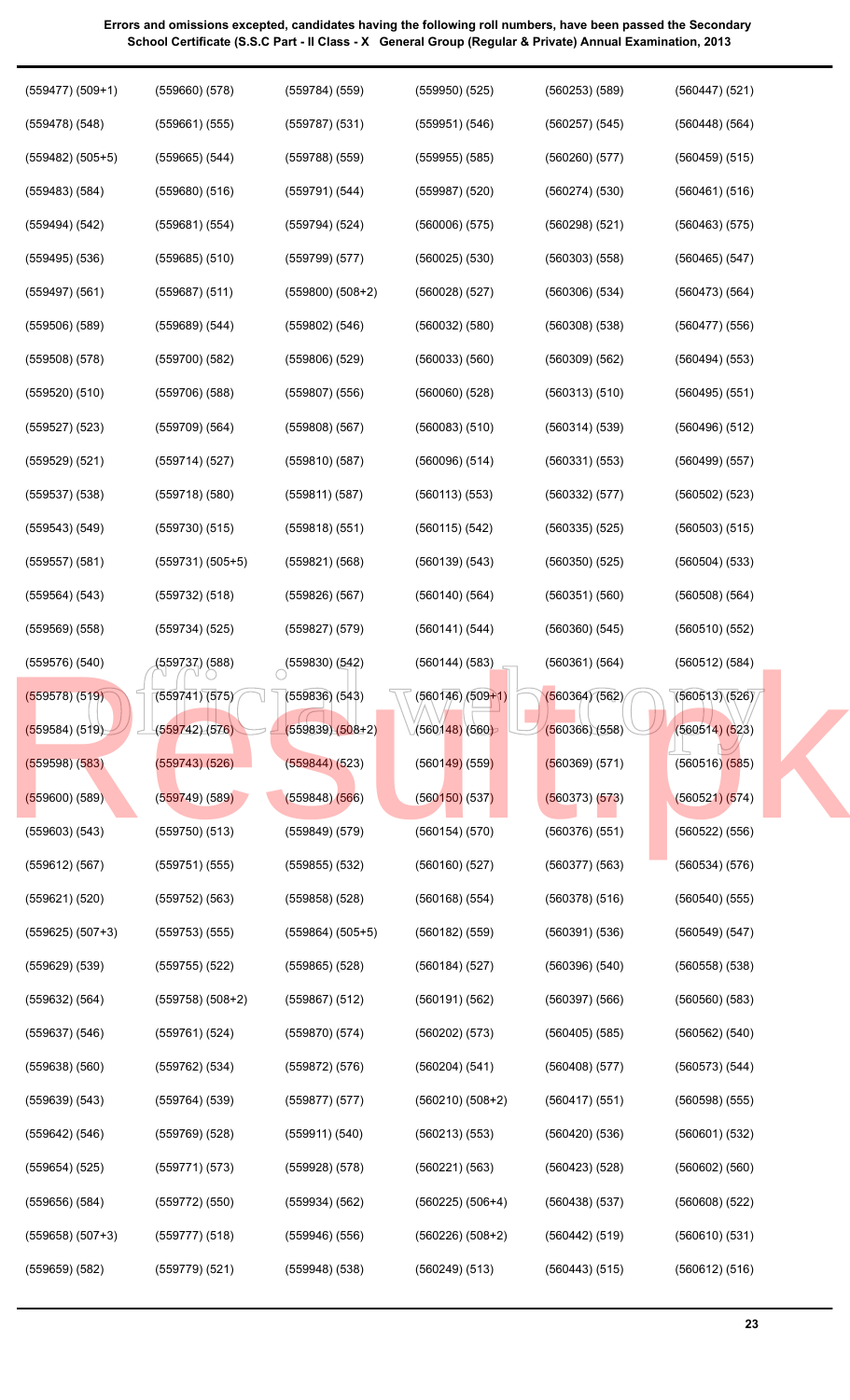| $(560618) (507+3)$ | (560722) (552)       | (560883) (527)       | $(561021) (506+4)$           | (561096) (581)     | $(561204)$ (552)     |
|--------------------|----------------------|----------------------|------------------------------|--------------------|----------------------|
| $(560623)$ $(526)$ | (560729) (510)       | $(560886)$ $(527)$   | (561022) (519)               | $(561098)$ $(520)$ | $(561206)$ $(505+5)$ |
| (560624) (537)     | (560734) (543)       | $(560889)$ $(553)$   | $(561026) (508+2)$           | (561101) (515)     | $(561207)$ $(560)$   |
| $(560625)$ $(544)$ | $(560735)$ $(573)$   | $(560890)$ $(564)$   | $(561028)$ $(546)$           | $(561106) (508+2)$ | $(561214) (508+2)$   |
| $(560629)$ $(537)$ | $(560737)$ $(505+5)$ | $(560900)$ $(522)$   | (561031) (562)               | $(561107) (508+2)$ | $(561219) (507+3)$   |
| $(560630)$ $(558)$ | $(560749)$ $(513)$   | (560901) (581)       | $(561032)$ $(512)$           | (561110)(527)      | $(561222) (509+1)$   |
| $(560631)$ $(559)$ | $(560750)$ $(511)$   | $(560904)$ $(559)$   | $(561033) (506+4)$           | (561111) (535)     | (561224) (574)       |
| $(560632)$ $(523)$ | $(560753)$ $(534)$   | $(560910)$ $(508+2)$ | $(561036)$ $(510)$           | (561116)(550)      | $(561226)$ $(521)$   |
| (560634) (518)     | $(560754)$ $(532)$   | $(560915)$ $(537)$   | $(561038)$ $(531)$           | $(561118) (506+4)$ | $(561245)$ $(552)$   |
| $(560635)$ $(520)$ | $(560757)$ $(521)$   | (560932) (512)       | (561041) (522)               | (561121) (525)     | $(561251)$ $(530)$   |
| $(560637)$ $(566)$ | $(560759)$ $(516)$   | (560939) (565)       | $(561045)$ $(505+5)$         | (561123) (533)     | (561252) (547)       |
| $(560638)$ $(530)$ | (560762) (538)       | $(560940)$ $(578)$   | $(561047) (508+2)$           | $(561124)$ $(522)$ | $(561256)$ $(584)$   |
| (560639) (577)     | $(560766)$ $(505+5)$ | $(560946)$ $(521)$   | $(561048) (509+1)$           | (561131) (533)     | $(561259)$ $(509+1)$ |
| (560641)(571)      | (560772) (514)       | (560951) (540)       | $(561049)$ $(515)$           | $(561156)$ $(529)$ | (561262) (513)       |
| (560644) (522)     | (560775) (555)       | $(560958) (509+1)$   | $(561050)$ $(533)$           | (561161) (567)     | $(561263)$ $(537)$   |
| $(560645)$ $(553)$ | (560780) (535)       | (560963) (549)       | $(561051)$ $(553)$           | (561162) (516)     | (561264) (537)       |
| $(560647)$ $(529)$ | $(560783)$ $(533)$   | $(560966)$ $(570)$   | $(561052)$ (525)             | (561163) (540)     | $(561266)$ $(517)$   |
| $(560649)$ $(560)$ | (560795) (543)       | (560991)(554)        | $(561053)$ $(521)$           | $(561164)$ $(556)$ | $(561267)$ $(566)$   |
| $(560650)$ $(546)$ | (560796)(558)        | $(560992) (506+4)$   | (561055)/(559)               | (561167)(532)      | (561268)(521)        |
| (560651) (579)     | (560797)(523)        | (560993)(568)        | (5610 <mark>60)</mark> (574) | (561170)(518)      | (561279) (581)       |
| $(560657)$ $(551)$ | $(560799)$ $(529)$   | $(560994)$ $(530)$   | $(561064)$ (570)             | (561175) (513)     | $(561282)$ $(584)$   |
| $(560660)$ $(560)$ | (560806)(562)        | $(560996)$ $(536)$   | $(561067)$ (506+4)           | (561177) (550)     | (561285) (531)       |
| (560670)(531)      | (560810)(555)        | (560999) (525)       | (561071) (514)               | $(561180)$ $(549)$ | $(561286)$ $(558)$   |
| (560672) (545)     | (560821) (534)       | $(561000)$ $(579)$   | $(561072)$ (568)             | (561181)(514)      | $(561287)$ $(527)$   |
| $(560678)$ $(549)$ | $(560826)$ $(539)$   | $(561001)$ $(588)$   | $(561073)$ $(557)$           | $(561182)$ $(570)$ | (561292) (531)       |
| $(560680)$ $(581)$ | $(560827)$ $(518)$   | $(561002)$ $(581)$   | (561074) (534)               | (561184) (533)     | (561296) (547)       |
| (560684) (552)     | $(560837) (507+3)$   | $(561003)$ $(519)$   | $(561075)$ $(549)$           | (561185) (511)     | $(561297)$ $(537)$   |
| $(560686)$ $(565)$ | $(560838)$ $(529)$   | $(561005)$ $(539)$   | $(561077)$ $(532)$           | $(561187)$ $(530)$ | (561299) (581)       |
| $(560689)$ $(559)$ | $(560839)$ $(557)$   | $(561006)$ $(542)$   | $(561078)$ $(544)$           | $(561192)$ $(558)$ | $(561300)$ $(557)$   |
| (560694) (527)     | $(560853)$ $(523)$   | $(561009)$ $(529)$   | $(561079)$ $(580)$           | (561193) (515)     | $(561301)$ $(563)$   |
| $(560695)$ $(518)$ | (560854)(534)        | (561011) (554)       | $(561084)$ $(568)$           | $(561194) (507+3)$ | $(561306)$ $(579)$   |
| $(560698)$ $(538)$ | $(560857)$ $(549)$   | (561012) (518)       | $(561089)$ $(534)$           | $(561195)$ $(577)$ | $(561307)$ $(566)$   |
| (560704) (571)     | $(560858)$ $(551)$   | (561014)(538)        | $(561090)$ $(549)$           | (561196)(550)      | $(561308)$ $(508+2)$ |
| $(560706)$ $(566)$ | $(560868)$ $(529)$   | $(561016) (507+3)$   | $(561091)$ $(528)$           | $(561197)$ $(561)$ | (561310)(527)        |
| (560710)(562)      | (560872) (513)       | (561017) (514)       | $(561094) (508+2)$           | $(561198)$ $(565)$ | (561311) (517)       |
| (560714) (520)     | $(560877)$ $(552)$   | $(561020) (506+4)$   | $(561095)$ $(586)$           | $(561202)$ $(530)$ | (561313) (586)       |
|                    |                      |                      |                              |                    |                      |

**24**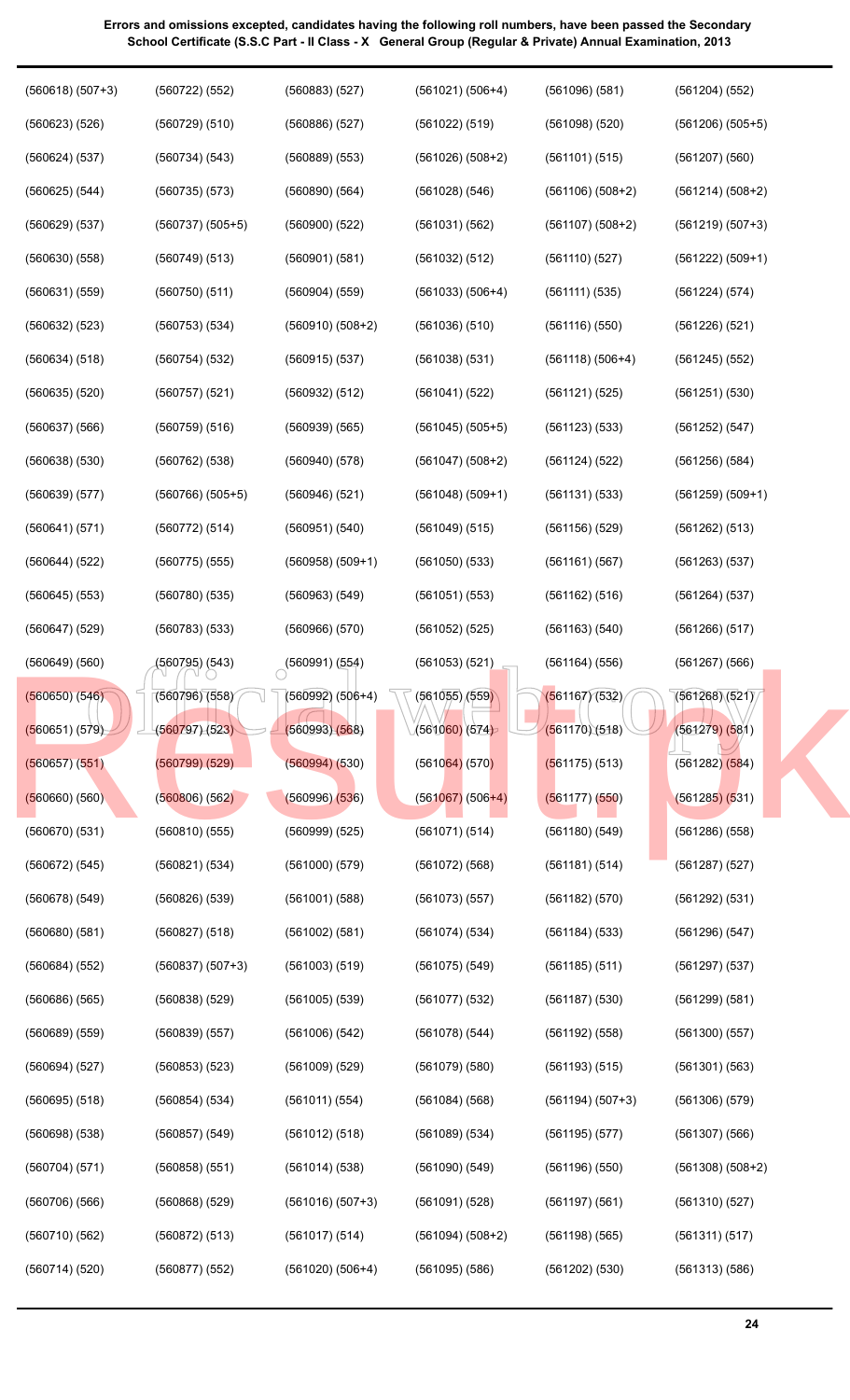| $(561315) (506+4)$ | $(561462)$ (583)     | $(561547)$ (523)   | $(561655)$ $(514)$ | (561735)(551)      | (561817) (579)     |
|--------------------|----------------------|--------------------|--------------------|--------------------|--------------------|
| $(561318)$ $(553)$ | (561464) (567)       | $(561550)$ $(541)$ | $(561657)$ $(578)$ | $(561736)(509+1)$  | (561819) (557)     |
| $(561320)$ $(566)$ | $(561465)$ $(552)$   | (561558) (515)     | $(561658)$ $(555)$ | $(561737)$ $(555)$ | (561822) (515)     |
| $(561322) (508+2)$ | $(561466)$ $(517)$   | $(561565)$ $(526)$ | $(561660)$ $(573)$ | $(561745)$ (516)   | (561824) (547)     |
| $(561328)$ $(553)$ | (561471) (572)       | (561566) (516)     | (561663) (513)     | (561746)(588)      | $(561826)$ $(515)$ |
| $(561350)$ $(520)$ | (561473) (565)       | (561574) (523)     | (561664) (549)     | (561747) (545)     | $(561829)$ $(518)$ |
| (561354) (563)     | (561474)(519)        | (561577) (563)     | (561670)(527)      | (561751)(562)      | $(561835)$ $(578)$ |
| $(561367)$ $(553)$ | $(561477)$ $(529)$   | (561579) (533)     | (561671)(511)      | $(561755)$ $(522)$ | (561839) (558)     |
| (561368) (515)     | (561478) (516)       | $(561581) (505+5)$ | $(561672)$ (536)   | $(561757)$ (589)   | $(561840)$ $(533)$ |
| (561373) (541)     | $(561480)$ $(514)$   | (561586)(560)      | (561673)(565)      | (561761)(535)      | (561841) (560)     |
| $(561374) (509+1)$ | (561481)(524)        | $(561588)$ $(558)$ | $(561675)$ (512)   | (561762) (538)     | (561842) (559)     |
| $(561375)$ $(530)$ | (561482) (534)       | $(561590)$ $(545)$ | $(561679)$ $(571)$ | (561764) (539)     | $(561843)$ $(535)$ |
| $(561377)$ $(577)$ | (561483) (563)       | (561595)(568)      | $(561680)$ (571)   | (561766)(511)      | (561844) (566)     |
| $(561385)$ $(556)$ | (561484) (525)       | (561598) (561)     | (561681) (521)     | $(561767)$ (529)   | $(561845)$ $(586)$ |
| $(561390)$ $(523)$ | (561486) (561)       | (561600)(572)      | (561682) (532)     | (561770)(568)      | $(561847)$ (559)   |
| (561392) (517)     | $(561487)$ $(505+5)$ | (561601) (588)     | (561683) (524)     | (561771)(565)      | (561851) (511)     |
| $(561393)$ $(530)$ | (561489) (584)       | (561603) (569)     | (561684) (570)     | $(561772) (507+3)$ | (561854) (513)     |
| $(561395)$ $(572)$ | (561490) (519)       | $(561605)$ (580)   | $(561692)$ $(532)$ | (561777)(549)      | $(561859)$ $(586)$ |
| $(561399) (506+4)$ | (561495)(586)        | $(561607)$ $(562)$ | (561693) (586)     | (561778)(525)      | (561860)(547)      |
| (561410) (519)     | (561496)(568)        | (561612)(587)      | (561694)(561)      | (561780)(567)      | (561862) (539)     |
| (561412) (568)     | $(561497)$ $(556)$   | $(561615)$ (588)   | $(561695)$ (548)   | (561781)(521)      | $(561864)$ $(558)$ |
| $(561414) (507+3)$ | (561501)(514)        | (561620)(577)      | $(561702)$ (546)   | (561782) (554)     | $(561866)$ (589)   |
| $(561417)$ $(553)$ | $(561502)$ $(517)$   | (561621) (580)     | $(561703)$ $(518)$ | $(561783)$ $(530)$ | $(561867) (506+4)$ |
| (561422) (571)     | $(561505)$ $(542)$   | (561622) (529)     | $(561704)$ (569)   | $(561786)$ $(583)$ | $(561869)$ $(550)$ |
| $(561423)$ $(567)$ | (561513) (543)       | $(561626)$ $(536)$ | $(561705)$ $(555)$ | (561788)(517)      | (561872) (537)     |
| $(561428)$ $(577)$ | $(561519)$ $(582)$   | $(561627)$ $(566)$ | $(561706)$ $(588)$ | $(561802) (508+2)$ | $(561873)$ $(583)$ |
| $(561432)$ $(578)$ |                      |                    |                    |                    |                    |
|                    | $(561528)$ $(582)$   | $(561628)$ $(562)$ | $(561709)$ $(559)$ | $(561803)$ $(559)$ | (561876) (585)     |
| (561436)(560)      | (561530)(555)        | (561629) (563)     | (561710)(576)      | (561804) (515)     | $(561877)$ $(561)$ |
| (561442) (535)     | (561536)(576)        | (561632) (519)     | $(561713)$ $(539)$ | $(561805)$ $(589)$ | $(561878)$ $(566)$ |
| $(561446)$ $(535)$ | $(561537)$ $(581)$   | (561634) (581)     | (561716)(527)      | $(561807)$ $(533)$ | $(561880)$ $(517)$ |
| $(561449)$ $(553)$ | $(561538)$ $(530)$   | (561637) (574)     | (561719)(570)      | $(561808)$ $(510)$ | $(561883)$ $(518)$ |
| (561450)(557)      | (561539) (514)       | (561645) (535)     | (561721) (545)     | (561811) (569)     | (561884) (542)     |
| (561454) (545)     | (561541) (573)       | (561648) (585)     | $(561725)$ $(581)$ | (561812) (556)     | $(561885)$ $(513)$ |
| $(561457)$ $(587)$ | (561542) (545)       | (561651) (523)     | (561731)(516)      | (561813)(528)      | $(561886)$ $(536)$ |
| (561460) (544)     | $(561543)$ $(519)$   | (561652) (579)     | (561732) (554)     | (561814)(537)      | (561888) (521)     |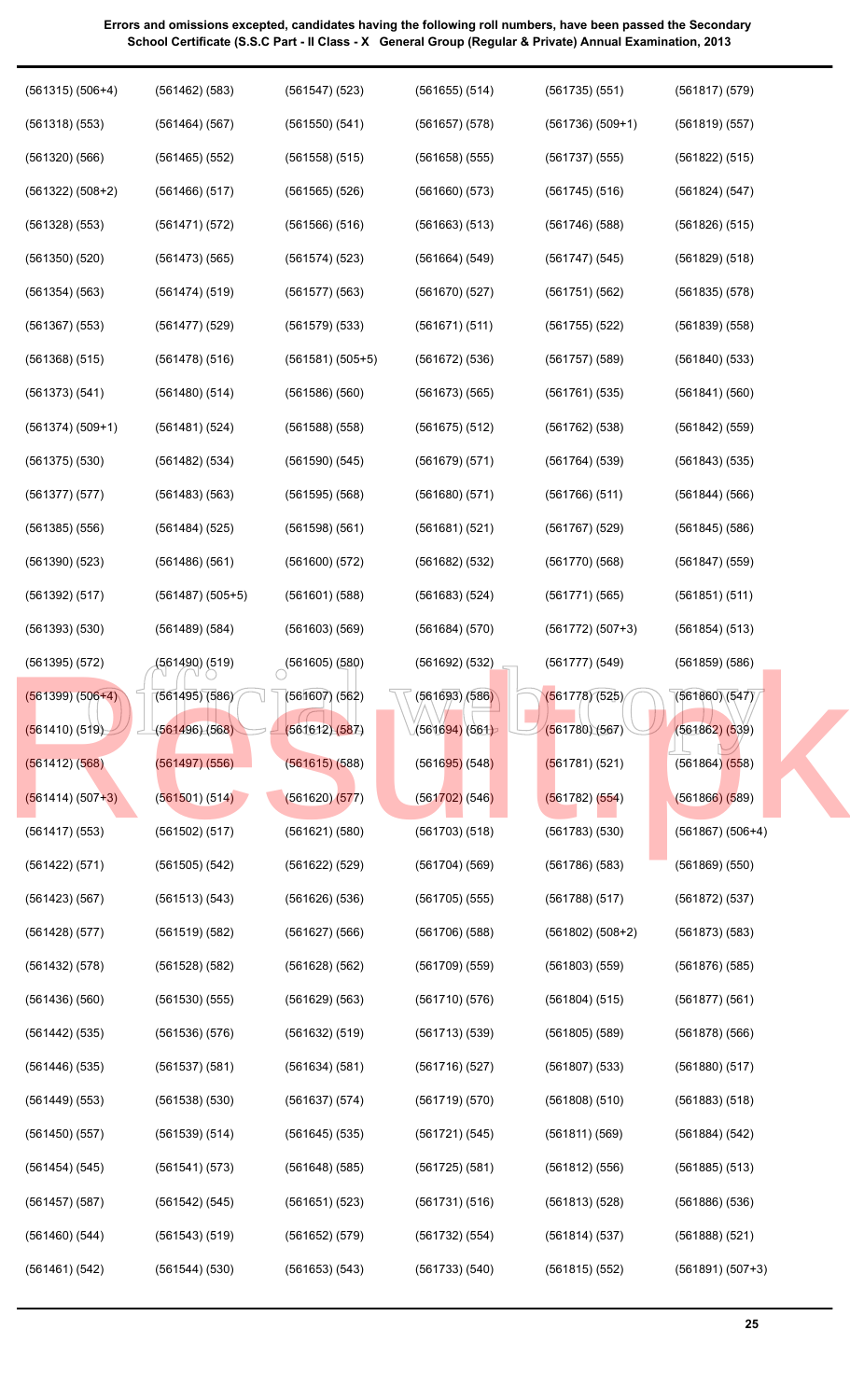| (561894) (517)       | (562018) (519)     | (562204) (581)     | $(562355)$ $(538)$     | (562504) (518)     | (562954) (549)     |
|----------------------|--------------------|--------------------|------------------------|--------------------|--------------------|
| (561899) (537)       | (562021) (522)     | (562206) (545)     | (562370)(569)          | $(562505)$ (565)   | (562955) (542)     |
| (561902) (546)       | (562028) (516)     | (562210)(558)      | $(562373) (506+4)$     | (562506)(565)      | $(562957)$ $(523)$ |
| $(561907)$ $(505+5)$ | (562036)(527)      | (562220) (514)     | $(562377) (508+2)$     | $(562560)$ $(514)$ | $(562975)$ $(515)$ |
| $(561910)$ $(531)$   | $(562057)$ (526)   | $(562225)$ $(517)$ | (562386)(547)          | (562580)(534)      | (562981) (536)     |
| (561911) (533)       | $(562075)$ $(537)$ | $(562228)$ $(573)$ | (562388) (516)         | (562625) (562)     | (563001) (512)     |
| $(561915)$ $(521)$   | $(562077) (506+4)$ | (562232) (550)     | $(562391) (506+4)$     | (562669) (514)     | (563016)(531)      |
| $(561916)$ $(526)$   | (562089) (515)     | $(562233)$ $(555)$ | (562392) (562)         | (562675) (574)     | (563030)(568)      |
| (561919) (576)       | (562106) (584)     | $(562235)$ $(537)$ | (562394) (559)         | (562679) (550)     | (563033) (519)     |
| $(561920)$ $(564)$   | $(562108)$ $(548)$ | (562236) (545)     | $(562398)$ $(522)$     | (562716)(524)      | (563034) (514)     |
| (561924) (532)       | (562111) (548)     | (562237) (511)     | $(562399)$ $(582)$     | (562720)(565)      | $(563035)$ $(511)$ |
| (561929) (542)       | (562113) (518)     | (562238)(516)      | (562400)(521)          | (562746)(547)      | $(563055)$ $(525)$ |
| $(561930)$ $(577)$   | (562114) (545)     | (562241)(554)      | $(562401)$ $(530)$     | (562768)(524)      | $(563062)$ $(556)$ |
| $(561933)$ $(585)$   | $(562115)$ $(537)$ | $(562242)$ $(559)$ | $(562404)$ $(527)$     | (562772) (542)     | (563079) (514)     |
| (561934) (541)       | $(562116)$ $(582)$ | (562243) (574)     | $(562408)$ $(529)$     | (562775)(552)      | $(563080)$ $(555)$ |
| $(561938)$ $(527)$   | (562119) (567)     | (562244) (585)     | (562410)(547)          | (562776)(514)      | (563083) (531)     |
| $(561940)$ $(515)$   | (562121) (570)     | (562246) (584)     | (562411)(554)          | (562780)(530)      | (563101) (524)     |
| (561944) (552)       | (562123)(572)      | (562251)(542)      | $(562412)$ (565)       | $(562806) (508+2)$ | (563118) (576)     |
| (561945) (521)       | (562132)(516)      | (562259)(518)      | $\sqrt{(562416)(538)}$ | (562812)(564)      | (563121)(544)      |
| (561949) (544)       | (562135)(529)      | (562261)(534)      | (562417)(534)          | (562817)(542)      | (563130) (582)     |
| $(561954)$ $(547)$   | (562137) (518)     | (562264) (515)     | $(562418)$ (588)       | $(562856)$ (533)   | $(563137)$ $(531)$ |
| $(561955)$ (528)     | (562140)(589)      | $(562266)$ $(518)$ | $(562419)$ (540)       | $(562860)$ $(516)$ | $(563138)$ $(539)$ |
| $(561956)$ $(582)$   | $(562143)$ $(529)$ | $(562269)$ $(520)$ | $(562420)$ $(546)$     | (562873)(554)      | $(563142)$ $(525)$ |
| $(561957)$ $(550)$   | (562171) (546)     | $(562285)$ $(537)$ | $(562425)$ $(575)$     | (562882) (561)     | (563143) (510)     |
| $(561958)$ $(532)$   | (562173) (573)     | $(562287)$ (527)   | $(562426)$ (555)       | (562888) (537)     | (563144) (549)     |
| $(561959)$ $(537)$   | (562174) (543)     | $(562290)$ $(536)$ | $(562427)$ (565)       | $(562901) (507+3)$ | $(563164) (505+5)$ |
| (561962) (522)       | (562175) (541)     | (562293) (521)     | (562428) (571)         | (562907) (534)     | $(563166)$ $(561)$ |
| (561963) (572)       | (562177) (563)     | $(562295)$ $(580)$ | (562429) (579)         | $(562908)$ $(580)$ | (563171)(560)      |
| $(561966)$ $(555)$   | (562183) (519)     | $(562300)$ $(528)$ | (562430)(559)          | (562921) (518)     | (563173) (549)     |
| (561972) (512)       | $(562188)$ $(529)$ | (562306)(531)      | $(562432)$ $(580)$     | (562922) (565)     | $(563176) (507+3)$ |
| $(561981)$ $(588)$   | $(562190)$ $(520)$ | $(562308)$ $(537)$ | (562453) (512)         | (562923) (533)     | (563184) (583)     |
| $(561982)$ $(586)$   | (562193)(521)      | $(562309)$ $(529)$ | $(562465)$ $(533)$     | $(562925)$ $(530)$ | $(563187)$ $(545)$ |
| (561989) (571)       | (562194) (550)     | (562310)(559)      | $(562475)$ $(523)$     | (562936) (545)     | (563194) (549)     |
| (561993) (548)       | (562199) (515)     | (562323) (536)     | $(562487)$ $(524)$     | $(562946)$ $(536)$ | $(563198)$ $(555)$ |
| (562003) (514)       | (562202) (516)     | (562334) (549)     | $(562501)$ $(523)$     | (562951) (542)     | $(563199)$ $(582)$ |
| (562011) (556)       | $(562203)$ $(520)$ | (562354) (545)     | $(562503)$ $(520)$     | $(562953)$ $(556)$ | $(563205)$ $(515)$ |
|                      |                    |                    |                        |                    |                    |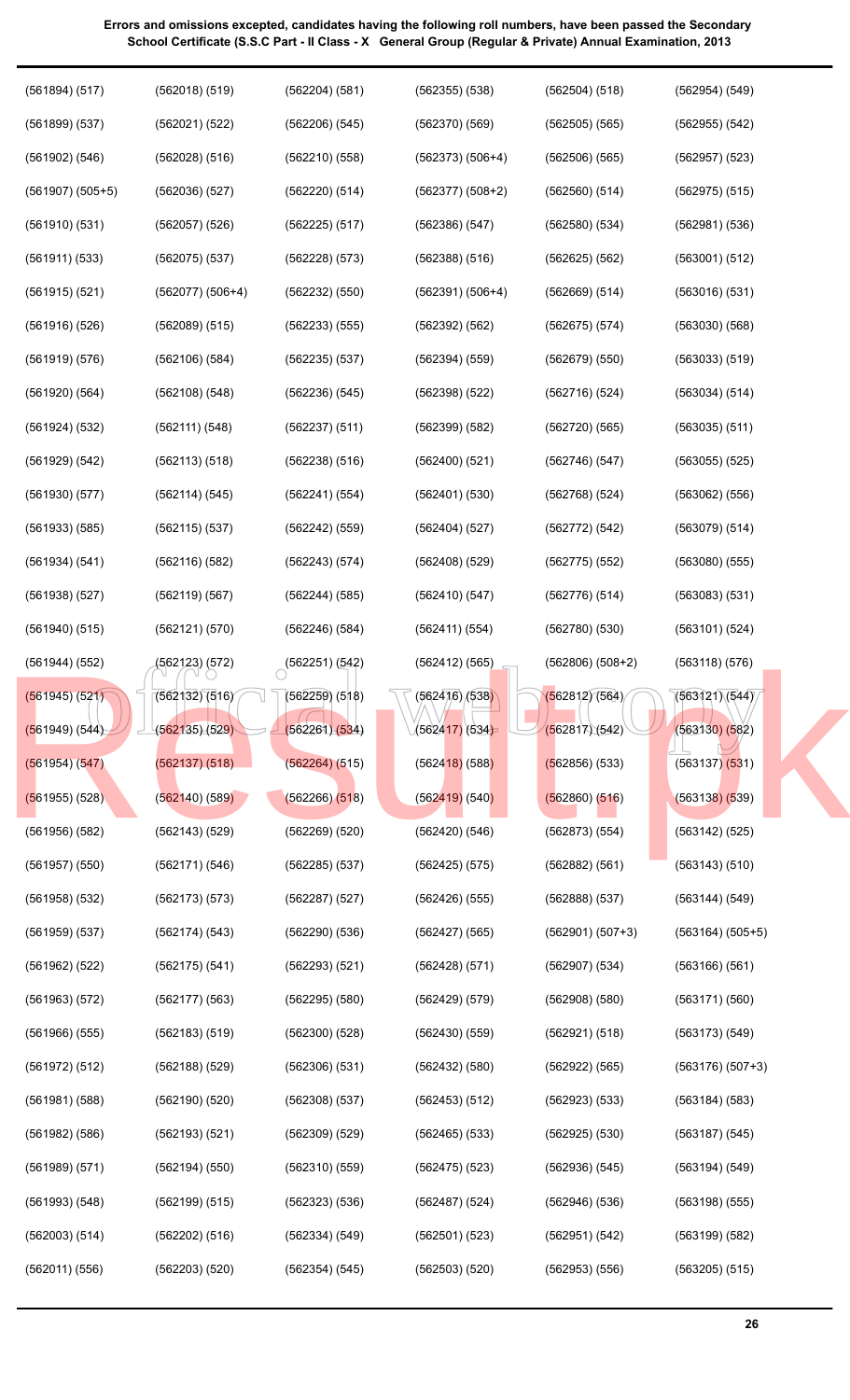| $(563208)$ $(565)$   | (563531) (522)     | (563883) (547)     | $(578166)$ $(520)$   | $(600345)$ $(530)$ | (600446)(570)        |
|----------------------|--------------------|--------------------|----------------------|--------------------|----------------------|
| $(563225)$ $(571)$   | (563532) (521)     | $(563896)$ $(521)$ | $(578167)$ $(531)$   | $(600349)$ $(539)$ | $(600447)$ $(526)$   |
| $(563233)$ $(523)$   | $(563553)$ $(530)$ | $(563938)$ $(553)$ | $(578208)$ $(512)$   | (600350)(578)      | $(600450)$ $(552)$   |
| (563262) (548)       | $(563557)$ $(535)$ | (563944) (546)     | $(578235)$ $(543)$   | $(600356)$ $(537)$ | $(600454)$ $(525)$   |
| $(563266)$ $(520)$   | $(563559)$ $(552)$ | $(563956)$ $(545)$ | (578240)(514)        | $(600360)$ $(512)$ | $(600457)$ $(505+5)$ |
| (563277) (544)       | $(563560)$ $(554)$ | $(563957)$ $(569)$ | (578251) (551)       | (600364) (521)     | $(600459)$ $(525)$   |
| $(563299)$ $(579)$   | $(563569)$ $(534)$ | (563981) (534)     | $(578255)$ $(523)$   | $(600366)$ $(559)$ | $(600462)$ $(520)$   |
| $(563302)$ $(551)$   | (563573) (564)     | $(564001)$ $(528)$ | $(578259) (508+2)$   | $(600368)$ $(548)$ | $(600463)$ $(560)$   |
| $(563305)$ $(525)$   | $(563595)$ $(523)$ | $(564003)$ $(535)$ | (578424) (545)       | (600370)(526)      | $(600465)$ $(574)$   |
| $(563313)$ $(553)$   | $(563616) (507+3)$ | $(564005)$ $(556)$ | $(578475)$ $(571)$   | $(600372)$ $(535)$ | $(600468)$ $(516)$   |
| (563314) (518)       | (563627) (565)     | $(564008)$ $(546)$ | $(583660)$ $(589)$   | (600373) (575)     | (600472) (537)       |
| (563317) (516)       | $(563628)$ $(548)$ | $(564009)$ $(577)$ | $(583696) (508+2)$   | $(600377)$ $(558)$ | $(600475)$ $(557)$   |
| $(563320)$ $(558)$   | (563634) (569)     | $(564012)$ $(582)$ | $(600025)$ $(522)$   | (600380)(585)      | $(600477)$ $(548)$   |
| (563321) (513)       | (563644) (541)     | $(564016)$ $(559)$ | $(600028)$ $(569)$   | $(600381) (507+3)$ | $(600478)$ $(513)$   |
| $(563340)$ $(573)$   | $(563645)$ $(551)$ | $(564026)$ $(588)$ | (600031) (554)       | (600388) (511)     | (600481) (512)       |
| $(563346)$ $(534)$   | (563646)(537)      | $(564045)$ $(547)$ | $(600088)$ $(574)$   | $(600389)$ $(553)$ | $(600487)$ $(545)$   |
| $(563354)$ $(532)$   | $(563647)$ $(533)$ | $(564046)$ $(579)$ | $(600092) (507+3)$   | (600393) (547)     | $(600488)$ $(543)$   |
| $(563356)$ $(522)$   | (563675) (555)     | (564070)(581)      | $(600098)$ $(523)$   | (600394) (523)     | $(600493)$ $(524)$   |
| (563357) (534)       | (563678)(517)      | $(564071)$ (564)   | (600141)/(513)       | (600395)(521)      | (600500)(512)        |
| $(563366) (507+3)$   | (563679)(539)      | (564072)(551)      | (600152)(526)        | (600401)(533)      | $(600501)$ $(533)$   |
| (563381) (564)       | (563684)(576)      | $(564079)$ $(510)$ | $(600153) (516+3)$   | $(600405)$ (514)   | $(600502)$ $(533)$   |
| (563384) (532)       | (563691)(569)      | (564098)(569)      | $(600203)$ $(569)$   | (600409) (519)     | (600503) (540)       |
| $(563386)$ $(541)$   | $(563694) (508+2)$ | (564101) (533)     | $(600216)(507+3)$    | (600416)(548)      | $(600507)$ $(533)$   |
| $(563395)$ $(556)$   | $(563697)$ $(546)$ | $(564127)$ $(530)$ | $(600217)$ $(536)$   | $(600417)$ $(529)$ | (600533) (573)       |
| $(563417)$ $(516)$   | (563698)(572)      | $(564137)$ (519)   | $(600220)$ $(506+4)$ | (600418)(538)      | $(600535)$ $(559)$   |
| $(563418)$ $(524)$   | (563699) (574)     | (564145) (562)     | $(600227)$ $(558)$   | (600419) (533)     | (600541) (537)       |
| $(563430)$ $(512)$   | (563700)(579)      | (564150)(580)      | $(600232) (507+3)$   | (600424) (582)     | $(600545)$ $(587)$   |
| $(563439)$ $(517)$   | $(563701)$ $(529)$ | (564153)(582)      | $(600234) (507+3)$   | $(600426)$ $(562)$ | $(600550)$ $(505+5)$ |
| $(563440)$ $(509+1)$ | $(563706)$ $(567)$ | (575001) (543)     | $(600240)$ $(535)$   | (600428)(531)      | $(600578)$ $(532)$   |
| (563441) (530)       | (563736)(553)      | $(575008)$ $(551)$ | $(600244)$ $(536)$   | (600430)(545)      | (600591) (578)       |
| $(563448)$ $(568)$   | $(563753)$ $(528)$ | $(575012)$ $(526)$ | $(600253)$ $(580)$   | (600432) (510)     | (600592) (543)       |
| $(563468)$ $(571)$   | $(563786)$ $(519)$ | (575024) (510)     | $(600275)$ $(577)$   | (600433) (553)     | (600593) (561)       |
| (563471) (513)       | $(563859)$ $(534)$ | (577600)(571)      | $(600289)$ $(563)$   | $(600438)$ $(543)$ | $(600612)$ $(558)$   |
| $(563503)$ $(521)$   | $(563864)$ $(529)$ | (577760)(561)      | (600302) (513)       | (600440)(527)      | (600622) (545)       |
| $(563508)$ $(587)$   | $(563877)$ $(582)$ | $(577877)$ $(511)$ | (600309) (566)       | (600441) (549)     | $(600625)$ $(588)$   |
| $(563509)$ $(516)$   | (563882) (528)     | (578024) (517)     | (600340)(557)        | (600444) (564)     | $(600645)$ $(542)$   |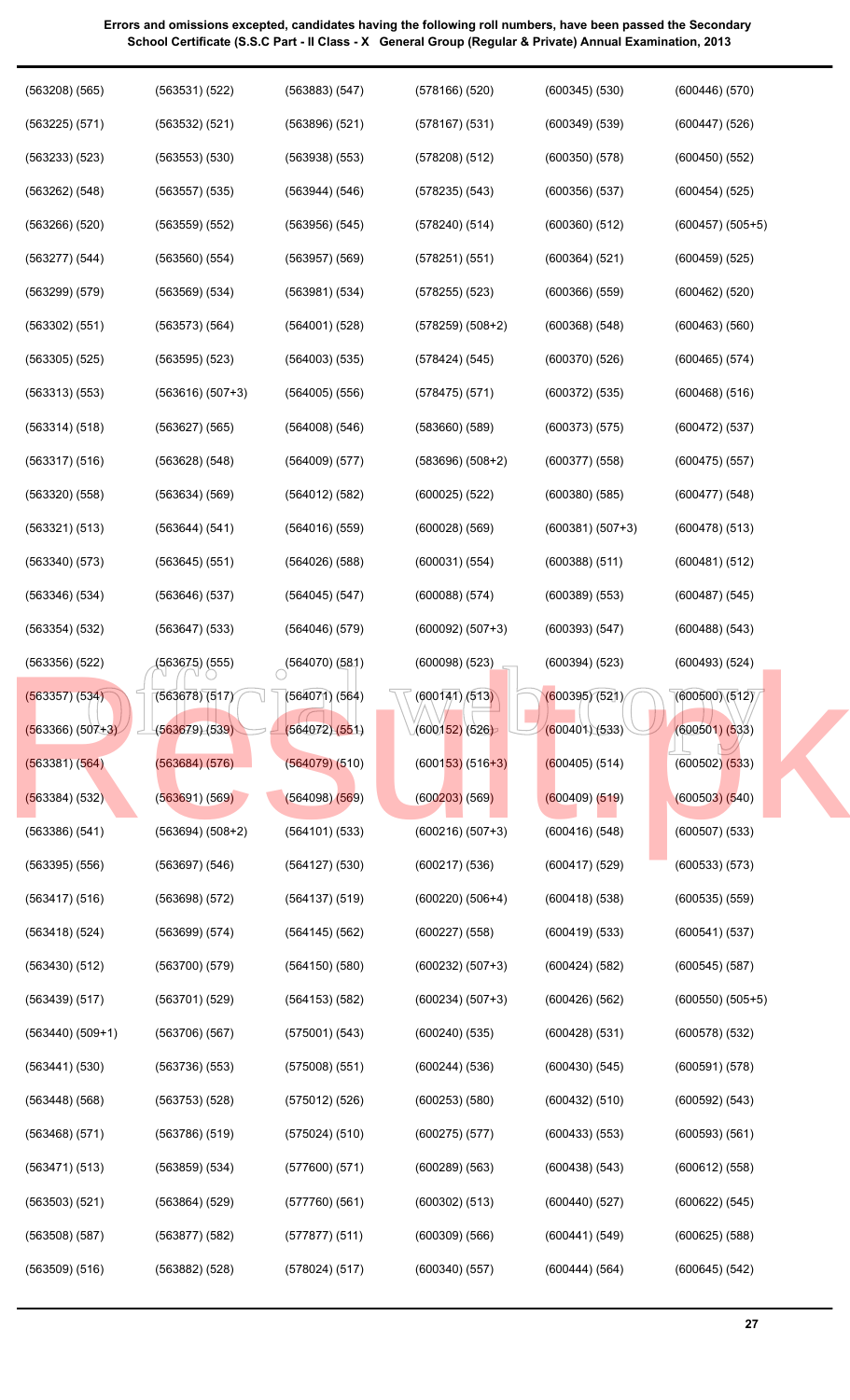| $(600648)$ $(589)$   | $(600926)$ $(587)$ | (601092) (534)     | $(601155) (508+2)$ | $(601429)$ $(523)$ | (601644) (510)     |
|----------------------|--------------------|--------------------|--------------------|--------------------|--------------------|
| $(600659)$ $(583)$   | (600932) (511)     | (601093) (572)     | (601158)(547)      | (601437) (572)     | $(601656)$ $(553)$ |
| $(600667)$ $(555)$   | $(600940)$ $(550)$ | $(601096)$ $(521)$ | (601161) (589)     | $(601448)$ $(532)$ | $(601657)$ $(577)$ |
| $(600675)$ $(512)$   | $(600946)$ $(537)$ | $(601098)$ $(535)$ | (601162) (545)     | $(601472) (506+4)$ | $(601662) (507+3)$ |
| $(600699)$ $(540)$   | $(600972) (506+4)$ | $(601099)$ $(525)$ | (601164)(571)      | (601474)(556)      | $(601666)$ $(529)$ |
| (600701) (510)       | $(600979)$ $(540)$ | $(601100)$ $(511)$ | $(601166)$ $(513)$ | $(601497)$ $(560)$ | (601679) (542)     |
| (600724) (513)       | $(600990)$ $(524)$ | $(601101)$ $(516)$ | (601167) (549)     | (601515)(520)      | $(601708)$ $(521)$ |
| $(600731) (505+5)$   | $(600997)$ $(539)$ | $(601105)$ $(560)$ | $(601185)$ $(576)$ | (601519)(528)      | (601719)(547)      |
| (600733) (511)       | $(601001)$ $(518)$ | $(601106)$ $(552)$ | (601192) (579)     | $(601520)$ $(545)$ | $(601723)$ $(559)$ |
| $(600734) (506+4)$   | $(601002)$ $(532)$ | (601108)(536)      | $(601228)$ $(515)$ | $(601526)$ $(510)$ | $(601729) (508+2)$ |
| $(600736)$ $(517)$   | $(601010)$ $(539)$ | $(601109)$ $(583)$ | $(601236)$ $(539)$ | $(601527)$ $(526)$ | $(601731)$ $(586)$ |
| (600741) (514)       | (601012) (545)     | $(601112)$ $(588)$ | (601241) (516)     | (601528)(514)      | $(601733)$ $(528)$ |
| $(600747)$ $(520)$   | $(601017)$ $(559)$ | (601113)(516)      | $(601246)$ $(513)$ | (601529) (574)     | (601734) (515)     |
| $(600760)$ $(530)$   | (601021) (521)     | (601116)(568)      | (601252) (551)     | (601532) (561)     | $(601738)$ $(556)$ |
| $(600765)$ $(524)$   | (601024) (523)     | (601117)(527)      | (601254) (571)     | (601536)(581)      | (601741) (555)     |
| (600770)(525)        | $(601030)$ $(523)$ | $(601118)(505+5)$  | $(601267) (505+5)$ | (601542) (557)     | $(601744)$ $(589)$ |
| (600781)(583)        | $(601031)$ $(556)$ | (601122) (531)     | $(601278)$ $(583)$ | $(601543)$ $(582)$ | $(601746)$ $(522)$ |
| $(600789)$ $(527)$   | (601037) (523)     | $(601123)$ $(568)$ | $(601279) (508+2)$ | (601552) (543)     | $(601759)$ $(539)$ |
| $(600792)$ $(539)$   | (601039)(507)      | $(601125)$ (538)   | (601288)/(517)     | (601559)(563)      | (601768)(511)      |
| $(600806)$ $(521)$   | (601040)(512)      | (601127)(572)      | (601334)(541)      | (601562)(572)      | (601777) (577)     |
| (600822) (579)       | (601043) (517)     | $(601129)$ $(523)$ | $(601339)$ (523)   | $(601565)$ (517)   | $(601782)$ $(522)$ |
| (600824) (540)       | (601048) (573)     | (601131)(541)      | $(601342)$ (538)   | $(601570)$ $(516)$ | (601785) (541)     |
| $(600835)$ $(556)$   | $(601053)$ $(528)$ | $(601133)$ $(536)$ | $(601344)$ $(569)$ | (601571) (562)     | $(601787)$ $(561)$ |
| $(600837)$ $(583)$   | $(601057)$ $(531)$ | (601134)(528)      | $(601352)$ $(568)$ | $(601573)$ $(558)$ | $(601789)$ $(530)$ |
| $(600849)$ $(538)$   | $(601058)$ $(518)$ | $(601135)$ $(538)$ | (601361) (540)     | (601582) (561)     | $(601793)$ $(538)$ |
| $(600869)$ $(533)$   | $(601059)$ $(526)$ | $(601136)$ $(544)$ | $(601363)$ $(582)$ | $(601592)$ $(557)$ | $(601799)$ $(524)$ |
| $(600870)$ $(508+2)$ | $(601061)$ $(584)$ | $(601137)$ $(540)$ | $(601368)$ $(569)$ | $(601595)$ $(515)$ | $(601800)$ $(545)$ |
| (600871) (564)       | $(601064) (505+5)$ | $(601138)$ $(535)$ | $(601373)$ $(567)$ | $(601597)$ $(583)$ | $(601804) (509+1)$ |
| $(600888)$ $(528)$   | $(601066)$ $(541)$ | $(601139)$ $(551)$ | (601381) (526)     | $(601605)$ $(562)$ | $(601805)$ $(525)$ |
| $(600889)$ $(523)$   | $(601069)$ $(513)$ | $(601142)$ $(588)$ | $(601385)$ $(529)$ | $(601607)$ $(536)$ | $(601808)$ $(548)$ |
| $(600890)$ $(552)$   | $(601073)$ $(576)$ | $(601146)$ $(534)$ | (601391) (527)     | (601614)(535)      | $(601809)$ $(534)$ |
| (600891) (547)       | $(601076)$ $(513)$ | $(601148)$ $(523)$ | $(601393) (509+1)$ | (601616)(534)      | (601812) (541)     |
| $(600893)$ $(519)$   | (601084) (535)     | $(601149)$ $(531)$ | (601394) (561)     | $(601620)$ $(525)$ | (601814)(544)      |
| $(600902)$ $(523)$   | $(601087)$ $(542)$ | $(601150)$ $(587)$ | (601416)(511)      | (601633) (517)     | $(601816)$ $(527)$ |
| (600904) (541)       | $(601088)$ $(540)$ | $(601152)$ $(526)$ | (601417) (549)     | (601636)(551)      | $(601817)$ $(569)$ |
| (600910)(527)        | $(601090)$ $(543)$ | $(601153)$ $(550)$ | (601424) (513)     | (601641) (516)     | (601821) (546)     |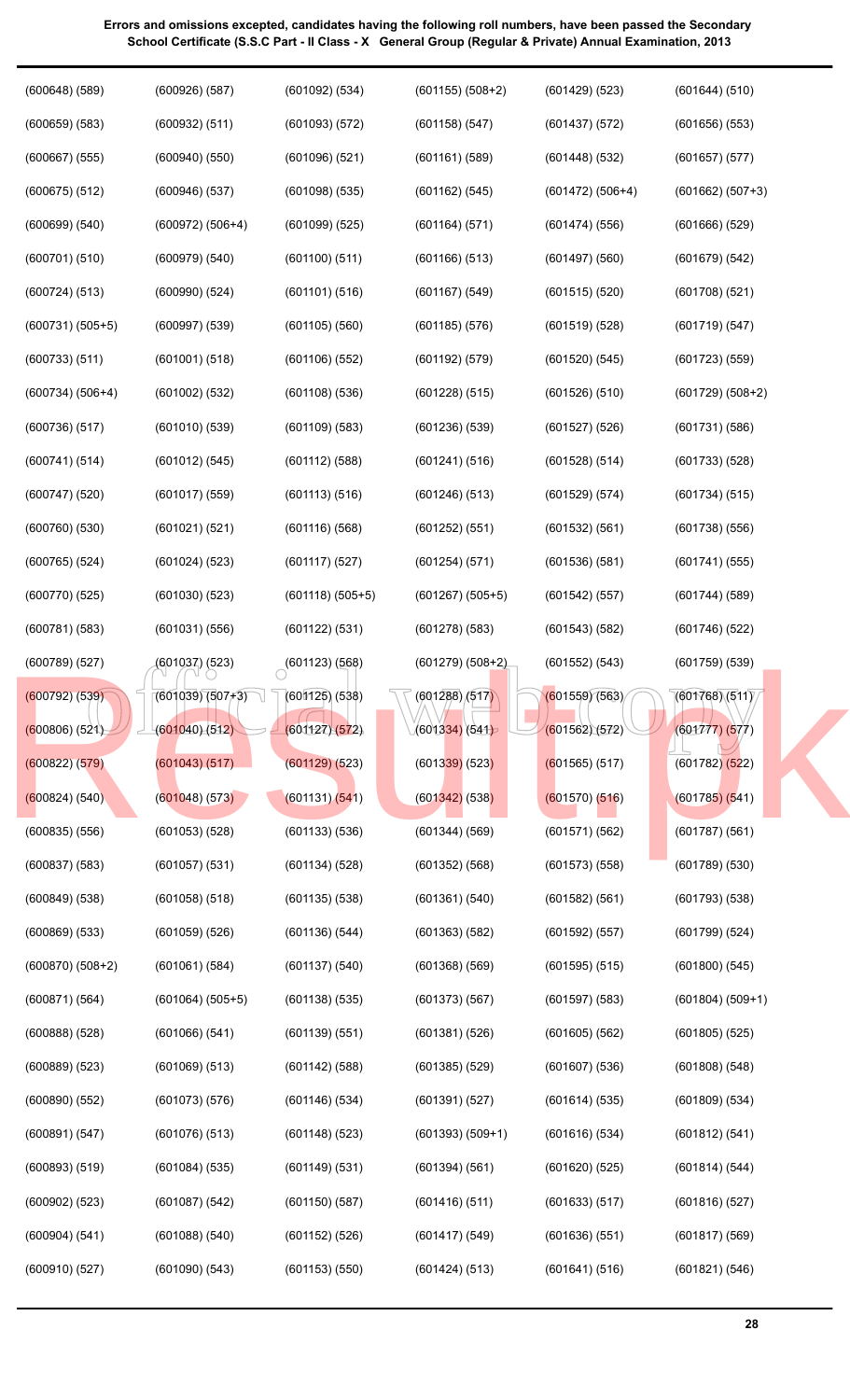| (601823) (514)     | $(601922) (507+3)$   | (602114) (545)             | (602222) (548)     | $(602335)$ $(558)$ | $(602586)$ $(515)$   |
|--------------------|----------------------|----------------------------|--------------------|--------------------|----------------------|
| (601824) (523)     | $(601935)$ $(521)$   | $(602115)$ $(550)$         | (602223) (510)     | (602336)(529)      | $(602589)$ $(520)$   |
| $(601829)$ $(582)$ | $(601955) (506+4)$   | $(602116)$ $(517)$         | $(602226)$ $(518)$ | (602346)(586)      | (602611) (526)       |
| $(601830)$ $(519)$ | (601968) (514)       | $(602117) (508+2)$         | $(602228)$ $(518)$ | (602347) (531)     | $(602622) (508+2)$   |
| (601832) (527)     | $(601969)$ $(519)$   | $(602118)$ $(553)$         | (602233) (511)     | (602351)(560)      | $(602626)$ $(578)$   |
| $(601838)$ $(540)$ | (601972) (587)       | (602122) (583)             | $(602235)$ $(555)$ | (602354)(517)      | $(602627) (506+4)$   |
| (601844) (562)     | $(601976)$ $(518)$   | $(602126)$ $(538)$         | $(602238)$ $(528)$ | $(602368)$ $(528)$ | $(602635)$ $(555)$   |
| $(601850)$ $(516)$ | $(601978)$ $(546)$   | (602128) (519)             | (602239) (516)     | (602376)(534)      | $(602637)$ $(510)$   |
| $(601855)$ $(588)$ | $(601980)$ $(522)$   | (602130)(516)              | $(602240)$ $(525)$ | (602378) (544)     | (602643) (561)       |
| (601859) (515)     | (601982) (552)       | $(602132) (508+2)$         | (602244) (534)     | (602388) (566)     | (602644) (556)       |
| (601862) (518)     | (601988) (510)       | (602139) (522)             | $(602248)$ $(551)$ | $(602436)$ $(565)$ | (602646) (549)       |
| $(601867)$ $(563)$ | (601990) (542)       | (602143) (513)             | (602251) (563)     | (602442) (510)     | (602647) (517)       |
| (601868) (562)     | (601991) (539)       | (602147) (514)             | (602254) (513)     | (602453) (540)     | $(602649) (506+4)$   |
| (601870) (545)     | (602002) (519)       | (602150)(558)              | $(602256)$ $(526)$ | (602455) (553)     | $(602650)$ $(576)$   |
| (601873) (549)     | (602003) (525)       | (602154) (557)             | $(602259)$ $(520)$ | (602461) (522)     | $(602662)$ $(522)$   |
| (601877) (519)     | (602006) (514)       | $(602155)$ $(532)$         | (602264) (551)     | (602462) (561)     | (602681) (571)       |
| $(601880)$ $(515)$ | $(602046)$ $(536)$   | $(602157)$ $(519)$         | $(602267)$ $(531)$ | $(602465)$ $(558)$ | (602682) (587)       |
| $(601883)$ $(534)$ | (602052) (586)       | $\bigcirc^{(602161)(572)}$ | $(602269) (508+2)$ | (602471)(567)      | $(602683) (507+3)$   |
| (601884) (583)     | $(602053)(509+1)$    | $(602164)$ (524)           | (602272)/(577)     | (602476)(574)      | (602688)(556)        |
| (601887) (520)     | (602054)(517)        | (602165)(545)              | (602273)(513)      | (602482)(513)      | $(602709)$ $(537)$   |
| (601889) (547)     | $(602066)$ $(528)$   | (602168)(520)              | $(602282)$ (523)   | (602484) (517)     | $(602712)$ $(519)$   |
| $(601891)$ (556)   | $(602068)$ $(552)$   | (602171) (544)             | $(602284)$ (516)   | (602486) (519)     | (602720)(544)        |
| (601893) (576)     |                      |                            |                    |                    |                      |
|                    | (602071) (518)       | (602173) (544)             | $(602286)$ $(519)$ | $(602501)$ $(538)$ | $(602726)$ $(551)$   |
| (601894) (551)     | $(602073)$ $(511)$   | $(602175)$ $(510)$         | $(602291)$ $(566)$ | $(602502)$ $(551)$ | (602731)(518)        |
| $(601897)$ $(584)$ | $(602078) (508+2)$   | (602181) (512)             | $(602303) (506+4)$ | (602503) (511)     | (602733) (516)       |
| $(601899)$ $(527)$ | $(602079)$ $(519)$   | $(602183)$ $(550)$         | $(602307)$ $(576)$ | (602509) (561)     | $(602736)$ $(505+5)$ |
| $(601901)$ $(512)$ | $(602085)$ $(505+5)$ | $(602187)$ $(556)$         | (602310)(575)      | (602514)(522)      | (602740)(558)        |
| $(601903)$ $(552)$ | $(602087)$ $(537)$   | (602191) (556)             | $(602312)$ $(535)$ | $(602535) (509+1)$ | (602741) (539)       |
| $(601904)$ $(564)$ | $(602088)$ $(536)$   | $(602195)$ $(548)$         | $(602313)$ $(556)$ | $(602545)$ $(542)$ | $(602749)$ $(609)$   |
| $(601908)$ $(548)$ | $(602093)$ $(568)$   | $(602200)$ $(587)$         | (602314) (520)     | (602546)(531)      | $(602762)$ $(526)$   |
| $(601910)$ $(515)$ | $(602094)$ $(568)$   | (602211) (516)             | $(602315)$ $(568)$ | $(602547) (506+4)$ | $(602765)$ $(532)$   |
| (601913) (517)     | $(602096)$ $(542)$   | (602212) (578)             | (602324) (544)     | (602572) (519)     | $(602767)$ $(560)$   |
| (601914) (559)     | $(602098)$ $(550)$   | $(602213) (509+1)$         | $(602329) (508+2)$ | $(602575)$ $(547)$ | $(602768)$ $(531)$   |
| $(601917)$ $(528)$ | $(602100)$ $(529)$   | (602214) (532)             | $(602330)$ $(510)$ | $(602578)$ $(550)$ | $(602769)$ $(546)$   |
| (601918) (566)     | (602107) (515)       | (602216) (530)             | (602331) (538)     | (602581) (519)     | $(602776)$ $(581)$   |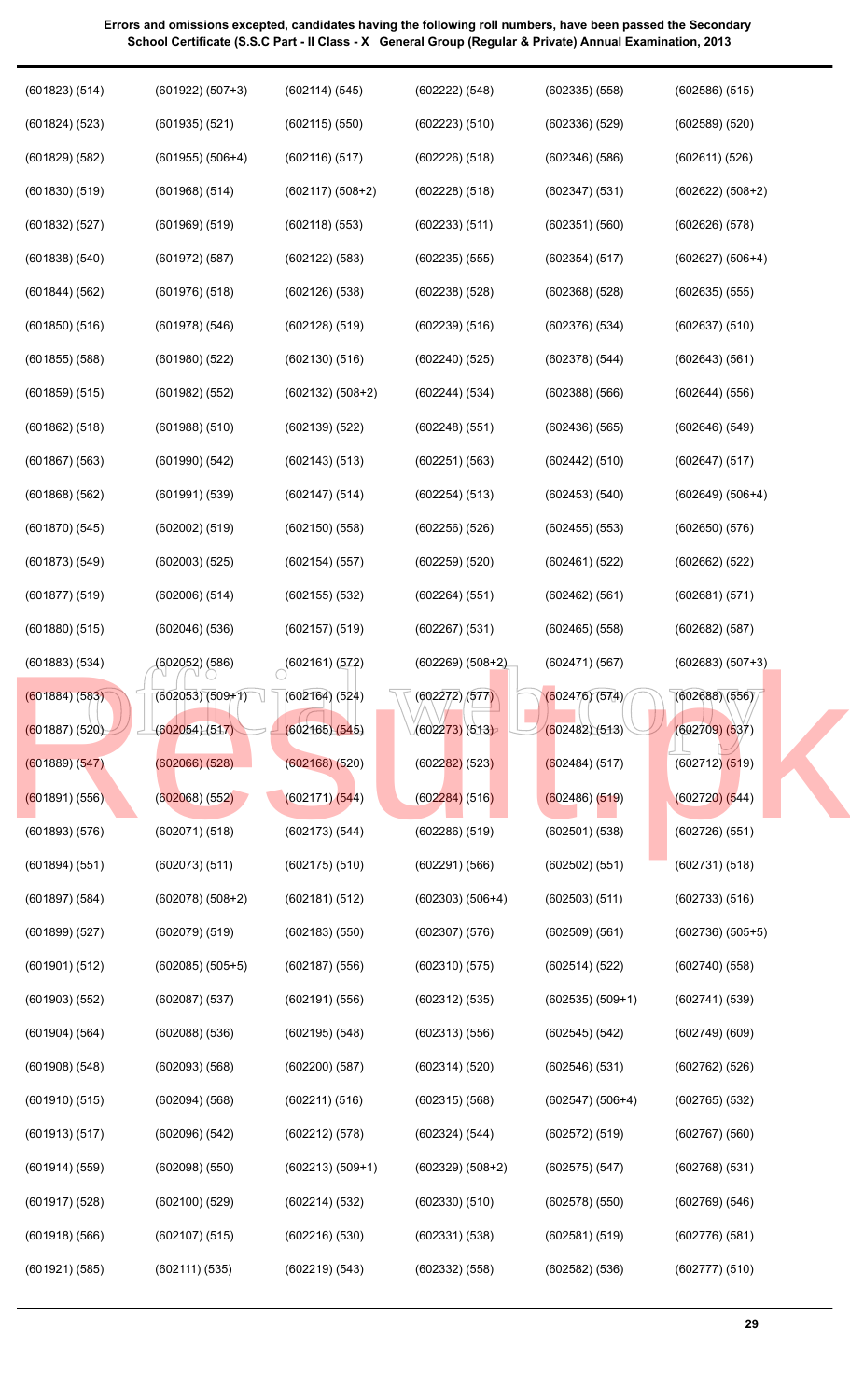(610412) (588) (615213) (543) (615530) (516) (625006) (579) (625270) (562)<br>
(610418) (527) (615219) (520) (615536) (532) (625012) (520) (625272) (525)<br>
(625272) (525) (625272) (525) (615219) (511) (615539) (533) (625014) (602782) (572) (602783) (536) (602785) (530) (602788) (505+5) (602793) (533) (602798) (533) (602801) (542) (602825) (515) (602843) (540) (602847) (541) (602848) (561) (602860) (561) (602864) (530) (602869) (544) (602872) (516) (602884) (528) (602890) (565) (602892) (560) (602906) (563) (602915) (563) (602917) (584) (602936) (587) (602940) (509+1) (602942) (529) (602949) (513) (602952) (540) (602959) (573) (602963) (574) (602972) (549) (602985) (516) (602989) (529) (602992) (530) (602996) (577) (603005) (557) (610002) (508+2) (610021) (538) (610131) (573) (610145) (508+2) (610182) (514) (610293) (552) (610295) (563) (610299) (548) (610309) (530) (610311) (535) (610320) (538) (610323) (582) (610325) (514) (610336) (555) (610345) (582) (610356) (524) (610384) (523) (610385) (547) (610408) (517) (610417) (588) (610418) (527) (610419) (573) (610420) (524) (610429) (534) (610431) (545) (610437) (540) (610445) (520) (610460) (508+2) (610501) (547) (610509) (522) (610522) (520) (610548) (524) (610558) (575) (610575) (513) (610576) (542) (610585) (562) (610628) (555) (610643) (518) (610743) (505+5) (610754) (529) (610936) (507+3) (610951) (517) (611103) (532) (615014) (516) (615017) (506+4) (615040) (544) (615053) (558) (615107) (517) (615109) (520) (615124) (536) (615141) (537) (615144) (533) (615163) (538) (615174) (520) (615196) (542)  $(615213)(543)$ (615215) (520) (615219) (511) (615257) (573) (615267) (537) (615271) (566) (615272) (556) (615274) (532) (615276) (574) (615292) (537) (615302) (558) (615306) (514) (615316) (516) (615327) (515) (615332) (510) (615335) (560) (615343) (589) (615347) (509+1) (615354) (565) (615355) (525) (615356) (576) (615360) (561) (615363) (545) (615370) (565) (615412) (585) (615427) (548) (615444) (533) (615448) (510) (615449) (566) (615473) (522) (615477) (557) (615479) (514) (615485) (523) (615512) (506+4) (615516) (564) (615524) (539) (615530) (516) (615536) (532) (615539) (533) (615540) (510) (615557) (528) (615559) (573) (615561) (552) (615562) (561) (615566) (568) (615586) (548) (615636) (557) (615638) (519) (615642) (528) (615647) (539) (615655) (608) (615695) (514) (615696) (562) (615710) (512) (618019) (521) (618020) (559) (618024) (543) (618026) (562) (618031) (512) (618057) (531) (618064) (542) (618072) (542) (618086) (527) (618097) (531) (618098) (574) (618101) (505+5) (618122) (567) (618146) (518) (618155) (548) (625001) (540) (625002) (567) (625003) (578) (625006) (579) (625012) (520) (625014) (555) (625028) (509+1) (625042) (516) (625044) (519) (625062) (547) (625077) (524) (625094) (519) (625104) (560) (625108) (518) (625118) (535) (625119) (521) (625137) (546) (625146) (515) (625148) (518) (625149) (553) (625151) (516) (625157) (535) (625166) (540) (625178) (511) (625179) (531) (625184) (531) (625186) (537) (625187) (562) (625189) (526) (625195) (517) (625197) (585) (625198) (564) (625200) (582) (625201) (561) (625239) (579) (625254) (556) (625261) (507+3) (625264) (548) (625267) (543) (625270) (562) (625272) (525) (625275) (517) (625282) (513) (625297) (507+3) (625298) (560) (625307) (553) (625311) (511) (625313) (535) (625321) (585) (625322) (587) (625323) (532) (625324) (566) (625326) (569) (625327) (517) (625330) (541) (625336) (568) (625341) (511) (625344) (552) (602892) (560) (610412) (588) (615213) (543) (615530) (516) (625006) (579) (625272) (562)<br>
(602915) (610419) (573) (6152571) (573) (615539) (615539) (625012) (520) (625272) (525)<br>
(602917) (584) (610429) (524) (615257) (5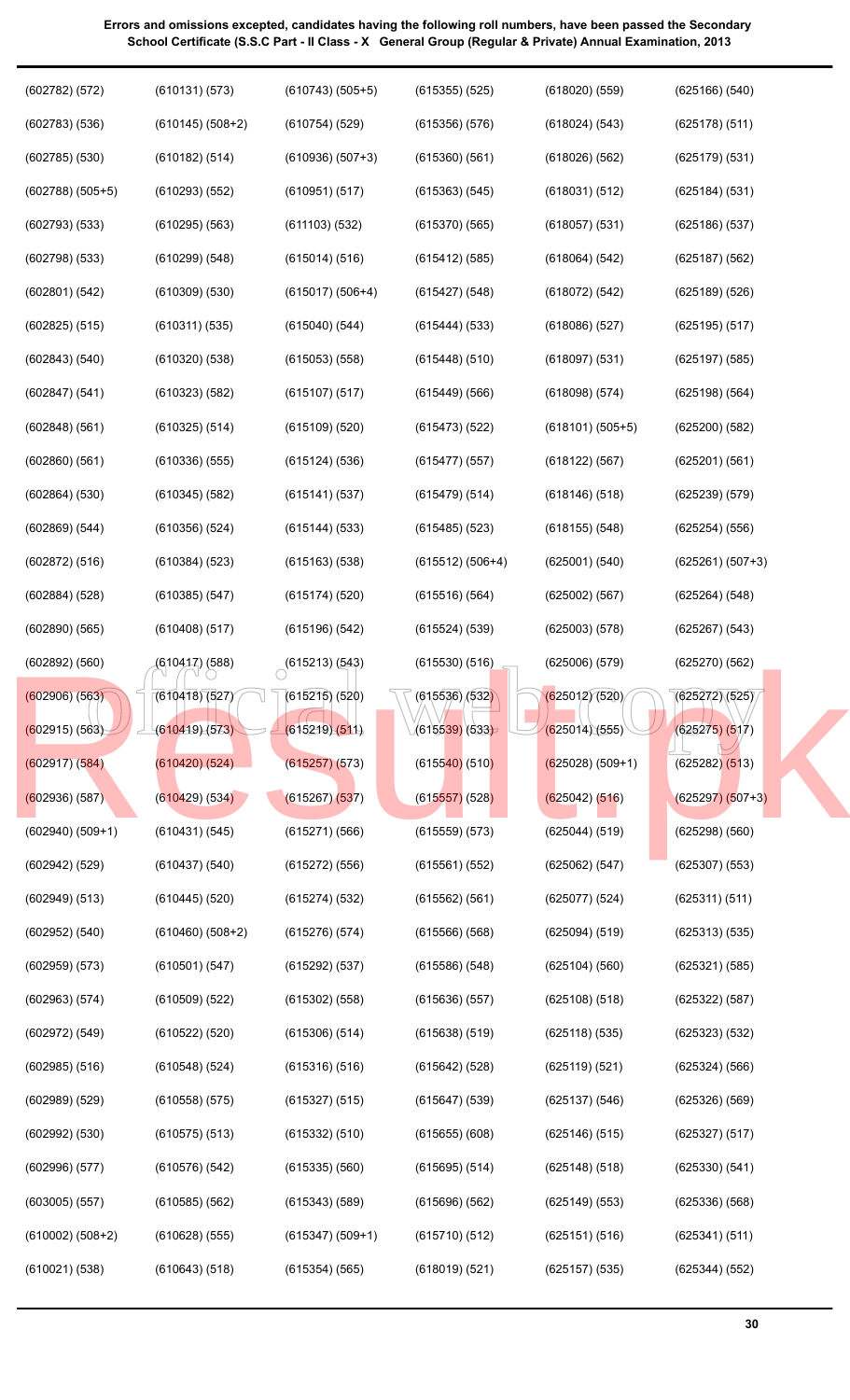| (625349) (544)     | $(625509)$ $(562)$ | (625650)(576)             | (625831) (573)            | $(626038)$ $(589)$ | $(640025)$ $(510)$ |
|--------------------|--------------------|---------------------------|---------------------------|--------------------|--------------------|
| $(625354)$ $(558)$ | (625511) (568)     | (625654) (534)            | $(625845)$ $(517)$        | (626039) (581)     | (640037) (513)     |
| $(625358)$ $(577)$ | (625513) (578)     | (625662) (557)            | $(625847)$ $(570)$        | (626040)(536)      | (640093) (532)     |
| $(625360)$ $(540)$ | (625515) (522)     | (625663) (543)            | $(625848)$ $(522)$        | (626042) (554)     | $(640105)$ $(524)$ |
| $(625368)$ $(557)$ | $(625516) (506+4)$ | (625669) (523)            | $(625850)$ $(527)$        | (626043) (566)     | (640118) (532)     |
| $(625375)$ $(533)$ | (625517) (573)     | $(625672) (508+2)$        | (625861) (587)            | $(626045)$ $(565)$ | $(640120)$ $(546)$ |
| $(625378)$ $(588)$ | (625524) (527)     | (625677) (558)            | (625864) (557)            | (626060) (572)     | (640121) (548)     |
| (625381) (512)     | (625527) (510)     | (625678) (541)            | (625868) (512)            | (626062) (547)     | $(640122)$ $(568)$ |
| $(625382) (506+4)$ | (625528) (518)     | (625685) (574)            | (625870)(586)             | $(626087) (506+4)$ | (640134) (513)     |
| (625389) (564)     | $(625530)$ $(552)$ | $(625688)$ $(528)$        | $(625875)$ $(547)$        | (635035) (534)     | $(640147)$ $(533)$ |
| $(625397)$ $(549)$ | (625531) (548)     | (625694) (587)            | $(625876)$ $(535)$        | (635055) (517)     | $(640156)$ $(513)$ |
| $(625400)$ $(548)$ | (625537) (537)     | (625695) (549)            | (625879) (544)            | (635086) (547)     | (640159) (567)     |
| $(625413) (509+1)$ | (625539) (548)     | (625711) (512)            | $(625880)$ $(506+4)$      | (635100)(528)      | (640182) (575)     |
| $(625416) (506+4)$ | (625545) (547)     | (625713) (578)            | (625881) (562)            | (635123) (526)     | (640195) (521)     |
| $(625418)$ $(521)$ | (625546) (571)     | (625714) (548)            | $(625882)$ $(552)$        | $(635185)$ (522)   | $(640197)$ $(510)$ |
| $(625428)$ $(552)$ | (625547) (519)     | (625716) (532)            | (625888) (581)            | $(635192) (507+3)$ | (640224) (569)     |
| (625432) (517)     | (625551) (514)     | $(625726)$ $(531)$        | (625889) (513)            | (635202) (545)     | (640225) (547)     |
| (625436) (541)     | (625554) (588)     | $\bigcirc$ (625735) (520) | (625894) (525)            | (635203) (546)     | $(640226)$ $(558)$ |
| $(625445)$ (538)   | (625558)(514)      | (625737) (520)            | (625897) (569)            | (635207)(578)      | (640227)(521)      |
| (625446) (545)     | (625559)(513)      | (625740)(587)             | (625909) (547)            | (635208)(529)      | (640244) (582)     |
| $(625447)$ $(585)$ | (625567) (512)     | (625747)(546)             | $(625910)$ (509+1)        | $(635209)$ (538)   | $(643056)$ $(517)$ |
| $(625450)$ (522)   | $(625568)$ (554)   | $(625748)$ $(511)$        | $(625922)$ (553)          | (635212) (525)     |                    |
| (625452) (547)     | $(625569) (509+1)$ | $(625749)$ $(539)$        | $(625925)$ $(578)$        | $(635226)$ $(517)$ |                    |
| $(625456)$ $(535)$ | $(625570)$ $(525)$ | (625750)(584)             | $(625940)$ $(550)$        | $(635245)$ $(520)$ |                    |
| $(625460)$ $(516)$ | $(625581) (505+5)$ | $(625751) (506+4)$        | (625942) (510)            | (635254)(577)      |                    |
| (625463) (547)     | (625591) (568)     | $(625757)$ $(535)$        | $(625946)$ $(505+5)$      | (635269) (574)     |                    |
| $(625483)$ $(526)$ | $(625592)$ $(555)$ | (625759) (541)            | $(625955)$ $(512)$        | (635324) (514)     |                    |
| (625484) (566)     | $(625595) (509+1)$ | $(625763)$ $(545)$        | $(625956) (507+3)$        | (635336)(588)      |                    |
| $(625487)$ $(535)$ | (625601) (514)     | (625769) (510)            | $(625963)$ $(525)$        | $(635344) (507+3)$ |                    |
| (625491) (564)     | (625602) (521)     | (625771)(546)             | $(625980)$ $(532)$        | $(635348)$ $(532)$ |                    |
| (625494) (552)     | $(625608)$ $(534)$ | (625780)(554)             | $(626020) (505+5)$        | (635350)(567)      |                    |
| $(625497)$ $(549)$ | $(625610)$ $(562)$ | (625782) (517)            | $(626025)$ $(523)$        | $(635360)$ $(525)$ |                    |
| $(625500)$ $(552)$ | (625615) (552)     | $(625783) (505+5)$        | (626030) (546)            | $(635415)$ $(532)$ |                    |
| $(625502)$ $(581)$ | (625642) (556)     | (625787) (584)            | (626031) (519)            | (635470)(515)      |                    |
| $(625503) (506+4)$ | $(625646)$ $(521)$ | $(625803)$ $(527)$        | (626033) (570)            | (640002) (521)     |                    |
| $(625504)$ $(576)$ | (625649) (511)     | $(625826)$ $(536)$        | (626036) (544)            | (640024) (534)     |                    |
|                    |                    |                           | (<<<<< End Grade B >>>>>) |                    |                    |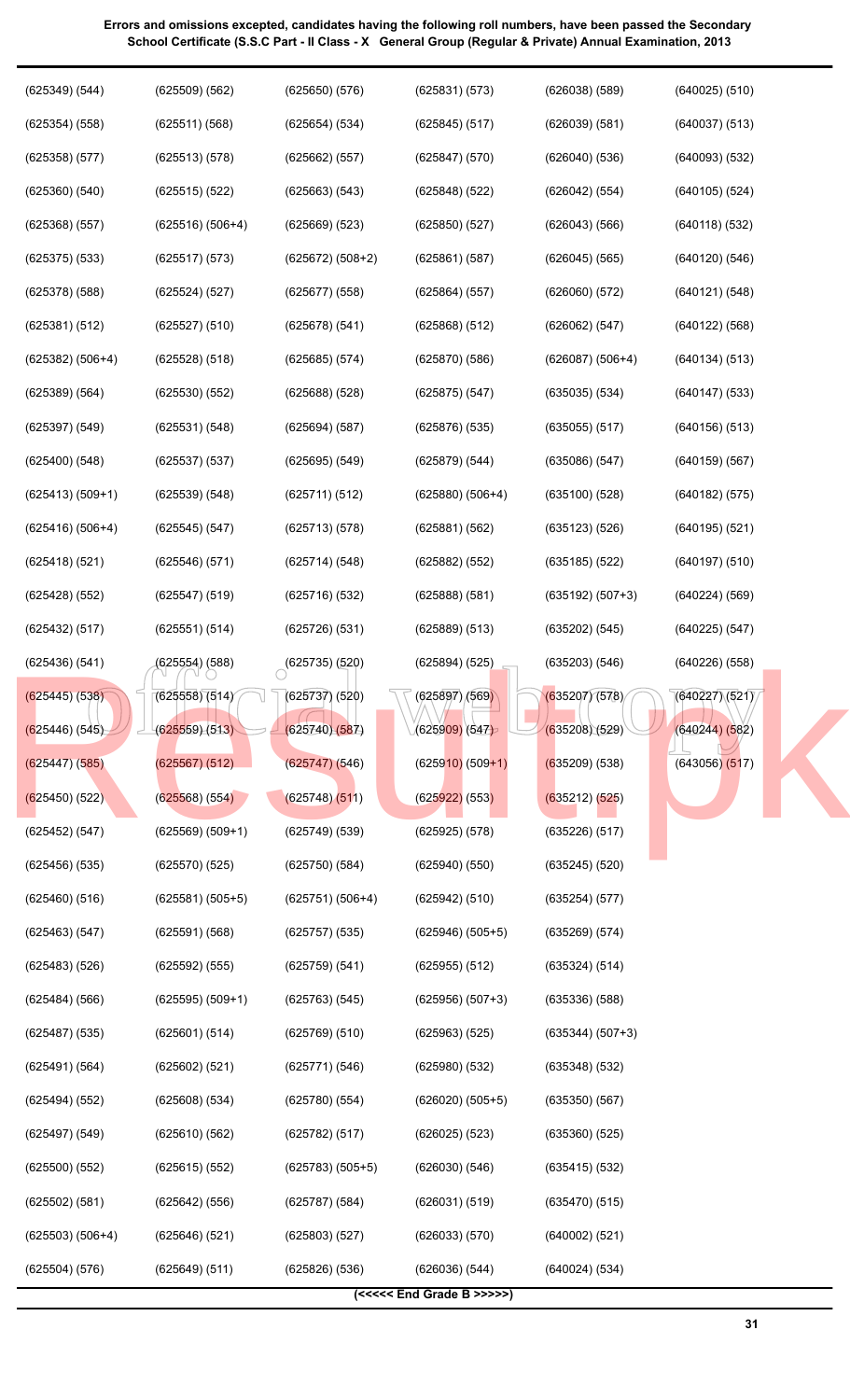**(<<<<< Grade C >>>>>) Students securing total marks 425 and above**

**General Group (Regular & Private)**

**Marks secured by the candidates out of total marks of 850 are mentioned against each roll number in bracket**

| $(525004)$ $(426)$ | $(525174)$ (456)     | (525413)(457)         | $(525570)$ $(447)$           | $(525688) (422+3)$ | $(525817)$ $(472)$ |
|--------------------|----------------------|-----------------------|------------------------------|--------------------|--------------------|
| $(525014)$ $(426)$ | $(525177)$ $(486)$   | $(525419)$ $(436)$    | $(525578)$ $(450)$           | (525691) (464)     | $(525821)$ $(440)$ |
| $(525019)$ $(442)$ | $(525190)$ $(433)$   | $(525433)$ $(452)$    | $(525579)$ $(438)$           | (525692) (504)     | $(525835)$ $(428)$ |
| $(525045)$ (483)   | $(525195)$ $(423+2)$ | $(525466)$ $(425)$    | $(525580)$ $(421+4)$         | $(525694)$ $(479)$ | $(525837)$ $(451)$ |
| $(525049)$ $(453)$ | $(525198)$ $(450)$   | $(525476)$ $(441)$    | $(525581)$ $(461)$           | $(525696)$ $(463)$ | $(525867)$ $(441)$ |
| $(525050)$ $(452)$ | $(525201) (423+2)$   | $(525479)$ (497)      | $(525585)$ $(430)$           | (525700) (491)     | $(525891)$ $(462)$ |
| $(525051)$ $(465)$ | $(525220)$ $(470)$   | $(525480)$ $(454)$    | (525586) (491)               | $(525702)$ $(503)$ | $(525895)$ $(478)$ |
| $(525058)$ $(428)$ | $(525243)$ $(428)$   | $(525483)$ $(431)$    | $(525589)$ $(437)$           | $(525703)$ $(495)$ | $(525897)$ (495)   |
| (525070) (430)     | $(525275)$ $(456)$   | $(525497)$ $(437)$    | $(525590)$ $(474)$           | $(525705)$ $(490)$ | $(525899)$ $(503)$ |
| (525073) (439)     | $(525282)$ $(480)$   | $(525510)$ $(452)$    | $(525605)$ $(490)$           | (525706) (431)     | $(525901)$ $(443)$ |
| (525075) (444)     | $(525292)$ $(427)$   | $(525512)$ $(461)$    | $(525608)$ $(438)$           | $(525711)$ $(480)$ | $(525902)$ $(472)$ |
| $(525083)$ $(440)$ | $(525295)$ $(492)$   | $(525514)$ $(489)$    | $(525609)$ $(439)$           | (525713)(458)      | $(525903)$ $(449)$ |
| (525111) (457)     | $(525308)$ $(442)$   | $(525516)$ $(466)$    | $(525615)$ $(466)$           | $(525715)$ (427)   | $(525909)$ $(503)$ |
| $(525112)$ $(464)$ | $(525310)$ $(424+1)$ | $(525518)$ $(468)$    | $(525616)$ (485)             | $(525720)$ $(432)$ | $(525910)$ $(478)$ |
| (525116)(496)      | (525311) (438)       | $\sim$ (525525) (446) | $(525617)$ $(436)$           | (525722) (501)     | $(525923)$ $(483)$ |
| (525123) (461)     | (525314)(438)        | $(525526)$ $(425)$    | (525618)(433)                | (525725)(476)      | (525925)(490)      |
| (525124) (449)     | (525315) (426)       | (525527)(442)         | (5256 <mark>19)</mark> (504) | (525735)(449)      | $(525928)$ (454)   |
| $(525125)$ $(484)$ | (525319) (445)       | $(525529)$ $(438)$    | $(525624)$ (457)             | $(525746)$ (439)   | $(525929)$ $(436)$ |
| (525127) (474)     | $(525324)$ $(437)$   | (525532) (447)        | $(525625)$ (471)             | (525747)(478)      | $(525934)$ (495)   |
| (525141) (504)     | $(525329)$ $(446)$   | (525534) (426)        | (525631) (434)               | $(525748)$ (498)   | (525944) (439)     |
| $(525145)$ (425)   | (525331) (475)       | $(525537)$ $(504)$    | $(525633) (424+1)$           | (525750)(480)      | (525945) (493)     |
| $(525151)$ $(483)$ | (525334) (491)       | $(525538)$ $(474)$    | $(525637)$ $(438)$           | (525751) (472)     | $(525946)$ (493)   |
| $(525152)$ $(439)$ | (525335) (451)       | $(525543)$ $(423+2)$  | $(525647)$ $(420+5)$         | (525752) (474)     | $(525947)$ $(452)$ |
| $(525154)$ $(474)$ | (525336) (422+3)     | $(525544)$ $(470)$    | $(525655)$ $(465)$           | $(525753)$ $(443)$ | $(525948)$ (491)   |
| $(525157)$ (497)   | (525349) (485)       | $(525545)$ $(438)$    | $(525656)$ $(477)$           | (525754) (471)     | $(525950)$ $(496)$ |
| $(525159)$ $(487)$ | $(525352)$ $(443)$   | $(525546)$ $(463)$    | $(525658)$ $(458)$           | $(525764)$ $(430)$ | $(525951)$ $(485)$ |
| $(525162)$ $(444)$ | $(525354)$ $(495)$   | $(525547)$ $(433)$    | $(525659)$ $(450)$           | $(525767)$ $(463)$ | $(525956)$ $(455)$ |
| $(525164)$ $(453)$ | $(525358)$ $(425)$   | $(525561)$ (487)      | $(525663)$ $(482)$           | $(525768)$ $(486)$ | $(525957)$ $(456)$ |
| $(525165)$ $(443)$ | $(525360)$ $(477)$   | $(525564)$ $(502)$    | $(525667)$ $(450)$           | $(525771)$ (490)   | $(525958)$ $(460)$ |
| $(525167)$ (426)   | $(525362)$ $(465)$   | $(525565)$ $(489)$    | $(525672)$ $(439)$           | $(525772)$ (493)   | $(525959)$ $(454)$ |
| $(525168)$ $(425)$ | $(525400)$ $(431)$   | $(525566)$ (499)      | $(525677)$ $(446)$           | $(525773)$ (495)   | $(525961)$ $(460)$ |
| $(525170)$ $(464)$ | $(525401)$ $(490)$   | $(525567)$ $(470)$    | $(525683)$ $(457)$           | $(525796)$ $(481)$ | $(525962)$ $(464)$ |
| (525172) (462)     | (525405) (496)       | (525569) (483)        | $(525685)$ $(434)$           | $(525801)$ $(456)$ | $(525963)$ $(434)$ |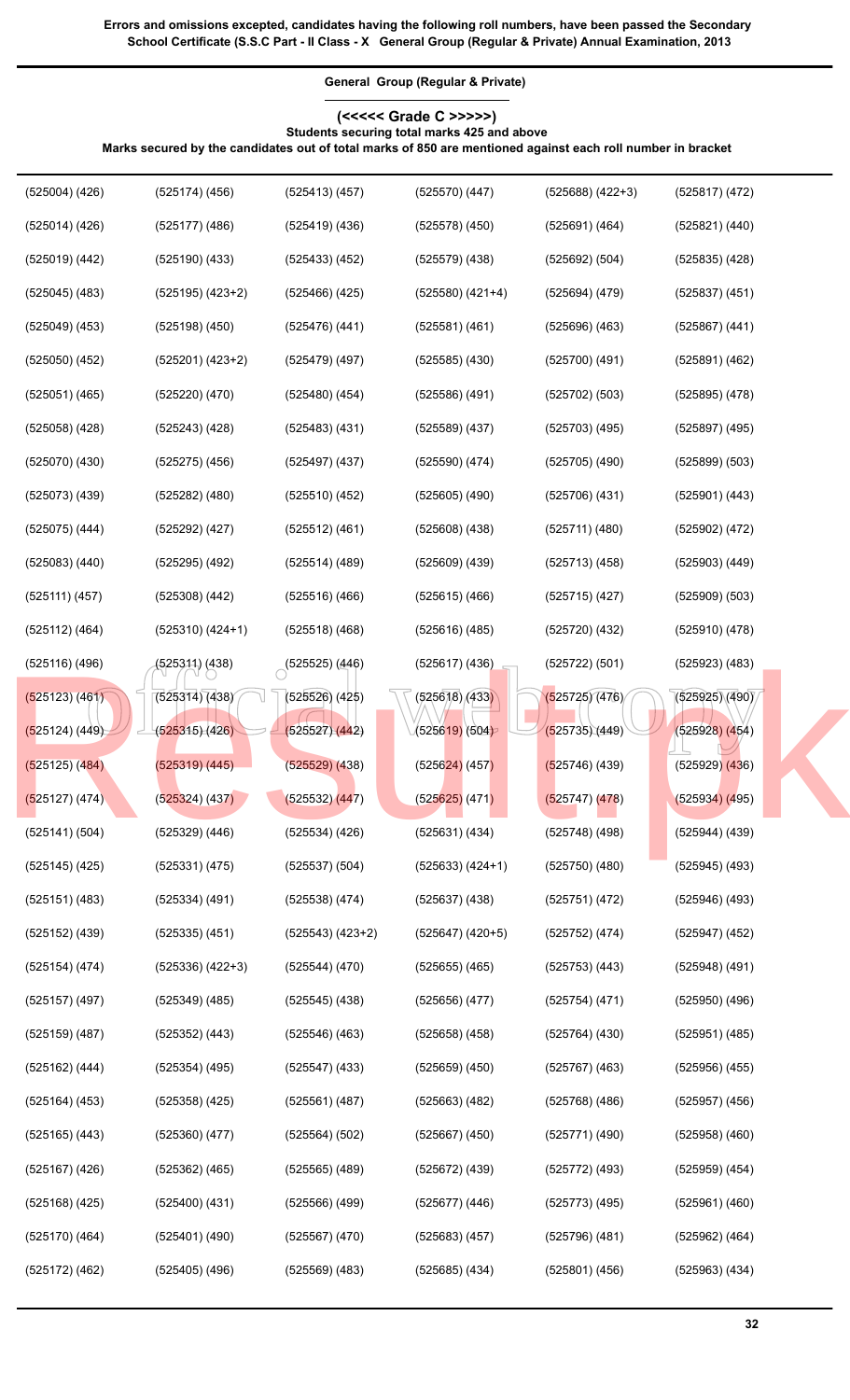| $(525964)$ $(486)$   | $(526195)$ $(424+1)$ | $(526417)$ (490)          | $(526576)$ $(443)$   | (526718) (451)       | $(526884)$ $(440)$   |
|----------------------|----------------------|---------------------------|----------------------|----------------------|----------------------|
| $(525965)$ $(433)$   | $(526206)$ $(484)$   | $(526427)$ $(476)$        | $(526578)$ $(503)$   | (526722) (490)       | $(526887)$ $(487)$   |
| $(525993)$ $(462)$   | $(526209)$ $(478)$   | $(526429)$ (494)          | $(526588)$ $(465)$   | (526726)(487)        | $(526888)$ $(455)$   |
| $(526002)$ $(470)$   | $(526213) (421+4)$   | $(526432)$ $(423+2)$      | $(526589)$ $(428)$   | (526727)(481)        | $(526889)$ $(496)$   |
| (526011) (476)       | (526215) (472)       | (526451) (433)            | $(526591)$ $(490)$   | (526730)(454)        | (526893) (491)       |
| (526012) (492)       | $(526218)$ $(463)$   | $(526454)$ (461)          | $(526593)$ $(426)$   | $(526733)$ $(489)$   | $(526895)$ $(490)$   |
| (526014) (487)       | $(526219)$ (496)     | $(526482)$ $(440)$        | (526594) (477)       | $(526735)$ $(470)$   | $(526897)$ $(432)$   |
| $(526017)$ (499)     | $(526222)$ $(486)$   | (526492) (438)            | $(526598)$ $(501)$   | $(526739)$ $(439)$   | $(526898)$ $(504)$   |
| $(526029)$ $(431)$   | $(526225)$ $(490)$   | (526494) (470)            | $(526603)$ $(466)$   | $(526740)$ $(420+5)$ | $(526900)$ $(500)$   |
| (526030)(503)        | $(526229)$ $(461)$   | $(526497)$ (466)          | $(526604)$ $(467)$   | $(526741) (423+2)$   | (526902) (475)       |
| $(526031)$ $(500)$   | $(526245)$ $(481)$   | $(526500)$ $(467)$        | $(526608)$ $(446)$   | $(526742)$ $(440)$   | $(526905)$ $(503)$   |
| $(526035)$ $(465)$   | $(526251) (421+4)$   | $(526501)$ (492)          | $(526610)$ (491)     | $(526747)$ (465)     | $(526908)$ $(435)$   |
| (526037) (471)       | $(526252)$ $(459)$   | $(526504)$ $(440)$        | (526611) (491)       | $(526759)$ (482)     | $(526909)$ $(438)$   |
| (526041) (474)       | $(526267)$ (491)     | $(526507)$ (468)          | (526612) (464)       | $(526786)$ $(442)$   | $(526910)$ $(457)$   |
| (526047) (458)       | $(526270)$ $(477)$   | $(526524)$ $(490)$        | $(526627)$ $(447)$   | $(526808)$ $(503)$   | (526911) (438)       |
| $(526052)$ $(432)$   | (526271) (495)       | $(526527)$ (493)          | $(526641)$ (425)     | (526810)(436)        | (526913) (483)       |
| $(526060)$ $(498)$   | $(526272)$ $(437)$   | $(526528)$ (486)          | $(526642)$ (496)     | (526811) (435)       | $(526915)$ $(457)$   |
| $(526073)$ $(502)$   | (526275) (492)       | $\bigcirc$ (526529) (480) | $(526643)$ (482)     | (526814)(487)        | $(526918)$ (453)     |
| $(526078)$ (500)     | $(526294)(424+1)$    | $(526530)$ $(484)$        | (526644)(479)        | (526832)(428)        | (526925)(488)        |
| (526079) (485)       | (526295)(502)        | (526535)(457)             | (526646)(431)        | (526833)(441)        | (526926) (491)       |
| $(526080)$ $(480)$   | (526300) (479)       | $(526536)$ $(445)$        | $(526650)$ (464)     | $(526836)$ (484)     | $(526927)$ $(497)$   |
| (526081) (462)       | $(526306)$ $(499)$   | $(526538)$ $(440)$        | $(526653)$ (503)     | $(526837)$ $(466)$   | (526929)(467)        |
| $(526082)$ $(440)$   | $(526324)$ $(469)$   | $(526539)$ $(504)$        | $(526654)$ $(431)$   | $(526844)$ $(480)$   | $(526930)$ $(449)$   |
| $(526083)$ $(489)$   | $(526325)$ $(478)$   | $(526541)$ $(456)$        | $(526655)$ $(430)$   | $(526847)$ $(490)$   | $(526940)$ $(429)$   |
| $(526084)$ $(457)$   | $(526327)$ $(457)$   | $(526542)$ $(443)$        | $(526657)$ $(460)$   | $(526848)$ $(440)$   | (526941) (467)       |
| $(526086)$ $(503)$   | $(526333)$ $(500)$   | $(526545)$ (491)          | $(526665)$ $(472)$   | $(526849)$ $(424+1)$ | $(526944)$ $(488)$   |
| $(526089)$ $(465)$   | $(526361)$ $(487)$   | $(526550)$ $(452)$        | $(526668)$ $(426)$   | $(526850)$ $(440)$   | $(526945)$ $(473)$   |
| $(526093)$ $(467)$   | $(526366)$ $(479)$   | $(526554)$ $(480)$        | $(526671)$ $(483)$   | $(526851)$ $(439)$   | $(526946)$ $(496)$   |
| $(526099)$ $(428)$   | $(526367)$ $(499)$   | $(526555)$ $(483)$        | $(526672)$ $(459)$   | $(526854)$ $(475)$   | (526947) (471)       |
| $(526110)$ $(420+5)$ | (526385) (489)       | $(526556)$ (455)          | $(526675)$ $(429)$   | $(526857)$ $(440)$   | $(526948)$ $(422+3)$ |
| $(526112)$ $(492)$   | (526395) (452)       | $(526560)$ $(453)$        | $(526685)$ $(488)$   | $(526862)$ (482)     | (526952) (449)       |
| $(526116)$ $(464)$   | $(526396)$ $(430)$   | $(526561)$ (466)          | $(526703)$ $(442)$   | $(526864)$ $(473)$   | $(526954)$ $(446)$   |
| (526161) (492)       | $(526397)$ $(421+4)$ | (526572) (501)            | $(526705)$ $(422+3)$ | $(526873)$ $(489)$   | $(526956)$ $(460)$   |
| $(526164)$ $(437)$   | (526398) (432)       | $(526573)$ $(445)$        | $(526707)$ (455)     | (526874)(440)        | $(526957)$ $(489)$   |
| (526165) (472)       | (526407) (443)       | $(526574)$ (464)          | (526708) (425)       | (526877)(426)        | (526964) (432)       |
| $(526178)$ $(502)$   | $(526412)$ (483)     | $(526575)$ $(441)$        | (526710)(447)        | $(526883)$ $(434)$   | (526969) (471)       |
|                      |                      |                           |                      |                      |                      |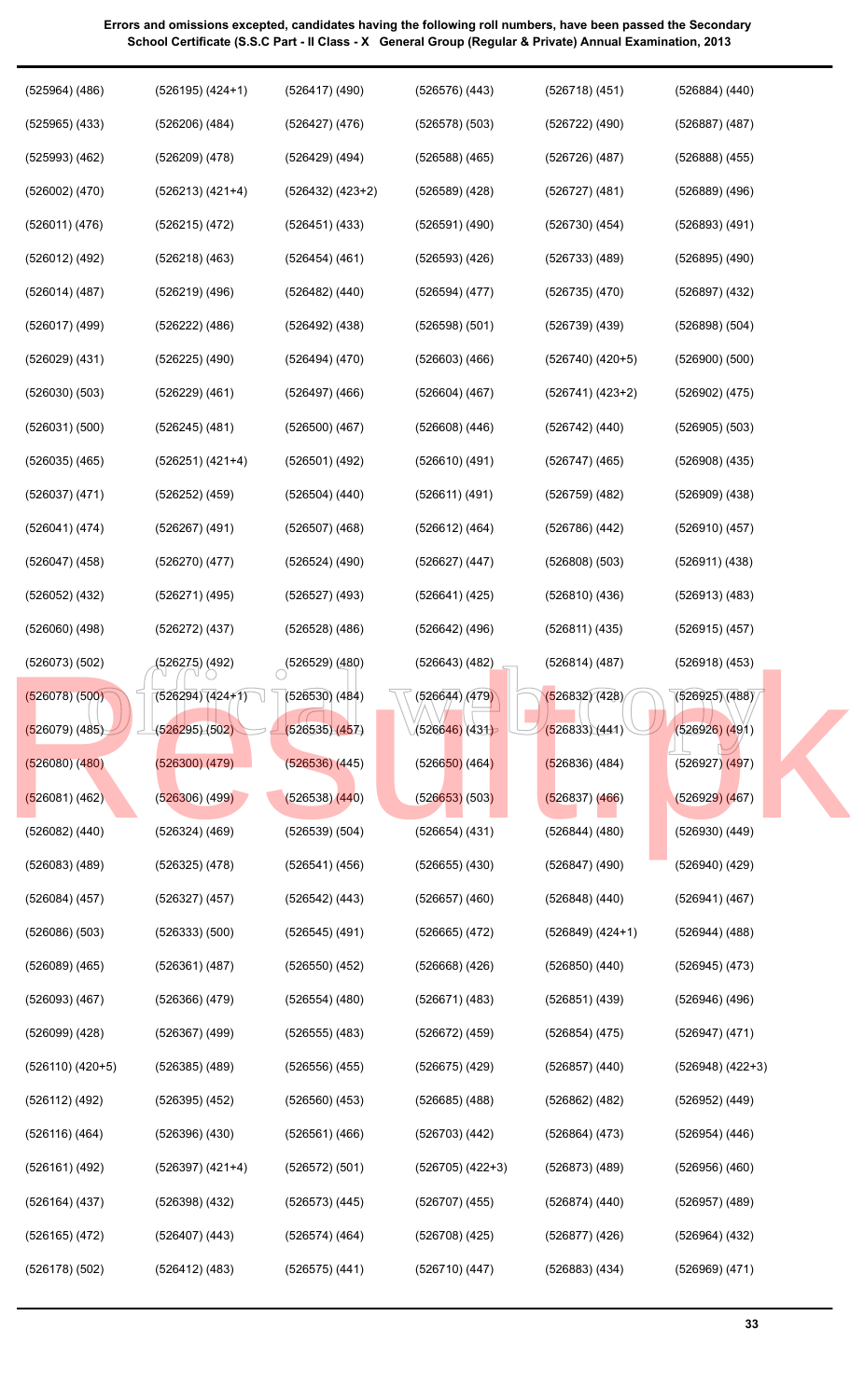| $(526970)$ $(424+1)$ | $(527052)$ $(471)$   | $(527223)$ $(452)$        | $(527328)$ $(461)$              | $(527587)$ (485)     | $(527765)$ (486)     |
|----------------------|----------------------|---------------------------|---------------------------------|----------------------|----------------------|
| (526972) (421+4)     | $(527059)$ (425)     | $(527224)$ (481)          | (527334) (489)                  | $(527590)$ (455)     | $(527768)$ $(482)$   |
| $(526973)$ $(484)$   | $(527062)$ (429)     | $(527226)$ (459)          | $(527352)$ (496)                | $(527594)$ (464)     | $(527769)$ $(451)$   |
| $(526974)$ $(462)$   | $(527077)$ $(434)$   | $(527228)$ (493)          | $(527356)$ (467)                | (527595)(449)        | $(527778)$ $(432)$   |
| $(526976)$ $(426)$   | (527078) (442)       | $(527229)$ $(453)$        | (527361) (472)                  | (527597)(428)        | (527784) (486)       |
| $(526980)$ $(434)$   | $(527079)$ $(470)$   | $(527230)$ $(424+1)$      | (527364) (444)                  | $(527598)$ $(473)$   | $(527785)$ $(482)$   |
| (526982) (471)       | $(527080)$ $(443)$   | $(527233)$ $(445)$        | (527371) (504)                  | $(527605)$ (487)     | $(527786)$ $(456)$   |
| $(526983)$ $(504)$   | (527081) (502)       | $(527235)$ $(483)$        | $(527372)$ $(477)$              | $(527607)$ $(424+1)$ | $(527787)$ (499)     |
| (526984) (503)       | $(527083)$ $(433)$   | (527236)(477)             | $(527379)$ $(504)$              | $(527633)$ $(449)$   | $(527791)$ $(451)$   |
| $(526988)$ $(499)$   | $(527086)$ $(464)$   | $(527239)$ $(479)$        | $(527380)$ $(467)$              | $(527638)$ $(465)$   | $(527797)$ $(502)$   |
| $(526990)$ $(478)$   | $(527094)$ $(437)$   | $(527240)$ $(425)$        | $(527384)$ $(460)$              | $(527639)$ $(446)$   | $(527799)$ $(426)$   |
| $(526991)$ $(492)$   | $(527095)$ $(472)$   | $(527248)$ (428)          | $(527407)$ (497)                | $(527642)$ (465)     | $(527800)$ $(443)$   |
| $(526992)$ $(445)$   | $(527096)$ $(461)$   | $(527249)$ $(423+2)$      | $(527436)$ (483)                | (527646)(484)        | $(527801)$ $(454)$   |
| $(526993)$ $(491)$   | $(527101)$ $(430)$   | $(527252)$ $(474)$        | $(527453)$ (469)                | (527656)(501)        | $(527802)$ $(468)$   |
| $(526994)$ $(432)$   | (527102) (495)       | $(527255)$ (492)          | (527454) (444)                  | $(527657)$ (460)     | $(527805)$ $(476)$   |
| $(526995)$ $(465)$   | $(527110)$ $(468)$   | $(527257)$ (466)          | $(527455)$ (494)                | $(527664)$ (485)     | $(527807)$ $(424+1)$ |
| $(526996)$ $(502)$   | $(527120)$ $(430)$   | $(527258)$ $(475)$        | $(527458)$ (489)                | $(527666)$ $(455)$   | $(527814)$ (420+5)   |
| $(526997)$ $(488)$   | (527121) (436)       | $\bigcirc$ (527263) (490) | $(527468)$ $(463)$              | $(527676)$ (499)     | $(527816)$ (445)     |
| (526998) (493)       | $(527134)(420+5)$    | $(527265)$ (482)          | $\sqrt{(527470)/(444)}$         | (527690)(504)        | (527817)(492)        |
| $(527002) (420+5)$   | (527151)(449)        | (527267)(480)             | (527474) (456)                  | (527691)(501)        | $(527826) (423+2)$   |
| $(527003)$ $(430)$   | $(527167)$ $(457)$   | $(527270)$ $(450)$        | $(5274\overline{79})$ $(420+5)$ | $(527708)$ (421+4)   | $(527829)$ $(424+1)$ |
| $(527004)$ (444)     | (527170) (441)       | (527271)(504)             | $(527480)$ (470)                | $(527718)$ $(422+3)$ | $(527830)$ $(432)$   |
| $(527007)$ $(482)$   | (527171) (501)       | $(527272)$ $(455)$        | $(527488)$ (493)                | (527719)(450)        | $(527831)$ $(488)$   |
| $(527009)$ $(446)$   | $(527173)$ $(457)$   | $(527273)$ (491)          | (527489) (453)                  | (527724)(438)        | $(527832)$ $(451)$   |
| (527012) (504)       | (527174) (429)       | (527274) (459)            | (527494) (448)                  | $(527725)$ $(434)$   | $(527833)$ $(453)$   |
| $(527014)$ $(440)$   | (527187) (486)       | $(527275)$ $(430)$        | $(527502)$ (443)                | (527726)(498)        | $(527834)$ $(470)$   |
| $(527016)$ $(483)$   | (527189) (440)       | $(527276)$ $(440)$        | $(527503)$ $(423+2)$            | (527728)(500)        | $(527836)$ $(455)$   |
| $(527019)$ $(426)$   | (527190) (480)       | $(527280)$ (499)          | (527507)(480)                   | (527731)(468)        | $(527837)$ $(460)$   |
| (527024) (425)       | (527191) (448)       | $(527283)$ $(475)$        | $(527525)$ (463)                | $(527735)$ $(446)$   | $(527839)$ $(475)$   |
| $(527026)$ $(455)$   | $(527192)$ $(436)$   | $(527284)$ (432)          | $(527572)$ $(433)$              | $(527738)$ $(498)$   | $(527842)$ (478)     |
| $(527029)$ $(468)$   |                      |                           |                                 | (527742) (472)       | $(527845)$ $(424+1)$ |
|                      | $(527194)$ (464)     | $(527285)$ $(444)$        | $(527576)$ $(474)$              |                      |                      |
| (527031) (471)       | $(527196)$ $(423+2)$ | $(527287)$ $(430)$        | $(527578)$ (488)                | $(527745)$ (492)     | $(527853)$ $(427)$   |
| $(527043)$ (479)     | $(527198)$ $(438)$   | $(527299)$ $(491)$        | $(527579)$ $(455)$              | $(527748)$ (454)     | $(527854)$ $(475)$   |
| $(527044)$ (491)     | (527205) (441)       | $(527306)$ (464)          | $(527580)$ $(449)$              | $(527754)$ (485)     | $(527855)$ $(475)$   |
| $(527050)$ $(421+4)$ | $(527206)$ $(439)$   | $(527312)$ $(470)$        | (527582) (477)                  | $(527755)$ $(422+3)$ | $(527857)$ $(427)$   |

**34**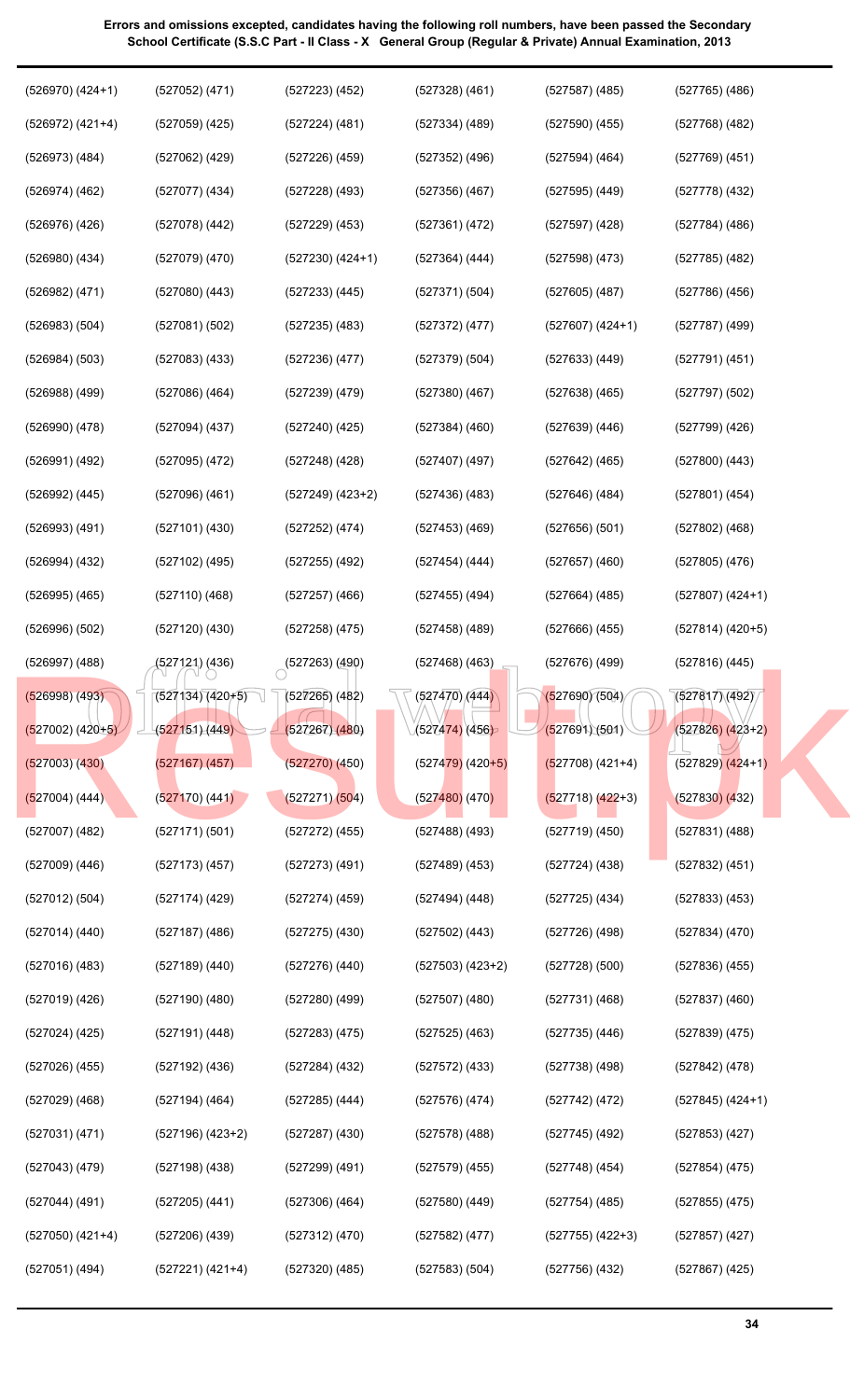| $(527869)$ $(488)$   | $(528023)$ $(498)$   | $(528105)$ $(488)$        | $(528191) (421+4)$           | $(528293)$ $(475)$ | $(528379)$ $(431)$ |
|----------------------|----------------------|---------------------------|------------------------------|--------------------|--------------------|
| $(527877)$ $(430)$   | $(528034)$ $(496)$   | $(528106)$ $(494)$        | $(528192)$ $(480)$           | $(528294)$ $(483)$ | $(528382)$ $(426)$ |
| $(527878)$ $(473)$   | $(528035)$ $(429)$   | $(528107)$ $(429)$        | $(528193)$ $(455)$           | $(528310)$ $(455)$ | $(528383)$ $(483)$ |
| $(527879)$ $(458)$   | $(528036)$ $(448)$   | $(528109)$ $(430)$        | $(528196)$ $(451)$           | $(528312)$ $(457)$ | $(528386)$ $(498)$ |
| $(527880)$ $(447)$   | $(528039)$ $(471)$   | (528114)(428)             | $(528197)$ $(483)$           | $(528313)$ $(490)$ | $(528388)$ $(484)$ |
| $(527881)$ $(500)$   | $(528042)$ $(484)$   | $(528115)$ $(442)$        | $(528200)$ $(466)$           | $(528314)$ $(483)$ | (528391) (497)     |
| $(527885)$ $(472)$   | $(528043)$ $(448)$   | $(528121)$ $(450)$        | $(528202)$ $(499)$           | $(528315)$ $(443)$ | $(528392)$ $(438)$ |
| $(527886)$ $(425)$   | $(528044)$ $(461)$   | $(528123)$ $(497)$        | $(528203)$ $(436)$           | (528316)(497)      | $(528399)$ $(482)$ |
| $(527888)$ $(463)$   | $(528050)$ $(421+4)$ | $(528124)$ (454)          | $(528204)$ $(420+5)$         | $(528318)$ $(482)$ | $(528415)$ $(472)$ |
| $(527892)$ $(466)$   | $(528052)$ $(426)$   | $(528125)$ $(444)$        | $(528207)$ $(453)$           | (528319) (477)     | $(528416)$ $(503)$ |
| $(527895)$ $(460)$   | $(528053)$ $(456)$   | $(528127)$ (496)          | (528211) (443)               | $(528320)$ $(495)$ | $(528418)$ $(500)$ |
| $(527903)$ $(471)$   | $(528055)$ $(442)$   | $(528129)$ $(467)$        | $(528219)$ $(438)$           | $(528321)$ $(433)$ | $(528422)$ $(438)$ |
| (527917) (421+4)     | $(528060)$ $(449)$   | $(528137)$ $(474)$        | $(528220)$ $(422+3)$         | $(528322)$ $(464)$ | $(528430)$ $(499)$ |
| $(527918)$ $(460)$   | $(528061) (421+4)$   | $(528138)$ $(444)$        | (528222) (435)               | $(528323)$ $(486)$ | $(528431)$ $(490)$ |
| $(527921)$ $(466)$   | $(528063)$ $(458)$   | (528140) (427)            | $(528223)$ $(423+2)$         | $(528325)$ (465)   | (528432) (426)     |
| (527922) (477)       | $(528065)$ $(504)$   | (528142) (435)            | (528224) (445)               | $(528332)$ $(489)$ | $(528437)$ $(451)$ |
| $(527923)$ $(445)$   | $(528066)$ $(497)$   | (528145) (452)            | $(528225)$ $(454)$           | $(528335)$ $(466)$ | $(528442)$ $(455)$ |
| $(527924)$ $(420+5)$ | (528068) (430)       | $\bigcirc$ (528146) (451) | (528229) (446)               | $(528337)$ $(460)$ | (528448) (440)     |
| $(527925)$ (467)     | (528070)(434)        | $(528147)$ (484)          | (528231) (482 <mark>)</mark> | (528338)(456)      | (528449)(458)      |
| (527927) (475)       | (528073)(434)        | (528148)(434)             | (528232)(461)                | $(528340)(424+1)$  | (528451) (478)     |
| $(527936)$ $(459)$   | (528076) (438)       | $(528149)$ $(467)$        | $(528235)$ (492)             | $(528342) (421+4)$ | $(528452)$ $(474)$ |
| $(527942)$ (452)     | $(528080)$ $(449)$   | $(528151)$ $(480)$        | $(528237)$ (462)             | $(528346)$ $(472)$ | $(528454)$ $(488)$ |
| (527951) (483)       | $(528081)$ $(478)$   | $(528152)$ $(471)$        | $(528238)$ $(481)$           | $(528351)$ $(436)$ | $(528456)$ $(430)$ |
| $(527955)$ $(503)$   | $(528084)$ $(429)$   | $(528155)$ $(437)$        | $(528243)$ $(484)$           | $(528352)$ $(461)$ | $(528457)$ (491)   |
| $(527974)$ $(449)$   | $(528086)$ $(450)$   | $(528157)$ $(442)$        | $(528246)$ $(436)$           | $(528354)$ $(441)$ | $(528458)$ $(454)$ |
| $(527977)$ $(448)$   | $(528087)$ $(484)$   | $(528159)$ (464)          | $(528247)$ $(457)$           | $(528355)$ $(435)$ | $(528459)$ $(457)$ |
| $(527981)$ $(460)$   | $(528088)$ $(429)$   | $(528167)$ $(440)$        | $(528248)$ $(447)$           | $(528358)$ $(487)$ | $(528467)$ $(437)$ |
| $(527982)$ $(463)$   | $(528089)$ $(475)$   | $(528169)$ (427)          | $(528250)$ $(474)$           | (528362) (504)     | $(528468)$ $(500)$ |
| $(527996)$ $(443)$   | $(528092)$ $(498)$   | $(528176)$ (454)          | $(528256)$ $(502)$           | $(528364)$ $(441)$ | (528471) (498)     |
| $(527997)$ $(459)$   | $(528093)$ $(457)$   | $(528178)$ $(440)$        | $(528257)$ $(502)$           | $(528366)$ $(450)$ | $(528472)$ (467)   |
| (528004) (447)       | (528096) (442)       | $(528182)$ (484)          | $(528266)$ $(504)$           | $(528367)$ (495)   | (528473) (500)     |
| $(528007)$ $(472)$   | (528099) (456)       | (528183) (486)            | (528272) (442)               | $(528369)$ $(492)$ | (528474) (443)     |
| (528008) (476)       | $(528101) (423+2)$   | $(528184)$ (483)          | $(528280)$ $(463)$           | $(528371)$ $(446)$ | $(528476)$ $(466)$ |
| $(528009)$ $(427)$   | (528102) (428)       | $(528185)$ $(500)$        | $(528282)$ $(478)$           | $(528372)$ (492)   | $(528483)$ $(493)$ |
| $(528012)$ $(443)$   | (528103) (498)       | $(528188)$ (464)          | (528288) (479)               | $(528375)$ $(457)$ | $(528485)$ (494)   |
| $(528016)$ $(422+3)$ | $(528104)$ $(470)$   | (528189) (498)            | $(528292)$ $(475)$           | $(528376)$ $(486)$ | $(528490)$ $(477)$ |
|                      |                      |                           |                              |                    |                    |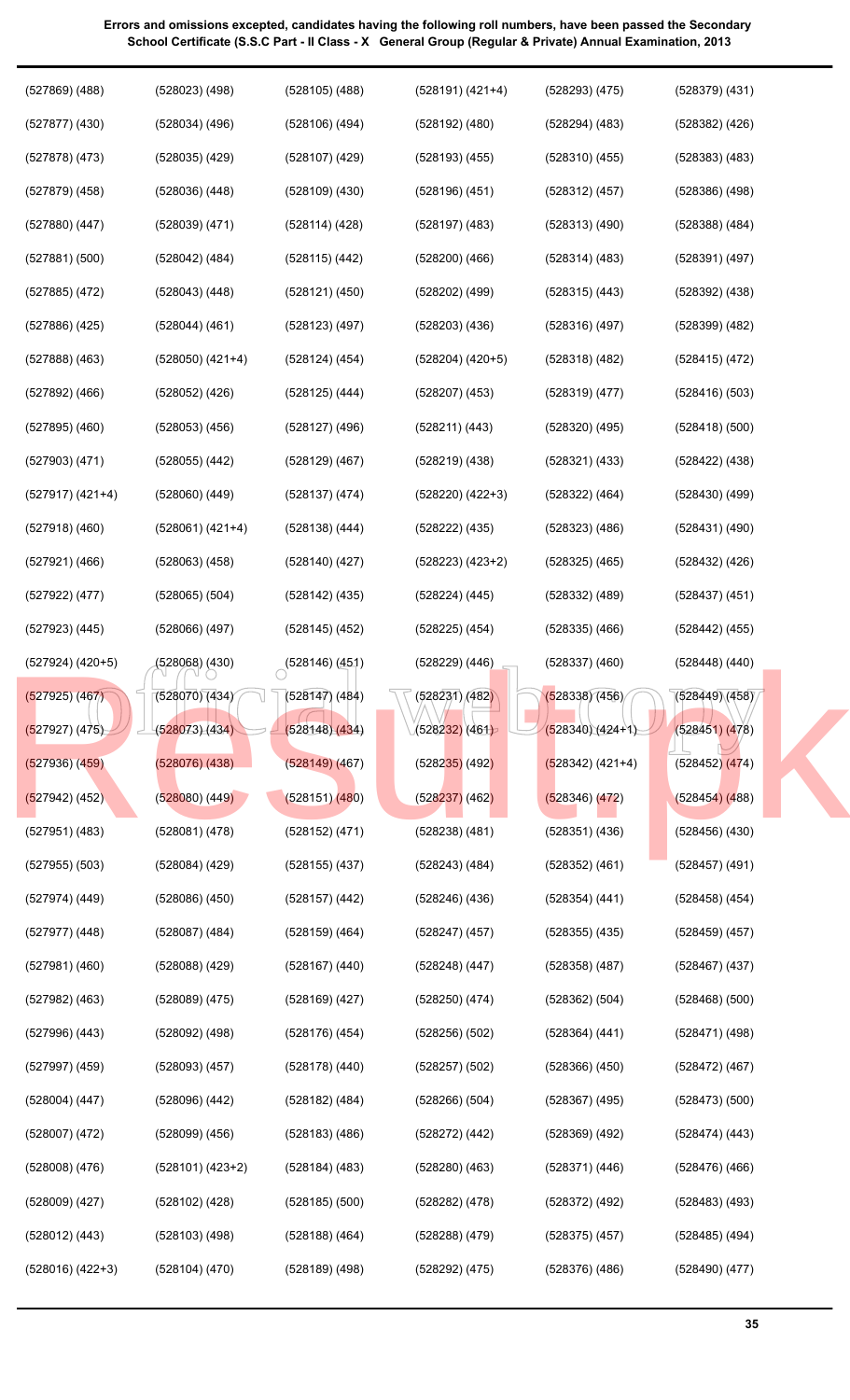| $(528492)$ $(487)$   | (528613) (494)       | $(528685)$ $(469)$        | $(528793)$ $(428)$           | $(528926)$ $(435)$ | $(529000)$ $(468)$   |
|----------------------|----------------------|---------------------------|------------------------------|--------------------|----------------------|
| $(528493)$ $(479)$   | $(528614)$ $(469)$   | $(528687)$ $(425)$        | $(528856)$ $(492)$           | $(528930)$ $(459)$ | $(529001)$ $(453)$   |
| $(528495)$ $(482)$   | $(528615)$ $(453)$   | $(528689)$ $(470)$        | $(528860)$ $(457)$           | (528933) (492)     | $(529003)$ $(429)$   |
| $(528498)$ $(490)$   | $(528616)$ $(423+2)$ | $(528691) (420+5)$        | $(528861)$ $(459)$           | $(528935)$ $(504)$ | $(529004)$ $(444)$   |
| $(528500)$ $(483)$   | (528621) (498)       | $(528695)$ $(443)$        | $(528865)$ $(464)$           | $(528936)$ $(452)$ | $(529005)$ $(448)$   |
| $(528504)$ $(492)$   | $(528623)$ $(467)$   | $(528697)$ $(473)$        | $(528867)$ $(477)$           | $(528938)$ $(482)$ | $(529007)$ $(483)$   |
| $(528505)$ $(500)$   | (528624)(500)        | $(528699)$ $(425)$        | $(528869)$ $(485)$           | $(528939)$ $(472)$ | $(529008)$ $(491)$   |
| $(528507)$ $(481)$   | $(528629)$ $(500)$   | (528707) (428)            | (528881) (500)               | (528943) (475)     | $(529012)$ $(434)$   |
| $(528508)$ $(485)$   | $(528634)$ $(439)$   | $(528713) (424+1)$        | $(528882)$ $(450)$           | (528944) (441)     | $(529013)$ $(490)$   |
| $(528509)$ $(500)$   | $(528637)$ $(426)$   | $(528718)$ $(483)$        | $(528883)$ $(495)$           | $(528945)$ $(447)$ | $(529025)$ $(437)$   |
| $(528521)$ (499)     | $(528639)$ $(475)$   | (528721) (470)            | $(528889)$ $(491)$           | $(528946)$ $(473)$ | $(529030)$ $(500)$   |
| $(528527)$ $(431)$   | $(528640)$ $(459)$   | (528724) (440)            | $(528890)$ $(483)$           | $(528947)$ $(443)$ | $(529034)$ $(479)$   |
| $(528539)$ $(469)$   | (528641) (441)       | $(528727)$ $(502)$        | $(528891)$ $(432)$           | $(528948)$ (471)   | $(529036)$ $(439)$   |
| $(528541)$ $(439)$   | (528642) (426)       | (528728) (473)            | $(528893)$ $(472)$           | $(528952)$ (482)   | $(529037)$ $(493)$   |
| (528544) (437)       | $(528645)$ (451)     | $(528739)$ (491)          | $(528894)$ $(461)$           | $(528953)$ (465)   | $(529040)$ $(454)$   |
| $(528545)$ $(501)$   | $(528646)$ $(500)$   | $(528743)$ (487)          | $(528895)$ $(453)$           | $(528954)$ (497)   | $(529042)$ $(447)$   |
| (528546) (466)       | $(528648)$ (496)     | $(528747)$ $(423+2)$      | $(528897)$ $(436)$           | (528955)(502)      | (529051) (478)       |
| (528547) (452)       | (528649) (474)       | $\bigcirc$ (528752) (469) | (528898)(478)                | $(528956)$ $(442)$ | $(529055)$ $(440)$   |
| $(528549)$ (494)     | (528651) (448)       | $(528757)$ $(466)$        | (528899)/(431)               | (528957)(463)      | (529057)(428)        |
| (528552) (473)       | (528656)(500)        | $(528758) (421+4)$        | (5289 <mark>00)</mark> (434) | (528959)(468)      | $(529061)$ $(499)$   |
| $(528558)$ $(470)$   | $(528659)$ $(443)$   | $(528759)$ $(474)$        | $(528903)$ (481)             | $(528960)$ (480)   | $(529062)$ $(457)$   |
| (528561) (496)       | $(528660)$ $(469)$   | (528761) (504)            | $(528905)$ (482)             | $(528962)$ $(466)$ | $(529063)$ $(460)$   |
| $(528562)$ $(486)$   | (528661) (501)       | $(528763)$ $(434)$        | $(528906)$ $(483)$           | $(528966)$ $(427)$ | $(529064)$ $(478)$   |
| $(528563)$ $(434)$   | $(528663)$ $(487)$   | $(528764)$ $(440)$        | $(528907)$ $(443)$           | $(528969)$ $(451)$ | $(529067)$ $(432)$   |
| (528584) (504)       | $(528664)$ (499)     | $(528765)$ (494)          | $(528908)$ $(472)$           | $(528975)$ $(455)$ | $(529069)$ $(496)$   |
| $(528588)$ $(475)$   | $(528665)$ $(437)$   | $(528766)$ $(428)$        | $(528909)$ $(472)$           | $(528978)$ $(504)$ | (529070) (429)       |
| $(528589)$ $(482)$   | (528671) (464)       | $(528768)$ $(461)$        | $(528910)$ $(469)$           | $(528979)$ $(489)$ | $(529076)$ $(433)$   |
| $(528592)$ $(499)$   | $(528672)$ $(476)$   | $(528771)$ (465)          | $(528912)$ $(443)$           | $(528980)$ $(481)$ | (529077) (482)       |
| $(528594)$ $(484)$   | $(528673)$ $(422+3)$ | (528772) (501)            | $(528914)$ $(435)$           | $(528982)$ $(479)$ | $(529080)$ $(464)$   |
| $(528596)$ $(500)$   | $(528674)$ (495)     | $(528773)$ $(420+5)$      | $(528916)$ $(420+5)$         | $(528983)$ $(487)$ | $(529081)$ $(492)$   |
| $(528597)$ $(470)$   | $(528675)$ (497)     | $(528774)$ $(441)$        | $(528917)$ $(456)$           | $(528987)$ $(458)$ | $(529089)$ $(464)$   |
| $(528598)$ $(473)$   | $(528677)$ $(500)$   | (528776) (482)            | $(528918)$ $(469)$           | (528988) (472)     | $(529093)$ $(481)$   |
| $(528599)$ $(422+3)$ | (528679) (494)       | (528779) (473)            | $(528919)$ $(433)$           | $(528989)$ $(482)$ | $(529094)$ $(483)$   |
| $(528601) (420+5)$   | $(528680)$ $(490)$   | (528780) (458)            | (528920) (485)               | $(528990)$ (495)   | $(529096)$ $(452)$   |
| $(528608)$ $(504)$   | (528681) (436)       | $(528784)$ (487)          | (528922) (429)               | $(528992)$ $(492)$ | $(529097)$ $(442)$   |
| $(528610)$ $(481)$   | $(528684)$ $(425)$   | (528786) (488)            | (528924) (441)               | $(528996)$ $(485)$ | $(529109)$ $(423+2)$ |
|                      |                      |                           |                              |                    |                      |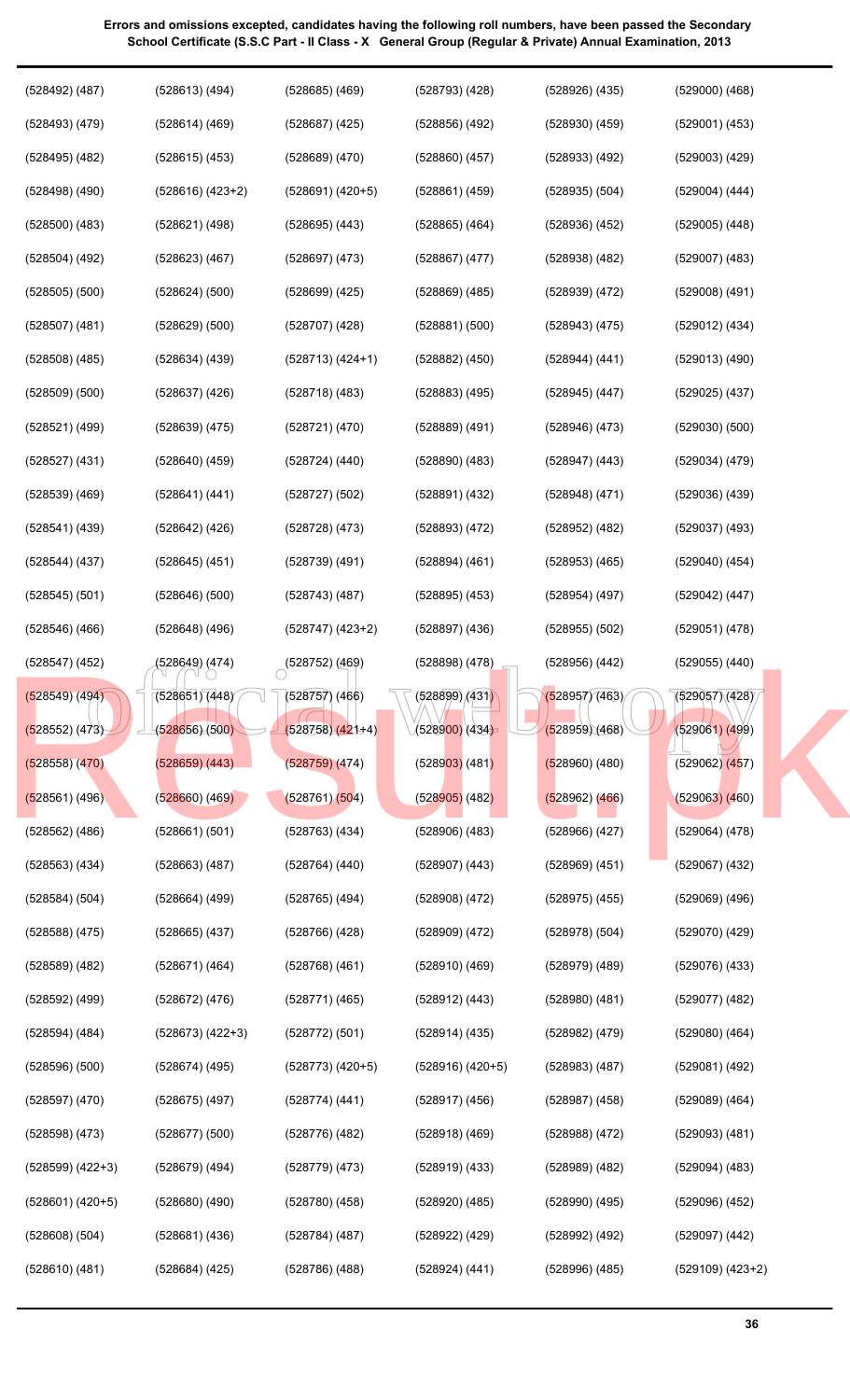| $(529117)$ $(430+2)$<br>$(529257)$ $(482)$<br>$(545069)$ $(437)$<br>$(545320)$ $(425)$<br>$(550006)$ $(475)$<br>$(550229)$ $(426)$<br>$(529120)$ $(438)$<br>(545321) (447)<br>$(550241)$ $(457)$<br>$(529259)$ $(428)$<br>$(545099)$ $(465)$<br>$(550008)$ $(435)$<br>$(529123)$ $(433)$<br>$(550246)$ $(439)$<br>$(529267)$ $(426)$<br>$(545101)$ (465)<br>$(545322)$ $(442)$<br>$(550014)$ (485) |                      |
|----------------------------------------------------------------------------------------------------------------------------------------------------------------------------------------------------------------------------------------------------------------------------------------------------------------------------------------------------------------------------------------------------|----------------------|
|                                                                                                                                                                                                                                                                                                                                                                                                    |                      |
|                                                                                                                                                                                                                                                                                                                                                                                                    |                      |
|                                                                                                                                                                                                                                                                                                                                                                                                    |                      |
| $(550015)$ $(422+3)$<br>$(529124)$ $(440)$<br>$(529271)$ $(480)$<br>(545102) (421+4)<br>$(545325)$ (463)<br>$(550275)$ $(488)$                                                                                                                                                                                                                                                                     |                      |
| $(529126)$ $(430)$<br>$(545326)$ $(425)$<br>(529272) (427)<br>$(545119)$ (469)<br>(550016)(430)<br>$(550278)$ $(502)$                                                                                                                                                                                                                                                                              |                      |
| $(529129)$ $(446)$<br>$(545329)$ $(426)$<br>$(529273)$ $(458)$<br>$(545120)$ $(442)$<br>$(550017)$ (437)<br>$(550283)$ $(454)$                                                                                                                                                                                                                                                                     |                      |
| $(529130)$ $(466)$<br>(545121) (501)<br>$(545331)$ $(451)$<br>$(550026)$ $(424+1)$<br>$(529276)$ (486)<br>$(550288)$ $(492)$                                                                                                                                                                                                                                                                       |                      |
| $(529132)$ $(487)$<br>$(545147)$ (454)<br>$(545337)$ $(432)$<br>$(550028)$ $(496)$<br>$(529289)$ $(484)$<br>$(550289)$ $(469)$                                                                                                                                                                                                                                                                     |                      |
| $(529134)$ $(427)$<br>$(545342)$ $(488)$<br>$(550290)$ $(475)$<br>$(529290)$ $(452)$<br>$(545154)$ $(446)$<br>(550029)(490)                                                                                                                                                                                                                                                                        |                      |
| $(529135)$ $(503)$<br>$(545162)$ (495)<br>$(545349)$ $(426)$<br>$(550031)$ $(456)$<br>$(550293)$ $(499)$<br>(529291) (438)                                                                                                                                                                                                                                                                         |                      |
| $(529136)$ $(472)$<br>$(529292)$ $(435)$<br>$(545176)$ (445)<br>$(545352)$ $(426)$<br>$(550033)$ $(429)$<br>$(550296)$ $(482)$                                                                                                                                                                                                                                                                     |                      |
| $(529137)$ $(454)$<br>$(545178)$ $(450)$<br>$(545354)$ $(479)$<br>$(550047)$ $(453)$<br>$(550299)$ $(451)$<br>$(529296)$ $(476)$                                                                                                                                                                                                                                                                   |                      |
| $(529138)$ $(491)$<br>$(545179)$ $(478)$<br>$(545355)$ $(428)$<br>$(550051)$ $(425)$<br>$(550306)$ $(479)$<br>(529297) (446)                                                                                                                                                                                                                                                                       |                      |
| $(529140)$ $(446)$<br>$(529302)$ $(454)$<br>$(545182)$ $(472)$<br>$(545362)$ $(452)$<br>$(550052)$ $(434)$<br>$(550312)$ $(433)$                                                                                                                                                                                                                                                                   |                      |
| $(529141)$ $(463)$<br>$(529306)$ $(459)$<br>$(545185)$ $(467)$<br>$(545367)$ $(479)$<br>$(550053)$ $(464)$<br>(550313) (447)                                                                                                                                                                                                                                                                       |                      |
| $(529142)$ $(449)$<br>$(529313)$ $(460)$<br>$(545186)$ $(433)$<br>$(545374)$ $(484)$<br>$(550066)$ $(435)$<br>$(550316)$ $(475)$                                                                                                                                                                                                                                                                   |                      |
| $(529143)$ $(491)$<br>(529315) (487)<br>$\circ$ <sup>(545188)</sup> (422+3)<br>$(545375)$ $(503)$<br>$(550070)$ $(470)$<br>(550319) (461)                                                                                                                                                                                                                                                          |                      |
| (550076)(434)<br>(550326)(466)<br>$(545198)$ (425)<br>$\sqrt{(547022)(450)}$<br>(529145) (471)<br>(529318)(460)                                                                                                                                                                                                                                                                                    |                      |
| (550330) (458)<br>(529147) (492)<br>(529319)(450)<br>(547023) (496)<br>(550080)(459)<br>(545202)(438)                                                                                                                                                                                                                                                                                              |                      |
| $(529148)$ $(456)$<br>$(529320)$ $(439)$<br>$(545207)$ $(436)$<br>(5470 <mark>31)</mark> (435)<br>$(550081)$ (456)<br>$(550338)$ $(491)$                                                                                                                                                                                                                                                           |                      |
| (529321) (488)<br>(545211) (443)<br>$(529149)$ (476)<br>$(547034)$ (483)<br>$(550090)$ $(421+4)$<br>$(550346)$ (465)                                                                                                                                                                                                                                                                               |                      |
| (529152) (437)<br>$(529328)$ $(499)$<br>(545213)(439)<br>$(547049)$ $(460)$<br>$(550096)$ $(451)$<br>(550349) (501)                                                                                                                                                                                                                                                                                |                      |
| $(529158)$ $(477)$<br>$(529335)$ $(483)$<br>$(547060)$ $(442)$<br>$(550097)$ $(493)$<br>$(550352)$ $(497)$<br>$(545215)$ (488)                                                                                                                                                                                                                                                                     |                      |
| $(529165)$ $(444)$<br>$(529337)$ $(421+4)$<br>$(547064)$ (493)<br>$(550109)$ $(451)$<br>$(550353)$ $(456)$<br>$(545216)$ (456)                                                                                                                                                                                                                                                                     |                      |
| $(529171)$ $(453)$<br>$(545217)$ $(431)$<br>$(547065)$ (484)<br>$(550126)$ $(466)$<br>$(550354)$ $(450)$<br>(529355) (428)                                                                                                                                                                                                                                                                         |                      |
| $(529173)$ $(440)$<br>(547070)(501)<br>$(550129)$ $(461)$<br>$(550356)$ $(496)$<br>(529358) (468)<br>(545221) (458)                                                                                                                                                                                                                                                                                |                      |
| $(529184)$ (491)<br>(529359) (470)<br>$(545224)$ (481)<br>(547075) (458)<br>$(550132)$ $(440)$                                                                                                                                                                                                                                                                                                     | $(550362)$ $(422+3)$ |
| $(529195)$ $(457)$<br>$(547079)$ $(465)$<br>(529361) (461)<br>(545248) (443)<br>$(550142)$ (446)<br>$(550364)$ $(461)$                                                                                                                                                                                                                                                                             |                      |
|                                                                                                                                                                                                                                                                                                                                                                                                    |                      |
| $(529197)$ $(439)$<br>$(547081) (422+3)$<br>$(550143)$ $(452)$<br>$(550369)$ $(450)$<br>(529362) (486)<br>(545265) (445)                                                                                                                                                                                                                                                                           |                      |
| $(529217)$ $(438)$<br>$(545276)$ $(469)$<br>$(547088)$ $(493)$<br>$(550161)$ $(446)$<br>$(550380)$ $(471)$<br>(529364) (449)                                                                                                                                                                                                                                                                       |                      |
| $(529226)$ $(481)$<br>$(540005)$ $(482)$<br>$(545277)$ $(468)$<br>$(547089)$ $(429)$<br>$(550182)$ $(426)$<br>$(550385)$ $(468)$                                                                                                                                                                                                                                                                   |                      |
| $(529229)$ $(458)$<br>$(545281)$ (439)<br>$(547094)$ $(445)$<br>$(550189)$ $(495)$<br>$(550387)$ (495)<br>(540013)(441)                                                                                                                                                                                                                                                                            |                      |
| $(529230)$ $(489)$<br>$(545001)$ $(470)$<br>$(545289)$ $(430)$<br>$(547095)$ $(455)$<br>$(550193)$ $(497)$<br>$(550394)$ $(440)$                                                                                                                                                                                                                                                                   |                      |
| $(529235)$ $(471)$<br>$(547105)$ (488)<br>$(550198)$ (491)<br>$(550405)$ $(503)$<br>$(545017)$ $(430)$<br>$(545301)$ (483)                                                                                                                                                                                                                                                                         |                      |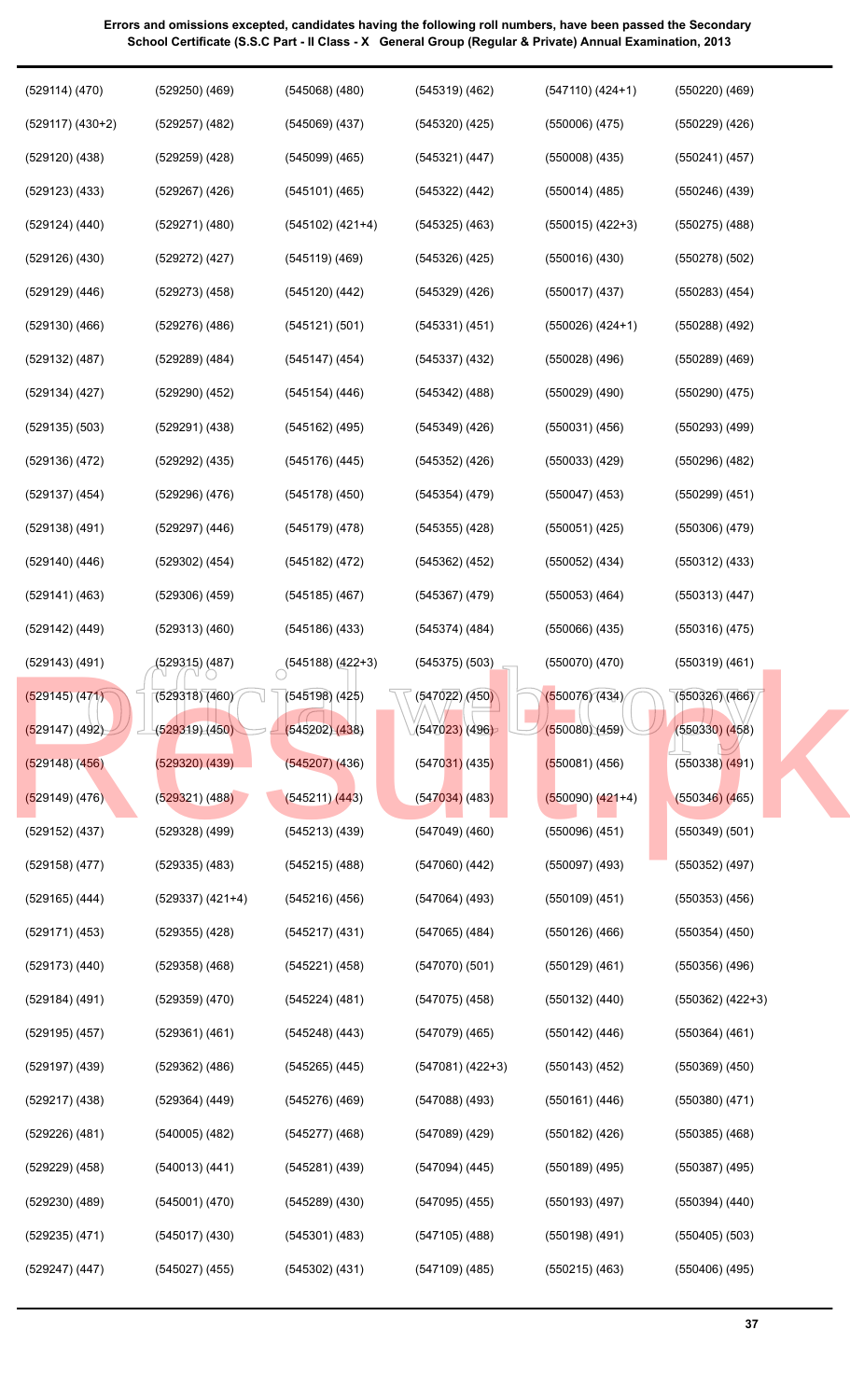| $(550418)$ (465)     | $(550564)$ $(429)$   | $(550712)$ $(437)$ | (550811) (494)                 | (550971) (478)       | $(551057)$ (493)     |  |
|----------------------|----------------------|--------------------|--------------------------------|----------------------|----------------------|--|
| $(550419)$ $(450)$   | $(550572)$ (437)     | (550716)(456)      | $(550813)$ $(500)$             | (550974)(504)        | $(551058)$ $(439)$   |  |
| $(550422)$ $(442)$   | $(550578)$ $(444)$   | $(550718)$ $(472)$ | $(550832)$ $(485)$             | $(550978)$ (425)     | $(551065)$ $(421+4)$ |  |
| $(550428)$ $(501)$   | $(550587)$ $(500)$   | $(550724)$ (486)   | $(550836)$ $(493)$             | $(550981)$ $(467)$   | $(551098)$ $(427)$   |  |
| $(550429)$ $(435)$   | $(550595)$ $(485)$   | $(550727)$ $(489)$ | $(550838)$ $(444)$             | $(550989)$ $(503)$   | $(551106)$ $(441)$   |  |
| $(550434)$ $(434)$   | $(550596)$ $(453)$   | $(550730)$ (481)   | $(550839)$ $(436)$             | $(550991)$ $(461)$   | (551118)(483)        |  |
| $(550435)$ $(424+1)$ | $(550607)$ $(438)$   | $(550733)$ $(443)$ | $(550842)$ (490)               | $(550992)$ $(458)$   | $(551120)$ $(439)$   |  |
| $(550442)$ $(466)$   | $(550608)$ $(494)$   | $(550735)$ $(445)$ | $(550843)$ $(485)$             | $(550993)$ $(473)$   | (551123)(428)        |  |
| $(550443)$ $(501)$   | $(550615)$ $(463)$   | $(550742)$ (464)   | $(550844)$ $(461)$             | $(550995)$ $(445)$   | $(551128)$ $(463)$   |  |
| $(550453)$ $(446)$   | $(550616)$ (465)     | $(550743)$ (498)   | $(550849)$ $(502)$             | $(550996)$ $(446)$   | $(551130)$ $(483)$   |  |
| $(550454)$ $(470)$   | $(550621)$ $(453)$   | $(550754)$ (462)   | $(550851)$ $(490)$             | $(550997)$ $(439)$   | $(551134)$ $(421+4)$ |  |
| (550460) (473)       | (550625) (456)       | (550755)(473)      | $(550852)$ $(464)$             | $(551001)$ $(453)$   | $(551135)$ $(450)$   |  |
| $(550463)$ $(453)$   | (550631)(427)        | $(550757)$ (452)   | (550859)(429)                  | (551002)(476)        | (551(47))(440)       |  |
| (550464) (443)       | (550640)(494)        | (550758)(434)      | (5508 <mark>65)</mark> (424+1) | (551003)(491)        | (551150) (479)       |  |
| $(550467)$ $(441)$   | $(550651) (422+3)$   | $(550761)$ (494)   | $(550894)$ (498)               | $(551004)$ (485)     | (551154) (445)       |  |
| $(550468)$ (431)     | $(550652)$ $(440)$   | $(550766)$ $(486)$ | (550903)(426)                  | $(551006)$ $(483)$   | $(551159)$ $(475)$   |  |
| (550470) (440)       | $(550655)$ $(463)$   | $(550767)$ $(453)$ | $(550905)$ $(450)$             | (551010)(484)        | $(551163)$ $(501)$   |  |
| $(550475)$ (485)     | $(550663)$ $(425)$   | $(550770)$ $(489)$ | $(550910)$ $(483)$             | (551011) (464)       | $(551166)$ $(460)$   |  |
| $(550476)$ $(452)$   | $(550668)$ $(420+5)$ | (550771) (438)     | $(550911)$ $(468)$             | $(551013)$ $(443)$   | $(551168)$ $(462)$   |  |
| $(550480)$ $(458)$   | (550673) (477)       | (550772) (421+4)   | (550912) (441)                 | $(551014)$ (453)     | $(551170)$ $(459)$   |  |
| $(550481)$ $(482)$   | $(550674)$ $(475)$   | $(550773)$ $(434)$ | $(550916)$ $(447)$             | $(551015)$ $(471)$   | $(551175)$ $(500)$   |  |
| $(550487)$ $(445)$   | $(550678)$ (495)     | $(550774)$ $(482)$ | $(550919)$ $(491)$             | (551016)(502)        | $(551176)$ (499)     |  |
| $(550488)$ $(435)$   | (550681) (446)       | $(550778)$ (479)   | (550921) (444)                 | $(551018)$ $(473)$   | $(551179)$ $(465)$   |  |
| $(550489)$ $(425)$   | $(550684)$ $(479)$   | (550779)(504)      | $(550928)$ $(436)$             | $(551026)$ $(451)$   | $(551181)$ (498)     |  |
| $(550495)$ $(433)$   | $(550686)$ $(500)$   | (550781) (428)     | $(550931)$ $(492)$             | $(551032)$ (495)     | (551182) (424+1)     |  |
| $(550496)$ $(458)$   | $(550687)$ $(425)$   | (550782) (425)     | $(550932)$ $(485)$             | $(551034)$ $(423+2)$ | (551183) (504)       |  |
| $(550498)$ $(467)$   | $(550688)$ $(463)$   | $(550785)$ $(460)$ | $(550942)$ (464)               | $(551037)$ $(464)$   | (551187) (449)       |  |
| (550511) (492)       | $(550690)$ $(458)$   | (550787) (435)     | $(550949)$ $(434)$             | $(551041)$ (490)     | $(551189)$ $(502)$   |  |
| $(550513)$ $(463)$   | $(550694)$ $(454)$   | $(550788)$ $(442)$ | $(550954)$ (495)               | $(551045)$ (429)     | (551198) (435)       |  |
| $(550517)$ $(446)$   | $(550697)$ $(472)$   | $(550791)$ $(434)$ | $(550955)$ $(460)$             | $(551049)$ (491)     | $(551199)$ $(431)$   |  |
|                      |                      |                    |                                |                      | 38                   |  |
|                      |                      |                    |                                |                      |                      |  |

**38**

**Errors and omissions excepted, candidates having the following roll numbers, have been passed the Secondary School Certificate (S.S.C Part - II Class - X General Group (Regular & Private) Annual Examination, 2013**

(550792) (501)

(550958) (425)

(551050) (448)

(551051) (470)

(551052) (460)

(551053) (424+1)

(551055) (441)

(551056) (456)

(550964) (488)

(550965) (480)

(550966) (485)

(550968) (443)

(550970) (482)

(550795) (475)

(550801) (453)

(550803) (455)

(550807) (456)

(550809) (439)

(550698) (423+2)

(550699) (453)

(550701) (441)

(550702) (480)

(550706) (432)

(550709) (492)

(550409) (454)

(550528) (500)

(550545) (491)

(550546) (436)

(550550) (441)

(550555) (429)

(550563) (449)

(550410) (458)

(550411) (440)

(550414) (439)

(550416) (431)

(550417) (461)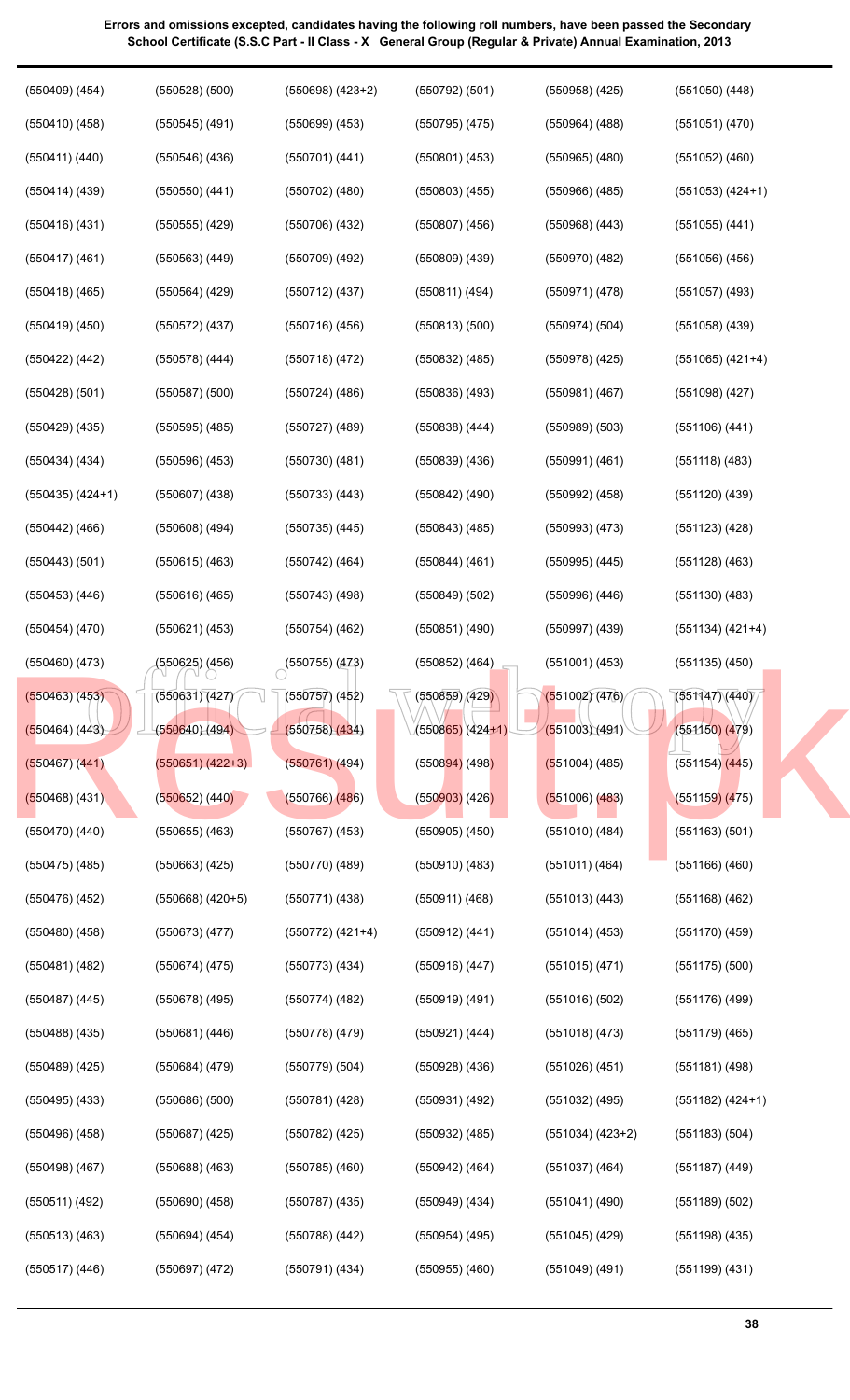| $(551208)$ $(426)$   | $(551320)$ $(464)$   | $(551444)$ (486)                  | $(551616)$ $(503)$   | (551742) (503)     | $(551869)$ $(488)$   |
|----------------------|----------------------|-----------------------------------|----------------------|--------------------|----------------------|
| $(551210)$ (492)     | $(551321)$ $(494)$   | $(551445)$ (472)                  | $(551618)$ $(445)$   | $(551745)$ (480)   | $(551877)$ $(502)$   |
| $(551213)$ $(463)$   | (551323) (501)       | $(551447)$ $(450)$                | $(551620)$ $(493)$   | $(551747)$ $(451)$ | $(551879)$ $(483)$   |
| $(551216)$ $(446)$   | $(551325)$ $(503)$   | (551451) (494)                    | $(551622)$ $(450)$   | $(551752)$ (451)   | (551881) (440)       |
| $(551217)$ $(446)$   | $(551328)$ (497)     | $(551455)$ $(420+5)$              | (551625) (499)       | $(551760)$ $(430)$ | $(551884)$ $(463)$   |
| $(551222)$ $(445)$   | $(551330)$ $(503)$   | $(551457)$ $(477)$                | $(551626)$ $(501)$   | $(551763)$ (489)   | $(551886)$ $(479)$   |
| $(551232)$ $(482)$   | $(551335)$ $(421+4)$ | $(551465)$ (442)                  | $(551628)$ $(452)$   | $(551764)$ (487)   | $(551887)$ $(450)$   |
| $(551240)$ $(446)$   | (551344) (448)       | $(551469)$ (474)                  | $(551629)$ $(458)$   | (551777)(460)      | $(551888)$ $(446)$   |
| (551244) (497)       | $(551347)$ (493)     | $(551471)$ (435)                  | $(551632)$ (465)     | (551781)(487)      | $(551889)$ $(458)$   |
| $(551246)$ $(440)$   | $(551348)$ (479)     | (551474) (464)                    | $(551637)$ $(500)$   | $(551782)$ (472)   | $(551890)$ $(470)$   |
| (551248) (474)       | $(551362)$ $(463)$   | (551480) (428)                    | $(551639)$ $(426)$   | $(551788)$ (503)   | $(551892)$ (497)     |
| $(551250)$ $(432)$   | $(551365)$ $(422+3)$ | $(551482)$ (438)                  | $(551640)$ (453)     | (551789) (491)     | $(551893)$ $(443)$   |
| $(551258)$ $(460)$   | $(551367)$ $(477)$   | (551484) (491)                    | (551641) (448)       | $(551798)$ (480)   | $(551903)$ $(461)$   |
| $(551259)$ $(450)$   | $(551370)$ $(457)$   | (551487) (474)                    | $(551643)$ (486)     | (551799) (429)     | (551904) (501)       |
| (551262) (440)       | $(551375)$ (499)     | $(551513)$ $(448)$                | $(551645)$ (503)     | $(551800)$ (425)   | (551906) (473)       |
| (551263) (434)       | $(551383)$ $(452)$   | $(551547)$ (469)                  | (551649) (479)       | $(551808)$ (476)   | (551907) (425)       |
| (551264) (426)       | $(551393)$ $(431)$   | $(551548)$ (425)                  | $(551666)$ $(452)$   | (551810)(456)      | $(551909)$ $(453)$   |
| $(551268)$ (492)     | (551395) (477)       | $\circ$ <sup>(551551)</sup> (482) | $(551669)$ $(504)$   | (551811) (468)     | $(551910)$ $(483)$   |
| (551269) (481)       | (551397) (442)       | $(551557)$ (426)                  | (551671)/(487)       | (551814)(435)      | (551911)(446)        |
| $(551270)$ $(480)$   | (551398)(442)        | (551561)(450)                     | (551673)(456)        | (551815)(433)      | (551912) (474)       |
| $(551273)$ $(490)$   | $(551400)$ $(504)$   | $(551562)$ $(426)$                | $(551677)$ (475)     | (551819) (471)     | $(551913)$ $(420+5)$ |
| $(551275)$ (500)     | (551401) (474)       | $(551564)$ (488)                  | $(551679)$ (467)     | $(551820)$ $(475)$ | $(551915)$ (432)     |
| (551276) (471)       | $(551405)$ $(441)$   | $(551568)$ $(496)$                | $(551681)$ $(439)$   | (551821) (441)     | $(551916)$ (495)     |
| $(551278)$ $(423+2)$ | $(551406)$ (491)     | $(551572)$ (498)                  | $(551683)$ $(420+5)$ | $(551825)$ $(447)$ | $(551917)$ $(453)$   |
| $(551279)$ $(478)$   | $(551407)$ (496)     | $(551578)$ $(424+1)$              | $(551684)$ (447)     | $(551826)$ $(461)$ | $(551918)$ $(465)$   |
| $(551280)$ $(435)$   | $(551410)$ $(447)$   | $(551579)$ $(458)$                | $(551686)$ $(482)$   | $(551828)$ $(431)$ | $(551919)$ $(484)$   |
| $(551285)$ $(469)$   | $(551417)$ (478)     | $(551585)$ $(492)$                | $(551687)$ $(434)$   | $(551848)$ (444)   | $(551926)$ $(447)$   |
| $(551289)$ $(435)$   | $(551418)$ (499)     | $(551586)$ $(436)$                | $(551693)$ $(438)$   | $(551850)$ $(487)$ | $(551928)$ $(434)$   |
| $(551295)$ $(483)$   | $(551424)$ (492)     | $(551587)$ $(457)$                | $(551708)$ (427)     | $(551852)$ (427)   | $(551937)$ $(442)$   |
| $(551304)$ $(486)$   | $(551425)$ $(452)$   | $(551589)$ $(487)$                | $(551710)$ $(440)$   | $(551853)$ $(444)$ | $(551940)$ $(481)$   |
| $(551306)$ $(454)$   | $(551428)$ $(433)$   | (551592) (442)                    | $(551715)$ $(440)$   | $(551859)$ $(477)$ | $(551944)$ $(444)$   |
| $(551307)$ $(456)$   | $(551430)$ $(468)$   | $(551598)$ $(448)$                | $(551718)$ (473)     | $(551861)$ (489)   | $(551945)$ (493)     |
| $(551308)$ $(449)$   | $(551435)$ $(480)$   | $(551600)$ (469)                  | $(551720)$ $(447)$   | $(551862)$ (425)   | $(551946)$ $(463)$   |
| $(551313)$ $(494)$   | $(551436)$ $(467)$   | $(551604)$ (460)                  | $(551726)$ (493)     | $(551864)$ (437)   | $(551947)$ (439)     |
|                      |                      |                                   |                      |                    |                      |
| $(551315)$ (489)     | $(551438)$ $(504)$   | $(551605)$ (478)                  | $(551736)$ (465)     | $(551866)$ $(457)$ | $(551948)$ (486)     |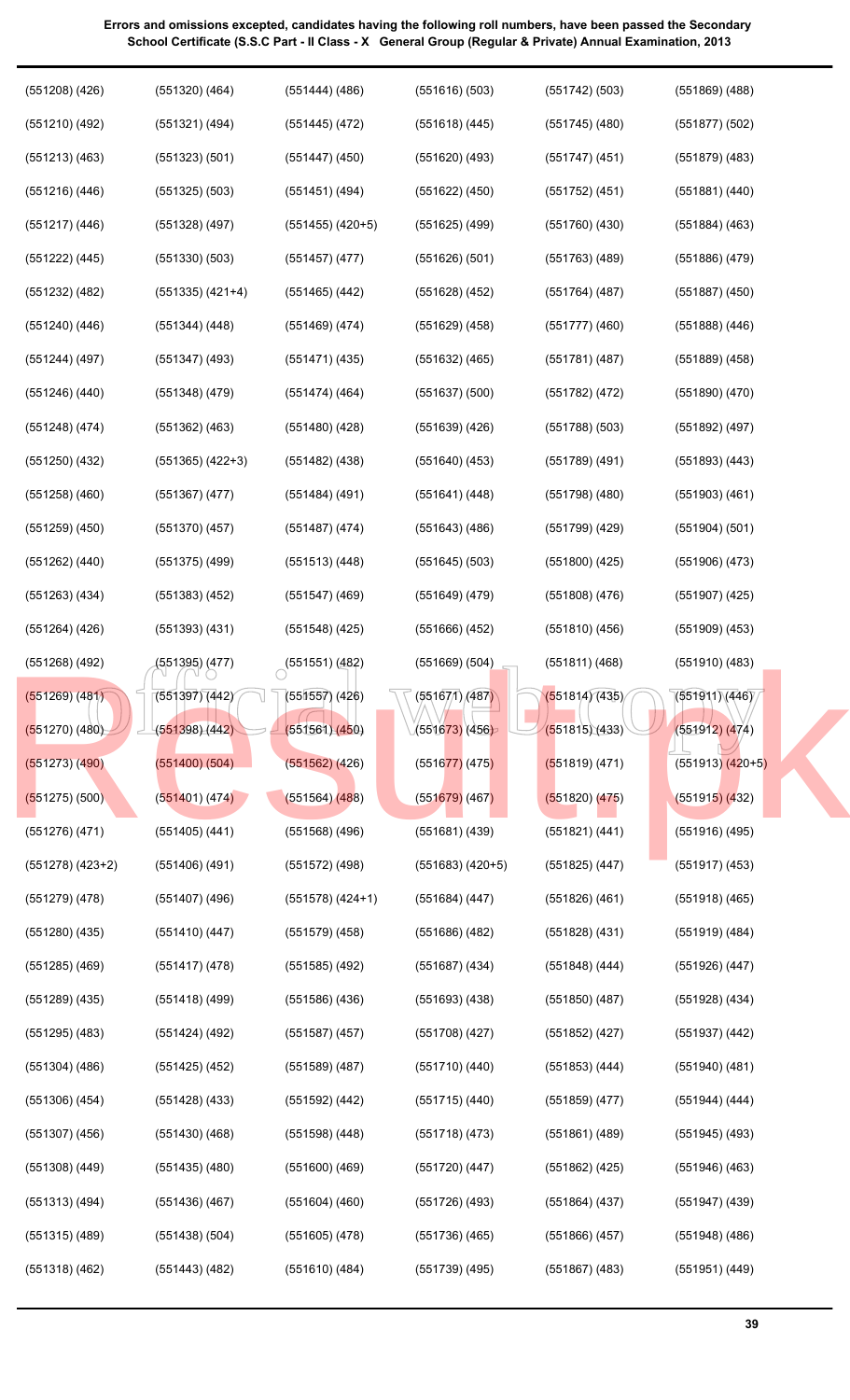| $(551955)$ $(444)$   | (552144) (502)       | $(552309)$ $(451)$   | $(552457)$ $(451)$    | (552571) (425)       | $(552737)$ $(420+5)$ |
|----------------------|----------------------|----------------------|-----------------------|----------------------|----------------------|
| $(551956)$ $(424+1)$ | $(552147)$ $(473)$   | $(552312)$ $(447)$   | $(552466)$ $(431)$    | $(552573)$ $(472)$   | $(552763)$ $(484)$   |
| $(551958)$ $(483)$   | $(552148)$ (486)     | $(552317)$ $(447)$   | $(552485)$ $(496)$    | (552576) (444)       | $(552768)$ $(475)$   |
| $(551960)$ $(461)$   | $(552153)$ (469)     | $(552318)$ (428)     | $(552487)$ (458)      | $(552608)$ $(438)$   | $(552769)$ $(455)$   |
| $(551971)$ $(488)$   | $(552154)$ (439)     | (552320) (434)       | $(552491)$ $(481)$    | (552611) (475)       | (552773) (504)       |
| (551974) (485)       | $(552156)$ $(462)$   | $(552331) (420+5)$   | (552493)(477)         | $(552612)$ (466)     | (552787) (498)       |
| $(551976)$ $(427)$   | $(552163)$ $(448)$   | (552334) (427)       | (552494) (455)        | (552613)(442)        | $(552790)$ $(504)$   |
| $(551982)$ $(493)$   | $(552167)$ (494)     | $(552340)$ $(420+5)$ | $(552498)$ (483)      | $(552615)$ $(467)$   | $(552793)$ $(457)$   |
| $(551988)$ $(458)$   | $(552169)$ $(446)$   | $(552345)$ $(440)$   | $(552499)$ $(456)$    | $(552626)$ $(449)$   | $(552796)$ $(450)$   |
| $(551990)$ $(428)$   | $(552173)$ $(458)$   | $(552346)$ (461)     | $(552500)$ $(436)$    | $(552630)$ $(433)$   | $(552809)$ $(459)$   |
| $(551997)$ $(462)$   | $(552183)$ $(473)$   | $(552348)$ $(439)$   | $(552503)$ $(463)$    | $(552631)$ (428)     | $(552814)$ $(437)$   |
| $(552003)$ $(441)$   | $(552194)$ $(438)$   | $(552351)$ $(461)$   | $(552504)$ (455)      | $(552637)$ $(461)$   | $(552819)$ $(473)$   |
| $(552012)$ $(435)$   | (552195) (485)       | $(552352)$ $(494)$   | $(552505)$ (483)      | $(552640)$ (434)     | $(552829)$ $(452)$   |
| $(552017)$ $(468)$   | $(552217)$ $(454)$   | $(552361)$ (469)     | $(552506)$ $(493)$    | (552641)(487)        | $(552839)$ $(448)$   |
| $(552034)$ $(495)$   | (552224) (447)       | $(552363)$ $(446)$   | $(552510)$ $(450)$    | (552644) (501)       | $(552840)$ $(453)$   |
| $(552035)$ $(502)$   | $(552227)$ $(433)$   | $(552366)$ $(451)$   | $(552512)$ $(479)$    | $(552645)$ $(445)$   | (552841) (471)       |
| $(552040)$ $(490)$   | $(552230)$ $(430)$   | $(552376)$ $(422+3)$ | (552513) (434)        | (552646) (472)       | $(552843)$ $(456)$   |
| $(552044)$ (493)     | (552233) (445)       | $(552377)$ (425)     | (552514) (443)        | (552648) (482)       | $(552868)$ $(436)$   |
| (552045) (490)       | (552248)(487)        | $(552383)$ $(429)$   | $\sqrt{(5525)}$ (472) | (552650)(425)        | (552870)(486)        |
| (552047) (451)       | (552259)(497)        | (552389)(482)        | (552518) (497)        | (552651)(428)        | $(552876)$ $(452)$   |
| $(552067)$ $(503)$   | $(552264)$ $(437)$   | $(552398)$ $(481)$   | $(552519)$ (437)      | (552652) (460)       | $(552884)$ $(436)$   |
| $(552090)$ (489)     | $(552276)$ $(488)$   | $(552399)$ $(490)$   | $(552523)$ (478)      | $(552654)$ (486)     | $(552900)$ $(499)$   |
| $(552094)$ $(478)$   | $(552279)$ $(479)$   | $(552409)$ $(426)$   | (552531)(501)         | $(552656)$ $(424+1)$ | (552911) (454)       |
| $(552098)$ $(490)$   | (552281) (446)       | $(552413)$ (444)     | $(552532)$ $(504)$    | $(552658)$ $(457)$   | $(552913)$ $(485)$   |
| $(552103)$ $(433)$   | (552282) (496)       | (552422) (476)       | $(552535)$ $(438)$    | (552666)(500)        | $(552914)$ $(453)$   |
| $(552106)$ $(430)$   | (552284) (463)       | (552429) (504)       | (552540) (482)        | (552672) (499)       | $(552915)$ $(482)$   |
| $(552107)$ $(456)$   | (552291) (490)       | (552432) (504)       | (552541) (421+4)      | $(552675)$ (487)     | (552922) (465)       |
| $(552111) (421+4)$   | $(552296)$ $(460)$   | $(552433)$ (437)     | (552546) (468)        | $(552680)$ (496)     | $(552931)$ $(500)$   |
| $(552123)$ $(466)$   | $(552297)$ $(447)$   | $(552437)$ (469)     | (552548) (452)        | $(552681) (423+2)$   | $(552935)$ $(429)$   |
| $(552126)$ $(434)$   | $(552299)$ $(420+5)$ | $(552439)$ $(432)$   | $(552549)$ (464)      | $(552682)$ $(440)$   | $(552938)$ $(440)$   |
| $(552127)$ $(422+3)$ | $(552300)$ $(474)$   | (552446) (444)       | $(552554)$ (496)      | (552684) (444)       | $(552941)$ $(465)$   |
| $(552131)$ $(436)$   | $(552301)$ $(450)$   | (552447) (426)       | $(552560)$ $(474)$    | $(552685)$ $(431)$   | $(552943)$ (495)     |
| $(552136)$ $(435)$   | $(552303)$ $(495)$   | $(552450)$ (466)     | $(552564)$ $(422+3)$  | $(552689)$ $(492)$   | (552944) (481)       |
| (552141) (437)       | $(552305)$ $(462)$   | (552451) (473)       | $(552565)$ $(487)$    | (552698)(497)        | $(552956)$ $(494)$   |
| (552142) (438)       | $(552306)$ $(441)$   | $(552452)$ $(439)$   | $(552566)$ (496)      | $(552700)$ $(434)$   | (552978) (468)       |
| $(552143)$ $(429)$   | $(552307)$ $(433)$   | $(552454)$ (498)     | $(552568)$ $(473)$    | $(552709)$ $(443)$   | $(552980)$ $(471)$   |
|                      |                      |                      |                       |                      |                      |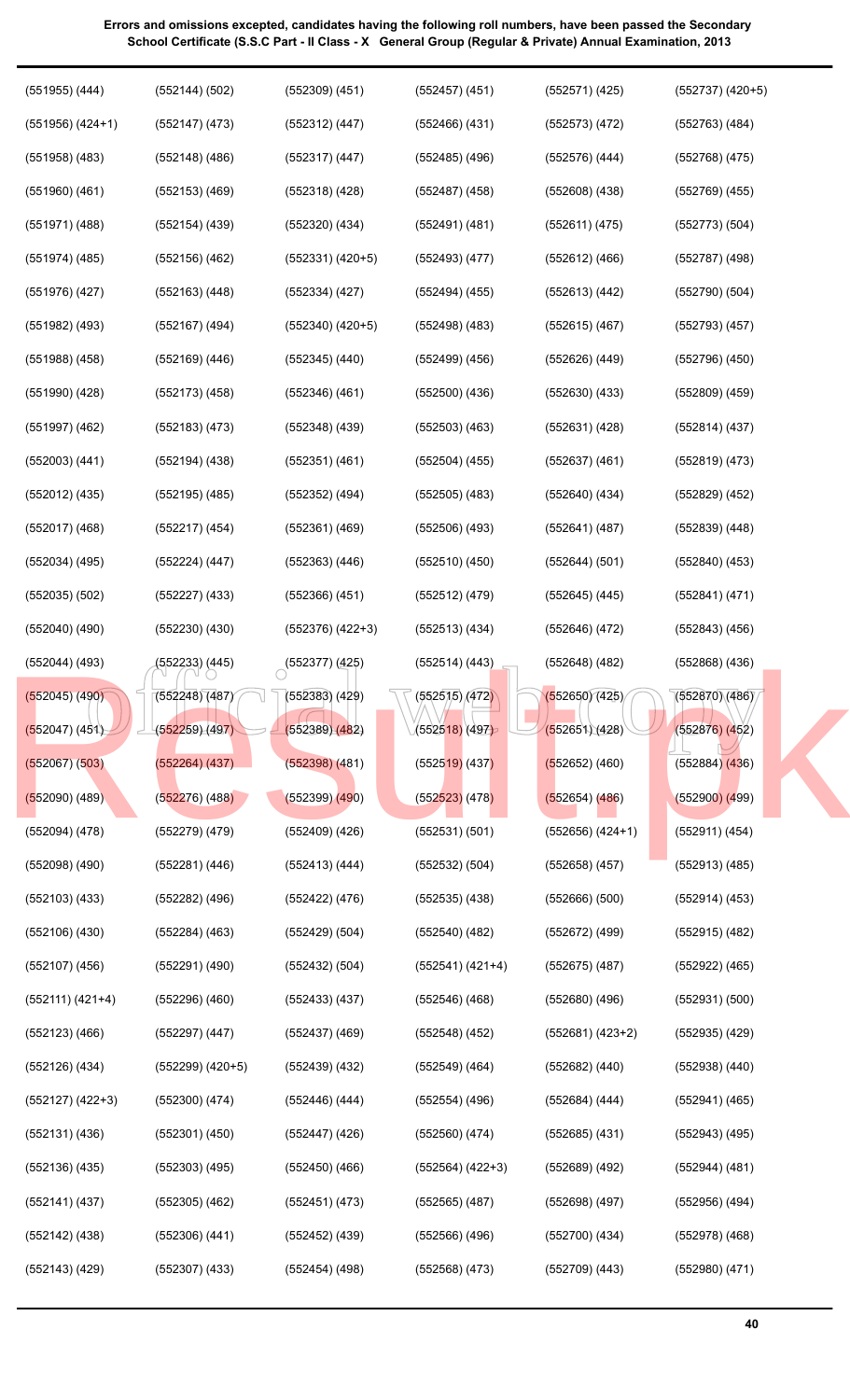| $(552984)$ $(427)$ | $(553148)$ $(428)$ | $(553385)$ $(455)$        | $(553612)$ $(487)$           | (553734)(501)        | $(553950)$ $(471)$   |
|--------------------|--------------------|---------------------------|------------------------------|----------------------|----------------------|
| $(552996)$ $(437)$ | $(553149)$ $(482)$ | $(553388)$ $(471)$        | $(553617)$ $(466)$           | $(553739)$ $(473)$   | $(553953)$ $(461)$   |
| $(552999)$ $(487)$ | $(553150)$ $(471)$ | $(553390)$ $(426)$        | $(553625)$ $(502)$           | $(553742)$ $(472)$   | $(553956)$ $(494)$   |
| $(553023)$ $(445)$ | $(553154)$ $(490)$ | $(553399)$ $(472)$        | $(553626)$ $(499)$           | $(553743)$ $(440+2)$ | $(553963)$ $(496)$   |
| $(553025)$ $(483)$ | $(553156)$ $(458)$ | $(553405)$ $(448)$        | $(553628)$ $(442)$           | $(553749)$ (499)     | $(553970)$ $(500)$   |
| $(553027)$ $(466)$ | $(553171)$ $(497)$ | $(553412)$ $(437)$        | $(553630)$ $(487)$           | $(553755)$ $(463)$   | $(553971)$ $(497)$   |
| $(553028)$ $(436)$ | $(553173)$ $(500)$ | $(553413)$ $(433)$        | $(553642)$ $(446)$           | $(553757)$ (495)     | $(553973)$ $(504)$   |
| $(553029)$ $(500)$ | $(553174)$ (449)   | $(553417)$ $(453)$        | $(553644) (421+4)$           | $(553763)$ $(453)$   | $(553977)$ $(430)$   |
| $(553035)$ $(448)$ | $(553183)$ $(467)$ | $(553445)$ $(458)$        | $(553649)$ $(464)$           | $(553764)$ $(500)$   | $(553978)$ $(478)$   |
| $(553043)$ $(477)$ | $(553187)$ $(500)$ | $(553449)$ $(486)$        | $(553655)$ $(452)$           | $(553767)$ $(423+2)$ | $(553979)$ $(480)$   |
| $(553047)$ $(448)$ | $(553189)$ $(470)$ | $(553450)$ $(439)$        | $(553657)$ $(430)$           | $(553771)$ $(493)$   | $(553989)$ $(437)$   |
| $(553050)$ $(432)$ | $(553192)$ $(477)$ | $(553451)$ $(454)$        | $(553659)$ $(421+4)$         | $(553772)$ $(485)$   | (553991) (471)       |
| $(553056)$ $(463)$ | (553193) (481)     | $(553457)$ $(465)$        | $(553660)$ $(453)$           | (553774)(497)        | $(553992)$ $(462)$   |
| $(553057)$ $(477)$ | $(553196)$ $(459)$ | $(553462)$ $(486)$        | $(553661)$ $(448)$           | (553781)(503)        | $(553995)$ $(497)$   |
| $(553061)$ $(428)$ | $(553197)$ $(453)$ | $(553465)$ $(453)$        | $(553662)$ $(466)$           | $(553789)$ $(433)$   | $(553996)$ $(504)$   |
| $(553066)$ $(434)$ | $(553199)$ $(481)$ | $(553468)$ $(466)$        | $(553663)$ $(453)$           | $(553792)$ $(487)$   | $(554006)$ $(428)$   |
| $(553068)$ $(459)$ | $(553201)$ $(455)$ | $(553474)$ (494)          | $(553667)$ $(488)$           | $(553793) (424+1)$   | $(554010)$ $(472)$   |
| $(553069)$ $(442)$ | (553204) (434)     | $\bigcirc$ (553477) (455) | $(553670)$ $(461)$           | $(553795)$ $(477)$   | $(554013)$ $(441)$   |
| $(553079)$ $(436)$ | (553205)(453)      | $(553478)$ (476)          | (553673)/(442)               | (553798)(431)        | (554017)(456)        |
| (553081) (502)     | (553206)(425)      | (553490)(458)             | (5536 <mark>76)</mark> (479) | (553803)(474)        | $(554037)$ $(439)$   |
| $(553082)$ $(461)$ | $(553209)$ $(482)$ | $(553492)$ $(487)$        | $(553682)$ (486)             | $(553807)$ (495)     | $(554041)$ $(458)$   |
| $(553083)$ (425)   | (553212) (446)     | $(553497)$ $(465)$        | $(553683)$ (431)             | $(553809)$ $(426)$   | $(554053)$ $(460)$   |
| $(553090)$ $(485)$ | (553213)(428)      | $(553502)$ $(499)$        | $(553684)$ $(464)$           | (553811) (470)       | $(554056)$ $(446)$   |
| $(553095)$ $(494)$ | $(553220)$ $(485)$ | $(553506)$ $(478)$        | $(553685)$ $(450)$           | $(553816)$ $(454)$   | (554057) (434)       |
| $(553103)$ $(460)$ | $(553224)$ $(461)$ | $(553509)$ $(489)$        | $(553686)$ $(438)$           | $(553818)$ $(430)$   | $(554063)$ $(477)$   |
| $(553109)$ $(477)$ | $(553238)$ $(468)$ | $(553510)$ (455)          | $(553688)$ $(451)$           | $(553824)$ (491)     | $(554066)$ $(471)$   |
| $(553110)$ $(477)$ | $(553245)$ $(453)$ | $(553512)$ (492)          | $(553691)$ $(420+5)$         | $(553825)$ $(494)$   | $(554068)$ $(424+1)$ |
| (553111) (478)     | $(553274)$ $(470)$ | $(553517)$ (498)          | $(553693)$ $(496)$           | $(553838)$ $(473)$   | $(554073)$ $(502)$   |
| $(553112)$ $(495)$ | $(553319)$ $(425)$ | $(553518)$ (491)          | $(553695)$ $(439)$           | $(553864)$ $(442)$   | $(554084)$ $(500)$   |
| (553114) (442)     | $(553362)$ $(428)$ | $(553519)$ (468)          | $(553698)$ $(475)$           | $(553867)$ $(434)$   | $(554094)$ $(465)$   |
| $(553116)$ $(475)$ | $(553365)$ $(454)$ | $(553523)$ $(488)$        | $(553706)$ $(432)$           | $(553882)$ $(472)$   | $(554098)$ (499)     |
| $(553122)$ $(494)$ | $(553369)$ $(470)$ | (553524) (427)            | $(553707)$ $(497)$           | $(553883)$ $(468)$   | (554111) (478)       |
| $(553126)$ $(450)$ | $(553373)$ $(451)$ | $(553531)$ (498)          | $(553717)$ $(460)$           | $(553886)$ $(491)$   | (554112) (459)       |
| $(553130)$ $(502)$ | $(553377)$ $(450)$ | (553588) (483)            | (553720)(503)                | $(553887)$ (474)     | (554113) (439)       |
| $(553145)$ (461)   | (553381) (472)     | (553594) (420+5)          | $(553722)$ $(444)$           | $(553888)$ $(498)$   | $(554120)$ $(504)$   |
| $(553146)$ $(434)$ | $(553382)$ $(460)$ | $(553602)$ $(456)$        | $(553726)$ $(435)$           | $(553894)$ $(476)$   | $(554128)$ $(445)$   |
|                    |                    |                           |                              |                      |                      |

**41**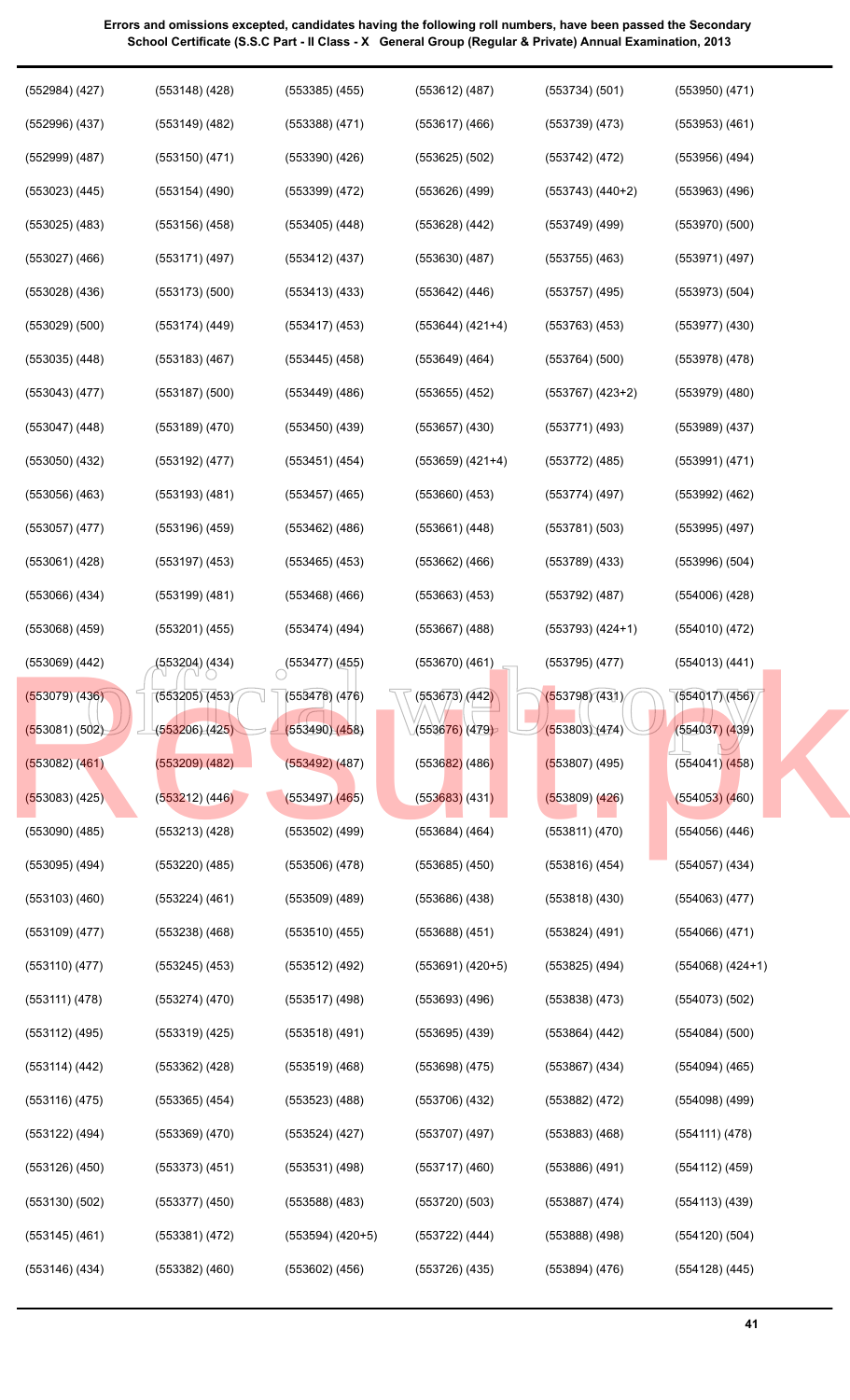| $(554181)$ (457)   | $(554430)$ $(480)$   | $(554626)$ $(482)$ | (554770)(503)                | $(554916)$ $(500)$   | $(555062)$ $(463)$ |
|--------------------|----------------------|--------------------|------------------------------|----------------------|--------------------|
| $(554182)$ (435)   | $(554431)$ $(450)$   | $(554629)$ $(504)$ | $(554771)$ (465)             | $(554917)$ (476)     | $(555064)$ $(476)$ |
| (554191) (429)     | $(554435)$ $(483)$   | $(554630)$ $(493)$ | $(554779)$ (459)             | $(554926)$ $(444)$   | $(555072)$ (491)   |
| (554192) (468)     | $(554441)$ (450)     | $(554632)$ $(446)$ | (554781)(460)                | $(554927)$ (498)     | $(555083)$ $(437)$ |
| $(554193)$ $(430)$ | $(554443)$ (484)     | $(554633)$ $(445)$ | (554783)(504)                | $(554936)$ $(474)$   | $(555088)$ $(474)$ |
| (554201) (428)     | $(554452)$ (471)     | (554636)(454)      | $(554785)$ $(482)$           | $(554937)$ $(460)$   | $(555093)$ $(444)$ |
| $(554203)$ $(475)$ | $(554456)$ (497)     | $(554637)$ $(475)$ | $(554787)$ $(502)$           | $(554942)$ (494)     | $(555098)$ $(435)$ |
| $(554208)$ $(468)$ | $(554457)$ (473)     | $(554651)$ (428)   | (554792) (488)               | (554944) (477)       | $(555108)$ $(454)$ |
| (554211) (487)     | $(554460)$ $(461)$   | $(554659)$ (441)   | $(554793)$ $(445)$           | $(554945)$ (498)     | $(555109)$ $(463)$ |
| (554215) (498)     | $(554466)$ $(424+1)$ | $(554664)$ (496)   | $(554795)$ $(446)$           | $(554947)$ (489)     | $(555112)$ $(433)$ |
| $(554231)$ $(459)$ | $(554479)$ $(470)$   | $(554667)$ (488)   | $(554798)$ $(472)$           | $(554949)$ $(454)$   | (555115)(471)      |
| (554236)(501)      | $(554480)$ (495)     | (554674)(433)      | (554799) (429)               | (554954) (498)       | (555117)(468)      |
| $(554237)$ $(464)$ | $(554487)$ (465)     | $(554683)$ $(500)$ | $(554806)$ $(446)$           | $(554955)$ $(423+2)$ | (555124) (464)     |
| $(554258)$ $(425)$ | (554489) (449)       | $(554685)$ (475)   | (554811)(447)                | $(554958)$ $(476)$   | $(555126)$ $(469)$ |
| $(554262)$ $(446)$ | $(554492)$ $(470)$   | $(554686)$ (458)   | $(554814)$ (457)             | $(554960)$ $(474)$   | $(555128)$ $(440)$ |
| $(554265)$ $(476)$ | (554501) (471)       | $(554689)$ (443)   | (554832) (429)               | $(554965)$ $(448)$   | $(555129)$ (497)   |
| $(554269)$ $(460)$ | (554503) (488)       | (554690)(432)      | $(554841) (422+3)$           | $(554966)$ $(434)$   | $(555130)$ $(478)$ |
| $(554270)$ (496)   | (554509)(454)        | $(554693)$ $(462)$ | $(554842)$ (497)             | (554976)(468)        | (555140)(475)      |
| (554277) (433)     | (554510)(442)        | (554695)(426)      | (5548 <mark>44)</mark> (498) | (554982)(465)        | $(555145)$ (466)   |
| $(554278)$ $(426)$ | (554513)(477)        | $(554697)$ $(472)$ | $(554847)$ (494)             | $(554985)$ (480)     | $(555147)$ $(454)$ |
| (554281) (433)     | (554527) (503)       | $(554701)$ $(458)$ | $(554848)$ (498)             | $(554986)$ (469)     | $(555148)$ (488)   |
| $(554284)$ $(463)$ | $(554535)$ $(481)$   | $(554703)$ $(453)$ | $(554855)$ (445)             | $(554989)$ $(433)$   | $(555149)$ $(436)$ |
| $(554360)$ $(493)$ | (554536) (482)       | $(554704)$ (454)   | $(554860)$ $(439)$           | $(555000)$ $(470)$   | $(555152)$ $(426)$ |
| $(554361)$ (490)   | (554539) (494)       | $(554713)$ $(503)$ | $(554864)$ $(431)$           | $(555003)$ $(477)$   | $(555155)$ $(478)$ |
| $(554368)$ $(452)$ | $(554545)$ (489)     | $(554714)$ (496)   | $(554865)$ $(422+3)$         | $(555011)$ $(436)$   | $(555162)$ (465)   |
| $(554382)$ $(435)$ | $(554546)$ $(446)$   | $(554723)$ $(482)$ | $(554866)$ $(476)$           | $(555014)$ (488)     | $(555165)$ $(488)$ |
| $(554383)$ $(485)$ | (554581) (472)       | $(554729)$ $(438)$ | $(554879)$ $(451)$           | $(555023) (424+1)$   | (555172) (473)     |
| $(554384)$ $(466)$ | $(554591)$ $(420+5)$ | (554732) (499)     | $(554882)$ $(451)$           | (555026)(434)        | $(555183)$ $(463)$ |
| $(554403)$ $(467)$ | $(554592)$ $(423+2)$ | $(554744)$ (482)   | $(554883)$ $(501)$           | $(555034)$ $(478)$   | $(555186)$ (491)   |
| (554411) (494)     | $(554593)$ $(477)$   | $(554746)$ $(478)$ | $(554886)$ $(491)$           | (555036)(467)        | $(555187)$ $(470)$ |
| $(554415)$ (459)   | $(554607)$ (497)     | $(554749)$ $(481)$ | $(554888)$ $(487)$           | $(555037)$ $(479)$   | $(555189)$ $(470)$ |
| $(554416)$ $(502)$ | (554612) (477)       | $(554753)$ $(458)$ | $(554890)$ $(442)$           | $(555038)$ $(422+3)$ | $(555195)$ $(447)$ |
| $(554418)$ (463)   | $(554618)$ (487)     | $(554758)$ $(468)$ | $(554897)$ (429)             | $(555045)$ (429)     | $(555197)$ $(465)$ |
| $(554423)$ $(500)$ | $(554621)$ $(430)$   | $(554760)$ $(456)$ | $(554909)$ $(485)$           | $(555049)$ $(503)$   | $(555200)$ $(466)$ |
| $(554424)$ $(459)$ | $(554622)$ (453)     | (554762) (503)     | $(554910)$ $(434)$           | $(555051)$ $(458)$   | (555201) (428)     |
|                    |                      |                    |                              |                      |                    |

(554768) (503)

(554915) (497)

(555058) (464)

(554625) (464)

(554180) (439)

(554425) (424+1)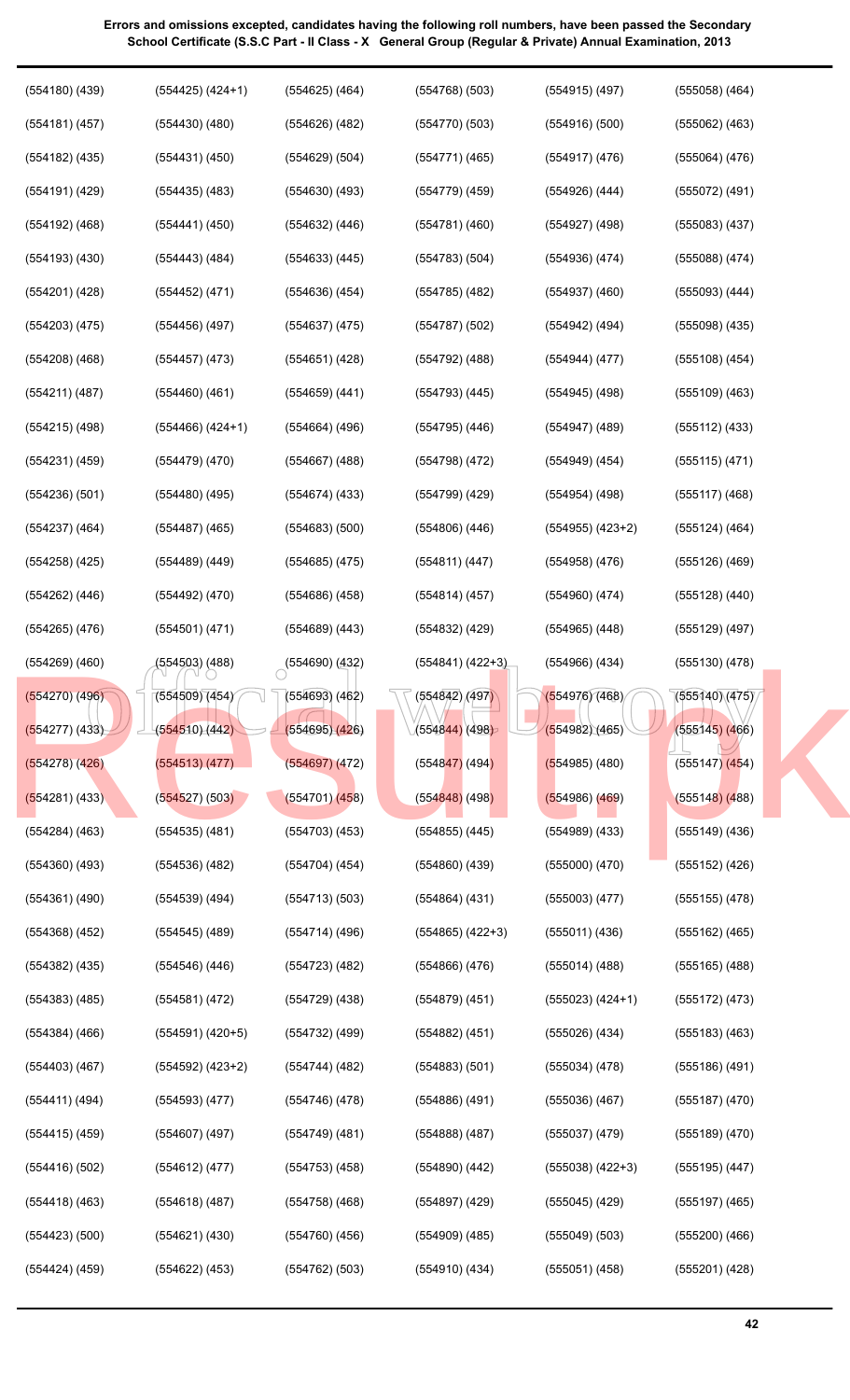| $(555208)$ $(433)$ | $(555325)$ $(451)$   | $(555487)$ (429)          | $(555622)$ $(478)$           | $(555856)$ $(448)$ | $(556031)$ $(453)$   |
|--------------------|----------------------|---------------------------|------------------------------|--------------------|----------------------|
| $(555210)$ $(436)$ | $(555327)$ $(477)$   | $(555490)$ $(483)$        | $(555623)$ $(477)$           | (555876)(444)      | $(556032)$ $(440)$   |
| $(555216)$ $(454)$ | $(555329)$ $(498)$   | (555491)(500)             | $(555626)$ $(430)$           | $(555879)$ $(428)$ | $(556033)$ $(485)$   |
| $(555218)$ $(477)$ | $(555331)$ $(484)$   | (555493)(426)             | $(555630)$ $(454)$           | $(555880)$ $(446)$ | $(556036)$ $(495)$   |
| $(555222)$ $(448)$ | $(555335)$ $(436)$   | $(555494)$ (483)          | $(555633)$ $(433)$           | $(555891)$ $(503)$ | $(556039)$ $(487)$   |
| $(555223)$ $(478)$ | $(555345)$ $(464)$   | $(555497)$ $(456)$        | $(555634)$ $(483)$           | (555898)(430)      | $(556041)$ $(439)$   |
| (555224) (441)     | $(555348)$ $(463)$   | $(555504)$ $(424+1)$      | $(555635)$ $(457)$           | $(555899)$ $(443)$ | $(556044)$ $(481)$   |
| $(555230)$ $(455)$ | $(555351)$ $(499)$   | $(555505)$ $(472)$        | $(555637)$ $(450)$           | $(555900)$ $(442)$ | $(556045)$ $(449)$   |
| $(555235)$ $(487)$ | $(555356)$ $(440)$   | $(555507)$ $(437)$        | $(555641) (423+2)$           | $(555902)$ $(464)$ | $(556046)$ $(483)$   |
| (555236)(477)      | $(555363)$ $(456)$   | $(555508)$ $(479)$        | $(555648)$ (477)             | (555911) (451)     | $(556047)$ $(480)$   |
| $(555241) (424+1)$ | $(555369)$ $(431)$   | $(555515)$ $(451)$        | $(555656)$ $(451)$           | $(555912)$ $(432)$ | $(556050)$ $(440)$   |
| $(555243)$ $(504)$ | $(555375)$ $(497)$   | $(555551)$ (491)          | $(555660)$ $(474)$           | $(555917)$ $(433)$ | $(556052)$ $(483)$   |
| $(555247)$ $(439)$ | $(555376)$ $(482)$   | $(555558)$ $(455)$        | $(555664)$ $(449)$           | $(555922)$ $(442)$ | $(556055)$ $(495)$   |
| $(555251)$ $(491)$ | $(555381)$ $(431)$   | $(555564)$ $(433)$        | $(555668)$ $(463)$           | $(555924)$ $(468)$ | $(556057)$ $(474)$   |
| $(555252)$ $(503)$ | $(555386)$ $(476)$   | $(555567)$ $(503)$        | $(555669)$ $(456)$           | $(555925)$ $(465)$ | $(556060)$ $(453)$   |
| $(555253)$ $(450)$ | $(555387)$ $(424+1)$ | $(555570)$ (453)          | $(555672)$ $(439)$           | (555926)(470)      | $(556061)$ $(460)$   |
| $(555254)$ $(473)$ | $(555388)$ $(476)$   | (555572) (504)            | $(555673)$ $(496)$           | (555939) (429)     | $(556064)$ $(454)$   |
| $(555255)$ $(494)$ | (555389) (453)       | $\bigcirc$ (555573) (495) | $(555679)$ $(493)$           | $(555944)$ (434)   | $(556075)$ $(484)$   |
| (555258) (484)     | (555397)(480)        | $(555577)$ (489)          | $\sqrt{655680}$ (432)        | (555946)(484)      | (556079)(480)        |
| (555271) (456)     | (555412)(437)        | (555578)(491)             | (5556 <mark>91)</mark> (484) | (555950)(436)      | $(556086)$ $(501)$   |
| (555272) (447)     | (555421) (470)       | $(555580)$ $(464)$        | $(555693)$ (491)             | (555951) (436)     | $(556093)$ $(483)$   |
| $(555273) (423+2)$ | (555422) (444)       | $(555582)$ $(438)$        | $(555703)$ (498)             | $(555955)$ $(473)$ | $(556095)$ $(442)$   |
| (555274) (458)     | $(555423)$ $(420+5)$ | $(555583)$ (447)          | $(555704)$ (490)             | $(555991) (422+3)$ | (556096) (492)       |
| (555282) (468)     | $(555433)$ $(446)$   | $(555586)$ $(488)$        | $(555720)$ $(485)$           | $(555992)$ $(499)$ | (556099) (437)       |
| (555286) (442)     | (555434)(467)        | $(555590)$ $(438)$        | (555721) (478)               | (555999) (474)     | $(556118)$ $(420+5)$ |
| (555290) (454)     | $(555435)$ $(471)$   | $(555591)$ $(475)$        | $(555726)$ (446)             | (556001) (427)     | $(556122)$ $(445)$   |
| $(555306)$ $(450)$ | $(555439)$ $(435)$   | $(555596)$ (485)          | $(555727)$ $(470)$           | $(556002)$ $(452)$ | $(556124)$ $(432)$   |
| $(555311)$ $(432)$ | $(555441)$ $(430)$   | $(555599)$ $(472)$        | $(555734)$ (498)             | $(556009)$ $(434)$ | (556136)(441)        |
| $(555312)$ $(477)$ | $(555445)$ (452)     | $(555607)$ $(497)$        | $(555762)$ $(468)$           | $(556010)$ $(485)$ | (556154) (455)       |
| $(555315)$ $(450)$ | $(555447)$ (435)     | $(555608)$ $(466)$        | $(555769)$ $(452)$           | (556011) (444)     | $(556159)$ $(453)$   |
| $(555317)$ $(465)$ | $(555449)$ $(463)$   | (555611) (479)            | $(555778)$ (455)             | $(556012) (424+1)$ | $(556165)$ (487)     |
| $(555319)$ $(428)$ | $(555450)$ $(453)$   | (555616) (446)            | $(555791)$ $(475)$           | (556016) (464)     | $(556166)$ $(491)$   |
| $(555320)$ $(435)$ | $(555463)$ $(483)$   | $(555617)$ $(471)$        | $(555796)$ $(426)$           | $(556019)$ $(479)$ | $(556168)$ $(476)$   |
| (555321) (502)     | (555467) (443)       | $(555618)$ (449)          | $(555800)$ $(479)$           | $(556020)$ $(446)$ | $(556171)$ $(468)$   |
| $(555323)$ $(446)$ | $(555475)$ $(424+1)$ | $(555619)$ (428)          | $(555816)$ (492)             | $(556025)$ $(471)$ | $(556174)$ (495)     |
| $(555324)$ $(465)$ | $(555477)$ $(460)$   | $(555620)$ $(433)$        | (555817)(499)                | $(556027)$ $(460)$ | $(556175)$ $(461)$   |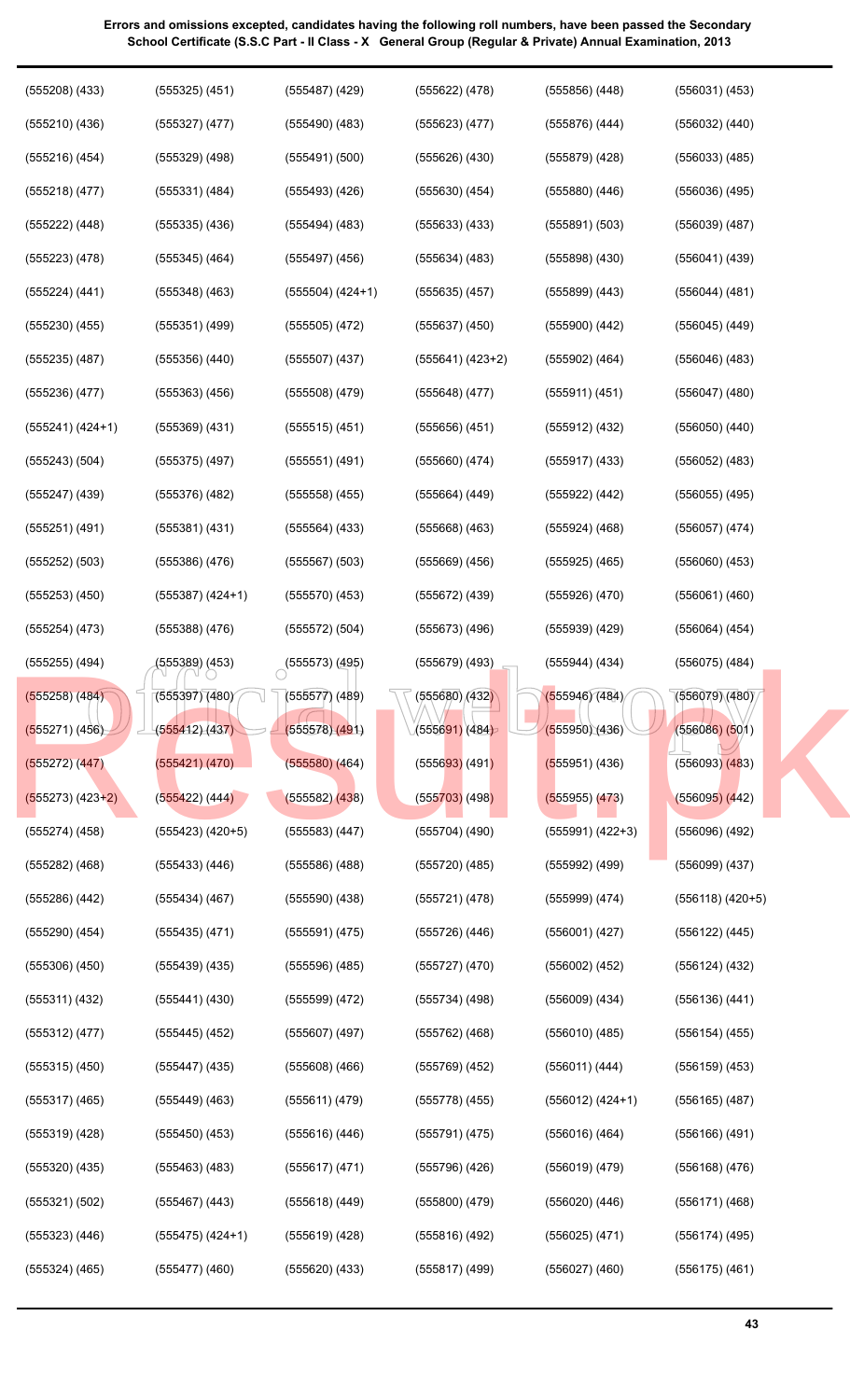| (556179) (485)     | (556323) (486)       | $(556445)$ $(428)$   | (556735) (464)                 | $(556980)$ $(473)$   | $(557107)$ $(434)$   |
|--------------------|----------------------|----------------------|--------------------------------|----------------------|----------------------|
| $(556185)$ $(486)$ | (556326) (464)       | $(556448)$ $(470)$   | $(556751)$ $(465)$             | $(556982)$ $(458)$   | $(557110)$ (497)     |
| $(556187)$ (488)   | $(556329)$ $(456)$   | $(556449)$ $(449)$   | $(556754)$ (485)               | $(556983)$ $(486)$   | $(557123)$ $(481)$   |
| $(556191)$ $(462)$ | (556335) (488)       | $(556454)$ $(480)$   | $(556755)$ $(437)$             | $(556986)$ $(438)$   | $(557125)$ $(447)$   |
| $(556195)$ $(442)$ | $(556337)$ $(485)$   | $(556455)$ $(495)$   | $(556757)$ $(425)$             | $(556987)$ $(468)$   | $(557128)$ $(451)$   |
| $(556203)$ $(457)$ | $(556338)$ $(469)$   | $(556457)$ (454)     | $(556759)$ $(421+4)$           | $(556988)$ $(460)$   | $(557131) (427+2)$   |
| $(556204)$ $(445)$ | $(556339)$ $(496)$   | $(556462)$ (494)     | $(556765)$ $(436)$             | $(556993) (422+3)$   | $(557133)$ $(491)$   |
| $(556208)$ $(466)$ | (556341) (497)       | $(556463)$ $(471)$   | $(556783)$ $(423+2)$           | (556996)(501)        | $(557138)$ $(474)$   |
| (556210) (440)     | $(556343)$ $(485)$   | $(556475)$ $(440)$   | $(556787)$ $(445)$             | $(557000)$ $(437)$   | $(557143)$ (495)     |
| (556213) (497)     | $(556344)$ (492)     | $(556490)$ $(474)$   | $(556794)$ $(440)$             | (557010)(448)        | (557148) (424+1)     |
| (556215) (432)     | $(556352)$ $(461)$   | $(556497)$ $(420+5)$ | $(556814) (422+3)$             | $(557012)$ $(453)$   | $(557155)$ $(474)$   |
| $(556217)$ $(443)$ | $(556358)$ $(443)$   | $(556500)$ $(420+5)$ | $(556815)$ (427)               | (557013)(430)        | $(557159)$ $(438)$   |
| $(556218)$ $(433)$ | (556366) (425)       | $(556504)$ $(458)$   | $(556819)$ $(458)$             | $(557018)$ (488)     | $(557160)$ $(477)$   |
| (556220) (474)     | (556367) (448)       | $(556505)$ $(455)$   | $(556820)$ $(485)$             | (557019)(478)        | (557161) (503)       |
| $(556227)$ $(456)$ | (556377) (431)       | (556523) (504)       | $(556829)$ $(441)$             | (557021) (463)       | (557163) (492)       |
| $(556233)$ $(457)$ | $(556379)$ $(424+1)$ | $(556533)$ $(481)$   | $(556867)$ (454)               | $(557023)$ $(422+3)$ | (557166) (432)       |
| $(556234)$ $(448)$ | (556382) (435)       | $(556559)$ $(467)$   | $(556868)$ $(438)$             | (557026) (497)       | $(557169)$ $(500)$   |
| $(556237)$ $(478)$ | (556384) (441)       | (556563)(441)        | $(556871)$ $(462)$             | $(557028)$ $(504)$   | (557170)(477)        |
| $(556239)$ $(429)$ | $(556385)(421+4)$    | $(556571)$ $(462)$   | $(556879)/(421+4)$             | (557030)(452)        | (557172)(471)        |
| $(556240)$ $(440)$ | (556386)(497)        | (556576)(443)        | (5568 <mark>91)</mark> (420+5) | (557033)(493)        | $(557175)$ (469)     |
| (556241) (473)     | $(556396)$ $(449)$   | $(556586)$ $(442)$   | $(556894)$ (445)               | $(557038)$ (462)     | $(557176)$ $(422+3)$ |
| $(556242)$ (435)   | $(556399)$ $(488)$   | $(556609)$ $(492)$   | (556910)(467)                  | $(557042)$ (446)     | $(557180)$ $(430)$   |
| $(556244)$ (494)   | $(556400)$ $(441)$   | (556620) (429)       | $(556911)$ $(490)$             | (557044) (451)       | $(557181) (421+4)$   |
| $(556248)$ $(476)$ | $(556405)$ $(446)$   | $(556623)$ $(435)$   | $(556912)$ $(442)$             | $(557050)$ $(496)$   | $(557182)$ $(445)$   |
| $(556249)$ $(475)$ | $(556406)$ $(476)$   | $(556628)$ $(471)$   | $(556928)$ $(495)$             | $(557051)$ (488)     | $(557185)$ $(451)$   |
| $(556250)$ $(431)$ | $(556409)$ $(501)$   | $(556637)$ $(471)$   | $(556931)$ $(488)$             | $(557052)$ $(442)$   | $(557187)$ (474)     |
| $(556252)$ $(443)$ | $(556414)$ $(460)$   | $(556655)$ $(476)$   | $(556936)$ $(483)$             | $(557062)$ $(428)$   | $(557190)$ $(451)$   |
| $(556256)$ $(500)$ | $(556416)$ $(475)$   | $(556657)$ $(434)$   | $(556951)$ $(420+5)$           | $(557070)$ $(443)$   | $(557193)$ $(484)$   |
| $(556266)$ $(457)$ | $(556425)$ $(452)$   | $(556676)$ $(462)$   | $(556958)$ $(504)$             | $(557072)$ $(430)$   | $(557194)$ (429)     |
| $(556311)$ $(456)$ | $(556430)$ $(444)$   | $(556689)$ $(470)$   | $(556960)$ $(439)$             | $(557075)$ $(422+3)$ | $(557198)$ $(426)$   |
| $(556313)$ $(487)$ | $(556431)$ $(445)$   | (556691) (478)       | $(556969)$ $(421+4)$           | $(557081)$ $(451)$   | $(557201)$ $(476)$   |
| $(556315)$ $(461)$ | $(556432)$ $(443)$   | (556693)(478)        | $(556972)$ $(429)$             | $(557083)$ $(425)$   | (557202) (490)       |
| $(556317)$ $(475)$ | $(556433)$ $(481)$   | (556708) (426)       | $(556973)$ $(425)$             | (557086) (429)       | $(557208)$ $(488)$   |
| $(556318)$ $(496)$ | $(556436)$ $(429)$   | (556726) (451)       | $(556974)$ $(478)$             | $(557090)$ $(484)$   | (557209) (453)       |
| $(556319)$ $(486)$ | $(556438)$ $(493)$   | $(556729)$ $(430)$   | $(556976)$ $(466)$             | $(557097)$ $(427)$   | $(557215)$ $(466)$   |
| $(556322)$ $(460)$ | (556441) (500)       | (556730) (421+4)     | (556979) (479)                 | $(557100)$ $(423+2)$ | $(557220)$ $(438)$   |
|                    |                      |                      |                                |                      |                      |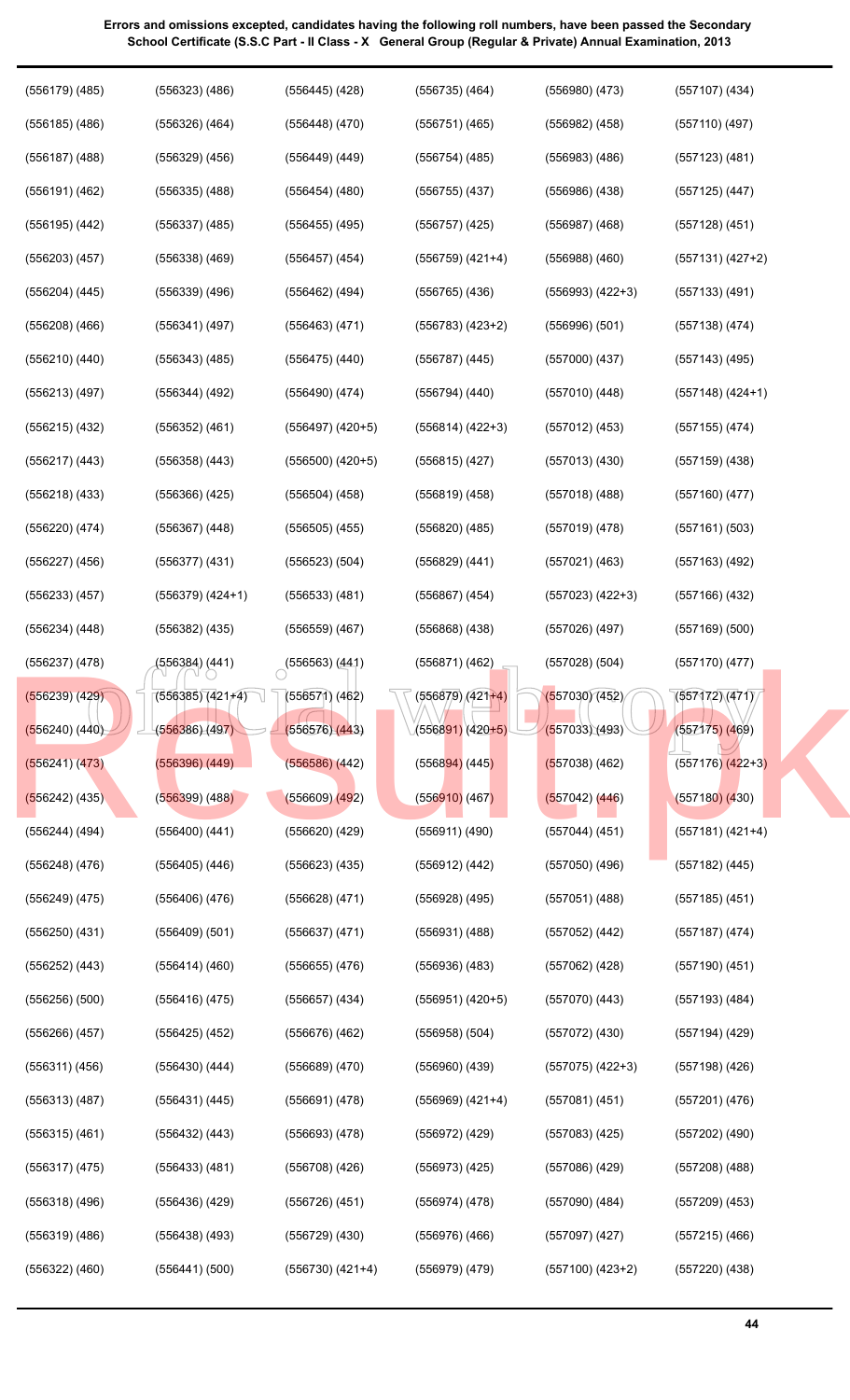| Errors and omissions excepted, candidates having the following roll numbers, have been passed the Secondary |
|-------------------------------------------------------------------------------------------------------------|
| School Certificate (S.S.C Part - Il Class - X General Group (Regular & Private) Annual Examination, 2013    |
|                                                                                                             |

| $(557221) (423+2)$   | $(557366)$ $(492)$ | $(557506)$ $(448)$   | $(557625)$ (485)             | $(557807)$ $(420+5)$ | $(557997)$ $(434)$   |
|----------------------|--------------------|----------------------|------------------------------|----------------------|----------------------|
| (557222) (473)       | $(557370)$ $(487)$ | $(557523)$ $(434)$   | $(557630)$ $(429)$           | (557814)(438)        | $(558002)$ $(465)$   |
| $(557223)$ $(447)$   | $(557373)$ $(430)$ | $(557524)$ $(425)$   | $(557638)$ $(432)$           | (557821)(471)        | $(558003)$ $(440)$   |
| $(557224)$ $(436)$   | $(557382)$ $(471)$ | $(557527)$ $(420+5)$ | $(557639)$ (429)             | (557822) (479)       | $(558009)$ $(445)$   |
| $(557228)$ $(482)$   | $(557383)$ $(458)$ | $(557529)$ $(487)$   | $(557641) (420+5)$           | $(557854)$ (465)     | $(558010)$ $(444)$   |
| $(557232)$ $(482)$   | $(557385)$ $(436)$ | $(557535)$ $(450)$   | $(557644)$ (481)             | $(557855)$ (499)     | $(558015)$ $(488)$   |
| $(557242)$ (493)     | $(557386)$ $(430)$ | (557539) (495)       | $(557645)$ (420+5)           | $(557856)$ $(458)$   | $(558016)$ (497)     |
| $(557243)$ $(425)$   | $(557390)$ $(469)$ | $(557543)$ (454)     | $(557650)$ $(424+1)$         | $(557858)$ (491)     | $(558019)$ $(485)$   |
| $(557257)$ $(444)$   | $(557392)$ $(436)$ | $(557544)$ $(439)$   | $(557655)$ (478)             | $(557859)$ $(476)$   | $(558021)$ $(460)$   |
| $(557262)$ $(456)$   | $(557396)$ $(447)$ | $(557547)$ (475)     | $(557663)$ $(441)$           | $(557867)$ (457)     | $(558039)$ $(489)$   |
| $(557275)$ $(459)$   | (557397) (490)     | $(557549)$ (483)     | (557664) (425)               | $(557868)$ $(485)$   | $(558040)$ $(456)$   |
| $(557277)$ $(444)$   | $(557398)$ $(501)$ | $(557555)$ $(457)$   | $(557669)$ $(472)$           | $(557872)$ (487)     | $(558045)$ (498)     |
| $(557282)$ $(460)$   | $(557416)$ (468)   | $(557556)$ $(463)$   | $(557670)$ (484)             | $(557875)$ (485)     | $(558047)$ $(449)$   |
| $(557283)$ $(425)$   | $(557425)$ (474)   | $(557557)$ $(443)$   | $(557674)$ (449)             | (557877)(476)        | $(558048)$ $(470)$   |
| $(557286)$ $(474)$   | $(557435)$ $(455)$ | $(557559)$ $(460)$   | $(557680)$ $(452)$           | (557878)(501)        | $(558049)$ (499)     |
| (557290) (457)       | $(557441)$ (426)   | (557560) (429)       | $(557683)$ $(421+4)$         | $(557890)$ $(472)$   | $(558050)$ $(466)$   |
| $(557296)$ $(427)$   | $(557445)$ (460)   | (557562) (423+2)     | $(557685)$ $(443)$           | (557894) (441)       | $(558052)$ $(425)$   |
| $(557320)$ $(461)$   | (557446) (462)     | (557566)(469)        | $(557692)$ (455)             | $(557895)$ (451)     | (558054) (490)       |
| (557321) (42144)     | (557450)(449)      | $(557568)$ (464)     | (557698) (435)               | (557896)(478)        | (558056)(437)        |
| (557322) (484)       | (557452)(427)      | $(557569)$ $(436)$   | (557706) (497)               | (557899)(462)        | $(558058)$ $(461)$   |
| $(557337)$ $(440)$   | $(557453)$ $(439)$ | $(557571)$ (493)     | (5577 <mark>07)</mark> (442) | (557913) (479)       | $(558060)$ $(469)$   |
| $(557338)$ (457)     | (557454)(431)      | (557572) (475)       | $(557710)$ (424+1)           | (557914) (492)       | (558061) (475)       |
| $(557341)$ $(440)$   | $(557455)$ (451)   | $(557577)$ $(431)$   | $(557712)$ $(423+2)$         | $(557929)$ $(479)$   | $(558066)$ $(502)$   |
| $(557342)$ $(431)$   | $(557456)$ (494)   | $(557583)$ $(438+1)$ | (557713)(490)                | (557931) (461)       | $(558067)$ $(426)$   |
| $(557343)$ $(452)$   | $(557459)$ (498)   | (557585) (421+4)     | $(557715)$ $(432)$           | $(557935)$ $(425)$   | $(558068)$ $(476)$   |
| $(557344)$ $(486)$   | $(557461)$ (461)   | $(557586)$ (458)     | (557716)(483)                | $(557936)$ $(502)$   | $(558070)$ $(486)$   |
| $(557349)$ $(445)$   | $(557464)$ (490)   | $(557588)$ $(502)$   | $(557722)$ $(430)$           | $(557948)$ (454)     | $(558072)$ (499)     |
| $(557354)$ $(423+2)$ | $(557467)$ (454)   | (557593)(479)        | $(557733)$ $(422+3)$         | $(557951)$ (439)     | $(558074)$ (484)     |
| $(557355)$ $(450)$   | $(557469)$ $(438)$ | $(557596)$ $(454)$   | $(557749)$ (434)             | $(557967)$ (466)     | $(558075)$ $(459)$   |
| (557356)(470)        | $(557473)$ (425)   | $(557607)$ $(470)$   | (557757)(435)                | $(557973)$ $(438)$   | $(558077)$ $(422+3)$ |
| $(557357)$ $(477)$   | $(557477)$ (434)   | (557612) (503)       | $(557783)$ $(441)$           | $(557974)$ (433)     | $(558083)$ $(426)$   |
| $(557358)$ $(476)$   | $(557479)$ (426)   | $(557613)$ (435)     | (557788) (436)               | (557977) (471)       | $(558084)$ $(423+2)$ |
| (557359) (445)       | $(557485)$ (482)   | (557617) (485)       | (557794) (495)               | (557981) (442)       | $(558086)$ $(470)$   |
| $(557360)$ $(424+1)$ | (557492) (429)     | $(557618)$ (494)     | (557795) (479)               | $(557988)$ $(439)$   | $(558089)$ $(474)$   |
| $(557363)$ $(436)$   | (557496) (435)     | (557621) (475)       | (557797) (494)               | $(557990)$ (474)     | $(558092)$ $(473)$   |
| $(557365)$ $(484)$   | $(557497)$ $(473)$ | $(557624)$ $(452)$   | $(557801)$ $(441)$           | $(557991)$ $(452)$   | $(558093)$ $(445)$   |
|                      |                    |                      |                              |                      |                      |

**45**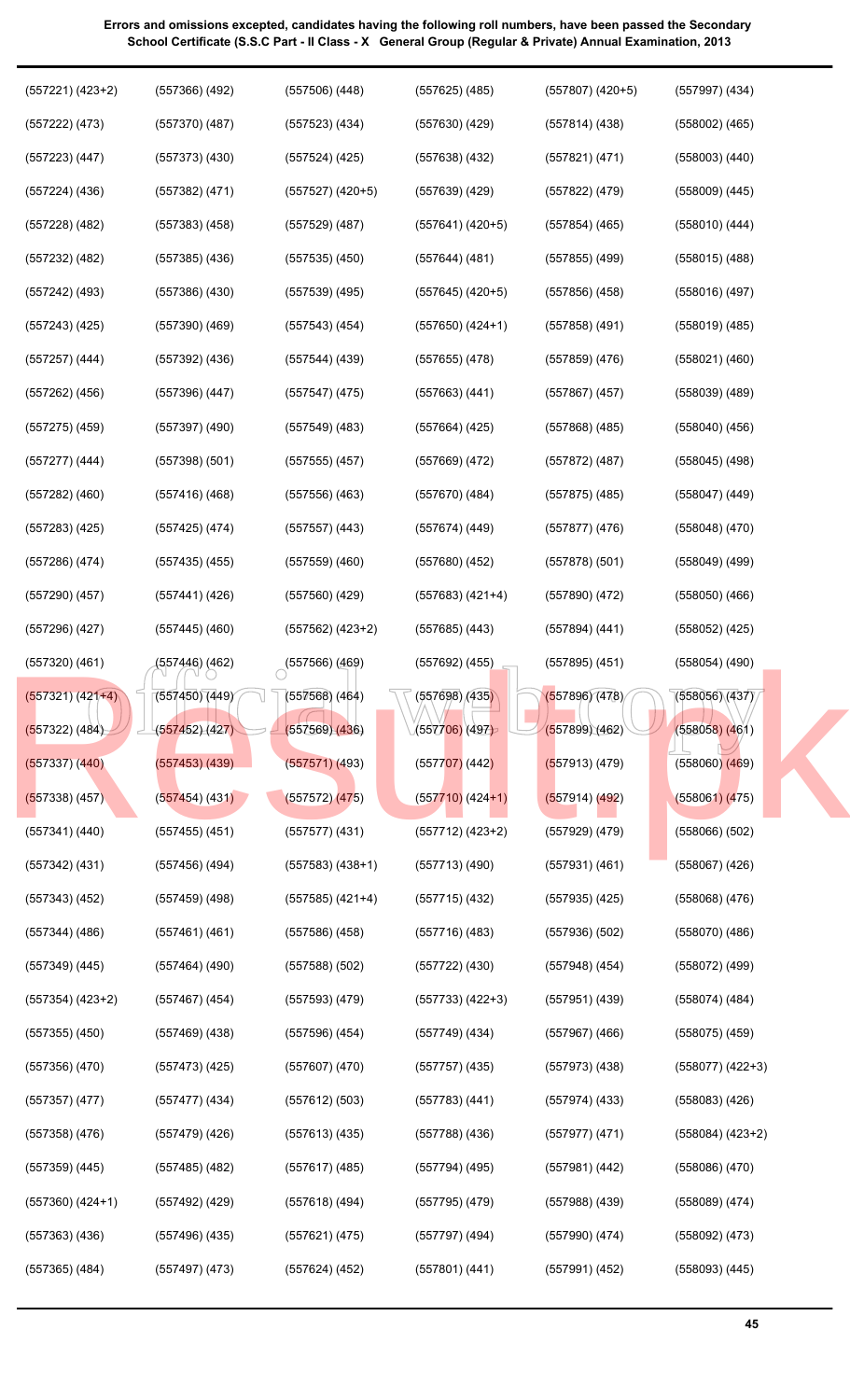| $(558096)$ $(466)$ | $(558277)$ $(447)$       | (558400)(501)             | $(558689)$ $(492)$   | $(558930)$ $(488)$ | $(559072)$ $(496)$   |
|--------------------|--------------------------|---------------------------|----------------------|--------------------|----------------------|
| $(558098)$ $(450)$ | $(558280)$ $(465)$       | $(558406)$ $(458)$        | $(558701)$ $(436)$   | $(558936) (424+1)$ | $(559075)$ $(477)$   |
| $(558099)$ $(434)$ | (558281) (441)           | (558413) (473)            | $(558728)$ $(488)$   | $(558943) (421+4)$ | $(559080)$ $(458)$   |
| $(558100)$ $(442)$ | $(558283)$ $(500)$       | $(558415)$ (489)          | $(558769)$ $(421+4)$ | $(558948)$ $(460)$ | $(559081)$ $(493)$   |
| $(558105)$ $(429)$ | $(558284)$ $(459)$       | $(558418)$ (457)          | $(558773)$ $(441)$   | (558950)(504)      | $(559082)$ $(469)$   |
| $(558107)$ $(441)$ | (558287) (495)           | $(558420)$ (457)          | $(558780)$ $(437)$   | (558951) (431)     | $(559088)$ $(480)$   |
| (558111) (456)     | (558294) (497)           | $(558434)$ (486)          | $(558785)$ $(436)$   | $(558953)$ $(443)$ | $(559109)$ $(450)$   |
| (558119) (455)     | (558297) (428)           | (558491) (495)            | $(558788)$ (497)     | (558961) (481)     | $(559132)$ $(481)$   |
| $(558129)$ $(437)$ | (558298) (426)           | $(558530)$ $(485)$        | $(558789)$ $(503)$   | (558964) (494)     | $(559134)$ (496)     |
| (558144) (471)     | $(558299)$ $(441)$       | (558532) (464)            | (558792) (425)       | $(558966)$ $(433)$ | $(559139)$ $(447)$   |
| (558147) (498)     | $(558305)$ $(440)$       | $(558533)$ $(440)$        | $(558793)$ $(472)$   | $(558967)$ $(442)$ | (559141) (486)       |
| $(558149)$ $(470)$ | $(558308)$ $(449)$       | $(558536)$ $(488)$        | (558794) (457)       | (558976) (497)     | $(559142)$ (465)     |
| (558151) (432)     | (558312) (477)           | $(558544)$ (466)          | (558801) (474)       | $(558987)$ (491)   | (559147) (494)       |
| (558152) (461)     | $(558315)$ $(482)$       | $(558547)$ (498)          | $(558805)$ $(456)$   | $(558990)$ $(480)$ | $(559150)$ $(466)$   |
| $(558153)$ $(490)$ | (558317) (501)           | $(558550)$ $(459)$        | $(558806)$ $(484)$   | (558994) (473)     | (559151) (484)       |
| $(558156)$ $(456)$ | $(558319)$ $(482)$       | $(558552)$ $(453)$        | $(558809) (424+1)$   | $(558995)$ $(442)$ | $(559152)$ (465)     |
| $(558164)$ $(435)$ | $(558320)$ $(476)$       | $(558566)$ (487)          | (558811) (453)       | $(558996)$ $(454)$ | $(559157)$ (491)     |
| $(558166)$ $(467)$ | (558325) (440)           | $\bigcirc$ (558567) (500) | $(558812)$ (427)     | $(558999)$ $(469)$ | $(559160)$ $(462)$   |
| (558168) (492)     | (558331) (487) $\sqrt{}$ | (558569) (480)            | (558874)/(485)       | (559001)(426)      | (559182)(449)        |
| (558169) (487)     | (558336)(477)            | $(558595)(422+3)$         | (558822) (456)       | (559002)(479)      | $(559188)$ (489)     |
| $(558170)$ $(473)$ | $(558342)$ $(429)$       | $(558610)$ $(430)$        | $(558823)$ (481)     | $(559005)$ (480)   | $(559201)$ $(502)$   |
| (558174) (504)     | $(558343)$ $(425)$       | (558611) (458)            | $(558826)$ (490)     | $(559006)$ $(498)$ | $(559202)$ $(443)$   |
| $(558191)$ $(496)$ | $(558344)$ $(482)$       | $(558612)$ $(428)$        | $(558830)$ $(477)$   | $(559016)$ $(486)$ | $(559204)$ $(476)$   |
| $(558194)$ $(446)$ | $(558347)$ $(422+3)$     | $(558615)$ $(462)$        | $(558831)$ $(498)$   | $(559020)$ $(450)$ | $(559209)$ $(432)$   |
| $(558204)$ $(479)$ | $(558356)$ $(458)$       | $(558616)$ $(473)$        | $(558834)$ $(450)$   | $(559021) (421+4)$ | $(559213)$ $(495)$   |
| $(558206)$ $(434)$ | $(558360)$ $(420+5)$     | $(558619)$ $(432)$        | $(558843)$ $(466)$   | (559022) (471)     | $(559219)$ $(493)$   |
| $(558209)$ $(475)$ | $(558363)$ $(424+1)$     | $(558620)$ $(445)$        | $(558844)$ $(498)$   | $(559023)$ $(472)$ | $(559221)$ $(469)$   |
| $(558210)$ $(436)$ | $(558364)$ $(445)$       | $(558622)$ $(463)$        | $(558847)$ $(477)$   | $(559028)$ $(429)$ | $(559224)$ $(441)$   |
| (558211) (473)     | $(558368)$ $(466)$       | $(558628)$ $(427)$        | $(558848)$ $(464)$   | $(559035)$ $(462)$ | $(559225)$ $(420+5)$ |
| $(558227)$ $(465)$ | (558372) (478)           | (558635) (496)            | $(558855)$ $(450)$   | $(559036)$ $(426)$ | $(559230)$ $(485)$   |
| $(558243)$ $(448)$ | $(558379)$ $(503)$       | $(558642) (423+2)$        | $(558857)$ (498)     | $(559045)$ $(464)$ | $(559233)$ $(492)$   |
| $(558250)$ $(499)$ | $(558381)$ $(499)$       | $(558643)$ $(430)$        | $(558862)$ $(433)$   | $(559047)$ (455)   | $(559254)$ $(488)$   |
| $(558256)$ $(469)$ | $(558383)$ $(436)$       | (558647) (442)            | $(558906)$ $(478)$   | $(559050)$ $(436)$ | $(559255)$ $(469)$   |
| $(558257)$ $(458)$ | (558386) (486)           | $(558663)$ $(468)$        | $(558912)$ $(483)$   | $(559059)$ (486)   | $(559256)$ $(472)$   |
| $(558262)$ $(480)$ | (558387) (425)           | $(558676)$ $(473)$        | (558928) (442)       | (559065) (475)     | $(559263)$ $(456)$   |
| $(558276)$ $(478)$ | $(558396)$ $(454)$       | $(558685)$ $(499)$        | $(558929)$ $(446)$   | $(559066)$ $(490)$ | $(559269)$ $(488)$   |
|                    |                          |                           |                      |                    |                      |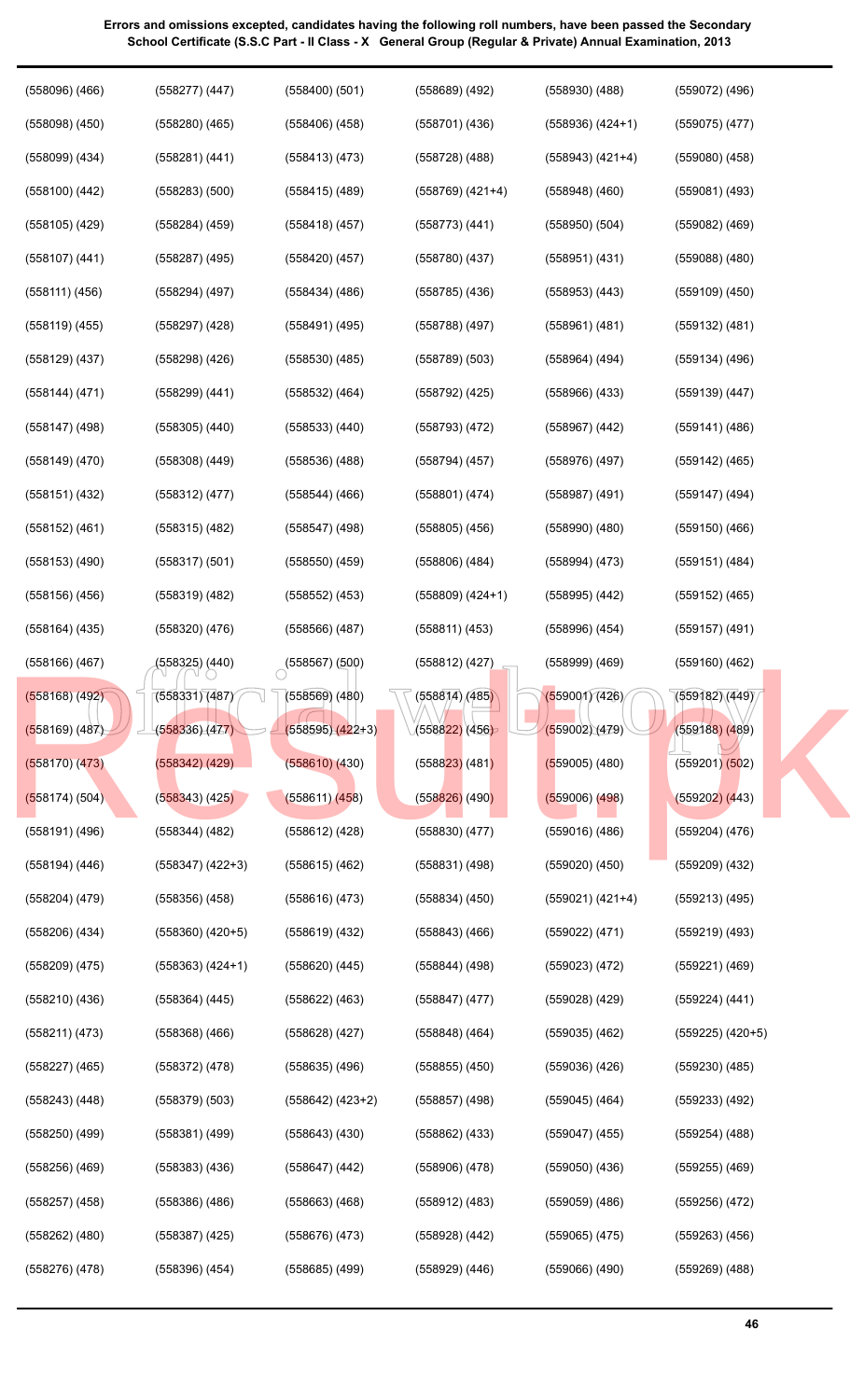| (559270) (453)       | (559390) (440)     | $(559515)$ $(502)$   | $(559655)$ $(504)$ | $(559915)$ (437)   | $(560167)$ $(453)$   |
|----------------------|--------------------|----------------------|--------------------|--------------------|----------------------|
| $(559271)$ $(425)$   | $(559399)$ $(488)$ | $(559516)$ $(446)$   | $(559662)$ $(491)$ | $(559916)$ $(436)$ | $(560176)$ $(459)$   |
| (559272) (499)       | (559400) (449)     | $(559519)$ $(441)$   | $(559663)$ $(469)$ | $(559923)$ $(458)$ | $(560179)$ $(455)$   |
| $(559276)$ $(431)$   | (559401) (483)     | $(559522)$ $(432)$   | $(559664)$ $(501)$ | $(559940)$ $(461)$ | $(560180)$ $(490)$   |
| $(559277)$ $(491)$   | (559404) (482)     | $(559523)$ $(453)$   | $(559666)$ $(441)$ | $(559949)$ $(464)$ | $(560183)$ $(503)$   |
| $(559281)$ $(497)$   | $(559409)$ $(425)$ | $(559524)$ $(422+3)$ | $(559667)$ $(500)$ | $(559958)$ $(496)$ | $(560188)$ $(426)$   |
| $(559286)$ $(494)$   | $(559410)$ $(430)$ | $(559525)$ $(429)$   | $(559669)$ $(470)$ | $(559963)$ $(437)$ | $(560194)$ $(442)$   |
| $(559288)$ $(496)$   | $(559414)$ $(480)$ | $(559528)$ $(443)$   | $(559684)$ $(500)$ | $(559983)$ $(468)$ | $(560195)$ $(475)$   |
| (559289) (444)       | $(559418)$ (467)   | (559532) (502)       | $(559690)$ $(473)$ | $(559984)$ $(425)$ | $(560196)$ $(449)$   |
| $(559291)$ $(463)$   | $(559425)$ $(466)$ | $(559534)$ $(458)$   | $(559720)$ $(446)$ | $(559997)$ $(428)$ | $(560214)$ $(460)$   |
| (559292) (462)       | $(559430)$ $(466)$ | $(559535)$ $(495)$   | $(559724)$ $(440)$ | $(560007)$ $(454)$ | $(560216)$ $(428)$   |
| (559296) (490)       | $(559434)$ (494)   | $(559539)$ $(424+1)$ | $(559725)$ $(436)$ | $(560008)$ $(459)$ | $(560218)$ $(451)$   |
| $(559297)$ $(487)$   | $(559441)$ $(458)$ | (559541) (497)       | $(559728)$ $(430)$ | (560010)(432)      | $(560228)$ $(476)$   |
| $(559299)$ $(421+4)$ | $(559448)$ (421+4) | $(559556)$ $(432)$   | $(559733)$ $(494)$ | (560016)(440)      | $(560230)$ $(494)$   |
| $(559310)$ $(437)$   | (559449) (440)     | $(559565)$ $(426)$   | $(559735)$ $(487)$ | (560026)(504)      | $(560231) (423+2)$   |
| $(559313)$ $(491)$   | $(559455)$ (420+5) | $(559567)$ $(435)$   | $(559736)$ $(500)$ | $(560027)$ $(434)$ | $(560236)$ $(441)$   |
| (559322) (469)       | (559458) (446)     | (559571) (429)       | $(559739)$ $(436)$ | $(560029)$ $(469)$ | $(560243)$ $(470)$   |
| $(559323)$ $(442)$   | (559466) (434)     | (559577)(482)        | (559747) (446)     | $(560038)$ $(485)$ | $(560255)$ $(494)$   |
| (559324) (434)       | (559470) (489)     | $(559579)$ $(465)$   | (559757) (464)     | (560040)(446)      | (560259)(453)        |
| (559331) (491)       | (559473)(497)      | (559595)(440)        | $(559760)$ (465)   | (560047)(495)      | (560261) (436)       |
| $(559332)$ $(466)$   | (559474) (499)     | $(559596)$ $(492)$   | $(559763)$ (483)   | (560054) (483)     | $(560262)$ $(429)$   |
| $(559337)$ $(440)$   | $(559480)$ (468)   | $(559604)$ $(432)$   | $(559766)$ (502)   | $(560056)$ $(488)$ | (560264) (498)       |
| (559341) (454)       | (559481) (494)     | $(559606)$ $(450)$   | $(559770)$ $(430)$ | $(560062)$ $(439)$ | $(560279)$ $(473)$   |
| $(559344)$ $(428)$   | $(559484)$ (499)   | $(559608)$ $(504)$   | $(559778)$ $(451)$ | $(560082)$ $(497)$ | $(560287)$ $(423+2)$ |
| $(559345)$ $(452)$   | $(559488)$ $(501)$ | $(559613)$ $(481)$   | (559797)(501)      | $(560086)$ $(427)$ | $(560289)$ $(429)$   |
| $(559351)$ $(500)$   | $(559492)$ $(433)$ | $(559614)$ $(453)$   | $(559812)$ $(481)$ | $(560087)$ $(443)$ | (560291) (475)       |
| $(559358)$ $(450)$   | $(559499)$ $(457)$ | $(559624)$ $(499)$   | $(559815)$ $(450)$ | (560091) (470)     | $(560295)$ $(465)$   |
| $(559361)$ $(446)$   | $(559500)$ $(439)$ | $(559627)$ $(488)$   | $(559846)$ (486)   | $(560099)$ $(437)$ | $(560299)$ $(456)$   |
| $(559363)$ $(478)$   | $(559501)$ $(455)$ | $(559628)$ $(491)$   | $(559859)$ $(484)$ | $(560102)$ $(456)$ | $(560301)$ $(428)$   |
| $(559365)$ $(498)$   | $(559502)$ $(481)$ | $(559633)$ $(497)$   | $(559860)$ $(467)$ | $(560107)$ $(484)$ | (560302) (501)       |
| $(559366)$ $(483)$   | $(559503)$ $(434)$ | $(559634) (421+4)$   | (559861) (504)     | (560110)(471)      | $(560307)$ $(452)$   |
| (559371) (493)       | $(559505)$ $(458)$ | $(559640)$ $(474)$   | $(559863)$ $(428)$ | (560112) (501)     | $(560310)$ $(463)$   |
| $(559372)$ $(497)$   | $(559510)$ $(450)$ | $(559641) (423+2)$   | $(559868)$ $(458)$ | (560116)(428)      | $(560312)$ $(432)$   |
| $(559374)$ $(467)$   | $(559511)$ $(436)$ | $(559645)$ (465)     | (559874) (487)     | $(560143)$ (499)   | (560322) (471)       |
| $(559376)$ $(425)$   | $(559512)$ $(480)$ | (559648) (483)       | $(559885)$ $(435)$ | $(560145)$ (474)   | $(560323)$ $(423+2)$ |
| $(559382)$ $(433)$   | (559513) (473)     | $(559652)$ (485)     | $(559886)$ $(458)$ | $(560153)$ $(493)$ | $(560324)$ $(445)$   |
|                      |                    |                      |                    |                    |                      |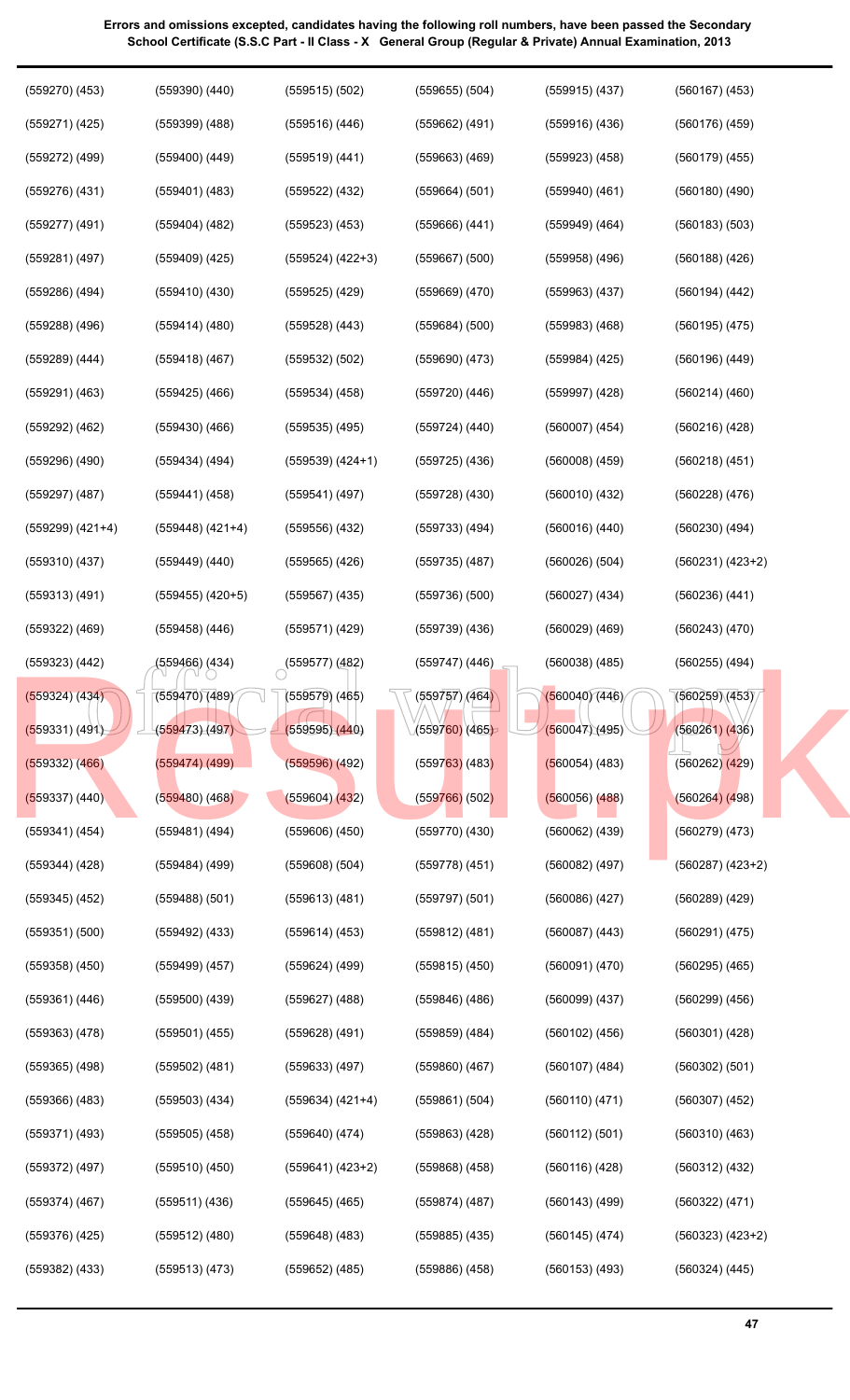| Errors and omissions excepted, candidates having the following roll numbers, have been passed the Secondary |
|-------------------------------------------------------------------------------------------------------------|
| School Certificate (S.S.C Part - Il Class - X General Group (Regular & Private) Annual Examination, 2013    |

| $(560329)$ $(445)$   | (560441) (445)     | (560614) (472)     | $(560716)$ $(425)$   | (560802) (457)       | (560902) (441)       |
|----------------------|--------------------|--------------------|----------------------|----------------------|----------------------|
| (560333) (472)       | (560444) (444)     | $(560616)$ $(444)$ | (560717) (441)       | $(560804)$ $(489)$   | $(560903)$ $(458)$   |
| $(560334)$ $(484)$   | $(560446)$ $(435)$ | $(560617)$ $(487)$ | $(560718)$ $(463)$   | (560813) (445)       | $(560906)$ $(454)$   |
| (560341) (479)       | (560451) (455)     | $(560620)$ $(443)$ | $(560723)$ $(433)$   | (560814)(462)        | $(560907)$ $(488)$   |
| $(560342)$ $(463)$   | (560452) (471)     | $(560626)$ $(491)$ | $(560727)$ $(443)$   | (560816)(434)        | $(560908)$ $(493)$   |
| $(560343)$ $(427)$   | $(560453)$ $(442)$ | $(560633)$ $(461)$ | $(560728)$ $(495)$   | (560817)(473)        | $(560909)$ $(430)$   |
| $(560345)$ $(452)$   | $(560456)$ $(462)$ | $(560642)$ (485)   | $(560730)$ $(424+1)$ | (560818)(498)        | (560911) (446)       |
| (560347) (447)       | $(560457)$ $(450)$ | (560646) (504)     | (560732) (441)       | (560822) (471)       | (560912) (425)       |
| $(560353) (424+1)$   | $(560458)$ (461)   | $(560653)$ $(498)$ | $(560733)$ $(455)$   | $(560823)$ $(469)$   | $(560916)$ $(480)$   |
| (560354) (431)       | $(560462) (424+1)$ | $(560654)$ $(460)$ | (560736)(461)        | $(560829)$ $(461)$   | (560918) (463)       |
| $(560355)$ $(450)$   | (560466) (421+4)   | $(560655)$ $(503)$ | $(560739)$ $(431)$   | (560831) (428)       | $(560920)$ $(453)$   |
| $(560358)$ $(460)$   | $(560469)$ $(475)$ | $(560656)$ $(431)$ | $(560743)$ $(463)$   | $(560832)$ $(429)$   | (560921) (424+1)     |
| $(560363)$ $(464)$   | $(560472)$ $(463)$ | $(560659)$ $(429)$ | $(560744)$ (489)     | $(560834)$ $(430)$   | $(560922)$ $(429)$   |
| $(560367)$ $(445)$   | (560474) (451)     | (560661) (488)     | $(560745)$ $(442)$   | $(560835)$ $(451)$   | (560923) (490)       |
| $(560374)$ $(439)$   | (560479) (502)     | (560662) (504)     | $(560747)$ $(473)$   | (560841) (465)       | $(560924)$ $(499)$   |
| $(560375)$ $(454)$   | $(560492)$ $(444)$ | (560664) (459)     | $(560751)$ (497)     | (560844) (495)       | $(560929)$ $(469)$   |
| $(560380)$ $(494)$   | $(560493) (424+1)$ | (560666) (457)     | $(560752)$ (492)     | $(560850)$ $(443)$   | $(560930)$ $(469)$   |
| $(560382)$ $(474)$   | (560497) (455)     | (560668) (428)     | $(560758)$ (469)     | $(560855)$ $(463)$   | (560931) (490)       |
| $(560386)$ $(497)$   | (560498)(434)      | $(560669)$ $(461)$ | (560761)(491)        | (560856)(476)        | (560937)(443)        |
| (560389) (433)       | (560500)(497)      | (560673)(425)      | (560763)(457)        | (560859)(440)        | $(560948)$ $(482)$   |
| $(560398)$ $(503)$   | $(560505)$ $(501)$ | (560674)(461)      | $(560764)$ (453)     | (560864) (464)       | $(560949)$ $(464)$   |
| $(560403)$ (475)     | $(560509)$ $(491)$ | $(560677)$ $(435)$ | $(560765)$ (489)     | $(560869)$ $(491)$   | $(560950)$ $(485)$   |
| $(560404)$ $(435)$   | $(560515)$ $(443)$ | $(560681)$ $(439)$ | $(560767)$ $(486)$   | $(560870)$ $(499)$   | $(560954)$ $(455)$   |
| $(560406)$ $(445)$   | $(560523)$ $(504)$ | $(560683)$ $(454)$ | $(560768)$ $(430)$   | $(560873)$ $(470)$   | $(560955)$ $(435)$   |
| $(560410)$ $(420+5)$ | $(560530)$ $(447)$ | $(560685)$ $(486)$ | $(560769)$ $(426)$   | (560874)(486)        | $(560956)$ $(450)$   |
| $(560411) (421+4)$   | (560541) (425)     | $(560687)$ $(481)$ | (560774)(462)        | $(560875)$ $(454)$   | $(560959)$ $(483)$   |
| $(560413)$ (499)     | $(560559)$ $(454)$ | $(560688)$ $(448)$ | (560776) (429)       | (560876)(425)        | (560961) (472)       |
| $(560415)$ $(477)$   | $(560564)$ $(437)$ | $(560690)$ $(492)$ | $(560778)$ (498)     | (560881) (433)       | $(560964)$ $(494)$   |
| $(560425)$ $(420+5)$ | (560571) (486)     | $(560696)$ $(450)$ | $(560782)$ $(472)$   | $(560884)$ $(459)$   | $(560965)$ $(461)$   |
| $(560426)$ $(439)$   | $(560588)$ $(462)$ | $(560699)$ $(443)$ | $(560784)$ $(434)$   | $(560888)$ $(486)$   | $(560967)$ $(502)$   |
| $(560428)$ $(474)$   | $(560596)$ $(464)$ | $(560705)$ $(483)$ | $(560788)$ $(488)$   | $(560891)$ $(466)$   | $(560969)$ $(495)$   |
| (560431) (440)       | $(560597)$ $(426)$ | $(560709)$ $(458)$ | $(560789)$ $(483)$   | $(560892) (421+4)$   | $(560971)$ $(495)$   |
| $(560434)$ $(444)$   | $(560603)$ $(495)$ | (560711) (458)     | $(560790)$ $(442)$   | $(560895)$ $(484)$   | $(560972)$ $(435)$   |
| $(560436)$ $(426)$   | (560604) (476)     | $(560712)$ $(427)$ | $(560791)$ $(452)$   | $(560896)$ $(424+1)$ | $(560974)$ $(485)$   |
| $(560437)$ $(437)$   | (560611) (455)     | (560713) (471)     | $(560792) (424+1)$   | $(560897)$ $(462)$   | $(560975)$ $(420+5)$ |
| $(560439)$ $(484)$   | $(560613)$ $(432)$ | $(560715)$ $(451)$ | $(560801)$ $(433)$   | $(560898)$ $(484)$   | $(560977)$ $(449)$   |
|                      |                    |                    |                      |                      |                      |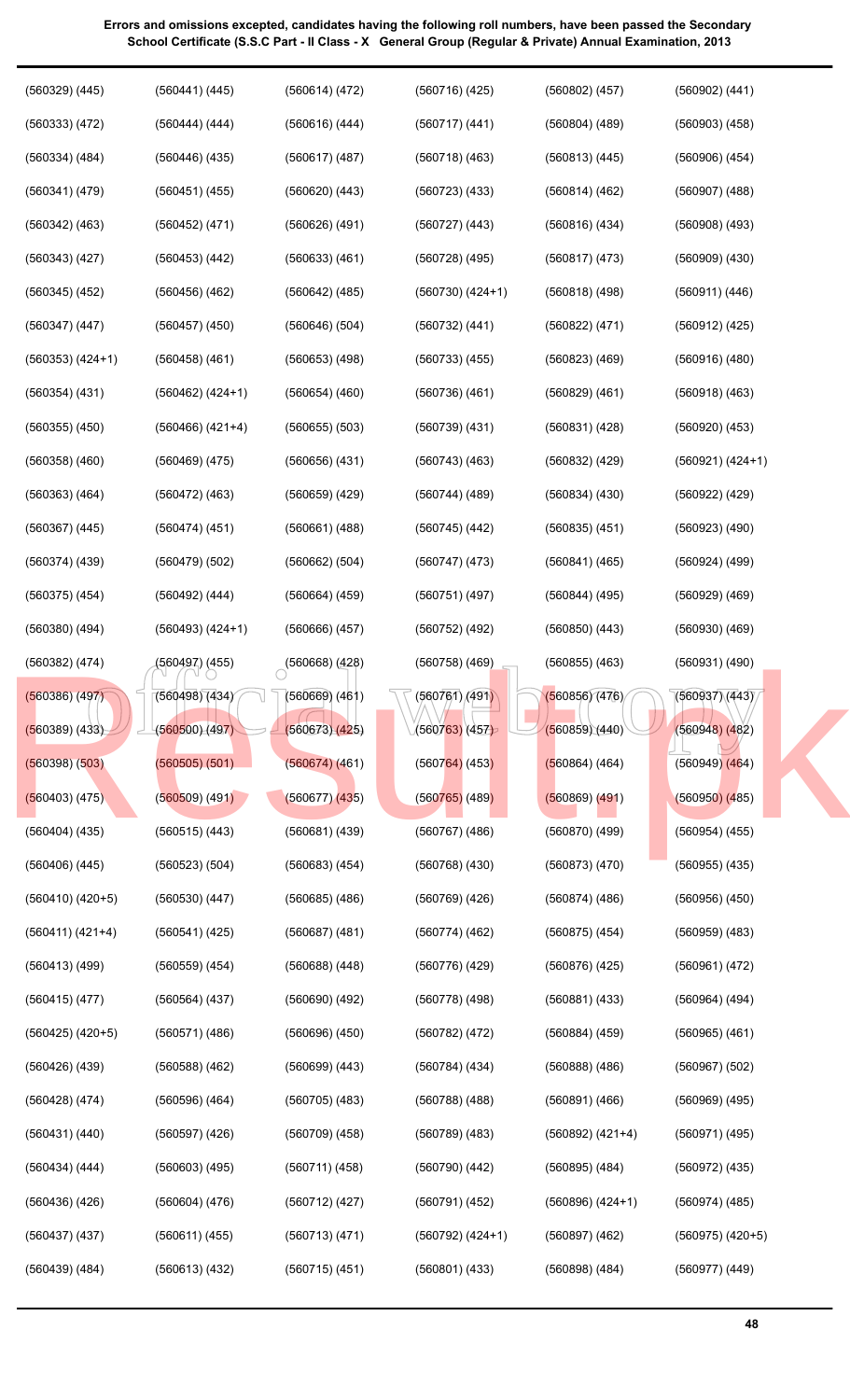| $(560983)$ $(461)$<br>$(561102)$ $(467)$<br>$(561563)$ $(450)$<br>$(561201)$ $(460)$<br>$(561284)$ $(481)$<br>(561406)(477)<br>$(560985)$ $(462)$<br>(561113)(500)<br>$(561203)$ $(437)$<br>$(561408)$ $(464)$<br>$(561305)$ $(441)$<br>$(561567)$ $(458)$<br>$(560987) (421+4)$<br>(561115)(470)<br>$(561210)$ $(420+5)$<br>$(561312)$ $(486)$<br>$(561409)$ $(480)$<br>$(561572)$ (465)<br>$(560989)$ $(423+2)$<br>(561122) (473)<br>(561211) (499)<br>(561324) (471)<br>$(561415)$ (429)<br>$(561573)$ $(463)$<br>$(560990)$ $(476)$<br>$(561125)$ $(476)$<br>$(561216)$ $(465)$<br>$(561325)$ $(461)$<br>$(561425)$ $(456)$<br>$(561575)$ $(447)$<br>$(560995)$ $(433)$<br>$(561126)$ $(467)$<br>$(561217)$ $(462)$<br>$(561326)$ $(431)$<br>(561426)(440)<br>$(561580)$ $(494)$<br>$(560997)$ $(442)$<br>$(561127)$ $(473)$<br>$(561218)$ $(503)$<br>$(561329)$ $(435)$<br>(561427) (473)<br>$(561582)$ $(437)$<br>$(560998)$ $(494)$<br>$(561132)$ $(437)$<br>(561221) (501)<br>$(561330)$ $(449)$<br>$(561430)$ $(458)$<br>$(561583)$ $(486)$<br>$(561007)$ $(422+3)$<br>$(561135)$ $(496)$<br>$(561227)$ $(430)$<br>$(561331)$ $(476)$<br>(561431) (475)<br>$(561584)$ $(456)$<br>$(561008)$ $(472)$<br>$(561136)$ $(450)$<br>(561230)(488)<br>$(561332)$ $(445)$<br>$(561433)$ $(489)$<br>$(561587)$ $(493)$<br>$(561013)$ $(482)$<br>$(561137)$ $(483)$<br>$(561232)$ $(442)$<br>$(561352)$ $(456)$<br>(561434) (502)<br>$(561591)$ $(451)$<br>$(561015)$ (493)<br>$(561139)$ $(478)$<br>$(561235)$ $(441)$<br>$(561353)$ $(448)$<br>$(561435)$ $(425)$<br>$(561608)$ $(503)$<br>$(561018)$ $(483)$<br>$(561140)$ $(476)$<br>$(561236)$ $(454)$<br>$(561355)$ $(469)$<br>$(561439)$ $(429)$<br>$(561639)$ $(487)$<br>$(561019)$ $(493)$<br>$(561142)$ $(481)$<br>$(561239)$ $(497)$<br>$(561359)$ $(453)$<br>(561441) (480)<br>$(561644)$ $(456)$<br>$(561023)$ $(491)$<br>(561144) (471)<br>$(561242)$ $(459)$<br>$(561360)$ $(491)$<br>$(561443)$ (499)<br>$(561650)$ $(470)$<br>$(561024)$ $(451)$<br>$(561146)$ $(451)$<br>(561244) (447)<br>$(561361)$ $(463)$<br>$(561447)$ (437)<br>$(561661)$ $(435)$<br>$(561027)$ (498)<br>(561147) (467)<br>$\bigcirc$ (561249) (474)<br>$(561364)$ $(477)$<br>$(561448)$ $(433)$<br>$(561665)$ $(474)$<br>(561451)(500)<br>$\sqrt{6561365}$ (499)<br>(561668)(487)<br>(561029) (483)<br>(561148)(481)<br>(561250)(478)<br>(561669) (461)<br>$(561030)$ $(480)$<br>$(561150)(421+4)$<br>(5613 <mark>69)</mark> (472)<br>(561458)(476)<br>(561253)(460)<br>(561152) (441)<br>$(561254)$ (490)<br>$(561035)$ $(456)$<br>$(561372)$ (481)<br>$(561459)$ (494)<br>$(561674)$ $(487)$<br>$(561154)$ (496)<br>$(561255)$ $(500)$<br>$(561037)$ (501)<br>$(561376)$ (461)<br>(561463) (454)<br>$(561676)$ (448)<br>$(561039)$ $(468)$<br>$(561155)$ $(462)$<br>$(561257)$ $(467)$<br>$(561379)$ $(445)$<br>$(561467)$ (487)<br>$(561677)$ $(484)$<br>$(561468)$ $(445)$<br>$(561678)$ $(446)$<br>$(561040)$ $(477)$<br>$(561158)$ $(456)$<br>$(561258)$ (504)<br>$(561380)$ $(433)$<br>$(561469)$ $(498)$<br>$(561687)$ $(463)$<br>(561042) (475)<br>$(561160)$ $(486)$<br>$(561260)$ (496)<br>$(561381)$ $(458)$<br>$(561043)$ (498)<br>$(561168)$ $(430)$<br>$(561383)$ $(442)$<br>(561470)(481)<br>$(561699)$ $(493)$<br>$(561261)$ $(430)$<br>(561171) (428)<br>$(561386)$ $(499)$<br>$(561475)$ $(469)$<br>$(561700)$ $(500)$<br>(561044) (452)<br>(561265) (449)<br>$(561046)$ $(481)$<br>$(561172)$ $(446)$<br>$(561269)$ $(431)$<br>$(561388)$ $(435)$<br>$(561479)$ (496)<br>$(561720)$ (499)<br>$(561058)$ $(448)$<br>$(561391)$ $(488)$<br>$(561485)$ $(479)$<br>$(561724)$ (489)<br>$(561173)$ $(445)$<br>(561270) (485)<br>$(561061)$ $(476)$<br>$(561178)$ (491)<br>(561271) (472)<br>$(561394)$ $(465)$<br>$(561503)$ $(498)$<br>$(561726)$ (429)<br>$(561063)$ $(489)$<br>$(561183)$ $(461)$<br>(561272) (504)<br>$(561397)$ $(436)$<br>(561512) (446)<br>$(561729)$ $(477)$<br>$(561065)$ $(487)$<br>$(561188)$ $(495)$<br>$(561273)$ $(466)$<br>$(561400)$ $(487)$<br>$(561515)$ $(479)$<br>$(561738)$ $(442)$<br>$(561066)$ $(458)$<br>$(561189)$ $(469)$<br>$(561276)$ $(470)$<br>$(561401)$ $(451)$<br>$(561540)$ $(466)$<br>$(561740)$ $(460)$<br>$(561068)$ $(494)$<br>$(561190)$ $(433)$<br>$(561277)$ $(449)$<br>$(561402)$ (487)<br>$(561545)$ (493)<br>(561741) (476)<br>$(561081)$ $(463)$<br>$(561191)$ $(430)$<br>$(561278)$ $(421+4)$<br>$(561403)$ $(476)$<br>(561546)(488)<br>$(561742)$ $(445)$<br>(561093) (502)<br>$(561199)$ $(454)$<br>$(561280)$ $(442)$<br>$(561404)$ $(442)$<br>(561561)(487)<br>$(561743)$ $(472)$ | $(560982)$ $(462)$ | $(561097)$ $(469)$ | $(561200)$ $(487)$ | $(561283)$ $(471)$ | $(561405)$ $(422+3)$ | $(561562)$ $(450)$ |
|------------------------------------------------------------------------------------------------------------------------------------------------------------------------------------------------------------------------------------------------------------------------------------------------------------------------------------------------------------------------------------------------------------------------------------------------------------------------------------------------------------------------------------------------------------------------------------------------------------------------------------------------------------------------------------------------------------------------------------------------------------------------------------------------------------------------------------------------------------------------------------------------------------------------------------------------------------------------------------------------------------------------------------------------------------------------------------------------------------------------------------------------------------------------------------------------------------------------------------------------------------------------------------------------------------------------------------------------------------------------------------------------------------------------------------------------------------------------------------------------------------------------------------------------------------------------------------------------------------------------------------------------------------------------------------------------------------------------------------------------------------------------------------------------------------------------------------------------------------------------------------------------------------------------------------------------------------------------------------------------------------------------------------------------------------------------------------------------------------------------------------------------------------------------------------------------------------------------------------------------------------------------------------------------------------------------------------------------------------------------------------------------------------------------------------------------------------------------------------------------------------------------------------------------------------------------------------------------------------------------------------------------------------------------------------------------------------------------------------------------------------------------------------------------------------------------------------------------------------------------------------------------------------------------------------------------------------------------------------------------------------------------------------------------------------------------------------------------------------------------------------------------------------------------------------------------------------------------------------------------------------------------------------------------------------------------------------------------------------------------------------------------------------------------------------------------------------------------------------------------------------------------------------------------------------------------------------------------------------------------------------------------------------------------------------------------------------------------------------------------------------------------------------------------------------------------------------------------------------------------------------------------------------------------------------------------------------------------------------------------------------------------------------------------------------------------------------------------------------------------------------------------------------------------------------------------------------------------------------------------------------------------------------------------------------------------------------------------------------------------------------------------------------------------------------------------------------------------------------------------------------------------------------------------------------------------------------------------------------|--------------------|--------------------|--------------------|--------------------|----------------------|--------------------|
|                                                                                                                                                                                                                                                                                                                                                                                                                                                                                                                                                                                                                                                                                                                                                                                                                                                                                                                                                                                                                                                                                                                                                                                                                                                                                                                                                                                                                                                                                                                                                                                                                                                                                                                                                                                                                                                                                                                                                                                                                                                                                                                                                                                                                                                                                                                                                                                                                                                                                                                                                                                                                                                                                                                                                                                                                                                                                                                                                                                                                                                                                                                                                                                                                                                                                                                                                                                                                                                                                                                                                                                                                                                                                                                                                                                                                                                                                                                                                                                                                                                                                                                                                                                                                                                                                                                                                                                                                                                                                                                                                                                                            |                    |                    |                    |                    |                      |                    |
|                                                                                                                                                                                                                                                                                                                                                                                                                                                                                                                                                                                                                                                                                                                                                                                                                                                                                                                                                                                                                                                                                                                                                                                                                                                                                                                                                                                                                                                                                                                                                                                                                                                                                                                                                                                                                                                                                                                                                                                                                                                                                                                                                                                                                                                                                                                                                                                                                                                                                                                                                                                                                                                                                                                                                                                                                                                                                                                                                                                                                                                                                                                                                                                                                                                                                                                                                                                                                                                                                                                                                                                                                                                                                                                                                                                                                                                                                                                                                                                                                                                                                                                                                                                                                                                                                                                                                                                                                                                                                                                                                                                                            |                    |                    |                    |                    |                      |                    |
|                                                                                                                                                                                                                                                                                                                                                                                                                                                                                                                                                                                                                                                                                                                                                                                                                                                                                                                                                                                                                                                                                                                                                                                                                                                                                                                                                                                                                                                                                                                                                                                                                                                                                                                                                                                                                                                                                                                                                                                                                                                                                                                                                                                                                                                                                                                                                                                                                                                                                                                                                                                                                                                                                                                                                                                                                                                                                                                                                                                                                                                                                                                                                                                                                                                                                                                                                                                                                                                                                                                                                                                                                                                                                                                                                                                                                                                                                                                                                                                                                                                                                                                                                                                                                                                                                                                                                                                                                                                                                                                                                                                                            |                    |                    |                    |                    |                      |                    |
|                                                                                                                                                                                                                                                                                                                                                                                                                                                                                                                                                                                                                                                                                                                                                                                                                                                                                                                                                                                                                                                                                                                                                                                                                                                                                                                                                                                                                                                                                                                                                                                                                                                                                                                                                                                                                                                                                                                                                                                                                                                                                                                                                                                                                                                                                                                                                                                                                                                                                                                                                                                                                                                                                                                                                                                                                                                                                                                                                                                                                                                                                                                                                                                                                                                                                                                                                                                                                                                                                                                                                                                                                                                                                                                                                                                                                                                                                                                                                                                                                                                                                                                                                                                                                                                                                                                                                                                                                                                                                                                                                                                                            |                    |                    |                    |                    |                      |                    |
|                                                                                                                                                                                                                                                                                                                                                                                                                                                                                                                                                                                                                                                                                                                                                                                                                                                                                                                                                                                                                                                                                                                                                                                                                                                                                                                                                                                                                                                                                                                                                                                                                                                                                                                                                                                                                                                                                                                                                                                                                                                                                                                                                                                                                                                                                                                                                                                                                                                                                                                                                                                                                                                                                                                                                                                                                                                                                                                                                                                                                                                                                                                                                                                                                                                                                                                                                                                                                                                                                                                                                                                                                                                                                                                                                                                                                                                                                                                                                                                                                                                                                                                                                                                                                                                                                                                                                                                                                                                                                                                                                                                                            |                    |                    |                    |                    |                      |                    |
|                                                                                                                                                                                                                                                                                                                                                                                                                                                                                                                                                                                                                                                                                                                                                                                                                                                                                                                                                                                                                                                                                                                                                                                                                                                                                                                                                                                                                                                                                                                                                                                                                                                                                                                                                                                                                                                                                                                                                                                                                                                                                                                                                                                                                                                                                                                                                                                                                                                                                                                                                                                                                                                                                                                                                                                                                                                                                                                                                                                                                                                                                                                                                                                                                                                                                                                                                                                                                                                                                                                                                                                                                                                                                                                                                                                                                                                                                                                                                                                                                                                                                                                                                                                                                                                                                                                                                                                                                                                                                                                                                                                                            |                    |                    |                    |                    |                      |                    |
|                                                                                                                                                                                                                                                                                                                                                                                                                                                                                                                                                                                                                                                                                                                                                                                                                                                                                                                                                                                                                                                                                                                                                                                                                                                                                                                                                                                                                                                                                                                                                                                                                                                                                                                                                                                                                                                                                                                                                                                                                                                                                                                                                                                                                                                                                                                                                                                                                                                                                                                                                                                                                                                                                                                                                                                                                                                                                                                                                                                                                                                                                                                                                                                                                                                                                                                                                                                                                                                                                                                                                                                                                                                                                                                                                                                                                                                                                                                                                                                                                                                                                                                                                                                                                                                                                                                                                                                                                                                                                                                                                                                                            |                    |                    |                    |                    |                      |                    |
|                                                                                                                                                                                                                                                                                                                                                                                                                                                                                                                                                                                                                                                                                                                                                                                                                                                                                                                                                                                                                                                                                                                                                                                                                                                                                                                                                                                                                                                                                                                                                                                                                                                                                                                                                                                                                                                                                                                                                                                                                                                                                                                                                                                                                                                                                                                                                                                                                                                                                                                                                                                                                                                                                                                                                                                                                                                                                                                                                                                                                                                                                                                                                                                                                                                                                                                                                                                                                                                                                                                                                                                                                                                                                                                                                                                                                                                                                                                                                                                                                                                                                                                                                                                                                                                                                                                                                                                                                                                                                                                                                                                                            |                    |                    |                    |                    |                      |                    |
|                                                                                                                                                                                                                                                                                                                                                                                                                                                                                                                                                                                                                                                                                                                                                                                                                                                                                                                                                                                                                                                                                                                                                                                                                                                                                                                                                                                                                                                                                                                                                                                                                                                                                                                                                                                                                                                                                                                                                                                                                                                                                                                                                                                                                                                                                                                                                                                                                                                                                                                                                                                                                                                                                                                                                                                                                                                                                                                                                                                                                                                                                                                                                                                                                                                                                                                                                                                                                                                                                                                                                                                                                                                                                                                                                                                                                                                                                                                                                                                                                                                                                                                                                                                                                                                                                                                                                                                                                                                                                                                                                                                                            |                    |                    |                    |                    |                      |                    |
|                                                                                                                                                                                                                                                                                                                                                                                                                                                                                                                                                                                                                                                                                                                                                                                                                                                                                                                                                                                                                                                                                                                                                                                                                                                                                                                                                                                                                                                                                                                                                                                                                                                                                                                                                                                                                                                                                                                                                                                                                                                                                                                                                                                                                                                                                                                                                                                                                                                                                                                                                                                                                                                                                                                                                                                                                                                                                                                                                                                                                                                                                                                                                                                                                                                                                                                                                                                                                                                                                                                                                                                                                                                                                                                                                                                                                                                                                                                                                                                                                                                                                                                                                                                                                                                                                                                                                                                                                                                                                                                                                                                                            |                    |                    |                    |                    |                      |                    |
|                                                                                                                                                                                                                                                                                                                                                                                                                                                                                                                                                                                                                                                                                                                                                                                                                                                                                                                                                                                                                                                                                                                                                                                                                                                                                                                                                                                                                                                                                                                                                                                                                                                                                                                                                                                                                                                                                                                                                                                                                                                                                                                                                                                                                                                                                                                                                                                                                                                                                                                                                                                                                                                                                                                                                                                                                                                                                                                                                                                                                                                                                                                                                                                                                                                                                                                                                                                                                                                                                                                                                                                                                                                                                                                                                                                                                                                                                                                                                                                                                                                                                                                                                                                                                                                                                                                                                                                                                                                                                                                                                                                                            |                    |                    |                    |                    |                      |                    |
|                                                                                                                                                                                                                                                                                                                                                                                                                                                                                                                                                                                                                                                                                                                                                                                                                                                                                                                                                                                                                                                                                                                                                                                                                                                                                                                                                                                                                                                                                                                                                                                                                                                                                                                                                                                                                                                                                                                                                                                                                                                                                                                                                                                                                                                                                                                                                                                                                                                                                                                                                                                                                                                                                                                                                                                                                                                                                                                                                                                                                                                                                                                                                                                                                                                                                                                                                                                                                                                                                                                                                                                                                                                                                                                                                                                                                                                                                                                                                                                                                                                                                                                                                                                                                                                                                                                                                                                                                                                                                                                                                                                                            |                    |                    |                    |                    |                      |                    |
|                                                                                                                                                                                                                                                                                                                                                                                                                                                                                                                                                                                                                                                                                                                                                                                                                                                                                                                                                                                                                                                                                                                                                                                                                                                                                                                                                                                                                                                                                                                                                                                                                                                                                                                                                                                                                                                                                                                                                                                                                                                                                                                                                                                                                                                                                                                                                                                                                                                                                                                                                                                                                                                                                                                                                                                                                                                                                                                                                                                                                                                                                                                                                                                                                                                                                                                                                                                                                                                                                                                                                                                                                                                                                                                                                                                                                                                                                                                                                                                                                                                                                                                                                                                                                                                                                                                                                                                                                                                                                                                                                                                                            |                    |                    |                    |                    |                      |                    |
|                                                                                                                                                                                                                                                                                                                                                                                                                                                                                                                                                                                                                                                                                                                                                                                                                                                                                                                                                                                                                                                                                                                                                                                                                                                                                                                                                                                                                                                                                                                                                                                                                                                                                                                                                                                                                                                                                                                                                                                                                                                                                                                                                                                                                                                                                                                                                                                                                                                                                                                                                                                                                                                                                                                                                                                                                                                                                                                                                                                                                                                                                                                                                                                                                                                                                                                                                                                                                                                                                                                                                                                                                                                                                                                                                                                                                                                                                                                                                                                                                                                                                                                                                                                                                                                                                                                                                                                                                                                                                                                                                                                                            |                    |                    |                    |                    |                      |                    |
|                                                                                                                                                                                                                                                                                                                                                                                                                                                                                                                                                                                                                                                                                                                                                                                                                                                                                                                                                                                                                                                                                                                                                                                                                                                                                                                                                                                                                                                                                                                                                                                                                                                                                                                                                                                                                                                                                                                                                                                                                                                                                                                                                                                                                                                                                                                                                                                                                                                                                                                                                                                                                                                                                                                                                                                                                                                                                                                                                                                                                                                                                                                                                                                                                                                                                                                                                                                                                                                                                                                                                                                                                                                                                                                                                                                                                                                                                                                                                                                                                                                                                                                                                                                                                                                                                                                                                                                                                                                                                                                                                                                                            |                    |                    |                    |                    |                      |                    |
|                                                                                                                                                                                                                                                                                                                                                                                                                                                                                                                                                                                                                                                                                                                                                                                                                                                                                                                                                                                                                                                                                                                                                                                                                                                                                                                                                                                                                                                                                                                                                                                                                                                                                                                                                                                                                                                                                                                                                                                                                                                                                                                                                                                                                                                                                                                                                                                                                                                                                                                                                                                                                                                                                                                                                                                                                                                                                                                                                                                                                                                                                                                                                                                                                                                                                                                                                                                                                                                                                                                                                                                                                                                                                                                                                                                                                                                                                                                                                                                                                                                                                                                                                                                                                                                                                                                                                                                                                                                                                                                                                                                                            |                    |                    |                    |                    |                      |                    |
|                                                                                                                                                                                                                                                                                                                                                                                                                                                                                                                                                                                                                                                                                                                                                                                                                                                                                                                                                                                                                                                                                                                                                                                                                                                                                                                                                                                                                                                                                                                                                                                                                                                                                                                                                                                                                                                                                                                                                                                                                                                                                                                                                                                                                                                                                                                                                                                                                                                                                                                                                                                                                                                                                                                                                                                                                                                                                                                                                                                                                                                                                                                                                                                                                                                                                                                                                                                                                                                                                                                                                                                                                                                                                                                                                                                                                                                                                                                                                                                                                                                                                                                                                                                                                                                                                                                                                                                                                                                                                                                                                                                                            |                    |                    |                    |                    |                      |                    |
|                                                                                                                                                                                                                                                                                                                                                                                                                                                                                                                                                                                                                                                                                                                                                                                                                                                                                                                                                                                                                                                                                                                                                                                                                                                                                                                                                                                                                                                                                                                                                                                                                                                                                                                                                                                                                                                                                                                                                                                                                                                                                                                                                                                                                                                                                                                                                                                                                                                                                                                                                                                                                                                                                                                                                                                                                                                                                                                                                                                                                                                                                                                                                                                                                                                                                                                                                                                                                                                                                                                                                                                                                                                                                                                                                                                                                                                                                                                                                                                                                                                                                                                                                                                                                                                                                                                                                                                                                                                                                                                                                                                                            |                    |                    |                    |                    |                      |                    |
|                                                                                                                                                                                                                                                                                                                                                                                                                                                                                                                                                                                                                                                                                                                                                                                                                                                                                                                                                                                                                                                                                                                                                                                                                                                                                                                                                                                                                                                                                                                                                                                                                                                                                                                                                                                                                                                                                                                                                                                                                                                                                                                                                                                                                                                                                                                                                                                                                                                                                                                                                                                                                                                                                                                                                                                                                                                                                                                                                                                                                                                                                                                                                                                                                                                                                                                                                                                                                                                                                                                                                                                                                                                                                                                                                                                                                                                                                                                                                                                                                                                                                                                                                                                                                                                                                                                                                                                                                                                                                                                                                                                                            |                    |                    |                    |                    |                      |                    |
|                                                                                                                                                                                                                                                                                                                                                                                                                                                                                                                                                                                                                                                                                                                                                                                                                                                                                                                                                                                                                                                                                                                                                                                                                                                                                                                                                                                                                                                                                                                                                                                                                                                                                                                                                                                                                                                                                                                                                                                                                                                                                                                                                                                                                                                                                                                                                                                                                                                                                                                                                                                                                                                                                                                                                                                                                                                                                                                                                                                                                                                                                                                                                                                                                                                                                                                                                                                                                                                                                                                                                                                                                                                                                                                                                                                                                                                                                                                                                                                                                                                                                                                                                                                                                                                                                                                                                                                                                                                                                                                                                                                                            |                    |                    |                    |                    |                      |                    |
|                                                                                                                                                                                                                                                                                                                                                                                                                                                                                                                                                                                                                                                                                                                                                                                                                                                                                                                                                                                                                                                                                                                                                                                                                                                                                                                                                                                                                                                                                                                                                                                                                                                                                                                                                                                                                                                                                                                                                                                                                                                                                                                                                                                                                                                                                                                                                                                                                                                                                                                                                                                                                                                                                                                                                                                                                                                                                                                                                                                                                                                                                                                                                                                                                                                                                                                                                                                                                                                                                                                                                                                                                                                                                                                                                                                                                                                                                                                                                                                                                                                                                                                                                                                                                                                                                                                                                                                                                                                                                                                                                                                                            |                    |                    |                    |                    |                      |                    |
|                                                                                                                                                                                                                                                                                                                                                                                                                                                                                                                                                                                                                                                                                                                                                                                                                                                                                                                                                                                                                                                                                                                                                                                                                                                                                                                                                                                                                                                                                                                                                                                                                                                                                                                                                                                                                                                                                                                                                                                                                                                                                                                                                                                                                                                                                                                                                                                                                                                                                                                                                                                                                                                                                                                                                                                                                                                                                                                                                                                                                                                                                                                                                                                                                                                                                                                                                                                                                                                                                                                                                                                                                                                                                                                                                                                                                                                                                                                                                                                                                                                                                                                                                                                                                                                                                                                                                                                                                                                                                                                                                                                                            |                    |                    |                    |                    |                      |                    |
|                                                                                                                                                                                                                                                                                                                                                                                                                                                                                                                                                                                                                                                                                                                                                                                                                                                                                                                                                                                                                                                                                                                                                                                                                                                                                                                                                                                                                                                                                                                                                                                                                                                                                                                                                                                                                                                                                                                                                                                                                                                                                                                                                                                                                                                                                                                                                                                                                                                                                                                                                                                                                                                                                                                                                                                                                                                                                                                                                                                                                                                                                                                                                                                                                                                                                                                                                                                                                                                                                                                                                                                                                                                                                                                                                                                                                                                                                                                                                                                                                                                                                                                                                                                                                                                                                                                                                                                                                                                                                                                                                                                                            |                    |                    |                    |                    |                      |                    |
|                                                                                                                                                                                                                                                                                                                                                                                                                                                                                                                                                                                                                                                                                                                                                                                                                                                                                                                                                                                                                                                                                                                                                                                                                                                                                                                                                                                                                                                                                                                                                                                                                                                                                                                                                                                                                                                                                                                                                                                                                                                                                                                                                                                                                                                                                                                                                                                                                                                                                                                                                                                                                                                                                                                                                                                                                                                                                                                                                                                                                                                                                                                                                                                                                                                                                                                                                                                                                                                                                                                                                                                                                                                                                                                                                                                                                                                                                                                                                                                                                                                                                                                                                                                                                                                                                                                                                                                                                                                                                                                                                                                                            |                    |                    |                    |                    |                      |                    |
|                                                                                                                                                                                                                                                                                                                                                                                                                                                                                                                                                                                                                                                                                                                                                                                                                                                                                                                                                                                                                                                                                                                                                                                                                                                                                                                                                                                                                                                                                                                                                                                                                                                                                                                                                                                                                                                                                                                                                                                                                                                                                                                                                                                                                                                                                                                                                                                                                                                                                                                                                                                                                                                                                                                                                                                                                                                                                                                                                                                                                                                                                                                                                                                                                                                                                                                                                                                                                                                                                                                                                                                                                                                                                                                                                                                                                                                                                                                                                                                                                                                                                                                                                                                                                                                                                                                                                                                                                                                                                                                                                                                                            |                    |                    |                    |                    |                      |                    |
|                                                                                                                                                                                                                                                                                                                                                                                                                                                                                                                                                                                                                                                                                                                                                                                                                                                                                                                                                                                                                                                                                                                                                                                                                                                                                                                                                                                                                                                                                                                                                                                                                                                                                                                                                                                                                                                                                                                                                                                                                                                                                                                                                                                                                                                                                                                                                                                                                                                                                                                                                                                                                                                                                                                                                                                                                                                                                                                                                                                                                                                                                                                                                                                                                                                                                                                                                                                                                                                                                                                                                                                                                                                                                                                                                                                                                                                                                                                                                                                                                                                                                                                                                                                                                                                                                                                                                                                                                                                                                                                                                                                                            |                    |                    |                    |                    |                      |                    |
|                                                                                                                                                                                                                                                                                                                                                                                                                                                                                                                                                                                                                                                                                                                                                                                                                                                                                                                                                                                                                                                                                                                                                                                                                                                                                                                                                                                                                                                                                                                                                                                                                                                                                                                                                                                                                                                                                                                                                                                                                                                                                                                                                                                                                                                                                                                                                                                                                                                                                                                                                                                                                                                                                                                                                                                                                                                                                                                                                                                                                                                                                                                                                                                                                                                                                                                                                                                                                                                                                                                                                                                                                                                                                                                                                                                                                                                                                                                                                                                                                                                                                                                                                                                                                                                                                                                                                                                                                                                                                                                                                                                                            |                    |                    |                    |                    |                      |                    |
|                                                                                                                                                                                                                                                                                                                                                                                                                                                                                                                                                                                                                                                                                                                                                                                                                                                                                                                                                                                                                                                                                                                                                                                                                                                                                                                                                                                                                                                                                                                                                                                                                                                                                                                                                                                                                                                                                                                                                                                                                                                                                                                                                                                                                                                                                                                                                                                                                                                                                                                                                                                                                                                                                                                                                                                                                                                                                                                                                                                                                                                                                                                                                                                                                                                                                                                                                                                                                                                                                                                                                                                                                                                                                                                                                                                                                                                                                                                                                                                                                                                                                                                                                                                                                                                                                                                                                                                                                                                                                                                                                                                                            |                    |                    |                    |                    |                      |                    |
|                                                                                                                                                                                                                                                                                                                                                                                                                                                                                                                                                                                                                                                                                                                                                                                                                                                                                                                                                                                                                                                                                                                                                                                                                                                                                                                                                                                                                                                                                                                                                                                                                                                                                                                                                                                                                                                                                                                                                                                                                                                                                                                                                                                                                                                                                                                                                                                                                                                                                                                                                                                                                                                                                                                                                                                                                                                                                                                                                                                                                                                                                                                                                                                                                                                                                                                                                                                                                                                                                                                                                                                                                                                                                                                                                                                                                                                                                                                                                                                                                                                                                                                                                                                                                                                                                                                                                                                                                                                                                                                                                                                                            |                    |                    |                    |                    |                      |                    |
|                                                                                                                                                                                                                                                                                                                                                                                                                                                                                                                                                                                                                                                                                                                                                                                                                                                                                                                                                                                                                                                                                                                                                                                                                                                                                                                                                                                                                                                                                                                                                                                                                                                                                                                                                                                                                                                                                                                                                                                                                                                                                                                                                                                                                                                                                                                                                                                                                                                                                                                                                                                                                                                                                                                                                                                                                                                                                                                                                                                                                                                                                                                                                                                                                                                                                                                                                                                                                                                                                                                                                                                                                                                                                                                                                                                                                                                                                                                                                                                                                                                                                                                                                                                                                                                                                                                                                                                                                                                                                                                                                                                                            |                    |                    |                    |                    |                      |                    |
|                                                                                                                                                                                                                                                                                                                                                                                                                                                                                                                                                                                                                                                                                                                                                                                                                                                                                                                                                                                                                                                                                                                                                                                                                                                                                                                                                                                                                                                                                                                                                                                                                                                                                                                                                                                                                                                                                                                                                                                                                                                                                                                                                                                                                                                                                                                                                                                                                                                                                                                                                                                                                                                                                                                                                                                                                                                                                                                                                                                                                                                                                                                                                                                                                                                                                                                                                                                                                                                                                                                                                                                                                                                                                                                                                                                                                                                                                                                                                                                                                                                                                                                                                                                                                                                                                                                                                                                                                                                                                                                                                                                                            |                    |                    |                    |                    |                      |                    |
|                                                                                                                                                                                                                                                                                                                                                                                                                                                                                                                                                                                                                                                                                                                                                                                                                                                                                                                                                                                                                                                                                                                                                                                                                                                                                                                                                                                                                                                                                                                                                                                                                                                                                                                                                                                                                                                                                                                                                                                                                                                                                                                                                                                                                                                                                                                                                                                                                                                                                                                                                                                                                                                                                                                                                                                                                                                                                                                                                                                                                                                                                                                                                                                                                                                                                                                                                                                                                                                                                                                                                                                                                                                                                                                                                                                                                                                                                                                                                                                                                                                                                                                                                                                                                                                                                                                                                                                                                                                                                                                                                                                                            |                    |                    |                    |                    |                      |                    |
|                                                                                                                                                                                                                                                                                                                                                                                                                                                                                                                                                                                                                                                                                                                                                                                                                                                                                                                                                                                                                                                                                                                                                                                                                                                                                                                                                                                                                                                                                                                                                                                                                                                                                                                                                                                                                                                                                                                                                                                                                                                                                                                                                                                                                                                                                                                                                                                                                                                                                                                                                                                                                                                                                                                                                                                                                                                                                                                                                                                                                                                                                                                                                                                                                                                                                                                                                                                                                                                                                                                                                                                                                                                                                                                                                                                                                                                                                                                                                                                                                                                                                                                                                                                                                                                                                                                                                                                                                                                                                                                                                                                                            |                    |                    |                    |                    |                      |                    |
|                                                                                                                                                                                                                                                                                                                                                                                                                                                                                                                                                                                                                                                                                                                                                                                                                                                                                                                                                                                                                                                                                                                                                                                                                                                                                                                                                                                                                                                                                                                                                                                                                                                                                                                                                                                                                                                                                                                                                                                                                                                                                                                                                                                                                                                                                                                                                                                                                                                                                                                                                                                                                                                                                                                                                                                                                                                                                                                                                                                                                                                                                                                                                                                                                                                                                                                                                                                                                                                                                                                                                                                                                                                                                                                                                                                                                                                                                                                                                                                                                                                                                                                                                                                                                                                                                                                                                                                                                                                                                                                                                                                                            |                    |                    |                    |                    |                      |                    |
|                                                                                                                                                                                                                                                                                                                                                                                                                                                                                                                                                                                                                                                                                                                                                                                                                                                                                                                                                                                                                                                                                                                                                                                                                                                                                                                                                                                                                                                                                                                                                                                                                                                                                                                                                                                                                                                                                                                                                                                                                                                                                                                                                                                                                                                                                                                                                                                                                                                                                                                                                                                                                                                                                                                                                                                                                                                                                                                                                                                                                                                                                                                                                                                                                                                                                                                                                                                                                                                                                                                                                                                                                                                                                                                                                                                                                                                                                                                                                                                                                                                                                                                                                                                                                                                                                                                                                                                                                                                                                                                                                                                                            |                    |                    |                    |                    |                      |                    |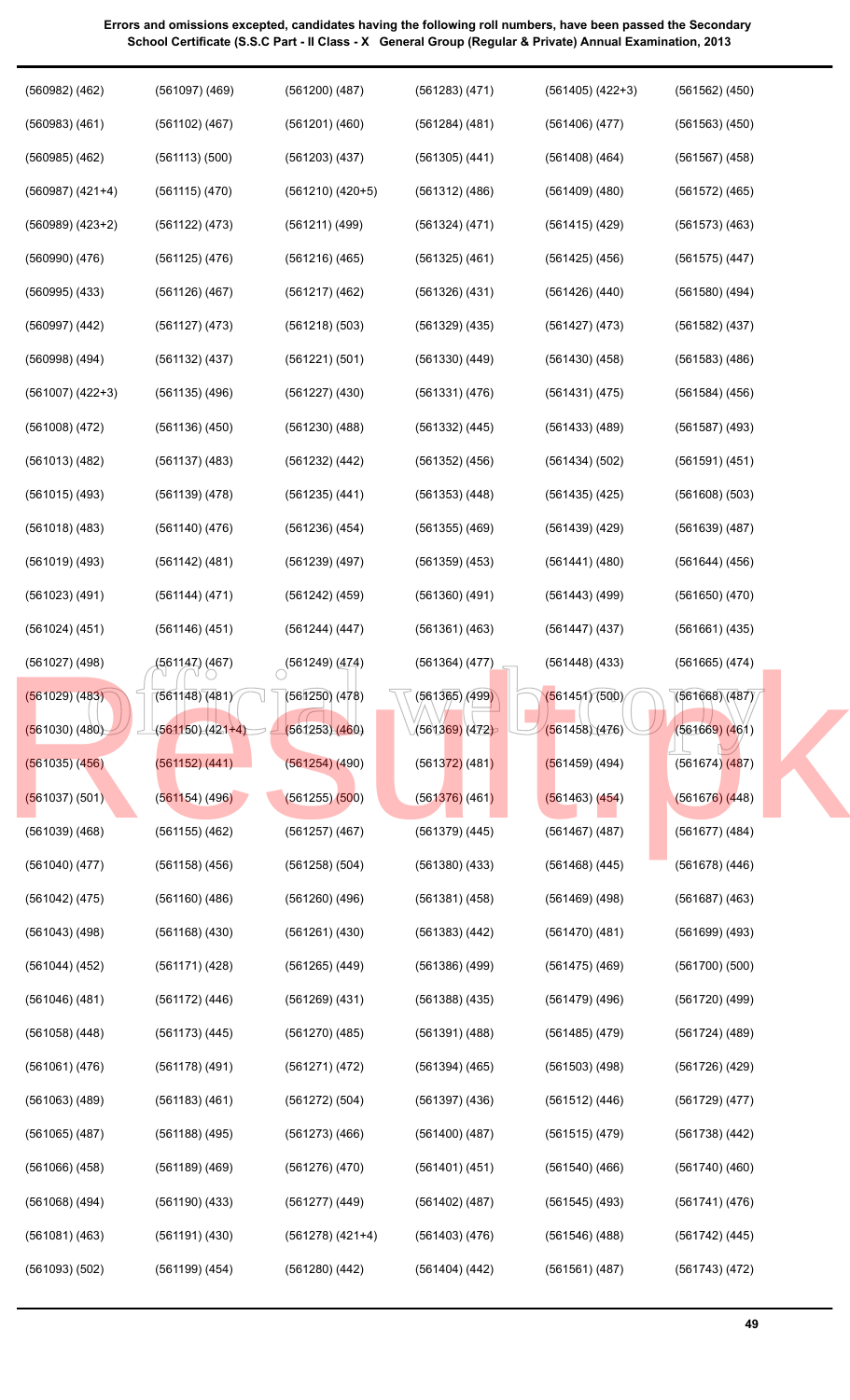| $(561748)$ (495)     | $(561890)$ $(504)$ | $(562006)$ $(455)$ | $(562117) (480+2)$ | (562213)(479)      | $(562289)$ $(480)$   |
|----------------------|--------------------|--------------------|--------------------|--------------------|----------------------|
| $(561750)$ $(476)$   | (561892) (476)     | $(562007)$ $(476)$ | $(562120)$ $(469)$ | (562214)(455)      | $(562292)$ $(448)$   |
| $(561756)$ $(494)$   | $(561895)$ $(490)$ | $(562015)$ $(425)$ | $(562125)$ $(469)$ | (562215) (472)     | $(562296)$ $(458)$   |
| $(561763)$ $(484)$   | $(561897)$ (495)   | $(562017)$ $(492)$ | $(562127)$ $(488)$ | (562216)(502)      | $(562298)$ $(503)$   |
| $(561765)$ $(487)$   | $(561900)$ $(484)$ | (562019) (449)     | $(562128)$ $(498)$ | $(562217)$ (497)   | $(562301)$ $(453)$   |
| $(561768)$ $(485)$   | (561901) (496)     | $(562022)$ $(445)$ | $(562129)$ $(477)$ | $(562218)$ $(489)$ | $(562303)$ $(467)$   |
| $(561769)$ $(471)$   | $(561903)$ $(462)$ | (562023) (423+2)   | (562130)(480)      | (562219) (497)     | (562311) (429)       |
| $(561773)$ $(438)$   | $(561904)$ (483)   | $(562027)$ (493)   | (562133)(487)      | (562221)(479)      | (562313) (454)       |
| $(561775)$ $(423+2)$ | $(561906)$ $(428)$ | (562029) (431)     | (562134) (454)     | (562222) (428)     | $(562315)$ $(425)$   |
| $(561776)$ (489)     | $(561909)$ $(460)$ | $(562030)$ $(481)$ | $(562139)$ $(499)$ | $(562223)$ $(450)$ | (562317) (434)       |
| (561784) (498)       | (561912) (465)     | $(562033)$ $(427)$ | $(562142)$ (453)   | $(562224)$ (493)   | (562318) (467)       |
| (561785) (465)       | (561913) (483)     | $(562037)$ $(478)$ | $(562145)$ $(433)$ | (562226)(438)      | (562319) (488)       |
| (561792) (486)       | (561917) (501)     | $(562038)$ $(474)$ | $(562146)$ (478)   | (562227)(437)      | $(562320)$ $(432)$   |
| $(561793)$ $(481)$   | $(561918)$ (493)   | $(562039)$ $(428)$ | $(562147)$ (426)   | $(562229)$ $(447)$ | (562321) (472)       |
| $(561796)$ $(489)$   | $(561922)$ $(485)$ | $(562040)$ $(445)$ | $(562158)$ $(440)$ | (562231)(469)      | $(562322)$ $(496)$   |
| $(561797)$ $(457)$   | (561923) (475)     | $(562041)$ $(468)$ | $(562159)$ $(448)$ | (562234) (491)     | $(562324)$ $(490)$   |
| (561798) (498)       | $(561926)$ $(491)$ | $(562042) (424+1)$ | $(562164)$ (492)   | $(562239)$ $(480)$ | $(562326)$ $(443)$   |
| $(561800)$ $(488)$   | (561931) (458)     | (562044) (432)     | (562170)(468)      | $(562240)$ (475)   | (562327) (431)       |
| (561801) (487)       | (561936)(476)      | $(562053)$ $(446)$ | (562176)/(503)     | $(562247)(424+1)$  | (562328)(481)        |
| (561810) (462)       | (561937) (452)     | (562055)(429)      | $(562178)$ $(475)$ | (562249)(491)      | $(562330)$ $(438)$   |
| (561823) (476)       | (561939) (474)     | $(562056)$ $(441)$ | $(562179)$ (498)   | $(562254)$ (455)   | $(562332)$ $(449)$   |
| $(561828)$ (491)     | (561941) (472)     | $(562059)$ $(485)$ | $(562180)$ (494)   | $(562255)$ $(492)$ | $(562333)$ $(456)$   |
| $(561830)$ $(491)$   | $(561942)$ $(445)$ | $(562060)$ $(447)$ | (562181) (455)     | $(562256)$ $(502)$ | $(562335)$ $(447)$   |
| $(561832)$ $(481)$   | $(561943)$ (484)   | $(562062)$ $(432)$ | $(562182)$ (487)   | $(562257) (423+2)$ | $(562337)$ $(457)$   |
| $(561833)$ $(481)$   | $(561950)$ $(474)$ | $(562063)$ $(462)$ | $(562185)$ $(485)$ | $(562258)$ $(430)$ | $(562338)$ $(421+4)$ |
| $(561834)$ $(484)$   | $(561952)$ (496)   | $(562069)$ $(469)$ | $(562186)$ $(488)$ | (562260)(501)      | $(562340)$ $(469)$   |
| $(561838)$ $(500)$   | $(561960)$ $(486)$ | $(562072)$ $(444)$ | $(562187)$ $(486)$ | $(562267)$ $(466)$ | $(562344)$ $(439)$   |
| $(561852)$ $(483)$   | $(561964)$ $(481)$ | $(562078)$ $(459)$ | $(562189)$ $(498)$ | $(562268)$ $(447)$ | $(562347)$ $(458)$   |
| $(561855)$ $(485)$   | $(561968)$ $(444)$ | $(562082)$ $(486)$ | $(562191)$ $(482)$ | (562270)(487)      | $(562348)$ $(490)$   |
| $(561856)$ $(504)$   | $(561969)$ $(432)$ | $(562083)$ $(491)$ | (562192) (503)     | $(562272)$ $(435)$ | $(562349)$ $(432)$   |
| $(561857)$ $(482)$   | (561990) (482)     | $(562088)$ $(466)$ | $(562195)$ $(491)$ | (562276)(458)      | $(562351)$ $(467)$   |
| $(561879)$ $(500)$   | $(561991)$ $(469)$ | $(562091)$ (485)   | $(562196)$ $(493)$ | $(562278)$ $(444)$ | $(562353)$ $(466)$   |
| (561881) (444)       | (562001) (477)     | $(562093)$ $(438)$ | $(562197)$ $(462)$ | $(562282)$ $(425)$ | $(562366)$ $(481)$   |
| $(561882)$ $(498)$   | $(562002)$ $(460)$ | (562101) (493)     | $(562198)$ $(489)$ | $(562283)$ $(435)$ | $(562367)$ $(480)$   |
| $(561887)$ $(472)$   | $(562004)$ $(459)$ | $(562105)$ (469)   | $(562205)$ $(446)$ | $(562284)$ $(482)$ | $(562368)$ $(472)$   |
| $(561889)$ $(476)$   | $(562005)$ $(432)$ | $(562110)$ $(454)$ | $(562209)$ $(472)$ | $(562286)$ $(474)$ | $(562369)$ $(423+2)$ |
|                      |                    |                    |                    |                    |                      |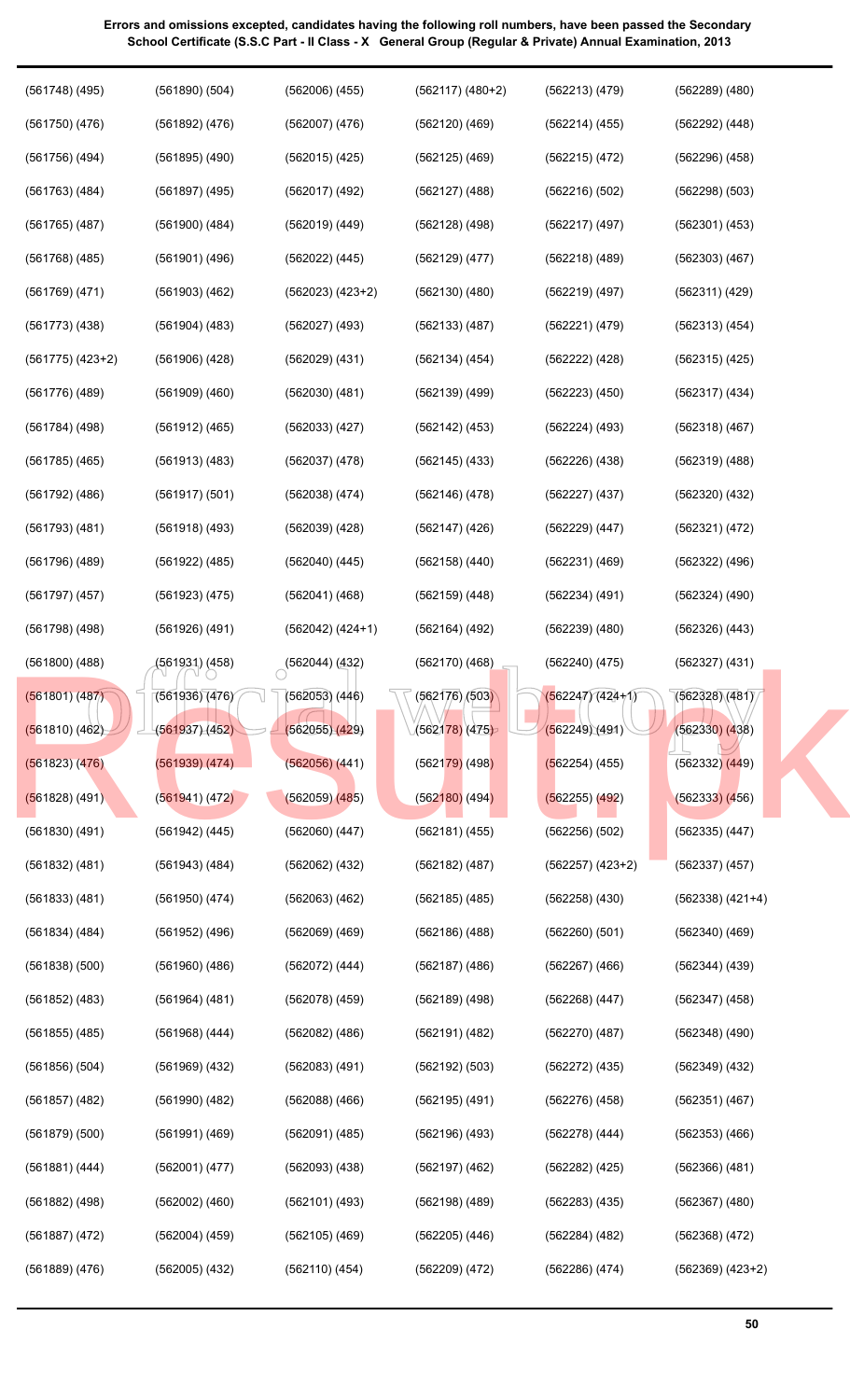| (562371) (478)     | $(562578)$ $(454)$   | $(562761) (423+2)$        | $(562895)$ $(467)$           | $(563020)$ $(447)$   | $(563129)$ $(456)$ |
|--------------------|----------------------|---------------------------|------------------------------|----------------------|--------------------|
| $(562372)$ $(434)$ | (562581) (463)       | $(562765)$ $(481)$        | $(562899)$ $(436)$           | $(563025)$ $(487)$   | $(563139)$ $(479)$ |
| $(562376)$ $(448)$ | $(562586)$ $(487)$   | (562770)(464)             | $(562900)$ $(493)$           | (563026)(476)        | $(563140)$ $(498)$ |
| (562382) (474)     | $(562587)$ $(440)$   | (562774)(483)             | $(562906)$ $(494)$           | $(563027)$ $(432)$   | (563141) (473)     |
| $(562383)$ $(428)$ | $(562596)$ $(423+2)$ | $(562778)$ (474)          | (562911) (437)               | (563031) (463)       | $(563145)$ $(433)$ |
| (562384) (431)     | $(562602)$ $(465)$   | (562779) (443)            | $(562913)$ $(434)$           | $(563032) (420+5)$   | $(563147)$ $(437)$ |
| $(562385)$ $(482)$ | $(562613)$ $(432)$   | (562781) (438)            | $(562916)$ $(479)$           | $(563037)$ $(485)$   | $(563150)$ $(448)$ |
| $(562387)$ $(496)$ | (562614) (444)       | (562786) (463)            | $(562917)$ $(460)$           | $(563038) (421+4)$   | $(563152)$ $(453)$ |
| $(562389)$ $(488)$ | $(562629)$ $(488)$   | $(562787)$ $(433)$        | $(562918)$ $(425)$           | $(563044)$ $(493)$   | (563154) (448)     |
| $(562396)$ $(441)$ | $(562638)$ $(454)$   | $(562791)$ $(428)$        | $(562930)$ $(460)$           | $(563045)$ (494)     | $(563155)$ $(473)$ |
| $(562403)$ $(428)$ | (562641) (460)       | (562796) (464)            | $(562932) (420+5)$           | $(563047)$ $(437)$   | $(563159)$ $(439)$ |
| (562405) (485)     | (562642) (477)       | $(562807)$ (496)          | $(562934)$ $(427)$           | $(563049)$ $(451)$   | $(563160)$ $(457)$ |
| (562406) (474)     | $(562654)$ $(439)$   | $(562810)$ $(489)$        | $(562939) (424+1)$           | (563050)(470)        | $(563167)$ $(459)$ |
| $(562407)$ $(486)$ | $(562657)$ $(460)$   | (562811) (467)            | $(562940)$ $(439)$           | (563051) (451)       | (563170) (504)     |
| $(562409)$ $(469)$ | $(562663)$ $(425)$   | (562819) (447)            | $(562947)$ $(427)$           | $(563052)$ (425)     | $(563172)$ $(467)$ |
| $(562414)$ $(459)$ | $(562667)$ $(434)$   | $(562825)$ $(500)$        | $(562948)$ $(503)$           | $(563054)$ $(453)$   | $(563186)$ $(500)$ |
| (562415) (473)     | (562672) (472)       | $(562826)$ $(448)$        | $(562949)$ $(440)$           | $(563057)$ $(448)$   | $(563188)$ $(460)$ |
| (562448) (477)     | (562677) (494)       | $\bigcirc$ (562829) (468) | $(562952)$ $(477)$           | $(563058) (423+2)$   | (563193) (474)     |
| $(562450)$ $(476)$ | (562678) (446)       | $(562836)$ $(448)$        | (562958)/(480)               | $(563060)(421+4)$    | (563196)(472)      |
| (562463) (446)     | $(562680)(421+4)$    | (562838) (475)            | (5629 <mark>60)</mark> (473) | (563069)(501)        | $(563201)$ $(468)$ |
| $(562470) (422+3)$ | (562682) (491)       | $(562839)$ $(469)$        | $(562969)$ (484)             | $(563070)$ (478)     | $(563204)$ $(498)$ |
| $(562486)$ (499)   | (562697)(439)        | (562842) (467)            | $(562974)$ (464)             | $(563072)$ $(432)$   | $(563215) (421+4)$ |
| $(562488)$ $(456)$ | $(562705)$ $(447)$   | $(562847)$ $(499)$        | $(562976)$ $(466)$           | $(563075)$ $(492)$   | $(563220)$ $(484)$ |
| $(562499)$ $(485)$ | (562710)(450)        | $(562850)$ $(494)$        | $(562977)$ $(433)$           | (563076)(487)        | (563221) (451)     |
| $(562502)$ $(494)$ | (562711)(500)        | $(562855)$ $(499)$        | $(562988)$ $(447)$           | (563081) (440)       | $(563227)$ $(467)$ |
| $(562510)$ $(426)$ | $(562713)$ $(480)$   | $(562857)$ $(449)$        | $(562989)$ $(499)$           | $(563085)$ $(482)$   | $(563235)$ $(456)$ |
| (562511) (504)     | (562721) (453)       | $(562861)$ (493)          | $(562995)$ $(421+4)$         | $(563096)$ $(438)$   | (563236)(500)      |
| $(562512)$ $(456)$ | $(562722)$ (499)     | $(562866)$ $(500)$        | $(562997)$ $(433)$           | (563102) (501)       | $(563239)$ $(479)$ |
| $(562516)$ $(431)$ | (562729) (476)       | $(562867)$ $(500)$        | $(562998)$ $(460)$           | $(563107)$ $(432)$   | (563241) (431)     |
| $(562517)$ (494)   | $(562734)$ $(430)$   | (562872) (492)            | $(562999)$ $(440)$           | $(563108)$ $(472)$   | $(563246)$ $(500)$ |
| $(562535)$ $(429)$ | (562736)(427)        | $(562876)$ $(482)$        | $(563000)$ $(472)$           | $(563109)$ $(493)$   | $(563247)$ $(437)$ |
| $(562553)$ $(426)$ | $(562738)$ $(429)$   | $(562879)$ $(482)$        | $(563002)$ $(478)$           | $(563110)$ $(489)$   | $(563249)$ $(492)$ |
| $(562555)$ $(438)$ | (562741) (453)       | (562884) (504)            | $(563003)$ $(477)$           | $(563123) (422+3)$   | (563252) (474)     |
| $(562557)$ $(432)$ | (562744) (420+5)     | $(562887)$ (474)          | $(563012)$ $(480)$           | (563124) (478)       | $(563253)$ $(463)$ |
| $(562558)$ $(503)$ | $(562750)$ $(492)$   | $(562890)$ $(465)$        | $(563015)$ $(484)$           | $(563127)$ $(481)$   | $(563265)$ $(492)$ |
| $(562559)$ $(474)$ | (562754) (474)       | $(562892)$ $(420+5)$      | $(563019)$ $(463)$           | $(563128)$ $(421+4)$ | $(563268)$ $(445)$ |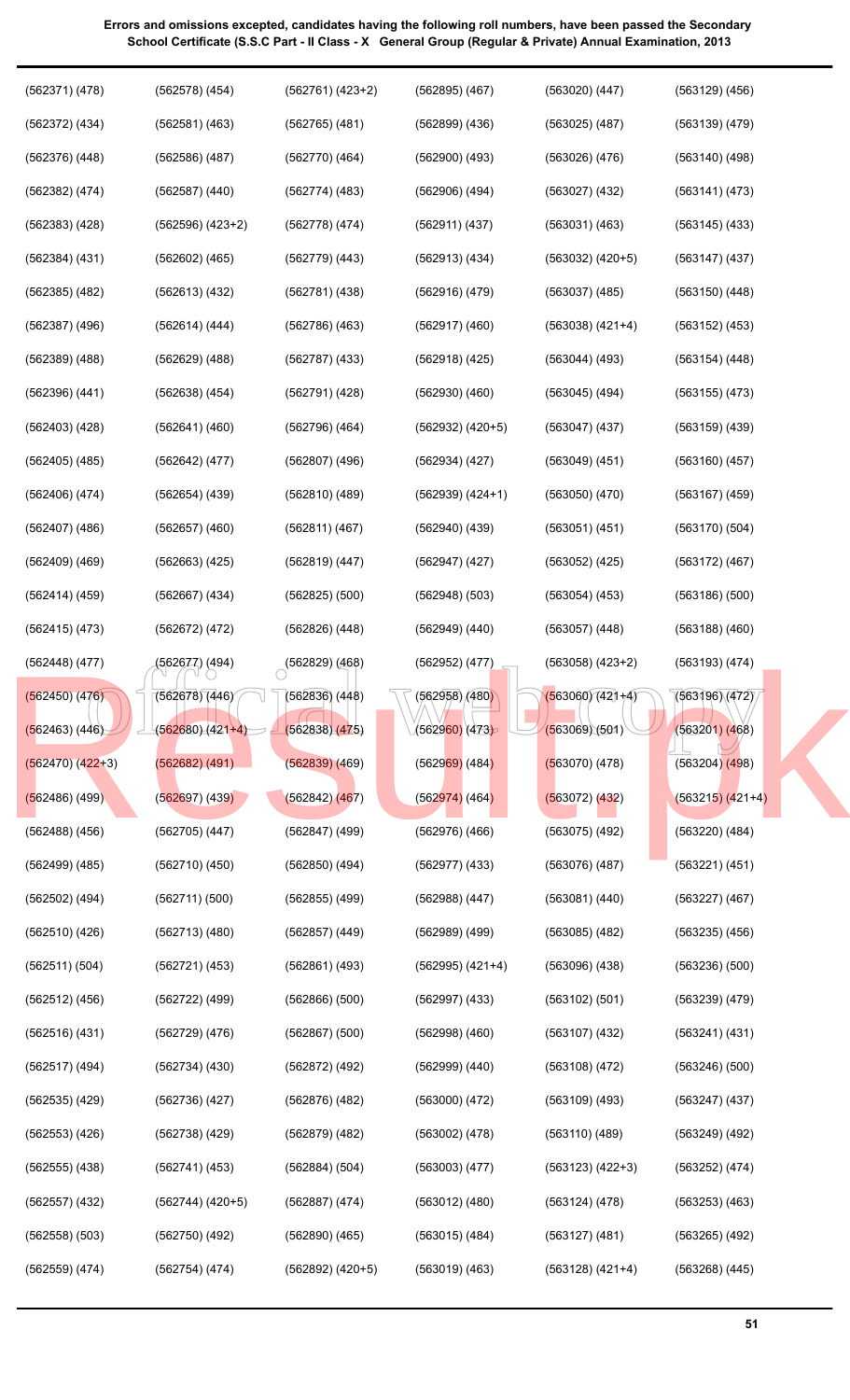| (563272) (474)     | $(563380)$ $(492)$ | $(563520)$ $(430)$   | $(563630)$ $(447)$   | (563741) (489)       | $(563904)$ $(433)$   |
|--------------------|--------------------|----------------------|----------------------|----------------------|----------------------|
| $(563273)$ $(455)$ | $(563383)$ $(445)$ | $(563526)$ $(424+1)$ | $(563632)$ $(445)$   | $(563745)$ $(430)$   | $(563905)$ $(470)$   |
| $(563274)$ $(464)$ | $(563385)$ $(439)$ | $(563530)$ $(431)$   | $(563633)$ $(430)$   | (563748)(501)        | $(563909)$ $(455)$   |
| $(563278)$ $(479)$ | $(563390)$ $(446)$ | $(563539)$ $(499)$   | $(563636) (424+1)$   | $(563758)$ $(453)$   | $(563920)$ $(460)$   |
| $(563279)$ $(452)$ | $(563392)$ $(447)$ | $(563540)$ $(428)$   | $(563637)$ $(432)$   | $(563759)$ $(504)$   | $(563927)$ $(451)$   |
| $(563280)$ $(486)$ | $(563393)$ $(461)$ | $(563543)$ $(459)$   | $(563638)$ $(494)$   | $(563763)$ $(464)$   | $(563928)$ $(430)$   |
| $(563281)$ $(473)$ | $(563397)$ $(443)$ | $(563545)$ $(433)$   | $(563640)$ $(427)$   | $(563764)$ $(451)$   | $(563933)$ $(470)$   |
| $(563282)$ $(473)$ | $(563398)$ $(454)$ | $(563556)$ $(424+1)$ | $(563643)$ $(436)$   | $(563765)$ $(450)$   | (563936)(500)        |
| (563284) (437)     | $(563399)$ $(428)$ | $(563562)$ $(442)$   | $(563650)$ $(486)$   | $(563766)$ $(462)$   | $(563948)$ $(483)$   |
| $(563285)$ $(474)$ | $(563403)$ $(427)$ | $(563563)$ $(488)$   | (563651) (478)       | (563770)(485)        | $(563960)$ $(466)$   |
| $(563286)$ $(470)$ | $(563409)$ $(425)$ | $(563565)$ $(491)$   | $(563652)$ $(437)$   | (563777)(451)        | $(563963)$ $(458)$   |
| $(563290)$ $(462)$ | $(563412)$ $(432)$ | $(563567)$ $(478)$   | $(563653)$ $(455)$   | (563779)(473)        | (563964) (427)       |
| (563291) (436)     | $(563416)$ $(445)$ | $(563570)$ $(451)$   | $(563654)$ $(462)$   | $(563780)$ $(435)$   | (563974) (433)       |
| $(563303)$ $(463)$ | (563419) (434)     | $(563572)$ $(464)$   | $(563661)$ $(462)$   | $(563782)$ (428)     | $(563978)$ $(490)$   |
| $(563304)$ $(435)$ | $(563424)$ $(486)$ | $(563574)$ $(466)$   | $(563662)$ $(451)$   | $(563788)$ $(442)$   | $(563984)$ $(480)$   |
| $(563307)$ $(451)$ | $(563425)$ $(466)$ | $(563575)$ $(458)$   | $(563664)$ $(432)$   | $(563789)$ $(431)$   | $(563985)$ $(489)$   |
| $(563308)$ $(451)$ | $(563428)$ $(450)$ | $(563576)$ $(424+1)$ | $(563666)$ $(493)$   | $(563792)$ $(434)$   | (563986) (500)       |
| (563311) (474)     | (563435) (430)     | (563577)(430)        | $(563667)$ $(450)$   | (563793)(490)        | $(563989)$ $(428)$   |
| (563315) (469)     | (563446)(439)      | (563578) (436)       | (563668)/(430)       |                      | (563992)(440)        |
|                    |                    |                      |                      | $(563794)(422+3)$    |                      |
| (563316) (500)     | $(563451)(424+1)$  | (563581)(456)        | $(563669)$ $(484)$   | (563796)(426)        | $(563995)$ $(490)$   |
| (563323) (473)     | $(563453) (423+2)$ | $(563584)$ $(446)$   | $(563671)$ (471)     | (563801) (488)       | $(563997)$ $(422+3)$ |
| (563324) (476)     | $(563457)$ $(439)$ | $(563585)$ $(434)$   | $(563673)$ $(421+4)$ | $(563802)$ $(451)$   | $(564007)$ (495)     |
| $(563325)$ $(457)$ | $(563459)$ $(484)$ | $(563588) (424+1)$   | $(563676)$ $(482)$   | $(563809)$ $(476)$   | $(564018)$ (465)     |
| $(563326)$ $(501)$ | $(563465)$ $(451)$ | $(563594)$ $(449)$   | $(563677)$ $(504)$   | $(563813)$ $(459)$   | $(564035)$ $(493)$   |
| $(563327)$ $(459)$ | $(563466)$ $(442)$ | $(563597)$ $(480)$   | $(563681)$ $(499)$   | $(563830)$ $(429)$   | $(564040)$ $(458)$   |
| $(563328)$ $(476)$ | $(563467)$ $(452)$ | $(563598)$ $(450)$   | $(563683)$ $(440)$   | $(563852)$ $(427)$   | $(564051)$ $(453)$   |
| $(563329)$ $(449)$ | $(563469)$ $(485)$ | $(563599)$ $(484)$   | $(563686)$ $(461)$   | $(563853)$ $(420+5)$ | $(564053)$ $(469)$   |
| $(563332)$ $(444)$ | $(563472)$ $(451)$ | $(563603)$ $(431)$   | $(563687)$ $(466)$   | $(563860)$ $(455)$   | (564061) (504)       |
| (563336)(470)      | $(563473)$ $(444)$ | (563611) (435)       | $(563707)$ $(497)$   | $(563863)$ $(448)$   | $(564074)$ $(461)$   |
| $(563355)$ $(453)$ | $(563482)$ $(453)$ | $(563612)$ $(434)$   | (563711)(448)        | $(563867)$ $(431)$   | $(564085)$ $(462)$   |
| $(563359)$ $(433)$ | $(563488)$ $(450)$ | $(563617)$ $(432)$   | $(563712)$ $(427)$   | $(563868)$ $(458)$   | $(564086)$ $(467)$   |
| $(563360)$ $(477)$ | $(563490)$ $(492)$ | $(563622)$ $(494)$   | $(563714)$ $(489)$   | (563870)(426)        | $(564088)$ $(478)$   |
| $(563363)$ $(446)$ | (563493)(427)      | $(563623)$ $(486)$   | (563726)(438)        | $(563873)$ $(476)$   | $(564096)$ $(470)$   |
| $(563373)$ $(487)$ | (563499)(427)      | (563624) (477)       | (563731) (448)       | $(563887)$ $(431)$   | $(564103)$ $(484)$   |
| $(563374)$ $(449)$ | $(563500)$ $(429)$ | (563626)(497)        | (563734) (472)       | (563891) (451)       | $(564124)$ $(435)$   |
| $(563375)$ $(481)$ | $(563504)$ $(475)$ | $(563629)$ $(475)$   | (563735)(477)        | $(563902)$ $(459)$   | $(564125)$ $(422+3)$ |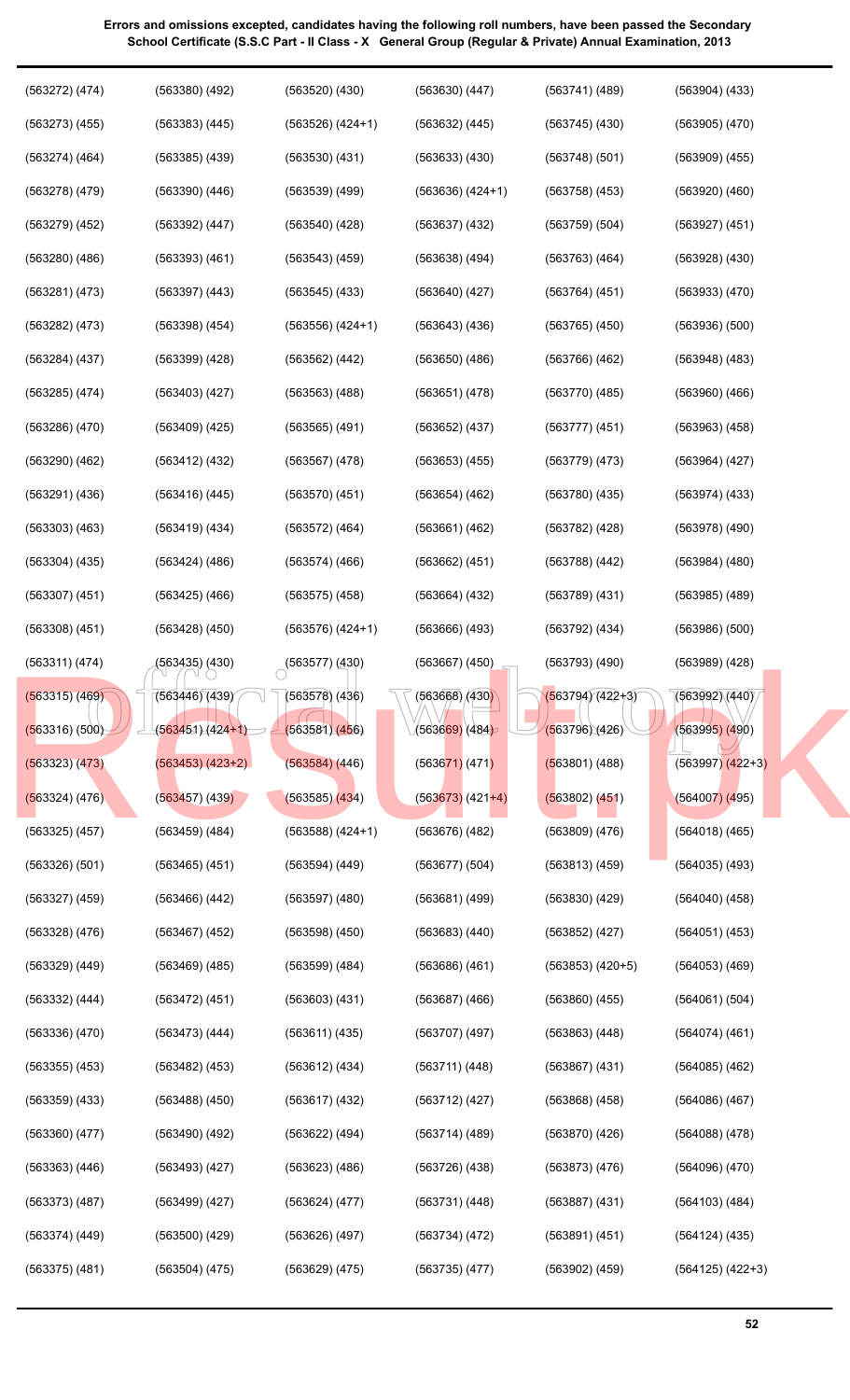| $(564139)$ $(472)$   | $(577679)$ (439)     | $(578028)$ $(433)$   | $(578232)$ $(496)$           | (578443) (477)       | $(600007)$ $(458)$ |
|----------------------|----------------------|----------------------|------------------------------|----------------------|--------------------|
| $(564140)$ $(444)$   | $(577705)$ $(426+2)$ | $(578032)$ $(440)$   | $(578243)$ $(455)$           | $(578446)$ $(423+2)$ | $(600012)$ $(489)$ |
| (564141) (442)       | $(577709)$ $(430)$   | $(578036)$ $(469)$   | $(578244)$ $(448)$           | $(578452)$ $(431)$   | $(600013)$ $(460)$ |
| $(575013)$ $(445)$   | $(577713)$ $(473)$   | $(578038)$ $(425)$   | $(578248)$ $(450)$           | $(578468)$ $(475)$   | $(600019)$ $(459)$ |
| (575022) (495)       | (577714)(498)        | $(578040)$ $(431)$   | $(578249)$ $(427)$           | (578477)(431)        | $(600021)$ $(436)$ |
| (575027) (499)       | $(577729)$ (458)     | $(578042)$ $(483)$   | $(578253)$ $(462)$           | $(583525)$ $(430)$   | $(600026)$ $(435)$ |
| $(575028)$ $(454)$   | (577730)(442)        | (578084) (441)       | $(578258)$ $(489)$           | $(583539)$ $(450)$   | $(600032)$ $(482)$ |
| $(575030)$ $(466)$   | $(577738)$ $(463)$   | $(578085)$ $(453)$   | $(578262)$ $(437)$           | $(583561)$ $(425)$   | $(600035)$ $(456)$ |
| $(575032)$ $(468)$   | $(577743)$ $(441)$   | $(578091)$ $(464)$   | $(578267)$ $(443)$           | $(583563)$ $(433)$   | $(600036)$ $(428)$ |
| $(577502)$ $(422+3)$ | $(577763)$ $(435)$   | $(578092)$ $(452)$   | $(578268)$ $(421+4)$         | $(583572)$ $(456)$   | $(600038)$ $(494)$ |
| $(577505)$ $(487)$   | $(577764)$ (432)     | $(578095)$ $(462)$   | (578292) (452)               | $(583573)$ $(465)$   | $(600039)$ $(486)$ |
| $(577512)$ $(504)$   | $(577773)$ $(445)$   | $(578102)$ (467)     | $(578301)$ $(431)$           | (583574)(467)        | $(600045)$ $(495)$ |
| $(577518)$ $(446)$   | $(577777)$ $(433)$   | $(578105)$ (459)     | $(578312)$ $(480)$           | $(583576)$ $(459)$   | $(600046)$ $(432)$ |
| $(577531)$ $(441)$   | (577782) (429)       | (578118)(472)        | $(578320)$ $(450)$           | $(583584)$ $(432)$   | $(600048)$ $(437)$ |
| $(577532)$ $(473)$   | (577792) (449)       | $(578123)$ $(433)$   | $(578331)$ $(473)$           | $(583588)$ $(429)$   | $(600049)$ $(462)$ |
| (577536)(458)        | (577819) (446)       | $(578127)$ $(461)$   | $(578332)$ $(496)$           | $(583599)$ $(435)$   | $(600052)$ $(431)$ |
| $(577548)$ (444)     | $(577820)$ $(457)$   | (578128) (467)       | $(578334)$ $(468)$           | $(583620)$ $(420+5)$ | $(600054)$ $(434)$ |
| $(577555)$ $(457)$   | (577824) (437)       | $(578129)(422+3)$    | $(578342)$ $(457)$           | $(583621)$ $(483)$   | $(600055)$ $(473)$ |
| $(577559)$ $(431)$   | (577839) (476) 2     | (578134) (441)       | (578347)/(494)               | (583624)(442)        | (600056)(426)      |
| $(577582)$ (425)     | (577854)(468)        | (578145)(447)        | (5783 <mark>55)</mark> (436) | (583651)(426)        | $(600059)$ $(502)$ |
| $(577588)$ $(436)$   | (577856) (429)       | $(578147)$ (447)     | $(578358)$ (465)             | $(583656)$ (431)     | $(600062)$ $(455)$ |
| $(577589)$ (436)     | (577870)(447)        | $(578163)$ $(461)$   | $(578363)$ (429)             | $(583658)$ $(427)$   | (600067) (425)     |
| $(577598)$ $(454)$   | $(577878)$ $(443)$   | $(578178)$ (479)     | $(578365)$ $(471)$           | $(583659)$ $(463)$   | (600073) (479)     |
| $(577599)$ $(463)$   | $(577883)$ $(436)$   | $(578179)$ $(503)$   | $(578372)$ $(450)$           | $(583666)$ $(443)$   | $(600074)$ $(466)$ |
| (577602) (425)       | (577890) (449)       | (578181) (486)       | $(578374)$ $(436)$           | (583671)(474)        | $(600076)$ $(441)$ |
| $(577603)$ $(463)$   | $(577899)$ $(438)$   | $(578185)$ $(431)$   | $(578377)$ $(453)$           | (583672) (501)       | $(600084)$ $(481)$ |
| $(577618)$ (455)     | (577914) (499)       | (578187) (498)       | $(578384)$ $(444)$           | $(583682)$ $(443)$   | $(600119)$ $(440)$ |
| (577623) (488)       | $(577920)$ $(422+3)$ | $(578209)$ $(454)$   | $(578402)$ (429)             | $(583684)$ $(448)$   | $(600121)$ $(495)$ |
| (577636)(436)        | $(577933)$ $(452)$   | (578210)(453)        | $(578407)$ $(474)$           | $(583691)$ $(430)$   | $(600125)$ $(495)$ |
| $(577637)$ $(420+5)$ | (577941) (464)       | (578211) (459)       | $(578408)$ $(481)$           | $(583694)$ $(448)$   | $(600128)$ $(495)$ |
| $(577639)$ $(460)$   | $(577942)$ (463)     | (578214) (467)       | (578410)(438)                | $(583724)$ $(485)$   | $(600140)$ $(452)$ |
| $(577642)$ (444)     | $(577954)$ (426)     | $(578216)$ $(448)$   | $(578414)$ (485)             | (583727)(445)        | $(600169)$ $(451)$ |
| $(577651)$ $(430)$   | $(577958)$ $(458)$   | (578224) (481)       | $(578417)$ (457)             | $(583730)$ $(423+2)$ | (600171) (471)     |
| $(577652)$ (485)     | $(577965)$ (429)     | (578228) (457)       | $(578418)$ $(473)$           | $(583737)$ $(425)$   | $(600196)$ $(463)$ |
| $(577654)$ $(422+3)$ | $(577975)$ (489)     | $(578229)$ $(422+3)$ | $(578432) (424+1)$           | $(600004)$ $(451)$   | $(600199) (421+4)$ |
| $(577655)$ $(446)$   | $(578002)$ $(441)$   | (578230)(503)        | $(578433)$ $(475)$           | $(600006)$ $(471)$   | $(600201)$ $(432)$ |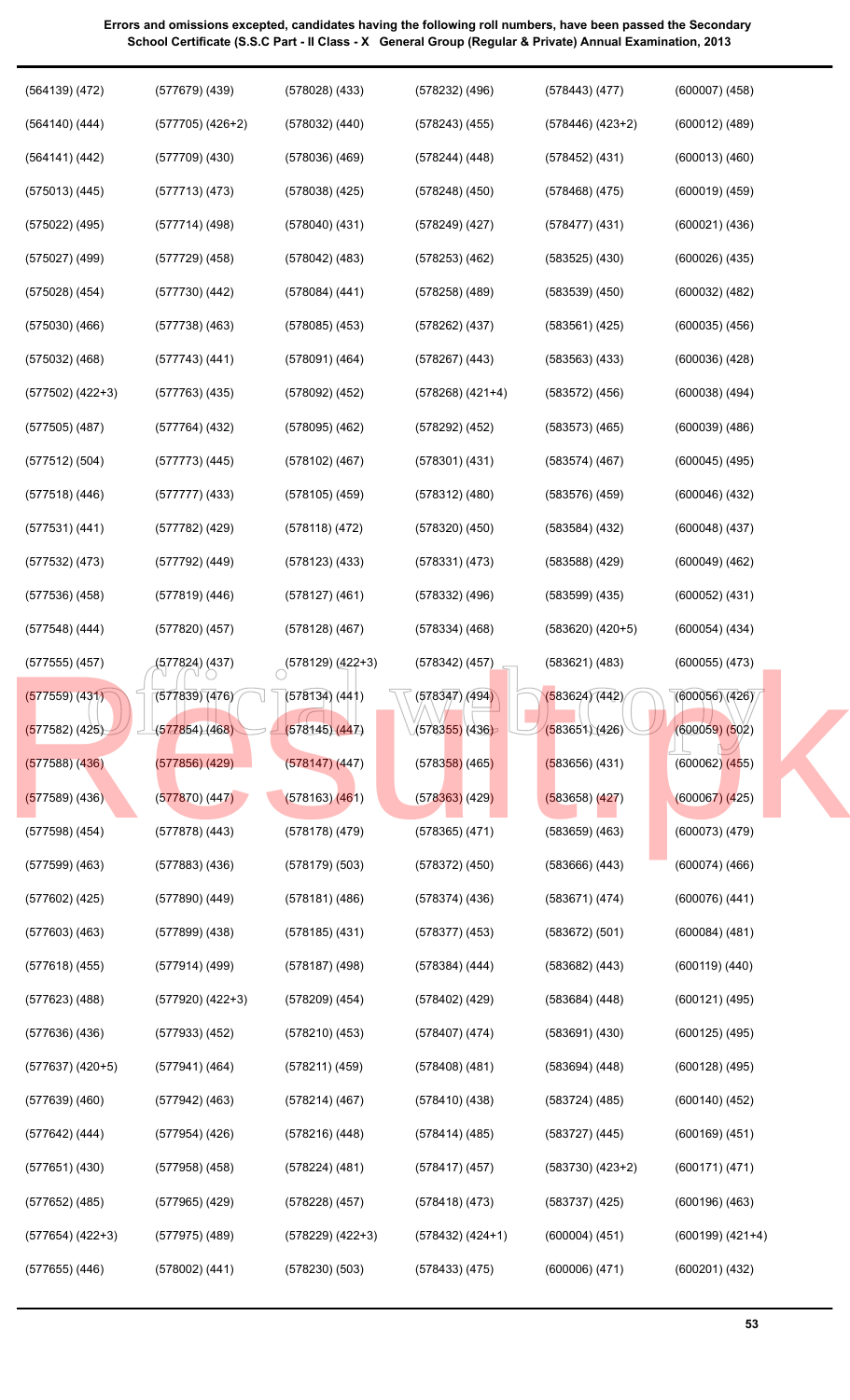| $(600206)$ $(493)$   | (600321) (447)       | (600471) (497)       | $(600566)$ $(475)$   | $(600690)$ $(473)$   | $(600799)$ $(425)$ |
|----------------------|----------------------|----------------------|----------------------|----------------------|--------------------|
| $(600207)$ $(499)$   | (600327) (472)       | $(600473)$ $(481)$   | $(600567)$ $(420+5)$ | $(600691)$ $(433)$   | $(600807)$ $(433)$ |
| (600210)(468)        | $(600328)$ $(431)$   | $(600476)$ $(425)$   | $(600570)$ $(452)$   | (600692) (470)       | $(600817) (422+3)$ |
| $(600215)$ $(434)$   | (600331) (502)       | $(600482)$ $(494)$   | $(600572)$ $(489)$   | $(600693)$ $(442)$   | $(600819) (422+3)$ |
| $(600218)$ $(449)$   | $(600333)$ $(465)$   | $(600484)$ $(456)$   | (600574)(497)        | $(600697)$ $(448)$   | $(600826)$ $(488)$ |
| $(600219)$ $(457)$   | $(600344)$ $(433)$   | $(600485)$ $(486)$   | $(600575)$ $(503)$   | $(600700)$ $(431)$   | $(600827)$ $(498)$ |
| $(600222)$ $(448)$   | $(600346)$ $(420+5)$ | $(600486)$ $(478)$   | $(600577)$ $(452)$   | $(600706)$ $(458)$   | $(600830)$ $(445)$ |
| (600224) (473)       | $(600348)$ $(483)$   | $(600489)$ $(434)$   | $(600580)$ $(437)$   | $(600708)$ $(457)$   | (600831) (427)     |
| $(600225)$ $(500)$   | $(600351)$ $(427)$   | $(600490)$ $(448)$   | $(600584)$ $(497)$   | (600711) (474)       | $(600832)$ $(465)$ |
| $(600229)$ $(439)$   | $(600362)$ $(465)$   | $(600492)$ $(461)$   | $(600585)$ $(493)$   | (600714)(456)        | $(600845)$ $(503)$ |
| $(600230)$ $(438)$   | $(600367)$ $(492)$   | $(600497)$ $(468)$   | $(600586)$ $(448)$   | $(600721) (422+3)$   | $(600846)$ $(474)$ |
| (600231) (472)       | $(600369)$ $(426)$   | $(600499)$ $(438)$   | $(600589)$ $(472)$   | $(600732)$ $(483)$   | $(600848)$ $(431)$ |
| $(600233)$ $(484)$   | $(600379)$ $(435)$   | $(600505)$ $(488)$   | $(600600)$ $(481)$   | $(600739)$ $(490)$   | (600851) (475)     |
| $(600236)$ $(463)$   | $(600384)$ $(451)$   | (600510)(467)        | $(600602)$ $(428)$   | (600742) (471)       | $(600857)$ $(485)$ |
| $(600237)$ $(446)$   | $(600385)$ $(492)$   | $(600511)$ $(469)$   | $(600606)$ $(503)$   | $(600743)$ $(465)$   | $(600859)$ $(439)$ |
| $(600239)$ $(494)$   | $(600386)$ $(456)$   | $(600514)$ $(464)$   | $(600607)$ $(480)$   | $(600744)$ $(459)$   | $(600862)$ $(441)$ |
| (600242) (501)       | $(600387)$ $(482)$   | $(600516)$ $(468)$   | $(600609)$ $(429)$   | $(600746)$ $(449)$   | $(600872)$ $(462)$ |
| $(600245)$ $(454)$   | (600398) (474)       | $(600518)$ (484)     | (600610)(461)        | $(600748)$ $(436)$   | $(600875)$ $(450)$ |
| $(600248)$ $(447)$   | $(600402)(423+2)$    | $(600519)$ $(504)$   | (600614)/(468)       | (600752)(504)        | (600876)(489)      |
| $(600249)$ $(490)$   | (600406)(456)        | (600521)(449)        | (600617)(471)        | (600754)(430)        | $(600878)$ $(442)$ |
| (600251) (453)       | (600410)(443)        | $(600523)$ $(504)$   | $(600619)$ (473)     | $(600756)$ (477)     | $(600879)$ $(446)$ |
| $(600252)$ (426)     | (600411) (471)       | (600524)(439)        | $(600630)$ $(425)$   | $(600757)$ $(459)$   | (600881) (452)     |
| $(600262)$ $(448)$   | $(600415)$ $(473)$   | $(600528)$ $(450)$   | $(600634) (421+4)$   | $(600758)$ $(460)$   | $(600882)$ $(484)$ |
| $(600269)$ $(432)$   | $(600420)$ $(487)$   | (600531) (485)       | $(600637) (420+5)$   | $(600759)$ $(499)$   | $(600885)$ $(427)$ |
| $(600273)$ $(454)$   | (600421) (500)       | $(600536)$ $(455)$   | (600649) (502)       | (600771)(464)        | $(600886)$ $(502)$ |
| $(600284)$ $(477)$   | (600431) (442)       | $(600537)$ $(420+5)$ | $(600652)$ $(454)$   | (600773)(477)        | (600892) (502)     |
| $(600290)$ $(424+1)$ | $(600437)$ $(487)$   | $(600538)$ $(430)$   | $(600655)$ $(462)$   | $(600777)$ $(499)$   | $(600894)$ $(478)$ |
| $(600291)$ $(465)$   | $(600442)$ $(435)$   | $(600539)$ $(429)$   | (600661) (477)       | $(600780)$ $(430)$   | $(600898)$ $(500)$ |
| (600292) (472)       | $(600448)$ $(440)$   | $(600542)$ $(446)$   | $(600666)$ $(466)$   | $(600783)$ $(467)$   | $(600899)$ $(460)$ |
| $(600296)$ $(475)$   | $(600451)$ $(449)$   | $(600543) (484+3)$   | $(600669)$ $(465)$   | $(600784)$ $(480)$   | $(600900)$ $(474)$ |
| $(600298)$ $(449)$   | $(600453)$ $(450)$   | $(600544)$ $(439)$   | $(600678)$ $(503)$   | $(600785)$ $(427)$   | $(600901)$ $(487)$ |
| $(600303) (423+2)$   | $(600460)$ $(461)$   | $(600548)$ $(424+1)$ | $(600679)$ $(469)$   | $(600786)$ $(422+3)$ | (600905) (447)     |
| $(600304)$ $(440)$   | (600464) (471)       | $(600549)$ $(471)$   | $(600680)$ $(449)$   | $(600788)$ $(449)$   | $(600906)$ $(480)$ |
| $(600306)$ $(464)$   | $(600466)$ $(467)$   | $(600559)$ $(496)$   | $(600686)$ $(473)$   | $(600790)$ $(489)$   | $(600909)$ $(499)$ |
| (600312) (502)       | $(600467)$ $(486)$   | (600561) (461)       | $(600688)$ $(494)$   | $(600791)$ $(498)$   | $(600911)$ $(480)$ |
| $(600318)$ $(480)$   | $(600470)$ $(463)$   | (600564) (502)       | $(600689)$ $(466)$   | (600794)(500)        | $(600912)$ $(449)$ |
|                      |                      |                      |                      |                      |                    |

**54**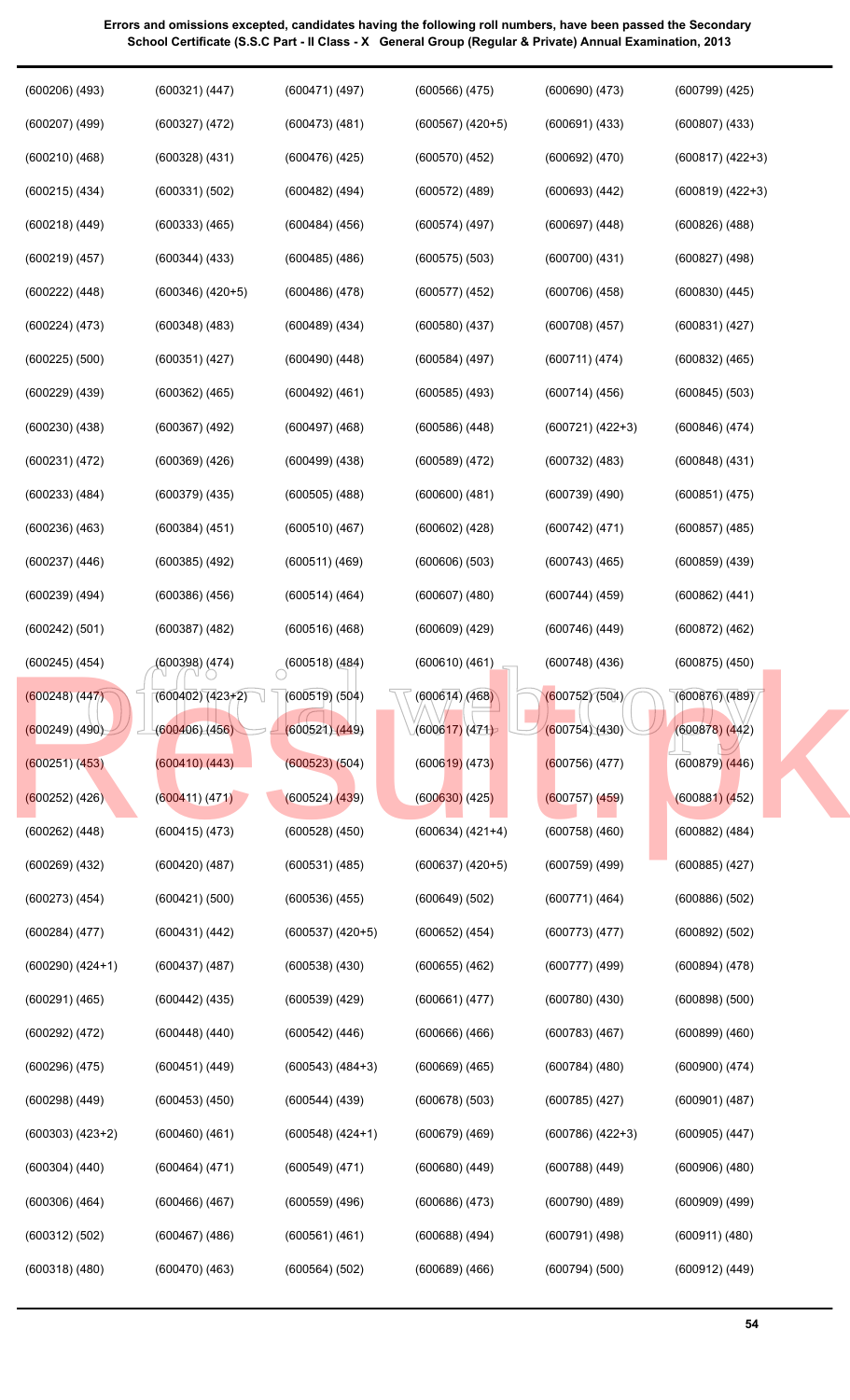| $(600920)$ $(435)$ | $(601029)$ $(492)$   | $(601193)$ $(473)$ | $(601427)$ $(424+1)$ | $(601577)$ $(468)$ | $(601700)$ $(471)$   |
|--------------------|----------------------|--------------------|----------------------|--------------------|----------------------|
| $(600923)$ $(458)$ | $(601032)$ $(456)$   | $(601205)$ $(445)$ | $(601428)$ $(503)$   | $(601583)$ $(485)$ | $(601701)$ $(437)$   |
| (600924) (442)     | $(601033)$ $(493)$   | $(601231)$ $(466)$ | $(601450)$ $(437)$   | $(601584)$ $(487)$ | $(601702)$ $(486)$   |
| $(600925)$ $(447)$ | $(601035)$ $(494)$   | $(601233)$ $(437)$ | $(601453)$ $(477)$   | $(601585)$ $(503)$ | $(601703)$ $(423+2)$ |
| $(600930)$ $(491)$ | $(601036)$ $(447)$   | $(601239)$ $(462)$ | $(601454)$ (494)     | $(601586)$ $(492)$ | $(601709)$ $(444)$   |
| $(600931)$ $(435)$ | $(601038)$ $(498)$   | $(601240)$ $(456)$ | (601461) (440)       | $(601589)$ $(487)$ | $(601725)$ $(430)$   |
| $(600934)$ $(467)$ | $(601045)$ $(462)$   | $(601244) (420+5)$ | $(601463)$ $(420+5)$ | $(601594)$ $(467)$ | $(601730)$ $(486)$   |
| $(600936)$ $(437)$ | $(601047)$ $(470)$   | $(601245)$ (483)   | $(601468)$ $(448)$   | $(601598)$ $(441)$ | (601732) (471)       |
| $(600941)$ $(430)$ | $(601052)$ $(474)$   | $(601247)$ $(499)$ | $(601473)$ $(453)$   | $(601600)$ $(503)$ | $(601737)$ $(449)$   |
| $(600945)$ $(428)$ | (601054) (440)       | $(601263)$ $(442)$ | $(601477)$ $(487)$   | $(601601) (424+1)$ | $(601739)$ $(480)$   |
| $(600947)$ $(452)$ | $(601060)$ $(502)$   | $(601265)$ $(450)$ | $(601479)$ $(436)$   | $(601602)$ $(438)$ | $(601740)$ $(445)$   |
| $(600948)$ $(467)$ | $(601062)$ $(429+6)$ | $(601266)$ $(500)$ | $(601483)$ $(451)$   | $(601608)$ $(434)$ | $(601742)$ $(498)$   |
| $(600959)$ $(479)$ | $(601065)$ $(435)$   | $(601274) (424+1)$ | $(601484)$ $(448)$   | $(601609)$ $(439)$ | $(601743)$ $(489)$   |
| (600961) (444)     | $(601068)$ $(504)$   | $(601292)$ $(437)$ | $(601485)$ $(461)$   | (601610)(474)      | $(601747)$ (499)     |
| $(600965)$ $(488)$ | $(601072)$ $(460)$   | $(601294)$ $(452)$ | $(601488)$ $(464)$   | $(601626)$ $(435)$ | $(601753)$ $(439)$   |
| $(600970)$ $(441)$ | $(601074)$ $(491)$   | $(601304)$ $(484)$ | $(601490)$ $(437)$   | $(601627)$ $(503)$ | $(601755)$ $(481)$   |
| $(600975)$ $(434)$ | $(601075)$ $(455)$   | $(601312)$ $(443)$ | $(601493)$ $(472)$   | $(601628)$ $(474)$ | $(601756)$ $(483)$   |
| $(600978)$ $(457)$ | (601077) (438)       | (601313) (431)     | $(601496)$ $(467)$   | $(601629)$ $(434)$ | $(601762)$ $(497)$   |
| (600983) (444)     | (601078)(487)        | $(601327)$ $(469)$ | (601498)/(435)       | (601632)(447)      | (601764)(488)        |
| (600989) (487)     | (601080)(474)        | (601329)(445)      | (601508)(448)        | (601637)(466)      | $(601765)$ (485)     |
| (600991)(427)      | $(601082)$ $(439)$   | $(601332)$ $(481)$ | $(601512)$ (476)     | (601639) (504)     | $(601771)$ $(473)$   |
| $(600993)$ $(500)$ | $(601085)$ $(442)$   | $(601338)$ $(490)$ | $(601518)$ (433)     | (601643) (427)     | (601772) (452)       |
| $(600995)$ $(459)$ | $(601086)$ $(473)$   | $(601347)$ $(495)$ | $(601521)$ $(495)$   | (601646)(471)      | $(601775)$ $(487)$   |
| $(600996)$ $(496)$ | $(601094)$ $(495)$   | $(601350)$ $(504)$ | $(601525)$ $(493)$   | $(601647)$ $(425)$ | $(601778)$ $(430)$   |
| $(600998)$ $(457)$ | $(601097)$ $(420+5)$ | $(601362)$ $(504)$ | $(601530)$ $(467)$   | $(601650)$ $(442)$ | $(601783)$ $(476)$   |
| $(600999)$ $(459)$ | $(601107)$ $(485)$   | $(601366)$ $(455)$ | (601533) (471)       | $(601660)$ $(475)$ | $(601784)$ $(465)$   |
| $(601003)$ $(504)$ | (601115)(486)        | $(601369)$ $(427)$ | (601535) (474)       | $(601667)$ $(461)$ | $(601786)$ $(458)$   |
| $(601005)$ $(504)$ | $(601124)$ $(484)$   | $(601383)$ $(503)$ | $(601539)$ $(498)$   | (601676)(490)      | $(601794)$ $(498)$   |
| $(601006)$ $(479)$ |                      |                    |                      |                    |                      |
|                    | $(601126)$ $(448)$   | $(601384)$ $(451)$ | $(601540)$ $(468)$   | $(601678)$ $(499)$ | $(601798)$ $(479)$   |
| $(601008)$ $(497)$ | $(601132)$ $(485)$   | $(601386)$ $(499)$ | $(601557)$ $(452)$   | $(601684)$ $(429)$ | $(601801)$ $(476)$   |
| $(601009)$ $(473)$ | (601141) (457)       | $(601392)$ $(442)$ | $(601558)$ $(465)$   | $(601686)$ $(425)$ | $(601807)$ $(437)$   |
| $(601015)$ $(430)$ | $(601147)$ $(444)$   | $(601419)$ $(496)$ | $(601563)$ $(481)$   | (601691) (494)     | $(601810)$ $(425)$   |
| $(601016)$ $(435)$ | $(601154)$ $(430)$   | $(601420)$ $(430)$ | $(601564)$ $(427)$   | $(601692)$ $(490)$ | $(601813)$ $(469)$   |
| $(601019)$ $(491)$ | $(601159)$ $(443)$   | $(601421)$ $(499)$ | $(601567)$ $(501)$   | $(601693)$ $(495)$ | $(601815)$ $(499)$   |
| $(601023)$ $(427)$ | $(601160)$ $(504)$   | $(601423) (421+4)$ | $(601574)$ $(489)$   | $(601694)$ $(437)$ | $(601818)$ $(472)$   |
| $(601028)$ $(483)$ | $(601165)$ $(485)$   | $(601425)$ $(447)$ | $(601576)$ $(484)$   | $(601695)$ $(450)$ | $(601819)$ $(452)$   |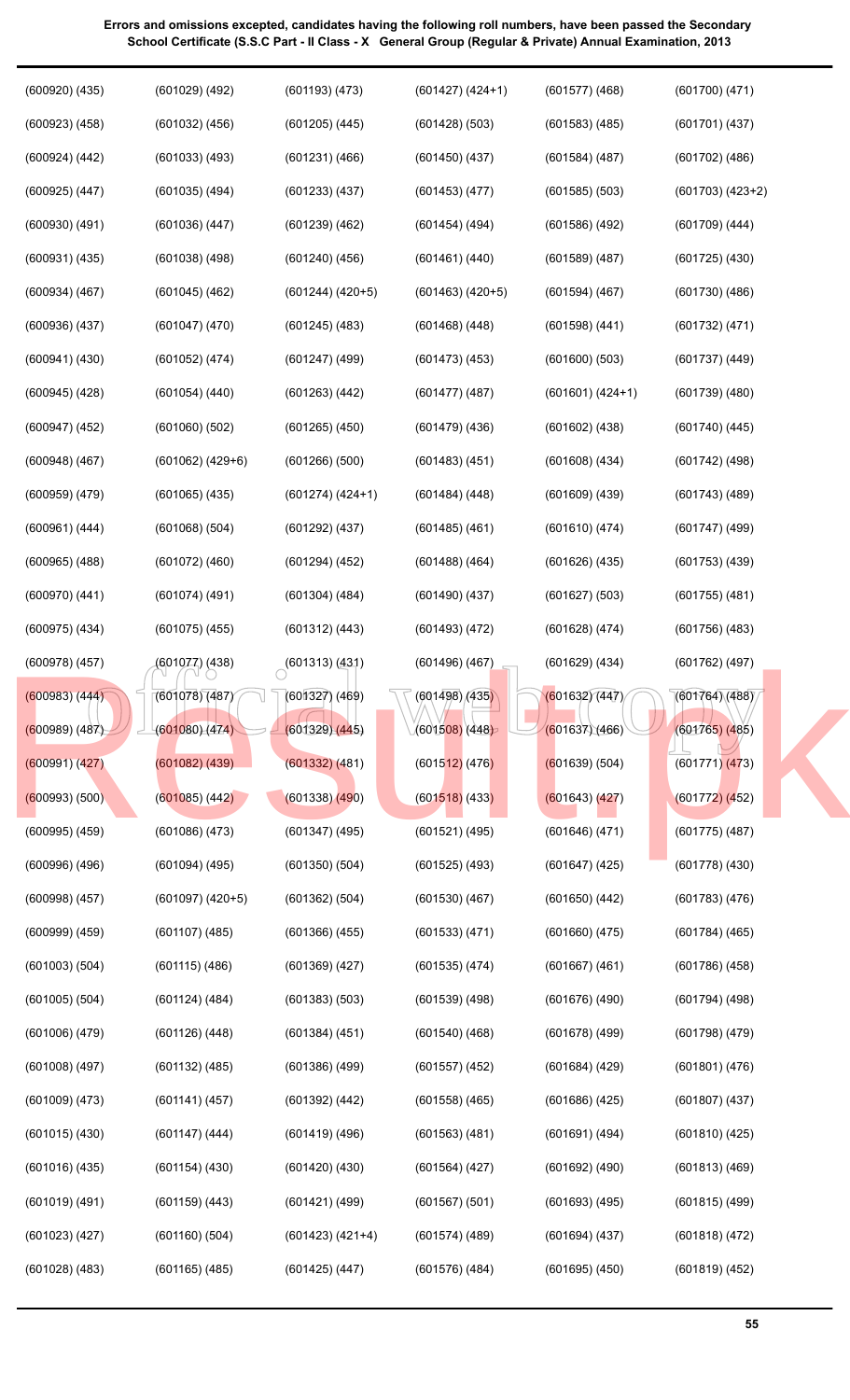| $(601822)$ $(455)$ | (601974) (472)     | (602101) (471)             | $(602182)$ $(459)$           | $(602279)$ $(438)$   | $(602445)$ $(484)$ |  |
|--------------------|--------------------|----------------------------|------------------------------|----------------------|--------------------|--|
| (601827) (501)     | $(601975)$ $(445)$ | $(602102)$ $(469)$         | (602184) (500)               | $(602281)$ $(489)$   | $(602463)$ $(503)$ |  |
| $(601828)$ $(497)$ | $(601977)$ $(436)$ | $(602103)$ $(467)$         | $(602185)$ $(454)$           | $(602285)$ $(490)$   | $(602470)$ $(453)$ |  |
| (601833) (501)     | $(601984)$ $(480)$ | $(602105)$ $(467)$         | $(602186)$ $(474)$           | $(602289)$ $(449)$   | (602474)(447)      |  |
| $(601834)$ $(460)$ | (601994) (501)     | $(602106)$ $(448)$         | $(602189)$ $(455)$           | $(602290)$ $(466)$   | $(602477)$ $(452)$ |  |
| $(601840)$ $(463)$ | $(601996)$ $(450)$ | $(602108)$ $(491)$         | $(602190)$ $(481)$           | $(602294)$ $(433)$   | $(602478)$ $(466)$ |  |
| $(601842)$ $(446)$ | $(601998)$ $(499)$ | $(602109)$ $(482)$         | $(602192)$ $(466)$           | $(602295)$ $(470)$   | $(602479)$ $(475)$ |  |
| $(601845)$ $(446)$ | $(601999)$ $(482)$ | $(602110)$ $(499)$         | (602194) (504)               | $(602297)$ $(482)$   | $(602483)$ $(457)$ |  |
| $(601852)$ $(444)$ | $(602000)$ $(457)$ | $(602123)$ $(457)$         | $(602196)$ $(465)$           | $(602298)$ $(485)$   | $(602495)$ $(484)$ |  |
| $(601854)$ $(436)$ | $(602001)$ $(435)$ | $(602124)$ $(453)$         | $(602197)$ $(471)$           | $(602304)$ $(500)$   | $(602500)$ $(477)$ |  |
| $(601864)$ $(478)$ | $(602004)$ $(486)$ | $(602127)$ $(482)$         | $(602198)$ $(464)$           | $(602318)$ $(472)$   | (602523) (502)     |  |
| $(601874)$ $(444)$ | $(602005)$ $(495)$ | $(602129)$ $(479)$         | $(602199)$ $(474)$           | $(602319)$ $(438)$   | $(602531)$ $(460)$ |  |
| $(601875)$ $(461)$ | $(602009)$ $(491)$ | (602131) (467)             | $(602202)$ $(499)$           | (602322) (445)       | (602534) (474)     |  |
| $(601876)$ $(468)$ | $(602015)$ $(479)$ | $(602133)$ $(459)$         | $(602205)$ $(485)$           | $(602325)$ $(427)$   | $(602543)$ $(467)$ |  |
| $(601886)$ $(445)$ | $(602016)$ $(429)$ | $(602134)$ $(452)$         | $(602206)$ $(435)$           | (602326)(490)        | $(602549)$ $(455)$ |  |
| $(601888)$ $(469)$ | $(602020)$ $(460)$ | $(602136)$ $(446)$         | $(602208)$ $(494)$           | (602327) (504)       | $(602550)$ $(447)$ |  |
| $(601890)$ $(501)$ | $(602025)$ $(480)$ | $(602140)$ $(465)$         | $(602215)$ $(501)$           | (602333) (470)       | (602557) (457)     |  |
| $(601900)$ $(437)$ | (602027) (481)     | $\bigcirc^{(602141)(487)}$ | $(602221)$ $(496)$           | $(602339)$ $(468)$   | $(602559)$ $(440)$ |  |
| $(601905)$ $(466)$ | (602028)(486)      | (602142) (477)             | (602225) (441)               | (602341)(462)        | (602560)(458)      |  |
| $(601906)$ $(478)$ | (602044)(503)      | (602144)(458)              | (6022 <mark>29)</mark> (481) | (602345)(480)        | $(602561)$ $(482)$ |  |
| $(601916)$ $(453)$ | (602049)(487)      | $(602145)$ (491)           | (602230)(503)                | $(602348)$ (483)     | $(602562)$ $(434)$ |  |
| $(601928)$ (489)   | $(602050)$ $(469)$ | $(602152)$ $(450)$         | $(602231)$ (451)             | $(602349)$ $(441)$   | $(602564)$ $(462)$ |  |
| $(601929)$ $(474)$ | $(602055)$ $(463)$ | $(602153)$ $(434)$         | $(602234)$ $(496)$           | $(602352)$ $(493)$   | $(602565)$ $(428)$ |  |
| $(601932) (421+4)$ | $(602056)$ $(499)$ | $(602156)$ $(494)$         | $(602237)$ $(481)$           | $(602355)$ $(439)$   | $(602570)$ $(444)$ |  |
| $(601938)$ $(457)$ | $(602060)$ $(478)$ | $(602158)$ $(423+2)$       | $(602241)$ $(498)$           | $(602356)$ $(455)$   | $(602573)$ $(479)$ |  |
| $(601941)$ $(440)$ | $(602064)$ $(427)$ | $(602159)$ $(499)$         | $(602246)$ $(461)$           | $(602375)$ $(423+2)$ | (602574) (502)     |  |
| $(601942)$ $(496)$ | $(602069)$ $(427)$ | $(602160)$ $(440)$         | $(602253)$ $(493)$           | $(602386)$ $(425)$   | $(602579)$ $(493)$ |  |
| $(601943)$ $(479)$ | $(602074)$ $(452)$ | $(602163)$ $(469)$         | $(602260)$ $(499)$           | $(602396)$ $(448)$   | $(602580)$ $(469)$ |  |
| $(601952)$ $(503)$ | $(602075)$ $(484)$ | $(602166)$ $(452)$         | (602261) (473)               | $(602399)$ $(478)$   | $(602590)$ $(464)$ |  |
| $(601959)$ $(480)$ | $(602076)$ $(453)$ | $(602167)$ $(480)$         | $(602262)$ $(426)$           | (602413)(447)        | $(602593)$ $(445)$ |  |
| $(601963)$ $(483)$ | $(602077)$ $(437)$ | $(602170)$ $(450)$         | $(602263)$ $(428)$           | (602418)(468)        | $(602594)$ $(473)$ |  |
| $(601964)$ $(443)$ | $(602080)$ $(436)$ | $(602172)$ $(495)$         | $(602265)$ $(449)$           | (602424)(474)        | $(602598)$ $(463)$ |  |
| $(601965)$ $(434)$ | (602081) (502)     | $(602174)$ $(431)$         | $(602268)$ $(428)$           | $(602437)$ $(490)$   | $(602602)$ $(429)$ |  |
| $(601966)$ $(463)$ | $(602084)$ $(429)$ | $(602176)$ $(458)$         | $(602270)$ $(480)$           | $(602438)$ $(470)$   | $(602615)$ $(489)$ |  |
| $(601970)$ $(494)$ | $(602086)$ $(490)$ | $(602178)$ $(493)$         | $(602276)$ $(501)$           | $(602443) (421+4)$   | $(602625)$ $(495)$ |  |
| (601971) (444)     | $(602089)$ $(458)$ | (602180)(481)              | $(602278)$ $(438)$           | (602444) (474)       | $(602629)$ $(497)$ |  |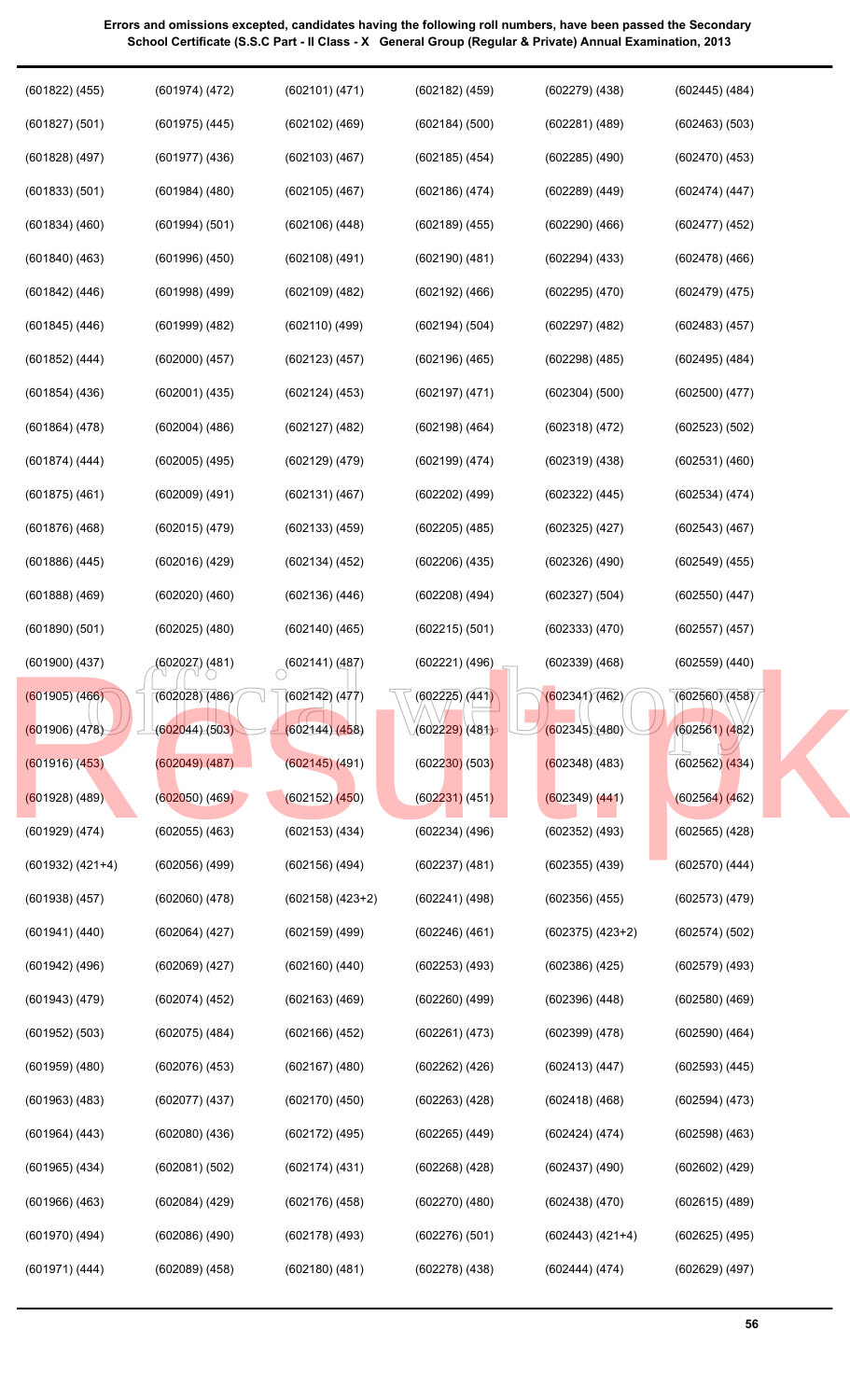| $(602630)$ $(459)$   | $(602755)$ $(501)$   | $(602904)$ $(475)$         | $(610019)$ $(458)$           | $(610652)$ $(436)$ | $(615137)$ $(426)$ |
|----------------------|----------------------|----------------------------|------------------------------|--------------------|--------------------|
| $(602633)$ $(430)$   | $(602756)$ $(469)$   | $(602905)$ $(494)$         | $(610024)$ $(446)$           | $(610653)$ $(440)$ | $(615140)$ $(441)$ |
| $(602634)$ $(437)$   | $(602759)$ $(462)$   | $(602907)$ $(480)$         | $(610075)$ $(502)$           | $(610750)$ $(486)$ | $(615143)$ $(480)$ |
| $(602636)$ $(500)$   | $(602760)$ $(448)$   | $(602909)$ $(463)$         | $(610087)$ $(431)$           | $(610763)$ $(448)$ | $(615145)$ $(501)$ |
| $(602638)$ $(477)$   | $(602766)$ $(481)$   | (602912) (501)             | $(610133) (421+4)$           | $(610765)$ $(466)$ | $(615146)$ $(482)$ |
| (602641) (443)       | $(602775)$ $(434)$   | (602921) (434)             | $(610158)$ $(434)$           | $(610832)$ $(455)$ | $(615147)$ $(455)$ |
| $(602654)$ $(456)$   | $(602784)$ $(475)$   | $(602925)$ $(446)$         | $(610163)$ $(433)$           | (610922) (461)     | $(615149)$ $(471)$ |
| $(602656)$ $(421+4)$ | $(602787)$ $(449)$   | $(602927)$ $(493)$         | $(610168)$ $(435)$           | (610961) (440)     | (615151) (435)     |
| $(602659)$ $(474)$   | $(602790)$ $(427)$   | $(602928)$ $(434)$         | $(610181)$ $(463)$           | (610971) (440)     | $(615154)$ $(433)$ |
| $(602666)$ $(466)$   | $(602792)$ $(488)$   | $(602930)$ $(450)$         | (610222) (459)               | $(615005)$ $(439)$ | $(615156)$ $(454)$ |
| $(602669)$ $(462)$   | $(602794)$ $(452)$   | $(602934)$ $(453)$         | (610251) (478)               | $(615008)$ $(500)$ | (615161) (451)     |
| $(602673)$ $(463)$   | $(602795)$ $(492)$   | $(602935)$ $(428)$         | $(610253)$ $(492)$           | (615012) (462)     | $(615166)$ $(462)$ |
| $(602675)$ $(496)$   | $(602797)$ $(456)$   | $(602939) (421+4)$         | $(610257)$ $(459)$           | $(615015)$ $(442)$ | $(615169)$ $(448)$ |
| $(602685)$ $(496)$   | $(602800)$ $(474)$   | $(602941)$ $(489)$         | $(610260)$ $(434)$           | (615019)(456)      | $(615193)$ $(458)$ |
| $(602687) (421+4)$   | $(602805)$ $(440)$   | $(602944)$ $(481)$         | $(610261)$ $(480)$           | $(615024)$ $(448)$ | $(615194)$ $(461)$ |
| $(602696)$ $(483)$   | $(602806)$ $(463)$   | $(602945)$ $(426)$         | $(610269)$ $(485)$           | $(615044)$ (464)   | $(615208)$ $(440)$ |
| $(602703)$ $(435)$   | $(602828)$ $(437)$   | $(602960)$ $(456)$         | $(610282)$ $(446)$           | $(615058)$ $(500)$ | (615211) (468)     |
| $(602705)$ $(441)$   | (602829) (481)       | $\bigcirc^{(602961)(489)}$ | $(610283)$ $(437)$           | $(615069)$ $(475)$ | (615221) (446)     |
| $(602706)$ $(464)$   | (602834)(456)        | $(602970)$ $(491)$         | (610353)(491)                | (615080)(471)      | (615229)(438)      |
| (602714) (438)       | (602835)(468)        | (602976)(502)              | (6103 <mark>77)</mark> (475) | $(615092)(421+4)$  | (615234) (452)     |
| (602715)(477)        | $(602837)$ $(495)$   | $(602978)$ $(464)$         | $(610428)$ (489)             | $(615095)$ (425)   | $(615237)$ $(461)$ |
| $(602717)$ (486)     | $(602838)$ $(444)$   | $(602982)$ $(484)$         | $(610430)$ (460)             | $(615100)$ $(486)$ | $(615240)$ $(438)$ |
| $(602718)$ $(450)$   | (602849) (500)       | (602983) (504)             | $(610443)$ $(451)$           | $(615104)$ $(461)$ | (615242) (471)     |
| $(602719)$ $(484)$   | $(602852)$ $(440)$   | $(602984)$ $(434)$         | $(610459)$ $(452)$           | $(615105)$ $(432)$ | $(615249)$ $(425)$ |
| (602724)(471)        | $(602854)$ $(453)$   | $(602986)$ $(454)$         | $(610468)$ $(446)$           | $(615108)$ $(478)$ | $(615251)$ $(435)$ |
| $(602727)$ $(493)$   | $(602858)$ $(421+4)$ | $(602987)$ $(450)$         | $(610503)$ $(487)$           | (615111) (452)     | (615252) (441)     |
| $(602728)$ $(451)$   | $(602859)$ $(446)$   | (602994) (504)             | $(610513)$ $(480)$           | $(615115)$ $(456)$ | $(615260)$ $(463)$ |
| $(602729)$ $(491)$   | $(602861)$ $(444)$   | $(602995)$ $(482)$         | (610553) (449)               | $(615119)$ $(499)$ | (615261) (501)     |
| $(602730)$ $(441)$   | $(602866)$ $(487)$   | $(603000)$ $(442)$         | $(610594)$ $(431)$           | (615123) (472)     | $(615264)$ $(450)$ |
| $(602734)$ $(463)$   | $(602870)$ $(468)$   | $(603001)$ $(446)$         | $(610609)$ $(452)$           | $(615125)$ $(462)$ | $(615266)$ $(473)$ |
| (602737)(446)        | $(602874)$ $(480)$   | $(603006)$ $(491)$         | (610611) (456)               | (615126)(491)      | $(615275)$ $(468)$ |
| $(602743)$ $(467)$   | $(602875)$ $(477)$   | $(603008)$ $(450)$         | $(610614)$ $(455)$           | $(615128)$ $(431)$ | (615278) (492)     |
| (602744) (470)       | $(602885)$ $(503)$   | $(603009)$ $(434)$         | $(610626)$ $(425)$           | $(615129) (424+1)$ | $(615280)$ $(503)$ |
| (602746) (495)       | $(602887)$ $(459)$   | (610007) (421+4)           | (610637) (478)               | $(615132)$ $(448)$ | (615281) (492)     |
| $(602747)$ $(478)$   | (602889) (500)       | $(610009)$ $(452)$         | $(610650)$ $(496)$           | $(615134)$ (458)   | $(615283)$ $(462)$ |
| $(602750)$ $(458)$   | $(602894)$ $(461)$   | $(610010)$ $(453)$         | (610651) (462)               | $(615135)$ $(484)$ | $(615284)$ $(453)$ |
|                      |                      |                            |                              |                    |                    |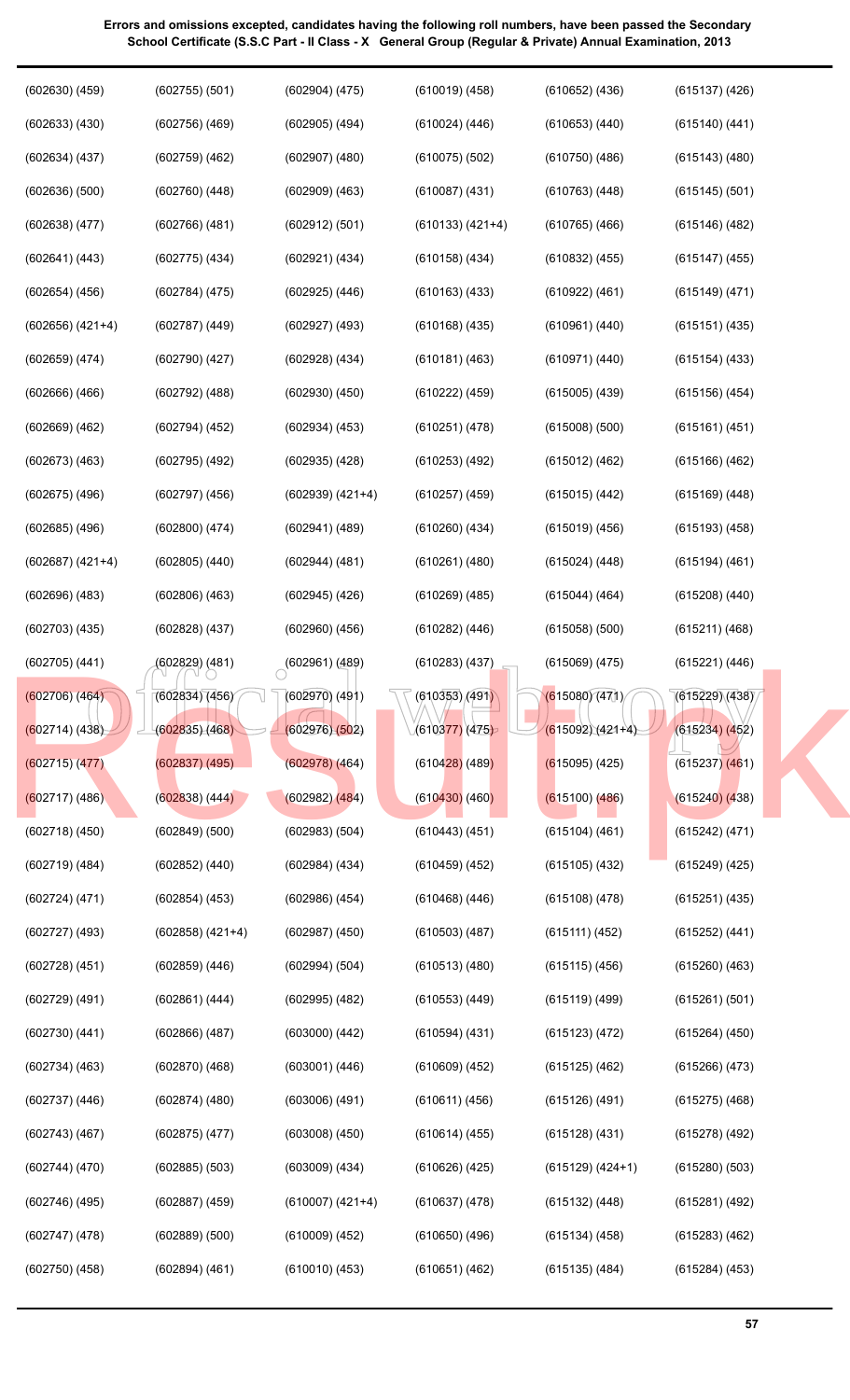| $(615285)$ $(459)$   | $(615378)$ $(443)$   | $(615525)$ $(500)$        | $(615712)$ $(433)$   | $(625015)$ $(456)$ | $(625154)$ $(444)$ |
|----------------------|----------------------|---------------------------|----------------------|--------------------|--------------------|
| $(615286)$ $(458)$   | $(615399)$ $(461)$   | $(615528)$ $(486)$        | $(615714)$ (459)     | $(625020)$ $(485)$ | (625161) (453)     |
| $(615287)$ $(460)$   | $(615405)$ $(440)$   | (615531) (503)            | $(618001)$ $(434)$   | (625021) (445)     | $(625163)$ $(483)$ |
| $(615288)$ $(451)$   | $(615406)$ $(476)$   | $(615532)$ $(457)$        | $(618013)$ $(457)$   | (625027) (477)     | (625171) (491)     |
| $(615289)$ $(426)$   | $(615419)$ $(442)$   | $(615541) (422+3)$        | $(618016)$ $(429)$   | $(625032)$ $(495)$ | $(625174)$ $(434)$ |
| $(615296)$ $(474)$   | $(615424)$ $(427)$   | $(615550)$ $(479)$        | $(618017)$ $(436)$   | (625033) (441)     | $(625175)$ $(483)$ |
| $(615297)$ $(492)$   | $(615426)$ $(429)$   | (615553) (501)            | $(618018)$ $(502)$   | $(625034)$ $(445)$ | $(625181)$ $(468)$ |
| $(615298)$ $(420+5)$ | $(615433)$ $(448)$   | $(615554)$ (499)          | $(618032)$ $(486)$   | $(625037)$ $(429)$ | $(625183)$ $(494)$ |
| (615301) (448)       | $(615436)$ $(459+3)$ | $(615556)$ $(433)$        | $(618045)$ $(495)$   | $(625039)$ $(493)$ | (625192) (475)     |
| $(615303)$ $(443)$   | $(615439)$ $(427)$   | $(615569)$ $(457)$        | (618054) (474)       | $(625043)$ $(461)$ | $(625196)$ $(500)$ |
| $(615305)$ $(492)$   | $(615440)$ $(449)$   | (615571) (474)            | (618061) (427)       | (625051) (473)     | (625199) (476)     |
| $(615308)$ $(461)$   | (615441) (461)       | $(615573)$ $(483)$        | $(618062)$ $(485)$   | $(625053)$ $(440)$ | $(625208)$ $(456)$ |
| $(615309)$ $(494)$   | $(615446)$ (478)     | $(615595)$ $(448)$        | $(618066)$ $(486)$   | (625054) (451)     | (625211) (435)     |
| $(615310)$ $(455)$   | $(615463)$ $(446)$   | $(615596)$ $(496)$        | $(618071)$ $(491)$   | $(625055)$ $(438)$ | $(625219)$ $(483)$ |
| $(615313)$ $(483)$   | $(615464)$ $(430)$   | $(615600)$ $(492)$        | $(618074)$ $(436)$   | $(625056)$ $(430)$ | (625221) (488)     |
| $(615314)$ $(492)$   | (615474) (444)       | $(615602)$ $(454)$        | $(618084)$ $(429)$   | $(625060)$ $(483)$ | $(625223) (421+4)$ |
| $(615315)$ $(457)$   | $(615475)$ (458)     | $(615608)$ $(443)$        | $(618085)$ $(465)$   | (625061) (466)     | $(625226)$ $(463)$ |
| $(615317)$ $(463)$   | (615480) (478)       | $\bigcirc$ (615609) (484) | $(618087)$ $(439)$   | $(625074)$ (499)   | $(625232)$ $(472)$ |
| (615318) (482)       | (615481)(501)        | (615612) (479)            | (618089)/433         | (625080)(430)      | (625242)(443)      |
| $(615320) (421+4)$   | $(615484)(421+4)$    | (615627)(434)             | (618092)(487)        | (625082)(436)      | $(625244) (423+2)$ |
| $(615321) (421+4)$   | $(615486)$ $(474)$   | $(615632)$ $(434)$        | $(618094)$ (453)     | $(625088)$ (456)   | $(625248)$ $(504)$ |
| $(615326)$ (452)     | $(615490)$ $(461)$   | (615633) (494)            | $(618106)$ (455)     | $(625092)$ $(456)$ | (625252) (443)     |
| $(615328)$ $(475)$   | (615491) (501)       | (615643) (472)            | (618114)(471)        | $(625099)$ $(493)$ | $(625260)$ $(456)$ |
| $(615330)$ $(471)$   | $(615492)$ $(458)$   | $(615653)$ $(444)$        | $(618119)$ $(432)$   | (625101) (504)     | (625271) (484)     |
| $(615331)$ $(458)$   | $(615495)$ $(427)$   | $(615658)$ $(486)$        | $(618123)$ $(447)$   | $(625102)$ $(473)$ | $(625273)$ $(441)$ |
| (615333) (503)       | $(615498)$ $(453)$   | $(615660)$ $(459)$        | $(618130)$ $(422+3)$ | $(625106)$ $(493)$ | (625281) (502)     |
| (615334) (471)       | $(615502)$ $(439)$   | $(615670)$ $(422+3)$      | $(618135)$ $(450)$   | $(625107)$ $(440)$ | $(625295)$ $(464)$ |
| $(615337)$ $(469)$   | $(615503)$ $(425)$   | (615671) (426)            | $(618138)$ $(456)$   | $(625125)$ $(490)$ | $(625305)$ $(457)$ |
| $(615340)$ $(480)$   | $(615505)$ $(425)$   | $(615676)$ $(458)$        | $(618141)$ $(488)$   | $(625126)$ $(449)$ | $(625315)$ $(428)$ |
| (615344) (503)       | $(615506)$ $(432)$   | $(615679)$ $(432)$        | $(618143)$ $(438)$   | $(625128)$ $(475)$ | $(625317)$ $(435)$ |
| $(615346)$ $(494)$   | $(615507)$ $(455)$   | $(615683)$ $(483)$        | $(618145)$ $(435)$   | (625134) (461)     | $(625328)$ $(498)$ |
| $(615348)$ $(443)$   | $(615510)$ $(454)$   | $(615686)$ $(440)$        | $(618158)$ $(430)$   | $(625138)$ $(447)$ | $(625332)$ $(457)$ |
| $(615350)$ $(443)$   | $(615513)$ $(465)$   | $(615688)$ (493)          | $(625009)$ $(449)$   | $(625140)$ $(453)$ | $(625339)$ $(490)$ |
| $(615351)$ $(465)$   | (615521) (449)       | (615692) (452)            | $(625010)$ $(502)$   | $(625141) (420+5)$ | $(625351) (423+2)$ |
| $(615352)$ $(460)$   | (615522) (426)       | (615694) (441)            | (625011) (484)       | $(625152)$ $(427)$ | $(625353)$ $(465)$ |
| (615374) (473)       | (615523) (472)       | (615699) (447)            | $(625013) (422+3)$   | $(625153)$ $(470)$ | $(625355)$ $(494)$ |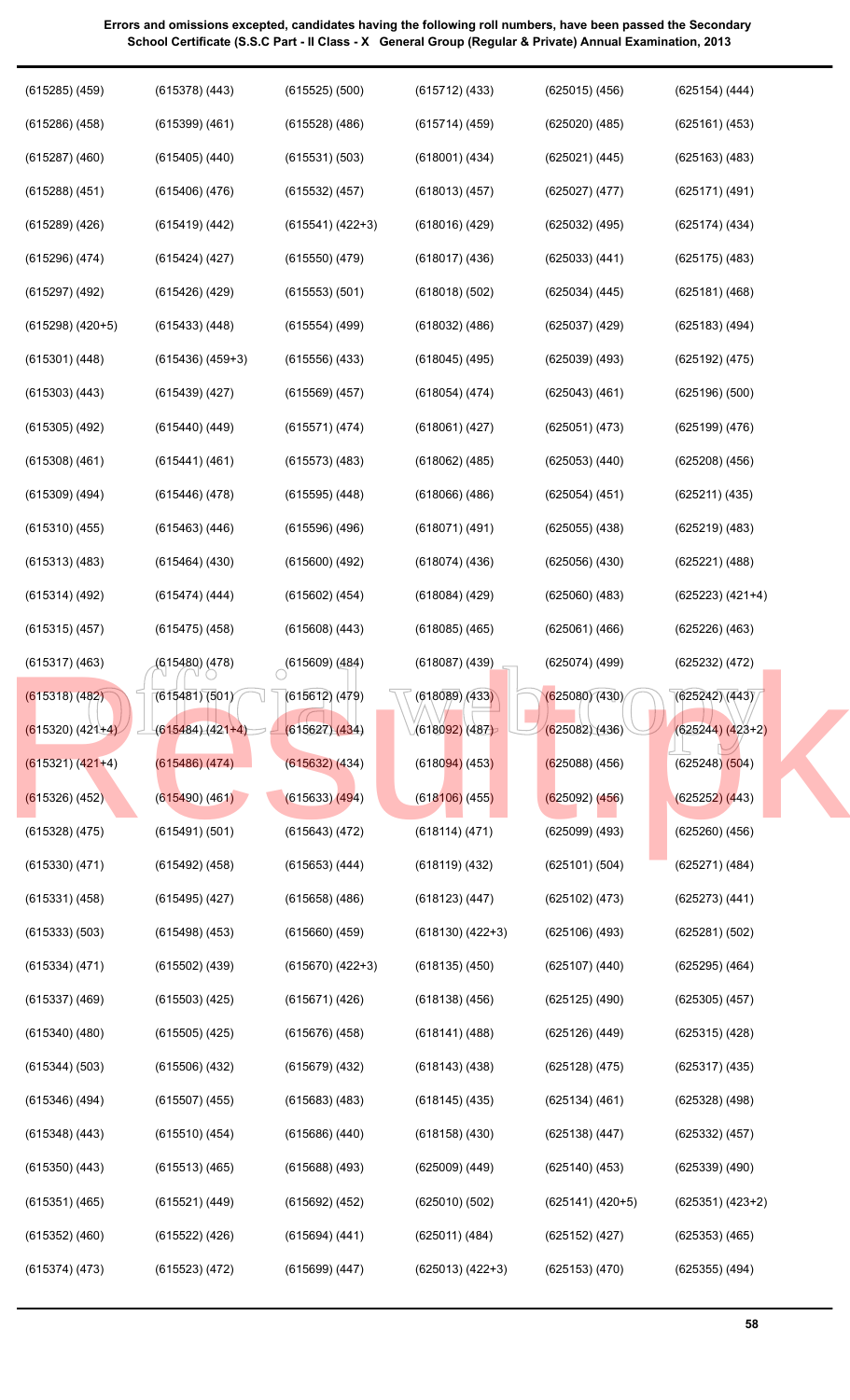| $(625359)$ $(446)$   | (625501) (429)     | $(625637)$ $(470)$   | $(625766)$ $(450)$ | $(625928)$ $(457)$ | $(626065)$ $(423+2)$ |  |
|----------------------|--------------------|----------------------|--------------------|--------------------|----------------------|--|
| $(625369)$ $(497)$   | $(625506)$ $(471)$ | $(625638)$ $(492)$   | $(625770)$ $(445)$ | $(625929)$ $(481)$ | $(626073)$ $(469)$   |  |
| $(625372)$ $(478)$   | (625521) (469)     | $(625644)$ $(483)$   | $(625774)$ (456)   | $(625930)$ $(431)$ | $(626077)$ $(435)$   |  |
| $(625373)$ $(467)$   | (625522) (475)     | $(625648)$ $(440)$   | $(625775)$ $(442)$ | $(625935)$ $(493)$ | $(626080)$ $(454)$   |  |
| $(625377)$ $(486)$   | $(625523)$ $(435)$ | $(625651)$ $(433)$   | $(625789)$ $(475)$ | $(625936)$ $(480)$ | (626081) (447)       |  |
| $(625383)$ $(457)$   | $(625534)$ $(476)$ | $(625652)$ $(488)$   | $(625794)$ $(469)$ | $(625937) (420+5)$ | $(635026)$ $(459)$   |  |
| $(625387)$ $(423+2)$ | $(625536)$ $(469)$ | $(625653)$ $(438)$   | $(625795)$ $(482)$ | $(625948)$ $(497)$ | (635051) (479)       |  |
| (625398) (504)       | $(625538)$ $(460)$ | $(625656)$ $(430)$   | $(625796)$ $(436)$ | $(625954)$ $(480)$ | $(635053)$ $(494)$   |  |
| $(625401)$ $(437)$   | $(625540)$ $(470)$ | $(625658)$ $(469)$   | (625800)(503)      | $(625957)$ $(461)$ | $(635062)$ $(491)$   |  |
| $(625402)$ $(483)$   | (625541) (470)     | (625661) (475)       | (625814) (474)     | $(625960)$ $(481)$ | $(635077)$ $(461)$   |  |
| $(625406)$ $(439)$   | $(625543)$ $(483)$ | $(625670)$ $(466+3)$ | $(625816)$ $(425)$ | $(625965)$ $(440)$ | $(635080)$ $(444)$   |  |
| (625411) (496)       | $(625548)$ $(484)$ | (625671) (456)       | $(625818)$ $(442)$ | $(625968)$ $(453)$ | $(635082)$ $(490)$   |  |
| $(625419)$ $(485)$   | $(625549)$ $(481)$ | $(625673)$ $(452)$   | $(625820)$ $(427)$ | (625970) (421+4)   | $(635090)$ $(447)$   |  |
| $(625431)$ $(459)$   | $(625550)$ $(427)$ | $(625674)$ $(456)$   | $(625823)$ $(443)$ | $(625986)$ $(435)$ | (635091) (464)       |  |
| $(625437)$ $(443)$   | $(625555) (423+2)$ | $(625676)$ $(432)$   | $(625824)$ $(426)$ | $(625990)$ $(464)$ | $(635093)$ $(429)$   |  |
| (625444) (475)       | (625557) (474)     | $(625679)$ $(430)$   | $(625829)$ $(457)$ | $(625991)$ $(488)$ | (635101) (453)       |  |
| $(625448)$ $(460)$   | (625563) (473)     | $(625680)$ $(493)$   | $(625838)$ $(459)$ | (625993) (479)     | (635112) (457)       |  |
| (625449) (454)       | (625564) (422+3)   | $(625684)$ $(483)$   | $(625851) (423+2)$ | (625996) (500)     | (635114) (444)       |  |
| $(625455)$ (496)     | (625571)(449)      | $(625687)$ $(436)$   | (625854) (449)     | (626001)(490)      | (635118)(439)        |  |
| $(625458)$ $(496)$   | (625579)(472)      | (625689)(425)        | $(625855)$ (493)   | (626012)(433)      | $(635129)$ $(435)$   |  |
| $(625462)$ $(478)$   | $(625583)$ $(503)$ | (625691)(474)        | $(625869)$ (463)   | $(626018)$ (481)   | $(635132)$ $(436)$   |  |
| $(625465)$ (461)     | $(625585)$ (429)   | $(625705)$ $(496)$   | (625877)(472)      | $(626026)$ $(485)$ | $(635201)$ $(452)$   |  |
| (625470) (474)       | $(625593)$ $(503)$ | $(625706)$ $(452)$   | $(625885)$ $(479)$ | $(626027)$ $(496)$ | $(635222)$ $(433)$   |  |
| (625472) (474)       | $(625596)$ $(427)$ | $(625710)$ $(436)$   | $(625890)$ $(440)$ | $(626028)$ $(497)$ | (635224) (446)       |  |
| $(625476)$ $(470)$   | $(625600)$ $(498)$ | $(625715)$ (453)     | (625891) (463)     | $(626032)$ $(480)$ | $(635233)$ $(430)$   |  |
| $(625479)$ $(435)$   | (625606) (502)     | $(625729)$ $(479)$   | $(625892)$ $(499)$ | $(626034)$ $(487)$ | $(635237)$ $(480)$   |  |
| $(625480)$ $(492)$   | $(625609)$ $(429)$ | (625734) (462)       | $(625893)$ $(493)$ | $(626035)$ $(488)$ | $(635263)$ $(432)$   |  |
| $(625482)$ $(434)$   | (625611) (458)     | (625736) (491)       | $(625896)$ $(484)$ | $(626044)$ $(444)$ | $(635266)$ $(501)$   |  |
| $(625488)$ $(437)$   | (625612) (468)     | $(625753)$ $(444)$   | $(625898)$ $(485)$ | $(626048)$ $(477)$ | $(635308)$ $(500)$   |  |
| $(625489)$ $(471)$   | (625613) (439)     | $(625754)$ (479)     | $(625905)$ $(504)$ | (626051) (502)     | $(635314)$ $(485)$   |  |
| $(625490)$ $(494)$   | (625616) (461)     | $(625755)$ $(451)$   | $(625912)$ $(499)$ | $(626052)$ $(462)$ | $(635318)$ $(504)$   |  |
| (625492) (501)       | (625619) (455)     | $(625758)$ $(473)$   | (625913) (501)     | $(626053)$ $(473)$ | $(635332)$ $(499)$   |  |
| $(625495)$ $(500)$   | (625622) (455)     | $(625760)$ $(461)$   | $(625917)$ $(438)$ | $(626054)$ $(484)$ | $(635338)$ $(439)$   |  |
| $(625496)$ $(448)$   | $(625629)$ $(486)$ | (625761) (479)       | $(625923)$ $(439)$ | $(626056)$ $(440)$ | $(635342)$ (495)     |  |
| (625498) (476)       | (625631) (431)     | (625762) (436)       | $(625926)$ $(500)$ | $(626058) (423+2)$ | $(635345)$ $(490)$   |  |
| (625499) (433)       | (625633) (485)     | (625764) (492)       | $(625927)$ $(454)$ | $(626063) (422+3)$ | $(635347)$ $(494)$   |  |
|                      |                    |                      |                    |                    |                      |  |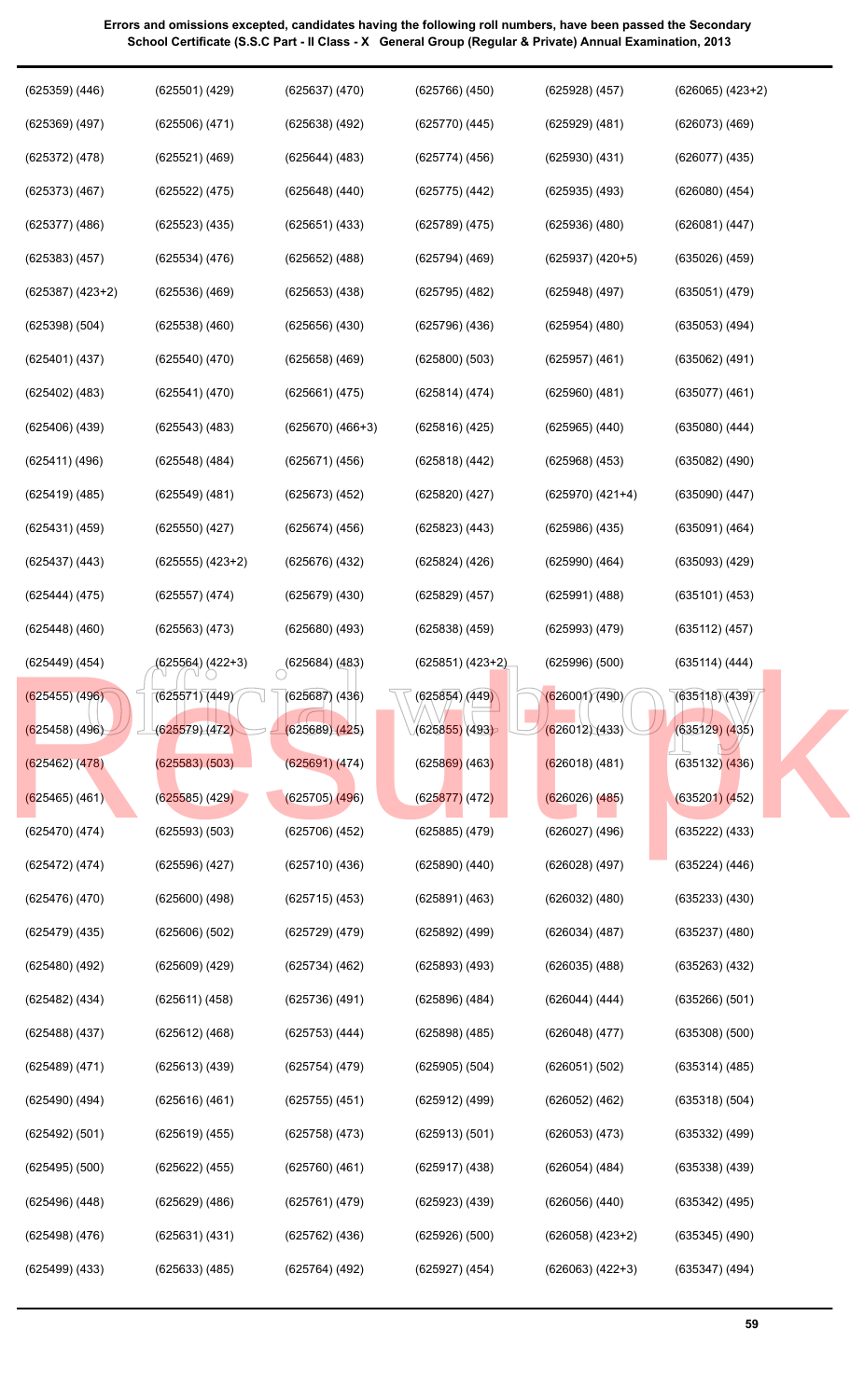| (635366)(504)                        | (640193)(488)                  |
|--------------------------------------|--------------------------------|
| (635410)(445)                        | $(640198)$ $(444)$             |
| $(640012)$ $(434)$                   | $(640203)$ $(472)$             |
| (640015)(432)                        | $(640204)$ $(486)$             |
| (640017)(426)                        | $(640208)$ $(490)$             |
| $(640020)$ $(441)$                   | (640219)(488)                  |
| $(640026)$ $(445)$                   | $(640240)$ $(483)$             |
| (640027) (471)                       | (640241)(470)                  |
| $(640030)$ $(458)$                   | (640243)(486)                  |
| $(640038)$ $(483)$                   | $(640245)$ $(504)$             |
| $(640039) (422+3)$                   | $(643009)$ $(426)$             |
| $(640044)$ $(449)$                   | (643010)(465)                  |
| (640048)(452)                        | $(643027)$ $(455)$             |
| $(640053)$ $(495)$                   | (643034)(430)                  |
| $(640062)$ $(457)$                   | (643046)(451)                  |
| $(640084)$ $(430)$                   | $(643048)$ $(425)$             |
| $(640092)$ $(448)$                   | (643049)(492)                  |
| $(640097)$ $(496)$<br>(640100) (486) | (643051) (422+3)<br>$\bigcirc$ |
| (640110) (498)                       |                                |
| (640124)(476)                        |                                |
| (640130) (494)                       |                                |
| $(640145)$ $(456)$                   |                                |
| (640146)(425)                        |                                |
| (640148)(485)                        |                                |
| $(640152)$ $(438)$                   |                                |
| $(640161)$ $(485)$                   |                                |
| $(640168)$ $(471)$                   |                                |
| $(640169)$ $(475)$                   |                                |
| (640171)(435)                        |                                |
| (640172) (446)                       |                                |
| $(640186)$ $(420+5)$                 |                                |
| $(640189)$ $(448)$                   |                                |
| $(640190)$ $(441)$                   |                                |
| (640191)(477)                        |                                |
| $(640192)$ $(420+5)$                 |                                |
|                                      | (<<<<< End Grade C >>>>>)      |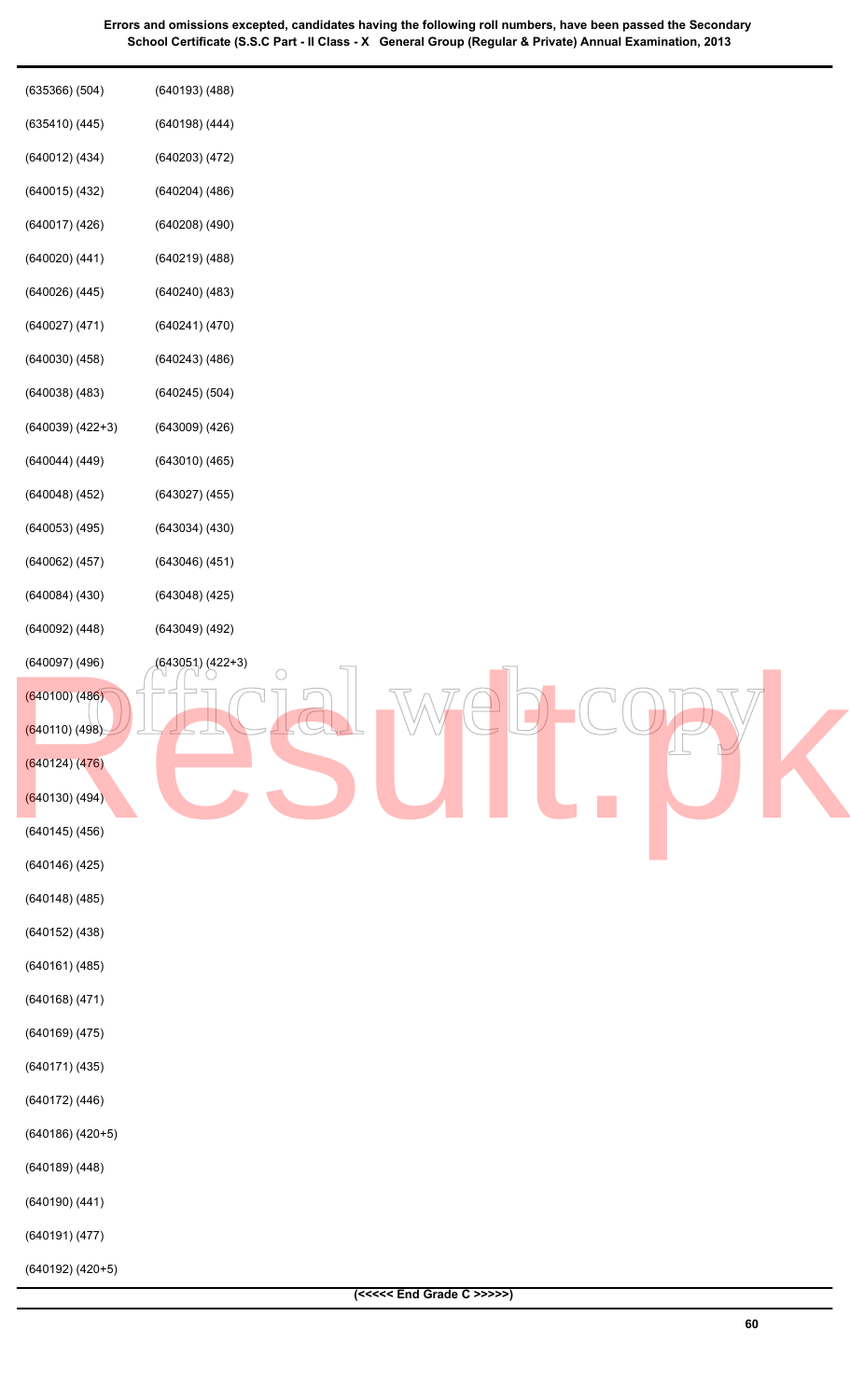**General Group (Regular & Private) (<<<<< Grade D >>>>>)**

**Marks secured by the candidates out of total marks of 850 are mentioned against each roll number in bracket**

**Students securing total marks 340 and above**

| $(525032)$ $(403)$   | $(525184)$ $(387)$   | $(525327)$ $(370)$ | $(525533)$ $(417)$ | (525760)(386)      | $(526172)$ $(388)$   |
|----------------------|----------------------|--------------------|--------------------|--------------------|----------------------|
| (525046)(395)        | $(525187)$ $(407)$   | $(525328)$ $(401)$ | (525535)(380)      | (525807)(385)      | $(526175)$ $(347)$   |
| $(525048)$ $(412)$   | $(525188)$ $(387)$   | $(525338)$ $(380)$ | (525539)(377)      | $(525819)$ $(404)$ | $(526198)$ $(363)$   |
| $(525054)$ $(373)$   | $(525191)$ $(415)$   | $(525341)$ $(418)$ | (525540)(360)      | $(525824)$ $(396)$ | $(526200)$ $(415)$   |
| $(525056)$ $(414)$   | $(525192)$ $(406)$   | $(525342)$ $(410)$ | $(525541)$ $(408)$ | (525826)(388)      | $(526220)$ $(385)$   |
| $(525059)$ $(394)$   | $(525199)$ $(393)$   | $(525344)$ $(416)$ | $(525542)$ $(404)$ | $(525827)$ $(352)$ | (526310)(376)        |
| $(525060)$ $(414)$   | $(525205)$ $(374)$   | (525347)(388)      | $(525555)$ $(399)$ | $(525829)$ $(413)$ | $(526315)$ $(344)$   |
| $(525061)$ $(347)$   | $(525206)$ $(365)$   | $(525355)$ $(411)$ | $(525558)$ $(418)$ | (525832) (411)     | $(526351) (339+1)$   |
| $(525065)$ $(373)$   | (525207) (409)       | $(525363)$ $(374)$ | $(525560)$ $(402)$ | (525833) (414)     | $(526353)$ $(352)$   |
| $(525066)$ $(390)$   | (525211)(366)        | (525390)(358)      | $(525621)$ $(403)$ | $(525834)$ $(416)$ | (526392) (392)       |
| $(525067)$ $(378)$   | $(525219)$ $(382)$   | (525398)(363)      | $(525628)$ $(383)$ | (525836)(398)      | (526393)(360)        |
| $(525068)$ $(412)$   | (525221)(384)        | $(525404)$ (405)   | $(525629)$ $(377)$ | $(525839)$ $(410)$ | $(526399)$ $(392)$   |
| $(525072)$ $(336+4)$ | $(525223)$ $(336+4)$ | (525406)(348)      | $(525632)$ $(378)$ | (525844)(366)      | (526400)(373)        |
| $(525074)$ $(399)$   | $(525225)$ $(382)$   | $(525418)$ $(372)$ | $(525640)$ $(415)$ | $(525888)$ $(414)$ | (526401)(389)        |
| (525077)(390)        | (525226) (372)       | (525430)(387)      | $(525643)$ $(366)$ | (525900)(374)      | $(526402)$ $(386)$   |
| $(525079)$ $(370)$   | (525227)(371)        | $(525449)$ $(381)$ | (525646)/(350)     | (525917)(353)      | (526438)(401)        |
| $(525082)$ $(380)$   | (525228) (357)       | $(525462)$ $(384)$ | (525649) (345)     | (525936)(393)      | $(526440)$ $(407)$   |
| (525089)(381)        | $(525230)$ $(379)$   | $(525465)$ $(395)$ | $(525657)$ (358)   | $(525953)$ (389)   | $(526443)$ $(388)$   |
| $(525090)$ $(411)$   | (525241)(348)        | (525468)(352)      | (525671) (384)     | $(525955)$ $(416)$ | $(526444)$ (388)     |
| $(525092)$ $(377)$   | $(525242)$ $(339+1)$ | $(525470)$ $(415)$ | $(525673)$ $(343)$ | $(526006)$ $(407)$ | $(526447)$ $(350)$   |
| (525096)(371)        | $(525253)$ $(391)$   | $(525477)$ $(411)$ | $(525675)$ $(378)$ | (526028)(353)      | $(526448)$ $(335+5)$ |
| $(525097)$ $(407)$   | $(525270)$ $(393)$   | $(525478)$ (404)   | (525676)(392)      | $(526036)$ $(410)$ | (526450)(399)        |
| $(525098)$ $(402)$   | $(525283)$ $(379)$   | $(525482)$ $(413)$ | $(525678)$ $(341)$ | $(526045)$ $(404)$ | $(526452)$ $(396)$   |
| $(525099)$ $(385)$   | $(525296)$ $(417)$   | (525491)(340)      | (525679)(368)      | $(526058)$ $(400)$ | $(526455)$ $(407)$   |
| (525100)(397)        | $(525304)$ $(414)$   | (525493)(366)      | $(525680)$ $(405)$ | (526059)(380)      | $(526457)$ $(417)$   |

(525101) (371)

(525307) (383)

(525498) (345)

(525681) (373)

(526066) (376)

(526069) (357)

(526085) (413)

(526088) (419)

(526094) (372)

(526103) (405)

(526113) (417)

(526168) (386)

(525682) (390)

(525684) (340)

(525687) (336+4)

(525704) (411)

(525707) (350)

(525710) (408)

(525716) (391)

(525499) (364)

(525503) (344)

(525504) (336+4)

(525506) (417)

(525511) (383)

(525530) (413)

(525531) (383)

(525309) (352)

(525316) (390)

(525317) (402)

(525318) (419)

(525320) (398)

(525323) (396)

(525326) (394)

(525103) (385)

(525147) (417)

(525160) (373)

(525161) (392)

(525166) (375)

(525171) (411)

(525173) (386)

(526467) (358)

(526470) (389)

(526475) (367)

(526483) (375)

(526484) (389)

(526487) (341)

(526488) (346)

(526474) (339+1)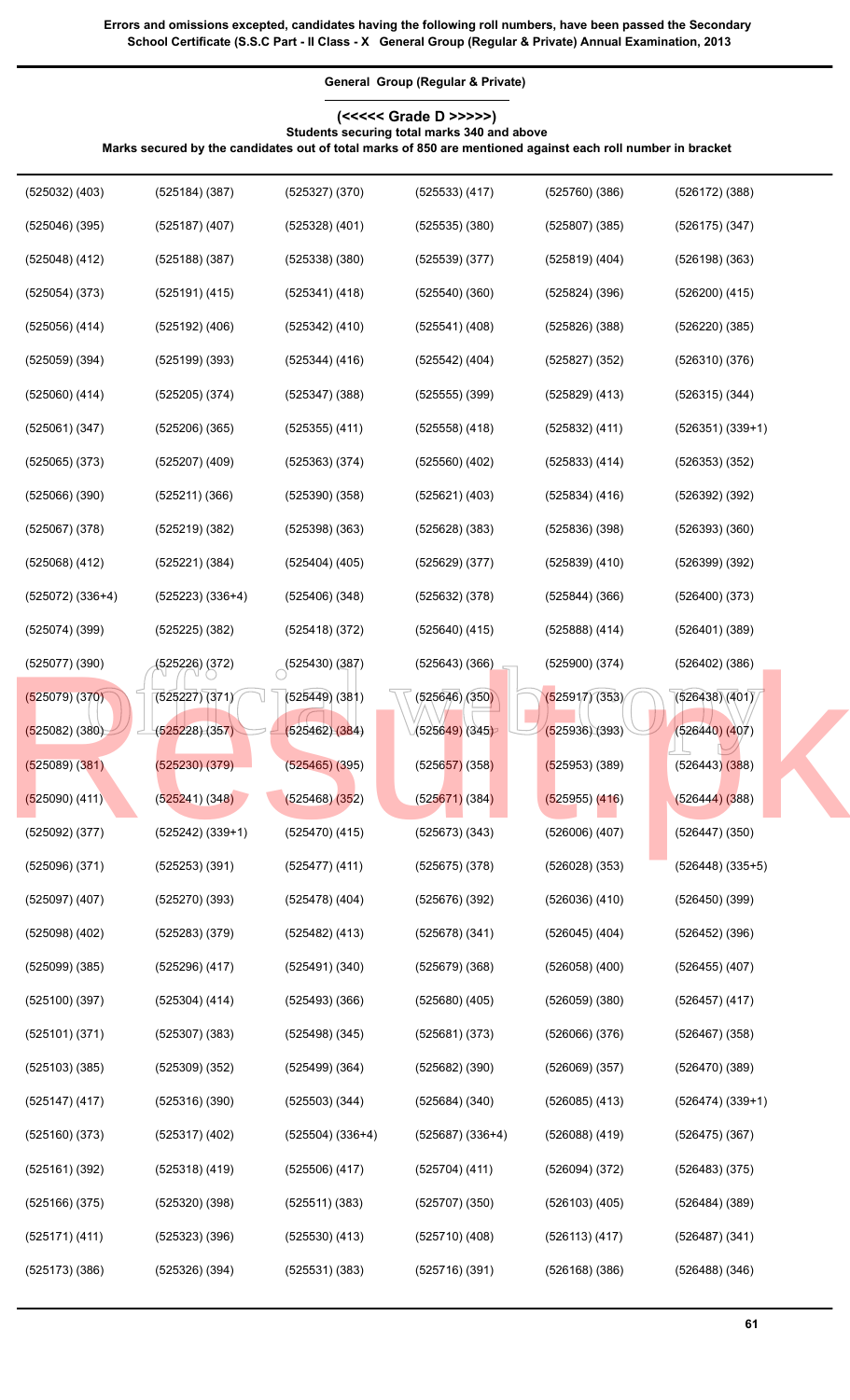| $(526489)$ $(385)$ | (526821)(371)        | $(527018)$ $(402)$        | (527201)(388)                | (527511)(341)      | $(527815)$ (411)   |
|--------------------|----------------------|---------------------------|------------------------------|--------------------|--------------------|
| (526493)(394)      | (526822) (371)       | (527021) (374)            | $(527202)$ (364)             | $(527512)$ $(407)$ | (527818)(393)      |
| $(526496)$ $(410)$ | (526823) (347)       | $(527022)$ $(413)$        | (527204)(361)                | (527513)(358)      | (527821)(386)      |
| (526533) (374)     | $(526826)$ $(348)$   | $(527033)$ $(378)$        | $(527207)$ $(401)$           | (527532)(396)      | (527822) (371)     |
| $(526543)$ $(408)$ | $(526827)$ $(336+4)$ | (527041)(396)             | (527209)(367)                | $(527538)$ $(402)$ | $(527823)$ $(365)$ |
| (526546)(371)      | $(526843)$ $(389)$   | $(527042)$ $(343)$        | (527210)(392)                | (527539)(381)      | $(527824)$ $(376)$ |
| $(526547)$ $(365)$ | $(526845)$ (368)     | $(527045)$ (411)          | $(527213)$ $(418)$           | (527545)(367)      | $(527825)$ $(369)$ |
| $(526551)$ $(403)$ | $(526858)$ $(405)$   | $(527046)$ (406)          | $(527215)$ $(349)$           | (527566)(345)      | $(527843)$ $(380)$ |
| $(526552)$ $(379)$ | $(526875)$ $(404)$   | $(527049)$ $(406)$        | (527216)(359)                | (527568)(368)      | $(527847)$ $(364)$ |
| (526571) (416)     | $(526876)$ $(372)$   | (527056)(380)             | $(527219)$ $(412)$           | (527570)(360)      | $(527848)$ $(390)$ |
| (526577)(375)      | $(526878)$ $(404)$   | $(527060)$ $(392)$        | $(527222)$ $(398)$           | (527571)(361)      | $(527850)$ $(407)$ |
| (526579)(368)      | $(526880)$ $(354)$   | $(527061)$ $(344)$        | $(527227)$ $(358)$           | $(527573)$ $(407)$ | $(527851)$ $(403)$ |
| $(526580)$ $(383)$ | $(526881)$ $(410)$   | $(527065)$ $(413)$        | $(527232)$ $(403)$           | (527574)(356)      | $(527852)$ $(377)$ |
| $(526582)$ $(368)$ | $(526882)$ $(417)$   | $(527069)$ $(405)$        | (527234)(377)                | $(527577)$ $(402)$ | (527856)(398)      |
| $(526583)$ $(365)$ | $(526901)$ $(401)$   | (527074)(398)             | $(527237)$ $(414)$           | (527581)(399)      | $(527858)$ $(411)$ |
| $(526584)$ $(392)$ | $(526907)$ $(407)$   | $(527075)$ $(419)$        | $(527238)$ $(384)$           | $(527592)$ $(410)$ | $(527859)$ $(392)$ |
| $(526585)$ $(346)$ | (526914) (378)       | (527076)(370)             | $(527245)$ $(390)$           | $(527596)$ $(412)$ | $(527861)$ $(373)$ |
| $(526587)$ $(393)$ | (526919) (386)       | $\bigcirc$ (527084) (401) | (527246)(394)                | $(527637)$ $(409)$ | $(527862)$ $(418)$ |
| (526607) (379)     | (526921)(414)        | $(527085)$ (405)          | $\sqrt{(527250)(402)}$       | (527640)(344)      | (527868)(403)      |
| (526615) (348)     | (526922)(406)        | $(527087)$ $(406)$        | (527251)(401)                | (527660)(396)      | $(527870)$ $(400)$ |
| (526635) (413)     | $(526933)$ $(358)$   | (527088)(346)             | (5272 <mark>53)</mark> (379) | $(527670)$ (398)   | $(527871)$ $(392)$ |
| $(526659)$ (400)   | (526942) (404)       | $(527089)$ $(406)$        | $(527254)$ (402)             | (527671) (380)     | $(527883)$ $(410)$ |
| (526661) (417)     | $(526953)$ $(412)$   | (527090)(385)             | $(527256)$ $(401)$           | (527721) (414)     | $(527884)$ $(372)$ |
| (526667) (417)     | $(526958)$ $(383)$   | $(527091)$ $(411)$        | (527260)(382)                | (527722) (416)     | $(527899)$ $(373)$ |
| $(526676)$ $(402)$ | $(526959)$ $(395)$   | (527093)(376)             | $(527262)$ (416)             | (527736)(374)      | (527900)(385)      |
| $(526678)$ (397)   | $(526961)$ $(399)$   | $(527097)$ $(413)$        | (527268)(393)                | $(527749)$ (415)   | $(527905)$ $(388)$ |
| $(526679)$ $(409)$ | $(526963)$ $(394)$   | $(527124)$ $(359)$        | $(527286)$ $(347)$           | $(527772)$ (402)   | (527910)(370)      |
| (526702) (419)     | $(526965)$ $(413)$   | $(527126)$ $(339+1)$      | (527289) (382)               | (527773)(398)      | (527911) (393)     |
| (526734) (417)     | $(526966)$ $(409)$   | (527128) (382)            | (527307)(375)                | (527774)(412)      | $(527912)$ $(417)$ |
| $(526803)$ $(403)$ | $(526967)$ $(402)$   | (527131)(398)             | (527315)(397)                | (527776)(390)      | $(527913)$ $(413)$ |
| (526804) (414)     | (526971)(378)        | (527140)(385)             | $(527467)$ (404)             | (527777)(405)      | $(527914)$ $(358)$ |
| $(526806)$ $(405)$ | $(526999)$ $(393)$   | (527146)(384)             | (527497)(382)                | (527804)(378)      | $(527919)$ $(411)$ |
| $(526807)$ $(402)$ | $(527005)$ $(413)$   | $(527168)$ $(383)$        | $(527498)$ (419)             | (527806)(384)      | $(527928)$ $(407)$ |
| (526812) (377)     | (527006)(386)        | $(527169)$ $(373)$        | (527500)(388)                | (527809)(379)      | $(527932)$ $(407)$ |
| $(526815)$ $(363)$ | $(527010)$ $(416)$   |                           | (527501)(376)                | (527811)(388)      | $(528003)$ $(405)$ |
|                    |                      | $(527172)$ $(410)$        |                              |                    |                    |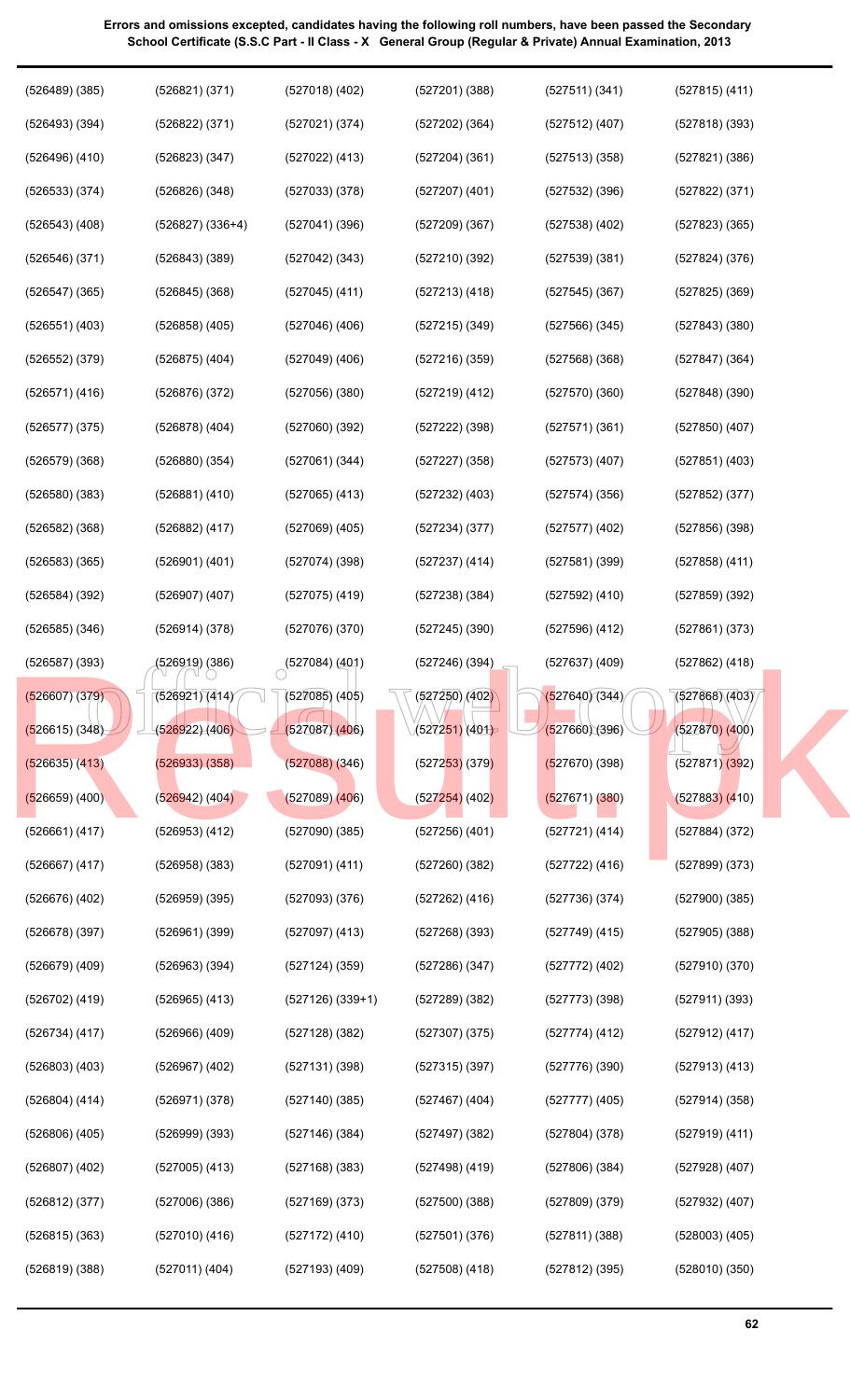| $(528029)$ $(418)$ | $(528170)$ $(384)$   | $(528600)$ $(414)$                | $(528804)$ $(396)$   | $(529047)$ $(410)$   | $(529299)$ $(406)$   |
|--------------------|----------------------|-----------------------------------|----------------------|----------------------|----------------------|
| $(528032)$ $(341)$ | (528171)(394)        | $(528602)$ $(387)$                | (528811)(340)        | (529049)(362)        | $(529308)$ $(417)$   |
| $(528049)$ $(413)$ | $(528173)$ $(415)$   | $(528636)$ $(413)$                | (528813)(369)        | $(529072)$ $(410)$   | $(529322)$ $(385)$   |
| (528051)(376)      | (528174)(366)        | $(528686)$ $(404)$                | (528818)(364)        | $(529073)$ $(406)$   | $(529323)$ $(404)$   |
| $(528056)$ $(385)$ | $(528201)$ $(419)$   | $(528690)$ $(407)$                | $(528820)$ $(401)$   | (529100)(367)        | $(529326)$ $(398)$   |
| $(528059)$ $(391)$ | $(528205)$ $(386)$   | $(528692)$ $(408)$                | $(528822)$ $(370)$   | $(529102)$ $(408)$   | $(529334)$ $(416)$   |
| $(528072)$ $(404)$ | $(528217)$ $(399)$   | (528693)(396)                     | $(528824)$ $(389)$   | (529103)(370)        | $(529348)$ $(364)$   |
| $(528079)$ $(417)$ | $(528218)$ $(389)$   | (528696)(381)                     | (528826)(378)        | $(529105)$ $(338+2)$ | $(529351)$ $(402)$   |
| $(528083)$ $(383)$ | $(528226)$ $(411)$   | (528700)(378)                     | $(528827)$ $(343)$   | $(529108)$ $(380)$   | $(529352)$ $(389)$   |
| $(528098)$ $(400)$ | (528230)(380)        | (528703)(390)                     | $(528829)$ $(402)$   | (529110)(356)        | $(529353)$ $(374)$   |
| (528110)(392)      | (528241) (416)       | $(528704)$ (415)                  | (528836)(383)        | (529113) (371)       | $(529357)$ $(367)$   |
| (528116) (410)     | $(528262)$ (397)     | (528706)(360)                     | $(528838)$ $(365)$   | $(529116)$ (365)     | $(540014)$ (350)     |
| $(528119)$ $(385)$ | $(528289)$ $(407)$   | (528708)(358)                     | $(528852)$ $(361)$   | $(529118)$ $(337+3)$ | $(545004)$ $(372)$   |
| $(528120)$ $(401)$ | $(528301)$ $(389)$   | (528709)(389)                     | $(528884)$ $(387+3)$ | $(529122)$ $(378)$   | $(545007)$ $(358)$   |
| $(528122)$ $(352)$ | $(528309)$ $(418)$   | $(528710)$ $(340+3)$              | $(528886)$ $(413)$   | $(529128)$ $(374)$   | $(545008)$ $(378)$   |
| $(528126)$ $(412)$ | $(528336)$ $(404)$   | (528712) (411)                    | $(528901)$ $(402)$   | (529131)(345)        | (545009)(362)        |
| $(528128)$ $(396)$ | $(528427)$ $(411)$   | (528716) (385)                    | (528911) (353)       | $(529144)$ $(400)$   | $(545011)$ $(406)$   |
| $(528130)$ $(417)$ | (528438) (404)       | $\circ$ <sup>(528717)</sup> (382) | $(528915)$ $(391)$   | (529164)(389)        | (545014)(349)        |
| (528131) (399)     | $(528443)(339+1)$    | $(528720)$ $(404)$                | (528921)/(404)       | (529168)(380)        | (545015)(370)        |
| (528132) (383)     | (528444)(349)        | (528729)(365)                     | (528937)(398)        | (529178)(358)        | $(545016) (336+4)$   |
| (528133) (394)     | $(528445)$ $(398)$   | $(528736)$ $(401)$                | $(528949)$ (413)     | $(529190)$ (409)     | $(545018)$ $(386)$   |
| $(528134)$ (365)   | (528446)(390)        | $(528738)$ $(416)$                | $(528958)$ (416)     | (529191) (393)       | (545019)(383)        |
| $(528139)$ $(415)$ | $(528447)$ $(365)$   | (528748)(388)                     | $(528961)$ $(376)$   | $(529194)$ $(400)$   | $(545021)$ $(336+4)$ |
| (528141)(386)      | (528450)(390)        | (528749)(369)                     | $(528963)$ $(405)$   | $(529196)$ $(355)$   | $(545022)$ $(349)$   |
| $(528144)$ $(373)$ | $(528455)$ $(415)$   | $(528756)$ $(400)$                | $(528964)$ $(363)$   | $(529206)$ $(390)$   | $(545024)$ $(335+5)$ |
| $(528150)$ $(417)$ | (528460)(377)        | $(528760)$ $(383)$                | $(528991)$ $(405)$   | $(529207)$ $(412)$   | $(545025)$ $(347)$   |
| $(528153)$ $(418)$ | (528461)(350)        | $(528762)$ $(415)$                | (528993)(376)        | (529211) (416)       | (545026)(398)        |
| $(528154)$ $(414)$ | $(528464)$ $(406)$   | (528770) (412)                    | $(528994)$ $(416)$   | $(529216)$ $(405)$   | $(545028)$ $(376)$   |
| $(528158)$ $(403)$ | $(528489)$ $(416)$   | (528781) (408)                    | $(528995)$ $(414)$   | $(529223)$ $(392)$   | (545031)(354)        |
| $(528161)$ $(418)$ | (528526)(390)        | (528782) (419)                    | $(528997)$ $(395)$   | $(529228)$ $(390)$   | $(545032)$ $(378)$   |
| $(528162)$ $(404)$ | $(528528)$ $(337+3)$ | (528791)(357)                     | $(528998)$ $(391)$   | (529246)(397)        | $(545033)$ $(390)$   |
| $(528163)$ $(382)$ | (528530)(342)        | $(528792)$ (398)                  | $(528999)$ $(388)$   | $(529248)$ $(408)$   | $(545034)$ $(365)$   |
| $(528164)$ $(414)$ | $(528533)$ $(387)$   | (528794) (415)                    | $(529014)$ $(417)$   | (529249)(370)        | (545037)(381)        |
| $(528165)$ $(341)$ | $(528540)$ $(411)$   | (528796)(397)                     | (529031) (414)       | $(529253)$ $(411)$   | $(545044)$ $(369)$   |
| $(528166)$ $(373)$ | $(528548)$ (394)     | $(528802)$ (414)                  | $(529045)$ $(357)$   | (529294) (415)       | $(545045)$ $(370)$   |
| $(528168)$ $(409)$ | $(528564)$ $(412)$   | $(528803)$ $(379)$                | $(529046)$ $(369)$   | $(529295)$ $(413)$   | (545046)(348)        |
|                    |                      |                                   |                      |                      |                      |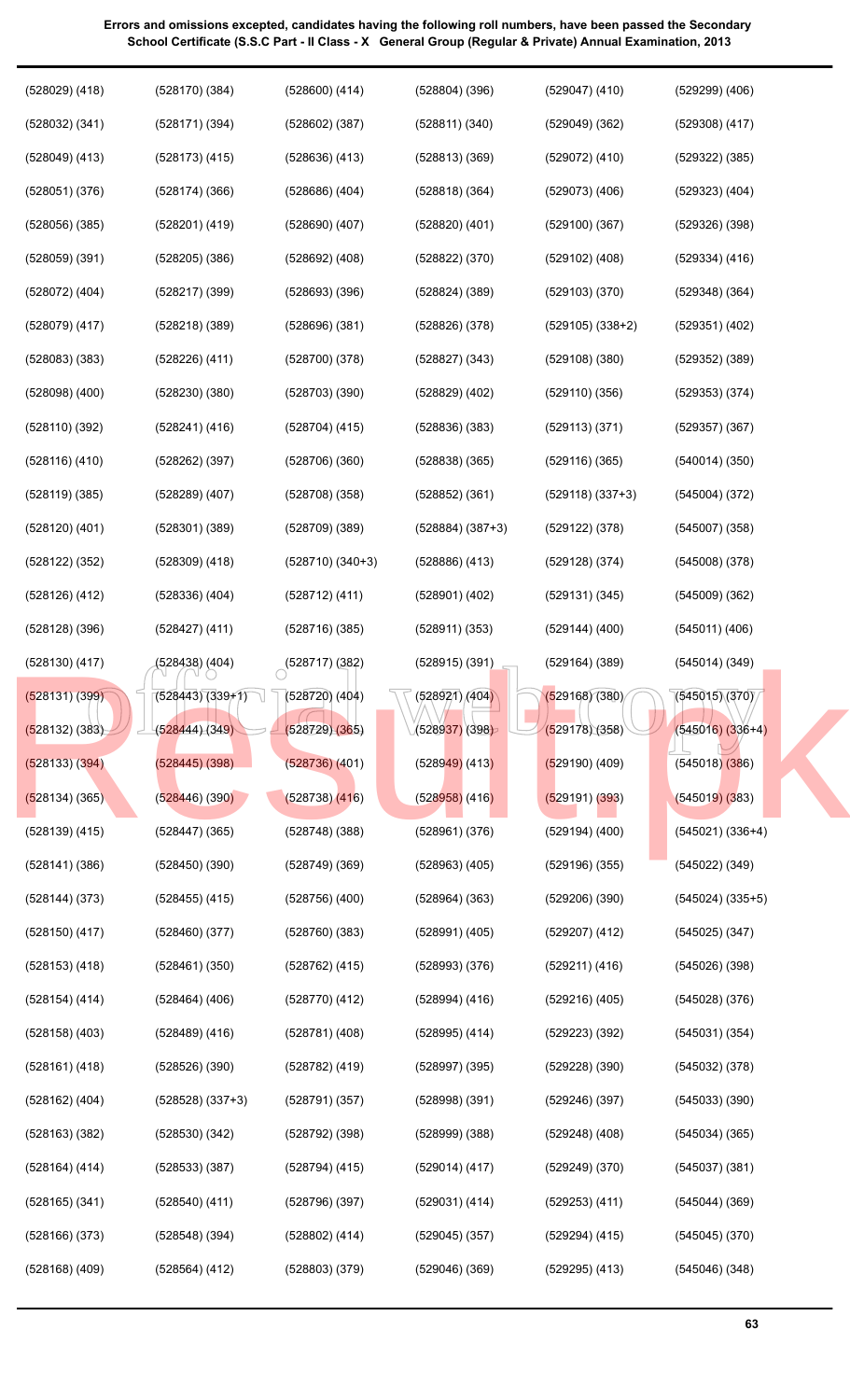| $(547032)$ (374)   | $(550107)$ (400)   | $(550447)$ (372)   |
|--------------------|--------------------|--------------------|
| (547036)(387)      | $(550118)$ (419)   | $(550448)$ (411)   |
| (547038)(397)      | $(550159)$ (375)   | $(550449)$ $(403)$ |
| $(547039)$ $(405)$ | $(550207)$ (393)   | $(550452)$ (351)   |
| $(547040)$ $(403)$ | $(550248)$ (382)   | $(550455)$ $(403)$ |
| $(547046)$ (405)   | $(550249)$ $(408)$ | $(550457)$ (384)   |
|                    |                    |                    |

(550263) (404)

(550458) (367)

(550462) (391)

(550466) (378)

(550477) (362)

(550482) (383)

(550483) (416)

(550484) (404)

(550485) (352)

(550486) (373+3)

(550494) (382)

(550499) (350)

(550507) (378)

(550508) (356)

(550514) (396)

(550515) (348)

(550516) (395)

(550518) (378)

(550522) (371)

(550523) (410)

(550527) (361)

(550532) (356)

(550533) (385)

(550536) (394)

(550538) (411)

(550543) (415)

(550556) (396)

(550562) (388)

(550565) (342)

(550569) (401)

(550461) (338+2)

(550268) (381)

(550270) (375)

(550271) (363)

(550274) (354)

(550276) (380)

(550291) (418)

(550300) (382)

(550310) (405)

(550311) (352)

(550318) (409)

(550320) (376)

(550324) (374)

(550327) (366)

(550328) (364)

(550333) (357)

(550344) (406)

(550348) (363)

(550381) (371)

(550403) (365)

(550413) (386)

(550415) (409)

(550420) (374)

(550431) (388)

(550436) (390)

(550439) (391)

(550444) (364)

(550445) (379)

(550446) (349)

(550437) (339+1)

**Errors and omissions excepted, candidates having the following roll numbers, have been passed the Secondary School Certificate (S.S.C Part - II Class - X General Group (Regular & Private) Annual Examination, 2013**

(545266) (367)

(545267) (347)

(545273) (344)

(545280) (409)

(545282) (370)

(545296) (357)

(545299) (371)

(545303) (350)

(545305) (376)

(545306) (404)

(545308) (348)

(545309) (409)

(545315) (418)

(545323) (392)

(545348) (399)

(545357) (384)

 $(545363)(364)$ 

(545364) (378)

(545366) (401)

(545372) (386)

(545377) (392)

(547001) (342)

(547002) (353)

(547003) (340)

(547009) (410)

(547011) (363)

(547012) (386)

(547015) (344)

(547016) (373)

(547021) (407)

(547024) (381)

(547025) (362)

(547027) (397)

(547029) (336+4)

(547006) (338+2)

(545269) (335+5)

(545048) (402)

(545152) (349)

(545155) (363)

(545156) (413)

(545157) (397)

(545158) (396)

(545160) (369)

(545161) (403)

(545164) (417)

(545167) (336+4)

(545168) (401)

(545169) (407)

(545171) (348)

(545173) (368)

(545177) (371)

(545180) (387)

(545183) (393)

(545184) (413)

(545187) (419)

(545189) (410)

(545194) (386)

(545195) (389)

(545208) (368)

(545209) (410)

(545223) (387)

(545232) (407)

(545235) (390)

(545241) (379)

(545243) (392)

(545246) (360)

(545247) (335+5)

(545258) (335+5)

(545260) (365)

(545261) (371)

(545263) (350)

(545255) (377)

(545234) (336+4)

(545052) (360)

(545055) (366)

(545056) (395)

(545059) (404)

(545060) (383)

(545061) (417)

(545062) (346)

(545063) (361)

(545066) (341)

(545077) (368)

(545081) (342)

(545082) (372)

(545083) (390)

(545084) (367)

(545087) (361)

(545092) (395)

(545094) (363)

(545098) (338+2)

(545103) (383)

(545113) (366)

(545114) (345)

(545125) (354)

(545130) (354)

(545131) (345)

(545132) (353)

(545134) (376)

(545135) (354)

(545136) (372)

(545137) (414)

(545138) (373)

(545139) (365)

(545141) (387)

(545144) (363)

(545145) (353)

(545150) (366)

 $\begin{array}{|l|l|l|l|l|}\n \hline\n (545181)(419) & (545363)(364) & (547092)(380) & (550320)(376) & (550499)(350)\n \hline\n (545189)(410) & (545364)(378) & (547098)(349) & (550324)(374) & (550507)(378)\n \hline\n (545194)(386) & (545366)(401) & (547100)(401) & (550327)(366) & (550508)($ 

[Result.pk](http://www.result.pk)

(547051) (348)

(547052) (378)

(547053) (335+5)

(547056) (361)

(547063) (380)

(547067) (378)

(547068) (349)

(547083) (418)

(547084) (370)

(547085) (398)

(547090) (349)

(547092) (380)

(547098) (349)

(547100) (401)

(547106) (395)

(547107) (374)

(550013) (389)

(550030) (418)

(550034) (392)

(550035) (418)

(550036) (412)

(550037) (397)

(550041) (413)

(550042) (345)

(550043) (414)

(550044) (412)

(550045) (382)

(550049) (388)

(550058) (411)

(550089) (362)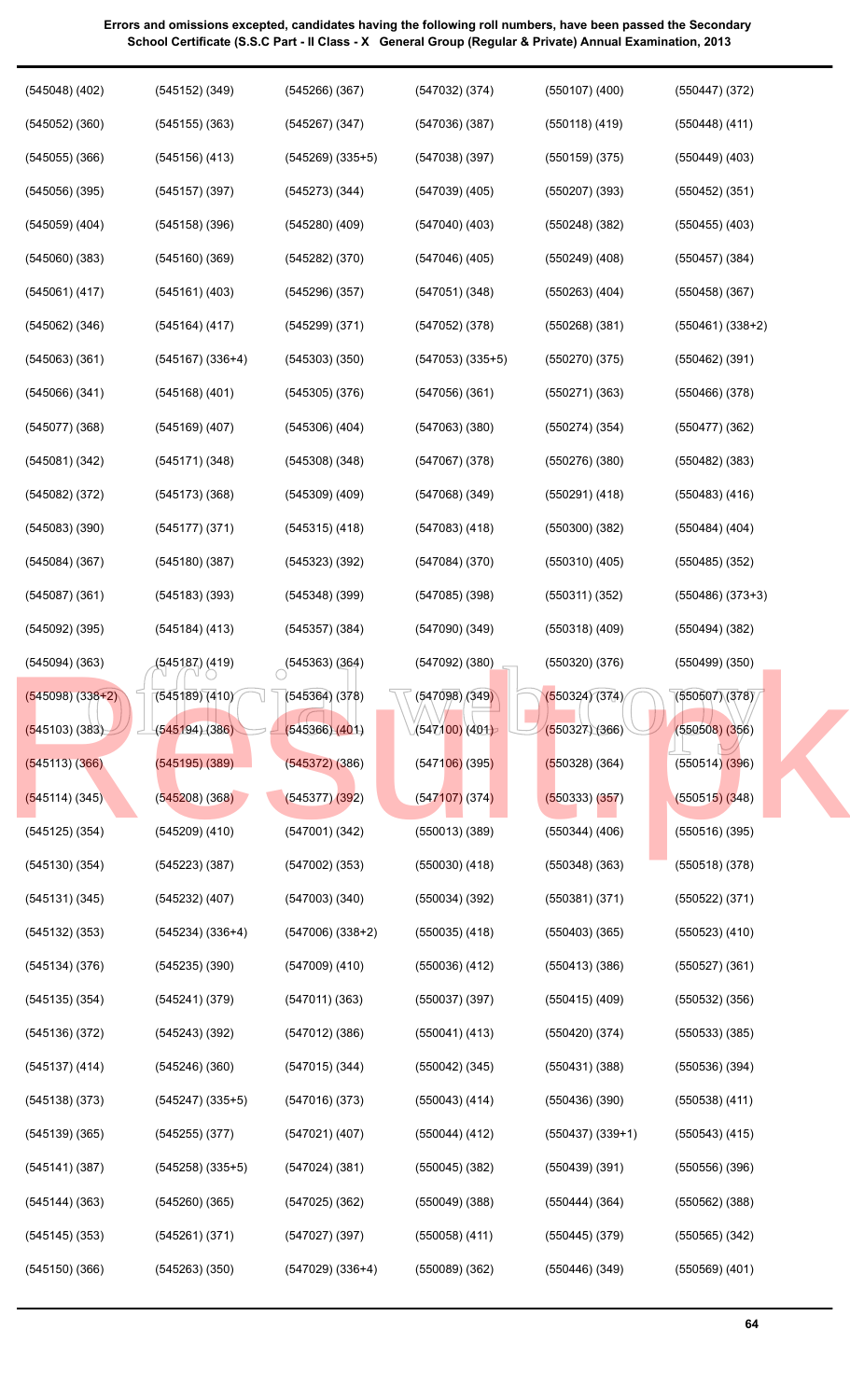official web copy (550574) (392) (550581) (418) (550585) (387) (550614) (362) (550617) (401) (550627) (406) (550644) (394) (550646) (342) (550650) (387) (550685) (375) (550692) (418) (550703) (378) (550719) (391) (550720) (403) (550721) (381) (550728) (382) (550729) (398) (550737) (362) (550739) (381) (550740) (400) (550744) (417) (550749) (394) (550756) (414) (550762) (394) (550764) (415) (550768) (401) (550784) (412) (550790) (408) (550798) (382) (550799) (338+2) (550800) (373) (550804) (390) (550805) (373) (550806) (356) (550846) (408) (550854) (381) (550862) (397) (550866) (374) (550906) (370) (550915) (373) (550945) (372) (550977) (390) (550984) (415) (550994) (417) (551008) (411) (551017) (414) (551019) (373) (551024) (357) (551031) (409) (551048) (413) (551062) (393) (551066) (391) (551067) (398) (551071) (409) (551072) (402) (551087) (370) (551114) (419) (551122) (415) (551125) (409) (551129) (410) (551132) (397) (551133) (398) (551151) (408) (551153) (405) (551162) (382) (551165) (414) (551167) (400) (551177) (371) (551178) (375) (551185) (388) (551212) (402) (551218) (380) (551228) (416) (551234) (416) (551247) (414) (551249) (409) (551251) (393) (551257) (378) (551261) (409) (551277) (389) (551282) (376) (551290) (402) (551291) (399) (551294) (385) (551297) (399) (551298) (373) (551299) (408) (551302) (402) (551305) (369)  $(551310)(359)$ (551358) (397) (551360) (368) (551363) (414) (551364) (389) (551368) (401) (551371) (352) (551382) (414) (551386) (404) (551389) (417) (551402) (379) (551413) (419) (551421) (394) (551423) (351) (551426) (396) (551431) (397) (551439) (414) (551440) (416) (551448) (411) (551464) (412) (551466) (375) (551473) (400) (551475) (397) (551509) (399) (551511) (380) (551515) (416) (551544) (384) (551566) (396) (551569) (417) (551582) (390) (551593) (402) (551608) (391) (551611) (413) (551615) (408) (551621) (396) (551638) (401) (551642) (417) (551652) (409) (551660) (417) (551674) (418) (551678) (418) (551709) (407) (551711) (406) (551712) (414) (551719) (375) (551724) (387) (551740) (412) (551746) (410) (551748) (414) (551750) (354) (551758) (393) (551765) (407) (551767) (358) (551778) (382) (551779) (411) (551784) (403) (551796) (365) (551801) (413) (551802) (404) (551803) (391) (551805) (388) (551807) (414) (551809) (401) (551813) (357) (551816) (412) (551818) (359) (551822) (382) (551824) (374) (551829) (348) (551832) (343) (551833) (415) (551834) (358) (551836) (381) (551839) (376) (551840) (411) (551843) (354) (551849) (403) (551851) (379) (551856) (338+2) (551863) (377) (551871) (372) (551874) (419) (551891) (407) (551897) (410) (551902) (406) (551905) (397) (551908) (397) (551920) (382) (551921) (375) (551925) (386) (551931) (399) (551934) (400) (551938) (408) (551941) (364) (551949) (408) (551950) (347) (551952) (392) (551959) (399) (551965) (409) (551966) (411) (551970) (396) (551975) (409) (551978) (378) (551986) (407) (551987) (370) (551991) (371) (551992) (413) (551999) (400) (552001) (406)  $(552002)(418)$ (552005) (340) (552007) (362) (552046) (416) (552048) (406) (552051) (390) (552052) (376) (552055) (408) (552057) (418) (552073) (342) (552081) (356) (552095) (411) (552099) (417) (552101) (398) (552104) (413) (552105) (388) (552108) (410) (552116) (418) [Result.pk](http://www.result.pk)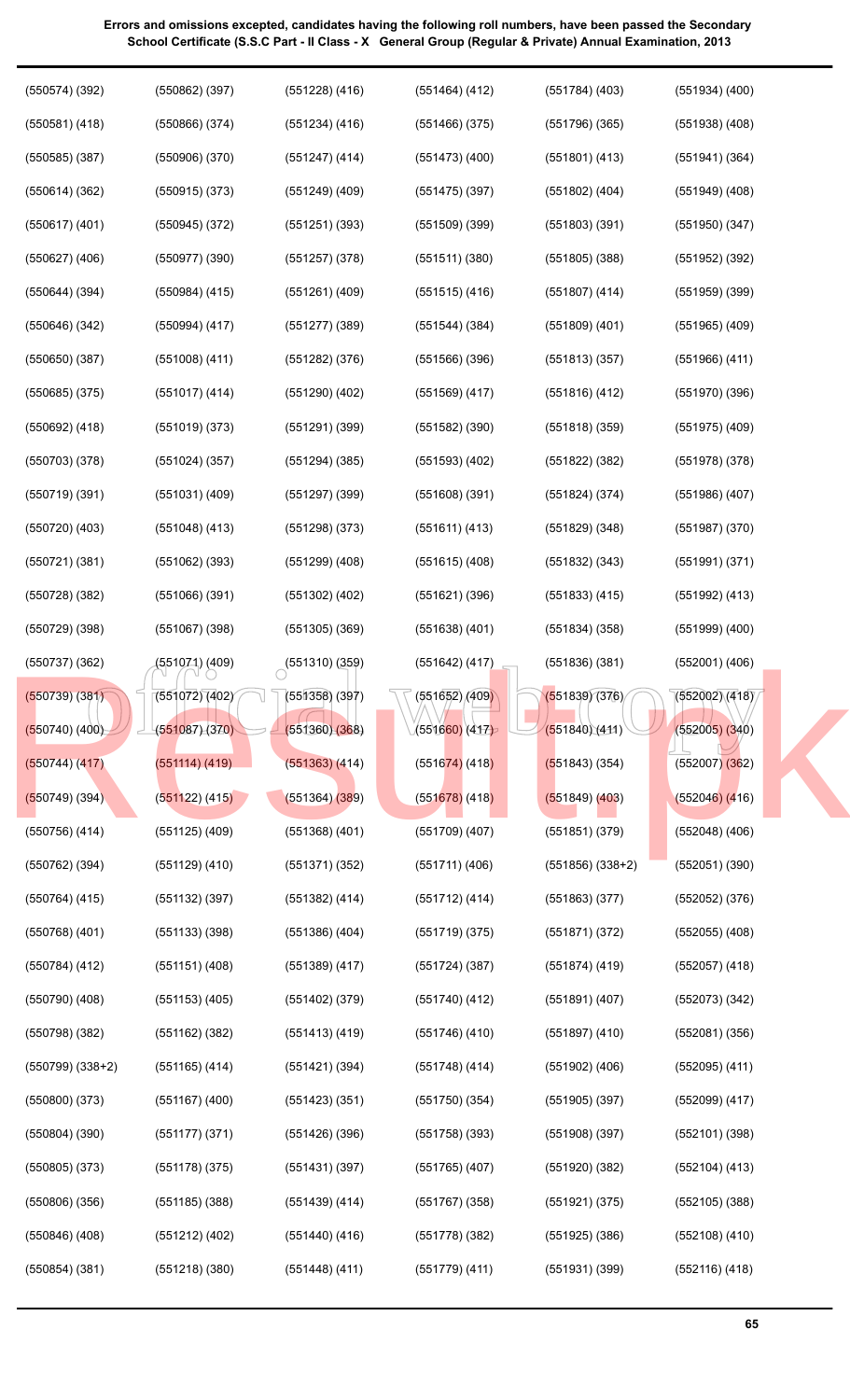| $(552118)$ (397)   | $(552418)$ $(378)$   | (552661) (411)     | $(553099)$ $(343)$         | $(553475)$ $(411)$   | $(553957)$ $(372)$   |
|--------------------|----------------------|--------------------|----------------------------|----------------------|----------------------|
| $(552119)$ $(417)$ | (552431)(397)        | $(552662)$ $(376)$ | $(553123)$ $(389)$         | $(553482)$ $(402)$   | $(553975)$ $(409)$   |
| (552121)(376)      | $(552435)$ $(419)$   | $(552665)$ $(410)$ | $(553129)$ $(385)$         | (553525)(350)        | $(553984)$ $(344)$   |
| $(552122)$ $(406)$ | (552436)(362)        | $(552667)$ $(372)$ | $(553152)$ $(384)$         | (553586)(346)        | $(553985)$ $(388)$   |
| $(552124)$ $(383)$ | $(552438)$ $(404)$   | $(552668)$ (411)   | $(553153)$ $(413)$         | (553587)(386)        | $(554004)$ $(391)$   |
| $(552133)$ $(400)$ | $(552441)$ (369)     | $(552686)$ $(394)$ | (553159)(395)              | (553593)(341)        | $(554009)$ $(416)$   |
| $(552140)$ (395)   | $(552442)$ (358)     | (552691)(392)      | $(553163)$ $(412)$         | $(553595)$ $(411)$   | $(554018)$ (395)     |
| $(552145)$ (380)   | $(552445)$ (418)     | $(552692) (338+2)$ | $(553165)$ $(341)$         | (553596)(374)        | $(554020)$ (366)     |
| (552146)(378)      | $(552456)$ (385)     | $(552696)$ $(416)$ | $(553167)$ (363)           | (553599)(397)        | (554021)(370)        |
| (552151)(373)      | $(552463)$ $(409)$   | (552798)(407)      | $(553169)$ $(377)$         | $(553600)$ $(401)$   | $(554022)$ $(371)$   |
| $(552155)$ $(392)$ | $(552464)$ $(361)$   | $(552816)$ (393)   | (553177)(382)              | (553603)(360)        | $(554025)$ $(364)$   |
| (552171) (415)     | $(552477)$ $(406)$   | $(552823)$ $(377)$ | $(553210)$ $(410)$         | $(553605)$ $(414)$   | $(554028)$ $(409)$   |
| $(552216)$ $(409)$ | (552484) (412)       | $(552825)$ $(383)$ | (553214)(398)              | (553624)(396)        | (554030)(386)        |
| (552221) (401)     | (552511) (404)       | $(552837)$ $(389)$ | $(553223)$ $(408)$         | (553631)(393)        | $(554035)$ $(391)$   |
| (552222) (412)     | $(552517)$ (389)     | $(552851)$ $(403)$ | $(553229)$ (397)           | (553639)(390)        | $(554040)$ $(336+4)$ |
| $(552231)$ $(410)$ | $(552520)$ $(409)$   | $(552853)$ $(377)$ | $(553235)$ $(360)$         | (553641)(375)        | $(554086)$ (417)     |
| $(552237)$ $(349)$ | (552524) (413)       | $(552895)$ (417)   | (553313)(392)              | (553643)(389)        | $(554102)$ $(400)$   |
| $(552251)$ $(388)$ | (552525) (403)       | $(552912)$ (406)   | $(553314)$ $(407)$         | (553674)(394)        | $(554115)$ $(374)$   |
| $(552260)$ $(355)$ | (552528)(407)        | $(552929)$ $(379)$ | (553315) <sub>(</sub> 389) | (553687)(406)        | $(554124)(351+3)$    |
| (552274) (418)     | (552529)(410)        | (552936)(412)      | (553320)(378)              | (553689)(389)        | $(554125)$ $(382)$   |
| $(552298)$ $(389)$ | $(552539)$ $(413)$   | $(552976)$ $(413)$ | $(553364)$ (370)           | $(553700)$ (396)     | $(554126)$ $(409)$   |
| $(552302)$ (397)   | $(552553)$ (398)     | $(552979)$ $(406)$ | $(553368)$ (374)           | $(553705)$ $(389)$   | (554145)(373)        |
| $(552308)$ $(412)$ | $(552562)$ $(367)$   | $(552985)$ $(373)$ | (553370)(359)              | $(553708)$ $(416)$   | (554159)(368)        |
| $(552329)$ $(407)$ | $(552575)$ $(337+3)$ | $(552987)$ $(394)$ | (553371)(366)              | $(553711)$ $(403)$   | $(554183)$ $(401)$   |
| $(552333)$ $(386)$ | $(552577)$ $(418)$   | (552989)(362)      | (553374)(350)              | $(553712)$ $(417)$   | $(554189)$ $(397)$   |
| $(552336)$ $(404)$ | (552579)(386)        | (552998)(397)      | $(553378)$ $(383)$         | (553716)(373)        | $(554195)$ $(393)$   |
| $(552339)$ $(418)$ | $(552583)$ $(387)$   | (553000)(398)      | $(553380)$ $(401)$         | $(553719)$ $(406)$   | $(554196)$ $(392)$   |
| $(552342)$ $(403)$ | $(552592)$ $(367)$   | (553031)(389)      | $(553395)$ $(415)$         | (553725)(399)        | $(554198)$ $(393)$   |
| $(552347)$ $(418)$ | $(552595)$ $(399)$   | $(553042)$ (345)   | (553418)(382)              | $(553738)$ $(405)$   | (554200)(390)        |
| $(552362)$ $(405)$ | $(552596)$ $(393)$   | (553048)(382)      | $(553453)$ $(375)$         | $(553746)$ $(420+2)$ | $(554202)$ $(402)$   |
| (552386) (405)     | $(552605)$ $(419)$   | $(553054)$ (373)   | $(553460)$ $(393)$         | (553773)(367)        | $(554206)$ $(400)$   |
| $(552406)$ $(388)$ | $(552606)$ $(386)$   | $(553055)$ $(378)$ | $(553463)$ $(405)$         | $(553780)$ $(406)$   | $(554207)$ $(414)$   |
| $(552407)$ (419)   | (552610)(368)        | $(553058)$ $(409)$ | (553466)(395)              | $(553796)$ $(405)$   | $(554214)$ $(401)$   |
| $(552408)$ $(393)$ | $(552617)$ (387)     | $(553067)$ $(366)$ | $(553467)$ (414)           | $(553810)$ (414)     | $(554218)$ $(370)$   |
| (552411) (407)     | (552632) (417)       | (553089)(392)      | $(553469)$ (401)           | $(553817)$ $(415)$   | $(554220)$ $(400)$   |
| $(552415)$ $(371)$ | $(552655)$ $(394)$   | $(553096)$ $(413)$ | (553470)(381)              | $(553881)$ $(385)$   | (554228)(397)        |
|                    |                      |                    |                            |                      |                      |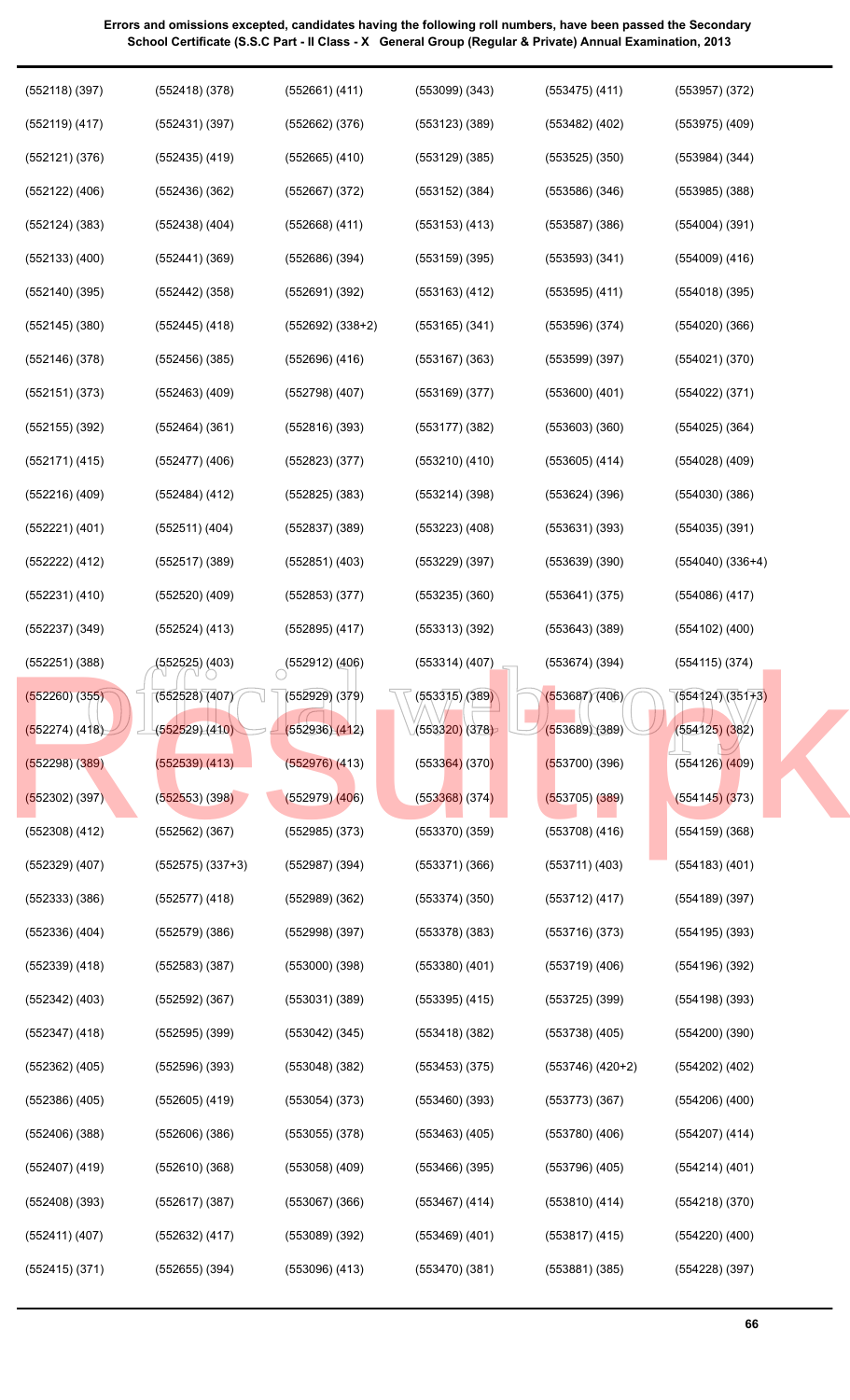| $(554234)$ $(397)$ | $(554742)$ (382)     | $(555029)$ $(412)$        | $(555333)$ $(412)$           | $(555552)$ $(406)$ | $(555931)$ $(348)$   |
|--------------------|----------------------|---------------------------|------------------------------|--------------------|----------------------|
| $(554268)$ $(395)$ | (554761)(372)        | $(555060)$ $(395)$        | $(555340)$ $(414)$           | $(555554)$ (418)   | (555936)(383)        |
| $(554271)$ $(400)$ | (554766)(395)        | $(555066)$ $(410)$        | $(555357)$ (414)             | (555566)(366)      | $(555937)$ $(383)$   |
| $(554275)$ $(409)$ | (554776) (419)       | $(555068)$ $(346)$        | $(555360)$ $(401)$           | (555588)(356)      | $(555941)$ $(397)$   |
| $(554289)$ $(410)$ | (554797)(389)        | $(555090)$ $(390)$        | $(555365)$ $(410)$           | $(555592)$ (361)   | $(555945)$ $(376)$   |
| $(554358)$ $(389)$ | $(554804)$ (415)     | (555101)(385)             | $(555367)$ $(390)$           | $(555594)$ $(343)$ | $(555947)$ $(371)$   |
| $(554387)$ $(409)$ | (554807)(381)        | (555103)(393)             | (555368)(387)                | (555597)(356)      | $(555952)$ $(361)$   |
| $(554400)$ $(413)$ | $(554813)$ $(354)$   | $(555105)$ (391)          | (555370)(399)                | (555598)(388)      | (555972) (404)       |
| $(554408)$ $(396)$ | $(554828)$ $(375)$   | (555107)(390)             | $(555378)$ $(417)$           | $(555624)$ (396)   | $(555974)$ $(382)$   |
| $(554419)$ $(406)$ | (554830)(375)        | (555116)(418)             | $(555382)$ $(409)$           | $(555625)$ $(382)$ | $(556003)$ $(377)$   |
| (554420)(389)      | $(554840)$ $(401)$   | (555120)(365)             | $(555383)$ $(409)$           | $(555638)$ $(411)$ | $(556013)$ $(385)$   |
| $(554426)$ $(362)$ | $(554859)$ $(415)$   | $(555122)$ $(357)$        | $(555392)$ $(403)$           | $(555666)$ $(368)$ | (556028)(366)        |
| $(554434)$ $(344)$ | $(554880)$ $(373)$   | $(555123)$ $(375)$        | (555401)(398)                | (555674)(410)      | $(556029)$ $(362)$   |
| (554436)(378)      | $(554891)$ $(400)$   | (555139)(396)             | (555406)(357)                | $(555722)$ (409)   | $(556040)$ $(411)$   |
| $(554440)$ $(417)$ | $(554899)$ $(409)$   | $(555141)$ (404)          | (555409)(353)                | (555724)(370)      | (556054)(387)        |
| $(554445)$ $(347)$ | $(554901)$ $(360)$   | $(555142)$ (341)          | (555411) (414)               | (555728)(357)      | $(556058)$ $(404)$   |
| $(554464)$ $(386)$ | $(554908)$ $(410)$   | $(555175)$ $(407)$        | (555414)(399)                | $(555729)$ $(414)$ | $(556059)$ $(379)$   |
| $(554467)$ (409)   | (554925) (417)       | $\bigcirc$ (555177) (400) | (555418)(397)                | (555730)(387)      | $(556077)$ $(414)$   |
| (554474) (393)     | (554931)(369)        | (555180)(380)             | $\sqrt{(555425)/(346)}$      | (555732)(391)      | $(556098)(417+3)$    |
| (554481) (348)     | (554935)(357)        | (555192) (415)            | (5554 <mark>26)</mark> (375) | (555737)(361)      | (556112) (412)       |
| $(554483)$ $(383)$ | $(554938)$ $(416)$   | (555203)(350)             | $(555427)$ (339+1)           | $(555743)$ (379)   | $(556125)$ $(406)$   |
| $(554496)$ (400)   | (554940)(399)        | $(555205)$ $(389)$        | (555430)(397)                | $(555745)$ (360)   | (556137)(342)        |
| (554499)(383)      | (554941) (372)       | $(555207)$ $(405)$        | (555440)(368)                | $(555829)$ $(417)$ | $(556142)$ $(405)$   |
| $(554505)$ (396)   | $(554950)$ $(403)$   | (555219)(394)             | $(555448)$ (417)             | (555870)(384)      | $(556143)$ $(395)$   |
| $(554507)$ (419)   | $(554952)$ $(349)$   | (555221)(399)             | $(555455)$ (381)             | (555875)(391)      | (556144) (384)       |
| $(554580)$ $(382)$ | $(554953)$ (395)     | $(555227)$ (417)          | $(555462)$ (350)             | (555877)(372)      | $(556145)$ $(416)$   |
| $(554583)$ $(413)$ | $(554959)$ $(407)$   | $(555228)$ $(404)$        | (555466)(371)                | (555878)(381)      | $(556153)$ $(378)$   |
| (554584) (349)     | $(554963)$ $(412)$   | $(555234)$ $(389)$        | (555473)(369)                | (555881)(378)      | $(556157)$ $(418)$   |
| $(554585)$ $(369)$ | $(554968)$ $(339+1)$ | $(555242)$ (407)          | (555478)(341)                | (555887)(388)      | $(556167)$ (404)     |
| $(554650)$ $(417)$ | (554978) (395)       | $(555245)$ $(404)$        | (555480)(371)                | $(555892)$ $(407)$ | (556170)(390)        |
| $(554672)$ $(392)$ | (554979) (346)       | $(555248)$ (394)          | $(555485)$ (394)             | (555893)(372)      | (556172) (394)       |
| $(554687)$ (418)   | $(554980)$ $(356)$   | $(555249)$ (405)          | (555486)(386)                | (555895)(367)      | (556176)(389)        |
| (554696) (386)     | $(554983)$ $(418)$   | $(555269)$ $(399)$        | (555496)(399)                | (555896)(385)      | $(556177)$ $(415)$   |
| $(554702)$ $(378)$ | $(555002)$ (395)     | $(555285)$ $(378)$        | (555518)(361)                | $(555903)$ $(418)$ | $(556182)$ $(416)$   |
| $(554707)$ (418)   | (555010)(380)        | $(555316)$ (410)          | $(555526)$ (418)             | (555919)(375)      | $(556189)$ $(404)$   |
|                    |                      |                           |                              |                    |                      |
| $(554720)$ $(410)$ | $(555019)$ $(415)$   | $(555332)$ $(375)$        | $(555532)$ $(386)$           | $(555923)$ $(413)$ | $(556193)$ $(339+1)$ |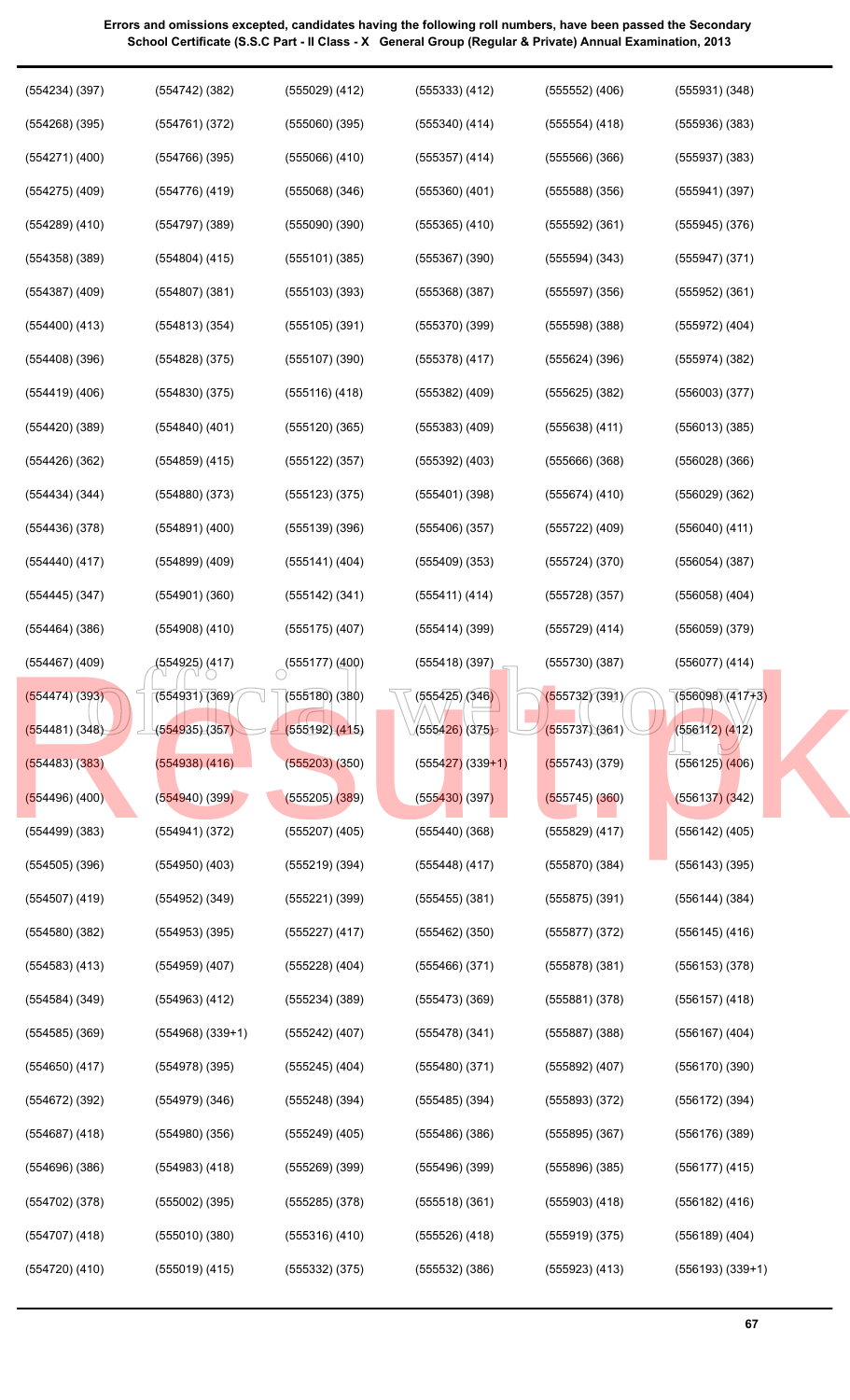(556502) (367) (556786) (379) (556990) (398) (557178) (351) (557431) (412)<br>
(556507) (398) (556789) (401) (556991) (400) (557179) (401) (557440) (407)<br>
(556510) (374) (556790) (393) (556992) (410) (557184) (390) (557451) ( (556194) (395) (556196) (418) (556198) (389) (556201) (369) (556202) (378) (556207) (416) (556214) (405) (556222) (399) (556224) (413) (556225) (337+3) (556228) (406) (556229) (370) (556231) (356) (556235) (391) (556246) (355) (556251) (374) (556350) (396) (556351) (366) (556355) (353) (556356) (414) (556357) (370) (556359) (340) (556361) (410) (556365) (387) (556368) (396) (556369) (416) (556370) (412) (556371) (370) (556373) (361) (556374) (363) (556375) (417) (556376) (343) (556378) (389) (556381) (383) (556383) (360) (556391) (409) (556394) (367) (556398) (401) (556420) (372) (556437) (403) (556440) (404) (556443) (396+1) (556446) (345) (556451) (414) (556452) (409) (556465) (412) (556467) (390) (556468) (401) (556469) (410) (556473) (369) (556477) (339+1) (556492) (418) (556495) (378) (556502) (367) (556507) (398) (556510) (374) (556548) (353) (556555) (382) (556564) (401) (556580) (389) (556584) (411) (556585) (410) (556590) (390) (556596) (389) (556608) (400) (556613) (373) (556635) (353) (556642) (383) (556674) (417) (556687) (401) (556694) (385) (556700) (384) (556702) (418) (556706) (378) (556728) (412) (556731) (410) (556737) (364) (556738) (409) (556748) (404) (556752) (379) (556758) (369) (556760) (392) (556766) (401) (556770) (392) (556779) (361) (556780) (395) (556781) (347) (556782) (340) (556784) (415)  $(556786)(379)$ (556789) (401) (556790) (393) (556791) (387) (556792) (409) (556793) (380) (556797) (339+1) (556802) (346) (556803) (393) (556804) (391) (556807) (410) (556808) (356) (556810) (372) (556821) (382) (556827) (374) (556831) (382) (556835) (364) (556862) (417) (556866) (344) (556870) (373) (556874) (365) (556880) (384) (556898) (365) (556916) (378) (556925) (398) (556949) (396) (556953) (350) (556957) (400) (556959) (383) (556961) (411) (556962) (374) (556963) (372) (556965) (403) (556970) (394) (556975) (368) (556978) (393) (556990) (398) (556991) (400) (556992) (410) (556997) (370) (556998) (418) (556999) (365) (557002) (380) (557011) (382) (557014) (366) (557016) (407) (557017) (374) (557022) (373) (557024) (388) (557029) (410) (557053) (380) (557061) (415) (557065) (400) (557067) (365) (557071) (405) (557079) (381) (557082) (410) (557084) (358) (557085) (406) (557087) (390) (557092) (388) (557093) (405) (557096) (345) (557098) (348) (557104) (379) (557124) (419) (557129) (392) (557140) (419) (557147) (388) (557152) (367) (557167) (402) (557168) (395) (557178) (351) (557179) (401) (557184) (390) (557200) (397) (557206) (410) (557216) (398) (557217) (344) (557218) (366) (557250) (346) (557252) (403) (557274) (407) (557279) (418) (557294) (391) (557297) (402) (557303) (388) (557314) (347) (557319) (396) (557327) (338+2) (557328) (335+5) (557330) (356) (557334) (385) (557336) (401) (557340) (337+3) (557346) (408) (557348) (395) (557350) (414) (557351) (384) (557352) (374) (557361) (416) (557364) (398) (557380) (403) (557389) (349) (557406) (414) (557412) (381) (557413) (417) (557417) (401) (557431) (412) (557440) (407) (557451) (367) (557460) (401) (557462) (344) (557465) (345) (557466) (403) (557472) (394) (557481) (419) (557482) (389) (557488) (417) (557491) (401) (557498) (396) (557502) (412) (557514) (419) (557521) (352) (557546) (408) (557553) (384) (557558) (392) [Result.pk](http://www.result.pk)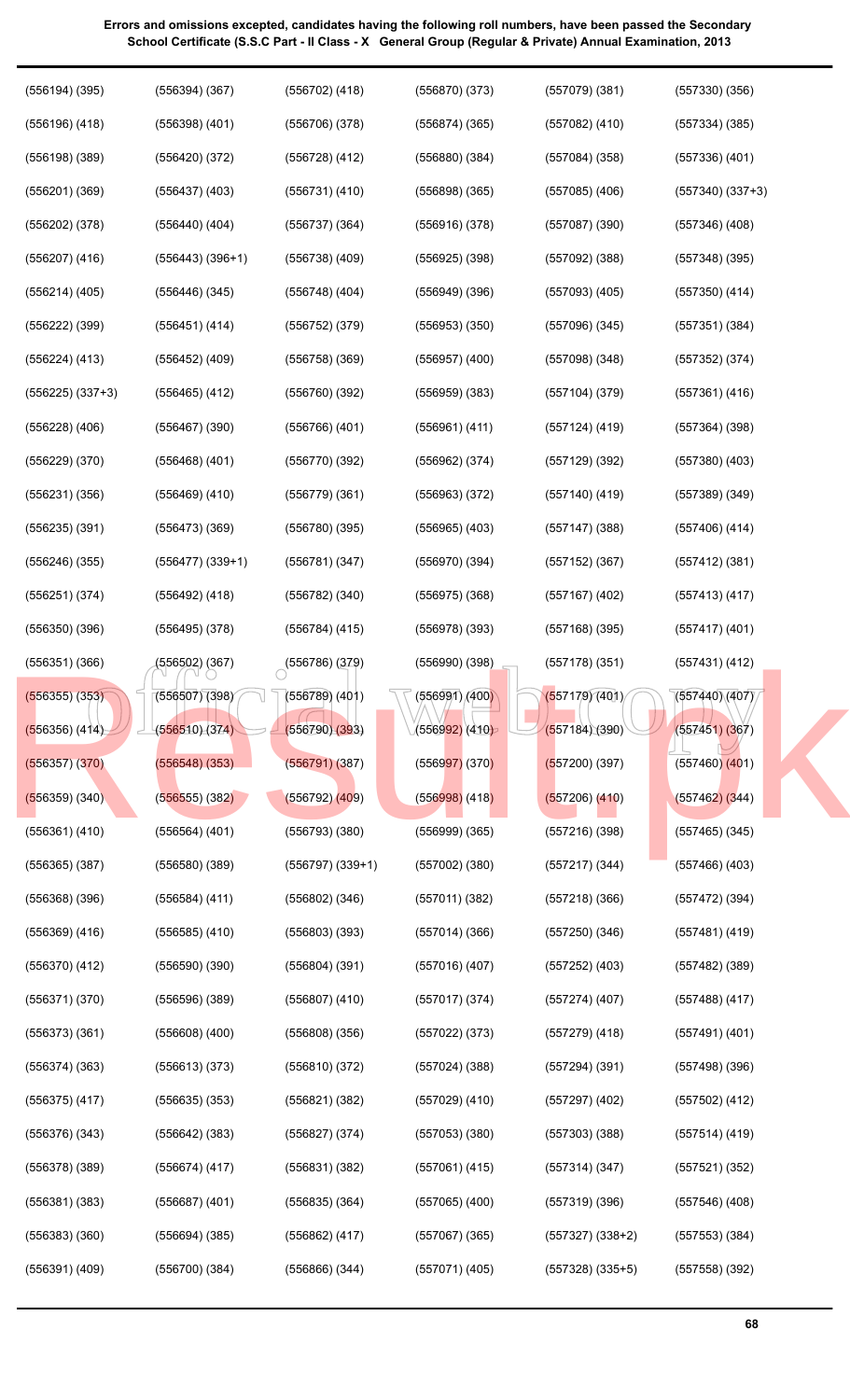official web copy (557561) (377) (557563) (353) (557565) (398) (557567) (413) (557573) (419) (557575) (388) (557576) (404) (557616) (370) (557620) (385) (557628) (403) (557629) (392) (557632) (373) (557636) (395) (557649) (412) (557654) (405) (557659) (371) (557666) (377) (557673) (393) (557679) (378) (557684) (401) (557699) (412) (557708) (391) (557711) (388) (557728) (355) (557744) (410) (557746) (395) (557748) (404) (557753) (403) (557756) (407) (557758) (400) (557766) (392) (557806) (382) (557808) (397) (557810) (408) (557844) (409) (557860) (409) (557897) (348) (557898) (395) (557900) (399) (557901) (375) (557911) (380) (557916) (408) (557918) (415) (557922) (350) (557945) (401) (557946) (398) (557952) (393) (557957) (338+2) (557958) (358) (557960) (405) (557998) (341) (558006) (408) (558008) (395) (558012) (393) (558022) (394) (558044) (371) (558063) (417) (558065) (414) (558088) (402) (558106) (360) (558115) (369) (558128) (410) (558160) (410) (558179) (390) (558183) (410) (558184) (350) (558186) (394) (558189) (406) (558208) (391) (558228) (393) (558242) (381) (558248) (412) (558249) (399) (558252) (401) (558253) (377) (558254) (367) (558258) (373) (558259) (361) (558282) (394) (558288) (418) (558289) (382) (558309) (367) (558310) (403) (558324) (418) (558332) (411) (558345) (415) (558346) (385) (558350) (412) (558351) (345)  $(558366)(386)$ (558382) (417) (558391) (416) (558399) (407) (558402) (385) (558403) (406) (558435) (380) (558545) (403) (558546) (391) (558551) (398) (558614) (407) (558617) (389) (558618) (363) (558627) (362) (558630) (366) (558638) (364) (558639) (397) (558646) (404) (558767) (411) (558775) (415) (558776) (411) (558781) (395) (558783) (396) (558784) (411) (558787) (409) (558790) (400) (558795) (382) (558797) (353) (558800) (411) (558802) (385) (558807) (367) (558810) (418) (558817) (368) (558833) (388) (558835) (412) (558837) (378) (558856) (383) (558927) (391) (558931) (415) (558945) (385) (558949) (369) (558952) (398) (558959) (388) (558968) (402) (558977) (411) (558981) (394) (559007) (361) (559014) (409) (559015) (411) (559025) (416) (559027) (395) (559085) (394+3) (559185) (366) (559186) (389) (559187) (379) (559189) (384) (559192) (398) (559207) (396) (559210) (410) (559264) (379) (559282) (414) (559303) (364) (559306) (414) (559315) (407) (559348) (397) (559368) (411) (559369) (399) (559397) (402) (559398) (373+3) (559417) (416) (559423) (365) (559429) (384) (559432) (413) (559447) (351) (559453) (388) (559463) (362) (559467) (399) (559469) (379) (559476) (399) (559485) (416) (559493) (416) (559498) (408) (559514) (402) (559530) (392) (559531) (363) (559533) (403) (559554) (380) (559555) (382) (559568) (409) (559572) (393) (559575) (357) (559581) (404) (559582) (385) (559589) (368) (559591) (397) (559605) (367) (559607) (406) (559611) (400) (559615) (417) (559619) (405) (559623) (381) (559636) (384) (559643) (371) (559651) (374) (559653) (405) (559657) (356) (559719) (419) (559722) (407) (559738) (402) (559740) (376) (559822) (413) (559873) (399) (559876) (402) (559879) (405) (559882) (416) (559883) (400) (559910) (379) (559917) (368) (559920) (407) (559961) (378) (559962) (416) (559965) (373) (559967) (416) (559972) (414) (559973) (390) (559974) (398) (560001) (406) [Result.pk](http://www.result.pk)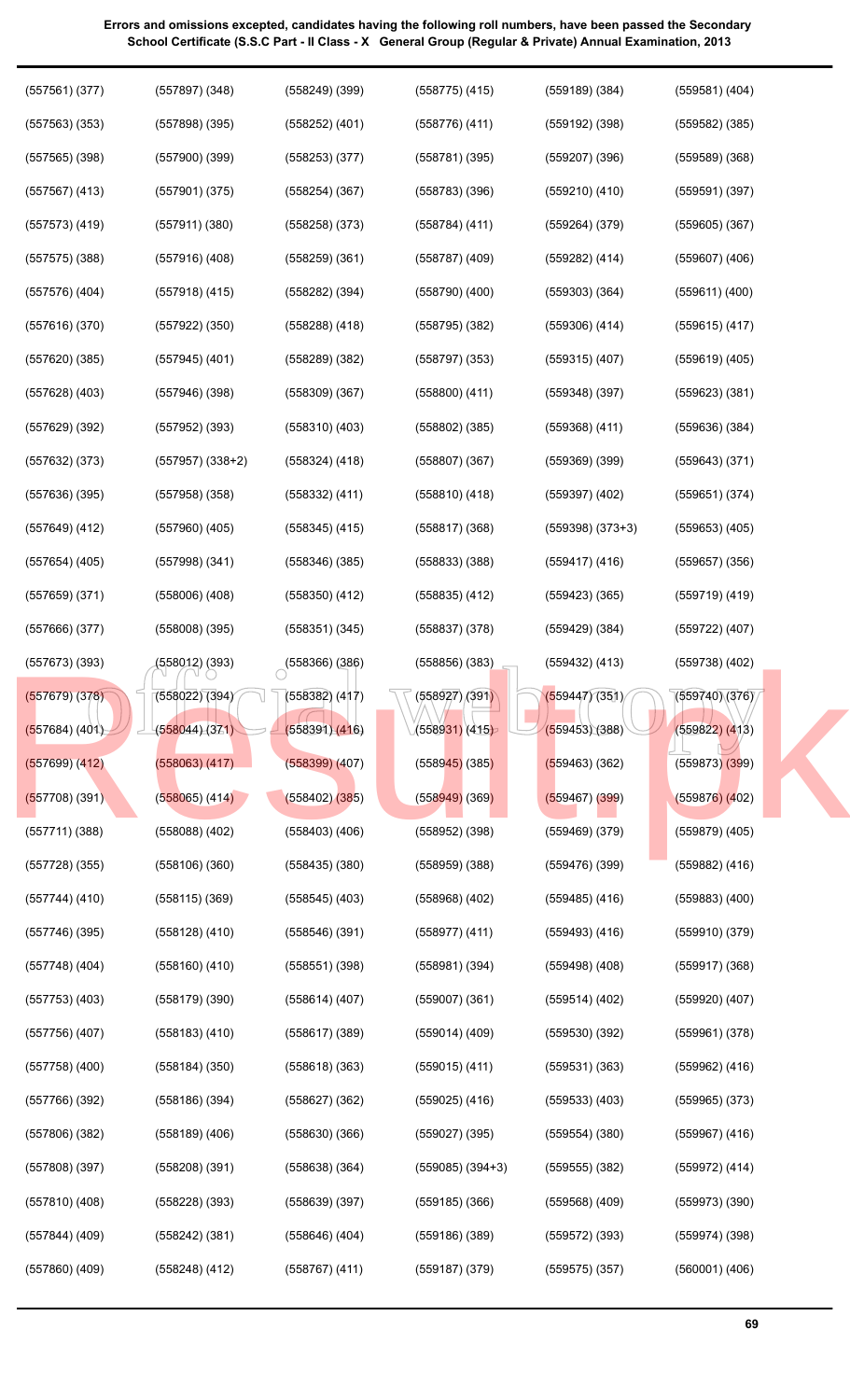| $(560002)$ $(401)$   | $(560395)$ $(396)$ | $(560724)$ $(403)$        | $(561130)$ $(413)$   | $(561825)$ $(396)$ | $(562253)$ $(389)$   |
|----------------------|--------------------|---------------------------|----------------------|--------------------|----------------------|
| $(560009)$ $(416)$   | (560401)(367)      | $(560740)$ $(415)$        | (561138)(417)        | (561914)(392)      | (562271) (369)       |
| $(560044)$ $(388)$   | $(560407)$ $(382)$ | $(560798)$ $(409)$        | $(561143)$ $(419)$   | (561951)(390)      | (562273) (412)       |
| (560046)(358)        | $(560409)$ $(403)$ | $(560805)$ $(411)$        | $(561145)$ (414)     | (561961) (413)     | $(562275)$ $(350)$   |
| $(560053)$ $(362)$   | (560418) (347)     | $(560815)$ $(351)$        | (561159)(381)        | $(561971)$ $(408)$ | $(562277)$ $(403)$   |
| $(560065)$ $(417)$   | $(560427)$ $(374)$ | (560819)(378)             | $(561209)$ $(409)$   | (562008)(372)      | (562281) (413)       |
| (560095) (414)       | $(560429)$ $(372)$ | (560820)(357)             | (561212) (418)       | (562009)(371)      | $(562288)$ $(412)$   |
| $(560097)$ $(406)$   | $(560432)$ $(404)$ | $(560828)$ $(396)$        | $(561215)$ (359)     | $(562012)$ (365)   | (562294) (418)       |
| $(560098)$ $(372)$   | (560449) (371)     | $(560830)$ $(400)$        | $(561234)$ $(408)$   | (562014)(393)      | $(562297)$ $(414)$   |
| $(560104)$ $(384)$   | (560470)(390)      | $(560840)$ $(415)$        | $(561237)$ $(373)$   | (562020) (410)     | $(562299)$ $(409)$   |
| $(560108)$ $(337+3)$ | (560471)(349)      | $(560842)$ $(363)$        | $(561238)$ (395)     | (562024)(377)      | $(562304)$ $(382)$   |
| $(560109)$ $(348)$   | (560481)(388)      | $(560852)$ $(383)$        | $(561247)$ (413)     | (562025)(375)      | $(562307)$ $(389)$   |
| (560111) (418)       | (560491)(385)      | $(560862) (423+2)$        | $(561327)$ (418)     | (562026)(406)      | $(562312)$ $(398)$   |
| $(560159)$ $(418)$   | (560511) (384)     | $(560880)$ $(384)$        | $(561358)$ $(413)$   | (562032)(390)      | (562316)(395)        |
| $(560165)$ $(402)$   | $(560543)$ (397)   | $(560882)$ $(398)$        | $(561362)$ $(405)$   | (562034)(394)      | $(562325)$ $(358)$   |
| $(560190)$ $(418)$   | $(560544)$ $(345)$ | $(560893)$ $(413)$        | $(561384)$ $(410)$   | (562046)(355)      | (562329) (374)       |
| $(560192)$ $(396)$   | $(560550)$ $(373)$ | $(560899)$ $(399)$        | $(561387)$ $(410)$   | (562048)(396)      | $(562331)$ $(415)$   |
| (560199) (379)       | (560554) (400)     | $\bigcirc$ (560905) (398) | $(561389)$ $(404)$   | (562049)(354)      | (562336)(358)        |
| $(560209)$ $(386)$   | (560556)(412)      | (560914) (389)            | (561396)/(409)       | (562051)(417)      | (562342)(399)        |
| $(560250)$ $(345)$   | (560568)(397)      | (560925)(409)             | (561407)(408)        | (562052)(362)      | (562343) (417)       |
| (560263)(378)        | $(560569)$ $(415)$ | $(560933)$ $(394)$        | $(561413)$ (403)     | $(562058)$ (347)   | $(562345)$ $(384)$   |
| $(560272)$ (384)     | $(560583)$ $(393)$ | $(560934)$ $(400)$        | $(561419)$ $(337+3)$ | $(562068)$ $(361)$ | (562346)(378)        |
| $(560285)$ $(410)$   | $(560586)$ $(402)$ | $(560935)$ $(343)$        | $(561444)$ $(408)$   | (562071)(355)      | (562350)(386)        |
| (560300)(357)        | $(560663)$ $(377)$ | (560936)(392)             | $(561445)$ (418)     | (562073)(387)      | $(562352)$ $(394)$   |
| (560316)(347)        | $(560667)$ $(412)$ | $(560938)$ $(409)$        | $(561504)$ $(359)$   | (562094)(361)      | $(562358)$ $(423+3)$ |
| $(560327)$ $(413)$   | (560671) (416)     | $(560944)$ $(378)$        | (561510)(410)        | (562098)(376)      | $(562359)$ $(412)$   |
| $(560338)$ $(364)$   | $(560675)$ $(386)$ | $(560952)$ $(401)$        | $(561570)(339+1)$    | (562103)(394)      | $(562363) (412+1)$   |
| $(560348)$ $(393)$   | $(560676)$ $(416)$ | $(560953)$ $(413)$        | (561571)(357)        | $(562104)$ (395)   | $(562374)$ $(406)$   |
| (560359)(376)        | $(560682)$ $(418)$ | $(560970)$ $(383)$        | $(561576)$ $(411)$   | (562136)(411)      | $(562375)$ $(419)$   |
| $(560362)$ $(365)$   | $(560692)$ $(406)$ | $(560978)$ $(399)$        | $(561592)$ $(416)$   | $(562138)(393+2)$  | $(562402)$ $(412)$   |
| (560368)(367)        | $(560693) (338+2)$ | $(560986)$ $(349)$        | (561646)(379)        | $(562148)$ (411)   | (562498)(389)        |
| (560370)(385)        | $(560697)$ $(399)$ | $(561004)$ (415)          | $(561649)$ $(407)$   | $(562149)$ $(385)$ | $(562513)$ $(412)$   |
| (560371)(382)        | $(560703)$ $(413)$ | $(561062)$ $(403)$        | $(561662)$ $(393)$   | (562150)(348)      | (562514)(382)        |
| $(560384)$ $(389)$   | $(560707)$ $(410)$ | (561119)(374)             | (561696)(369)        | (562201)(391)      | $(562523)$ $(405)$   |
| $(560392)$ $(410)$   | $(560708)$ (365)   | $(561128)$ $(410)$        | (561774)(390)        | (562230)(383)      | (562533) (344)       |
| (560393)(379)        | $(560719)$ $(383)$ | $(561129)$ $(383)$        | $(561799)$ $(412)$   | $(562252)$ $(385)$ | $(562548)$ $(414)$   |
|                      |                    |                           |                      |                    |                      |

**70**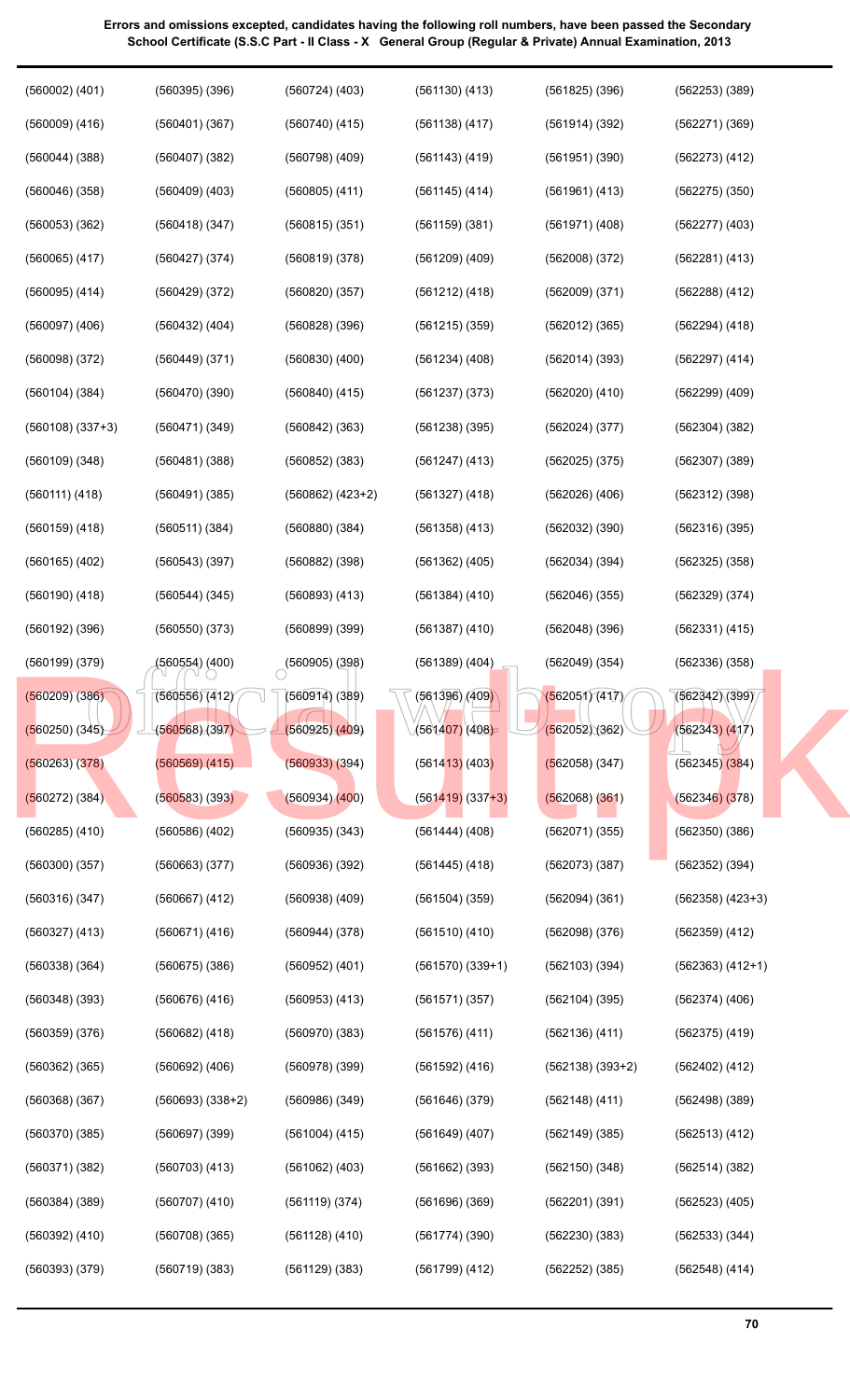official web copy (562554) (379) (562574) (393) (562575) (370) (562579) (417) (562598) (403) (562599) (392) (562600) (388) (562601) (347) (562603) (413) (562606) (391) (562609) (337+3) (562619) (353) (562626) (368) (562628) (407) (562648) (405) (562650) (386) (562683) (373) (562686) (412) (562688) (354) (562691) (403) (562692) (419) (562698) (391) (562699) (371) (562702) (418) (562703) (375) (562704) (415) (562706) (409) (562707) (404) (562709) (396) (562714) (408) (562715) (412) (562719) (417) (562725) (369) (562728) (387) (562732) (367) (562733) (391) (562735) (415) (562737) (409) (562739) (393) (562742) (360) (562745) (414) (562748) (386) (562758) (400) (562760) (409) (562837) (413) (562846) (393) (562852) (414) (562854) (392) (562868) (354) (562875) (416) (562877) (404) (562878) (387) (562880) (407) (562897) (402) (562910) (389) (562912) (371) (562914) (354) (562919) (373) (562928) (384) (562929) (364) (562931) (402) (562933) (408) (562935) (386) (562937) (357) (562941) (386) (562942) (389) (562943) (362) (562944) (410) (562963) (380) (562964) (404) (562965) (396) (562967) (394) (562968) (354) (562971) (337+3) (562978) (363) (562979) (392) (562980) (418) (563004) (405) (563005) (374) (563008) (394) (563011) (385) (563017) (419) (563023) (413) (563040) (416) (563041) (383) (563043) (412) (563046) (381) (563078) (413) (563082) (409)  $(563089)(385)$ (563092) (374) (563095) (404) (563097) (390) (563103) (377) (563104) (345) (563106) (373) (563119) (385) (563120) (350) (563125) (376) (563126) (350) (563132) (361) (563133) (365) (563136) (416) (563151) (403) (563156) (382) (563158) (416) (563161) (373) (563177) (387) (563180) (408) (563192) (371) (563207) (387) (563214) (380) (563217) (405) (563222) (396) (563224) (394) (563228) (393) (563229) (378) (563230) (392) (563231) (415) (563232) (411) (563238) (384) (563240) (384) (563243) (365) (563250) (409) (563251) (408) (563254) (392) (563261) (403) (563267) (371) (563269) (407) (563271) (394) (563276) (389) (563283) (356) (563287) (379) (563288) (395) (563289) (342) (563292) (390) (563293) (364) (563294) (398) (563295) (344) (563296) (382) (563297) (375) (563298) (407) (563301) (411) (563318) (406) (563322) (417) (563368) (413) (563370) (410) (563377) (402) (563378) (368) (563388) (410) (563391) (406) (563400) (368) (563402) (418) (563404) (398) (563405) (401) (563406) (409) (563407) (353) (563408) (361) (563410) (373) (563411) (418) (563413) (382) (563422) (385) (563423) (403) (563431) (379) (563436) (359) (563437) (406) (563447) (402) (563452) (409) (563454) (380) (563458) (405) (563462) (360) (563463) (395) (563464) (381) (563474) (414) (563475) (391) (563477) (411) (563478) (389) (563481) (408) (563483) (384) (563491) (354) (563492) (397) (563494) (390) (563495) (370) (563496) (387) (563497) (413) (563501) (372) (563505) (397) (563507) (388) (563511) (417) (563512) (373) (563514) (394) (563518) (418) (563521) (418) (563523) (407) (563524) (410) (563528) (391) (563533) (395) (563547) (390) (563548) (402) (563554) (415) (563561) (388) (563568) (416) (563579) (393) (563583) (380) (563587) (343) (563589) (389) (563590) (405) (563591) (378) (563593) (366) (563600) (392) (563602) (419) (563604) (402) (563605) (359) (563606) (359) (563607) (394) (563610) (393) [Result.pk](http://www.result.pk)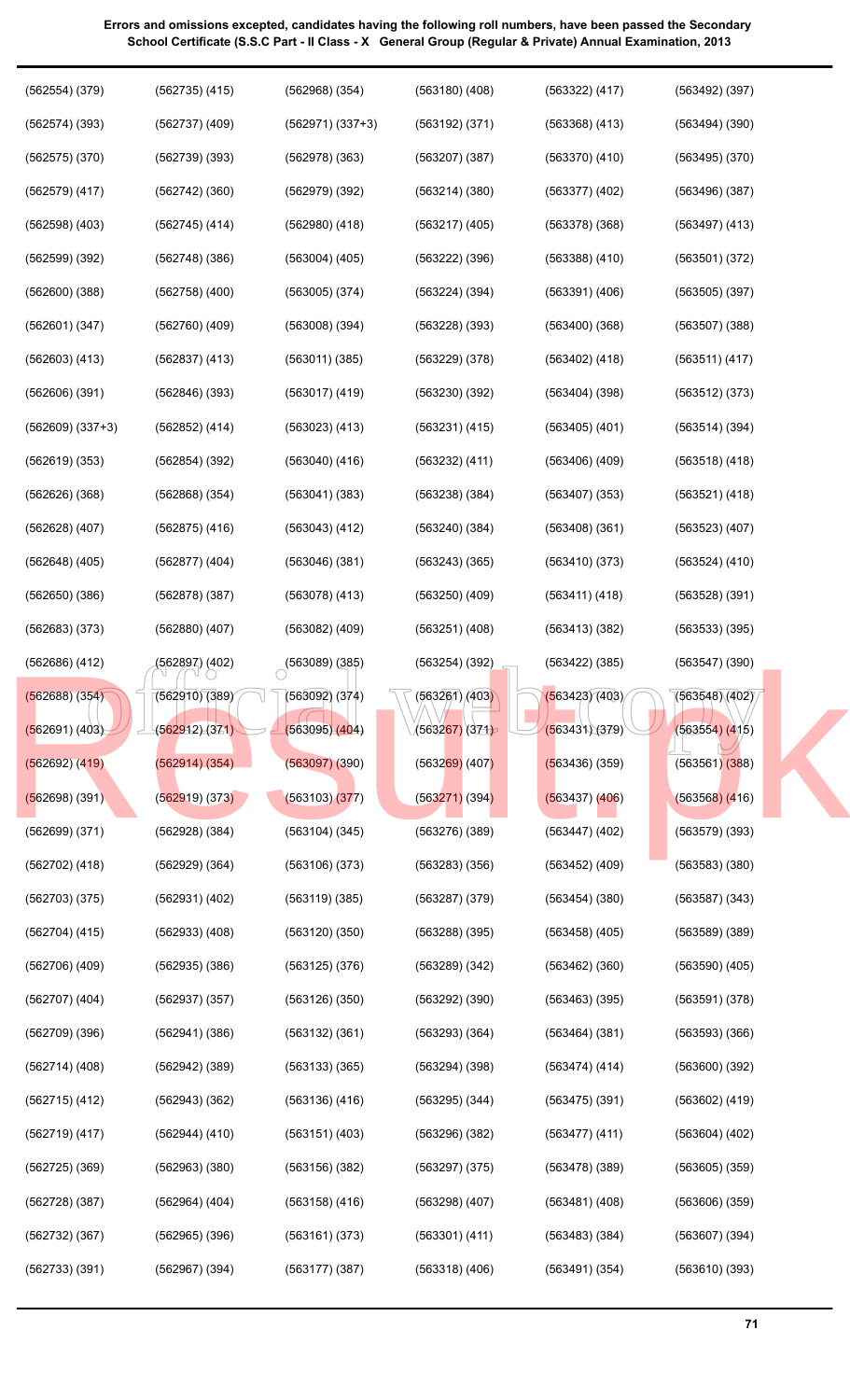| $(563613)$ $(407)$ | $(563768)$ $(380)$   | (577539)(383)             | $(577670)$ $(405)$      | (577827)(376)      | $(577968)$ $(400)$   |  |
|--------------------|----------------------|---------------------------|-------------------------|--------------------|----------------------|--|
| $(563618)$ $(413)$ | $(563769)$ $(403)$   | (577543)(383)             | (577671) (358)          | $(577841)$ (403)   | $(577969)$ $(377)$   |  |
| (563631) (411)     | $(563775)$ $(368)$   | $(577544)$ $(375)$        | $(577673)$ $(359)$      | (577843)(380)      | $(577972)$ $(413)$   |  |
| $(563639)$ $(412)$ | $(563778)$ (393)     | $(577545)$ (397)          | (577674)(367)           | $(577845)$ (387)   | (577974)(350)        |  |
| $(563641)$ $(389)$ | (563781)(385)        | (577546) (404)            | (577676)(361)           | (577849)(361)      | $(577980)$ $(374)$   |  |
| $(563642)$ $(367)$ | (563795)(379)        | (577551)(356)             | (577678)(345)           | $(577852)$ (399)   | $(577988)$ $(358)$   |  |
| $(563648)$ $(348)$ | $(563803)$ $(382)$   | $(577557)$ $(419)$        | (577697)(377)           | (577864)(381)      | (577989)(386)        |  |
| $(563655)$ $(407)$ | $(563812)$ (417)     | $(577563)$ $(376)$        | (577698)(396)           | $(577865)$ $(404)$ | (577990)(397)        |  |
| (563656)(377)      | $(563856)$ $(405)$   | (577564) (381)            | $(577699)$ $(345)$      | $(577867)$ $(408)$ | $(577991)$ $(385)$   |  |
| $(563657)$ $(414)$ | $(563857)$ $(401)$   | $(577568)$ $(409)$        | $(577700)(338+2)$       | (577868)(380)      | $(577994)$ $(371)$   |  |
| $(563658)$ $(364)$ | (563861) (412)       | (577570)(349)             | (577701)(391)           | (577873)(396)      | $(577995)$ $(357)$   |  |
| $(563659)$ $(379)$ | $(563862)$ $(373)$   | (577581)(361)             | $(577702)$ $(371)$      | (577875)(398)      | (578011)(385)        |  |
| $(563660)$ $(379)$ | (563866)(370)        | (577583)(374)             | (577703)(354)           | (577880)(392)      | (578014)(379)        |  |
| $(563663)$ $(416)$ | $(563869)$ $(414)$   | (577594)(376)             | (577716)(356)           | (577893)(377)      | $(578015)$ $(404)$   |  |
| $(563665)$ $(413)$ | (563871) (407)       | (577595)(363)             | (577721)(350)           | (577897)(378)      | $(578017)$ $(335+5)$ |  |
| $(563670)$ $(409)$ | $(563889)$ $(337+3)$ | $(577601)$ $(386)$        | (577723)(344)           | (577898)(369)      | $(578022)$ $(336+4)$ |  |
| $(563672)$ $(375)$ | (563894) (414)       | $(577612)$ (355)          | (577724)(383)           | $(577903)$ $(416)$ | $(578023)$ $(377)$   |  |
| $(563680)$ $(415)$ | (563895) (351)       | $\bigcirc$ (577613) (399) | (577739)(384)           | $(577905)$ $(378)$ | $(578026)$ $(347)$   |  |
|                    |                      |                           |                         |                    |                      |  |
| (563682) (389)     | (563903)(418)        | (577614)(361)             | $\sqrt{(577741)/335+5}$ | (577911)(393)      | (578027)(397)3       |  |
| (563715) (413)     | (563923)(400)        | $(577616)(337+3)$         | (577744) (346)          | (577913)(363)      | (578034)(366)        |  |
| $(563716)$ $(374)$ | (563939) (411)       | (577619)(345)             | $(577749)$ (389)        | $(577917)$ (343)   | $(578043)$ $(358)$   |  |
| $(563717)$ (397)   | $(563949)$ $(336+4)$ | (577631)(387)             | $(577758)$ (351)        | $(577926)$ (389)   | $(578046)$ $(410)$   |  |
| (563724)(381)      | (563950)(352)        | $(577633)$ $(362)$        | $(577762)$ $(369)$      | (577928)(391)      | (578049)(387)        |  |
| $(563728)$ $(408)$ | $(563953)$ $(419)$   | (577634)(369)             | $(577766)$ $(404)$      | (577935)(391)      | (578050)(391)        |  |
| (563729)(387)      | $(563970)$ $(365)$   | (577635)(350)             | (577781)(399)           | (577936)(393)      | $(578058)$ $(404)$   |  |
| (563730)(396)      | (563977)(387)        | $(577638)$ $(370)$        | (577783)(352)           | (577938)(346)      | $(578061)$ $(415)$   |  |
| $(563733)$ $(351)$ | $(563998)$ $(401)$   | $(577641)$ (406)          | $(577785)$ $(402)$      | $(577943)$ (408)   | (578064) (349)       |  |
| (563737)(412)      | (564000)(391)        | $(577643)$ (395)          | (577787)(364)           | $(577944)$ (418)   | $(578079)$ $(409)$   |  |
| $(563738)$ $(405)$ | $(564037)$ $(413)$   | (577644) (402)            | (577791)(390)           | $(577947)$ (391)   | (578086)(361)        |  |
| (563743)(382)      | $(564044)$ (364)     | (577647)(341)             | (577798)(379)           | $(577953)$ $(402)$ | $(578093)$ $(341)$   |  |
| $(563744)$ $(386)$ | (564120)(391)        | $(577648)$ (383)          | (577799)(346)           | $(577957)$ $(404)$ | (578096) (345)       |  |
| (563746) (414)     | $(564138)$ $(404)$   | (577650)(379)             | $(577805)$ $(400)$      | $(577960)$ $(419)$ | $(578099)$ $(383)$   |  |
| $(563747) (367+1)$ | (575003)(392)        | $(577662)$ (365)          | (577806)(375)           | $(577961)$ $(344)$ | (578100)(359)        |  |
| $(563752)$ $(355)$ | $(577526)$ $(342)$   | (577666)(392)             | $(577812)$ (406)        | $(577962)$ $(381)$ | $(578101)$ $(402)$   |  |
| (563761)(359)      | (577528)(397)        | $(577667)$ $(398)$        | $(577815)$ $(377)$      | $(577963)$ $(340)$ | $(578104)$ $(341)$   |  |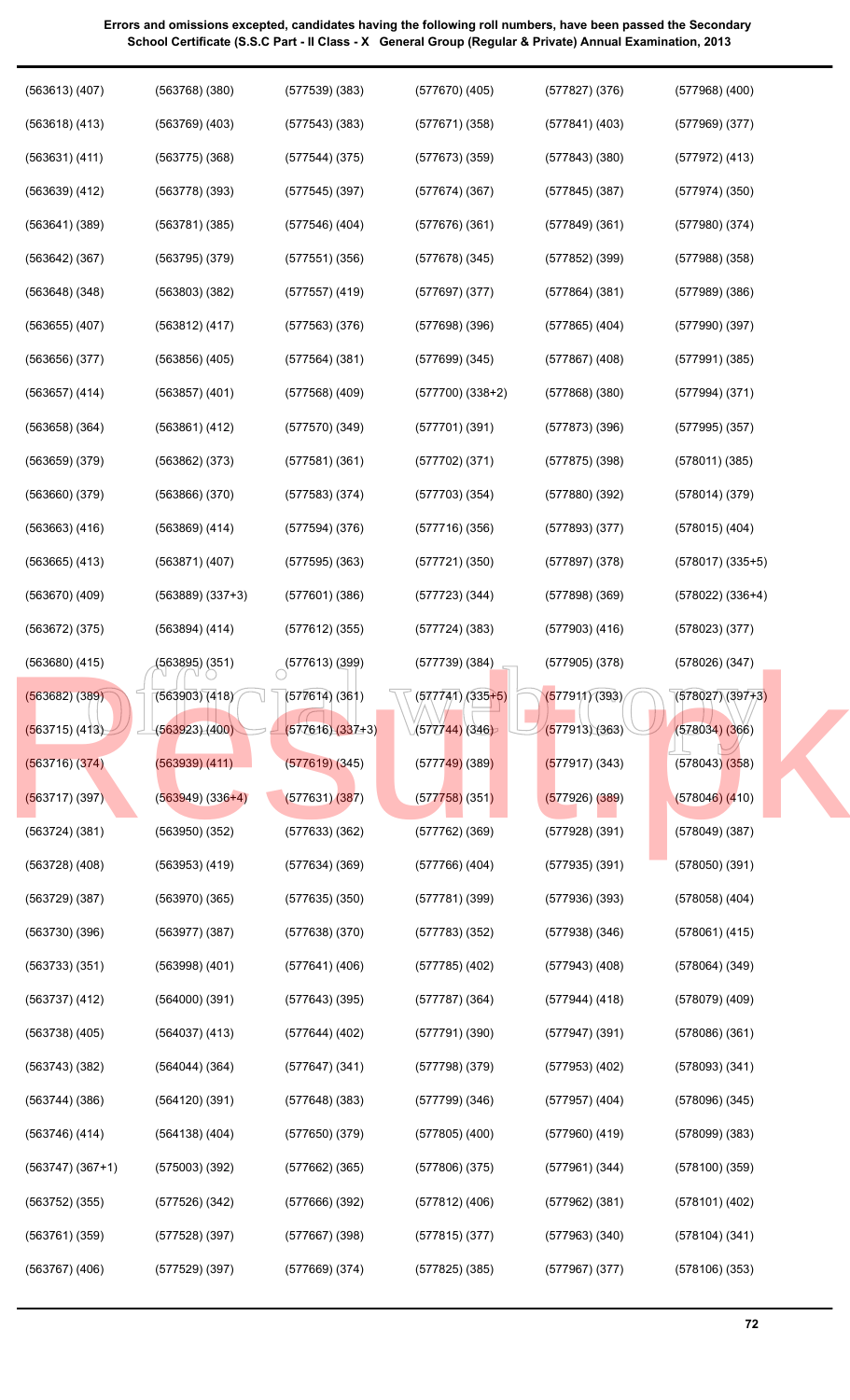| $(578107)$ $(394)$   | $(578266)$ $(408)$ | (578376)(345)      | $(583529)$ $(385)$   | (583647)(376)      | $(600005)$ $(378)$ |
|----------------------|--------------------|--------------------|----------------------|--------------------|--------------------|
| $(578109)$ $(358)$   | $(578270)$ $(401)$ | (578386)(386)      | $(583542)$ $(369)$   | (583648)(383)      | $(600010)$ $(403)$ |
| $(578120)$ $(372)$   | $(578277)$ $(375)$ | $(578389)$ $(355)$ | (583548)(364)        | (583650)(395)      | (600014)(395)      |
| (578121)(391)        | $(578279)$ $(344)$ | $(578390)$ $(417)$ | $(583553)$ $(359)$   | $(583652)$ $(407)$ | $(600020)$ $(399)$ |
| $(578124)$ $(371)$   | (578280)(385)      | $(578392)$ $(377)$ | $(583554)$ $(384)$   | (583653)(361)      | $(600023)$ $(402)$ |
| $(578125)$ $(359)$   | $(578281)$ $(410)$ | $(578393)$ $(400)$ | (583556)(357)        | $(583661)$ $(398)$ | $(600024)$ $(387)$ |
| $(578142)$ $(343)$   | $(578282)$ $(355)$ | $(578395)$ $(388)$ | $(583564)$ $(376)$   | $(583667)$ $(345)$ | $(600033)$ $(410)$ |
| $(578152)$ $(338+2)$ | $(578284)$ $(362)$ | (578397)(388)      | (583568)(390)        | (583674)(389)      | $(600034)$ $(389)$ |
| $(578153)$ $(366)$   | $(578285)$ $(381)$ | (578406)(381)      | $(583570)$ $(338+2)$ | $(583675)$ $(352)$ | $(600040)$ $(394)$ |
| (578157)(398)        | $(578288)$ $(373)$ | (578413)(368)      | $(583581)$ $(342)$   | (583676)(360)      | $(600041)$ $(388)$ |
| (578159)(366)        | (578296) (414)     | (578416)(374)      | $(583582)$ $(372)$   | (583677)(369)      | $(600042)$ $(415)$ |
| (578160)(354)        | (578297) (361)     | (578422) (349)     | (583583)(398)        | $(583679)$ $(409)$ | $(600043)$ $(414)$ |
| $(578168)$ $(397)$   | (578300) (345)     | (578423)(348)      | (583589)(367)        | (583681)(344)      | $(600044)$ $(405)$ |
| $(578169)$ $(415)$   | (578307) (350)     | (578426)(362)      | (583590)(365)        | $(583683)$ $(403)$ | (600047)(387)      |
| (578170)(374)        | (578311) (365)     | (578430)(343)      | $(583594)$ $(409)$   | $(583685)$ $(409)$ | $(600051)$ $(407)$ |
| (578171)(389)        | (578314) (393)     | $(578435)$ $(384)$ | $(583601)$ $(406)$   | $(583687)$ $(349)$ | $(600060)$ $(371)$ |
| $(578172)$ $(369)$   | (578326) (381)     | $(578439)$ $(417)$ | $(583605)$ $(408)$   | $(583688)$ $(363)$ | $(600063)$ $(408)$ |
| (578182) (370)       | (578328) (369)     | (578449) (411)     | (583609)(348)        | (583690)(374)      | $(600066)$ $(412)$ |
| $(578183)$ (407)     | (578329)(385)      | $(578456)$ $(355)$ | (583613)/(347)       | (583692)(406)      | (600068)(376)      |
| $(578184) (337+3)$   | (578336)(397)      | $(578462)$ (402)   | (583615)(366)        | (583693)(401)      | $(600069)$ $(359)$ |
| $(578186)$ $(343)$   | $(578338)$ $(402)$ | (578466)(396)      | $(583617)$ (363)     | $(583695)$ (382)   | $(600071)$ $(408)$ |
| $(578199)$ (406)     | (578339) (349)     | $(578467)$ $(405)$ | $(583618)$ (406)     | $(583697)$ $(357)$ | (600079)(377)      |
| $(578204)$ $(402)$   | $(578340)$ $(401)$ | $(578469)$ $(406)$ | $(583622)$ $(404)$   | (583698)(395)      | (600081)(349)      |
| (578207) (400)       | (578341)(384)      | (578478)(407)      | (583623)(356)        | $(583702)$ $(380)$ | $(600083)$ $(405)$ |
| (578212) (386)       | $(578344)$ $(419)$ | $(578481)$ $(417)$ | (583626)(349)        | (583704)(377)      | $(600090)$ $(360)$ |
| (578215) (395)       | $(578348)$ $(345)$ | $(578482)$ $(380)$ | $(583629)$ $(391)$   | (583708) (392)     | $(600105)$ $(389)$ |
| $(578217)$ $(400)$   | $(578354)$ $(389)$ | $(578485)$ $(379)$ | $(583630)$ $(414)$   | (583709)(360)      | (600113)(404)      |
| (578219)(358)        | $(578359)$ $(408)$ | (583501)(362)      | (583631)(354)        | (583713)(361)      | (600120)(374)      |
| (578220) (384)       | $(578360)$ $(393)$ | $(583506)$ $(374)$ | $(583633)$ $(336+4)$ | (583716)(357)      | (600126)(392)      |
| (578225) (414)       | $(578361)$ $(349)$ | $(583507)$ $(416)$ | $(583635)$ $(402)$   | $(583717)(336+4)$  | $(600129)$ $(369)$ |
| (578226) (393)       | (578366)(390)      | (583509)(361)      | (583638)(363)        | $(583720)(337+3)$  | $(600197)$ $(348)$ |

(578231) (406)

(578367) (376)

(583514) (391)

(583640) (387)

(583721) (396)

(583723) (406)

(583734) (402)

(583735) (366+3)

(600002) (338+2)

(583642) (384)

(583643) (356)

(583644) (394)

(583646) (361)

(583515) (370)

(583517) (348)

(583522) (356)

(583527) (337+3)

(578368) (418)

(578369) (417)

(578370) (345)

(578373) (370)

(578239) (381)

(578241) (394)

(578246) (418)

(578263) (359)

**Errors and omissions excepted, candidates having the following roll numbers, have been passed the Secondary School Certificate (S.S.C Part - II Class - X General Group (Regular & Private) Annual Examination, 2013**

(600198) (392)

(600202) (398)

(600204) (412)

(600205) (406)

(600212) (409)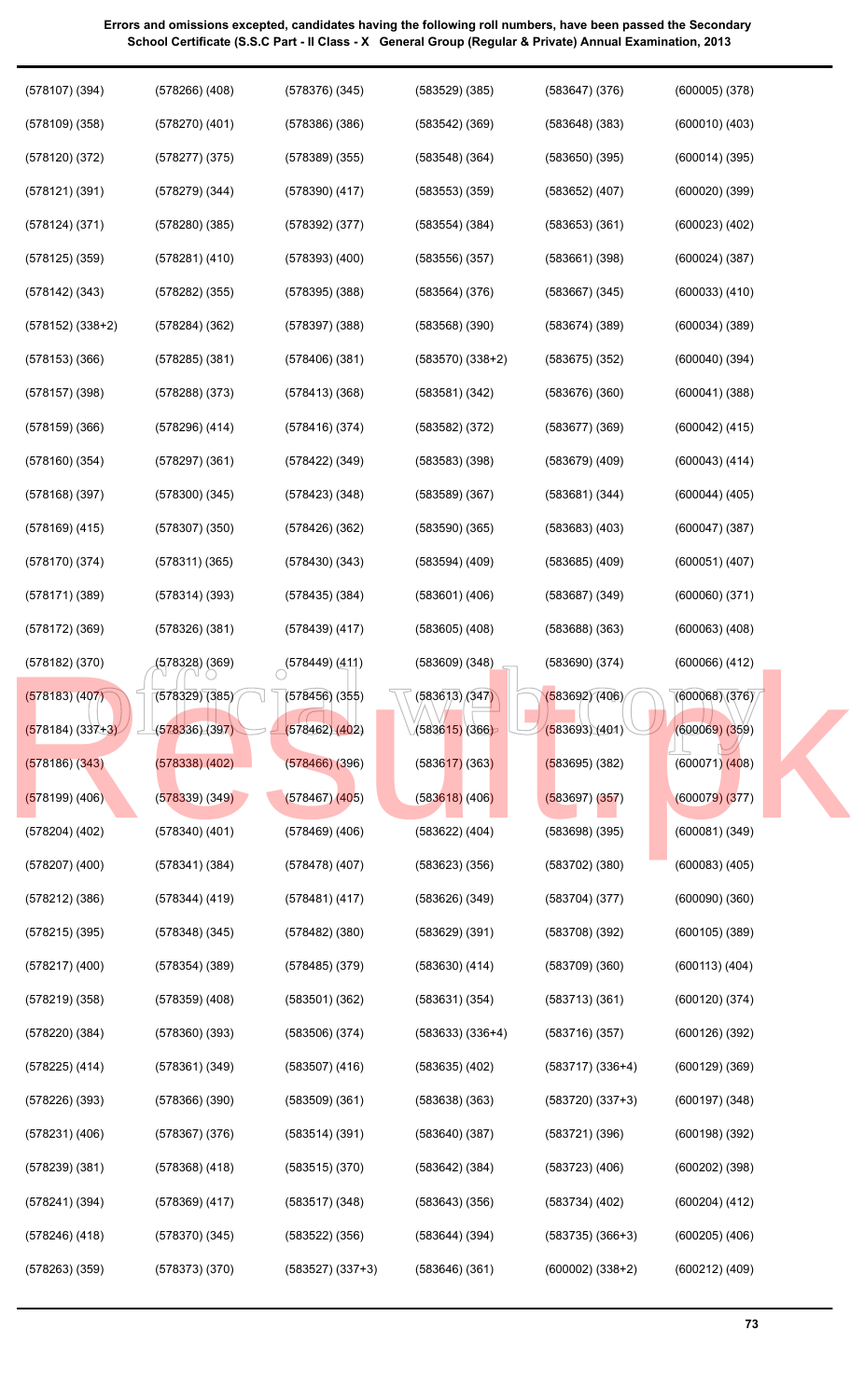| (600214)(371)      | $(600392)$ $(365)$ | (600715)(354)        | $(600969)$ $(338+2)$ | (601379)(373)      | (601677)(379)        |
|--------------------|--------------------|----------------------|----------------------|--------------------|----------------------|
| (600221) (418)     | $(600400)$ $(416)$ | (600726)(390)        | $(600973)$ $(369)$   | (601388)(391)      | $(601680)$ $(363)$   |
| (600226)(392)      | $(600408)$ $(393)$ | $(600735)$ $(419)$   | $(600976)$ $(402)$   | $(601389)$ $(414)$ | (601681)(379)        |
| $(600238)$ $(350)$ | (600414) (401)     | $(600737)$ $(417)$   | $(600977)$ $(353)$   | $(601402)$ $(376)$ | $(601690)$ $(392)$   |
| $(600241)$ $(416)$ | $(600423)$ $(416)$ | $(600750)$ $(410)$   | $(600980)$ $(366)$   | (601409)(351)      | (601710)(391)        |
| $(600246)$ $(396)$ | (600434)(360)      | $(600755)$ $(411)$   | $(600981)$ $(395)$   | (601413)(374)      | (601711)(391)        |
| $(600247)$ $(368)$ | (600436)(398)      | $(600761)$ $(366)$   | $(600982)$ $(365)$   | (601430)(385)      | $(601712)$ $(344)$   |
| $(600260)$ $(375)$ | $(600445)$ $(406)$ | $(600763)$ $(412)$   | $(600987)$ $(403)$   | (601435)(399)      | $(601721)$ $(383)$   |
| $(600261)$ $(383)$ | (600458)(393)      | (600772) (419)       | $(600988)$ $(397)$   | $(601445)$ $(394)$ | (601724)(397)        |
| $(600264)$ $(360)$ | $(600479)$ $(417)$ | $(600801)$ $(414)$   | (600992) (372)       | $(601447)$ $(361)$ | $(601751)$ $(404)$   |
| $(600265)$ $(413)$ | (600480)(386)      | $(600808)$ $(339+1)$ | $(601013)$ $(417)$   | $(601449)$ $(392)$ | $(601754)$ $(406)$   |
| $(600268)$ $(397)$ | (600496)(360)      | $(600812)$ $(408)$   | $(601020)$ $(413)$   | $(601455)$ $(413)$ | $(601761)$ $(396)$   |
| $(600271)$ $(395)$ | $(600504)$ $(408)$ | (600814)(367)        | $(601034)$ $(409)$   | (601459)(375)      | $(601766)$ $(405)$   |
| (600277)(385)      | (600529)(398)      | $(600825)$ $(376)$   | (601041)(380)        | (601489)(368)      | $(601769)$ $(405)$   |
| (600279)(367)      | (600546)(388)      | $(600829)$ $(411)$   | $(601050)$ $(406)$   | (601494)(394)      | $(601774)$ $(409)$   |
| (600280)(381)      | $(600562)$ $(367)$ | $(600834)$ $(389)$   | $(601051)$ $(408)$   | $(601502)$ $(406)$ | (601780)(362)        |
| $(600283)$ $(392)$ | $(600563)$ $(373)$ | $(600836)$ $(410)$   | $(601103)$ $(415)$   | $(601503)$ $(360)$ | $(601835)$ $(399)$   |
| $(600294)$ $(414)$ | (600569) (335+5)   | $(600858)$ $(404)$   | (601104)(414)        | (601504)(375)      | $(601843)$ $(412)$   |
| $(600305)$ $(391)$ | (600576)(397)      | $(600866)$ $(361)$   | (601114) (378)       | $(601506)(337+3)$  | (601878)(361)        |
| (600310)(359)      | (600581)(405)      | (600873)(382)        | (601179)(364)        | (601507)(415)      | (601881) (412)       |
| (600313)(418)      | $(600583)$ $(398)$ | (600915)(409)        | $(601206)$ (414)     | (601510)(385)      | $(601896)$ $(397)$   |
| (600314) (377)     | (600598)(407)      | (600918)(398)        | $(601220)$ $(418)$   | (601523) (399)     | $(601909) (392+3)$   |
| $(600315)$ $(419)$ | $(600601)$ $(396)$ | $(600933)$ $(335+5)$ | $(601225)$ $(415)$   | (601524)(391)      | $(601912)$ $(413)$   |
| $(600320)$ $(358)$ | $(600603)$ $(380)$ | $(600942)$ $(366)$   | $(601238)$ $(399)$   | (601560)(352)      | $(601919)$ $(415)$   |
| $(600324)$ $(393)$ | $(600605)$ $(418)$ | $(600943)$ $(392)$   | $(601249)$ $(373)$   | $(601566)$ $(406)$ | $(601949)$ $(368+6)$ |
| $(600329)$ $(367)$ | (600618)(382)      | $(600944)$ $(336+4)$ | $(601261)$ $(407)$   | $(601569)$ $(391)$ | $(601950)$ $(417)$   |
| (600347)(380)      | $(600620)$ $(404)$ | $(600950)$ $(396)$   | $(601268)$ $(404)$   | $(601578)$ $(412)$ | $(602008)$ $(380)$   |
| $(600352)$ $(410)$ | $(600626)$ $(419)$ | $(600952)$ $(339+1)$ | $(601277)$ $(399)$   | (601581)(368)      | $(602018)$ $(412)$   |

(600353) (383)

(600629) (362)

(600953) (372)

(601298) (377)

(601606) (390)

(601625) (397)

(601630) (399)

(601634) (382)

(601642) (410)

(601658) (411)

(601672) (370)

(601673) (394)

(601307) (344)

(601308) (384)

(601323) (356)

(601333) (415)

(601365) (418)

(601372) (412)

(601374) (405)

(600954) (396)

(600956) (374)

(600957) (391)

(600958) (365)

(600964) (396)

(600966) (400)

(600967) (385)

(600643) (380)

(600646) (345)

(600662) (394)

(600668) (405)

(600683) (403)

(600687) (374)

(600710) (365)

(600354) (353)

(600357) (415)

(600363) (401)

(600376) (417)

(600378) (411)

(600390) (419)

(600391) (389)

**Errors and omissions excepted, candidates having the following roll numbers, have been passed the Secondary School Certificate (S.S.C Part - II Class - X General Group (Regular & Private) Annual Examination, 2013**

(602019) (396)

(602023) (409)

(602048) (402)

(602051) (391)

(602061) (396)

(602063) (374)

(602082) (409)

(602090) (393)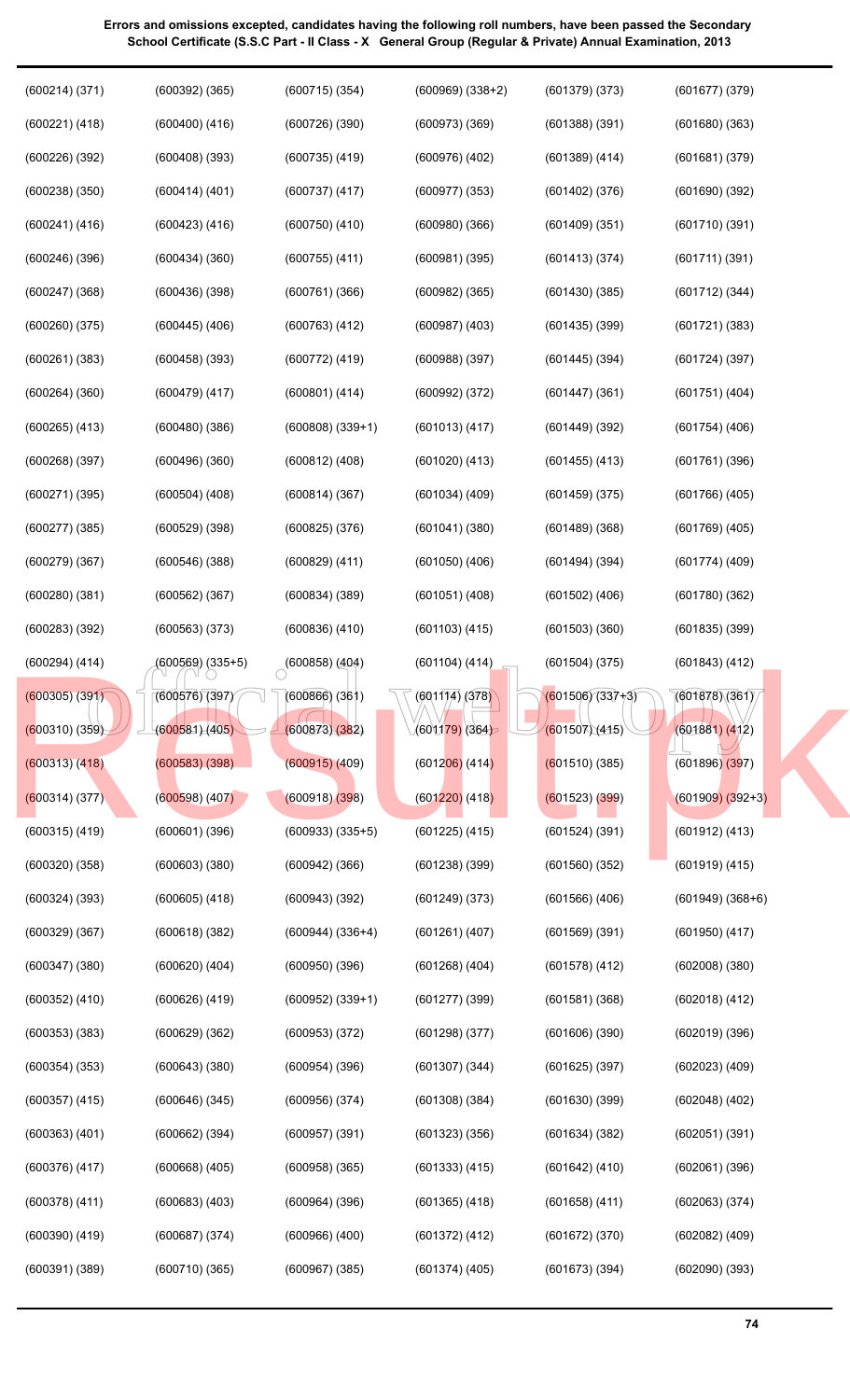| $(602097)$ $(411)$ | $(602605)$ $(412)$   | $(603012)$ $(392+3)$ | $(615055)$ $(336+4)$  | $(615205)$ $(376)$ | $(615390)$ $(395)$   |
|--------------------|----------------------|----------------------|-----------------------|--------------------|----------------------|
| (602120)(380)      | $(602612)$ $(390)$   | (610063) (414)       | $(615056)$ $(338+2)$  | (615207)(383)      | (615393)(361)        |
| $(602204)$ $(394)$ | (602618) (415)       | $(610070)$ $(403)$   | $(615057)$ $(406)$    | (615226)(402)      | $(615395)$ $(382)$   |
| $(602224)$ $(408)$ | (602624) (417)       | $(610114)$ $(402)$   | $(615062)$ $(335+5)$  | (615230)(390)      | $(615407)$ $(409)$   |
| $(602257)$ $(409)$ | $(602628)$ $(412)$   | (610141) (372)       | $(615065)$ $(384)$    | (615231) (412)     | $(615408)$ $(361)$   |
| (602300)(350)      | $(602632)$ $(380)$   | $(610151)$ $(402)$   | $(615067)$ $(400)$    | (615235)(366)      | $(615409)$ $(408)$   |
| $(602320)$ $(418)$ | $(602645)$ $(414)$   | $(610178)$ $(412)$   | $(615071)$ $(361)$    | $(615236)$ $(409)$ | $(615417)$ $(359)$   |
| $(602392)$ $(400)$ | $(602651)$ $(353)$   | $(610220)$ $(404)$   | $(615073)$ $(372)$    | (615239)(364)      | $(615421)$ $(397)$   |
| (602401)(391)      | $(602653)$ $(369)$   | $(610252)$ $(403)$   | $(615075)$ $(418)$    | $(615241)$ $(363)$ | $(615428)$ $(375)$   |
| (602415)(370)      | $(602655)$ $(408)$   | $(610517)$ $(375)$   | (615077)(360)         | (615244)(351)      | (615430)(397)        |
| $(602426)$ $(405)$ | (602672) (374)       | $(610526)$ $(362)$   | $(615082)$ $(346)$    | (615246)(387)      | $(615435)$ $(393)$   |
| $(602427)$ $(403)$ | (602674)(385)        | $(610634)$ $(387)$   | $(615083)$ $(406)$    | $(615248)$ $(364)$ | $(615445)$ $(417)$   |
| $(602439)$ $(408)$ | $(602697)$ $(378)$   | (610774)(389)        | $(615085)$ $(368)$    | (615250)(381)      | $(615447)$ $(404)$   |
| (602440)(353)      | $(602722)$ $(388)$   | $(615001)$ $(398)$   | (615090)(381)         | $(615253)$ $(365)$ | $(615454)$ $(345)$   |
| (602441)(384)      | $(602732)$ $(404)$   | $(615003)$ $(375)$   | $(615094)$ (399)      | $(615256)(335+5)$  | (615456)(350)        |
| $(602451)$ $(409)$ | $(602758)$ $(415)$   | $(615010)(336+4)$    | $(615098)$ $(407)$    | (615258)(351)      | $(615458)$ $(392)$   |
| (602499)(397)      | (602761)(387)        | $(615013)$ $(410)$   | $(615099)$ $(340)$    | $(615262)$ (398)   | (615471) (405)       |
| $(602519)$ $(409)$ | (602764) (408)       | $(615016)$ (416)     | (615112) (372)        | (615263)(397)      | $(615472)$ $(407)$   |
| (602524) (355)     | (602773)(368)        | (615023)(366)        | $\sqrt{615178}$ (396) | (615268)(417)      | (615476)(413)        |
| $(602525) (336+4)$ | (602781)(374)        | (615026)(362)        | (615120) (402)        | (615270)(408)      | (615496)(397)        |
| $(602526)$ $(414)$ | $(602786)$ $(407)$   | (615027)(372)        | $(615121)$ (388)      | (615277) (392)     | $(615508)$ $(370)$   |
| $(602528)$ (392)   | $(602789)$ $(418)$   | $(615028)$ $(416)$   | $(615122)$ (381)      | $(615290)$ $(377)$ | (615514) (405)       |
| $(602532)$ $(374)$ | $(602824)$ $(383)$   | $(615029)$ $(366)$   | $(615127)$ $(413)$    | $(615295)$ $(400)$ | (615515)(380)        |
| $(602533)$ $(401)$ | (602831) (412)       | $(615030)$ $(368)$   | (615131)(371)         | (615304)(371)      | (615519)(346)        |
| $(602538)$ $(348)$ | $(602857)$ $(400)$   | $(615031)$ $(366)$   | $(615138)$ $(415)$    | (615312) (418)     | (615520)(362)        |
| $(602542)$ $(387)$ | $(602873)$ $(361+3)$ | (615033)(397)        | $(615158)$ $(415)$    | (615322)(352)      | $(615529)$ $(360)$   |
| $(602548)$ $(365)$ | $(602876)$ $(416)$   | $(615034)$ $(342)$   | $(615160)$ $(346)$    | $(615338)$ $(408)$ | $(615537)$ $(365)$   |
| (602554) (417)     | $(602888)$ $(418)$   | $(615035)$ $(349)$   | $(615164)$ $(415)$    | (615339)(386)      | $(615538)$ $(404)$   |
| (602556)(351)      | $(602898)$ $(403)$   | $(615036)(336+4)$    | $(615165)$ $(398)$    | $(615342)$ $(363)$ | $(615543)$ $(390)$   |
| $(602558)$ $(378)$ | $(602913)$ $(405)$   | $(615037)$ $(389)$   | $(615168)$ $(372)$    | $(615358)$ $(399)$ | $(615547)$ $(401)$   |
| $(602569)$ $(377)$ | $(602914)$ $(419)$   | $(615038)$ $(409)$   | $(615170)$ $(335+5)$  | (615359)(371)      | (615551) (414)       |
| $(602588)$ $(406)$ | $(602920)$ $(389)$   | $(615041)$ $(385)$   | (615177)(346)         | $(615362) (337+3)$ | $(615552)$ $(356)$   |
| (602595)(380)      | $(602967)$ $(407)$   | $(615043)$ $(342)$   | (615179)(370)         | $(615380)$ $(405)$ | $(615555)$ $(405)$   |
| $(602596)$ $(362)$ | $(602969)$ $(365)$   | $(615047)$ $(367)$   | $(615184)$ (360)      | (615381)(367)      | $(615563)$ $(343)$   |
|                    |                      |                      |                       |                    |                      |
| $(602599)$ $(376)$ | $(602974)$ $(405)$   | (615049)(364)        | $(615191)$ $(403)$    | $(615382)$ $(413)$ | $(615575)$ $(363+3)$ |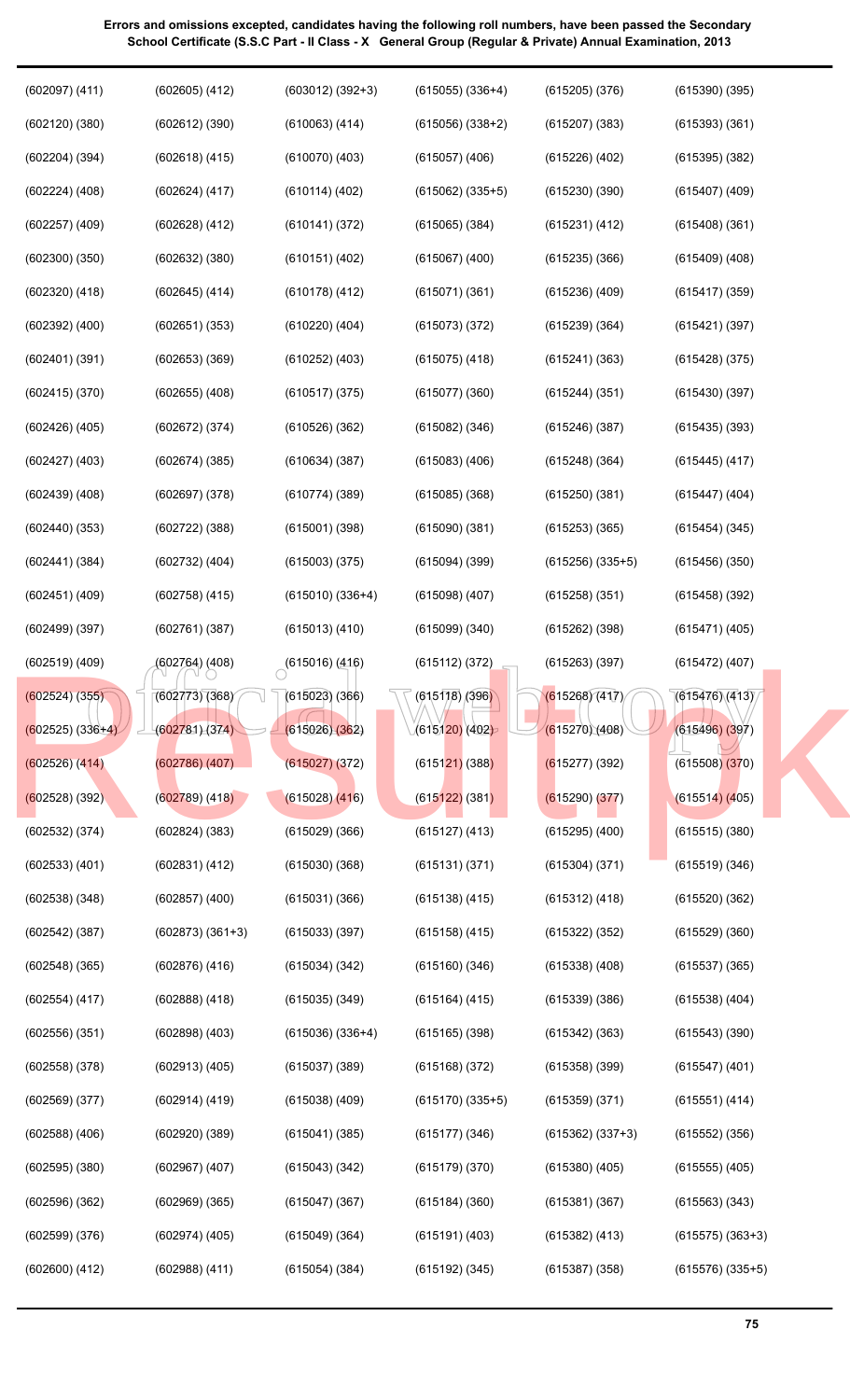$\begin{array}{|l|l|l|l|l|}\n \hline\n (625031)(404) & (625212)(389) & (625526)(386) & (625833)(403) & (635133)(384)\n \hline\n (625031)(404) & (625218)(419) & (625553)(395) & (625841)(363) & (635147)(406)\n \hline\n (625041)(377) & (625233)(388) & (625560)(412 & 625849)(368) & (635186)(3$ (615578) (399) (615579) (395) (615582) (353) (615585) (336+4) (615604) (411) (615610) (363) (615618) (400) (615619) (389) (615624) (372) (615625) (336+4) (615645) (377) (615672) (346) (615677) (379) (615681) (394) (615682) (414) (615687) (357) (615702) (408) (615705) (405) (615707) (366) (618004) (356) (618011) (377) (618021) (347) (618028) (387) (618035) (380) (618037) (406) (618040) (408) (618041) (363) (618044) (339+1) (618047) (401) (618048) (365) (618049) (386) (618050) (347) (618056) (390) (618070) (388) (618073) (411) (618082) (353) (618091) (374) (618095) (400) (618096) (377) (618100) (366) (618109) (394) (618111) (386) (618112) (363) (618124) (414) (618128) (411) (618136) (340) (618150) (347) (625007) (341) (625008) (384) (625018) (398) (625023) (376) (625029) (419) (625031) (404) (625041) (377) (625045) (389) (625048) (387) (625052) (364) (625059) (391) (625064) (398) (625065) (407) (625066) (413) (625067) (410) (625075) (406) (625081) (412) (625086) (377) (625087) (373) (625093) (366) (625103) (419) (625105) (378) (625110) (415) (625115) (375) (625116) (411) (625122) (412) (625123) (386) (625129) (408) (625130) (385) (625132) (354) (625144) (417) (625164) (340) (625165) (360) (625170) (406) (625176) (369) (625177) (408) (625182) (395) (625202) (394) (625205) (408)  $(625212)(389)$ (625218) (419) (625233) (388) (625237) (396) (625240) (418) (625246) (369) (625247) (404) (625265) (382) (625284) (345) (625285) (401) (625287) (391) (625291) (396) (625314) (369) (625320) (389) (625331) (414) (625334) (410) (625340) (378+3) (625345) (344) (625350) (385) (625363) (351) (625370) (388) (625374) (416) (625376) (369) (625379) (395) (625395) (411) (625407) (356) (625408) (366) (625423) (418) (625459) (373) (625461) (386) (625464) (413) (625467) (395) (625471) (355) (625481) (356) (625514) (367) (625526) (386) (625553) (395) (625560) (412) (625599) (349) (625605) (382) (625628) (419) (625645) (382) (625664) (418) (625667) (407) (625675) (391) (625683) (361) (625686) (388) (625690) (404) (625696) (412) (625700) (414) (625703) (362) (625704) (392) (625707) (410) (625709) (380) (625733) (359) (625742) (404) (625745) (402) (625767) (406) (625772) (419) (625776) (399) (625777) (409) (625784) (413) (625786) (418) (625790) (413) (625799) (414) (625801) (418) (625805) (401) (625812) (367) (625815) (363) (625821) (395) (625833) (403) (625841) (363) (625849) (368) (625857) (414) (625863) (380) (625871) (386) (625921) (407) (625944) (378) (625951) (363) (625952) (366) (625964) (395) (625983) (387) (625984) (347) (625985) (411) (626005) (405) (626007) (350) (626011) (352) (626013) (406) (626014) (361) (626057) (386) (626059) (411) (626066) (356) (626067) (412) (626071) (376) (626074) (400) (626079) (419) (626083) (367) (626088) (417) (635020) (370) (635042) (382) (635047) (419) (635074) (408) (635103) (372) (635105) (404) (635131) (414) (635133) (384) (635147) (406) (635186) (391) (635220) (390) (635244) (363) (635249) (392) (635250) (414) (635252) (389) (635253) (387) (640009) (412) (640011) (381) (640018) (394) (640022) (366) (640028) (381) (640029) (391) (640031) (381) (640033) (392) (640043) (349) (640049) (402) (615705) (408) (625029) (419) (625212) (389) (625528) (386) (625833) (403) (635133) (384)<br>
(615707) (366) (625031) (404) (625233) (388) (625535) (386) (625841) (363) (635133) (384)<br>
(618004) (625045) (625045) (389) (62523

**Errors and omissions excepted, candidates having the following roll numbers, have been passed the Secondary School Certificate (S.S.C Part - II Class - X General Group (Regular & Private) Annual Examination, 2013**

(625357) (361)

(625722) (401)

(626047) (399)

(625111) (345)

(615577) (376)

(618078) (355)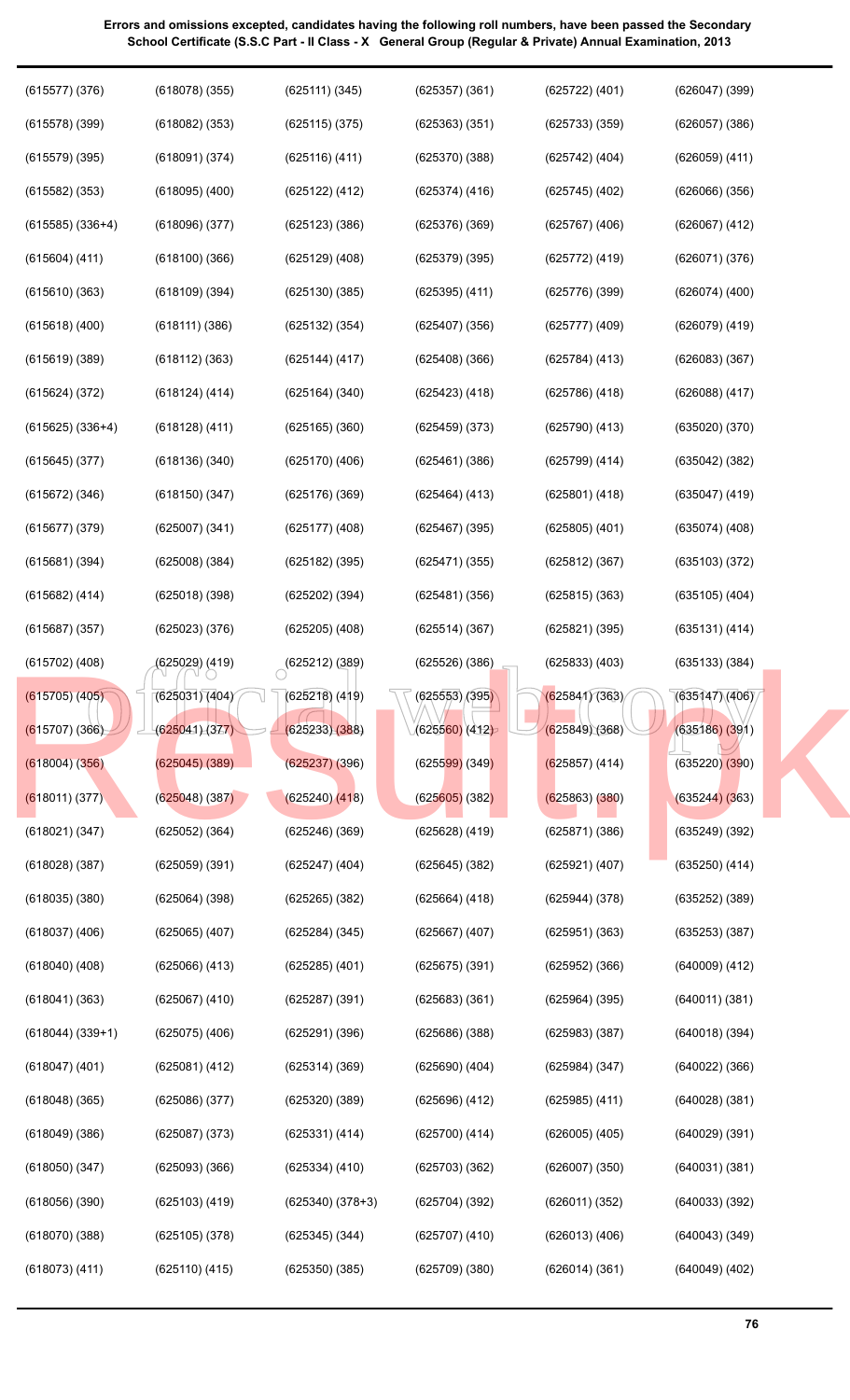| $(640052)$ $(355)$   | $(643004) (339+1)$ |
|----------------------|--------------------|
| $(640060)$ $(404)$   | (643006)(378)      |
| $(640064)$ $(336+4)$ | (643008)(366)      |
| $(640065)$ $(407)$   | (643014)(397)      |
| (640068)(390)        | (643020)(388)      |
| (640073)(390)        | (643024)(350)      |
| (640074)(360)        | $(643029)$ $(413)$ |
| (640076)(377)        | $(643030)(336+4)$  |
| (640077)(342)        | (643031)(399)      |
| (640081)(362)        | (643032)(385)      |
| (640083)(393)        | $(643036)(337+3)$  |
| (640087)(361)        | (643039)(368)      |
| (640088)(399)        | (643041)(385)      |
| (640090)(369)        | (643052)(396)      |
| (640091)(362)        | (643061)(376)      |
| (640096)(369)        |                    |
| (640101)(389)        |                    |
| (640115)(368)        | ∩                  |
| $(640116) (335 + 5)$ |                    |
| (640131)(384)        |                    |
| (640141)(405)        |                    |
| $(640142)$ (355)     |                    |
| (640151)(412)        |                    |
| (640154)(350)        |                    |
| (640157)(384)        |                    |
| $(640158)$ $(403)$   |                    |
| (640164)(354)        |                    |
| $(640179)$ $(339+1)$ |                    |
| (640184)(375)        |                    |
| (640201)(388)        |                    |
| $(640207)$ $(410)$   |                    |
| (640213)(346)        |                    |
| $(640223)$ $(354)$   |                    |
| $(640229)$ $(401)$   |                    |
| (640234)(395)        |                    |
| $(643003)$ $(404)$   |                    |
|                      |                    |

**77**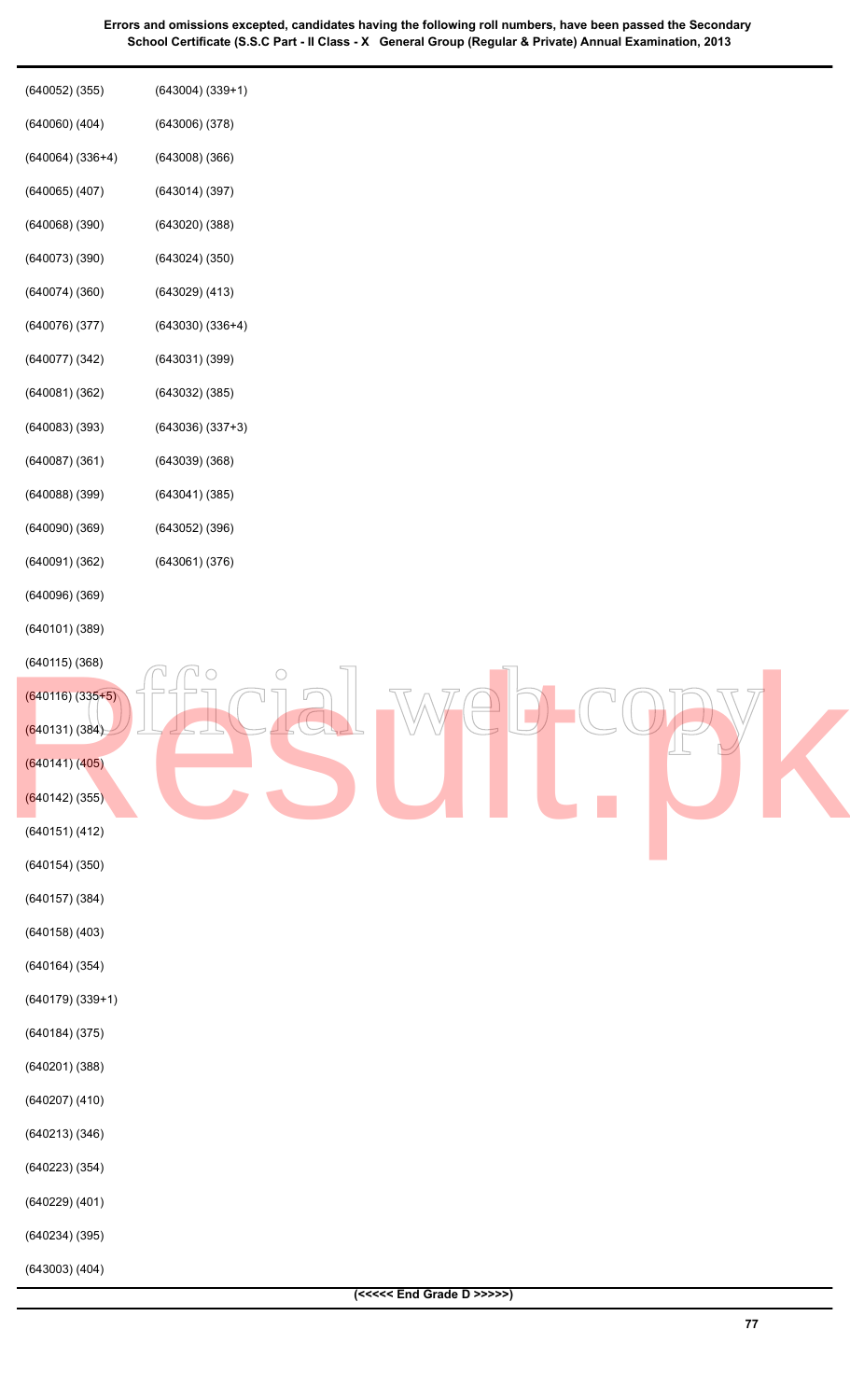**General Group (Regular & Private)**

#### **(<<<<< Grade E >>>>>) Students securing total marks 255 and above**

**Marks secured by the candidates out of total marks of 850 are mentioned against each roll number in bracket**

| $(525052)$ $(331)$   | $(545149)$ $(319)$ | $(550940)$ $(321)$     | $(563525)$ $(329)$   | (583546)(328)      | $(615068)$ $(324)$   |  |
|----------------------|--------------------|------------------------|----------------------|--------------------|----------------------|--|
| $(525064)$ $(316)$   | (545151)(319)      | (551236)(334)          | $(563601)$ $(333)$   | (583549)(325)      | (615070)(315)        |  |
| (525380)(327)        | (545153)(320)      | $(552043)$ $(329)$     | (563831)(329)        | (583597)(329)      | (615116)(322)        |  |
| $(525415)$ $(334)$   | (545174)(329)      | $(552253)$ $(320)$     | (563880)(328)        | (583607)(326)      | (615139)(325)        |  |
| $(525469)$ $(333)$   | $(545175)$ $(302)$ | $(552341)$ $(319)$     | $(563988)$ $(325)$   | $(583612)$ $(323)$ | $(615175)$ $(328)$   |  |
| (525500)(322)        | (545226)(321)      | $(553041)$ $(328)$     | $(577525)$ $(329)$   | (583619)(326)      | $(615182)$ $(324)$   |  |
| $(525642)$ $(329)$   | $(545227)$ $(312)$ | $(553367)$ $(303)$     | (577541)(321)        | $(583625)$ $(321)$ | $(615190)$ $(304)$   |  |
| $(525644)$ $(321)$   | (545236)(311)      | $(553372)$ $(334)$     | (577606)(331)        | (583628)(325)      | $(615228)$ $(309)$   |  |
| $(525651)$ $(329)$   | $(545249)$ $(324)$ | $(553383)$ $(330)$     | $(577607)$ $(325)$   | (583639)(310)      | $(615418)$ $(329)$   |  |
| (525674)(330)        | (545250)(334)      | (554477)(329)          | (577608)(318)        | $(583649)$ $(321)$ | (615511)(328)        |  |
| (526316)(324)        | $(545284)$ $(328)$ | $(554521)$ $(329)$     | (577610)(303)        | $(583654)$ $(296)$ | (615574)(312)        |  |
| (526479)(334)        | $(545288)$ $(333)$ | $(554595)$ $(308)$     | (577677)(322)        | $(583655)$ $(331)$ | $(615580)$ $(318)$   |  |
| $(526586)$ $(334)$   | (545316)(323)      | $(555524)$ $(329)$     | (577717)(327)        | (583699)(330)      | (615581)(331)        |  |
| (526711)(331)        | $(545317)$ $(334)$ | $(556360)$ $(325)$     | (577718)(321)        | (600070)(334)      | $(615606)$ $(306)$   |  |
| $(527142)$ $(309)$   | (545335) (334)     | $\circ$ (556796) (311) | (577800) (321)       | $(600082)$ $(334)$ | $(618002)$ $(324)$   |  |
| $(528723)$ $(333)$   | (545341)(330)      | $(556800)$ $(326)$     | (577904)/(312)       | (600085)(327)      | (618023)(331)        |  |
| $(528790)$ $(329)$   | (545343)(317)      | (556830)(328)          | (577910) (327)       | (600223)(320)      | (618079)(320)        |  |
| (528823)(326)        | (545350)(334)      | $(556968)$ $(324)$     | $(577919)$ (315)     | $(600266)$ (333)   | $(625057)$ $(334)$   |  |
| $(528950)$ $(333)$   | (545356) (321)     | (557009)(334)          | $(577921)$ $(335+2)$ | (600319) (324)     | (625131)(312)        |  |
| $(528965)$ $(314)$   | (545376)(331)      | $(557622)$ $(321)$     | $(578035)$ $(328)$   | (600651)(332)      | $(625245)$ $(333)$   |  |
| (529166) (329)       | (547013)(333)      | (558313)(334)          | $(578081) (330+3)$   | $(600745)$ $(332)$ | $(625768)$ $(332)$   |  |
| $(529264)$ $(303+1)$ | (547014)(322)      | (558832) (322)         | $(578126)$ (299)     | $(601675)$ $(328)$ | (625878) (329)       |  |
| (529277) (329)       | (547019)(324)      | $(559966)$ $(307)$     | (578151)(313)        | $(601717)(322+3)$  | $(625939)$ $(328)$   |  |
| (545006)(322)        | (547026)(323)      | (560422) (316)         | $(578175)$ $(321)$   | (601934)(316)      | (625977)(307)        |  |
| (545020)(328)        | (547047)(327)      | (560506)(331)          | $(578188)$ $(327)$   | $(601997)$ $(327)$ | $(640035)$ $(333)$   |  |
| (545036)(302)        | $(547069)$ $(332)$ | (560917)(321)          | (578323)(325)        | $(602385)$ $(331)$ | $(640183)$ $(333)$   |  |
| (545039)(318)        | (547071)(329)      | (562067) (329)         | $(578364)$ $(330)$   | $(602387)$ $(332)$ | $(640185)$ $(313)$   |  |
| $(545067)$ $(329)$   | $(550412)$ $(333)$ | (562689) (332)         | (578440)(306)        | (602536)(329)      | $(640196)$ $(328)$   |  |
| $(545075)$ $(305)$   | (550450)(332)      | (562726) (331)         | (578450)(332)        | $(602823)$ $(329)$ | $(643012)$ $(321)$   |  |
| (545080)(322)        | (550451)(332)      | $(563042)$ $(324)$     | (578490)(331)        | $(615032)$ $(334)$ | $(643045)$ $(331+3)$ |  |
| $(545088)$ $(315)$   | $(550675)$ $(333)$ | $(563084)$ $(311)$     | (583508)(330)        | (615039)(301)      | $(643055)$ $(333)$   |  |
| (545089)(317)        | (550711)(334)      | (563116)(334)          | (583518)(307)        | $(615059)$ $(317)$ |                      |  |
| $(545090)$ $(329)$   | (550810)(334)      | (563135)(324)          | $(583535)$ $(315)$   | $(615060)$ $(329)$ |                      |  |
|                      |                    |                        | $(<< Grade E >>>>>)$ |                    |                      |  |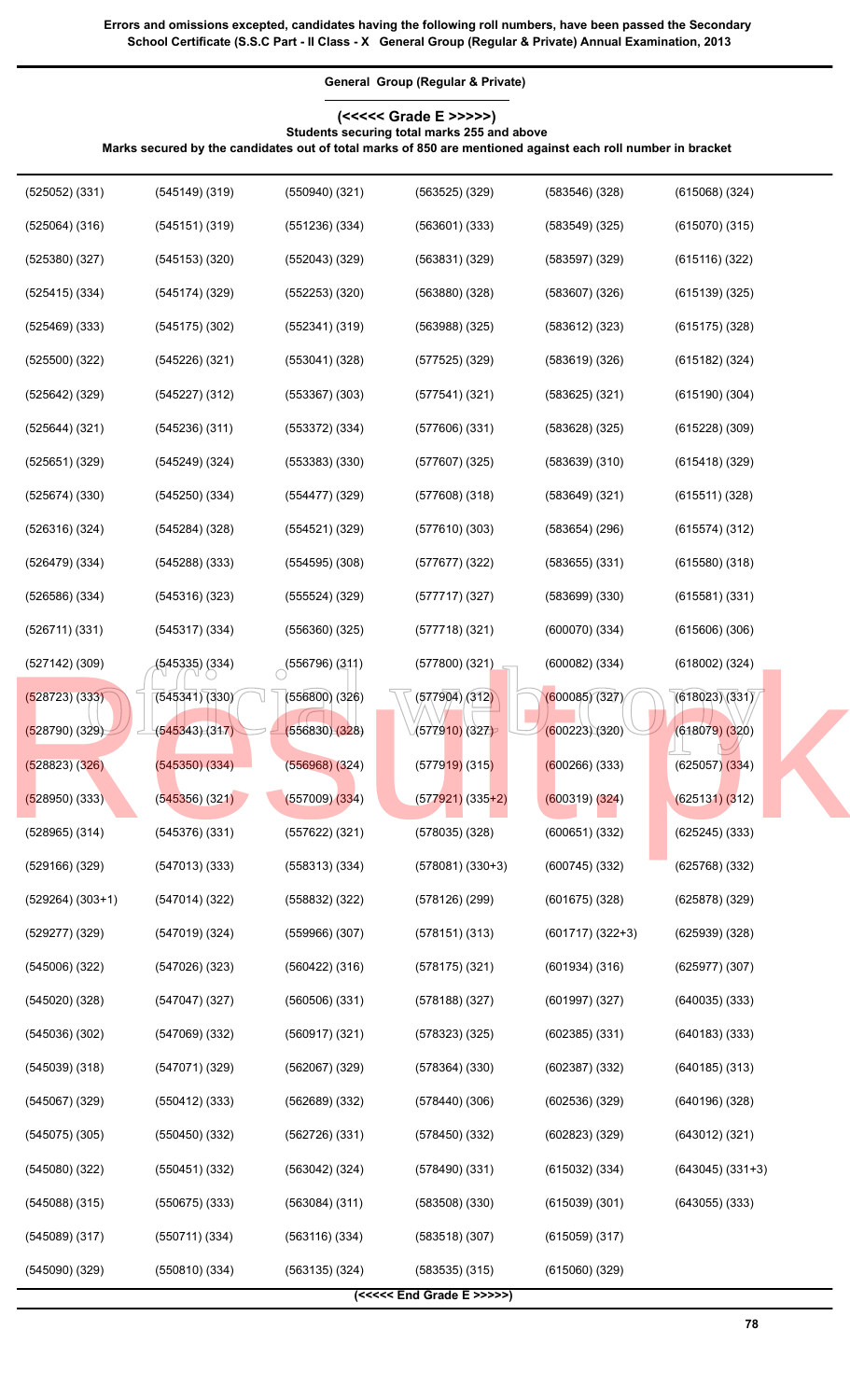# **BOARD OF SECONDARY EDUCATION KARACHI**

**Errors and omissions excepted, candidates having the following roll numbers, have been passed the Secondary School Certificate (S.S.C Part - II Class - X General Group (Regular & Private) Annual Examination, 2013**

#### **General Group (Regular & Private)**

#### **Candidates having the following roll numbers have been passed in additional subjects**

| (619005) | (644035)   |
|----------|------------|
| (619006) | (644037)   |
| (619010) | (644038)   |
| (619011) | (644039)   |
| (619026) | (644044)   |
| (619030) | (644054)   |
| (619032) | (644056)   |
| (619035) | (644062)   |
| (619041) | (644074)   |
| (619042) | (644090)   |
| (619043) |            |
| (619089) |            |
| (619090) |            |
| (619093) |            |
| (619094) |            |
| (619097) | $\bigcirc$ |
| (619101) |            |
| (619103) |            |
| (619135) |            |
| (619137) |            |
| (619139) |            |
| (619194) |            |
| (619196) |            |
| (619213) |            |
| (619218) |            |
| (619225) |            |
| (619246) |            |
| (644005) |            |
| (644006) |            |
| (644013) |            |
| (644025) |            |
| (644029) |            |
| (644031) |            |
| (644032) |            |
| (644034) |            |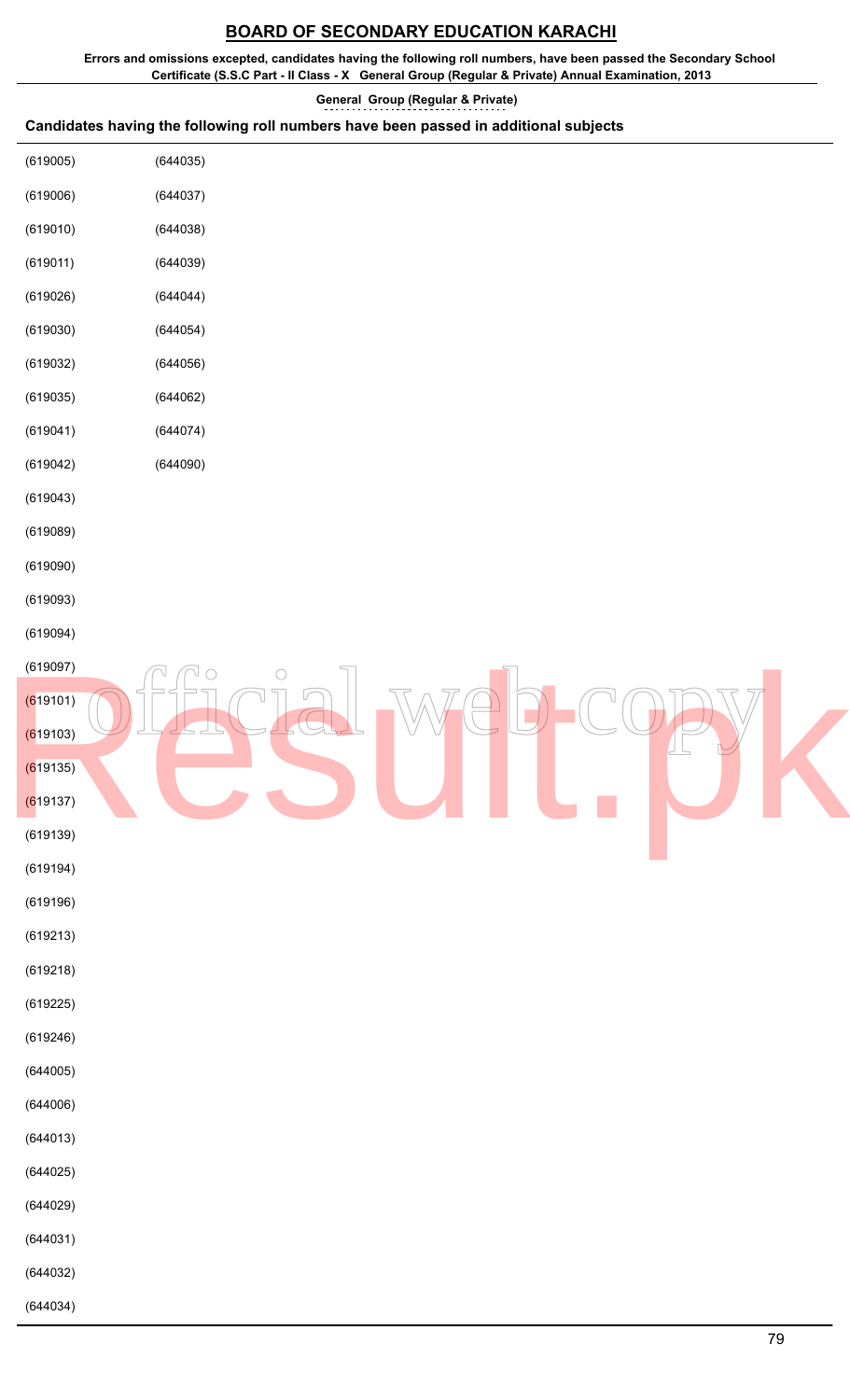| sheets<br><b>Marks</b> | following<br>of<br>the<br>(permission/registration/enrollment etc). | will<br>candidates              | released<br>be | after<br>submission | of<br>required     | documents |
|------------------------|---------------------------------------------------------------------|---------------------------------|----------------|---------------------|--------------------|-----------|
|                        |                                                                     |                                 |                |                     |                    |           |
| (525607)               | (575010)                                                            | (602058)                        | (610046)       | (610088)            | (610125)           |           |
| (526201)               | (575014)                                                            | (602113)                        | (610047)       | (610089)            | (610126)           |           |
| (526291)               | (575015)                                                            | (602381)                        | (610048)       | (610090)            | (610127)           |           |
| (526436)               | (575016)                                                            | (602676)                        | (610049)       | (610094)            | (610128)           |           |
| (526704)               | (575017)                                                            | (610003)                        | (610050)       | (610095)            | (610129)           |           |
| (540001)               | (575018)                                                            | (610008)                        | (610051)       | (610096)            | (610130)           |           |
| (540008)               | (575019)                                                            | (610011)                        | (610052)       | (610097)            | (610132)           |           |
| (540010)               | (575020)                                                            | (610012)                        | (610053)       | (610098)            | (610134)           |           |
| (540011)               | (575021)                                                            | (610013)                        | (610054)       | (610099)            | (610135)           |           |
| (540012)               | (575026)                                                            | (610014)                        | (610056)       | (610100)            | (610136)           |           |
| (540016)               | (575029)                                                            | (610015)                        | (610059)       | (610101)            | (610137)           |           |
| (540017)               | (575033)                                                            | (610016)                        | (610060)       | (610102)            | (610138)           |           |
| (540018)               | (575034)                                                            | (610017)                        | (610062)       | (610103)            | (610139)           |           |
| (540019)               | (577550)                                                            | $\circlearrowright$<br>(610020) | (610064)       | (610104)            | (610140)           |           |
| (540020)               | (578287)                                                            | (610022)                        | (610065)       | (610105)            | (610142)           |           |
| (540021)               | (578444)                                                            | (610023)                        | (610066)       | (610106)            | $\bigcup$ (610143) |           |
| (540022)               | (578463)                                                            | (610025)                        | (610067)       | (610107)            | (610144)           |           |
| (540023)               | (583278)                                                            | (610027)                        | (610068)       | (610108)            | (610146)           |           |
| (540024)               | (584002)                                                            | (610028)                        | (610069)       | (610109)            | (610147)           |           |
| (545170)               | (600093)                                                            | (610030)                        | (610072)       | (610110)            | (610148)           |           |
| (545196)               | (600173)                                                            | (610032)                        | (610073)       | (610111)            | (610150)           |           |
| (545201)               | (600573)                                                            | (610033)                        | (610074)       | (610113)            | (610152)           |           |
| (545219)               | (600670)                                                            | (610034)                        | (610076)       | (610115)            | (610153)           |           |
| (545220)               | (600767)                                                            | (610035)                        | (610077)       | (610116)            | (610154)           |           |
| (545229)               | (600778)                                                            | (610036)                        | (610078)       | (610117)            | (610155)           |           |
| (545257)               | (600779)                                                            | (610037)                        | (610079)       | (610118)            | (610157)           |           |
| (545290)               | (600855)                                                            | (610038)                        | (610080)       | (610119)            | (610161)           |           |
| (547020)               | (600896)                                                            | (610039)                        | (610081)       | (610120)            | (610162)           |           |
| (548001)               | (601208)                                                            | (610040)                        | (610081)       | (610121)            | (610164)           |           |
| (548002)               | (601337)                                                            | (610041)                        | (610083)       | (610122)            | (610165)           |           |
| (575005)               | (601795)                                                            | (610044)                        | (610085)       | (610123)            | (610166)           |           |
| (575006)               | (601820)                                                            | (610045)                        | (610086)       | (610124)            | (610167)           |           |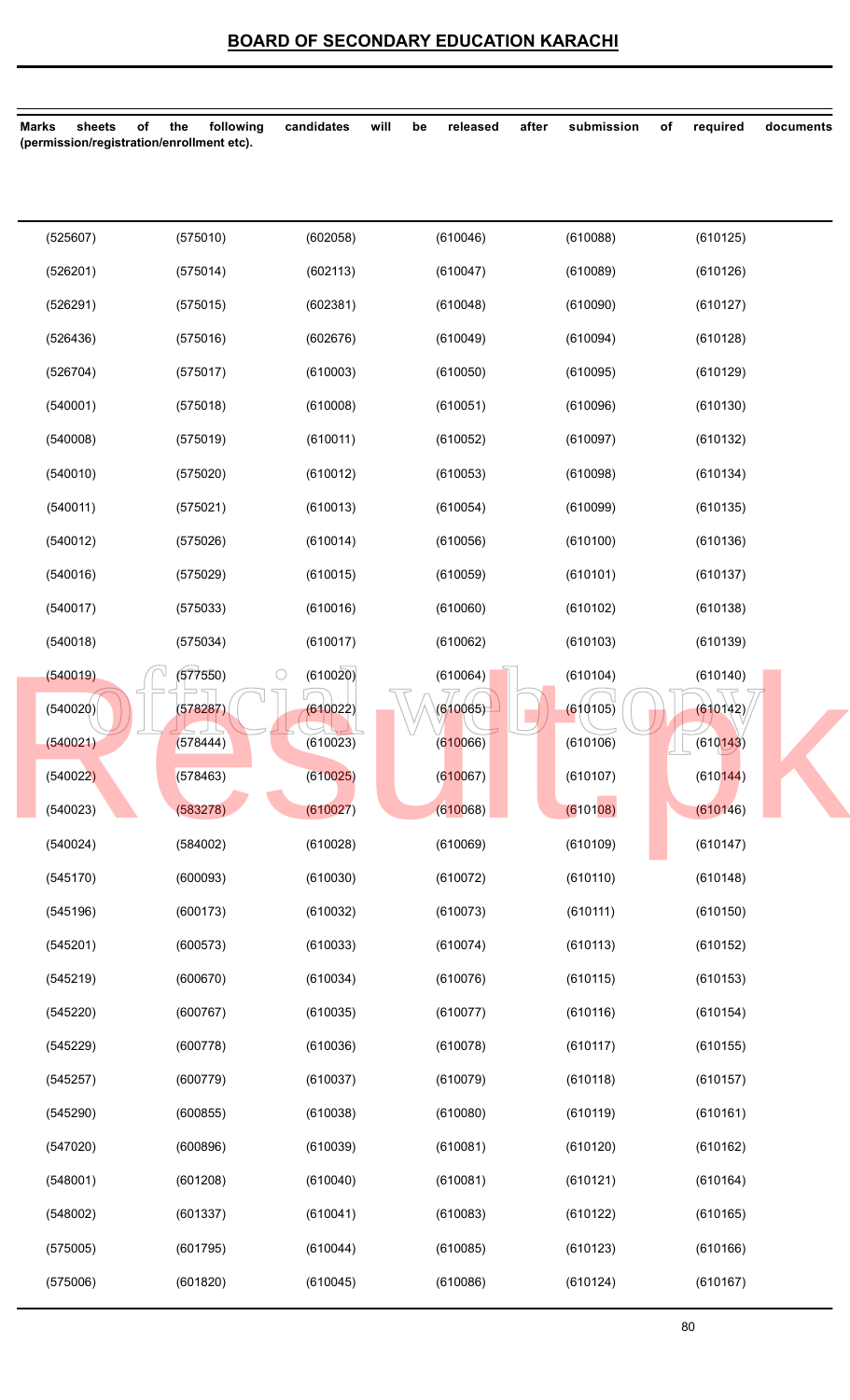| (610169) | (610212)               | (610255) | (610301) | (610344) | (610388) |
|----------|------------------------|----------|----------|----------|----------|
| (610170) | (610213)               | (610256) | (610302) | (610346) | (610389) |
| (610171) | (610214)               | (610258) | (610303) | (610348) | (610390) |
| (610172) | (610215)               | (610259) | (610304) | (610350) | (610391) |
| (610173) | (610216)               | (610263) | (610305) | (610351) | (610392) |
| (610174) | (610217)               | (610264) | (610306) | (610352) | (610393) |
| (610175) | (610218)               | (610265) | (610307) | (610354) | (610394) |
| (610176) | (610219)               | (610266) | (610308) | (610355) | (610395) |
| (610180) | (610221)               | (610267) | (610312) | (610357) | (610396) |
| (610183) | (610223)               | (610268) | (610313) | (610358) | (610397) |
| (610184) | (610224)               | (610270) | (610314) | (610360) | (610398) |
| (610185) | (610225)               | (610272) | (610316) | (610361) | (610399) |
| (610186) | (610226)               | (610273) | (610317) | (610362) | (610400) |
| (610187) | (610227)               | (610274) | (610318) | (610363) | (610401) |
| (610188) | (610228)               | (610275) | (610319) | (610364) | (610402) |
| (610189) | (610229)               | (610276) | (610321) | (610365) | (610403) |
| (610190) | (610230)<br>$\bigcirc$ | (610277) | (610322) | (610366) | (610404) |
| (610191) | (610231)               | (610278) | (610324) | (610367) | (610405) |
| (610193) | (610232)               | (610279) | (610326) | (610368) | (610406) |
| (610195) | (610233)               | (610280) | (610327) | (610369) | (610407) |
| (610196) | (610235)               | (610281) | (610328) | (610370) | (610409) |
| (610197) | (610236)               | (610284) | (610329) | (610371) | (610410) |
| (610198) | (610237)               | (610285) | (610330) | (610372) | (610411) |
| (610199) | (610239)               | (610286) | (610331) | (610373) | (610412) |
| (610200) | (610240)               | (610287) | (610332) | (610374) | (610413) |
| (610201) | (610242)               | (610288) | (610333) | (610375) | (610414) |
| (610202) | (610243)               | (610289) | (610334) | (610376) | (610415) |
| (610203) | (610244)               | (610290) | (610335) | (610378) | (610416) |
| (610204) | (610245)               | (610291) | (610337) | (610379) | (610421) |
| (610205) | (610246)               | (610292) | (610338) | (610380) | (610422) |
| (610206) | (610247)               | (610294) | (610339) | (610381) | (610423) |
| (610208) | (610248)               | (610296) | (610340) | (610382) | (610424) |
| (610209) | (610249)               | (610297) | (610341) | (610383) | (610425) |
| (610210) | (610250)               | (610298) | (610342) | (610386) | (610426) |
| (610211) | (610254)               | (610300) | (610343) | (610387) | (610427) |
|          |                        |          |          |          |          |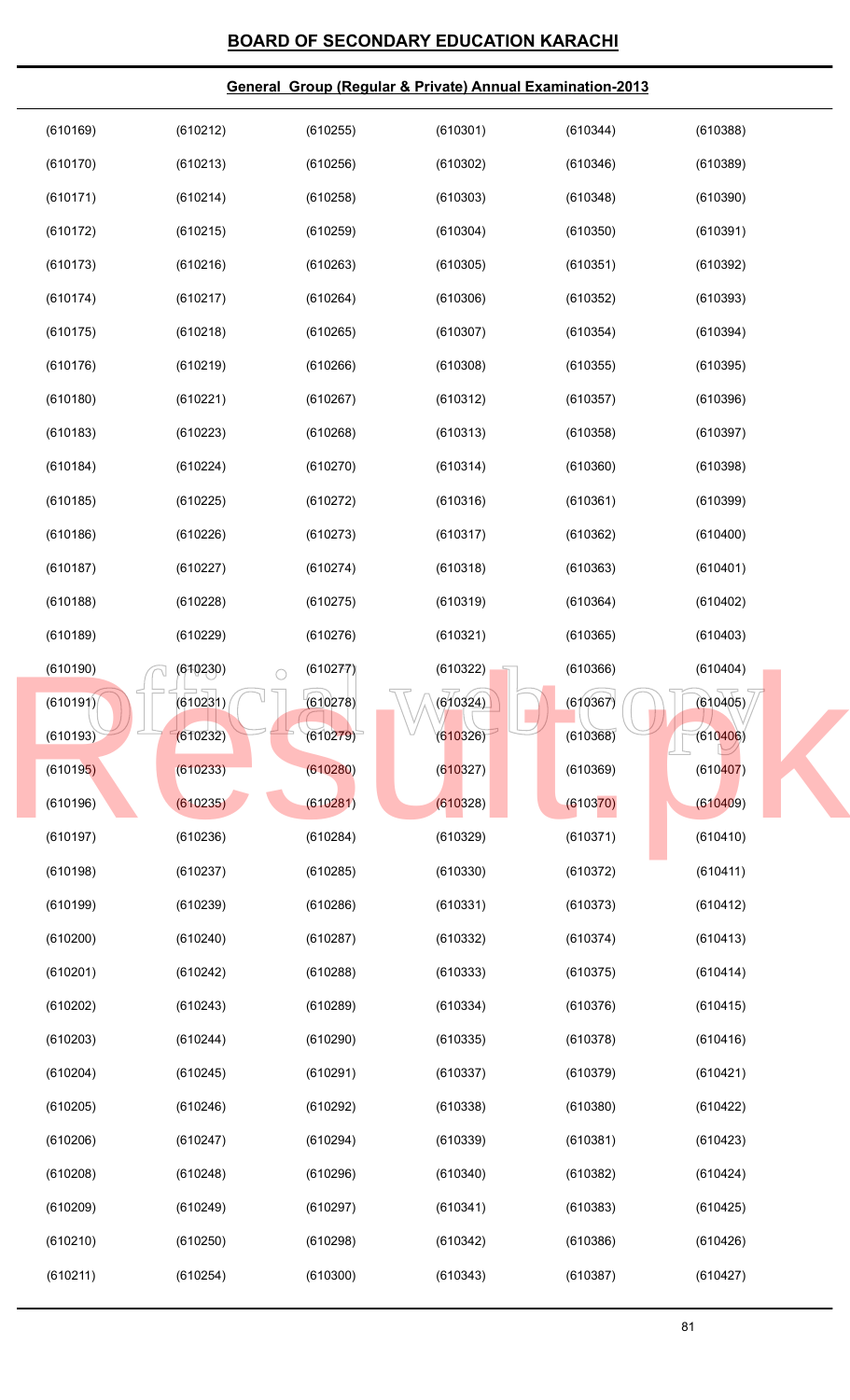| (610432) | (610480)               | (610523) | (610571) | (610615) | (610663) |
|----------|------------------------|----------|----------|----------|----------|
| (610433) | (610481)               | (610524) | (610572) | (610616) | (610664) |
| (610434) | (610482)               | (610525) | (610573) | (610618) | (610665) |
| (610435) | (610483)               | (610527) | (610574) | (610619) | (610666) |
| (610436) | (610484)               | (610529) | (610577) | (610621) | (610667) |
| (610438) | (610485)               | (610532) | (610578) | (610622) | (610668) |
| (610439) | (610485)               | (610533) | (610579) | (610623) | (610670) |
| (610440) | (610486)               | (610534) | (610580) | (610624) | (610671) |
| (610441) | (610487)               | (610535) | (610581) | (610625) | (610672) |
| (610442) | (610488)               | (610536) | (610582) | (610627) | (610673) |
| (610444) | (610489)               | (610538) | (610584) | (610629) | (610674) |
| (610446) | (610490)               | (610539) | (610586) | (610630) | (610675) |
| (610447) | (610491)               | (610540) | (610587) | (610631) | (610676) |
| (610448) | (610492)               | (610541) | (610588) | (610632) | (610677) |
| (610449) | (610493)               | (610543) | (610589) | (610633) | (610678) |
| (610451) | (610494)               | (610544) | (610590) | (610635) | (610679) |
| (610452) | (610495)<br>$\bigcirc$ | (610545) | (610591) | (610636) | (610680) |
| (610455) | (610496)               | (610546) | (610592) | (610638) | (610681) |
| (610456) | (610497)               | (610549) | (610593) | (610639) | (610682) |
| (610457) | (610498)               | (610550) | (610595) | (610640) | (610683) |
| (610458) | (610499)               | (610552) | (610596) | (610641) | (610684) |
| (610462) | (610500)               | (610554) | (610597) | (610642) | (610685) |
| (610463) | (610502)               | (610556) | (610598) | (610644) | (610686) |
| (610464) | (610505)               | (610557) | (610599) | (610645) | (610687) |
| (610465) | (610506)               | (610560) | (610600) | (610647) | (610688) |
| (610466) | (610507)               | (610561) | (610601) | (610648) | (610689) |
| (610467) | (610508)               | (610562) | (610602) | (610649) | (610690) |
| (610469) | (610510)               | (610563) | (610603) | (610655) | (610691) |
| (610470) | (610512)               | (610564) | (610604) | (610656) | (610692) |
| (610474) | (610514)               | (610565) | (610605) | (610657) | (610693) |
| (610475) | (610515)               | (610566) | (610606) | (610658) | (610694) |
| (610476) | (610516)               | (610567) | (610607) | (610659) | (610695) |
| (610477) | (610519)               | (610568) | (610608) | (610660) | (610696) |
| (610478) | (610520)               | (610569) | (610612) | (610661) | (610697) |
| (610479) | (610521)               | (610570) | (610613) | (610662) | (610698) |
|          |                        |          |          |          |          |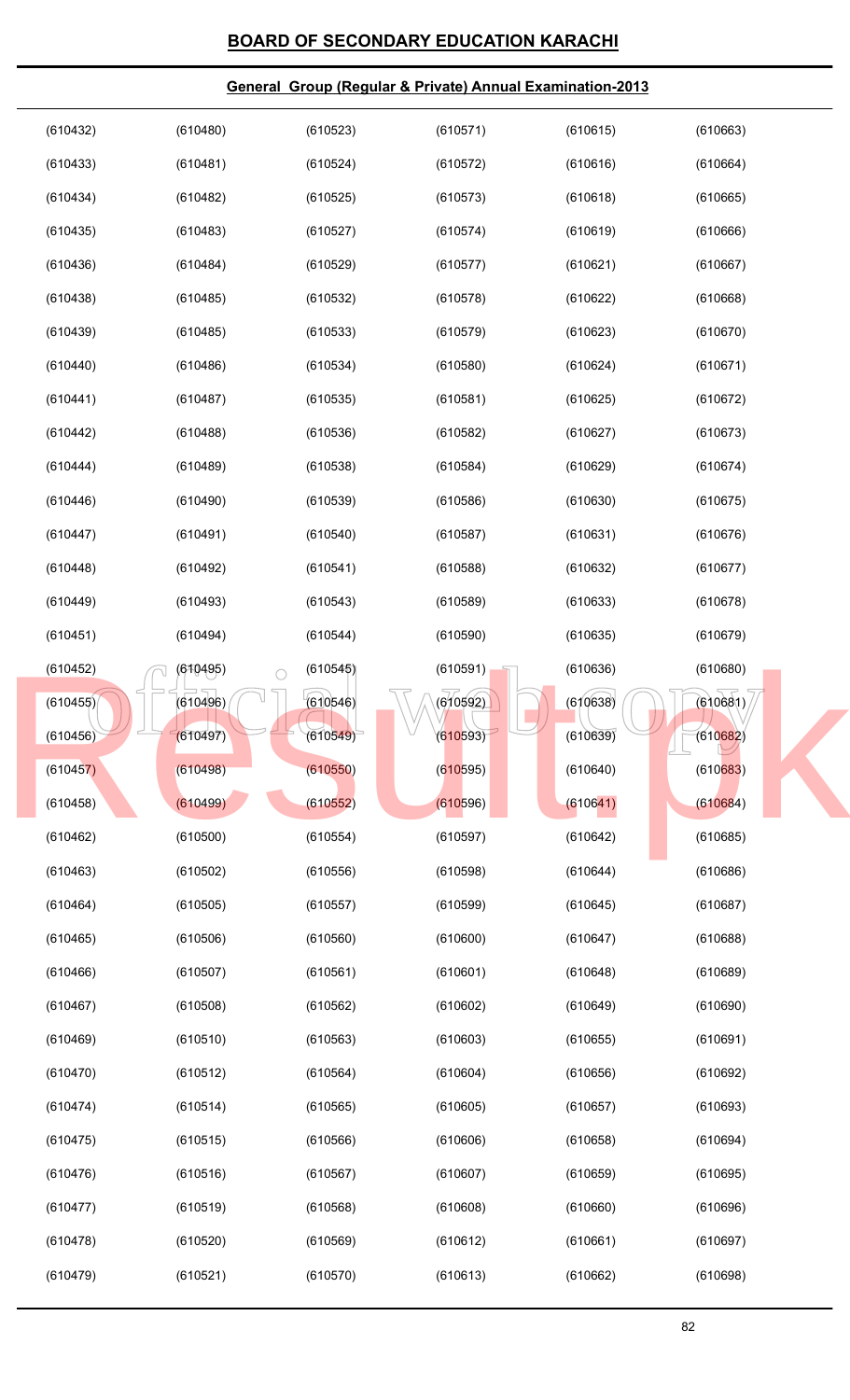| (610699) | (610734)               | (610778) | (610816) | (610852) | (610887) |
|----------|------------------------|----------|----------|----------|----------|
| (610700) | (610735)               | (610779) | (610817) | (610853) | (610888) |
| (610701) | (610736)               | (610780) | (610818) | (610854) | (610889) |
| (610702) | (610737)               | (610781) | (610819) | (610855) | (610890) |
| (610703) | (610738)               | (610782) | (610820) | (610856) | (610891) |
| (610704) | (610739)               | (610783) | (610821) | (610857) | (610892) |
| (610705) | (610740)               | (610787) | (610822) | (610858) | (610893) |
| (610706) | (610741)               | (610788) | (610823) | (610859) | (610894) |
| (610707) | (610744)               | (610789) | (610824) | (610860) | (610895) |
| (610708) | (610745)               | (610790) | (610825) | (610861) | (610896) |
| (610709) | (610746)               | (610791) | (610826) | (610862) | (610897) |
| (610710) | (610747)               | (610792) | (610827) | (610863) | (610898) |
| (610711) | (610748)               | (610793) | (610828) | (610864) | (610899) |
| (610712) | (610749)               | (610794) | (610829) | (610865) | (610900) |
| (610713) | (610752)               | (610795) | (610830) | (610866) | (610901) |
| (610714) | (610753)               | (610796) | (610831) | (610867) | (610902) |
| (610715) | (610756)<br>$\bigcirc$ | (610797) | (610833) | (610868) | (610903) |
| (610716) | (610757)               | (610798) | (610834) | (610869) | (610904) |
| (610717) | (610758)               | (610799) | (610835) | (610870) | (610905) |
| (610718) | (610759)               | (610800) | (610836) | (610871) | (610906) |
| (610719) | (610760)               | (610801) | (610837) | (610872) | (610907) |
| (610720) | (610761)               | (610802) | (610838) | (610873) | (610908) |
| (610721) | (610762)               | (610803) | (610839) | (610874) | (610911) |
| (610722) | (610764)               | (610804) | (610840) | (610875) | (610912) |
| (610723) | (610766)               | (610805) | (610841) | (610876) | (610913) |
| (610724) | (610767)               | (610806) | (610842) | (610877) | (610915) |
| (610725) | (610768)               | (610807) | (610843) | (610878) | (610916) |
| (610726) | (610769)               | (610808) | (610844) | (610879) | (610917) |
| (610727) | (610770)               | (610809) | (610845) | (610880) | (610918) |
| (610728) | (610771)               | (610810) | (610846) | (610881) | (610919) |
| (610729) | (610772)               | (610811) | (610847) | (610882) | (610920) |
| (610730) | (610773)               | (610812) | (610848) | (610883) | (610921) |
| (610731) | (610775)               | (610813) | (610849) | (610884) | (610923) |
| (610732) | (610776)               | (610814) | (610850) | (610885) | (610924) |
| (610733) | (610777)               | (610815) | (610851) | (610886) | (610925) |
|          |                        |          |          |          |          |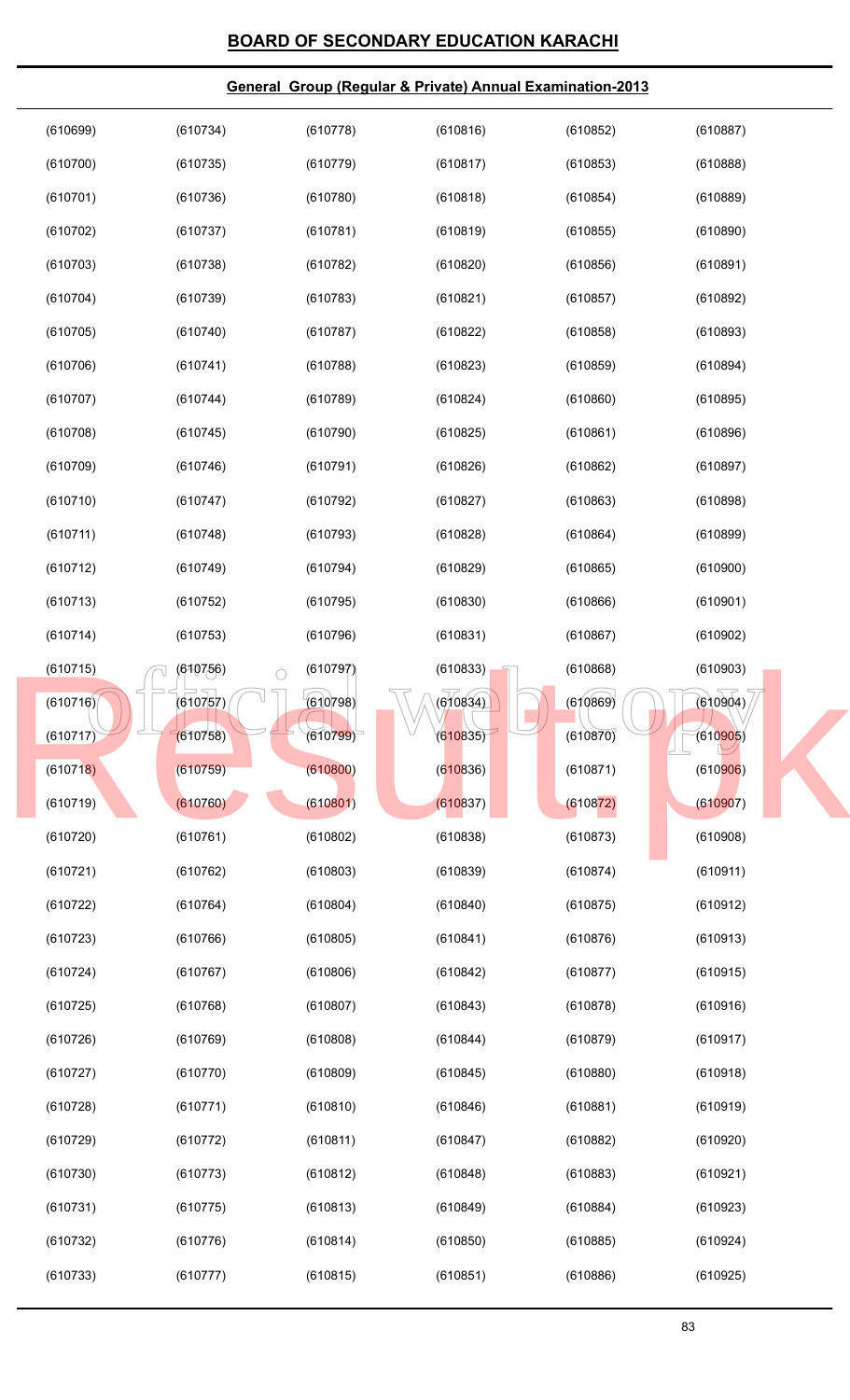| (610926) | (610968)               | (611004) | (611039) | (611075) | (611111) |
|----------|------------------------|----------|----------|----------|----------|
| (610927) | (610969)               | (611005) | (611040) | (611076) | (611112) |
| (610928) | (610970)               | (611006) | (611041) | (611077) | (611113) |
| (610929) | (610972)               | (611007) | (611042) | (611078) | (611114) |
| (610931) | (610973)               | (611008) | (611043) | (611079) | (611115) |
| (610932) | (610974)               | (611009) | (611044) | (611080) | (611116) |
| (610933) | (610975)               | (611010) | (611045) | (611081) | (611117) |
| (610934) | (610976)               | (611011) | (611046) | (611082) | (611118) |
| (610935) | (610977)               | (611012) | (611047) | (611083) | (611119) |
| (610937) | (610978)               | (611013) | (611048) | (611084) | (611120) |
| (610938) | (610979)               | (611014) | (611049) | (611085) | (611121) |
| (610939) | (610980)               | (611015) | (611050) | (611086) | (611122) |
| (610940) | (610981)               | (611016) | (611051) | (611087) | (611123) |
| (610941) | (610982)               | (611017) | (611052) | (611088) | (611124) |
| (610942) | (610983)               | (611018) | (611053) | (611089) | (611125) |
| (610943) | (610984)               | (611019) | (611054) | (611090) | (611126) |
| (610944) | (610985)<br>$\bigcirc$ | (611020) | (611055) | (611091) | (611127) |
| (610945) | (610986)               | (611021) | (611056) | (611092) | (611128) |
| (610946) | (610987)               | (611022) | (611057) | (611093) | (611129) |
| (610947) | (610988)               | (611023) | (611058) | (611094) | (611130) |
| (610948) | (610989)               | (611024) | (611059) | (611095) | (611131) |
| (610949) | (610990)               | (611025) | (611060) | (611096) | (611132) |
| (610950) | (610991)               | (611026) | (611062) | (611097) | (611133) |
| (610952) | (610992)               | (611027) | (611063) | (611098) | (611134) |
| (610953) | (610993)               | (611028) | (611064) | (611099) | (611135) |
| (610954) | (610994)               | (611029) | (611065) | (611100) | (611136) |
| (610955) | (610995)               | (611030) | (611066) | (611101) | (611137) |
| (610957) | (610996)               | (611031) | (611067) | (611102) | (611138) |
| (610958) | (610997)               | (611032) | (611068) | (611104) | (611139) |
| (610962) | (610998)               | (611033) | (611069) | (611105) | (611140) |
| (610963) | (610999)               | (611034) | (611070) | (611106) | (611141) |
| (610964) | (611000)               | (611035) | (611071) | (611107) | (611142) |
| (610965) | (611001)               | (611036) | (611072) | (611108) | (611143) |
| (610966) | (611002)               | (611037) | (611073) | (611109) | (611144) |
| (610967) | (611003)               | (611038) | (611074) | (611110) | (611145) |
|          |                        |          |          |          |          |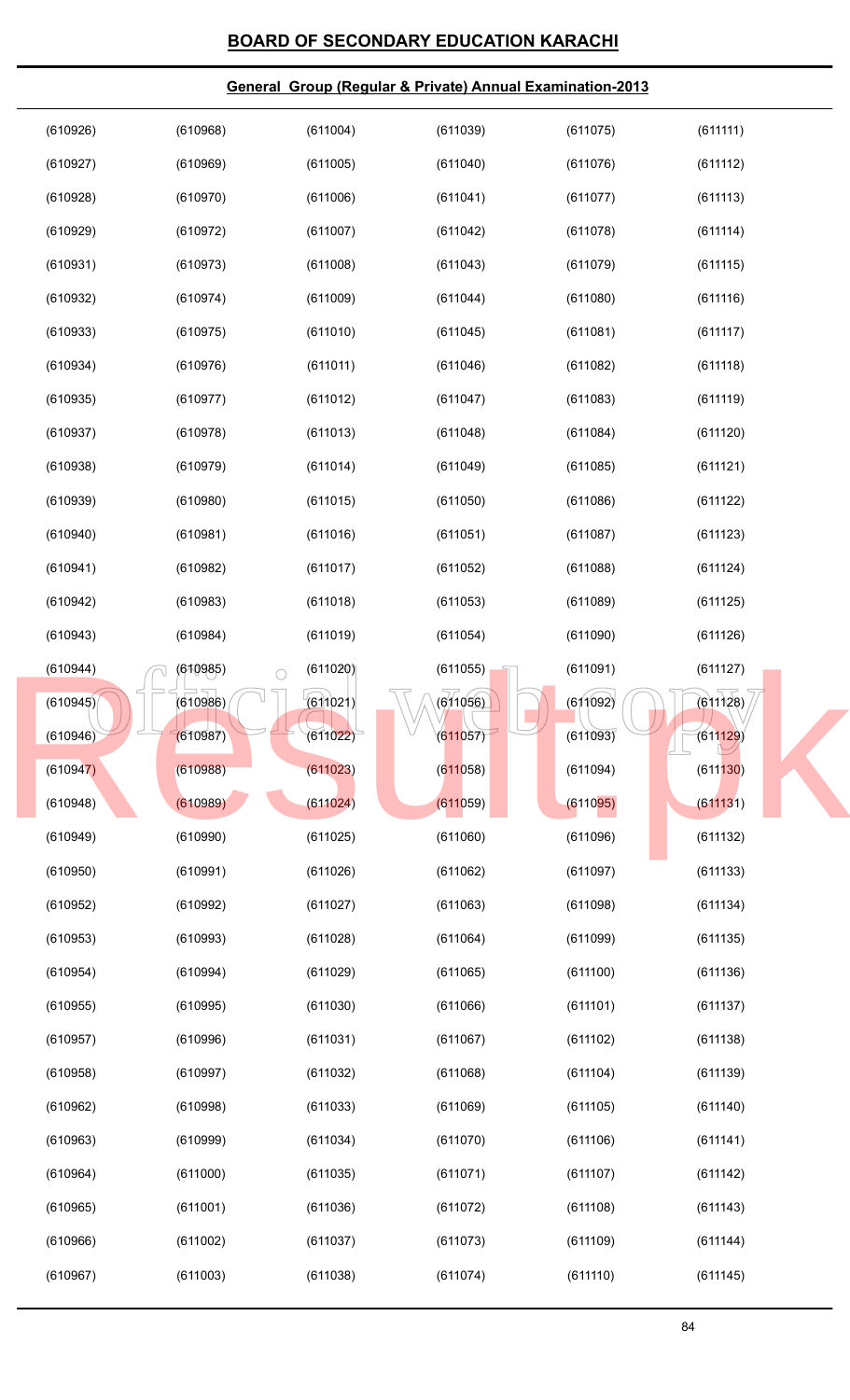#### (611197) (611233) (611268) (618529) (61861128)<br>
(619014)<br>
(611199) (611234) (611270) (618530) (618631) (619014)<br>
(619015) **General Group (Regular & Private) Annual Examination-2013** (611146) (611147) (611148) (611149) (611150) (611151) (611152) (611153) (611154) (611155) (611156) (611157) (611158) (611159) (611160) (611161) (611162) (611163) (611164) (611165) (611166) (611167) (611168) (611169) (611170) (611171) (611172) (611173) (611174) (611175) (611176) (611177) (611178) (611179) (611180) (611181) (611182) (611183) (611184) (611185) (611186) (611187) (611188) (611189) (611190) (611191) (611192) (611193) (611194) (611195) (611196) (611197) (611198) (611199) (611200) (611201) (611202) (611203) (611204) (611205) (611206) (611207) (611208) (611209) (611210) (611211) (611212) (611213) (611214) (611215) (611217) (611218) (611219) (611220) (611221) (611222) (611223) (611224) (611225) (611226) (611227) (611228) (611229) (611230) (611231) (611232) (611233) (611234) (611235) (611236) (611237) (611238) (611239) (611240) (611241) (611242) (611243) (611244) (611245) (611246) (611247) (611248) (611249) (611250) (611251) (611252) (611253) (611254) (611255) (611256) (611257) (611258) (611259) (611260) (611261) (611262) (611263) (611264) (611265) (611266) (611267) (611268) (611269)  $(611270)$ (611271) (615468) (615678) (618008) (618093) (618501) (618502) (618503) (618504) (618505) (618506) (618507) (618508) (618509) (618510) (618511) (618512) (618513) (618514) (618515) (618516) (618517) (618518) (618519) (618520) (618521) (618523) (618524) (618525) (618526) (618527) (618528) (618529) (618530) (618531) (618532) (618533) (618534) (618535) (618536) (618537) (618538) (618539) (618540) (618541) (618542) (618543) (618544) (618545) (618546) (618547) (618548) (618549) (618550) (618551) (618552) (618553) (618554) (618555) (618556) (619001) (619002) (619003) (619004) (619007) (619008) (619009) (619013) (619014) (619015) (619016) (619017) (619018) (619019) (619020) (619021) (619023) (619027) (619028) (619029) (619031) (619033) (619034) (619036) (619037) (619038) (611163)<br>
(611163)<br>
(611163)<br>
(611163)<br>
(611163)<br>
(611163)<br>
(611198)<br>
(611204)<br>
(611205)<br>
(611200)<br>
(611201)<br>
(611201)<br>
(611237)<br>
(611237)<br>
(611237)<br>
(613531)<br>
(613633)<br>
(613633)<br>
(619014)<br>
(619014)<br>
(619014)<br>
(619014)<br>
(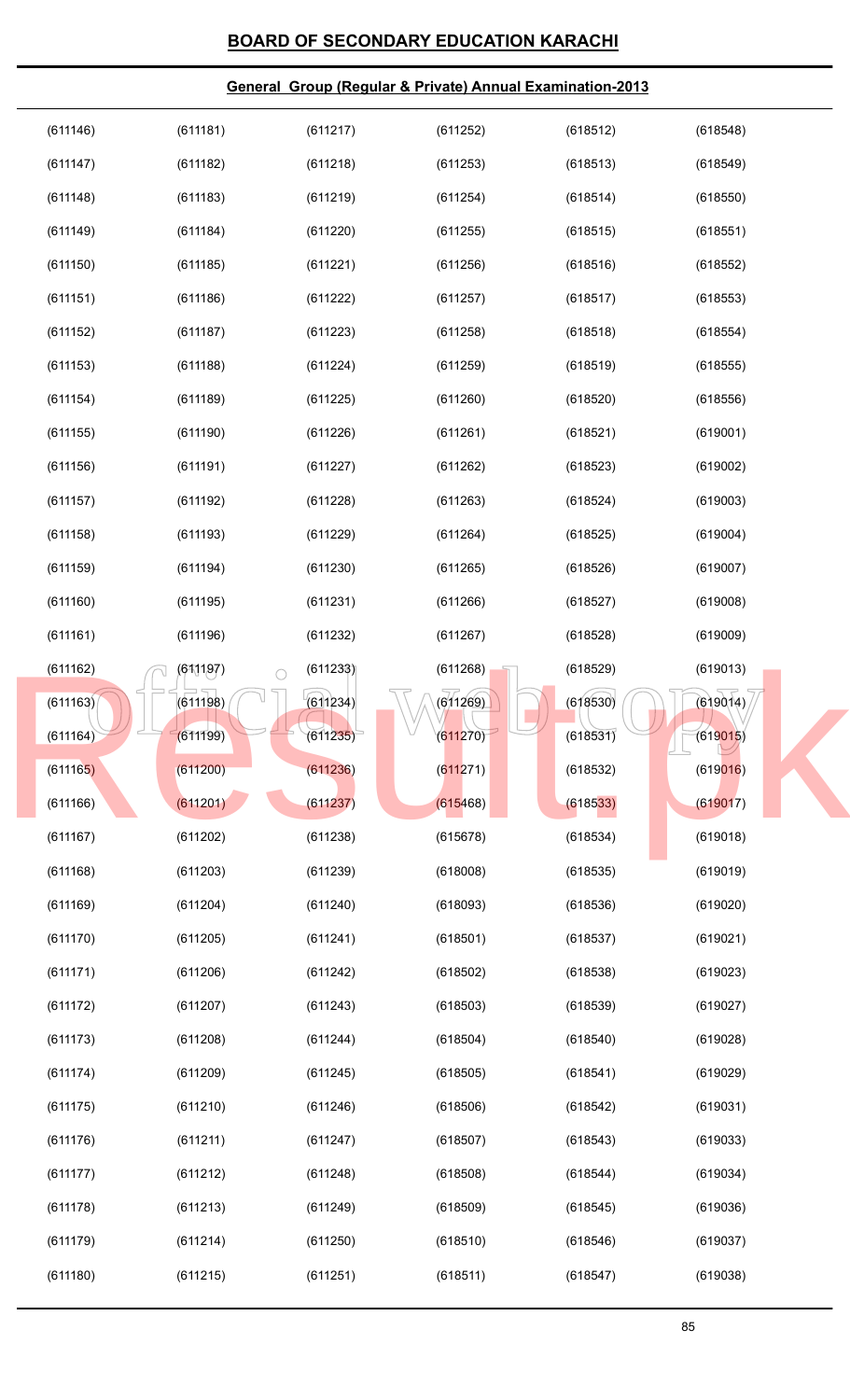| (619039) | (619077)               | (619128) | (619169) | (619211) | (619251) |  |
|----------|------------------------|----------|----------|----------|----------|--|
| (619040) | (619078)               | (619130) | (619170) | (619212) | (619252) |  |
| (619044) | (619079)               | (619131) | (619171) | (619214) | (619253) |  |
| (619045) | (619080)               | (619132) | (619172) | (619215) | (619254) |  |
| (619046) | (619081)               | (619136) | (619173) | (619216) | (619255) |  |
| (619047) | (619082)               | (619138) | (619174) | (619219) | (619256) |  |
| (619048) | (619083)               | (619140) | (619175) | (619220) | (619257) |  |
| (619049) | (619084)               | (619141) | (619176) | (619221) | (619258) |  |
| (619050) | (619085)               | (619142) | (619177) | (619222) | (619259) |  |
| (619051) | (619086)               | (619143) | (619178) | (619223) | (619260) |  |
| (619052) | (619087)               | (619144) | (619179) | (619224) | (619261) |  |
| (619053) | (619088)               | (619145) | (619180) | (619226) | (619262) |  |
| (619054) | (619091)               | (619146) | (619181) | (619227) | (619263) |  |
| (619055) | (619092)               | (619147) | (619182) | (619228) | (619264) |  |
| (619056) | (619095)               | (619148) | (619184) | (619229) | (619265) |  |
| (619057) | (619098)               | (619149) | (619185) | (619230) | (619265) |  |
| (619058) | (619099)<br>$\bigcirc$ | (619150) | (619186) | (619231) | (619266) |  |
| (619059) | (619100)               | (619151) | (619187) | (619232) | (619266) |  |
| (619060) | (619102)               | (619152) | (619189) | (619234) | (619267) |  |
| (619061) | (619105)               | (619153) | (619190) | (619235) | (619267) |  |
| (619062) | (619106)               | (619154) | (619191) | (619235) | (625133) |  |
| (619063) | (619107)               | (619155) | (619193) | (619236) | (625234) |  |
| (619064) | (619108)               | (619156) | (619195) | (619237) | (625302) |  |
| (619065) | (619109)               | (619157) | (619197) | (619238) | (625361) |  |
| (619066) | (619112)               | (619158) | (619199) | (619239) | (625441) |  |
| (619067) | (619113)               | (619159) | (619200) | (619240) | (625508) |  |
| (619068) | (619114)               | (619160) | (619201) | (619241) | (625535) |  |
| (619069) | (619115)               | (619161) | (619202) | (619242) | (625620) |  |
| (619070) | (619119)               | (619162) | (619203) | (619243) | (625874) |  |
| (619071) | (619120)               | (619163) | (619204) | (619244) | (625886) |  |
| (619072) | (619123)               | (619164) | (619205) | (619245) | (625973) |  |
| (619073) | (619124)               | (619165) | (619206) | (619247) | (625989) |  |
| (619074) | (619125)               | (619166) | (619207) | (619248) | (626041) |  |
| (619075) | (619126)               | (619167) | (619208) | (619249) | (626046) |  |
| (619076) | (619127)               | (619168) | (619209) | (619250) | (626050) |  |
|          |                        |          |          |          |          |  |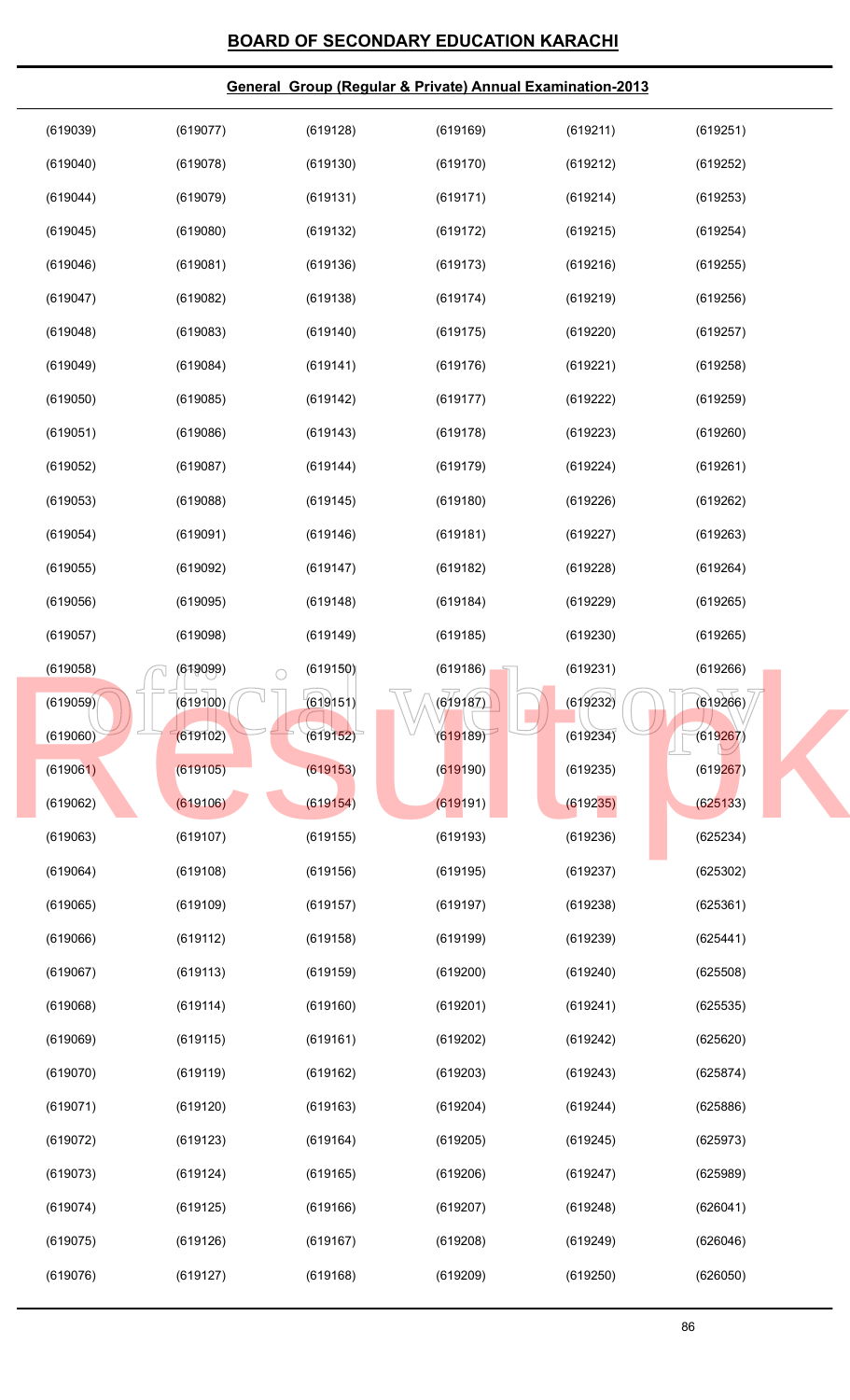| (635001) | (635041)               | (635088) | (635150) | (635191) | (635255) |
|----------|------------------------|----------|----------|----------|----------|
| (635002) | (635043)               | (635089) | (635151) | (635194) | (635256) |
| (635003) | (635044)               | (635094) | (635152) | (635195) | (635257) |
| (635004) | (635045)               | (635095) | (635153) | (635197) | (635259) |
| (635005) | (635046)               | (635098) | (635154) | (635198) | (635260) |
| (635006) | (635048)               | (635099) | (635155) | (635200) | (635261) |
| (635007) | (635049)               | (635102) | (635156) | (635205) | (635262) |
| (635008) | (635050)               | (635104) | (635157) | (635206) | (635264) |
| (635009) | (635052)               | (635106) | (635158) | (635210) | (635265) |
| (635010) | (635054)               | (635107) | (635159) | (635211) | (635268) |
| (635011) | (635056)               | (635108) | (635160) | (635213) | (635270) |
| (635012) | (635057)               | (635109) | (635161) | (635214) | (635271) |
| (635013) | (635058)               | (635110) | (635162) | (635215) | (635272) |
| (635014) | (635059)               | (635113) | (635163) | (635216) | (635273) |
| (635015) | (635060)               | (635116) | (635164) | (635217) | (635274) |
| (635016) | (635061)               | (635119) | (635165) | (635218) | (635275) |
| (635017) | (635063)<br>$\bigcirc$ | (635120) | (635166) | (635219) | (635276) |
| (635018) | (635064)               | (635121) | (635167) | (635221) | (635277) |
| (635021) | (635065)               | (635122) | (635168) | (635223) | (635278) |
| (635022) | (635066)               | (635126) | (635169) | (635225) | (635279) |
| (635024) | (635067)               | (635127) | (635170) | (635227) | (635280) |
| (635025) | (635068)               | (635128) | (635171) | (635228) | (635281) |
| (635027) | (635069)               | (635134) | (635172) | (635229) | (635282) |
| (635028) | (635070)               | (635137) | (635173) | (635230) | (635283) |
| (635029) | (635071)               | (635138) | (635174) | (635231) | (635284) |
| (635030) | (635072)               | (635139) | (635175) | (635232) | (635285) |
| (635031) | (635075)               | (635140) | (635176) | (635235) | (635286) |
| (635032) | (635076)               | (635141) | (635177) | (635236) | (635287) |
| (635033) | (635078)               | (635142) | (635178) | (635240) | (635288) |
| (635034) | (635079)               | (635143) | (635179) | (635241) | (635289) |
| (635036) | (635081)               | (635144) | (635180) | (635242) | (635291) |
| (635037) | (635083)               | (635145) | (635183) | (635246) | (635292) |
| (635038) | (635084)               | (635146) | (635184) | (635247) | (635293) |
| (635039) | (635085)               | (635148) | (635188) | (635248) | (635296) |
| (635040) | (635087)               | (635149) | (635190) | (635251) | (635297) |
|          |                        |          |          |          |          |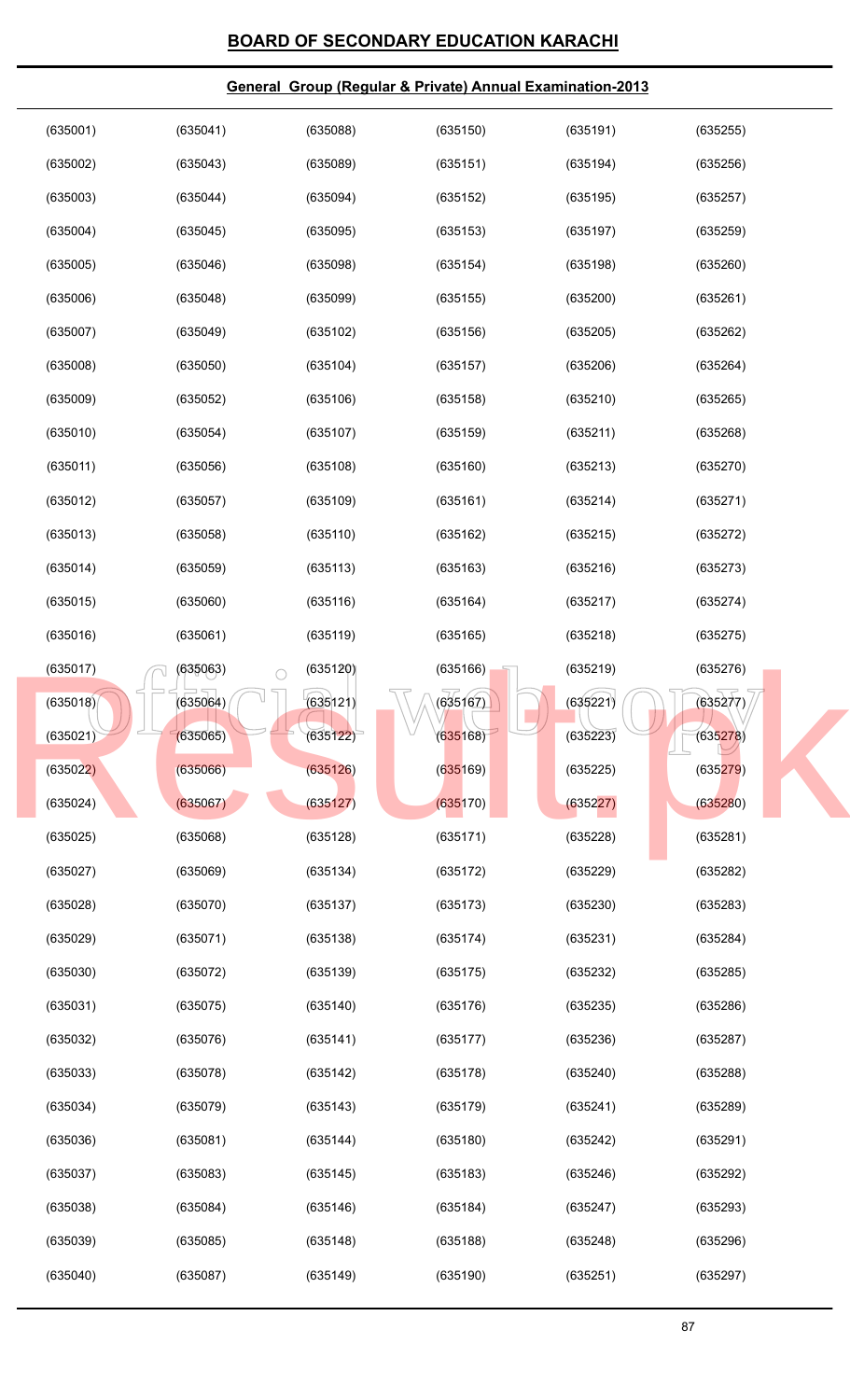| (635298) | (635352)               | (635392) | (635430) | (635467) | (644026) |
|----------|------------------------|----------|----------|----------|----------|
| (635299) | (635353)               | (635393) | (635431) | (635468) | (644027) |
| (635300) | (635354)               | (635394) | (635432) | (635469) | (644030) |
| (635301) | (635356)               | (635395) | (635434) | (635471) | (644033) |
| (635303) | (635357)               | (635396) | (635435) | (635472) | (644036) |
| (635306) | (635358)               | (635397) | (635436) | (635473) | (644040) |
| (635310) | (635359)               | (635398) | (635437) | (640413) | (644041) |
| (635311) | (635361)               | (635399) | (635438) | (643501) | (644042) |
| (635312) | (635362)               | (635400) | (635439) | (643502) | (644043) |
| (635313) | (635363)               | (635401) | (635441) | (643503) | (644045) |
| (635315) | (635364)               | (635402) | (635442) | (643504) | (644046) |
| (635316) | (635365)               | (635403) | (635443) | (643505) | (644047) |
| (635317) | (635367)               | (635404) | (635444) | (643506) | (644048) |
| (635319) | (635368)               | (635405) | (635445) | (643507) | (644049) |
| (635320) | (635369)               | (635406) | (635446) | (643508) | (644050) |
| (635321) | (635370)               | (635407) | (635447) | (643509) | (644052) |
| (635322) | (635371)<br>$\bigcirc$ | (635409) | (635448) | (644001) | (644053) |
| (635323) | (635373)               | (635411) | (635449) | (644002) | (644057) |
| (635325) | (635374)               | (635412) | (635450) | (644003) | (644058) |
| (635326) | (635375)               | (635413) | (635451) | (644004) | (644059) |
| (635327) | (635376)               | (635414) | (635452) | (644008) | (644060) |
| (635328) | (635377)               | (635416) | (635453) | (644009) | (644061) |
| (635329) | (635379)               | (635417) | (635454) | (644010) | (644063) |
| (635330) | (635380)               | (635418) | (635455) | (644011) | (644064) |
| (635331) | (635381)               | (635419) | (635456) | (644012) | (644065) |
| (635333) | (635382)               | (635420) | (635457) | (644014) | (644066) |
| (635334) | (635383)               | (635421) | (635458) | (644016) | (644067) |
| (635335) | (635384)               | (635422) | (635459) | (644017) | (644068) |
| (635339) | (635385)               | (635423) | (635460) | (644018) | (644069) |
| (635340) | (635386)               | (635424) | (635461) | (644019) | (644070) |
| (635341) | (635387)               | (635425) | (635462) | (644020) | (644073) |
| (635343) | (635388)               | (635426) | (635463) | (644021) | (644075) |
| (635346) | (635389)               | (635427) | (635464) | (644022) | (644076) |
| (635349) | (635390)               | (635428) | (635465) | (644023) | (644077) |
| (635351) | (635391)               | (635429) | (635466) | (644024) | (644078) |
|          |                        |          |          |          |          |